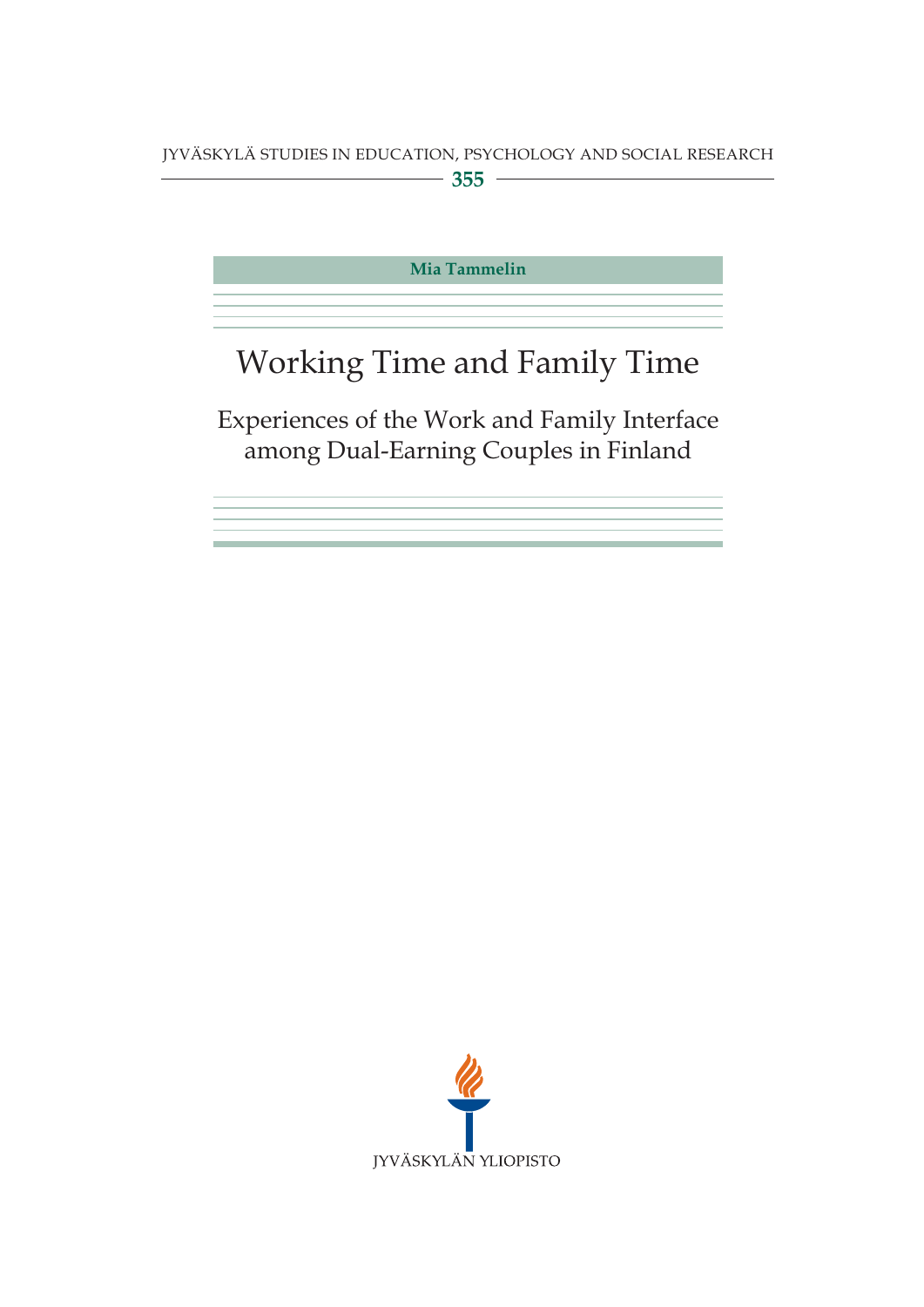JYVÄSKYLÄ STUDIES IN EDUCATION, PSYCHOLOGY AND SOCIAL RESEARCH 355

## Mia Tammelin

## Working Time and Family Time

## among Dual-Earning Couples in Finland Experiences of the Work and Family Interface

Esitetään Jyväskylän yliopiston yhteiskuntatieteellisen tiedekunnan suostumuksella julkisesti tarkastettavaksi yliopiston Villa Ranan Blomstedtin salissa maaliskuun 20. päivänä 2009 kello 12.

Academic dissertation to be publicly discussed, by permission of the Faculty of Social Sciences of the University of Jyväskylä, in the Building Villa Rana, Blomstedt Hall, on March 20, 2009 at 12 o'clock noon.

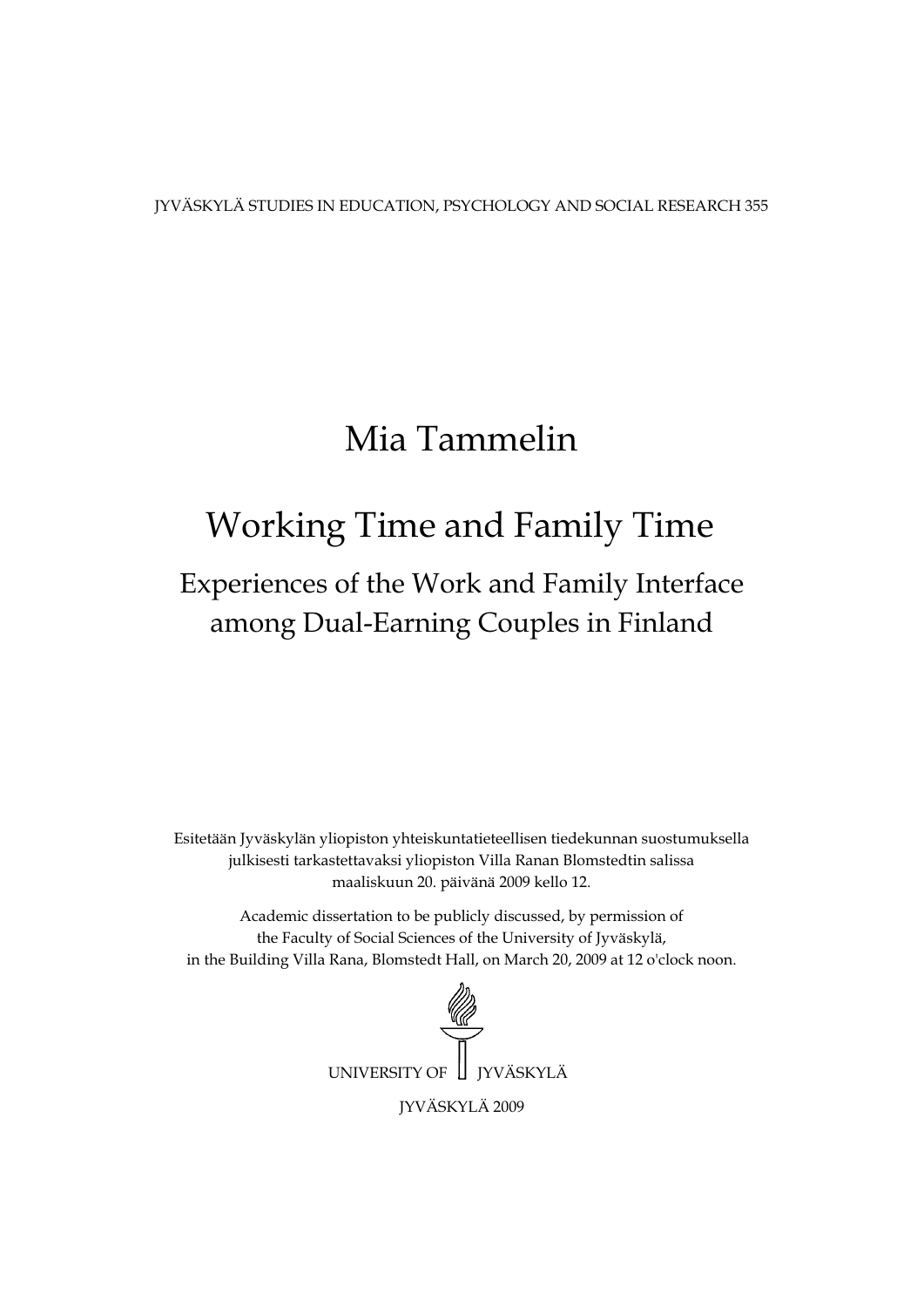# Working Time and Family Time Experiences of the Work and Family Interface among Dual-Earning Couples in Finland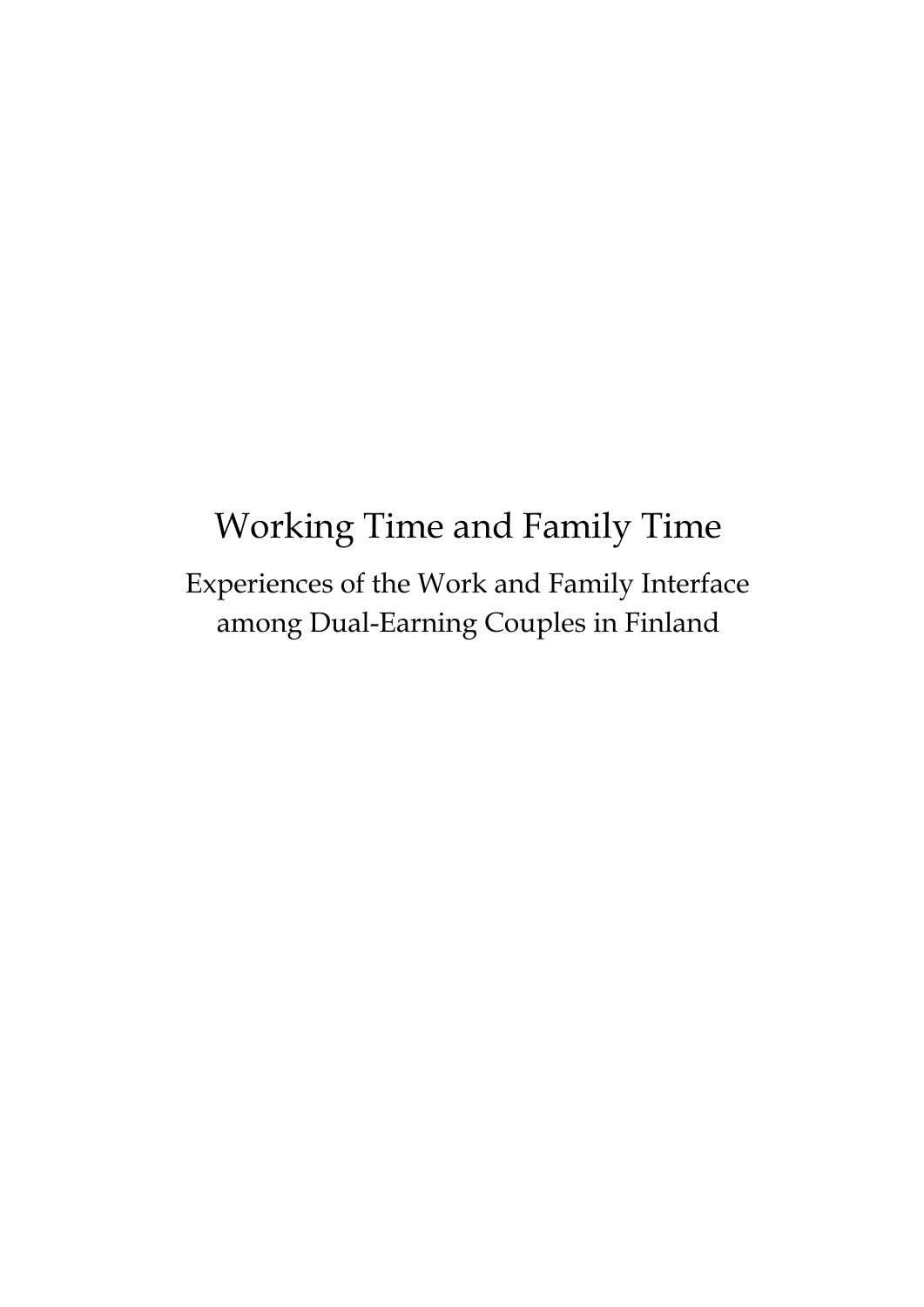JYVÄSKYLÄ STUDIES IN EDUCATION, PSYCHOLOGY AND SOCIAL RESEARCH 355

## Mia Tammelin

# Working Time and Family Time

## Experiences of the Work and Family Interface among Dual-Earning Couples in Finland



JYVÄSKYLÄ 2009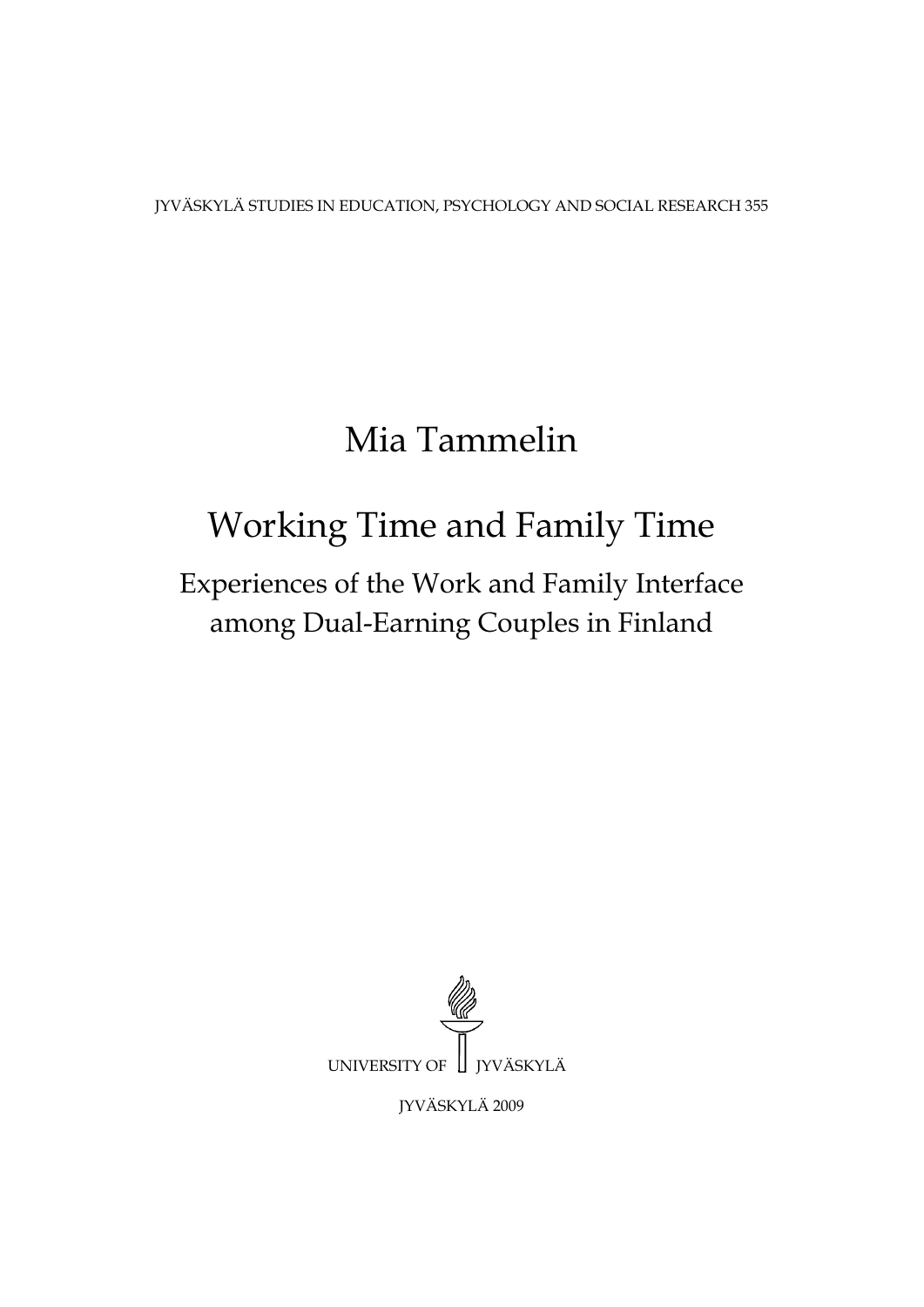Editors Jussi Kotkavirta Department of Social Sciences and Philosophy/philosophy, University of Jyväskylä Pekka Olsbo, Marja-Leena Tynkkynen Publishing Unit, University Library of Jyväskylä

URN:ISBN:978-951-39-3516-0 ISBN 978-951-39-3516-0 (PDF)

ISBN 978-951-39-3482-8 (nid.) ISSN 0075-4625

Copyright © 2009, by University of Jyväskylä

Jyväskylä University Printing House, Jyväskylä 2009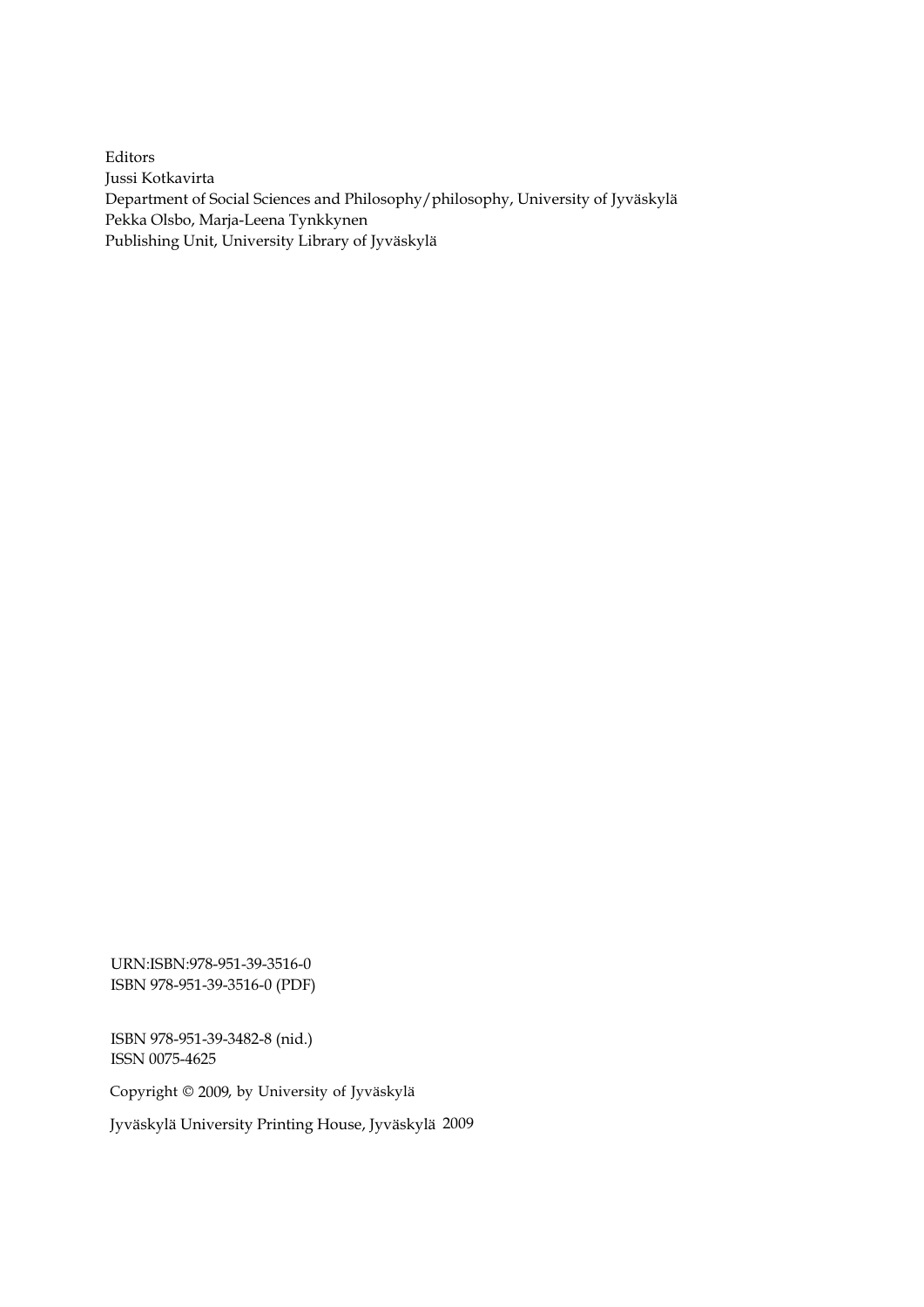### **ABSTRACT**

Tammelin, Mia Working time and family time. Experiences of the work and family interface among dual-earning couples in Finland. Jyväskylä: University of Jyväskylä, 2009, 159 p. (Jyväskylä Studies in Education, Psychology and Social Research ISSN 0075-4625; 355) ISBN 978-951-39-3516-0 (PDF), 978-951-39-3482-8 (nid.) Finnish Summary Diss.

This study investigates working time and the work-family interface among dual-earning families. The study explores the central aspects of working time: time, timing, tempo, autonomy and predictability of hours. The analysis of the statistical data sources show that working time practices have slightly changed from 1977 to 2003. Increasingly more dual-earners work long or short hours, compared to the standard 35-40 hours a week. There is more shift work, and work is carried out at a higher tempo, but with greater working time autonomy. The predictability of work hours is lost because of frequent contacts outside office hours. The boundaries between work and private life are blurring, but only from the direction of work stretching over to home. In international comparison, it is exceptional that dual-earner men report a slightly higher work-family time conflict than compared to women. The joint family working time of Finnish dual-earners, compared to the EU (15) average, is amongst the highest and dual-earners would prefer a twelve hour reduction in the weekly working time of the family. The analysis of the interviews of ten dual-earner couples identifies four time related strategies: fixed and negotiated schedules, synchronising and off-synchronising, scaling back, and gender role division. Overall, the study finds that the work-family interface is not just about how much time is spent at work, but also about work tempo, scheduling, predictability and autonomy. Dual-earner men and women in Finland have been affected differently by the changing working time regime. In their everyday life, families use strategies for time coordination and the allocation of time.

Keywords: work-family interface, working time, dual-earner, Finland, household working time.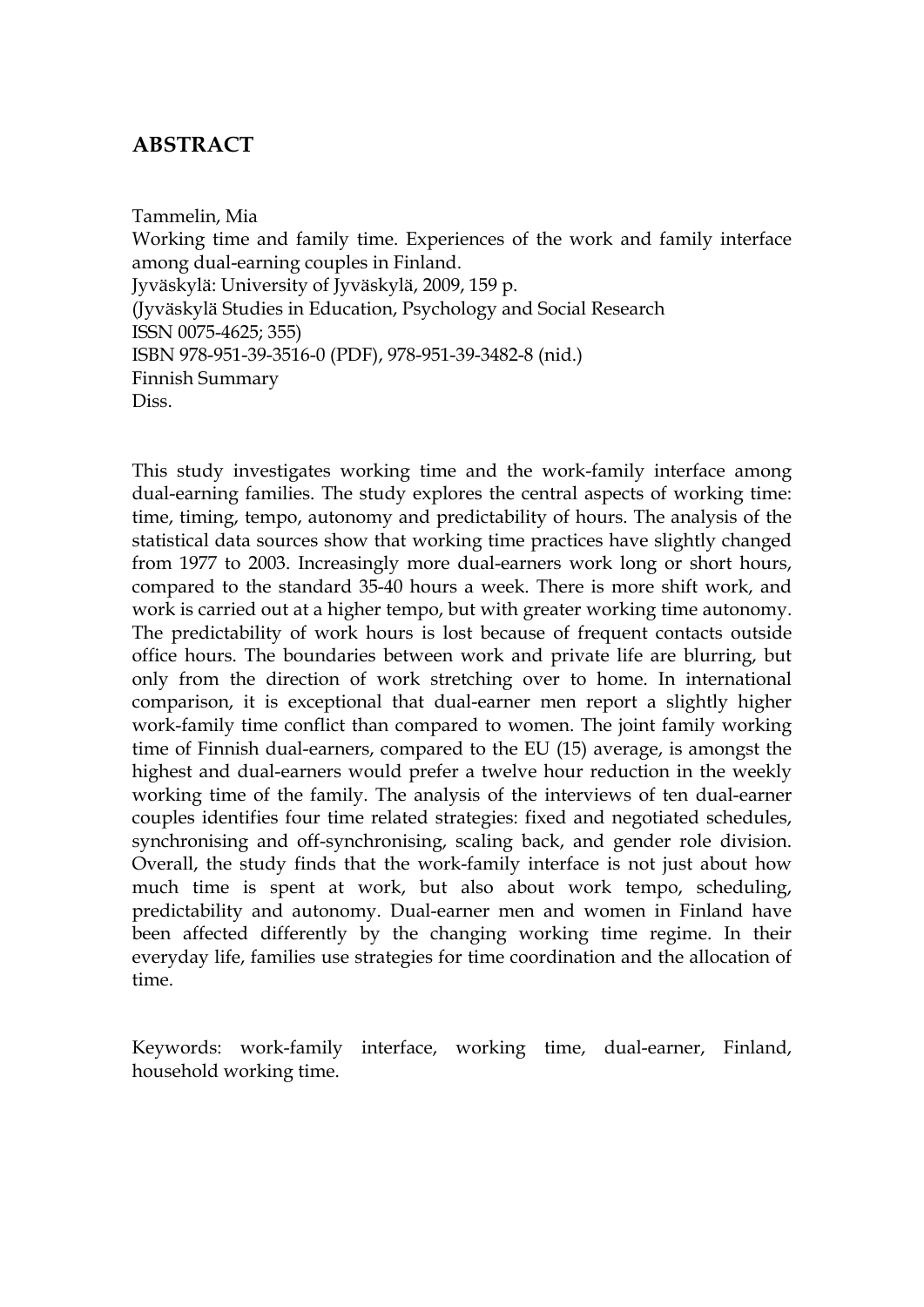| Author's address | Mia Tammelin<br>Department of Social Sciences and Philosophy<br>University of Jyväskylä<br>P.O.Box 35<br>40014 University of Jyväskylä, Finland |
|------------------|-------------------------------------------------------------------------------------------------------------------------------------------------|
| Supervisor       | Professor Jouko Nätti<br>Department of Social Policy<br>University of Tampere                                                                   |
| <b>Reviewers</b> | Professor Päivi Korvajärvi<br>Department of Women's Studies<br>University of Tampere<br>Doctor Irja Kandolin<br>Department of Psychology        |
|                  | Finnish Institute of Occupational Health                                                                                                        |
| Opponent         | <b>Professor Claire Wallace</b><br>Director of Research and Knowledge Transfer<br><b>School of Social Science</b><br>University of Aberdeen     |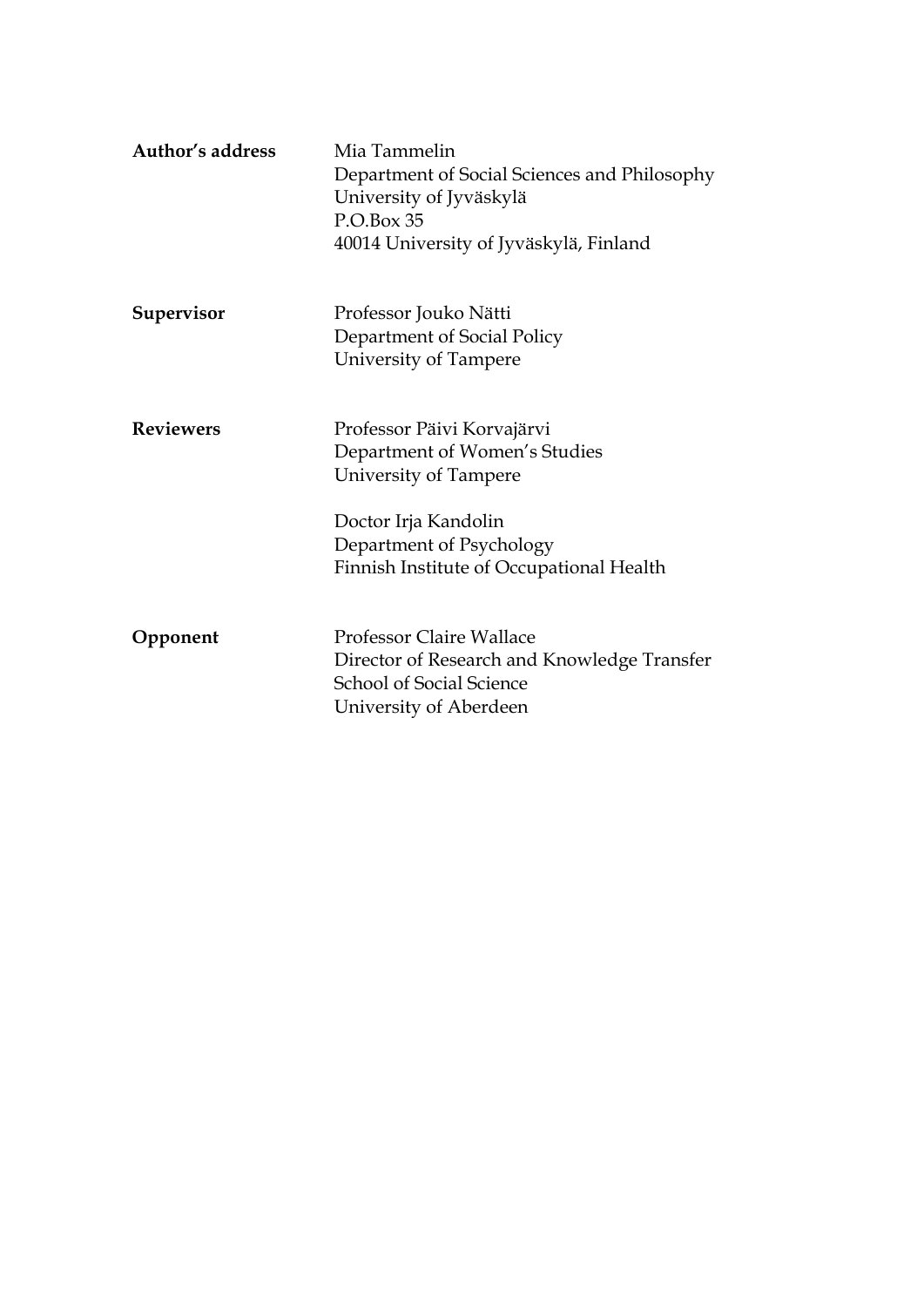#### **PREFACE**

I started this study in 2000 in a Finnish Academy funded project "the Changing Nature of Paid Work and the Household". The study was conducted within the Department of Social Sciences and Philosophy at the University of Jyväskylä, Finland. I wish to express my gratitude to my supervisor Professor Jouko Nätti, who has advised and supported me from the very beginning of this study. Among other support, he has shown amazing flexibility in my aspirations to work and study abroad. Furthermore, I want to thank colleagues in our projects on working life. Firstly, I thank Timo Anttila for his time, advice, and thoughtful questions on the work. My thanks also go to Ilkka Virmasalo, Mika Happonen, Tomi Oinas, Piritta Selin, Maarit Manninen and Kaisu Väänänen with whom I worked in various projects.

This study was reviewed by Doctor Irja Kandolin and Professor Päivi Korvajärvi. Your excellent comments assisted me in finalizing the work. Doctor Minna Salmi, Doctor Teppo Kröger, and Doctor Raija Julkunen commented the draft in an earlier stage. Your comments assisted me greatly.

I received funding from the Research School on Work and Welfare in 2004-2006. I would like to thank Professor Pertti Koistinen for setting up and managing the research school. I received many helpful comments from supervisors and students of the research school, and got to know many wonderful people and skilled researchers.

A great number of friends have supported me in my work – as well as outside work. Particularly I would like to thank Anna Pärnänen, Marika Jokinen, Johanna Moilanen, Johanna Kiili, and Minna Malkamäki. I am in debt for your time! I also thank colleagues within the Department of Social Sciences and Philosophy and my other friends. Sometimes not asking about the work assisted me the most.

Furthermore, I would like to thank my family. Janne, you gave me the time and space to work, even when that required postponing other things. Only with your patience, we avoided work-family conflict at the final stage of the work. Moona has been the reason to detach myself from work. I also thank my other family members, especially my mother.

Finally, my thanks go to those thousands of people who have responded to the questionnaires, and particularly to those couples who agreed to be interviewed for this study.

Jyväskylä, February 2009

Mia Tammelin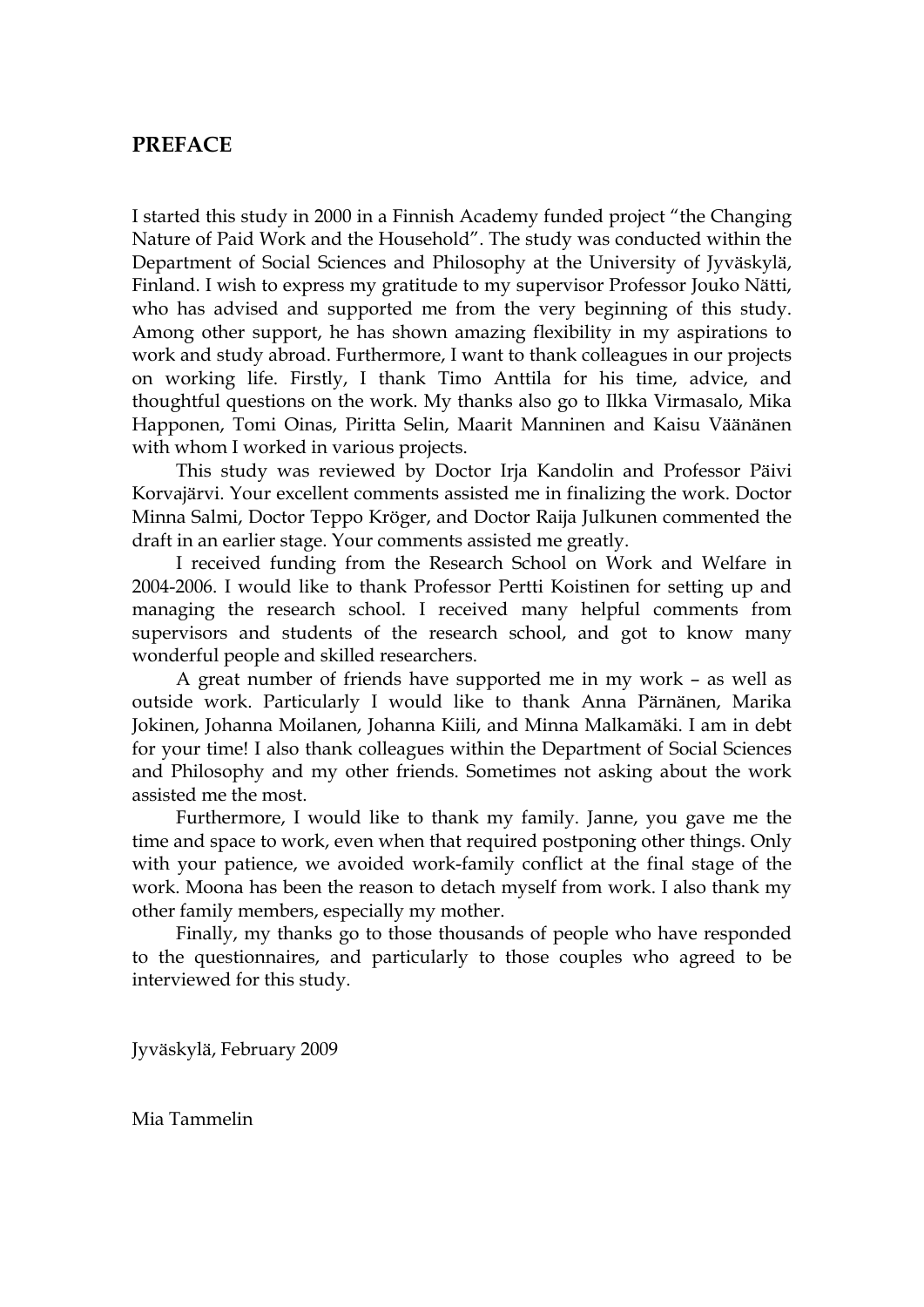## **CONTENTS**

#### ABSTRACT PREFACE

| 4.3 |     |                                                                                                                                                                                                                                                                                                                                                                                                                                                                                                                |
|-----|-----|----------------------------------------------------------------------------------------------------------------------------------------------------------------------------------------------------------------------------------------------------------------------------------------------------------------------------------------------------------------------------------------------------------------------------------------------------------------------------------------------------------------|
|     |     |                                                                                                                                                                                                                                                                                                                                                                                                                                                                                                                |
|     |     |                                                                                                                                                                                                                                                                                                                                                                                                                                                                                                                |
|     |     |                                                                                                                                                                                                                                                                                                                                                                                                                                                                                                                |
|     |     |                                                                                                                                                                                                                                                                                                                                                                                                                                                                                                                |
|     |     |                                                                                                                                                                                                                                                                                                                                                                                                                                                                                                                |
|     |     |                                                                                                                                                                                                                                                                                                                                                                                                                                                                                                                |
|     |     |                                                                                                                                                                                                                                                                                                                                                                                                                                                                                                                |
|     | 3.3 | Negative and positive experiences and work-family fit 20<br>Work-family interface as an interplay of two microsystems  22<br>Societal policies and practices supporting economic provider<br>SETTING OF THE STUDY: THE CASE OF FINLAND AND DUAL-<br>Family models: transition towards dual-earning couples 36<br>Dual-earning couples and working time regimes in Europe 38<br>Erosion of the standard employment contract and post-<br>3.4<br>4.1 Core themes of the research and specific research tasks  47 |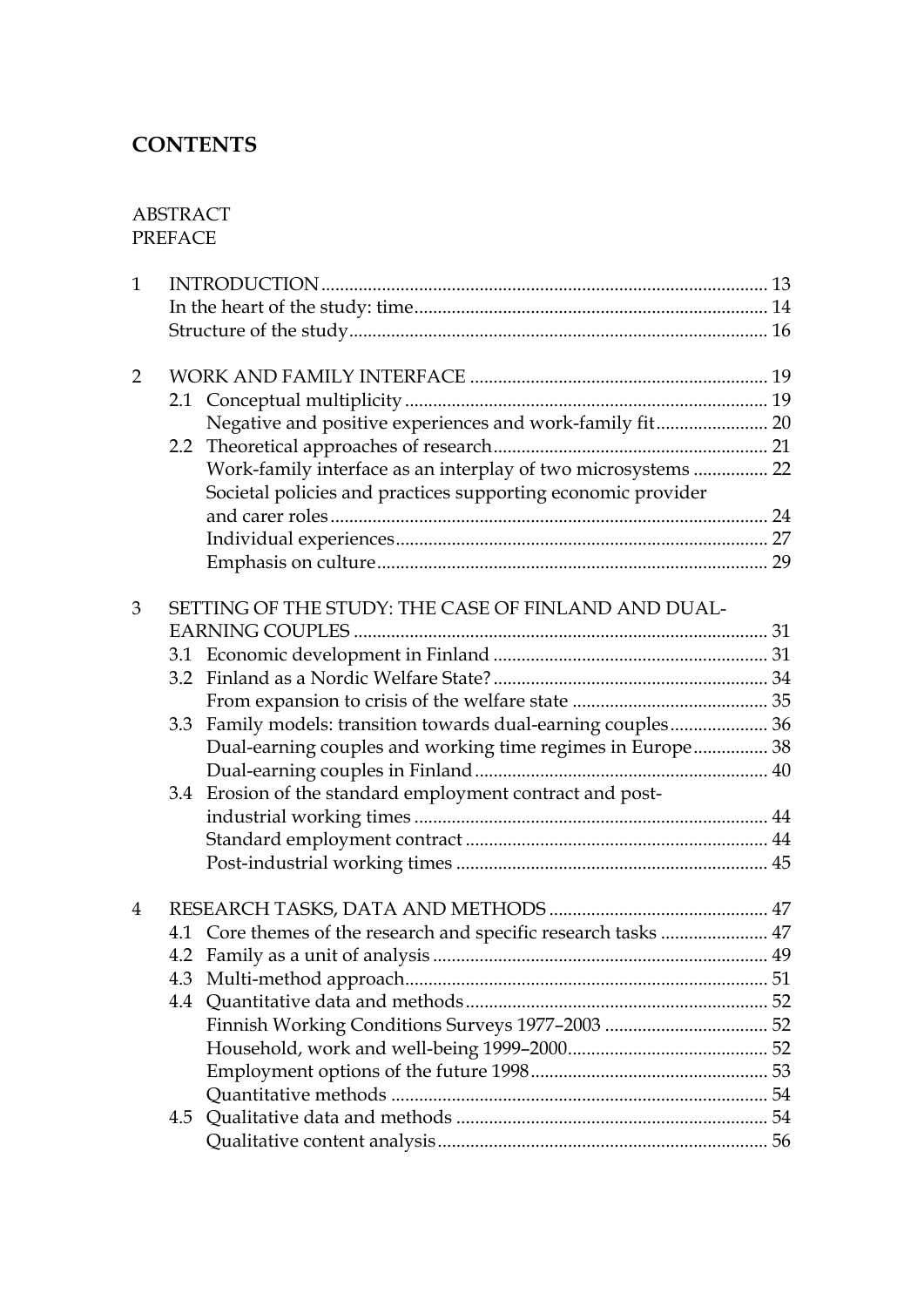| 5 |     | WORKING TIME PATTERNS OF DUAL-EARNER FAMILIES                     |  |
|---|-----|-------------------------------------------------------------------|--|
|   |     |                                                                   |  |
|   |     |                                                                   |  |
|   |     |                                                                   |  |
|   |     |                                                                   |  |
|   |     |                                                                   |  |
|   |     | Homogeneity of working time practices within families  64         |  |
|   |     |                                                                   |  |
|   |     |                                                                   |  |
|   |     | Working time autonomy and predictability of hours 69              |  |
|   | 5.3 | Summary: Changing working time characteristics  72                |  |
| 6 |     |                                                                   |  |
|   |     |                                                                   |  |
|   |     |                                                                   |  |
|   |     | Are working time characteristics associated with work blurring    |  |
|   |     |                                                                   |  |
|   |     |                                                                   |  |
|   |     |                                                                   |  |
|   |     |                                                                   |  |
|   |     | The effect of the family working week on work-family conflict  88 |  |
|   | 6.3 |                                                                   |  |
|   |     |                                                                   |  |
|   |     |                                                                   |  |
|   |     |                                                                   |  |
|   |     |                                                                   |  |
|   |     |                                                                   |  |
|   |     | Significant decrease of total family working time 101             |  |
|   | 6.5 | Summary: working time characteristics and the work-family         |  |
|   |     |                                                                   |  |
| 7 |     |                                                                   |  |
|   |     |                                                                   |  |
|   |     |                                                                   |  |
|   |     |                                                                   |  |
|   |     |                                                                   |  |
|   |     | Extent of negotiation: Fixed and negotiated schedules  115        |  |
|   |     | Synchronisation and off-scheduling of parental working time 118   |  |
|   |     | Scaling back and maintaining borders between home and work  120   |  |
|   |     |                                                                   |  |
|   |     | 7.3 Work-family strategies and core temporal properties  124      |  |
|   | 7.4 | Summary: families adopt various time strategies  126              |  |
|   |     |                                                                   |  |
| 8 |     |                                                                   |  |
|   |     | 8.1 Working time practices among dual-earner couples  130         |  |
|   |     |                                                                   |  |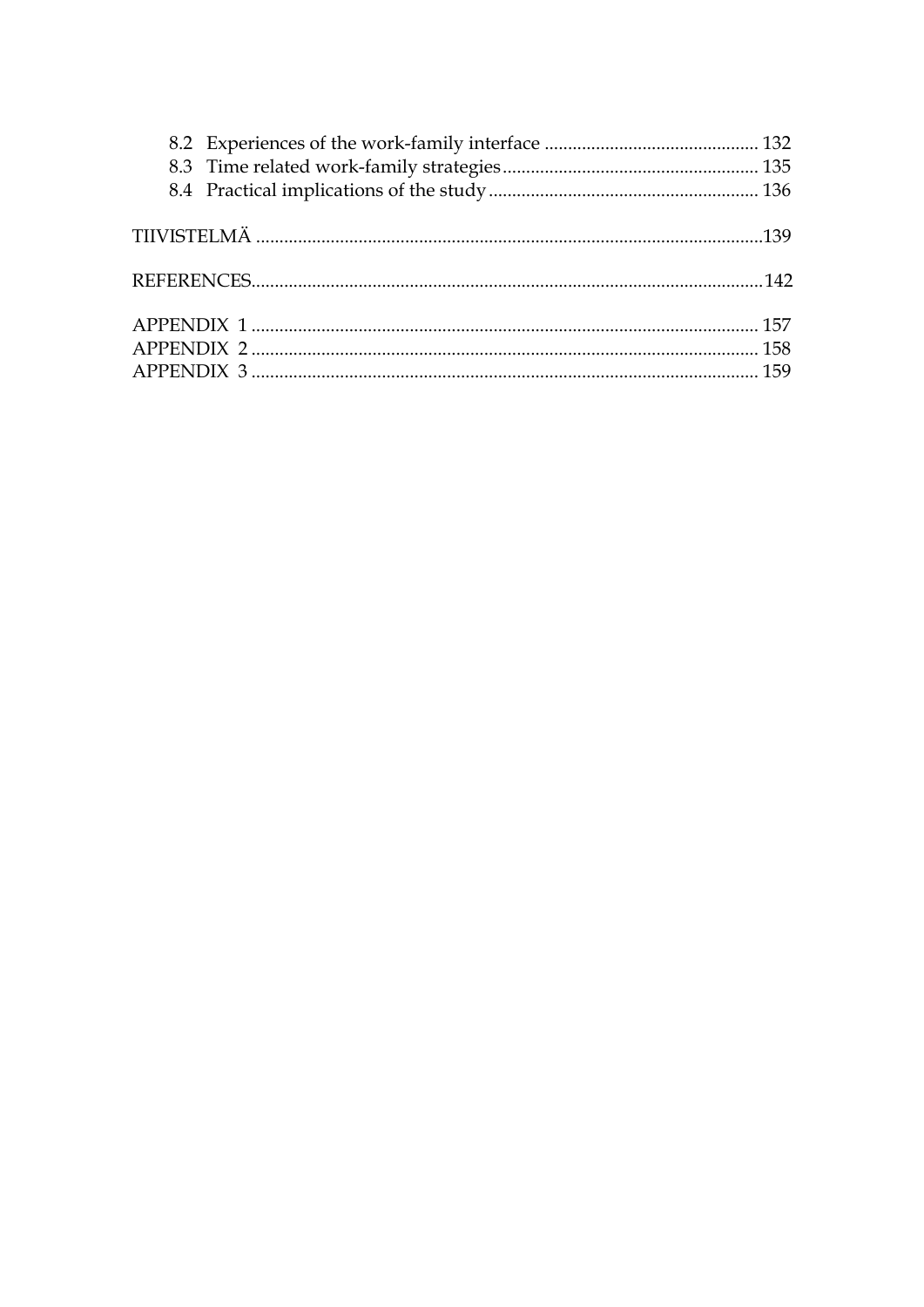## **FIGURES**

| <b>FIGURE 1</b>  | Illustration of the work-family interface mesosystem         | 24  |
|------------------|--------------------------------------------------------------|-----|
| <b>FIGURE 2</b>  | Illustration of policies supporting economic provider        |     |
|                  | and carer roles                                              | 25  |
| <b>FIGURE 3</b>  | Male and Female employees by degree of education, Working    |     |
|                  | Conditions Survey 1997, 1984, 1990, 1997 and 2003  33        |     |
| <b>FIGURE 4</b>  | Length of weekly working time: dual-earner men and           |     |
|                  |                                                              | 64  |
| <b>FIGURE 5</b>  | Feeling of hurriedness at work by gender, 1990, 1997 and     |     |
|                  |                                                              | 68  |
| <b>FIGURE 6</b>  | Working time autonomy: possibility to influence starting and |     |
|                  |                                                              |     |
| <b>FIGURE 7</b>  |                                                              |     |
| <b>FIGURE 8</b>  | Thinking about work at home by gender, 1990, 1997 and        |     |
|                  | $2003\binom{9}{6}$                                           | 78  |
| <b>FIGURE 9</b>  | Home to work interference work by gender, 1990-2003 (%) 84   |     |
| <b>FIGURE 10</b> | The extent of work-family conflict by gender, 1999 (mean) 88 |     |
| <b>FIGURE 11</b> | Illustration of dual-layered family time: Example of Maija   |     |
|                  |                                                              | 113 |
| <b>FIGURE 12</b> | Fixed and negotiated schedules and working time autonomy 118 |     |
| FIGURE 13        | Work-family time strategies and temporal properties 125      |     |

## **TABLES**

| <b>TABLE 1</b>      | Economic activity of the partner by gender, 1977–2003 (%) 59    |    |
|---------------------|-----------------------------------------------------------------|----|
| TABLE <sub>2</sub>  |                                                                 |    |
| TABLE 3             | Length of working week of dual-earning respondents,             |    |
|                     |                                                                 | 63 |
| TABLE 4             | Working time pattern of dual-earning respondents by gender,     |    |
|                     |                                                                 |    |
| TABLE 5             |                                                                 |    |
| TABLE 6             | Contacts outside the actual working time by gender, 2003 (%) 72 |    |
| TABLE 7             | Work to home interference. Logistic regression analysis by      |    |
|                     |                                                                 | 82 |
| TABLE 8             | Work-family conflict and the family working week. Logistic      |    |
|                     |                                                                 |    |
| TABLE 9             | Positive experience of the work-family interface by gender,     |    |
|                     |                                                                 | 91 |
| TABLE <sub>10</sub> | Positive work-family interface. Logistic regression analysis by |    |
|                     |                                                                 | 93 |
|                     |                                                                 |    |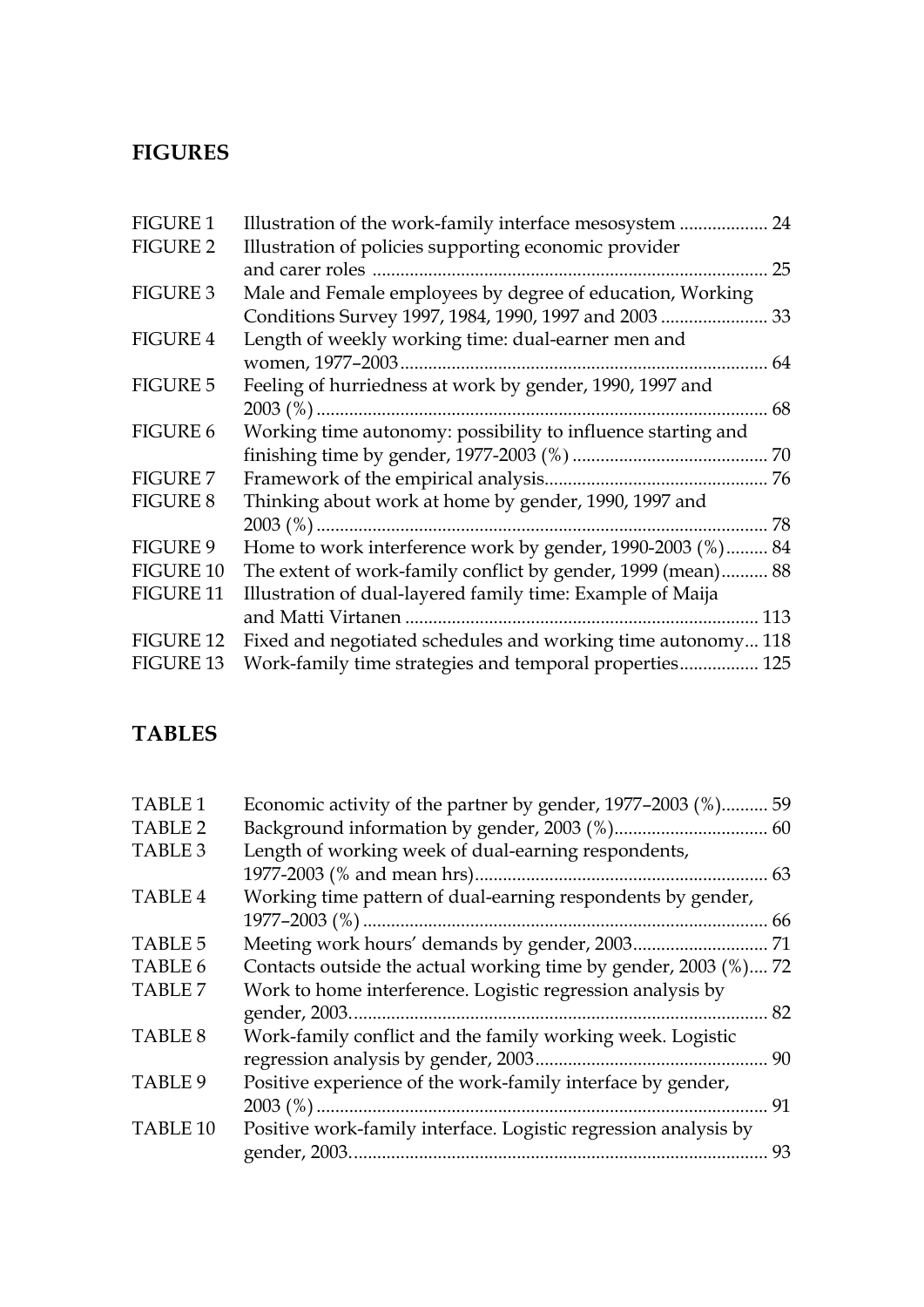| TABLE <sub>11</sub> | Actual and preferred family working week, hours worked          |  |
|---------------------|-----------------------------------------------------------------|--|
|                     |                                                                 |  |
| TABLE <sub>12</sub> | Factors affecting the preferred family working time, 1998.      |  |
|                     |                                                                 |  |
| TABLE <sub>13</sub> | Factors affecting the decrease of the family working time.      |  |
|                     |                                                                 |  |
| TABLE <sub>14</sub> | Orienting themes and examples of sub-themes of the analysis 108 |  |
| TABLE <sub>15</sub> | Work - life time strategies among dual-earner families 115      |  |
| TABLE <sub>16</sub> | Division of unpaid and paid work in the family  124             |  |
|                     |                                                                 |  |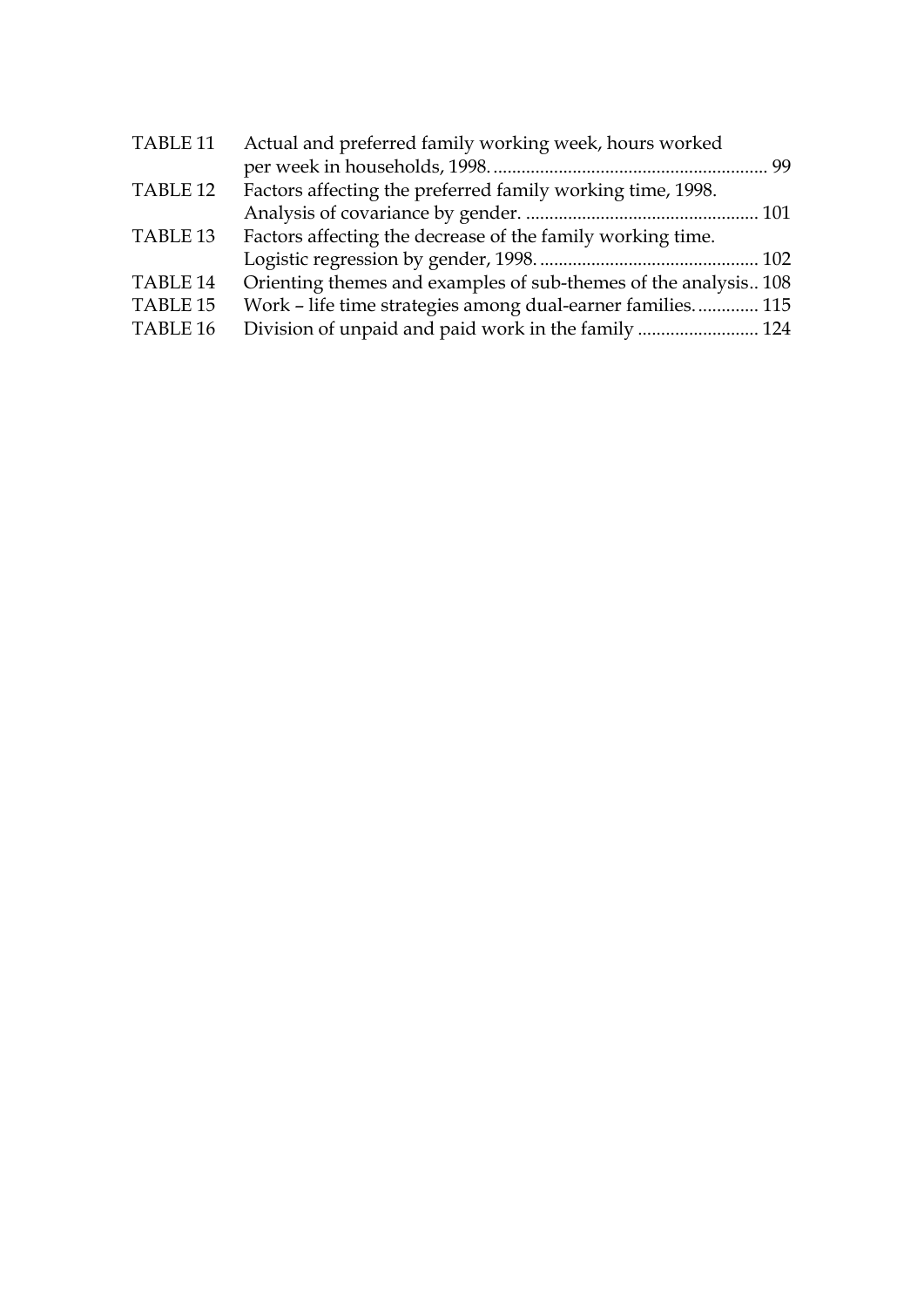### **1 INTRODUCTION**

There has been an increasing political and scientific interest on the work family interface since the 1990s. The main reason for the international interest on the topic is the increase of female employment participation rates. The increasing women's employment rate is also on the political agenda as a policy target of the EU. It seems right to assume, as Minna Salmi (2004a) does, that the international interest on the topic has increased the interest in Finland as well. In addition to the increase of female employment, other changes in the nature of work have also increased the topicality of the issue. Although we describe employment practices by change, significant continuities prevail and changes should not be overstated (e.g. Julkunen & Nätti 1999). There have also been changes in the sphere of family life. Family forms have diversified, and a family with two adults has become less common compared to previously, yet, regardless of the changes, there is also remarkable stability in the sphere of family life (Ellingsæter & Leira 2006).

Several theorists claim that society has become more diversified, leaving more room, and even a compulsion, to choice (Giddens e.g. 1991; Beck e.g. 1997). Phyllis Moen (2003) has claimed that societal change in particular, challenges the conventional templates of everyday life. Consequently, individuals are required to reflect the organisation of life (Wallace 2002). Metaphors used, for example, on family policies in the Nordic welfare states reflect individual choice (Ellingsæter & Leira 2006; also Kivimäki 2003). In addition, the employment strategy of the Government states that the development of the work-family relationship within work organisations is based on voluntary action (Kivimäki 2003). Therefore, parents have the responsibility and they are assumed to be free to make their decisions. However, Kivimäki (ibid. 196) asks, "What options or freedoms do parents have to reach an agreement based on negotiations, for example, for staying on long family-leave? [...] Cultural factors restrict the choices, options and internalised assumptions on what is right and allowed, as well as the pay-gap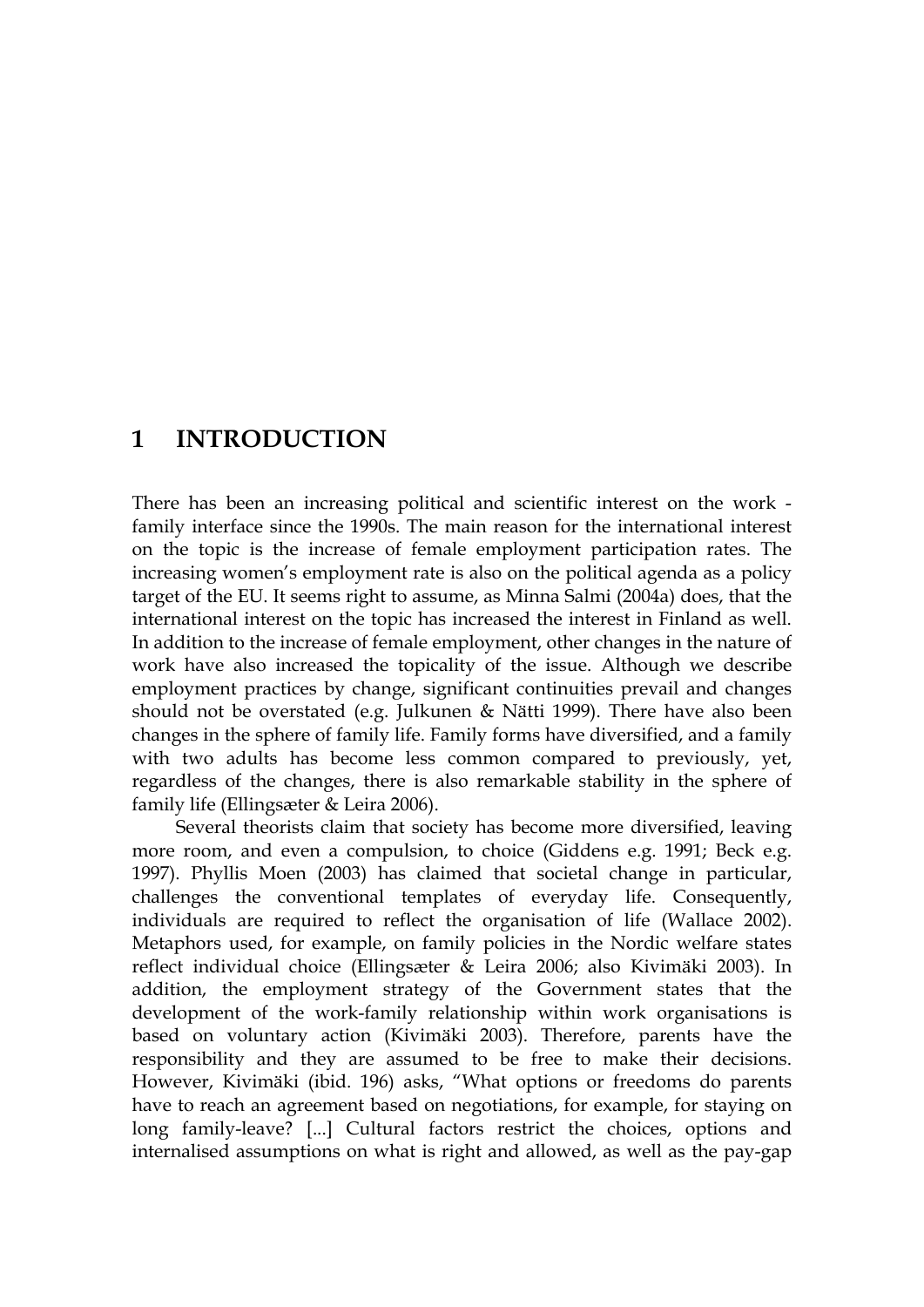between men and women, […] Integration of work and family is overshadowed by the myth of free choice" (*translated MT*).

Equally in employment, the changing employment relationship is often characterised with individual flexibility. Conversely, choices on the number of children, childcare, consumption and paid work, for example, depend on the power relations or resources within the family (Ellingsæter & Leira 2006; Skevik 2006; Kivimäki 2003; Repo 2002). In addition, individuals and families are not isolated from the structures of the surrounding society, but those direct actions. For example, time structures of the society direct everyday life, as well as family policies and institutions. Although unproblematic at the level of metaphor or discourse, individual choice is not a straightforward principle when analysed empirically. For example, gender-neutral family policies, which advocate for choice, have gendered effects (Ellingsæter 2006; Lammi-Taskula 2006). Anne Lise Ellingsæter and Arnlaug Leira (2006, 270) point out that if individualisation is connected with a conception of autonomous actors who have to make choices in all life situations, the "conceptualisation of the actor is too limited and needs to be supplemented with an understanding of the individual as being anchored in different social relations, characterised by varying degrees of autonomy and dependence over the life course."

Individual actions, whether they are unconstrained choices or strained patterns of actions, concern the close social surroundings. The closest social surroundings of the individual are regularly the family. We often discuss employment practices from the perspective of the individual, while it is important to acknowledge that individuals' labour market behaviour affects family; an individual is anchored in this social network.

This study stems from the question of how dual-earning couples experience work-family relations, and if the working time practices have changed over time, as suggested by research. Given the discussions on change in various life spheres, for example, in the sphere of working time, it is interesting to see the statistical portrait of the development of working time practices over time. There is also a need to learn more about the associations of working time practices and the work-family interface.

#### **In the heart of the study: time**

In the study, I explore various aspects of time, as time is an essential part of daily life, and an important factor in the interplay of work and family. Kerry Daly (2001, 1) says that "time is fundamental to the orchestration and synchronisation of social life". Phyllis Moen (2003) argues that dual-earning couples are especially prone to difficulties with time, due to the number of schedules tied together. In Finland, Minna Salmi (1996) has compared the family time structure to a time screw, which gets tighter with each schedule the family has. The tighter the time screw, the less flexibility there is and the more demanding it is. Lack of time is said to be a new social problem (Garhammer 2002).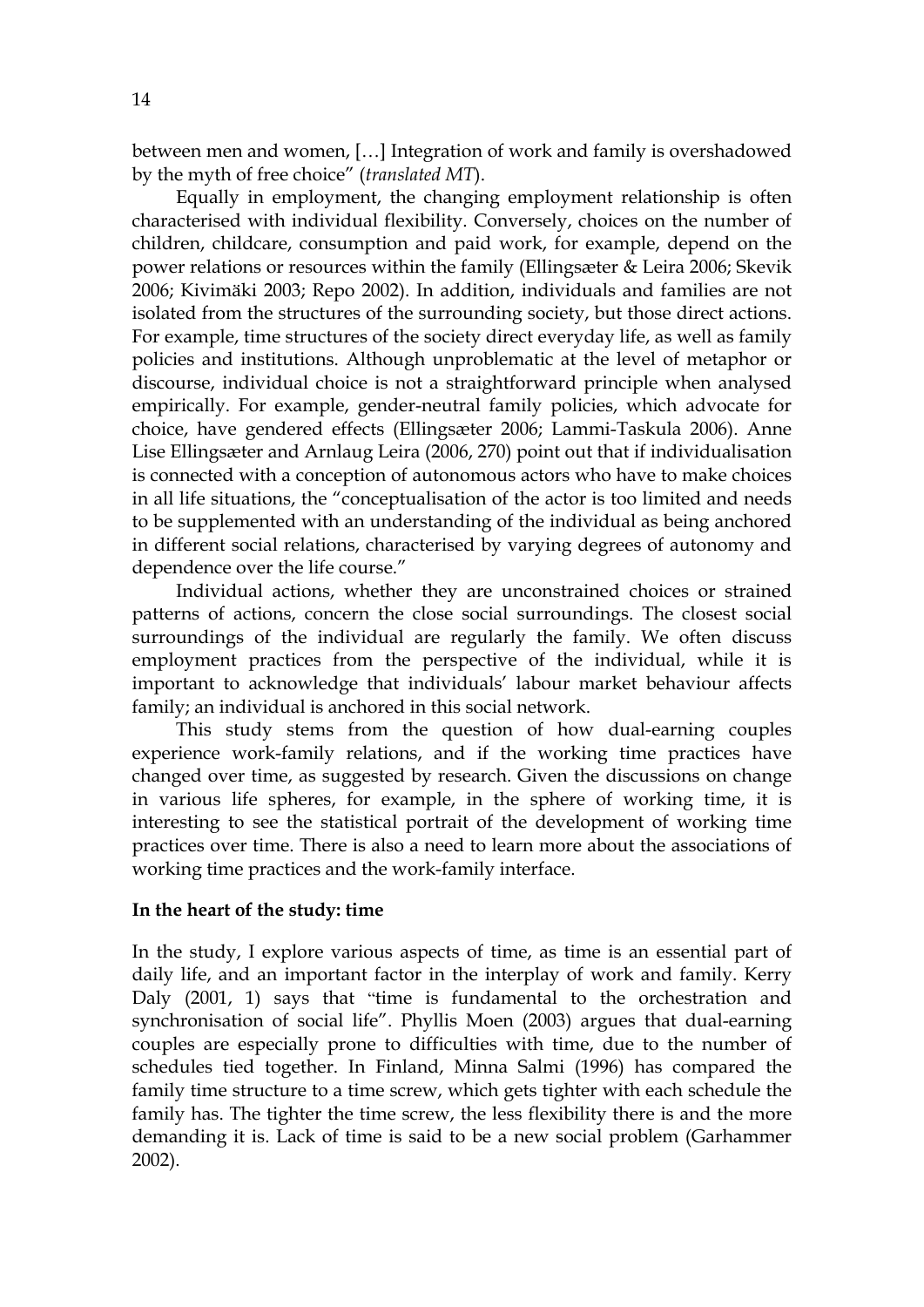It is not possible to explore the nature and sociology of time profoundly here, but some comments need to be made about the nature of time (for extensive reviews on time and clock time, see e.g. Zerubavel 1981; Adam 1995; Pohjanen 2002). Time is a multifaceted phenomena and I perceive time as social construction and adopt a *politics of time* approach where "time is more than the value-neutral quantification of minutes and hours" (Daly 1996). This means that time is more than the quantifiable measure and has qualitative properties; it is subject to control, possession, exchange, negotiation, competing interests and conflict.

A central feature of time is its division to linear and cyclical time. The predominant conception of time is the linear time in western societies. Linear time is associated and measured with clock time, and the time is seen as unidirectional, which is calculated and marked as seconds, minutes, hours, days, weeks, years, and so on. Cyclical time dominated the conception of time in the pre-industrial society, when agriculture followed the cyclical time of the seasons. Cyclical and linear times are not opposite to each other, but coexist. (Davies 1989; Pohjanen 2002) Although clock time equals with the objective approach to time, clock time is fundamentally a representation of social time. Clocks have assisted the timing of social activities, since the beginning of the monastery clocks to the present day with standardised time zones across the world. (Pohjanen 2002, 41; also Zerubavel 1981) A qualitative difference of time exists between clock time and process time (e.g. Daly 2001, 9). Clock time is the objective segmentation of time into quantitatively equal units, and task oriented 'process time' is the time unit used for undertaking an action. (Davies 1989; Adam 1995) Kerry Daly (2001, 9) prefers to call 'process time' as 'care time'. I understand the concept of 'care time' as a form of 'process time', but I think it is too narrow to be a synonym with it.

Barbara Adam (1995) talks about shadow times when discussing the perception of time that is different from the economic, clock time. For example, unemployed young people that are between school and work experience shadow time. Although it is usual to talk of women's time in this context, Adam points out that shadow time can equally refer to all who are outside the time economy of employment relations, and "that it does not apply to all women at all times of their lives" (Adam 1995, 94). It is typical to understand women's time as process- and task-oriented time, as opposed to clock time, which equally needs to be treated cautiously. The division is problematic as it recreates and strengthens existing dichotomies. (Adam 1995)

I want to make some additional remarks on Finland because of women's long history in the labour markets, changes in the role of men in family life and changes in the production systems. Firstly, women in Finland have a long tradition of being integrated in full-time paid employment; therefore women's time has long been defined by economic time. Secondly, men and fathers' role in the family has changed (Huttunen 2001) and men have slightly increased their share of household tasks and care responsibilities (Huttunen 2001; Niemi & Pääkkönen 2001). Therefore, it is simplification to say that process or task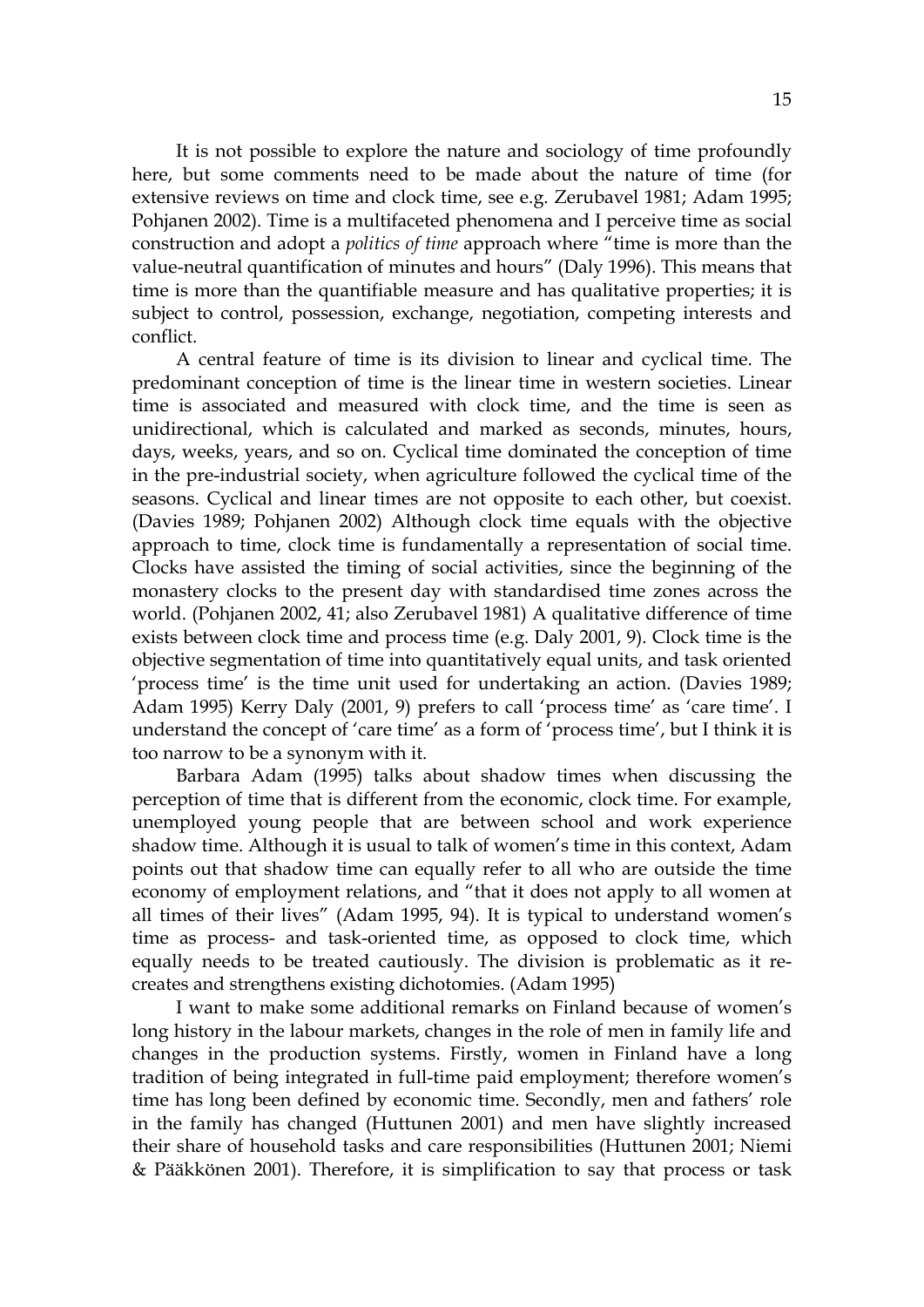oriented time of the family does not affect men. Another third point, relates to changes in employment where production systems and the conception of time is increasingly organised as task based project work.

Everyday life is lived within complex and coexisting time structures and people have increasingly adopted a vocabulary of time management (Adam 1995; Hochschild 1997), which assists in controlling time and can be a way of obtaining an increased agency on time (Daly 2001, 10). The organisation of time, and for example, the feeling of time squeeze, is seen as a private problem as opposed to a largely public issue (Daly 2002, 338; also Jarvis 2005). Community time has a great effect on the private time structures of the family<sup>1</sup> (see also Jarvis 2005).

In order to discuss the integration of work and family, it is useful to consider the temporal order of families in more detail. Time has a specific structure, with a specific way of organisation and synchronisation. Time serves as one of the key dimensions along which families' organise their life. Belonging to a family means that one is part of a particular family history, and possible daily routines and schedules of a family. In other words, the temporal order of families (Daly 1996). Equally to family time, working time also includes various, interrelated aspects. Essentially time, timing, tempo (Adam 1995), working time autonomy (e.g. Fagan 2001), and the predictability of working time (Garhammer 1995) impact on the use and experience of time in employment. As discussed later, the industrial working time regime is dissolving and replaced by diversifying working time practices.

I approach time from diverse, but interrelated approaches. Time can be measured and is allocated between activities, with each time fragment technically similar in length to the other. Essentially the time used in one activity cannot be used in another. This conception of time describes how the interface of work and family is perceived; that time spent at work is away from the family. However, the complexity of everyday life includes activities based on process time and activities taking place in various time structures. (See also Adam 1995, 97) In addition, the experience of time varies. Therefore, I approach it from various angles. This study understands time both as a social phenomenon that has qualities and is not experienced evenly, but also as a quantifiable issue.

#### **Structure of the study**

Both life spheres, employment and family, should be understood in a constant state of flux. The main aim of the study is to investigate the working time practices, and the experiences and practices of the work-family interface among dual-earning families. Specifically the study is interested in the associations of working time characteristics to the work-family interface among dual-earning

<sup>1</sup> 1 The times of the city – framework (Boulin & Mückenberger 1999) draws attention to community time structures and how synchronisation can enable time coordination at the community level.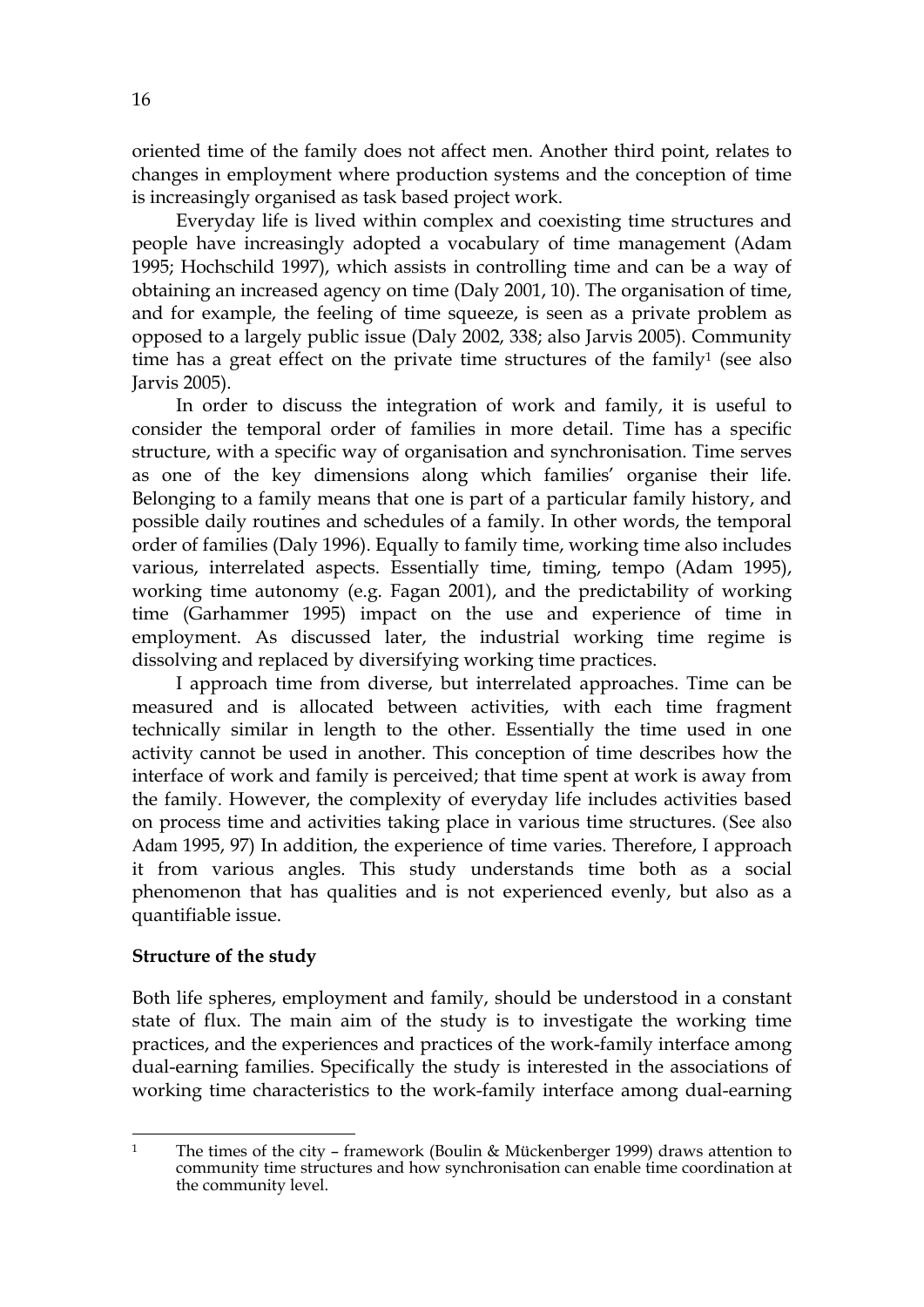families. I aim to contribute to the existing work-family research by concentrating on dual-earner families in Finland. Regardless of the typicality of this family type in Finland, it seems that there are only a few studies concentrating on them.

I have organised the study into eight chapters. Research on the workfamily interface has a long history, but the topic seems to have actualised recently. However, there is still substantial conceptual multiplicity on the topic, which I discuss in **chapter 2**. Various academic disciplines using different theoretical angles study work-family issues. Disciplines include, for example, psychology, management, sociology and social policy. In this chapter, I introduce some theoretical approaches used to study the work-family interface, and explain the approach of this study.

**Chapter 3** contextualises the setting of the study, introducing the economic and social situation of Finland, family models in Finland and in the EU and finally the chapter introduces the post-industrial working time regime. The brief account on the economic development, particularly concentrating on the turbulent 1990s, serves as a background for the empirical investigation. The way that social policy is organised affects the way women and men (can) participate in the labour markets; therefore, I discuss Finland as a Nordic welfare state in this chapter. This chapter discusses another contextual factor of the study; the family models, in particular the reasons for the prevalence of dual-earning couples in Finland. The traditional male-breadwinner model was never prevalent in Finland, as it was in some central and south-European countries and there has been a transition towards dual-earning couples everywhere in Europe. In the study, I explore the work-family interface from the perspective of time. I discuss the diffusion of working times in this chapter.

In **chapter 4,** I present the research tasks, methods and data. This chapter mainly discusses family level research and the multi-method approach. Family level research acknowledges that it is important to look at the entity of the family, as members affect each other's lives. Yet family cannot be treated as a black box, whose members are similar and have equal power. This chapter also describes practical difficulties in implementing family level research, and introduces the quantitative and qualitative data sources and methods.

The empirical examination starts in **chapter 5**. First, I examine the central aspects of working time, and secondly the working time practices of dualearning couples over time (1977-2003). **Chapter 6** describes the experiences of work and family over time (1984 to 2003, applicable waves), and analyses the positive and negative experiences of work and family. In the study, I am interested in learning how working time characteristics are associated with the positive and negative experiences of the work-family interface.

Following the statistical examination of working time practices and experiences of the work-family interface of dual-earning couples, I turn the attention in **chapter 7** to question how families organise their everyday life. I approach this research task with interview data. The chapter starts with the examination on the temporal order of families, which is located within both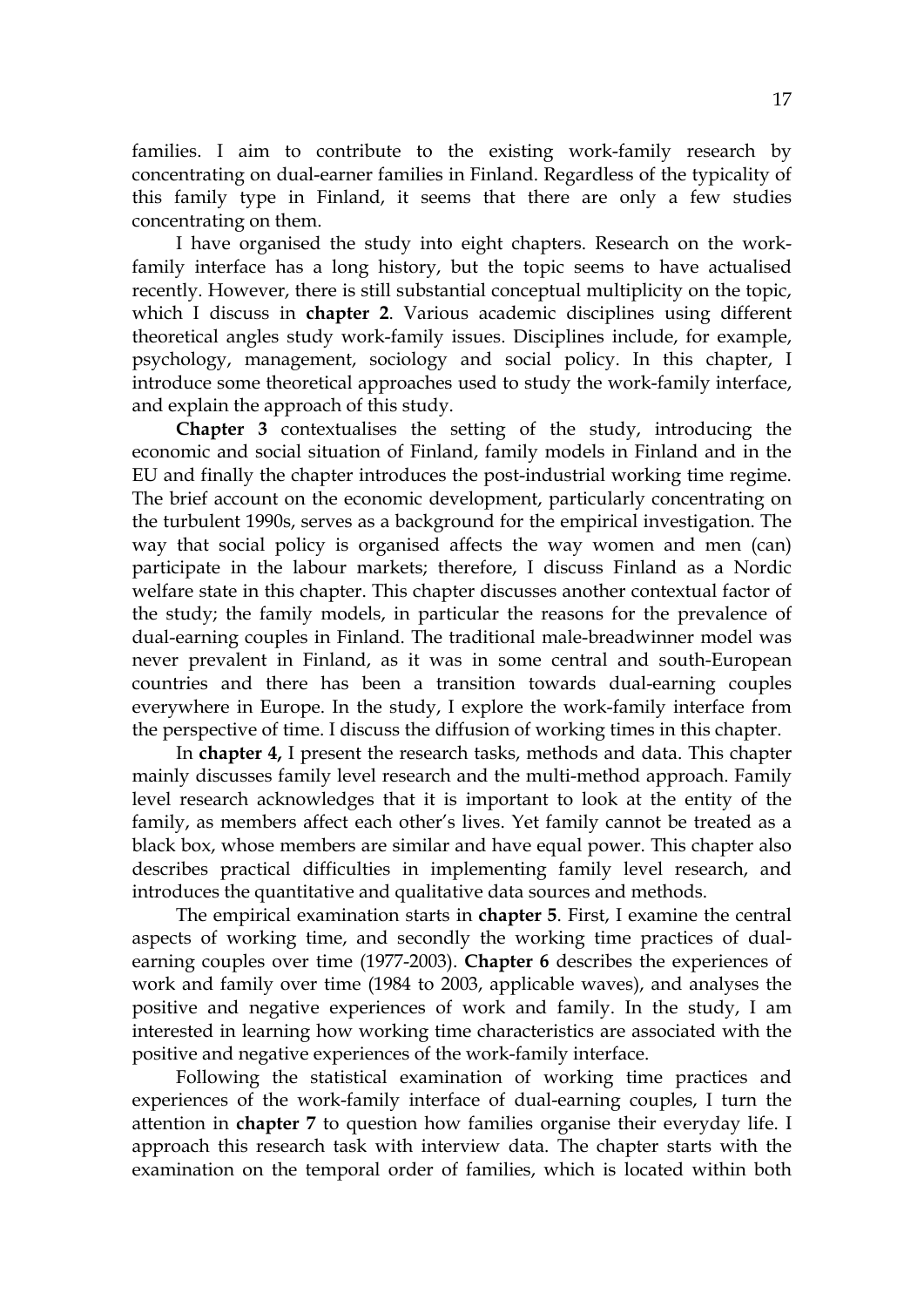private and public spheres. I discuss the temporal order of families with an empirical example. Secondly, an aim of this chapter is to question if couples adopt specific strategies related to time in the organisation of everyday life. The chapter discusses the identified strategies. Finally, **chapter 8** summarises and concludes the previous discussions.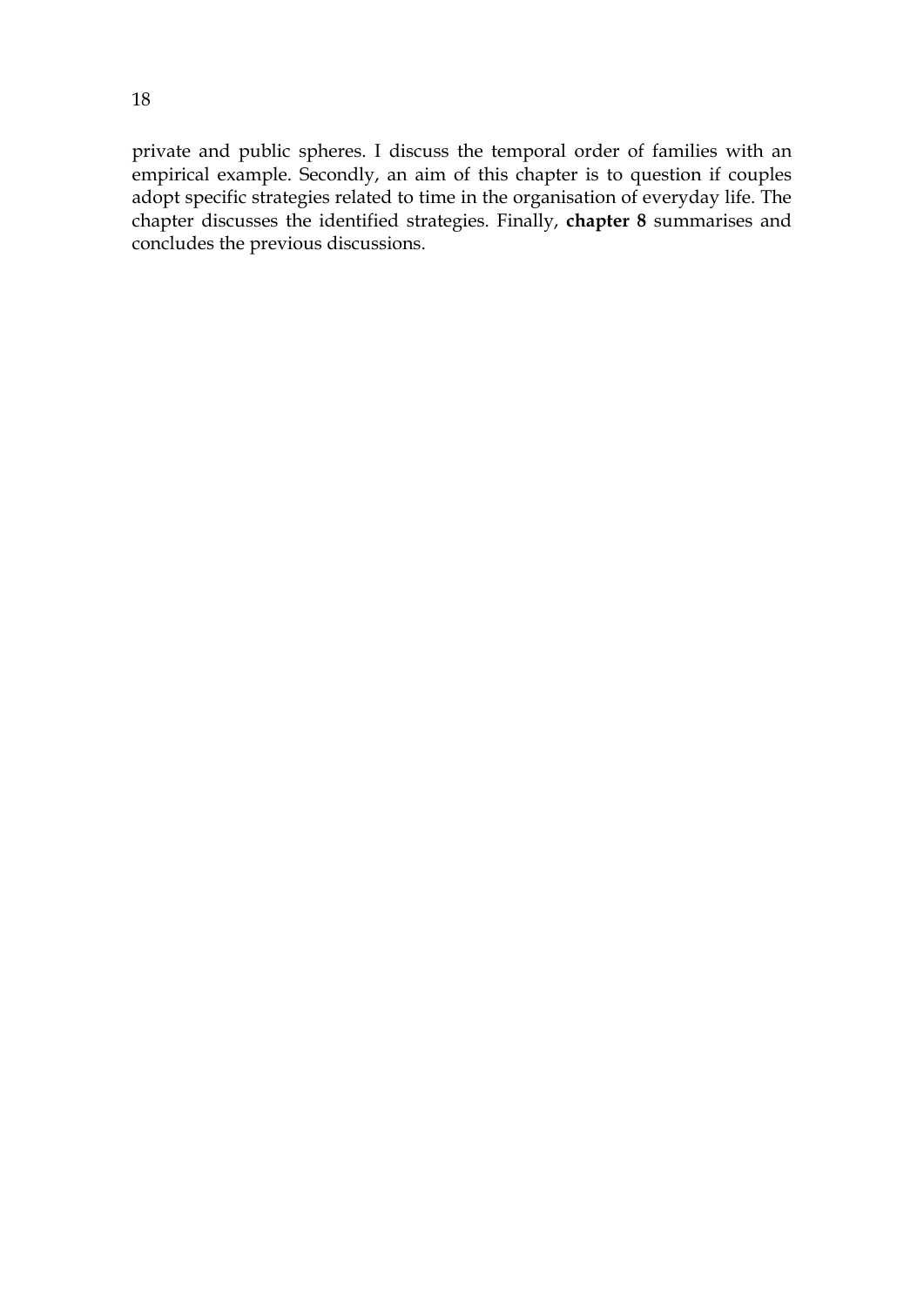### **2 WORK AND FAMILY INTERFACE**

Since the 1990s, the work-family interface has been in the focus of increased discussion both internationally as well as in Finland, yet the topic has already been studied since the 1920s (Mauno 1999, 9). As a distinctive research area, the topic of work and family emerged in the 1960s and 1970s (Perry-Jenkins et al. 2000; Lewis 2003). The main reason for the recent growth in the interest on work-family issues is the increase of female employment participation rates. In addition, the EU policies aim at increasing women's employment participation rates. It seems correct to assume that the active EU level discussion also amplified discussion in Finland (Salmi 2004a), although in the Nordic countries the question is not about increasing women's labour force participation rates and consequently developing family leave and day-care systems, which are in place already. Rather, the discussion circulated, for example, around increased feelings of hurriedness.

### **2.1 Conceptual multiplicity**

Suzan Lewis (2003) discusses how the issue of work-personal life was initially conceptualised as 'work and family', but has evolved over time, and since the 1990s the term 'work-life' emerged. According to Lewis, the reason for that is to use conceptualisation that is more gender neutral and inclusive, that it includes both the needs of women and men, and those with family responsibilities other than children and also those who do not have family responsibilities, but who just 'want to have a life'. While it is important to acknowledge the limitations of the concept of work-family, it is equally important to note the limitations of the concept of work-life. The difficulty there is that the concept explicitly proposes that work and life are separate spheres of life, which is in fact in sharp conflict with the current understanding with the research in the field, as well as distant from the everyday experience of people. In practice, research, policy debates and general discussions use both concepts - work-family and work-life. In this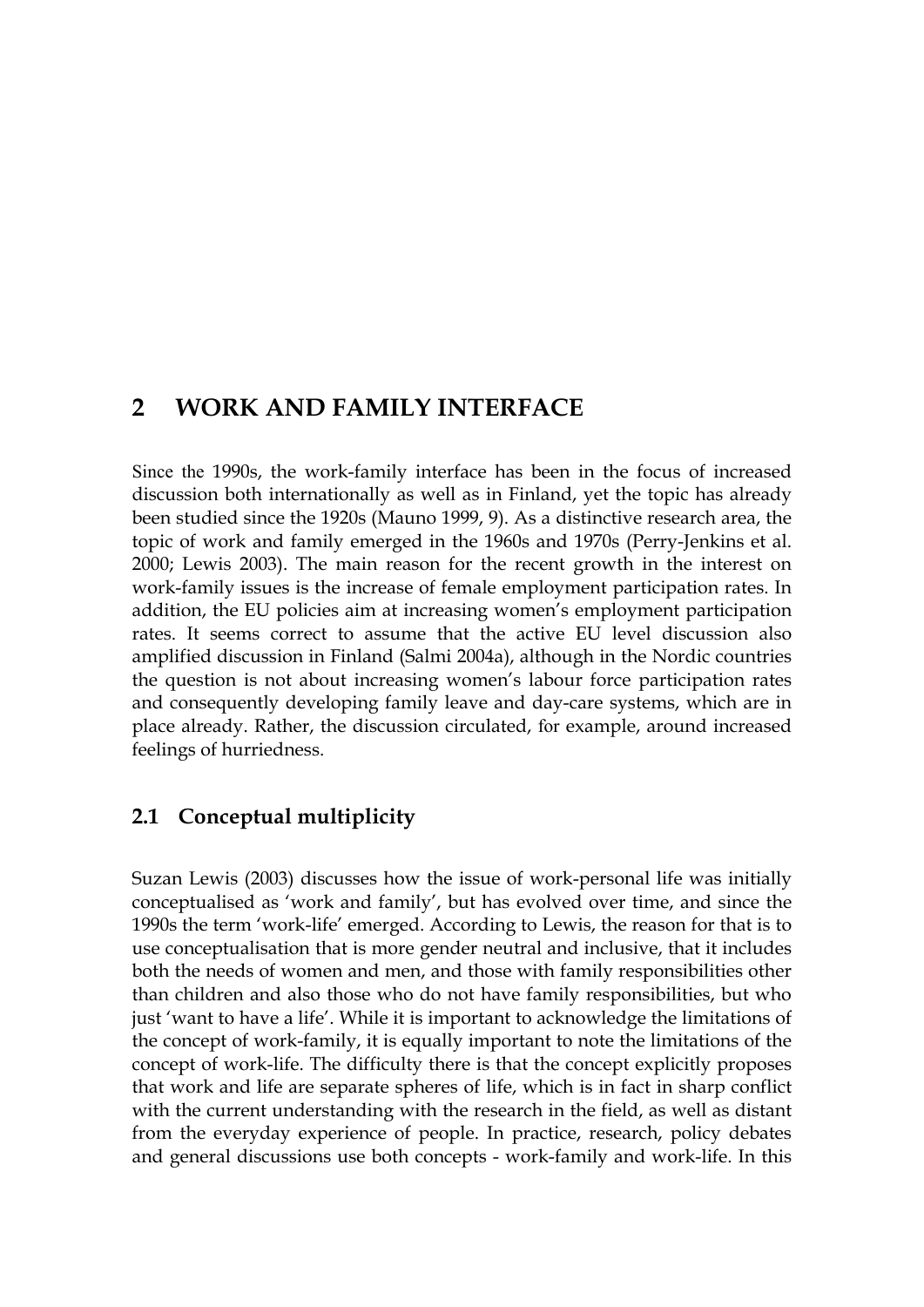study, I particularly look at experiences of bringing together paid work and family life, and therefore use the concept of work-family.

The conceptual multiplicity continues on how to describe the relationship between work and family. There is variation about whether work is *reconciled* with family (OECD 2005), if the study focuses on the work-family *balance* or *fit*  (see Clarke, Koch & Hill 2004) or whether it discusses the work-family *interface*  (e.g. Becker & Moen 1999; Grzywacz & Marks  $2000)^2$ . According to OECD (2005, 11) definition, reconciliation policies are "all those measures that extend both family resources (income, services and time for parenting) and parental labour market attachment". Studies that discuss balance or fit (see Clarke, Koch & Hill 2004) refer to the appropriate fit of the life spheres, suggesting that the goal is to reach a good balance or fit. Studies on the work-family interface (also referred to as interplay or interaction) seem to not make any assumptions of whether there is a balance or not, but rather refer to the practices and experiences of putting the life spheres together. When referring to the practices and experiences of putting the life spheres together I use the concept interface. I also use the concept of the work-family fit in the empirical section, when I particularly explore the experiences on the work-family interface empirically.

#### **Negative and positive experiences and work-family fit**

There seems to be a consensus that the work-family interface is bi-directional and double-layered (e.g. Greehaus & Beutell 1985; Kinnunen & Mauno 1998), which is also the assumption of this study. Accordingly, work can interfere with family and family with work, and furthermore, the relationship of work and family can be negative, a source of conflicts or interference, but there can be a positive, facilitating, relationship between the two.

A substantial amount of the work-family research relies on the conflict orientation where the demands of work and family are incompatible because of time, behaviour, or strain (e.g. Frone et al. 1997). As Jeffrey Hill (2005, 793) puts it, the conflict approach is based on the scarcity hypotheses, where the relationship of work and family comprises a zero-sum game and the limited resources of time and energy are viewed as fixed and conflict is seen as being inevitable. This applies both at the individual level, but also at a wider level: the demands of work and family for an individual can be in conflict with each other, but the needs of the work organisations can also be different from the needs of the family life. For example, time structures of work and services can be in conflict with each other. In the empirical examinations, work-family conflict is a two-dimensional construct where work can interfere with family and family with work (e.g. Frone et al. 1997; Grzywacz & Marks 2000; Hammer et al. 2003). In line with the idea of two-dimensionality conflict, the dimensions have different antecedents, as well as consequences. Furthermore, there is also a

 $\overline{2}$ Also see the Report on National Debates on the reconciliation of family and employment (2005) for a review on the summary of work-family terminology used in selected EU countries.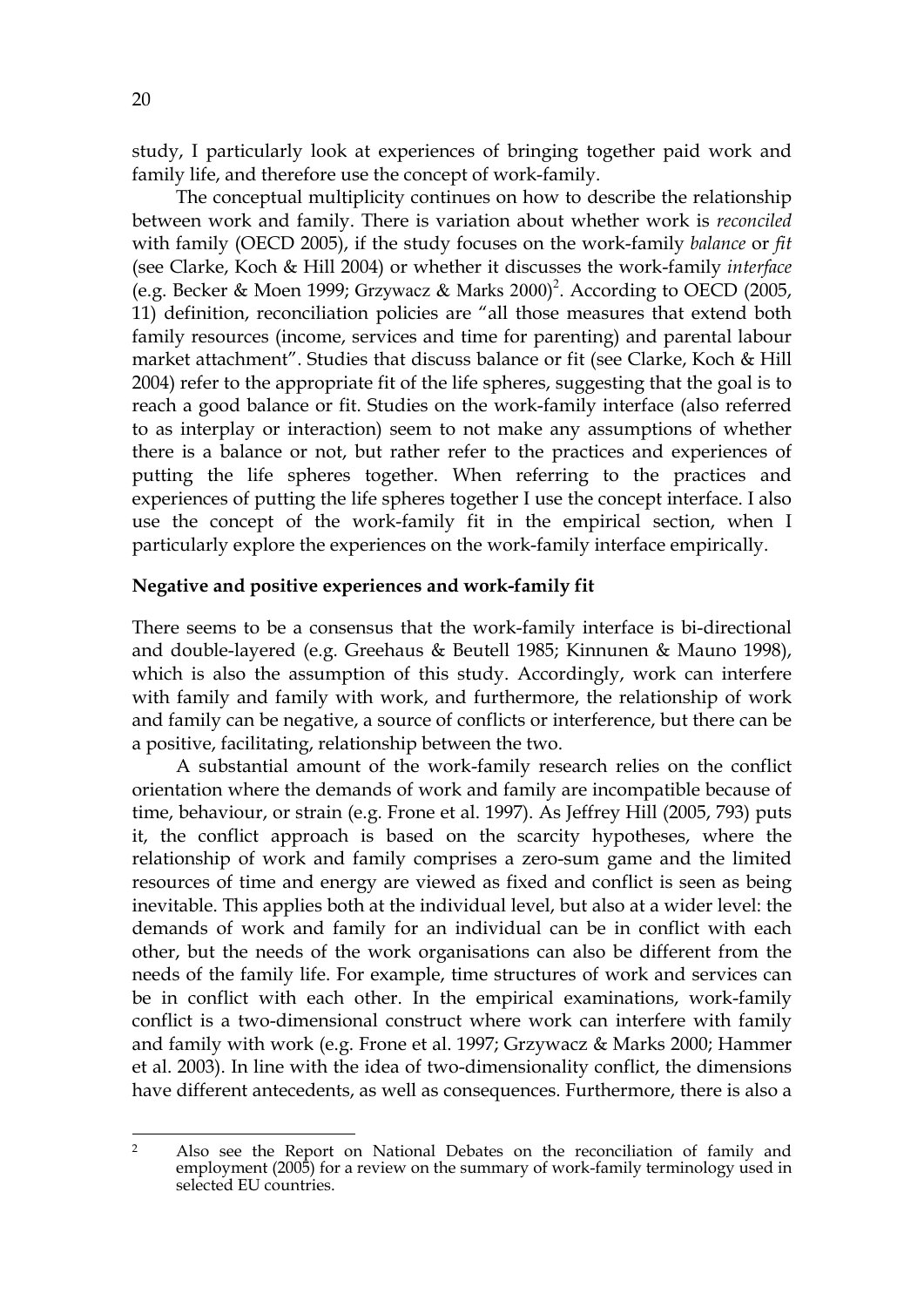connection between the two; Michael Frone and colleagues (1997) and Patricia Voydanoff (2005), for example, have showed some reciprocal relationships between the constructs, although in the empirical examination the correlates remain at a modest level.

Although the positive effects of acting in various life spheres has been acknowledged since the 1970's (Kinnunen et al. 2006), research in this area is not as well established as work-family conflict (but see Hill, Märtinson & Ferris 2004; Hill 2005; Kinnunen et al. 2006). The positive effects of work and family are also conceptualised work-family facilitation, resource enhancement, workfamily success or balance, positive spillover or work-family fit (Grzywacz & Marks 2000; Voydanoff 2002; see Kinnunen et al. 2006 for review). There seems to be a slight difference on the focus of research on positive effects: whether there is a *role balance*, if work and family *facilitate each other*, or if there is a *fit between the life spheres* (see Clarke et al. 2004). Role fit or balance indicates a degree of comfort between various roles, relying on the psychological role theory, while facilitation or resource enhancement reflects the extent to which aspects of the work or family provide resources that assist the other life sphere (e.g. Voydanoff 2002, 2004a). Furthermore, although facilitation and fit are sometimes used as synonyms, Maribeth Clarke, Laura Koch and Jeffrey Hill (2004) make a distinct separation of these. According to them, work-family fit describes the relationship between the demands placed on people and their efforts to meet those demands. Thus, if individuals easily meet the work, personal and family aspirations, they have a good fit. Lack of ease suggests a poor work-family fit. Balance is often a synonym for work-family fit, but it is associated with equilibrium or maintaining an overall sense of harmony in life. (ibid. 121-122) I agree with the suggestion that the positive experiences of the work-family interface (facilitation) and work-family fit are different from each other, and will treat these separately.

As opposed to concentrating on the positive and negative effects of the various roles of the individual, i.e. role balance or role conflict, here I understand that each life sphere can offer resources that have a positive effect for the other life spheres or create demands that causes conflict between spheres. For example, the positive effect can be associated with obtaining resources from work, which can equally concern the skills of the individual as well as time resources provided by the organisation that assist with the needs of the family life.

#### **2.2 Theoretical approaches of research**

Various academic disciplines and orientations study the work-family interface. In the study, I connect to various theoretical orientations of research, which originate from different academic disciplines, but as proposed in this study, are not in conflict with each other. The approaches of research to which I connect to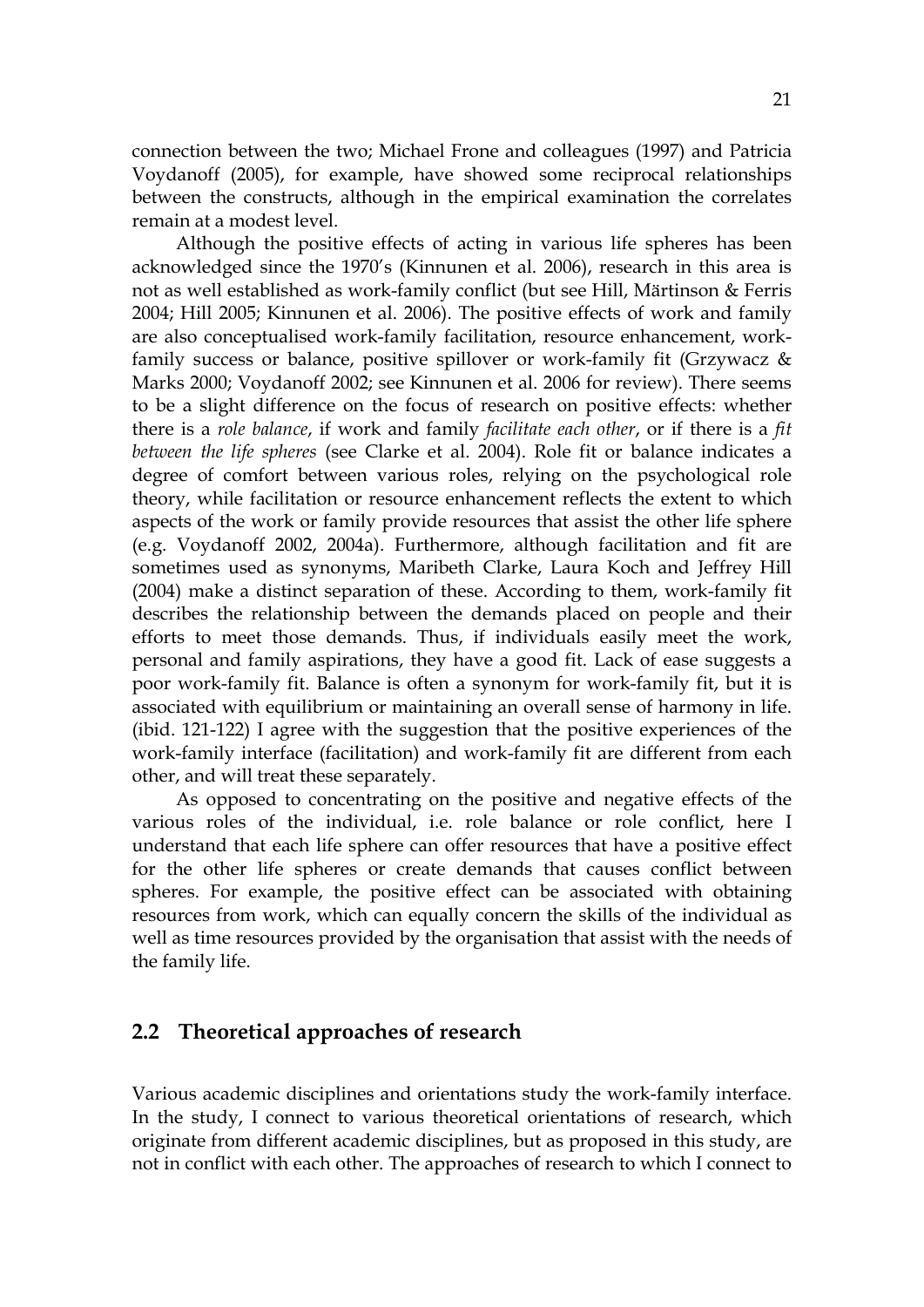are divided into four, which enable locating the main focus of the approaches, while at the same time the division is somewhat arbitrary; approaches share common characteristics and are overlapping.

First, theoretical orientation is the ecological systems theory (Bronfenbrenner 1979; also e.g. Grzywacz & Marks 2000), which I discuss because it puts together different contexts of work and family and assists with locating the phenomena. I do not implement this approach in the empirical part of the study, but it rather illustrates the overall approach of the study.

Secondly, the study connects to the analysis of social policy and welfare states, where the connections of social policy are taken as an important factor which impacts the interface of work and family (see e.g. Kröger & Sipilä 2005; Ellingsæter & Leira 2006). This is vital in order to contextualise the surroundings within which individual's organise the interplay of the life spheres, although I do not investigate the societal institutions empirically.

Thirdly, the study connects on specific measures of individual experiences, based on the psychological stress theories. Fourthly, the study also connects to the cultural frameworks. These emphasise that institutions do not determine actions, but that practices also depend on the cultural assumptions and understanding, either at the level of the workplace, within family or at the wider society. The next brief account only presents some studies in the field; it is not possible to make an exhaustive review in the vast literature.

#### **Work-family interface as an interplay of two microsystems**

First, I present Urie Bronfenbrenner's (1979) ecological systems theory, because it is a broad theoretical orientation. Recently it has been used in several studies on work-family interface. The theory is examined here because of its' ability to emphasise the importance of contextual issues, at the wider (such as national context) and narrower level (e.g. spouses working hours), and as it assists in positioning the focus of the study.

The ecological systems theory was developed to understand the socialisation of children. Since its' development it has, in addition to development psychology, been applied in educational studies in Finland (Piensoho 2001), social sciences and management (Niemelä 2006). The theory is a dynamic systems theory, which understands the evolving interface between a developing person and the environment (Bronfenbrenner 1979, 3). Bronfenbrenner has described the social surroundings within which children are socialised through the concepts micro-, meso-, exo-, and macrosystems. Individuals act actively with various systems at different levels (Piensoho 2001).

A microsystem is the direct environment of the individual (including e.g. work hours), which is experienced. Mesosystems are created when microsystems meet; an example of a mesosystem is the work-family interface. It comprises of interrelations among two or more settings. An exosystem comprises of the collective environment, and also surroundings to which the individual is not in direct connection with or where the person is not an active participant, but in which events occur that affect, or are affected by, what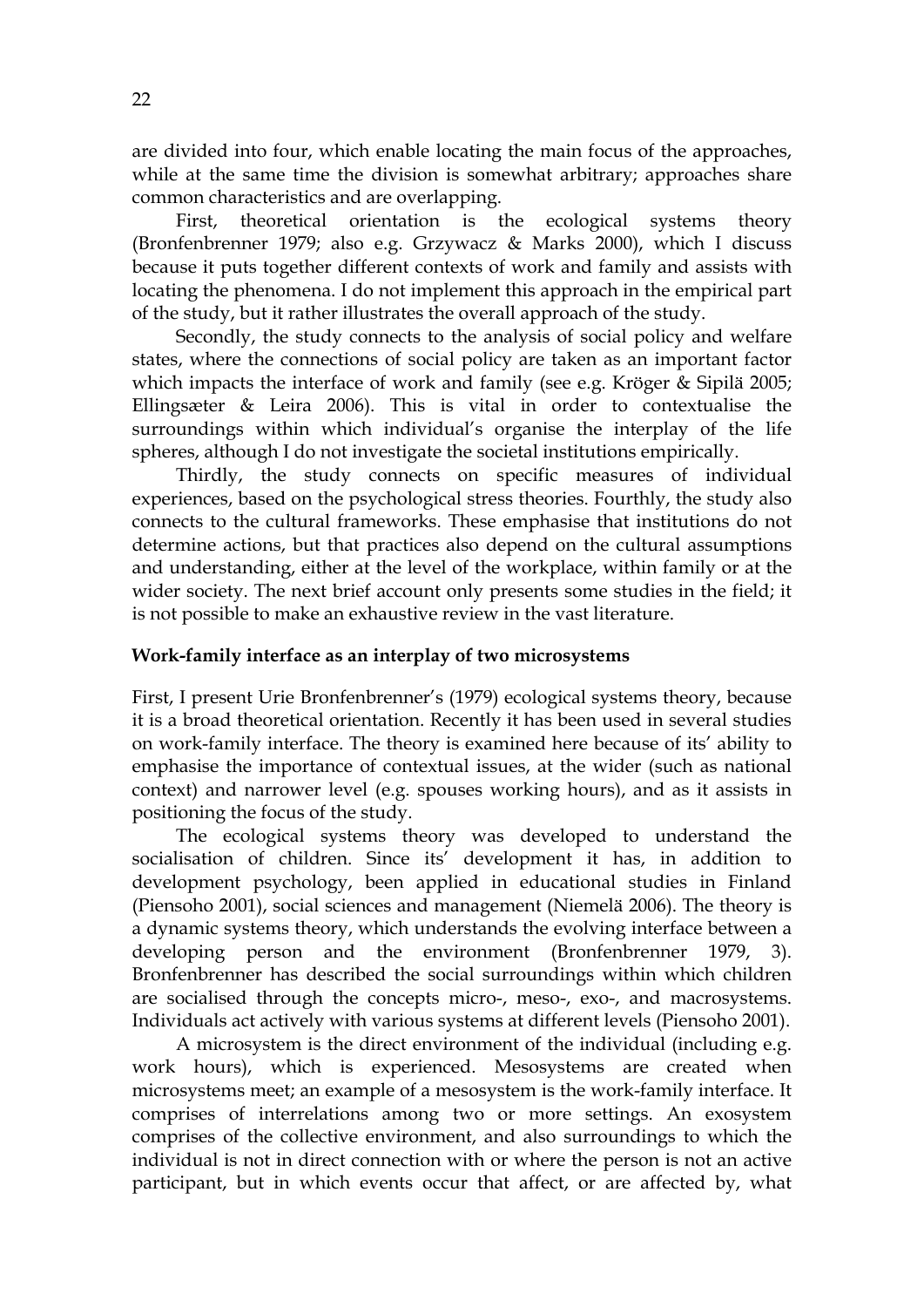happens in the setting (such as a partner's work place). A macrosystem is the overall societal context and environment, values, attitudes, specific policies, legislation, and culture. (Bronfenbrenner 1979) I also present the work-family mesosystem in figure 1, which I draw based on the theory. Various systems affect either directly or indirectly to the individual. Each layer is interconnected and their influence is reciprocal.

Later Bronfenbrenner (1981; see Viljamaa 2003) added time dimension<sup>3</sup> to his theory, emphasising the dynamic nature of the interface between individuals and surroundings. Adding time dimension to the theory shows the similarities with life course theories. Earlier Brofenbrenner (1979, 26) already identified "movement through ecological environment", an ecological transformation, in which a persons position in the environment changes because of a change in role, setting or both. Such examples are children going to school or a promotion at work. The significance of an ecological transformation is that each change is both a consequence and a lead of the change, and that change can occur at any of the four levels of the ecological environment.

Ecological systems theory has three assumptions on the nature of the relationship between the individual and surroundings. (Piensoho 2001) First, an individual is active who influences the environment. Secondly, the environment forces individuals to adapt to its' (restricting and enabling) conditions. These two assumptions represent the interface between individuals and the environment. Thirdly, it assumes that the environment comprises of various systems, which are different from their scope and inside each other.

Ecological systems theory has been adapted to especially suit the workfamily interface (Grzywacz & Marks 2000; Voydanoff 2002; Hammer et al. 2003; Hill 2005). Bronfenbrenner (1979, 285) identifies work and family as the most pervasive and powerful primary settings. As it has been widely agreed that work and family are not separate spheres, the theory can provide a holistic approach. In the ecological systems theory work and family are used by microsystems that consist of patterns of activities and roles (Voydanoff 2004a).

The application of the ecological systems theory seems to be a particularly suitable theoretical framework for work-family studies, as it acknowledges that the relationships between two microsystems can be either positive or negative, and unidirectional or reciprocal. (See also Voydanoff 2002) Using the ecological systems theory as a framework recognises that individual's attitudes and behaviour are influenced by other individuals in their work and family environments, which provides a more comprehensive understanding of workfamily dynamics compared to studies concentrating on an individual's work or family characteristics, as Leslie Hammer and colleagues (2003, 420) note. They use the ecological systems theory, because the study analyses couple's; the framework provides a comprehensive framework to understand the cross-over

 $\overline{3}$ Time refers to historical time, but also includes timing, i.e. the significance of an event may depend on the timing of it (in the person's personal life course or at wider level). (Bronfenbrenner 1995, 621)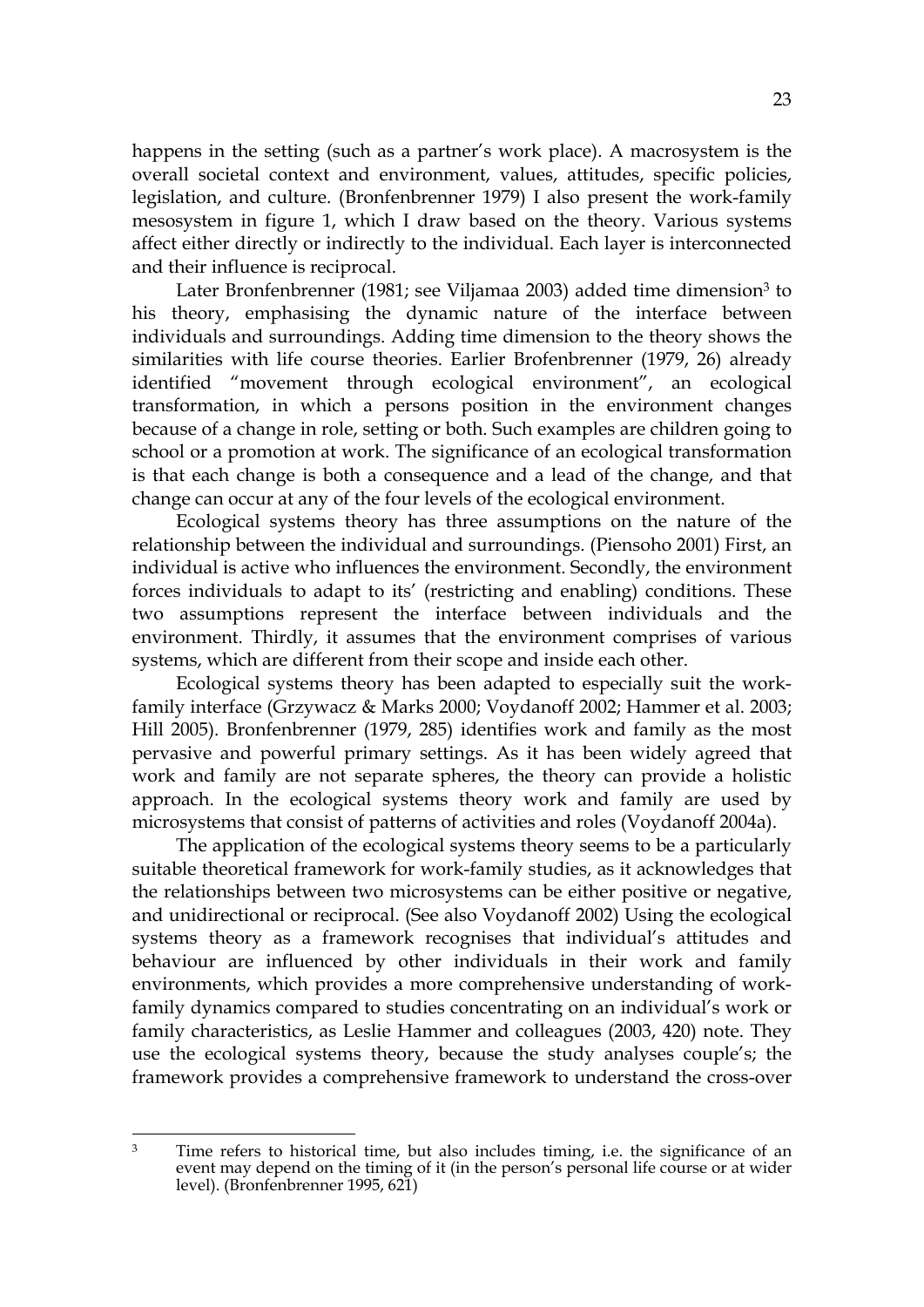effects between partners. Overall, the ecological systems theory is useful in contextualising the work-family question.



FIGURE 1 Illustration of the work-family interface mesosystem

#### **Societal policies and practices supporting economic provider and carer roles**

There is a wide range of social policy or policy oriented studies that have investigated the work-family question analysing the societal setting and workfamily interface. It is impossible to review this topic extensively here. Studies on the societal policies, employment and the interface between work and family often focus on the state-labour market relationship and on how to integrate women into paid employment (Pfau-Effinger 1999, 69) and particularly the way societal policies support the two roles of parents; economic provider and carer and nurturer (Leira 2006, 28).

In her study, Arnlaug Leira (2006, 28) uses the two parental roles, namely economic provider and carer/nurturer, when outlining the main trends in the social and political redesign of motherhood and fatherhood in Scandinavia between the 1970s to early 2000. Her claim is that on the one hand, we must recognise the policies and practices that support the economic provider role of citizens, while on the other hand those that support and enable the caring role of the citizens. Although the proposition places particular policies, such as family leaves, to supporting carer role, in practice these can also support the economic provider role. This is because these policies assist in temporarily stepping out from the labour market.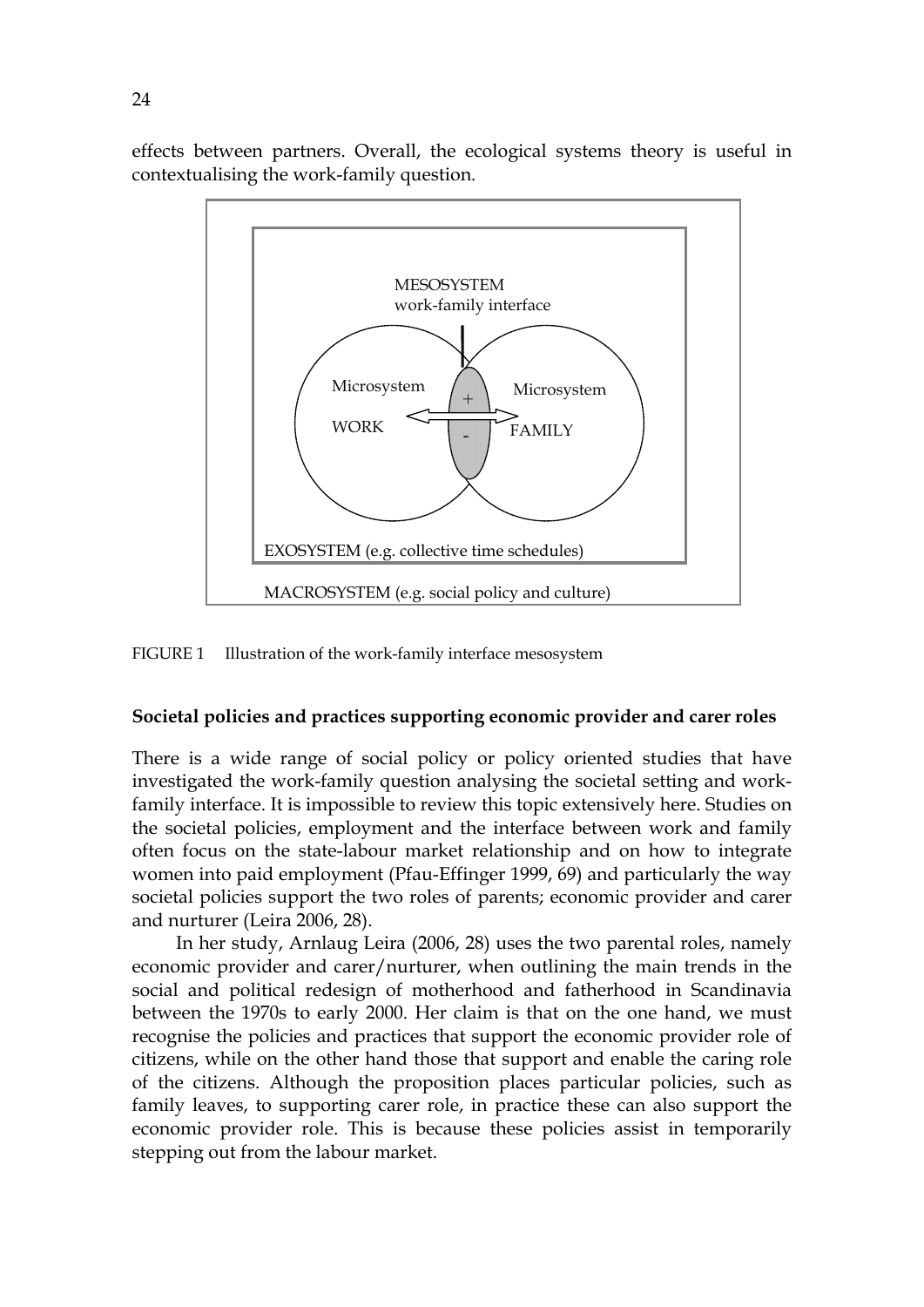The two aspects are similar with the proposition of the OECD (2005) study, which suggests that the public policy aims to increase the choice for parents in finding their preferred work and family outcomes by reducing barriers to both parenting and employment. Time-related policies support parenting and childcare policies support employment. However, the OECD study (ibid. 10-11) also emphasises that policies have to find a balance between different policies, such as enhancing equity between different income groups, family types, men and women, as well as the reinforcement of economic growth and ensuring future labour supply, and guaranteeing the financial sustainability of social protection systems. While the policies often reinforce each other, there can also be some tension between them.

The analysis must also include gender relations, which identify the assumptions of motherhood, fatherhood and parenting, as well as the assumptions on family models. Gender-specific norms are embedded in social structures and in women and men's decisions related to employment and family. These assist in understanding mothers and fathers' work and care practices. (Boje 2006, 195) For example, Anita Haataja and Anita Nyberg (2006) discuss how parental policies in Sweden and Finland support and direct the family work model. Figure 2 illustrates the proposition, and explains particular policies which support either role, some of which I will discuss in more detail later.



FIGURE 2 Illustration of policies supporting economic provider and carer roles

For the economic provider role, a profound factor is the equalisation of the parental roles, in other words, the break up of the traditional family arrangements. The expectation for all adult persons is to be able to provide for both themselves and their children economically. (Leira 2006) In Finland, a Committee Report on women's position stated this in the 1970s (Naisten asemaa tutkivan komitean mietintö, 1970:A8; cited in Julkunen 1994). Although public, affordable, childcare services enable women's employment, the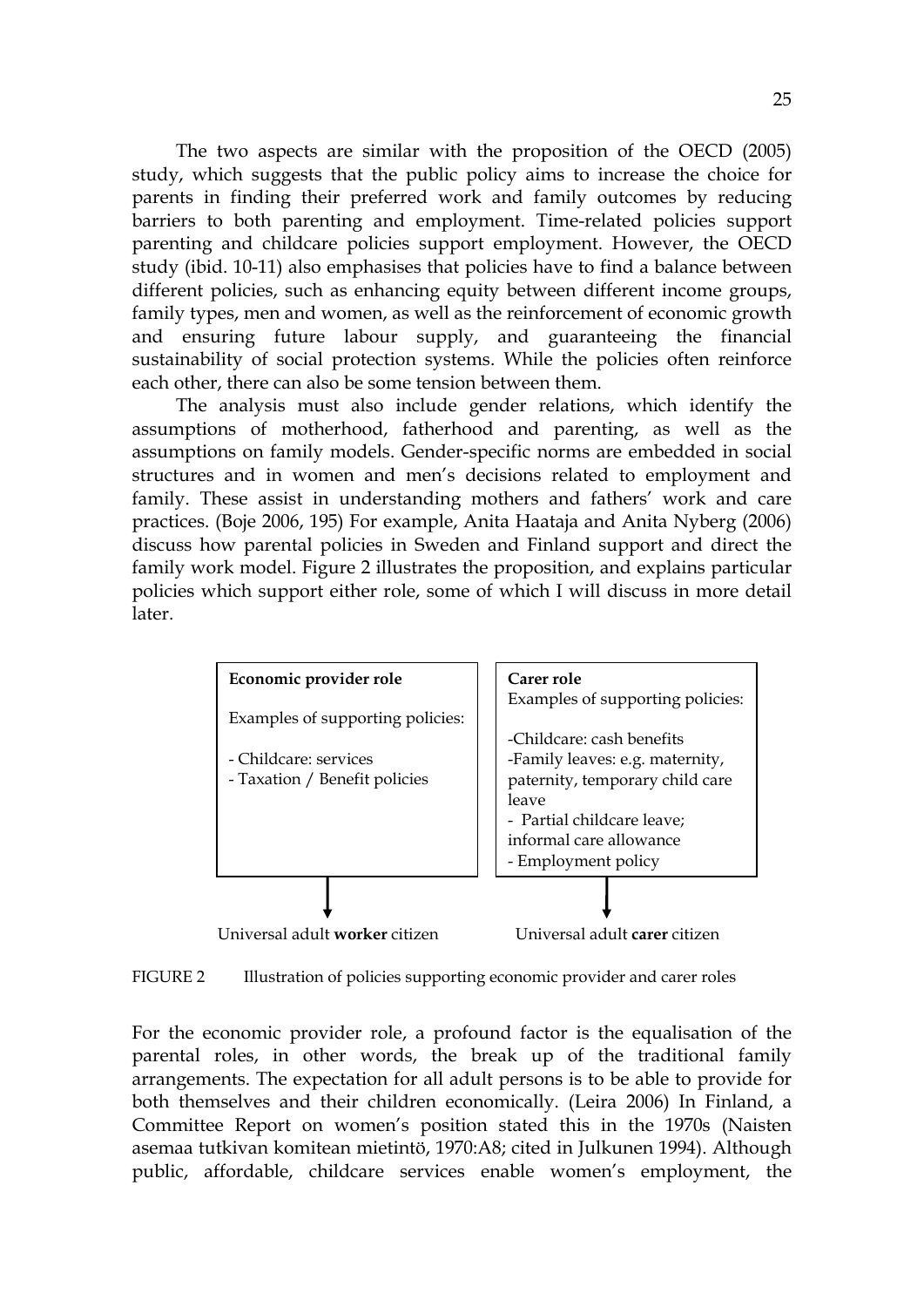historical development of public childcare did not precede women's labour force participation in the Nordic countries, including Finland (Leira 2006). Yet, as has been noted elsewhere (e.g. Bosch 2006) the lack of childcare prohibits maternal employment elsewhere, for example in Germany.

The recent OECD studies "Babies and Bosses" (2005) analysed societal context and workplace practices and parental responses of the practices in OECD countries, and concluded with the family-friendly policy recommendations. In addition to contextualising the socio-economic environment, the study looked at mothers and fathers at work, childcare support, tax/benefit policies and parental work and care decisions, and timerelated workplace supports for parents. The study suggests that taxation and benefit policies are another aspect that encourages the economic provider role. First, individual based taxation encourages people to obtain this. Finland has an individual based taxation system. Secondly, the interplay of the taxation and benefit system is important; the question is whether it pays off to work. (OECD…2005, 134) The study (ibid. 170) concludes that in Finland, among other countries, it also pays off to work for the secondary earner of the family. However, the study points out that there are some benefit traps in Finland, e.g. among sole mothers to increase hours of part-time work, because of the loss of benefit income.

The OECD study (2005) on Canada, Finland, Sweden, and the United Kingdom concludes, "At first sight, parental labour market outcomes in the four countries do not seem to reflect these different histories in policy development." However, that "on closer inspection, female and maternal labour outcomes are very different in terms of if, where, and under what conditions women and mothers work." Particularly there are differences in maternal working hours. The policies supporting maternal employment, or family friendly policies discussed by the OECD, started in the late 1960s and early 1970s in Finland and Sweden, while Canada and the United Kingdom have been cautious against direct intervention in family matters and industrial relations. Their widespread public work-family reconciliation support is a much more recent feature (ibid. 12).

Societal childcare policies, which include cash benefits for caring for children (or other relatives) at home, support the carer role. Finland has a home care allowance cash benefit system that is accompanied with home care leave. It supports the carer role when the child is under three years old. In addition, there is a statutory right to reduce working time when the child is small (until the end of the second school year), if the worker has been employed for at least six months with the same employer during the year. Temporary childcare leave allows either parent to stay at home (maximum of 4 days) to care for a sick child less than 10 years of age.

Increasingly more employees belong to the so-called sandwich– generation, individuals who care both for their aging parents or relatives and children. In addition, increasingly more people need to step out of the labour markets temporarily to care for an elderly person requiring intensive care. It is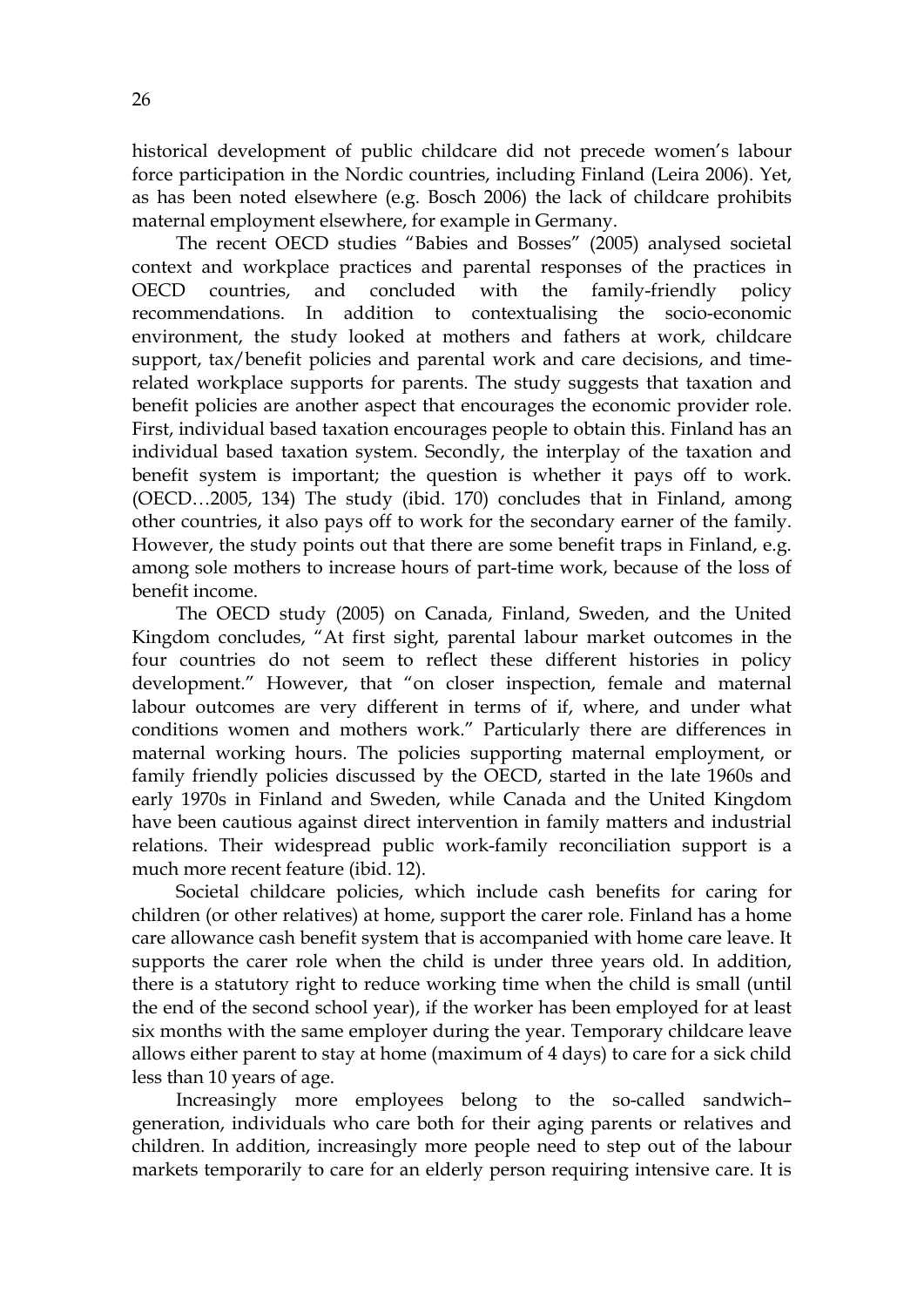not sufficient to only concentrate on parenthood; other carer roles require similar attention. In Finland, the informal care allowance supports the universal carer role beyond the role as a parent. The informal care allowance is, however, often very modest by its' level4.

Employment policies and practices, and work place practices support the carer role, as well as the economic provider role. Among others, the working time policy directs the extent to which the carer role is supported. The Working Time Policy Working Group concluded in 1999 (Työaikapolitiikka… 1999, 92) that from the individual perspective there is a wish to adapt working time more according to the needs of the individuals over the life course. The Working Group suggested, for example, that the use of working time banks offer a new type of flexibility, which assists in the work-family interface. A study (Oinas et al. 2005) on working time banks found, however, that especially those with family responsibilities can find it difficult to work longer hours to save hours to be used later for individual and family needs. Care tasks and everyday routines might not be flexible, but rather timebound, and therefore cannot be postponed to later. Recent studies on work and family (e.g. Lewis 2001; Mauno, Kinnunen & Ruokolainen 2005) have pointed out the importance of workplace practices and culture (or climate); culture can strengthen practices that support meeting the needs of the family.

While useful in identifying the role of various policies in support of the other role, the division fails to acknowledge the interplay and interface of the policies, which can in fact operate against each other's principles. Therefore, analysis of various policies needs to be simultaneous. For example, in Finland, Minna Salmi (2004a) proposes that the work-family interface should be approached through three fields, which are working life and employment policy, family life and social policy, and gender structures and structures and equality (in employment and family) policy. Salmi suggests that each of the fields is undergoing profound changes, which not only affect the field in question, but also might influence the other. However, research and policymaking does not often recognise the processes that set conditions and consequences to the other fields.

#### **Individual experiences**

Although studying the individual experiences on the integration of work and family has a long history, the topic has mainly concentrated on the negative aspect, which is looking at what is the negative effect of work to family life. According to Saija Mauno (1999) this is because (psychological) work-family research is reducible to the problem-focussed paradigm, which is formulated within general stress theories. Shortly put this suggests that certain factors or

<sup>&</sup>lt;u>.</u> <sup>4</sup> In 2007 the informal care allowance is at minimum appr. 310, 44  $\epsilon$ /month (taxable), but reducible based on certain criteria, and in practise it varies between municipalities.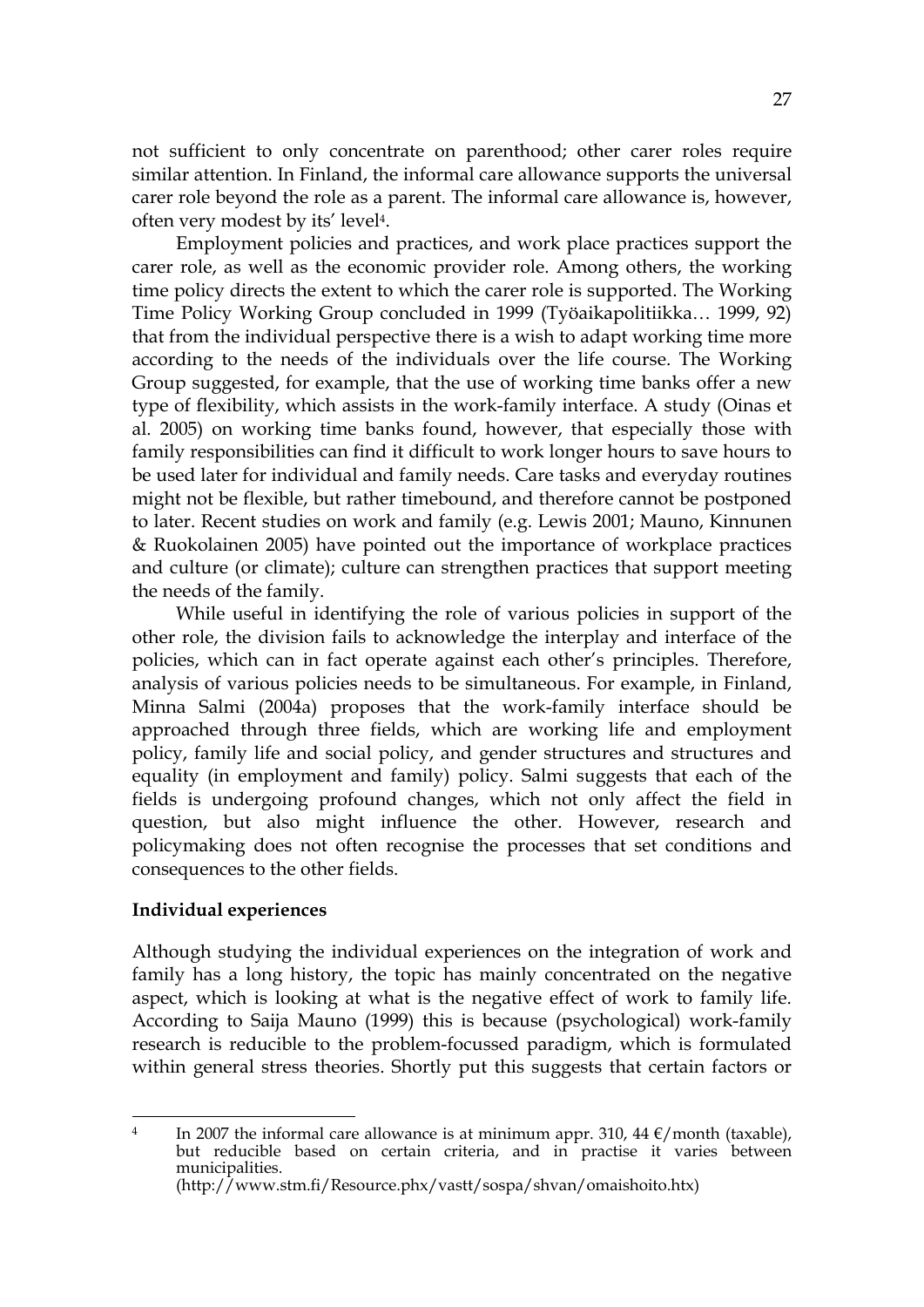life events operate as stressors, which lead to negative effects on individuals well-being (ibid. 10).

There are five specific theoretical models which have been used extensively in the study of individual experiences of the work-family interface, namely the compensation, segmentation, instrumental, spillover and conflict models (see e.g. Barling 1990; Mauno 1999). Each of the models assume that the linkages of work and family are twofold, work and family can both affect the other. *Compensation theory*, in brief, states that experiences in the two spheres of life are completely opposite to each other. For example, if the work role is unsatisfactory there are greater investments put towards the family role. *Segmentation theory* perceives work and family spheres as separate fields. Segmentation occurs by time, space and tasks. Instrumental theory assumes that a role in one domain is utilised to fulfil a role in another domain. The weaknesses of the theories are that the segmentation and compensation theories assume that the work and family spheres are isolated constructs, and these three theories have been rejected, to a great extent, and the more recent research has concentrated on the spillover and conflict models. (Mauno 1999)

*Spillover theory* takes a more holistic approach and assumes that the work and family spheres interact, essentially because the experiences of the two spheres are similar (Mauno 1999, 12). Therefore positive or negative emotions, attitudes, skills and behaviour is experienced in one domain but spills over to other life spheres. Fundamentally the approach emphasises that a person is not segmented into a worker and a mother, for example, but that each role coexists at the same time.

*Conflict theory* has been most widely used in work-family studies since the 1980s. Work-family conflict is an interrole conflict where the demands of work and family roles are incompatible. Participation in one role is more difficult because of participation in the other role. (e.g. Greenhaus & Beutell 1985) For example, investing in building a career requires taking time and effort from the family and as a consequence the family life will suffer. (Mauno 1999) Many studies using the conflict theory rely on the theorisation of Jeffrey Greenhaus and Valerie Beutell (1985) who suggest that there are three types of conflict, namely time-, strain-, and behaviour – based conflict. Time- based conflict occurs when time invested in the other sphere, for example, long working hours take time from performing the other roles, such as being a mother or a father. Strain -based conflict occurs when strain experienced in one role hinders performance in another role. Finally, behaviour -based conflict occurs when behaviour patterns adopted in one role is unsuited in the other role. (Mauno 1999) According to the conflict theory, work can interfere with home and home can interfere with work. I later study the work – family conflict model empirically.

In the context of dual-earning couples it is interesting to note Saija Mauno's (1999, 12) suggestion that researchers acknowledged the importance of studying dual-earner couples simultaneously when adopting the spillover model. Focus on dual-earner families augmented because of the prevalence of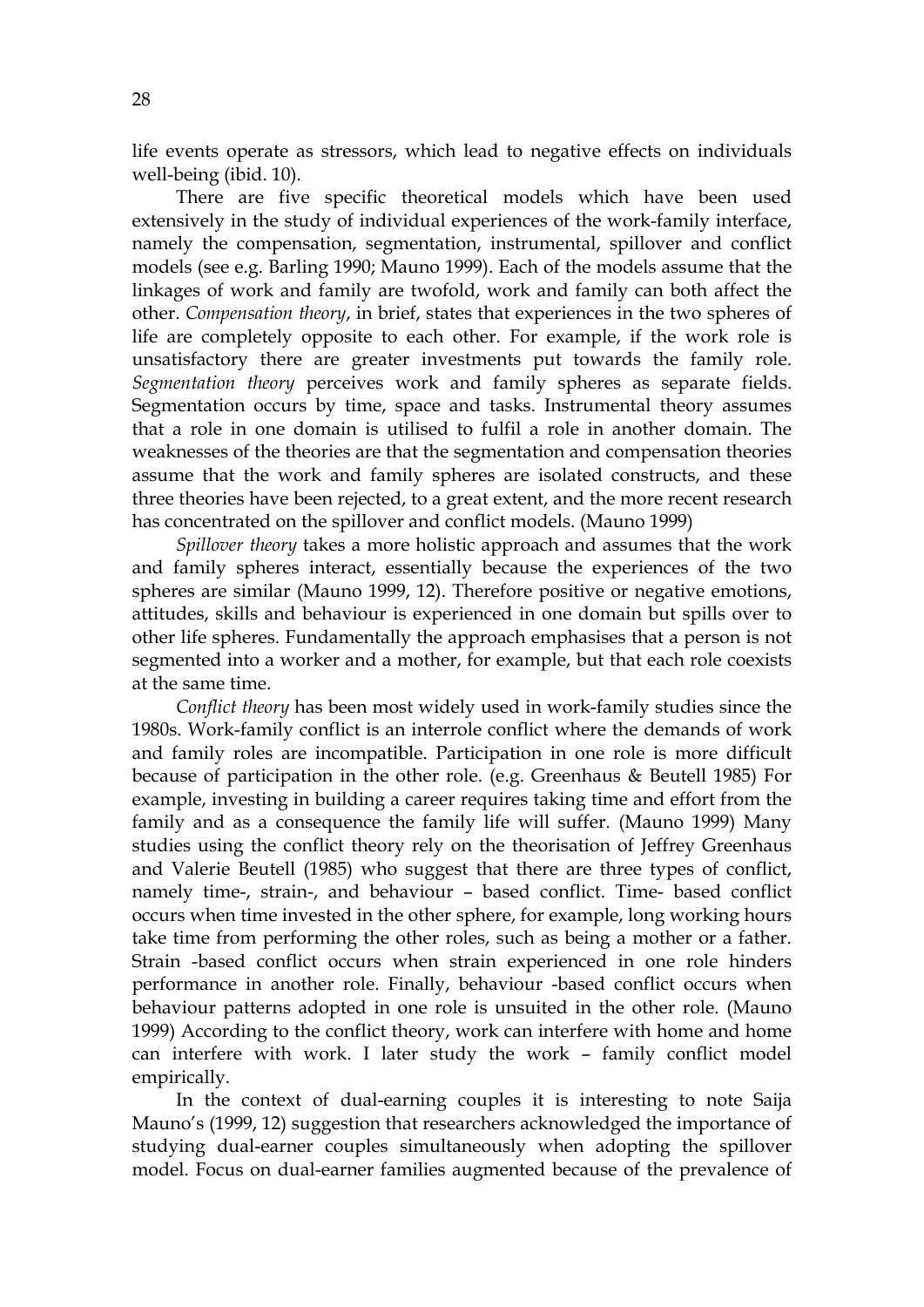these types of households, but also because of the realisation of the cross-over effects between partners, i.e. that one partner's experience might spillover to the other partner and affect the well-being, emotions and behaviour of the other partner. Equally the model could be extended to concern children (e.g. Rönkä et al. 2005).

Although some theoretical approaches assume work and family to be isolated or segmented life spheres, it seems that a consensus has been reached that work and family are not regarded as separate spheres of life. Although the positive effects of having several roles has been recognised since the 1970's (see Kinnunen et al. 2006) research in the area is not as well established as workfamily conflict, and has only amplified recently (see Hill 2005; Kinnunen et. al 2006).

The adoption of the view that work and family can affect each other both negatively and positively does not necessarily signify that the two are different aspects of the same continuum. There is mixed evidence on the interconnectedness of the negative and positive experiences of work and family (for review see Voydanoff 2004a), but there seems to be support that the two are separate, independent constructs rather than different ends of the same continuum (Voydanoff 2004a, 399; also Grzywacz & Marks 2000). In practice, an individual may experience both negative conflict and positive facilitation of work and family spheres simultaneously.

#### **Emphasis on culture**

Culture also plays a role in the context of the work-family interface and there are some theoretical frameworks that discuss the importance of it. There are many definitions of culture, as well as disputes about how it is to be analysed, but David Rubinstein (2001, 1) claims that "the basic programme is relatively clear: systems of belief - norms and values, attitudes, worldviews and so on are adduced to explain conduct". Clifford Geertz (1973; cited in Rubinstein 2001, 2) defines that culture is "an historically transmitted pattern of meanings embodied in symbols, a system of inherited conceptions expressed in symbolic forms by means of which men communicate, perpetuate, and develop their knowledge about and attitudes toward life". The definition explicitly points out that culture directs and constraints individual actions, their knowledge and attitudes toward life, and corresponds well with the understanding of this study. What the definition does not capture, however, is that culture is created and transforming over time.

I relate on two specific frameworks that point out the importance of culture in the context of the work-family interface, gender arrangement (Pfau-Effinger 2000) and sense of entitlement (Lewis 1999). The first framework provides a broad theoretical framework in understanding cross-national differences in gender relations and social practise, and pays attention to the importance of culture. The second one is able to pinpoint the importance of shared values and norms, which – especially during a proposed increase of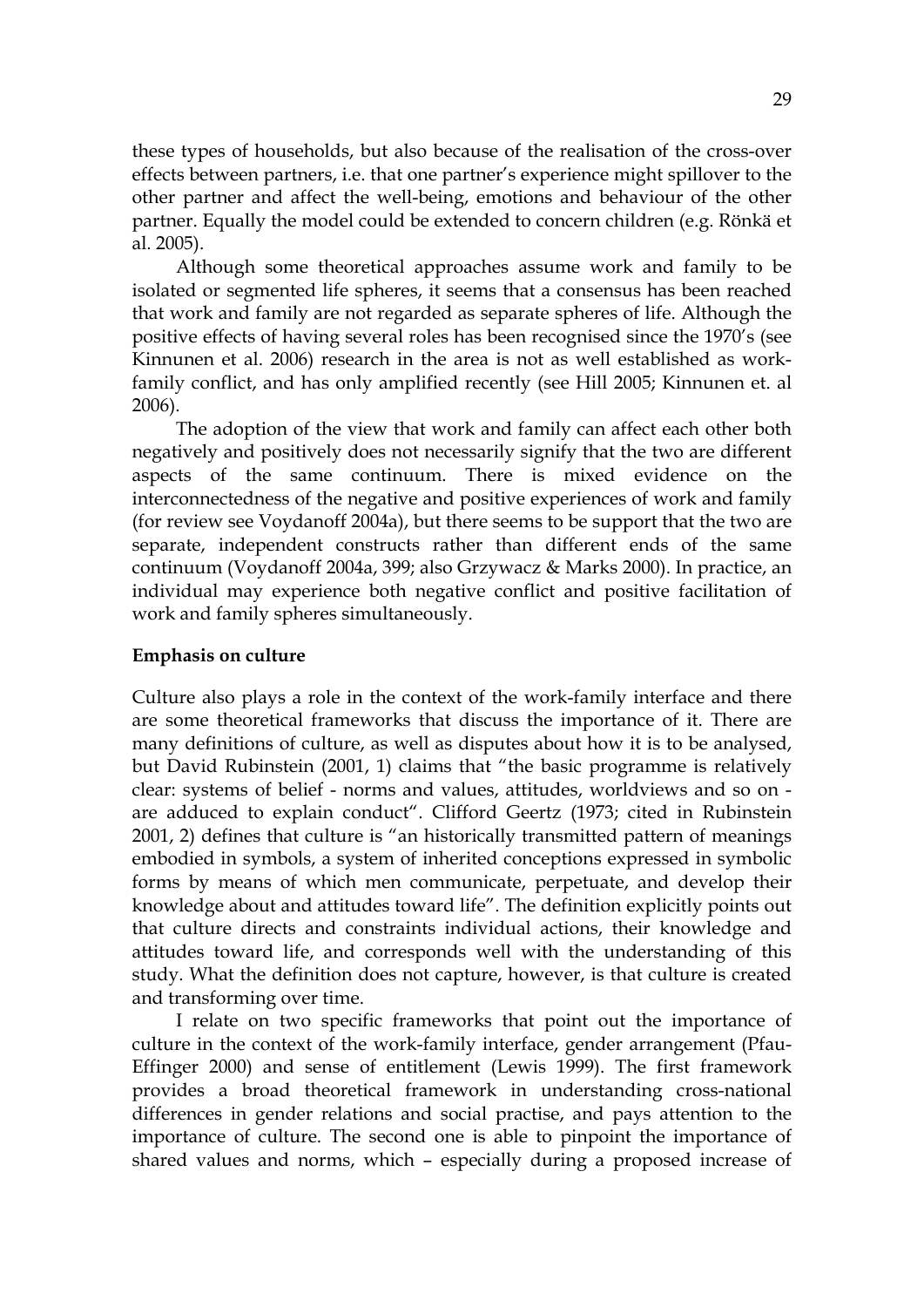30

individual choice – can explain why practices are slow to change, and why for example, certain rights secured by law are not taken up.

Gender arrangement is a theoretical framework by Birgit Pfau-Effinger (e.g. 1998, 2000, 2004), which in particular explains the cross-national differences in gender relations and social practice, and is a useful tool when analysing the connections of work, family and society. An essential aspect of the gender arrangement is the importance of culture. Placing an emphasis on culture underlines that employment patterns cannot be attributed to the differences in the institutions of societies, although they play an important role (also Morris 1990). In brief, the leading idea underlying the framework is that the complex interrelations of culture, institutions and social actors explain the differences in the practices of employment patterns of women and men. Gender arrangement is a result of societal negotiations, although not necessary by equal partners. In addition, while it is commonly shared it can also include marginalised or opposing ideas. (Pfau-Effinger 2000)

An essential part of the gender arrangement is to acknowledge that 'motherhood', 'fatherhood' and 'childhood' is culturally constructed; social relations influence those, and vary between space and time. (Pfau-Effinger 2004, 59) Nonetheless, the emphasis of the cultural aspects and at the same time gender arrangement, includes institutional differences, which have developed based on the cultural tradition, and are maintained and (re)produced through the prevailing gender arrangement. This framework points out that differences between societies cannot only be equated to differences in structural arrangements, such as access to childcare, although these factors are clearly important in shaping choices as well as preferences (e.g. Rubery et al. 1999, 306).

Suzan Lewis (e.g. 1999) has introduced the framework of *sense of entitlement*, which concerns the beliefs and feelings about rights and entitlements, based on what is perceived to be fair and equitable. It is affected by legal rights and entitlements, although it is not based on legal and official rights, but rather is the cultural understanding of fairness. It defines what is accepted, normal and in accordance with the rules and behaviour. This understanding is constructed by comparing oneself to others, and essentially to others who are perceived to be in the same position as oneself. A fundamental difference occurs between men and women. Studies have shown that men and women have different expectations of, for example, earnings and family life. (Lewis & Smithson 2001) According to Lewis (1999), family friendly politics or other ways of enhancing the work-family balance need workers belief to change the common practice of work-family integration. Lewis has used the framework in studies investigating organisational behaviour and young Europeans expectations for support for the reconciliation of employment and family life.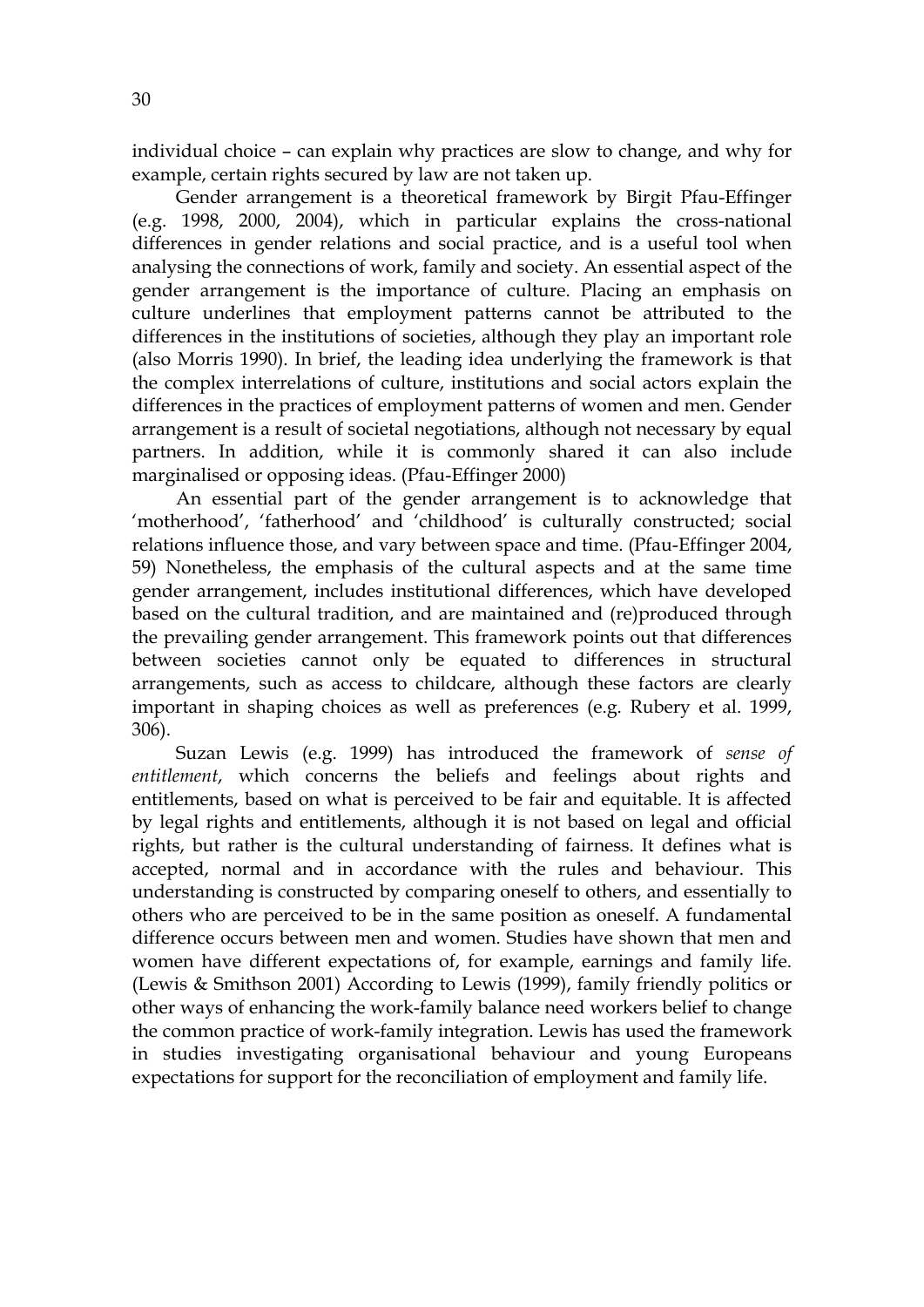## **3 SETTING OF THE STUDY: THE CASE OF FINLAND AND DUAL-EARNING COUPLES**

In the study, I investigate working time practices among dual-earning Finnish couples. The social and economic context of the study places the framework within which individuals and families perform their daily life. This section makes a brief account of the social and economic situation of Finland. I make this short overview, because the empirical part of the study investigates the development of working times over time; the period covers the time from 1977 to 2003. The overview first presents the economic development. I discuss the economic crisis during the 1990s in more detail, because it had a profound effect on the Finnish labour markets. However, in the brief account it is only possible to discuss a few main issues. Secondly, this part discusses Finland as a Nordic welfare state, which influences how the division of work is organised in the society. Thirdly, the contextualising factor is to investigate family forms, and especially the long history of dual-earning couples in Finland. I consider these factors as being important to the research focus, because these are the characteristics of the macrosystem for the work-family interface.

### **3.1 Economic development in Finland**

In the European perspective, the industrialisation took place late in Finland. The traditional industrialisation period continued until the 1950s, when rapid restructuring followed it from the agrarian and limited industrialisation to the post-industrial service society. (Alestalo 1980; Böckerman 2002) The structures of working life reformed in many ways during the change in the 1960-70s. For example, urbanisation took place and the proportion of farmers fell from just above a quarter to around ten percent of those in employment; the proportion of middle-class salary earners almost doubled; and the proportion of the population in paid employment increased throughout the 1960s as increasingly more women entered the labour markets. (Blom et al. 2001) In the 1960s and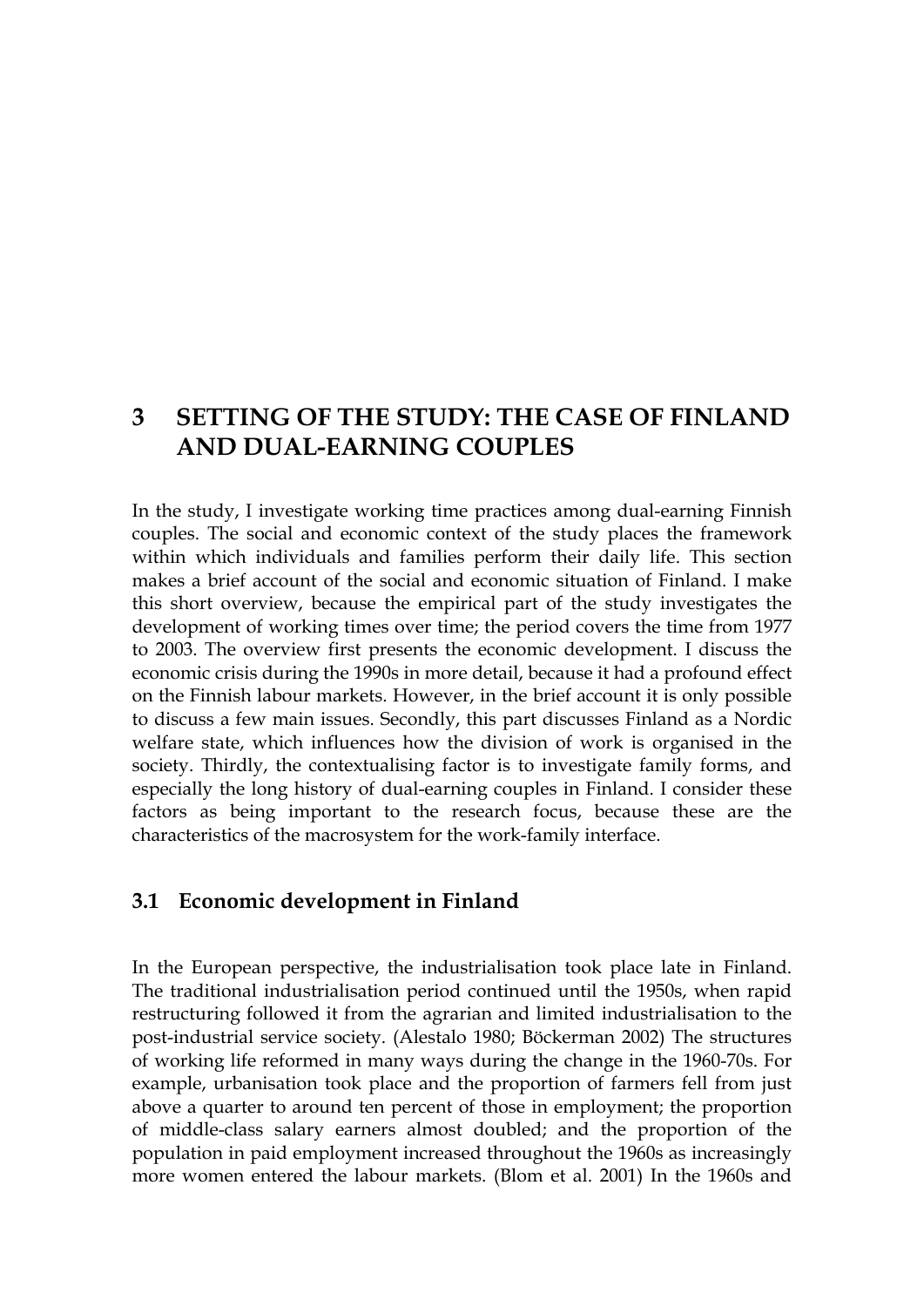1970s, employment in the public sector expanded. While the proportion of the public sector in employment in 1960 was 8 percent, it was already 18 percent in 1980. In particular women were employed in the public sector services. (Julkunen 1994, 193) The development of economic fields in Finland is different from the majority of European countries; Finland did not go through the extensive period of industrialisation, but leaped from agriculture to a service economy. (Blom et al. 2001)

The 1990s was a dramatic decade in Finland in economic terms. Although the economic recession was shared with most western European countries, the crisis was exceptionally deep here. The first half of the decade was characterised with the emerging recession, which included the growth of unemployment, bank crises and crises of public finance. During the second half the recovery started with the increase of the gross national product in 1994, although it was still accompanied with mass unemployment. (Julkunen & Nätti 1999) The recovery, or survival policies, according to Raija Julkunen and Jouko Nätti (ibid. 22) emphasised the competitiveness of export industries, integration into the EU and a common currency, the cutting back of the growth of the public debt, cuts in public income policies and market oriented reforms in the public sector. The recovery policy lead to a steady growth, low inflation, and balanced state budget, and an increased level of employment, as well as improved competitiveness, reliable public institutions and high levels of education, for example.

The short and long-term social consequences of the recession were many. One of the consequences was increased unemployment; during the 1990s unemployment rose from a moderate 3% in 1990 to a radical 17% in 1994, signifying an increase of 398% (Virmasalo 2002). Since the recession unemployment rates stand at around 8 % (in 2004: Statistics Finland). Another social consequence was the worsening of working conditions, for example, increased feelings of time pressure. Although time pressure increased during the 1990s in almost all economic fields, the female dominated healthcare work has become the most pressured. By the employers sector, municipalities have taken the lead on time pressure at work during the 1990s. (Lehto 1999, 36) An additional change in working conditions was the increase of job insecurity, which in the end of the decade was most prevalent among those with temporary employment contracts and the public sector (Happonen & Nätti 2000, 72-73). Another change occurred in the use of temporary employment contracts. The proportion increased from around a tenth, to 18 percent in 1997 (Sutela 1999, 138), and has since stabilised. Temporary employment contracts are more of a concern for women. While the above changes concerned all employed people, women were more affected because of the changes in the world of work.

Böckerman (2002, 84) discusses the economic restructuring from the end of the 1990s which increased employment in the so-called new economy, namely information and computer technologies, which are often described as the fourth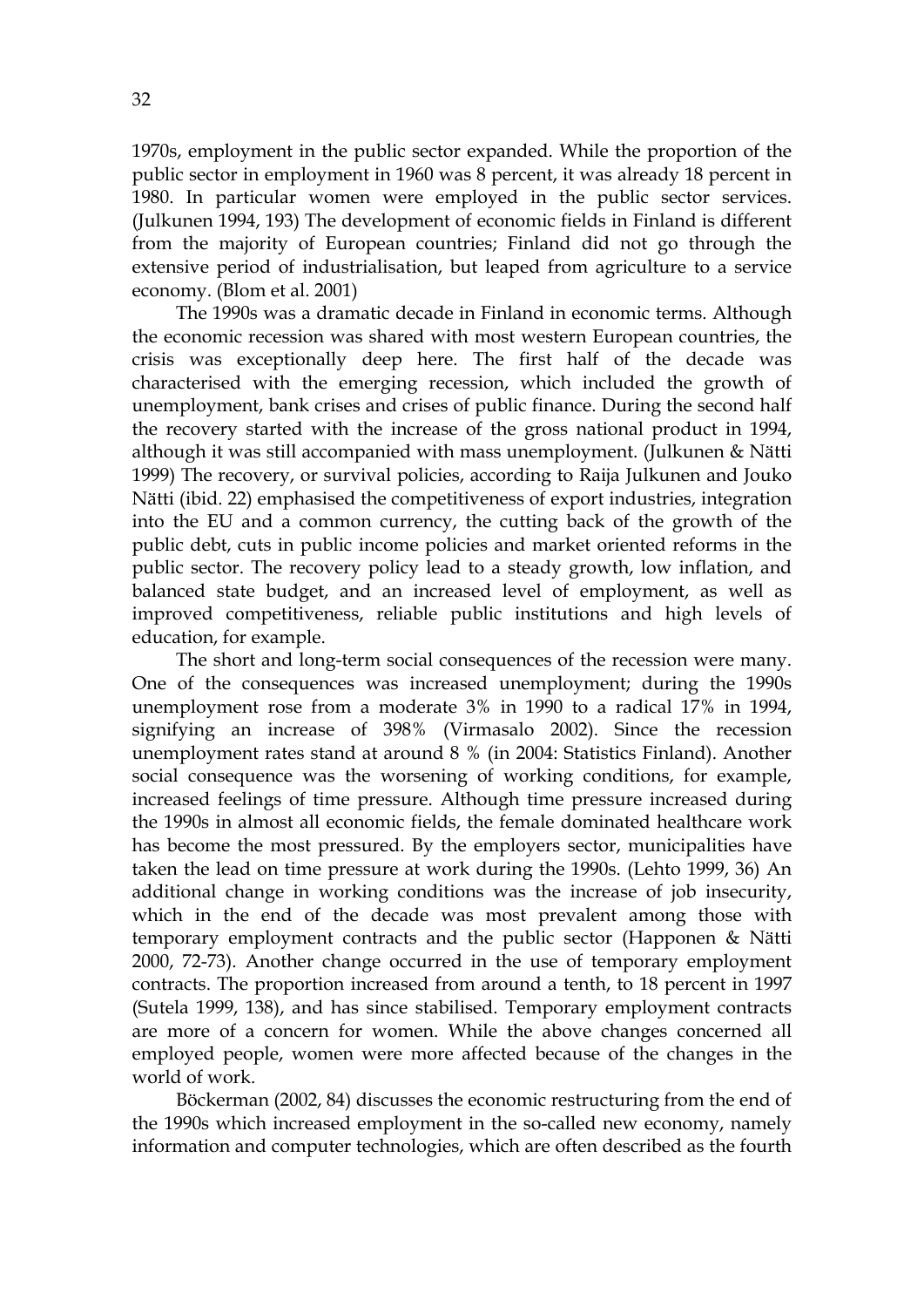sector. According to the Finnish Labour Force Surveys<sup>5</sup>, employment decreased in agriculture and forestry, industry and construction, for example, but increased in (public and private) services in 1990–2006. Work demand reflected the economic restructuring; there are increasingly more workplaces for those with a higher university degree. The increase in the qualifications required from the employees explains this. (Böckerman 2002, 89) The demand has been met with an increase in the educational levels (figure 3). The proportion of employees with primary education has decreased from around a half in 1997 to around a fifth in 2003. At the same time, the proportion of those with tertiary education has increased from around a tenth in 1977 to 40 percent among women and over a third among men in 2003. The increase of education is therefore even stronger among women, compared to men. (Lehto & Sutela 2005)



Source: Lehto & Sutela: Threats and Opportunities, 2005

FIGURE 3 Male and female employees by degree of education, Working Conditions Survey 1997, 1984, 1990, 1997 and 2003

<u>.</u>

<sup>5</sup> Statistics Finland, www.stat.fi/tup (8.3.2007)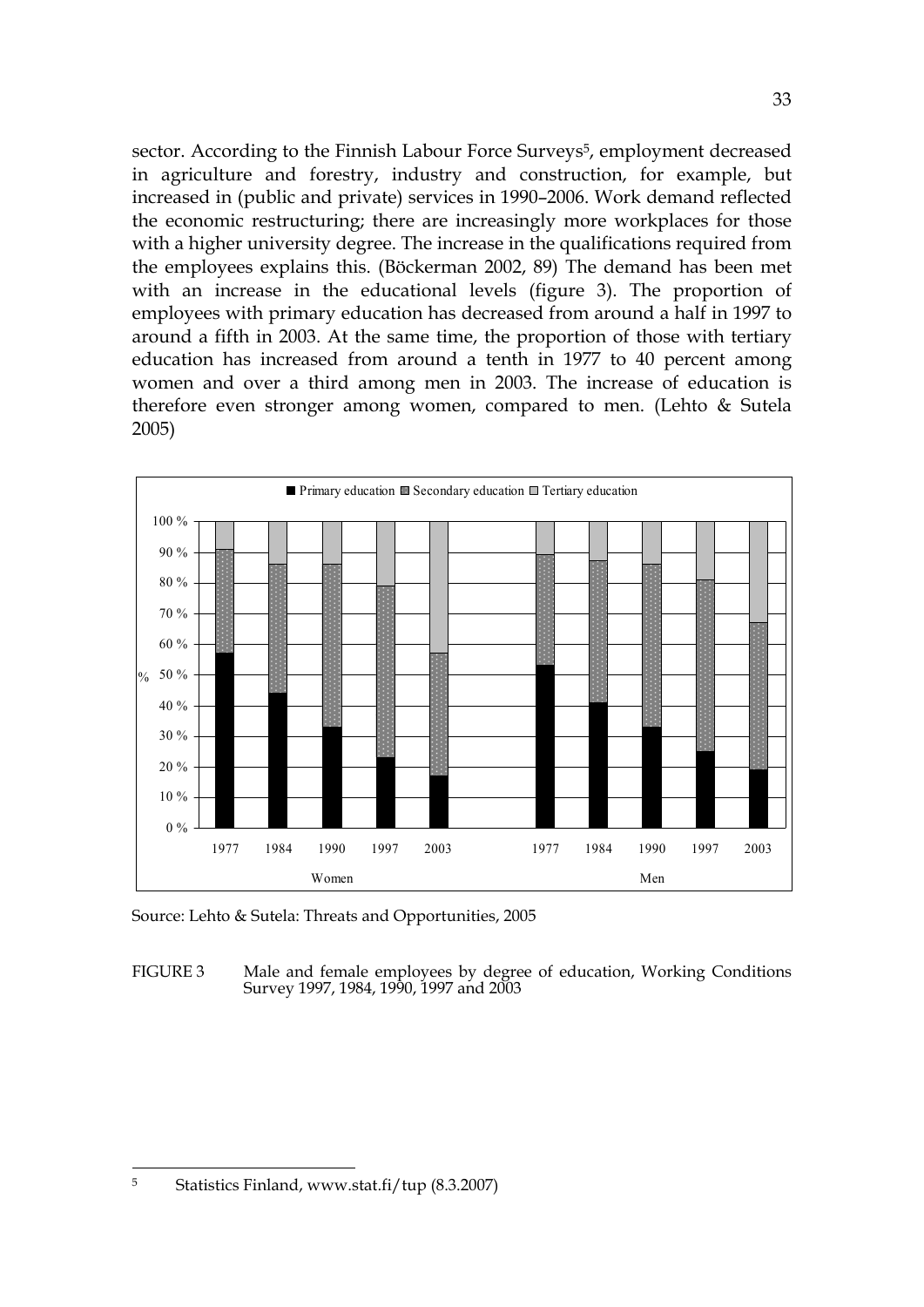#### **3.2 Finland as a Nordic Welfare State?**

Work and family do not exist in isolation but within the surroundings of the society. Integration of work and family relates with the societal institutions and division of work. Although the empirical part does not investigate the societal institutions and practices discussed in this part, these place the context within which individuals and families act.

An important societal factor is the ways and practices by which the different areas of society organise the division of work. (Heiskala 2006, 18). The welfare state typologisation of Gösta Esping-Andersen (1990) is probably the most widely used characterisation, although also heavily criticised<sup>6</sup>. According to his typologisation, the welfare states fall into three main regimes, liberal, conservative and the universal model. The regimes have resulted from different historical forces and followed qualitatively different development trajectories; they have also been organised according to their own logic and produce different outcomes (Kautto & Kvist 2002).

In the liberal model the security offered by the state is the lowest and welfare risks are based on the individual and market. The United States and United Kingdom are often given as examples of liberal countries. In the conservative model the state does not provide services in situations where the family can provide welfare tasks. The conservative model is marginal in organising social services, but may provide social support for citizens for buying the services. This model supports the male provider family model instead of the dual-earner model. Social security and services are not based on universal rights but tied to participation in the labour markets. Therefore, married women's entitlement to social security is often founded on their husband's participation in the labour markets. Examples of the conservative models are Germany and France, for example.

The third model, the universal or Nordic social-democratic welfare state model, represents countries where the state has many universal tasks that are used for correcting and preventing social risks. The universal<sup>7</sup> right signifies the same entitlements for all, regardless of the participation in the labour market or gender, for example. Sweden and Denmark are examples of these countries,

<sup>&</sup>lt;u>.</u> For example, Jane Lewis (1997) has pointed out that the post war writing on welfare states made very little mention of women, and similarly did not pay any explicit attention to race. Feminist analysis has stressed the importance of gender in respect of the outcomes of social policies, as well as its importance as an explanatory tool in understanding social policies. For example, as Lewis (ibid.) discusses, the access to income and resources has been gendered in the form of access to education. Another point of critique is that social policies have traditionally been based on certain assumptions of the roles of women and men in the society, and hence also within family.

<sup>7</sup> Universalism is widely used as a characteristic of the Nordic welfare state regime, but Anneli Anttonen (2002) argues that while it has rather served as an important goal for social policies in the Scandinavian countries, it is not complete. For example, services for the elderly (equality between population groups) and equal services for the poor and rich (equality based on income) are not met sufficiently.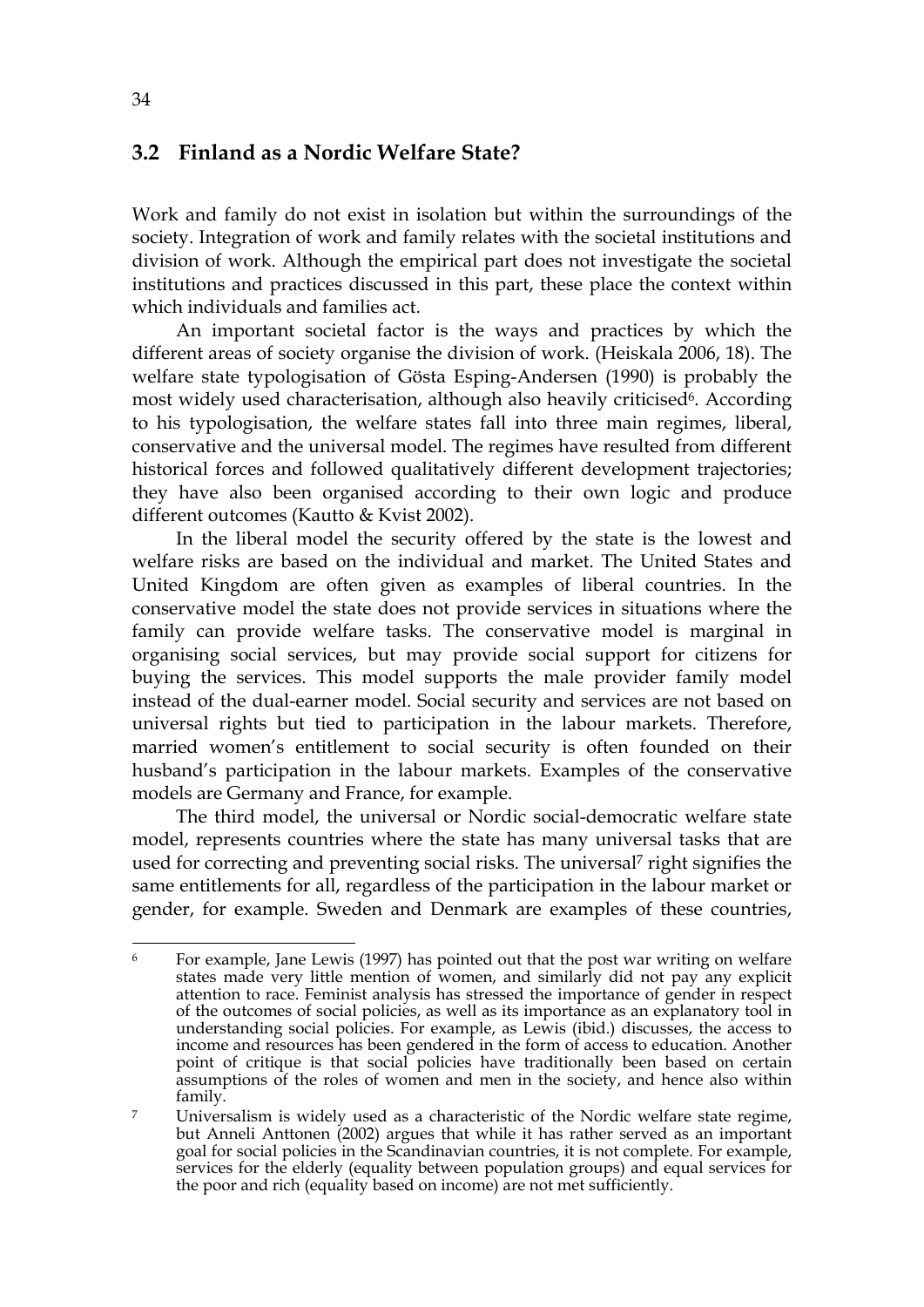and Finland is known as one of the universal welfare states. Esping-Andersen (2001, 4) states, "the Nordic model may be famous for its generosity and universalism, but what really stands out is its emphasis on employment and the "de-familization"8 of responsibility for providing welfare". Although it is assumed that the Nordic welfare states rely extensively on the state provided care services, it has been pointed out that the role of informal care, such as care provided by grandparents, is vital in the care of children for example. (Lammi-Taskula et al. 2004) In addition, although the Nordic welfare state regime is often described with extensive public social services, the service provision is better described as a welfare mix; the private sector and not-for-profit sector also provide services (Anttonen 2002).

Finland cannot be considered as a typical universal welfare state, because of the moderate level of social security provided by the state and because the security systems are based on universalism, but also professional or work based (i.e. state provides a certain level of universal services or security, which is further increased by work based entitlements). (Heiskala 2006) In addition, some argue that the commitment to full employment has been weak. Therefore, Finland has also been named as the corporatist-conservative model, together with Austria, France, and Italy, for example. (ibid. 21)

#### **From expansion to crisis of the welfare state**

In practice the Finnish welfare state, including policies on family leave systems, started to develop since the 1960s. (Salmi 2004a, 3) The period of expansion finished in 1980, which was around ten years later than in other OECD countries; therefore in Finland both the start and finish of the expansion lagged behind some ten years compared to the OECD average (Heiskala 2006). In Finland the crisis of the welfare state peaked during the 1990s with the economic recession, which affected the basis of the welfare state, for example, through a radical increase of unemployment.

The 1980s and 1990s raised the discussion of a crisis of the welfare states, and comparative studies have concluded that retrenchment was allencompassing, as almost all advanced industrial democracies cut entitlements in some programmes<sup>9</sup> (Ellingsæter & Leira 2006, 268). In Finland, public and in

<sup>1</sup> 8 According to Esping-Andersen (2001) the result of familialism is to make it more difficult for women to reconcile the demands of family and paid work. Therefore, he continues, the traditional familialism has a perverse result – fewer children than are desired, as are seen particularly in the Southern-European countries. The lack of defamilization (e.g. state provided or compensated care facilities) can result in a situation where there is a significant problem in the lack of affordable care services. He gives an interesting estimation that a full-time year-round day care, for example, in Italy costs about half of what an average full-time employed mother can expect to earn.

<sup>&</sup>lt;sup>9</sup> Kautto and Kvist (2002) contend that during the crisis of the welfare state, policy makers were faced with the new situation; instead of deciding on policy reforms to guarantee more and better 'social rights', cuts and other balancing measures were considered. Instead of 'social rights' the focus was turned on the 'social duties',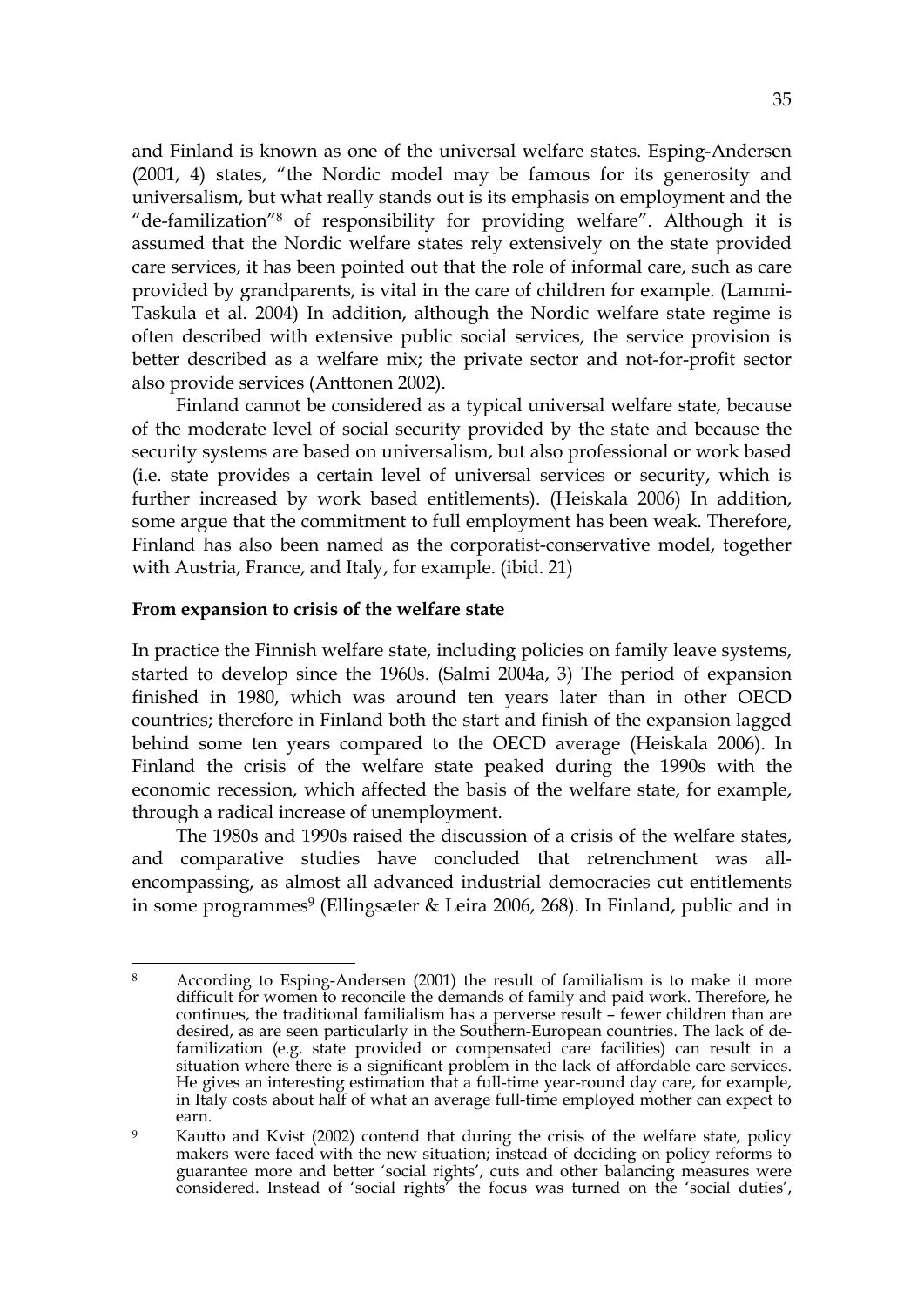particular social costs have been cut down since the 1980s, and welfare politics has moved from growth to an era of restrictions and retrenchment (Julkunen 2001), and Finland seems to be the most deeply affected by the 1990s recession among the Nordic countries (Ellingsæter & Leira 2006, 266). Even so, Kautto and Kvist (2002) argue that towards the end of the 1990s there emerged a rather broad consensus among researchers that the welfare state is not being dismantled or retrenched in a fundamental manner, rather that it is undergoing a process of gradual reforms and revisions. "The crisis rhetoric has given way to rhetoric favouring welfare state challenges and pressures for change." (ibid. 190) Anne-Lise Ellingsæter and Arnlaug Leira (2006, 268) also conclude that the Nordic welfare state has been partially reformed but has proven remarkably elastic.

Since the economic recession there was a period of strong economic growth in Finland. The growth did not, however, lead to increases in the social security, but the cuts done during the economic crisis remained. Therefore the 1990s affected Finland extensively, both in economic and social terms.

# **3.3 Family models: transition towards dual-earning couples**

Internationally the main trends of family life are falling birth rates, aging populations, rising employment rates of mothers, and increasing divorce and parental separation which have all given rise to crisis language on the future of the family institution (Ellingsæter & Leira 2006; see appendix 1 for Finnish family types, 1950-2004). In this chapter, I first run through changes in family models and secondly discuss dual-earner couples and working time regimes in the European Union and in Finland in particular.

"A shifting gender balance of employment has come to characterise both the post-industrial labour markets and the predominant family form of late modernity," argues Arnlaug Leira (2002, 81). The model family of industrialism, or traditional family form<sup>10</sup>, is based on the functional specialisation of parental roles; work and family is to be combined with the male-provider model, where the father is the economic provider and the mother is the homemaker/carer. This is known from the work of Talcott Parsons. Parsons (1949) suggested that the functional specialisation<sup>11</sup> of the partners, one partner (male) in paid

1

namely on taxation, social contributions and tougher work obligations, as well as moral responsibilities.

<sup>&</sup>lt;sup>10</sup> However, it should be borne in mind that what is 'traditional' in one country might have never been that way in another. For example, Finland has never undergone a time-phase where women would have been part-time employees or been full-time careers; there the women's employment pattern developed directly from family worker (in a farm) to full-time worker in paid employment (Pfau-Effinger 2000).

<sup>&</sup>lt;sup>11</sup> The New Household Economics model was developed by Gary Becker (1981), who, similarly with some other American economists during the 1970s and 1980s, based his economic theory of the family on Parsons' ideas on the functional specialisation between partners. Following the economic theories of the family employment and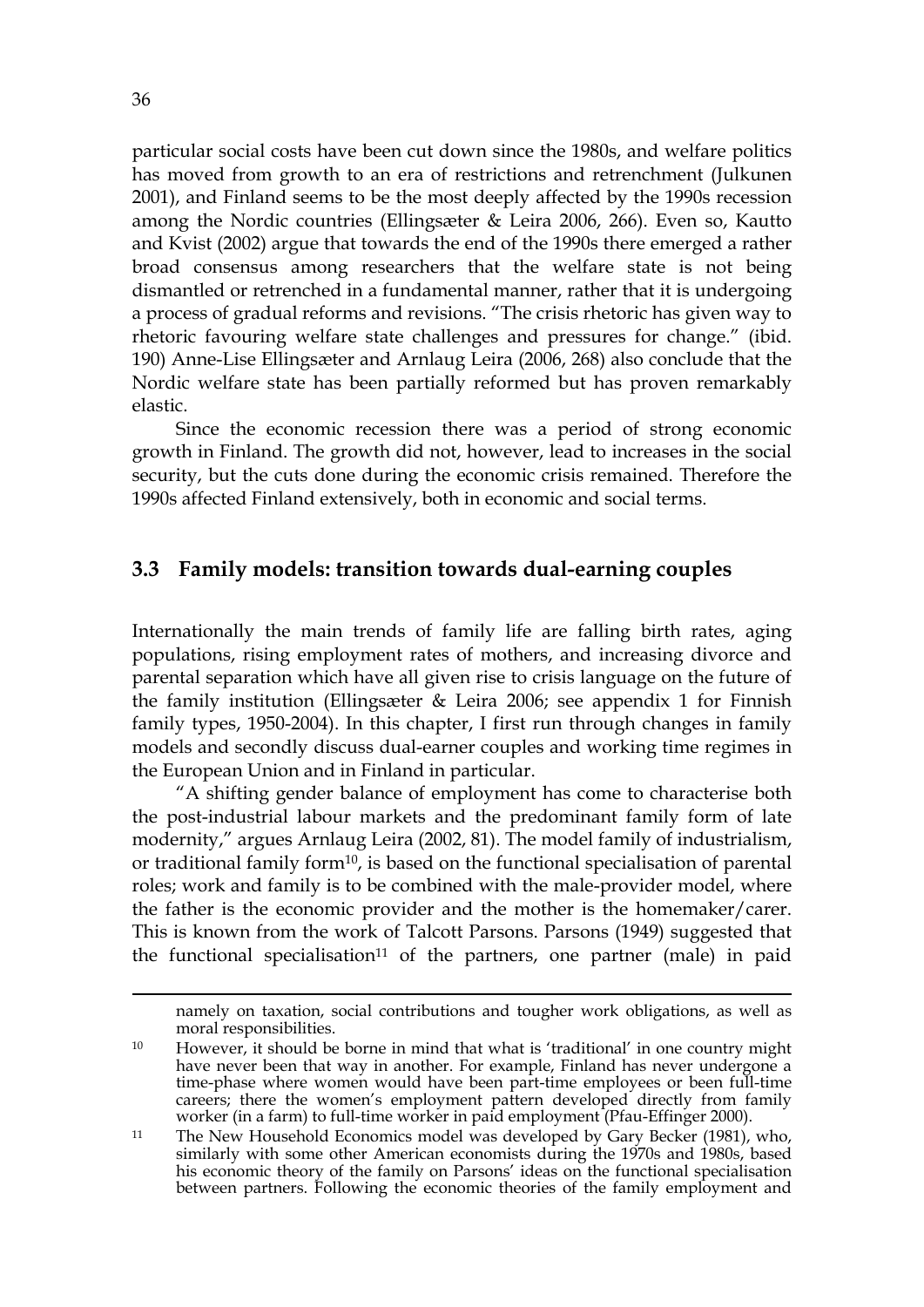employment and the other (female) in un-paid household work and caring work (reproduction), prevents disruptive status competition between the spouses. (Blossfeld & Drobnic 2001) Lydia Morris (1990) has pointed out that Parsons was aware that the functional specialisation was partially done at the expense of women who do not acquire similar human capital. Furthermore, the traditional family form was based on the assumption of heterosexual couple families.

There are two family models where the functional specialisation between the partners has changed. First, the second provider model (or one and halfearner model) illustrates a family in which mothers take more of the economic provider responsibilities, provided that the responsibilities of paid work are not in conflict with the responsibilities of motherhood. (Leira 2002, 82) Even when maintaining the primary role as caretakers, women are secondary earners in the family. This continues to describe the typical family models of two adult families in many Western European countries, such as Germany and Great Britain, for example. Typically, there is a high proportion of part-time work, which enables women to work while children are at school.

The second model, which is the shared societal roles or shared roles model, describes the family form where there are two parents, two workers, two citizens and two individuals (Leira 2002, 82). Theoretically this model assumes that the two parents are equally sharing paid work and care tasks, while in practise the traditional gender role division is still maintained; men work longer hours at paid work and women are the main carers of the family, furthermore women remain as secondary earners of the family. This family model is often described as the dual- breadwinner or -career family.

Anita Haataja and Anita Nyberg (2006, 218) discuss the problems associated with using the terms male-breadwinner and dual-breadwinner models. First, using the male-breadwinner concept means that only men are visible and the unpaid work of women remains invisible. Secondly, when using the dual-breadwinner concept it is equally blind to the unpaid caring and household work at home. Here women are only included in the concept when they enter the labour markets. It is their proposition to use the dualearner/dual-carer model to describe a strong situation for women in the labour market and men's greater (than before) responsibility for children and domestic work. While I agree with the proposition and acknowledge the shortcomings of using the dual-earner model concept, as it does not explicitly point out the care tasks of the family, I still argue that the dual-earner concept is more descriptive

1

non-employment are seen as rational choices, and a rational calculation process within the household: the partner with the better human capital position (male) participates in the labour markets, while the partner (female) with less human capital and possible interruptions in the work career carries out the unpaid household work and reproductive tasks. It is further assumed that young men and women behave like trading partners who decide to marry if each partner has more to gain by marrying than by remaining single. Becker also suggested that altruism is an important element in the function of the family. Based on his theorem the altruist is the male partner and the beneficiary is the female partner. (Blossfeld & Drobnic 2001)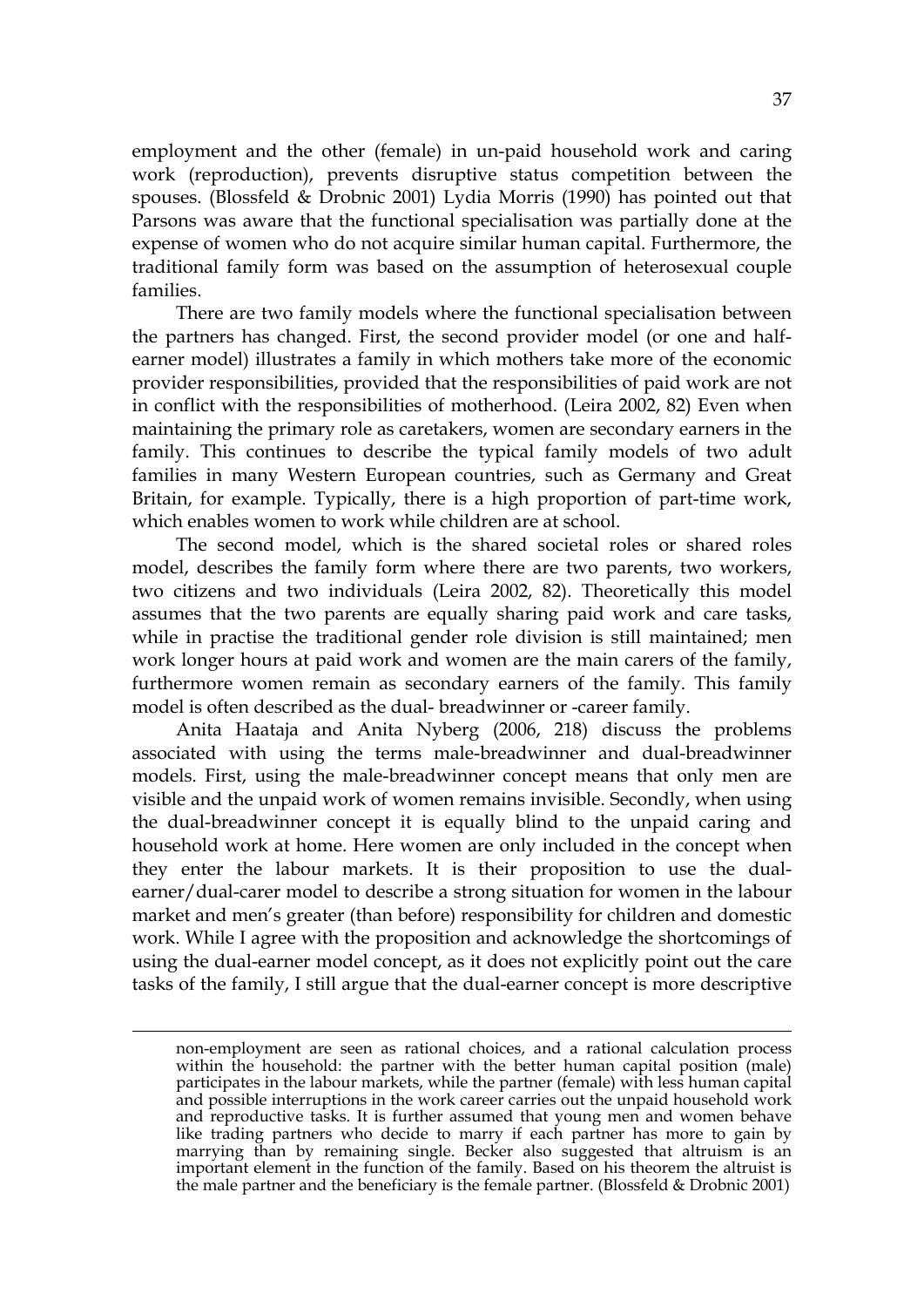for the purposes of this study. The focus here is on dual-earner families, i.e. on families where both adults work in paid employment. The weakness of the dual-earner/dual-carer concept is that it implicitly assumes the equal sharing of household and care work within the family, which is still not often the case, even when men have increased their share of unpaid work and care. In addition, women carry the main emotional and organisational responsibility of care, household tasks and time coordination. Thus, concentration merely on the number of hours is not satisfactory.

### **Dual-earning couples and working time regimes in Europe**

The following is an overview on dual-earning couples and working time regimes in Europe, which I later use in the empirical part of the study. As the title suggests there has been a transition towards dual-earning couples. The labour force participation of women, which increased significantly during the 1990s, has accounted for the increase of dual-earning couples. The average female employment rate reached 56 per cent in 2004 in the EU, while that of men has remained at a stable 70 per cent. (Employment in Europe 2005) Increasing the proportion of dual-earning couples is also an implicit objective of the European employment strategy; one of its objectives is that the average employment rate of women should exceed 60 per cent by the year 2010 (Rubery et al. 2001; Employment in Europe 2005).

There is little comparative information in the European Union on employment patterns at the household level. The European Labour Force Survey has been used (Rubery et al. 2001) to investigate the increase of dualearning or dual participant families. The data excluded three Northern European countries (Sweden, Denmark and Finland). However, even with the missing data of the Northern European countries where female participation rates are high, over half (62%) of the working couple families are dual-earning families, compared to 38 per cent of the single labour market participant households in 2000.

Overall, there has been a shift from the male-breadwinner to the dualearner model, but with a varying pace (Drobnič & Blossfeld 2001). It is important to note that when we explore the employment patterns of families, it is important to explore the time allocation pattern, not only the employment rate (e.g. Ellingsæter 1998, 63). It is well known that part-time work (usual working time of less than 30 hours a week) is more common among women; altogether some 80 per cent of part-timers are women. (Employment in Europe 2000). Approximately a third of all women worked part-time in 1999, while the corresponding figure for men is only 7 per cent (Employment in Europe 2005).

Although part-time work is widespread among women when looking at the working time practices in employed households in 2000, the most common dual-earning household form was two full-time jobs. The share was lower only in the Netherlands, where the share of one and a half earners was greater (Rubery et al. 2001). Nonetheless, quite substantial differences occur in the working time practices within families around Europe. These differences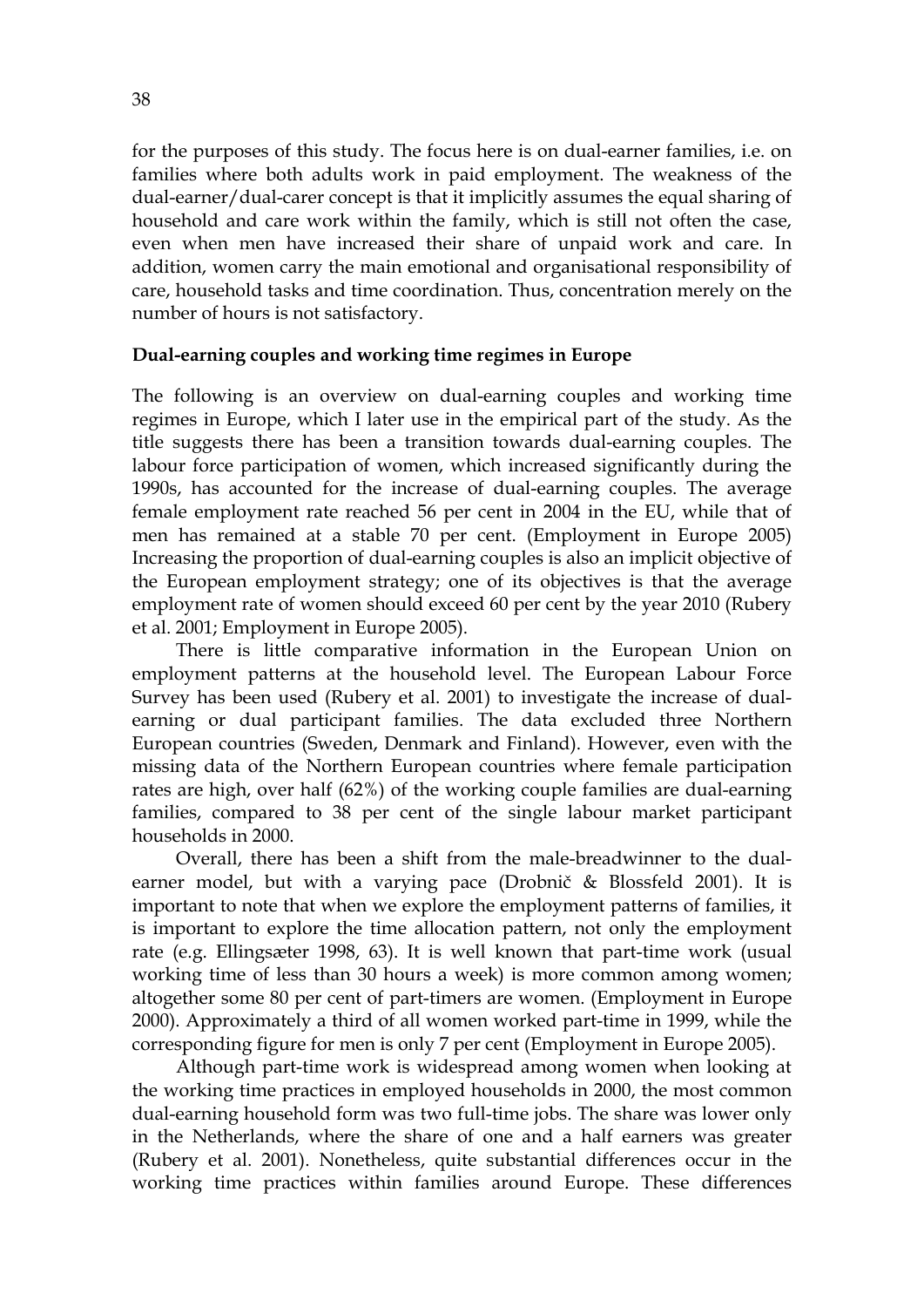mainly account for the variation of maternal employment patterns. In many countries (such as the United Kingdom and the Netherlands), women with children work part-time more frequently than women with no children. (E.g. Hantrais & Letablier 1996)

In order to capture more carefully the variation of the family working time patterns, the EU countries (of 1998) and Norway have been classified into four working time regimes (Fagan et al. 2001). These regimes identify working time practices and the extent to which state policies encourage or inhibit women to take employment (see also Lewis 1992; Anttonen & Sipilä 1996; Ellingsæter 1998). The regimes are not simply derived from the actual working time practices, but also identify policies on maternal employment. The regimes are: (i) universal breadwinner (Sweden, Finland, Denmark and Norway); (ii) modified breadwinner (France, Belgium); (iii) male breadwinner with limited part-time work (Portugal, Greece, Italy and Spain); and (iv) male breadwinner with part-time work (Austria, Germany, Ireland, United Kingdom and Netherlands). The regimes are based on the assumption of heterosexual couple families and as such do not recognise the diversity of family practices.

The universal breadwinner model characterises the Nordic countries, where the male breadwinner model has been challenged the most and women participate extensively in the labour markets. Nordic countries also have the most comprehensive public childcare services and family leave provisions, which offer women the opportunity to enter the labour market (Anttonen & Sipilä 1996). Although the universal breadwinner model characterises the Nordic countries, it does not signify what it implicitly suggests - that labour markets would be equal to men and women. I discuss the reasons for the prevalence of the dual-earner model in Finland in more detail later.

France and Belgium are categorised to have a modified male breadwinner model; the public childcare services are widespread and the public family policies facilitate maternal employment, however, some policies still support the male breadwinner model (Fagan et al. 2001). Extensive day-care and preschool systems have mainly been built to support families with children, rather than women's autonomy through employment (Anttonen & Sipilä 1996).

The remaining countries provide less support for public childcare and fewer possibilities for mothers to combine employment and family (Anttonen & Sipilä 1996; Fagan et al. 2001). These male breadwinner countries have experienced a significant increase in female employment rates, but the female employment rates are still lower than in the universal breadwinner countries. Regardless of the shared characteristics, the male breadwinner countries vary in the available working time options, and the main division is the possibility (or necessity) to work part-time.

The Southern European countries (Portugal, Greece, Spain and Italy) have a limited welfare state and rely more than elsewhere on private family systems. State support for maternal employment is also limited when compared to other European Union countries. Furthermore, mothers are more likely to opt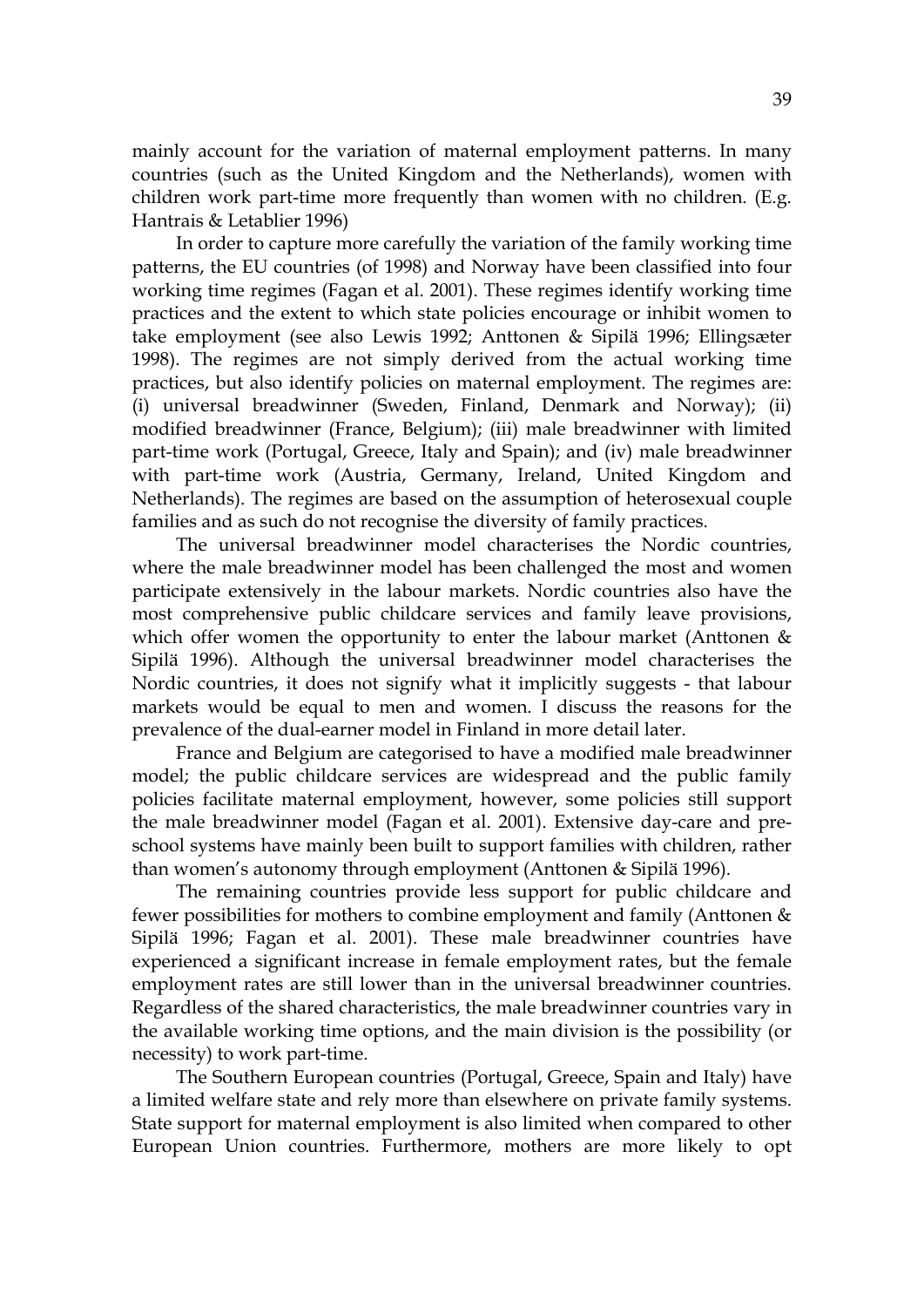between full-time employment and non-employment, while the proportion of part-time work is small. (Fagan et al. 2001)

Austria, Germany, Luxembourg, the United Kingdom, Ireland and the Netherlands are categorised as the male breadwinner model with a part-time work regime. State policies facilitate maternal employment, but are more limited than in the universal and modified breadwinner countries. Maternal part-time work is extensive. The Netherlands stands apart from the other countries, representing a wide use of part-time employment. (Fagan et al. 2001)

The analysis here does not cover Eastern European countries, although these have already joined the European Union. As far as working time practices are concerned, the Eastern European countries have a tradition of both women and men working full-time (Cousins & Tang 2003); therefore, these have similarities with the universal breadwinner regime. However, upon closer examination of the working patterns of mothers' of small children in for example Bulgaria, Czech Republic, Hungary, Romania and Slovenia, shows that the situation is different (Tang & Cousins 2005). Cristine Cousins and Nign Tang (2003, 210) conclude that mothers' of small children have the option of working full-time or staying at home. I need to make a further point about the grouping of these countries: although these countries share a similar economic history, the countries vary in the pace and mode of transition. This concerns the development of a social policy as well. For example, Slovenia has affordable daycare for children, while that is not the case in all countries (Tang & Cousins 2005; for review see Wallace 2003a and 2003b).

#### **Dual-earning couples in Finland**

Finland is one of the universal breadwinner countries; the employment rate (proportion of working age population in employment) was 66 percent among women and 69 percent among men according to the Finnish labour force survey of 2004. The employment rate is even higher among parents of children under 18 years of age (81% among mothers, 94% among fathers), compared to nonparents (among men and women 68%) (Naiset ja miehet…2005, 36-37). Although the dual-earner model is a typical family work pattern in various countries, in Finland almost all (92%) dual-earner couples comprise of two fulltime workers. In comparison, in the UK the proportion stands at 28 percent and in Sweden 39 percent, respectively. (OECD 2005, 17)

The maternal employment rate is a revealing indicator on the extent to which parenthood prohibits employment among women. In Finland, the maternal employment rate is relatively high, for example 75 percent of mothers whose youngest child is aged 3 to 6 are employed in 2002, while the maternal employment rate when the youngest child is under three years old was 32 percent (Anttonen & Sointu 2006). As indicated by the maternal employment rate, it is typical in Finland for the mother to stay at home for long periods when the child is born, which we note in the proportions of children in childcare. In 2003, of the one to two year old children, 36 percent of Finnish children were in publicly financed childcare, and also 68 percent of the three to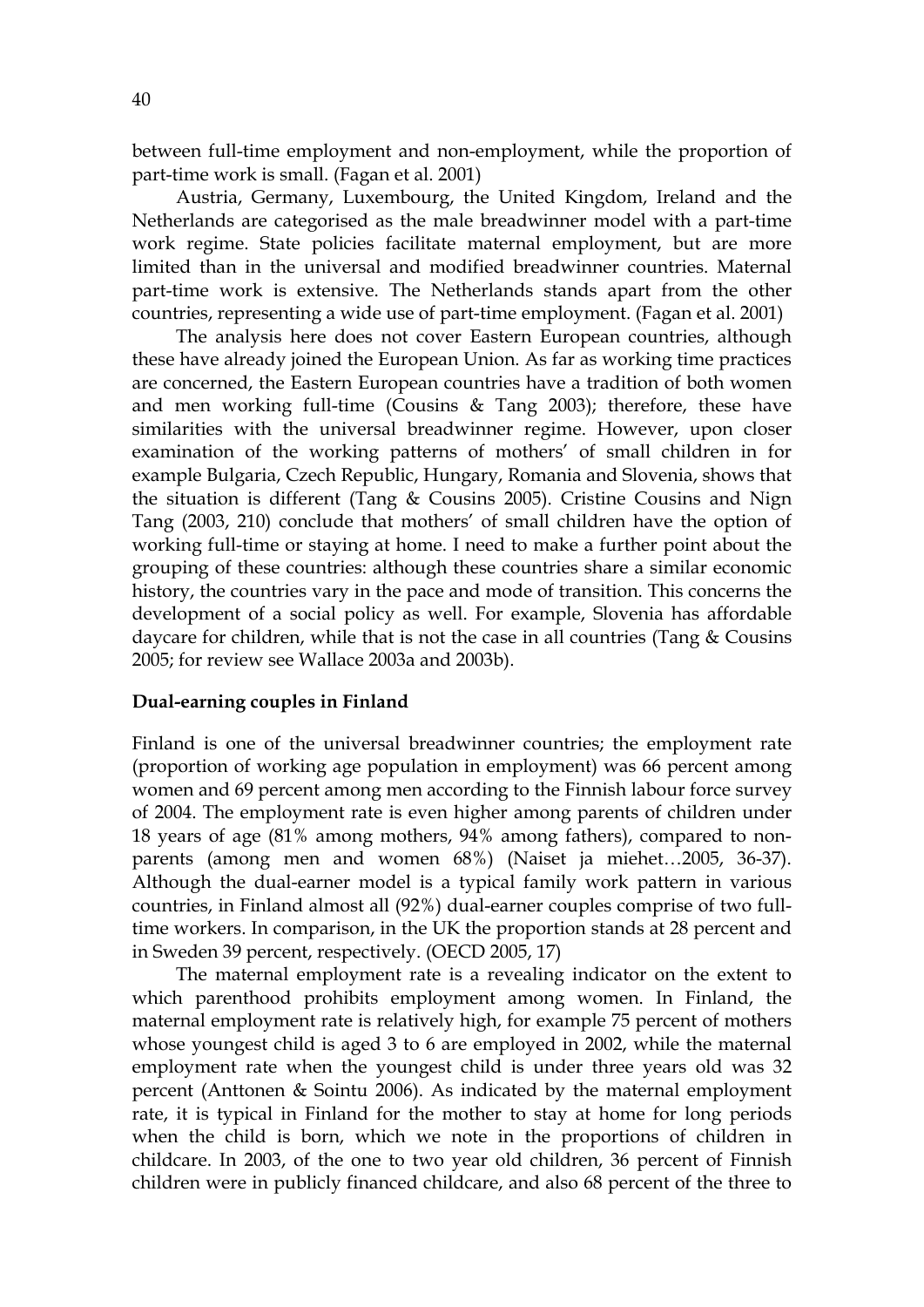five year olds. In other words, the majority of the small children and still a third of the older children are cared for at home12. (Haataja & Nyberg 2006)

Finland has a long history in women's participation in the labour markets, the reasons for the tradition of women's full-time work are historical, cultural and economical (Pfau-Effinger 1998; Julkunen & Nätti 1999). The central historical reason for dual-earner families is that in Finland urbanisation took place late. In the agricultural society both men and women worked side-by-side and both were needed for the household economics. During the rapid transformation from an agricultural society into an urbanised and industrial society, women along with men, were included in the labour markets in the 1960s. (ibid. 48) Raija Julkunen and Jouko Nätti (1999, 48) state that women entered into wage work "spontaneously", and it was based on economic necessity, historical continuity and their own will.

Another important factor is that Finland is a work-centred culture and the Central European middle-class norms of modern childhood were never established there, but rather children were taken care of along with work in the country side. (Julkunen & Nätti 1999) The cultural understanding has approved of school-aged children being alone at home while parents were at work13, which lay down the foundations for the cultural acceptance of a working mother. Prior to the formal care arrangements, care was the responsibility of relatives, neighbours, and friends, but that source of care dried up when the potential caregivers enter paid employment. In addition day-care was already organised by voluntary organisations and private companies since the 19th century, and some municipalities since the early 20th century (Salmi 2005; also Anttonen 2003). Often day-care services are given as a reason for women's fulltime work, but in Finland women had already entered paid work before the development of extensive day-care facilities for children (e.g. Salmi 2005) and childcare for all under school aged children was only secured by law in 1996 (Anttonen 2003).

The economical reason for women's integration into the labour market is the separate taxation of spouses. Along with taxation, women's high education levels also encourage paid work. Additionally, the employment based social security system encourages paid employment; universal social security only guarantees marginal entitlements. (Julkunen & Nätti 1999, 49)

<sup>1</sup> 12 Haataja and Nyberg (2006, 222) clarify that the explanation for why the older children, who are no longer entitled to the child home care allowance, are also often cared for at home is that there is at least one child under three years old at home. This is in sharp contrast to Sweden where half of the older siblings are at municipal care. In Finland only around 3% of children in full-time care and 2% of those in parttime care have a parent on parental or child home care leave.

 $13$  However, there has been an increasing debate on the 'lone child' problem, referring to school-aged children spending time alone without adults' supervision. The problem is not evident with under school-aged children, who are taken care of at home or at organised day-care. (Alanen, Sauli & Strandell 2004, 186) Leena Alanen and colleagues point out that as there has not been an increase of working hours of parents, the change of discourse is due to a change in the cultural standards of childhood.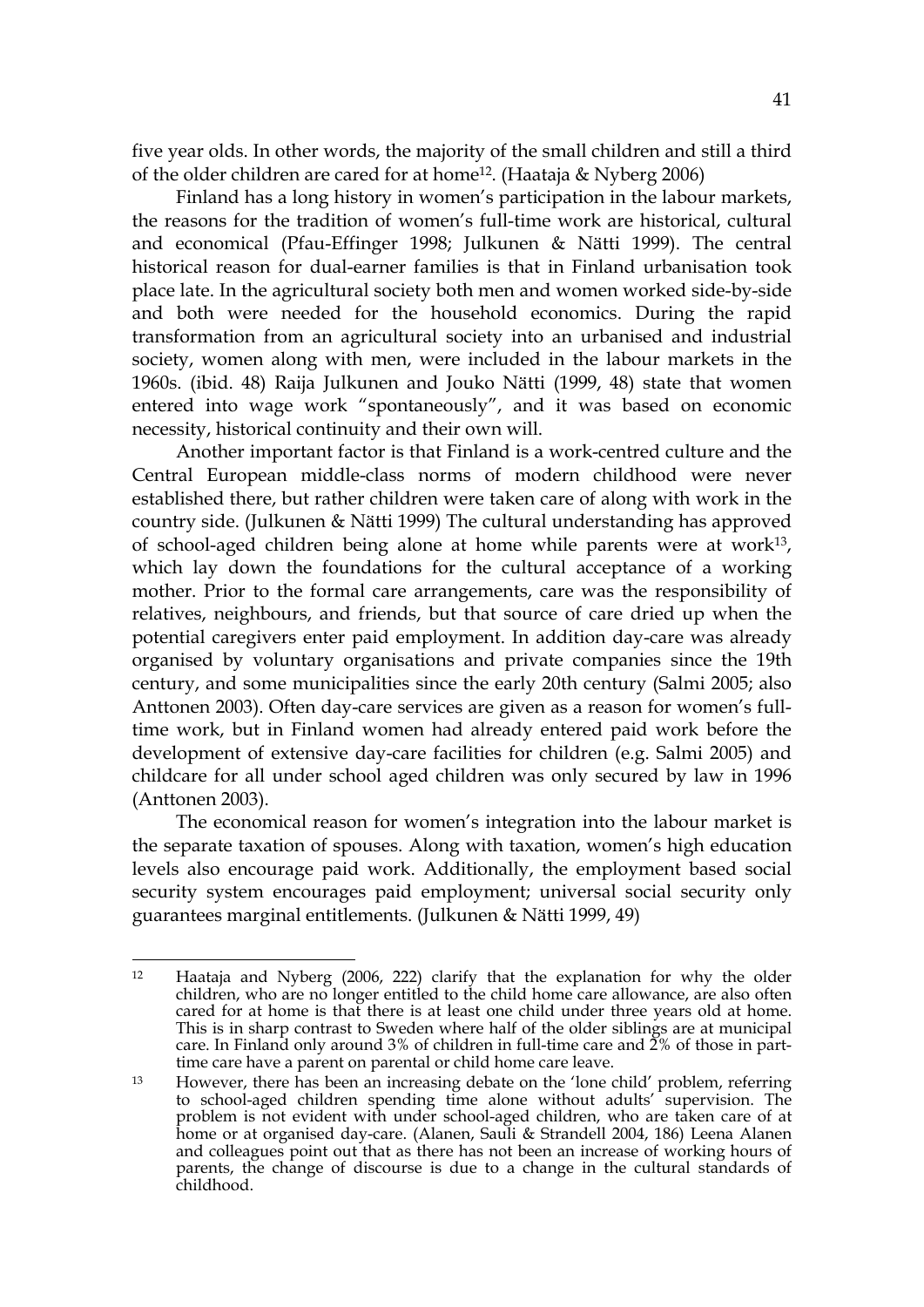In addition to the above-mentioned reasons, the practise also depends on the societal institutions. The policies of parenthood in Finland consist of parental leave with benefits and publicly financed childcare (Haataja & Nyberg 2006, 219). In the 1990s Finland's childcare policies were organised both by introducing the right of parents to choose between the states supported services or receiving economic support for parental care at home, which Arnlaug Leira (2002) names as dual track for childcare policies. However, on the one hand parental care for small children may not be a possible choice for all parents, as the level of compensation is not often enough to cover the needs of the family<sup>14</sup>; while on the other hand a lack of work may force mothers' to stay on the home care allowance<sup>15</sup>.

Maternity, paternity and parental leaves support parental care. These types of leave support secure the work position, if one has one, while taking care of the child at home16. Home care leave can be extended until the child is three years old, but after the cuts during the economic recession, the level of income is modest. (Haataja & Nyberg 2006) These parenthood policies promote equal sharing of both paid and unpaid work and care. Increasing attention is given to the role and possibilities of fathers for parenting, while in practice women are still the primary carers during the statutory leaves. (Ellingsæter & Leira 2006; for review on paternity leaves in Nordic countries see Lammi-Taskula 2006)

In addition to the leave periods and benefits, the publicly organised care supports families. In Finland the publicly organised care is supported by the individual right for full-time day care. Since 1990, all children under the age of three are guaranteed a municipal childcare place. In 1996, this subjective right to day care was extended to cover all children under school age (7 years). (Salmi 2005, 97) In addition, school meals have supported dual-earning couples in Finland. Since 1948, there has been a free-of-charge school meal for all pupils<sup>17</sup>, which frees parents from this time-bound care of children.

In spite of the tradition of dual-earning couples in Finland, women and men are not equal in the labour markets nor do they meet similar responsibilities and expectations at home or regarding caring tasks. Women still do most of the household work, although men have gradually increased their share (Niemi & Pääkkönen 2001). In addition, as elsewhere in the Nordic

<sup>&</sup>lt;u>.</u> 14 The current benefit for one child is around 294 euros per month, with additional payment for other children (for a detailed description see e.g. Ellinsæter and Leira 2006), and possible supplemental payments made by the municipality.

<sup>15</sup> Recent studies indicate that 40% to 50% of the mothers receiving a child home care allowance have no real choice between paid and unpaid work, because they have no job to return to; mothers might be on long full-time home care leave instead of being unemployed (Haataja & Nyberg 2006, 226).

<sup>16</sup> Finnish maternity leave is 105 weekdays and secures 43-82% of the earnings (66% in average). There is a minimum flat-rate allowance for those not employed before the birth (since 2005 this is 15.20 euros per weekday). Parental leave is 158 days and can be divided between the parents. The wage compensation is similar to maternity leave. (see e.g. Ellinsæter & Leira 2006, 20-21)

<sup>17</sup> www.edu.fi; (11.12.2006)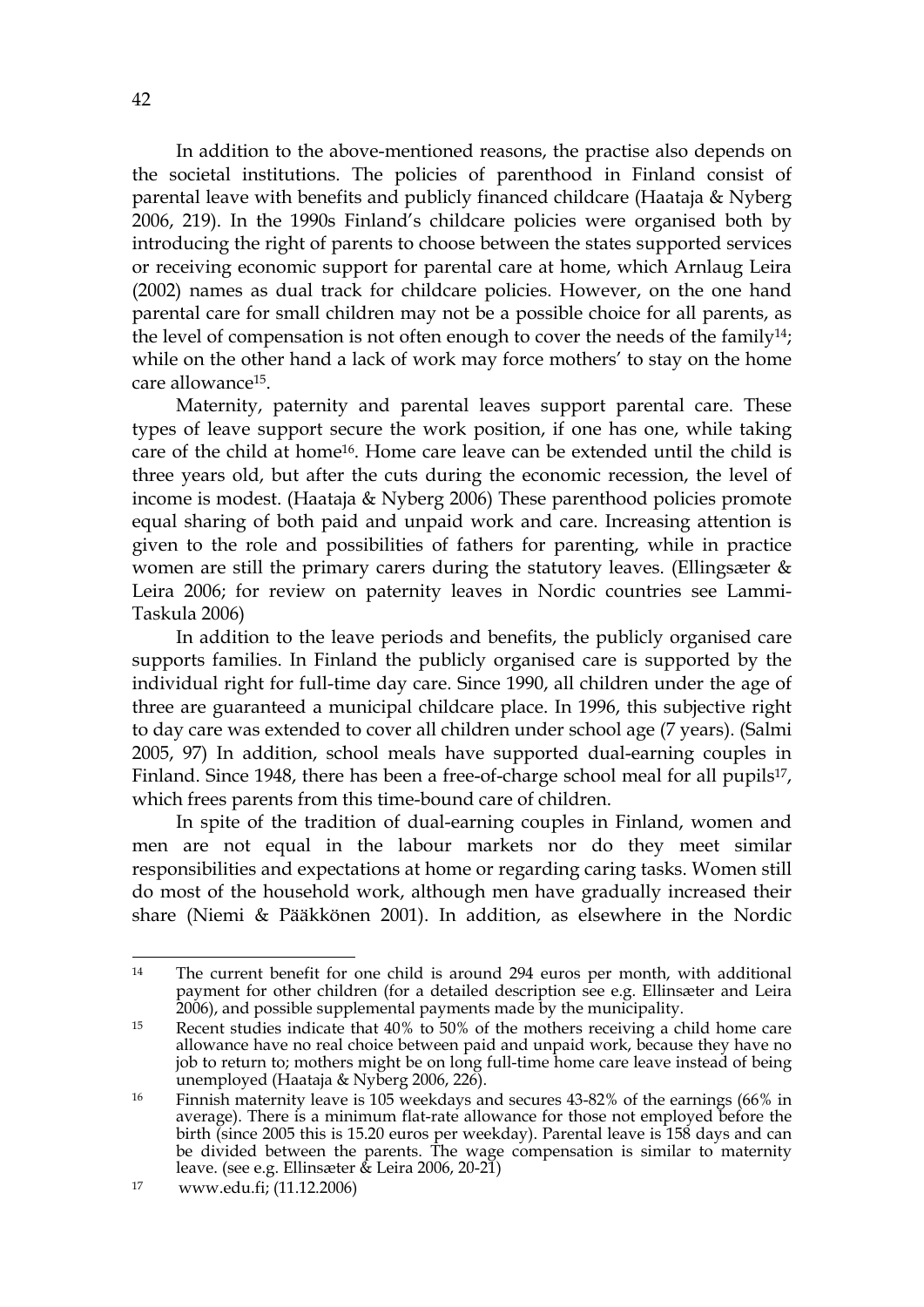countries, the economic fields are highly gender segregated (e.g. Haataja & Nurmi 2000), women suffer from temporary employment contracts (Sutela 2006), and wage inequality is also evident, women earn approximately 80 percent of men's salaries, thus in a way labour markets still support the male breadwinner model and 'the family wage' (Lehto 1999).

Anita Haataja and Anita Nyberg (2006, 224) even suggest that Finland is on the direction of a more traditional gender model (male earner/female temporary homemaker), because part-time work (defined as 34 hours and less a week) increased from 1989 to 2002 (17% to 25% respectively) and the extensive use of home care leave18. However, it should be noted that Haataja and Nyberg's definition of part-time work is longer than often used in research (often defined as under 30 hours a week), which increases the proportion of part-time workers. Furthermore, an increase in the proportion of part-time workers does not, as such, explain change in the gender model. In fact, parttime workers are typically young adults (students) or older workers (part-time pensioners) (Hulkko 2005, 11). Laura Hulkko (2005, 11-12) reports that a common reason for part-time work amongst the middle-aged workers is a lack of full-time hours. According to the Finnish working conditions survey of 2003, part-time work is least common among two adult families with children, and that a common reason for part-time work is a lack of full-time work, not family responsibilities, also among women with children (Sutela 2005, 27). Therefore, I propose to consider cautiously the proposition on a change in gender relations; an increase of part-time work might reflect the labour market situation, not a changing gender model.

Rianne Mahon (2002) has also argued that recent development of the parenthood policies in Finland has moved towards neofamilialism, which encourages parents to stay at home for long period after the child is born. Mahon fails to acknowledge that the home care allowance already originated in Finland at the end of the 1960s (Anttonen 2003, 170). Also, as Minna Salmi (2006) discusses, the assessment of the parenthood policy towards neofamilism in Finland ignores the introduction of the universal right to day care and the comprehensive pre-school provision, which in fact supports the universal breadwinner model. It can be argued that the recent claims of Finland moving away from the universal breadwinner model, along with women's subordinate position in the labour markets (in terms of temporary employment contracts, pay, and horizontal segregation), slightly disrupt the image of Finland as a universal breadwinner. Nevertheless, there is a strong case to conclude that the dual-earner family model is the dominant family work model, supported by policies in Finland.

 $18$ In addition, according to their analysis, women's paid income contributes to around a third of the total household income, even when the focus is on families with schoolaged children (Haataja & Nyberg 2006).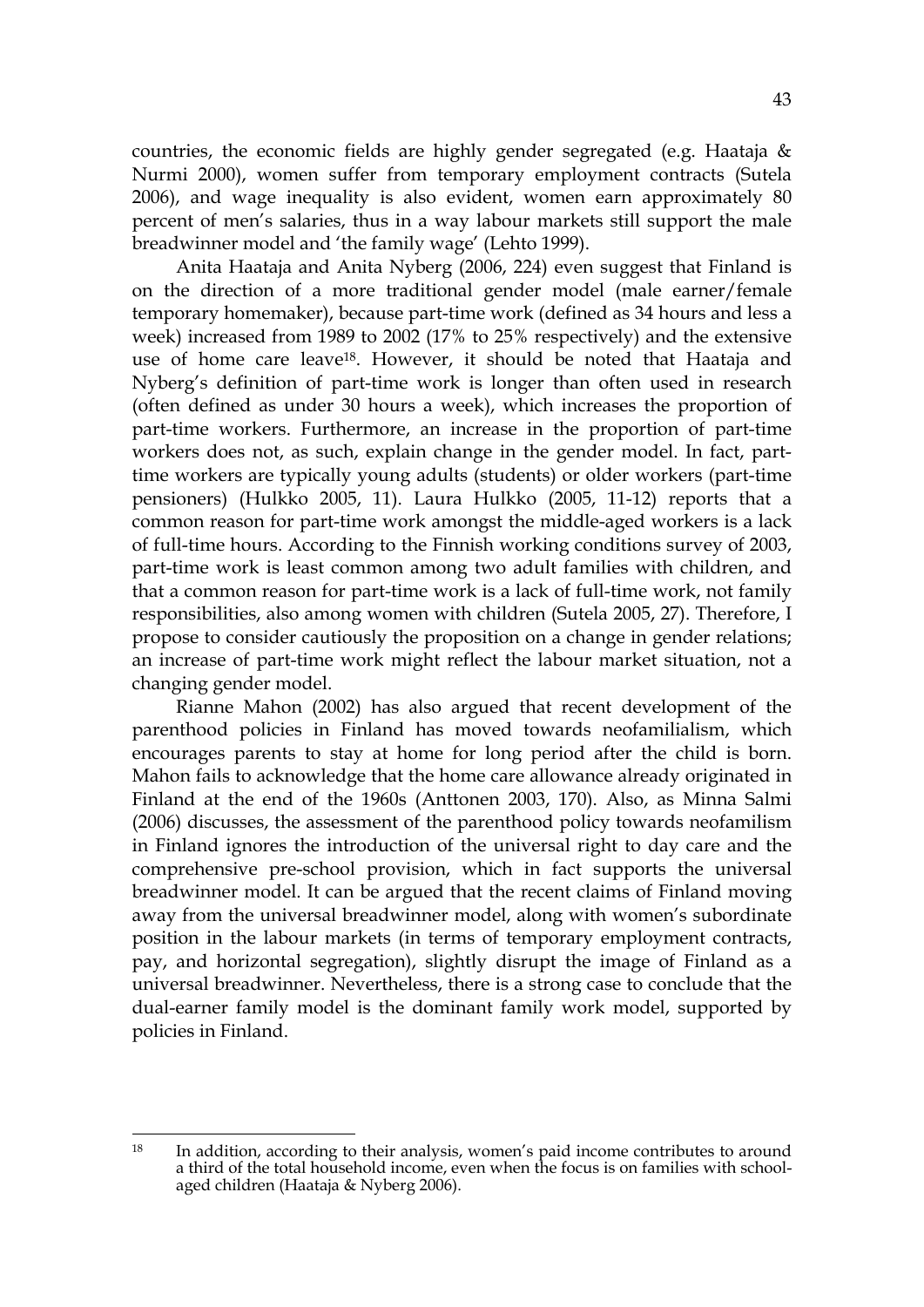# **3.4 Erosion of the standard employment contract and postindustrial working times**

The erosion of the standard employment contract, specifically the emerging post-industrial working times, changes the foundations of the employment contract and conditions of work. In the study I particularly concentrate on time, as "time is a key component of work, as it is in all aspects of human activity" (Noon & Blyton 1997, 55) Time is not only an important aspect of work as a measure of time spent at work, but it also defines how work is experienced. Moreover, work time is bargained for, sold, and controlled (Adam 1995). Barbara Adam (1990) argues that fights over time control can be "observed through the history of strikes where the duration of the working day, week, year, and working life, the pace of work and break times, overtime and time off, holidays and paid leisure time are at the centre of the arguments". Since the 1830s, the maximum length of the working day has steadily reduced. The earlier disputes were fights against time, the alien rhythm of the standardised clock time discipline. The fights against time were replaced by the fights about time, the length, pace, intervals, and sequencing of work. (ibid. 111) The history of 200-300 years of industrial working time includes two simultaneous trends, first the reduction of working hours and second, the standardisation of work and leisure time (Anttila 2005, 23). As a background for the study it is important to discuss the standard employment relationship, and particularly the reasons underlying its' erosion or crisis. While the standard employment relationship also includes other aspects besides time, the focus here is only on time.

### **Standard employment contract**

Standardisation of work and leisure time is one of the aspects of the standard employment relationship, the traditional full-time core worker (SER: Mückenberger 1989; cited in Supiot 2001). The standard employment relationship is linked with stable, continuous and full-time work. It is also connected to a normal life-course; consisting of studies and apprenticeships, working years and finally retirement during old age (Supiot 2001, 63). Although referred to as the standard employment contract, this tradition refers to men and men's work history; in many countries the majority of women have never been integrated into the labour markets in the standard employment contract. (Pfau-Effinger 2000; Boje 2006) Also, as pointed out by Alain Supiot (2001, 63), differences have existed between sectors or professionals where the practice has been different from the SER.

Since the development of SER during the 1950s and 1960s, the conditions of work have changed to the extent that there is talk of erosion or crisis. Jean-Yves Boulin and colleagues (2006, 15) place the origin of the crisis or erosion of SER to the oil-crisis of the mid-1970s, which accompanied a new era. The rising unemployment and uncertain economic growth changed the bargaining power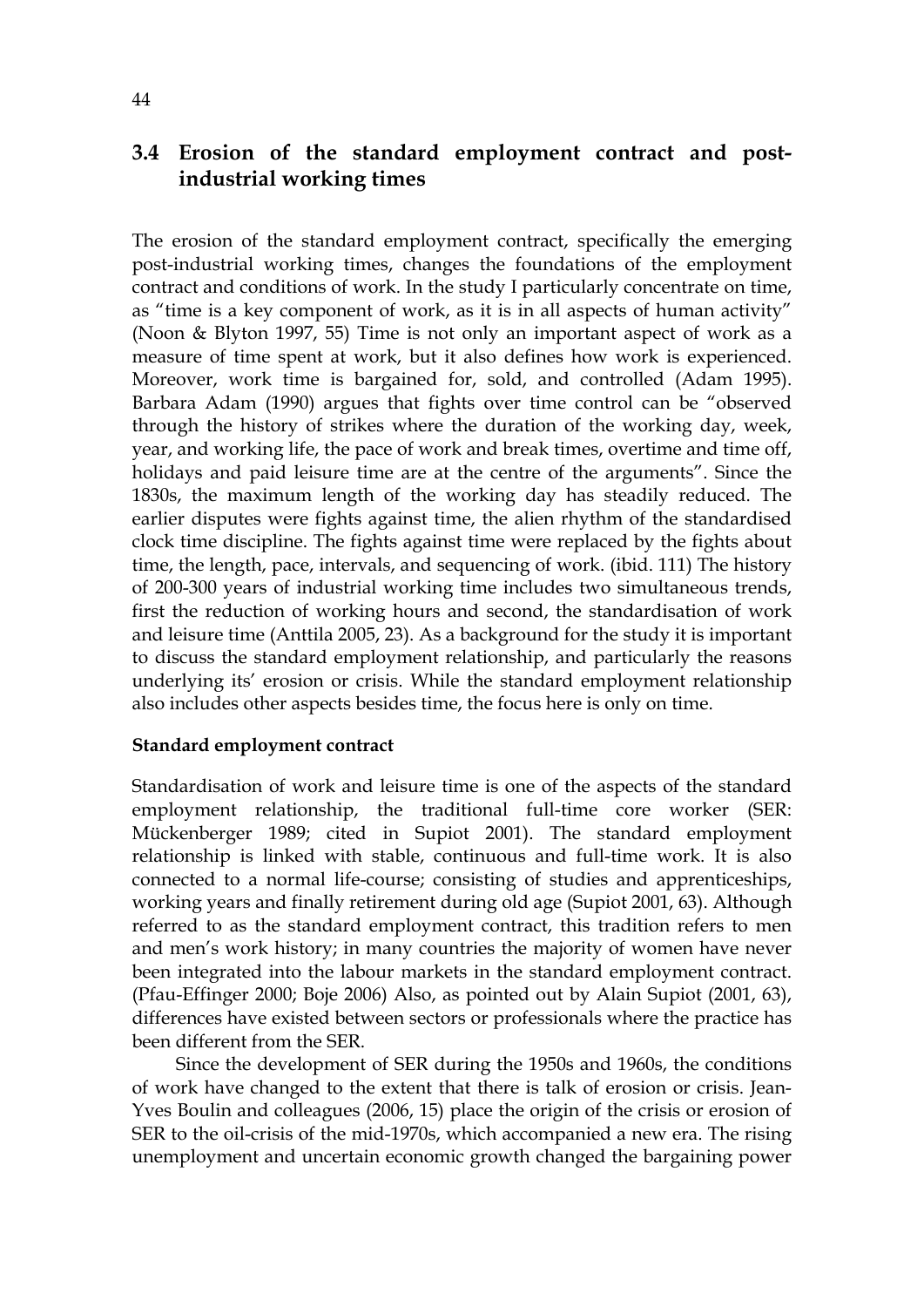between employees and employers. This gave way to new forms of work, different from the lifetime full-time (male) employment pattern.

Change has occurred because of the flexibilisation of product markets, which has changed the production system of the manufacturing industry. The manufacturing industry departs from the Taylorian principles, and adopts the 'just in time' model, and production patterns to match the short-term fluctuations and demand (Supiot 2001, 69). Timo Anttila (2005, 34; also Supiot 2001) argues that a significant challenger of working time practices and its regulation has been the expansion of the service economy, which essentially signifies different production systems from the industrial work. Flexibility of work takes diverse forms. Peter Knauth (1998, 14) explains that there are two main axes according to which forms of working time flexibility vary; first, flexibility for the company and secondly, autonomy for the employee. Various forms of flexibility are responses for employers or employees' needs.

Gerhard Bosch (2006) identifies high unemployment as the most important factor, together with the labour market regulation system, contributing to the change of SER. While SER developed during the 1950s and 1960s with full employment and during economic growth, it has been challenged during high and persistent unemployment and economic recession. With rising unemployment, the competition in the labour markets increases and employees have less bargaining power. The same holds true in the opposite direction; demand for labour increases the bargaining power of employees. Bosch (ibid 56) argues further that the foreseen demand in labour and decrease in unemployment may strengthen the SER on a lasting basis. However, Bosch (ibid. 51-58) shows that in empirical terms the erosion of the SER cannot be identified as a universal trend because the full-time permanent employment relationship is still often the dominant form of employment.

The traditional employment contract also includes other aspects, not only working time, such as job tenure and the permanency of the employment relationship, but in this study the focus is now turned on working time only. The examination of working times concentrates on the erosion of the industrial working time regime and on the central aspects of working time, especially from the perspective of integrating work and family.

### **Post-industrial working times**

Shortening and normalisation of working time was the central question of the industrial time regime (Julkunen & Nätti 1999; Anttila 2005), which was replaced with deregulation and differentiation during the 1980s (Julkunen & Nätti 1999). On the one hand, there seems to be a consensus that the organisation and regulation of working time in industrialised economies has changed in far-reaching ways (Rubery et al. 2006) and Manfred Garhammer (1995) sees it as a fundamental change of the time culture, which affects all levels, macro-, meso- and micro-levels. On the other hand, there does not seem to be a consensus on the extent of the changing working time practices or on the implications of the change (Rubery et al. 2006). However, the change of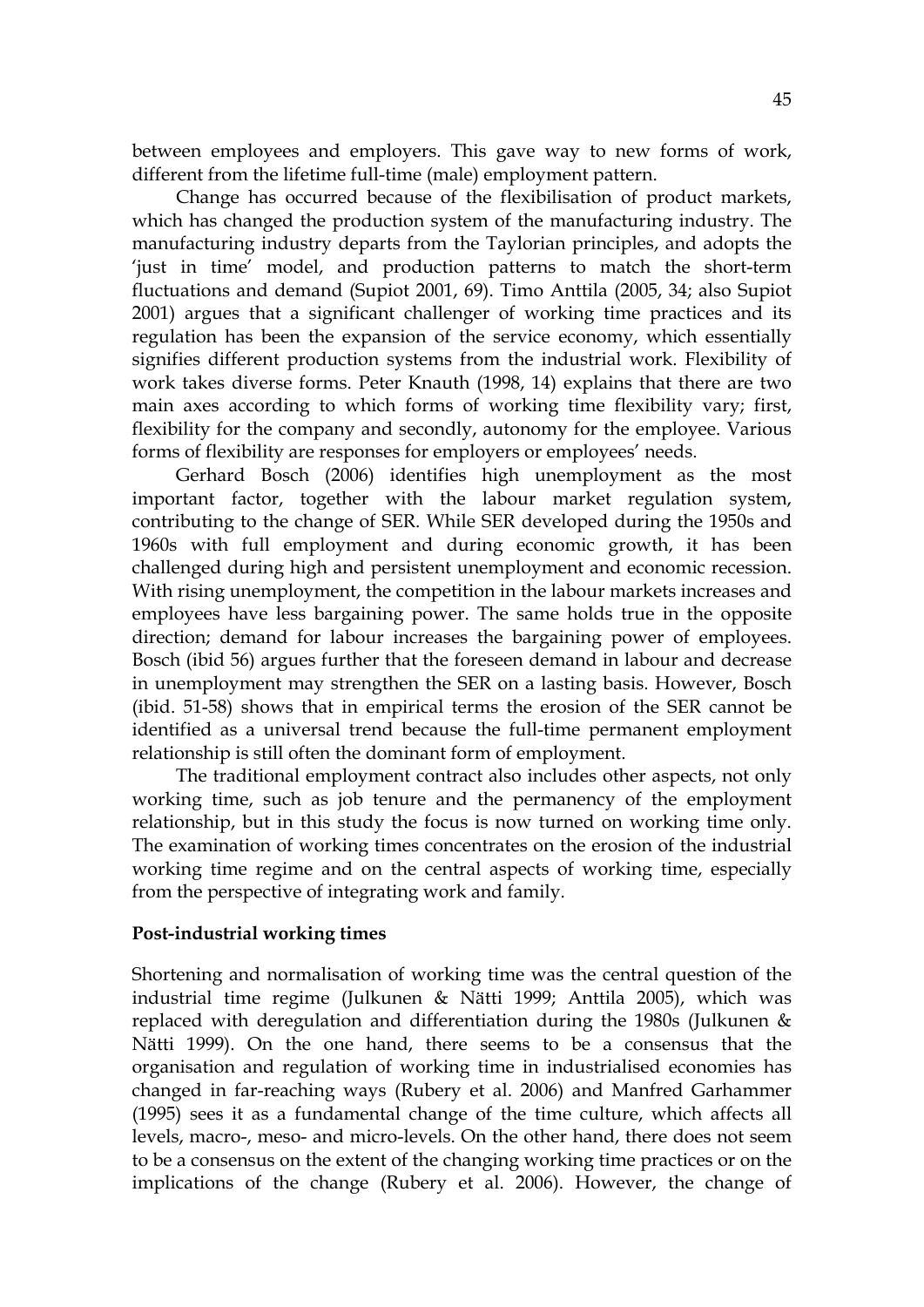working time arrangements also has other profound influences than just restructuring the hours of work. Importantly the researchers suggest that this affects the negotiations over time, which was at the heart of the standard employment relationship, and was protected by trade unionism and collective bargaining arrangements.

Raija Julkunen and Jouko Nätti (1999) suggest that the essence of the industrial time regime is the normal working time. Normal working time is fulltime (8 hours a day), daytime work, which is work carried out from Monday to Friday. Gradually the post-industrial time regime changed the industrial time regime. In essence this is the arrival of "a more differentiated and flexible landscape of working times" (ibid. 193). The post-industrial working time regime has many dimensions, which are flexibilities, deregulation, differentiation, depoliticisation, local bargaining, deinstitutionalisation, variability and fragmentation.

The industrial time regime created four time institutions; free evenings, free weekends, annual holidays and retirement. (Julkunen & Nätti 1999) Time institutions brought both security but also responsibility. Security was associated with the predictability of the time off work, but also with the responsibility to follow the rules and norms placed by the employer. Along with the principles of SER, the private life of the employees was made easier by establishing standard working time and rules which need to be followed, such as payment of premiums and giving notice for changes of working time (Bosch 2006, 45), and it enabled for the planning of everyday life.

Supiot (2001) suggests that one of the features of the industrial order was to make a clear distinction between 'subordination time' (working time) and 'free time' (rest time). The conditions that sharpen the division include, for example: pay and rewards linked to time, work for the employer outside standard hours, workspace and personal space clearly separated, and regular scheduling of working hours to facilitate the planning of private activities without the risk of disruption. Supiot (ibid. 64-65) also notes how this distinction exists within legal rules on working time, and that the distinction fails to recognise reproductive work, which distances working time from the actual practices of life. The conditions have blurred, the time-pay relationship is less clear-cut (Rubery et al. 2006), the work process expects flexibility for the employer, work done at home or on-call work blur the spatial distinction, and working times are not only non-standard but can also follow irregular schedules.

In Finland, the transition from industrial to post-industrial working time was contextualised with economic and social crisis, which legitimised the demands of the employers to change the prevailing norms and rules (Julkunen & Nätti 1999, 193). I explore the changing working time regime in the empirical part of the study. The post-industrial working time regime ultimately transforms the setting of everyday life.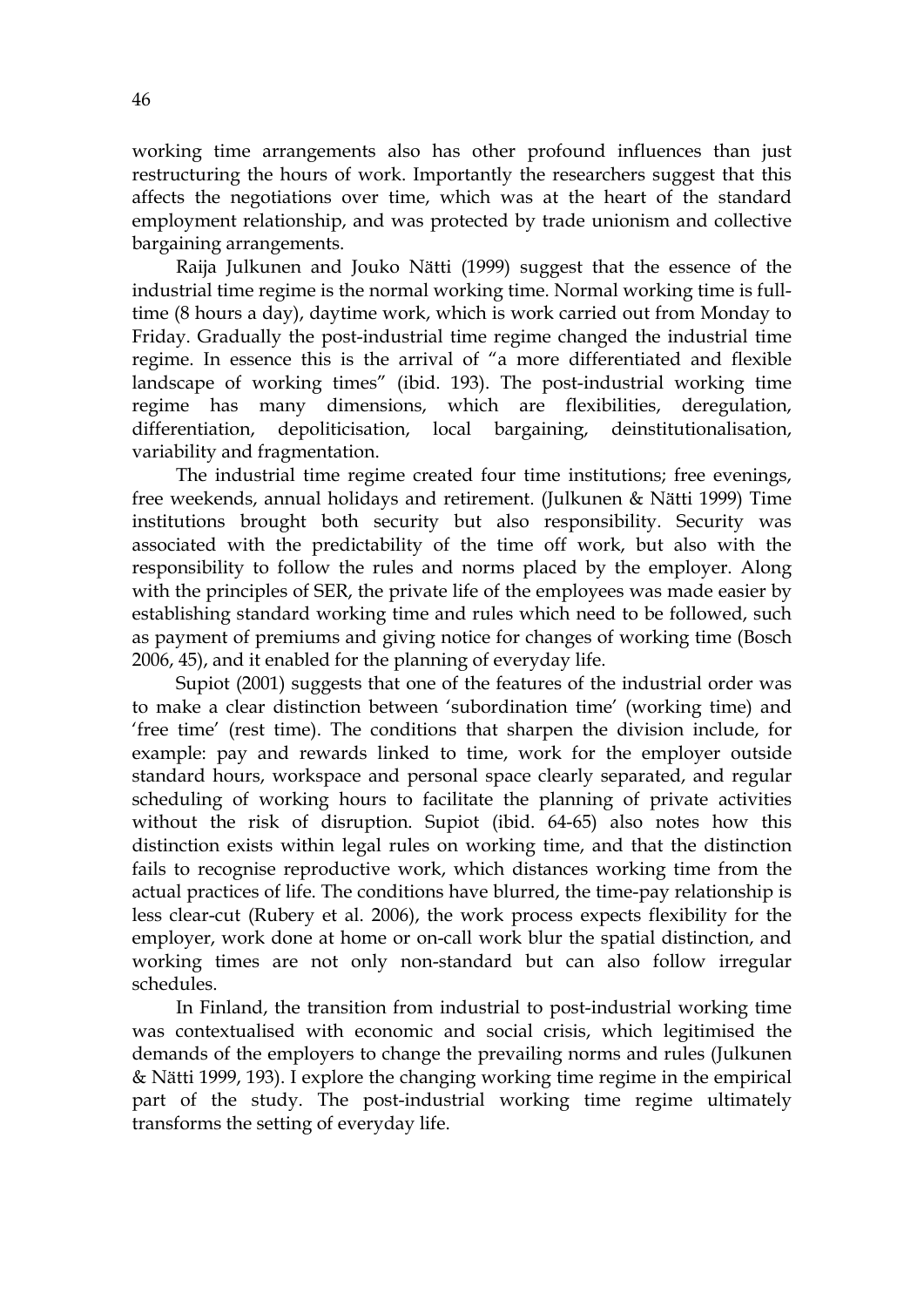# **4 RESEARCH TASKS, DATA AND METHODS**

### **4.1 Core themes of the research and specific research tasks**

Agnes Heller (1986, 152) stated some decades ago that "everyday life has become a problem because it has become problematic", referring to the increased preoccupation with everyday life. More recently, Phyllis Moen (2003) has made similar claims, arguing that particularly during societal change, the conventional templates of everyday life are challenged and individuals, and families, are required to actively reflect the organisation of life (also Wallace 2002). In Finland, Eeva Jokinen (2003) has suggested that everyday life is becoming one of the key concepts of social- and human sciences. The two central spheres of everyday life, work and family, of employed men and women are at the heart of the investigation of this study. Similarly with Penny Becker and Phyllis Moen (1999), I understand that the work-family interface occurs in the intersection of public policies and private strategies, or using Brofenbrenner's conceptualisation, it is a mesosystem of the microsystems work and family, which are located within a macrosystem society.

This research started as part of a research project that investigated the changing nature of paid work, and the focus was especially on households. Therefore, the research stems from the framework of erosion or change of the standard employment contract. In the course of the research, I noted that there are hardly any studies in Finland, which concentrate on dual-earning couples, although it is a typical family form. This oriented my research focus on dualearning couples. I became curious and concentrated only on dual-earning couples, asking if dual-earning couples are an uninteresting focus of research.

The research tasks originated from two core themes, which form four research aims (see appendix 2). The first core theme is time, which has a central role in our lives and which seems to be one of the key dimensions where families seem to experience trouble. I became interested on the multifacetedness of it. In particular, there are arguments in the context of dual-earning couples, where families are more prone to have difficulties with time and putting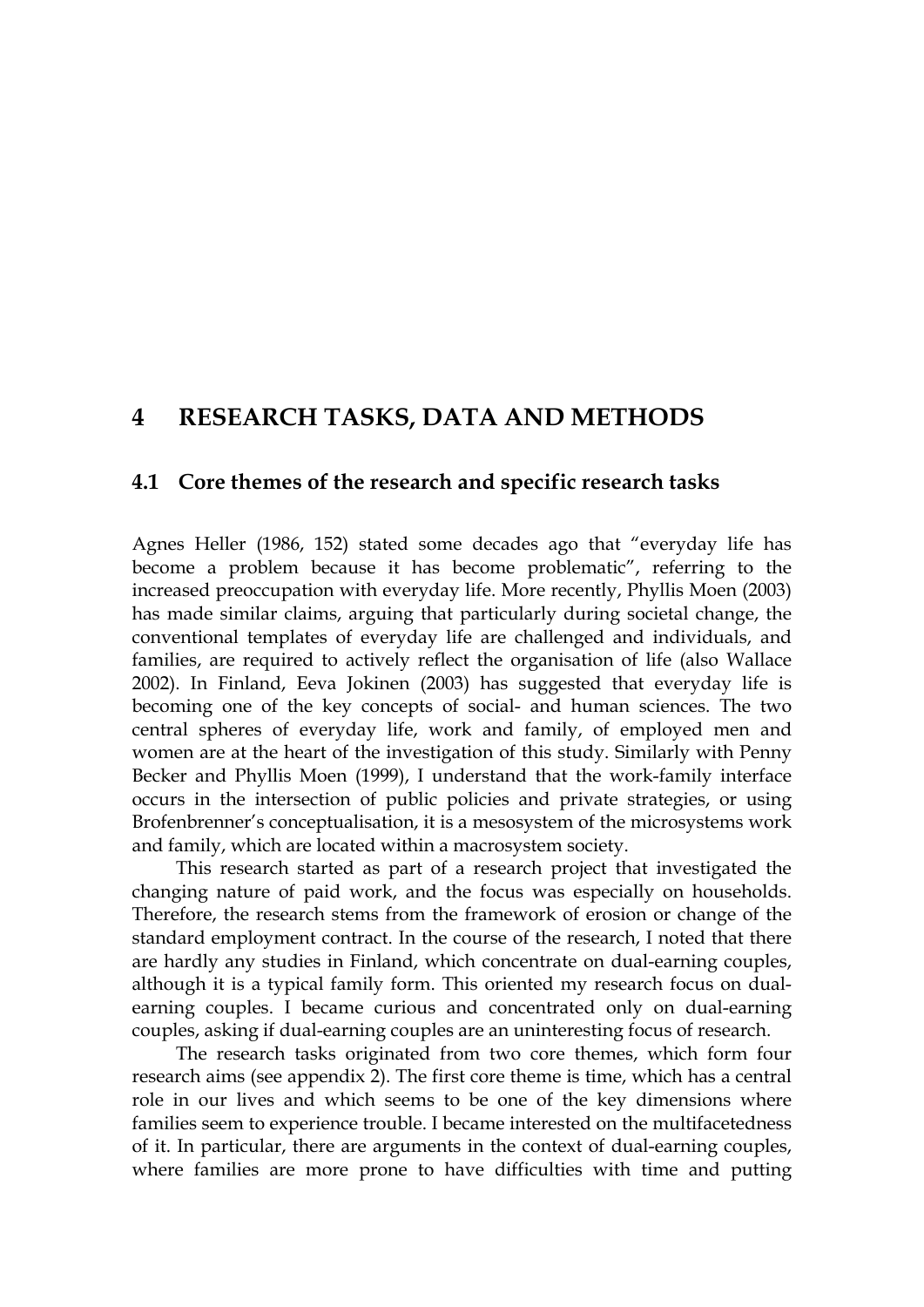together various timetables for the family. There is a long history of full-time work in Finland and in an international comparison, working time practices are homogeneous. In the framework of the erosion of the standard employment contract, I wanted to explore in more detail how working time practices have changed over time among dual-earning couples.

The second core theme of the research is the experiences and practices of the work-family interface. This theme circulates around the questions, 'what are the experiences of employed dual-earning families' and 'how do families' organise their everyday life'. As much of the literature on work and family characterise these through change, I want to describe the experiences of dualearning couples on the work-family interface over time.

Furthermore, I set an objective for the study to explore the interaction of the two core themes: time and the work-family interface. Particularly I wanted to analyse the associations of working time characteristics with negative and positive experiences of work and family. While I found that there is lot of research that explores the associations of length or the pattern of working time with, for example, work-family conflict, there is less research on various aspects of working time. I started to wonder that if time is a multifaceted phenomenon, is the work-family interface only about the length of working days? Although research also identifies other core aspects of working time, in addition to the length of working days, much of the research on work and family experiences concentrate solely on this aspect. This reduces the work-family question as a matter of a zero-sum game where time spent in one area is away from the other. In the study, I wish to examine if the other working time characteristics are also associated with work-family experiences.

Finland is an atypical case among Western Europe, because of the long history of dual-earning couples, and therefore I look at the working time practices and preferences of dual-earning couples in Finland and in the EU. Working time preferences can be an indicator of the experienced fit between work and other life spheres, and an additional research interest focuses on what is the perceived work-family fit in the EU.

Regardless of the positive or negative experiences on the work-family interface and of working time practices, families somehow organise their everyday life. In the study, I research the time-related strategies, which families use to orchestrate their everyday life. I explore the previous research questions with statistical data, but believe that to better answer the core research themes – the work-family interface and time - I also need to approach the theme from a different angle than that offered by statistical surveys. While the questionnaire data allows me to answer the questions related to change and extent, I explore how couples orchestrate everyday life with the interviews on dual-earning couples. Therefore, I question if couples adopt specific strategies related to time in the organisation of everyday life.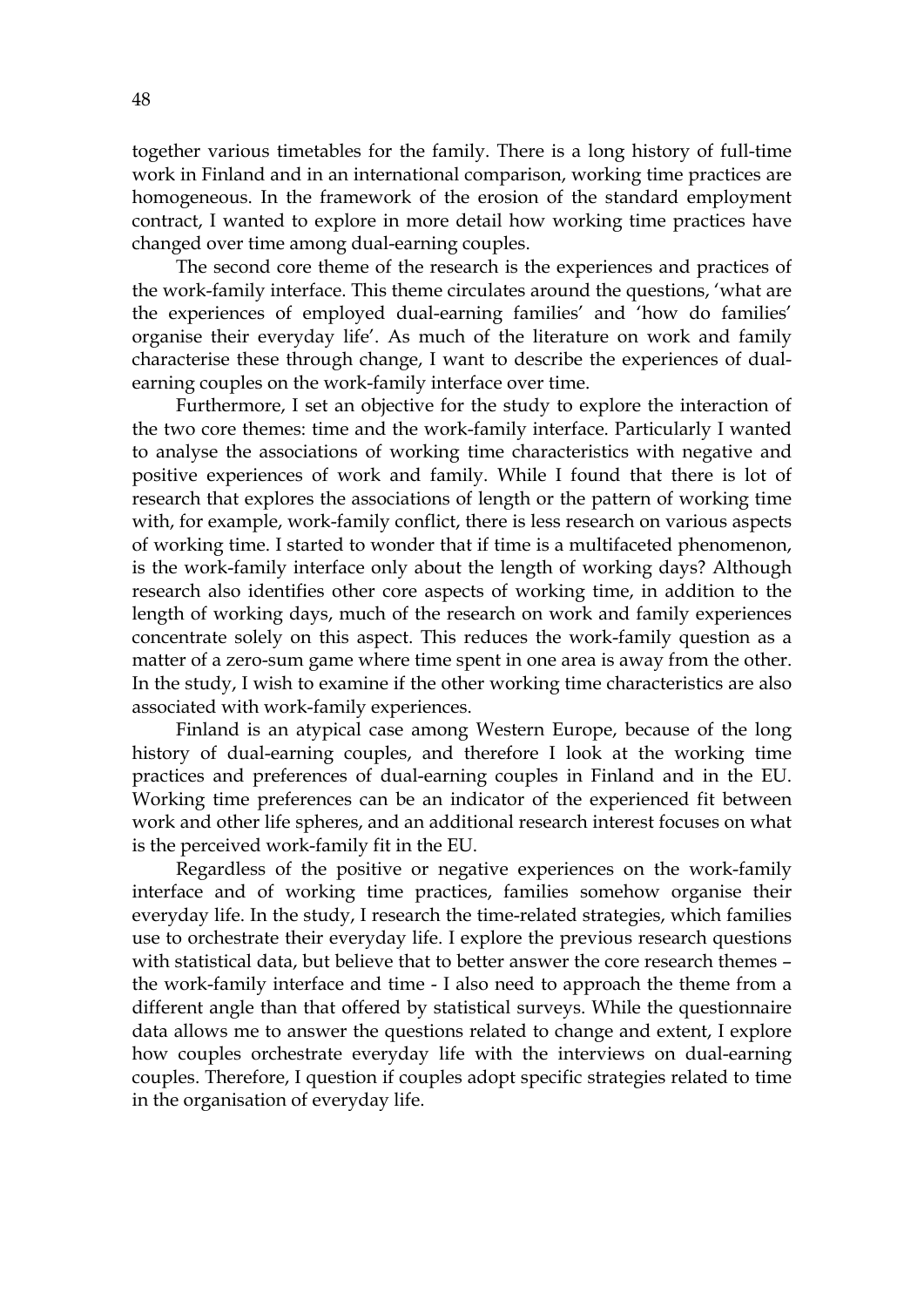### **4.2 Family as a unit of analysis**

In addition to the individual level investigation in the study, I use family as a unit of analysis. This is because family is often the closest social surroundings of the individual, which affects and is affected by its' actions. In the study, I particularly examine dual-earning couples, where both partners are economically active. The concept of family can be understood through its' functions (Jallinoja 1985), relationships, lived practice or ideology (Forsberg 2003). The functionalistic interpretation of family, in simple terms, understands that family is a social institution whose purpose is to take care of various functions, such as nurturing and bringing up children (Jallinoja 1985, 12). As a concept, family means a set of relationships between partners (such as love, power and sexual relationships), generations (including e.g. nurturing, care and upbringing), and kin relations that define legal relations. As lived practice, family can represent people sharing same physical premises (home) and belonging to the same household, the economic unit and division of work of the household. Increased divorce rates, reduced fertility rates, increased stepfamilies and legally acknowledged same-sex couples have challenged the assumptions on family. The nuclear family is no longer "the family", but rather a family builds on various forms of relationships. (Forsberg 2003, 11-12) Hannele Forsberg (ibid. 12-13) points out that many wish to abandon the use of the concept of family which would be to some extent artificial, because people use the concept of family in their everyday language.

Above all, critical family research, although it cannot be isolated as a clear defined research stream, understands that it is necessary to depart from the understanding of *a family,* but to understand that there are several *family forms* (Forsberg 2003, 10). Although I investigate the family form which represents the traditional heterosexual couple family, I wish to avoid its' normative weight in that it would define "what a family is?" Although the study concentrates on this particular family type, I present it as a form of diverging family practices (Morgan 1996; Forsberg 2003). The focus of the study, the heterosexual couple family, is one form among others.

Although family is the focus of the study, it is important to acknowledge that family is not a black box whose members share the same characteristics and act towards the same goal. Often this is an implicit assumption. Katja Repo (2002) explains that the Anglo-American research in particular has drawn attention to the fact that members of the family do not necessarily share the same interests and power. We cannot treat the family or household as a black box. Although the individuals are part of the same entity, their position might differ in their aims and characteristics. Essential differences exist between men and women, and between adults and children, for example. In this study, I only concentrate on the parents' of the family; therefore, the family level investigation is not complete.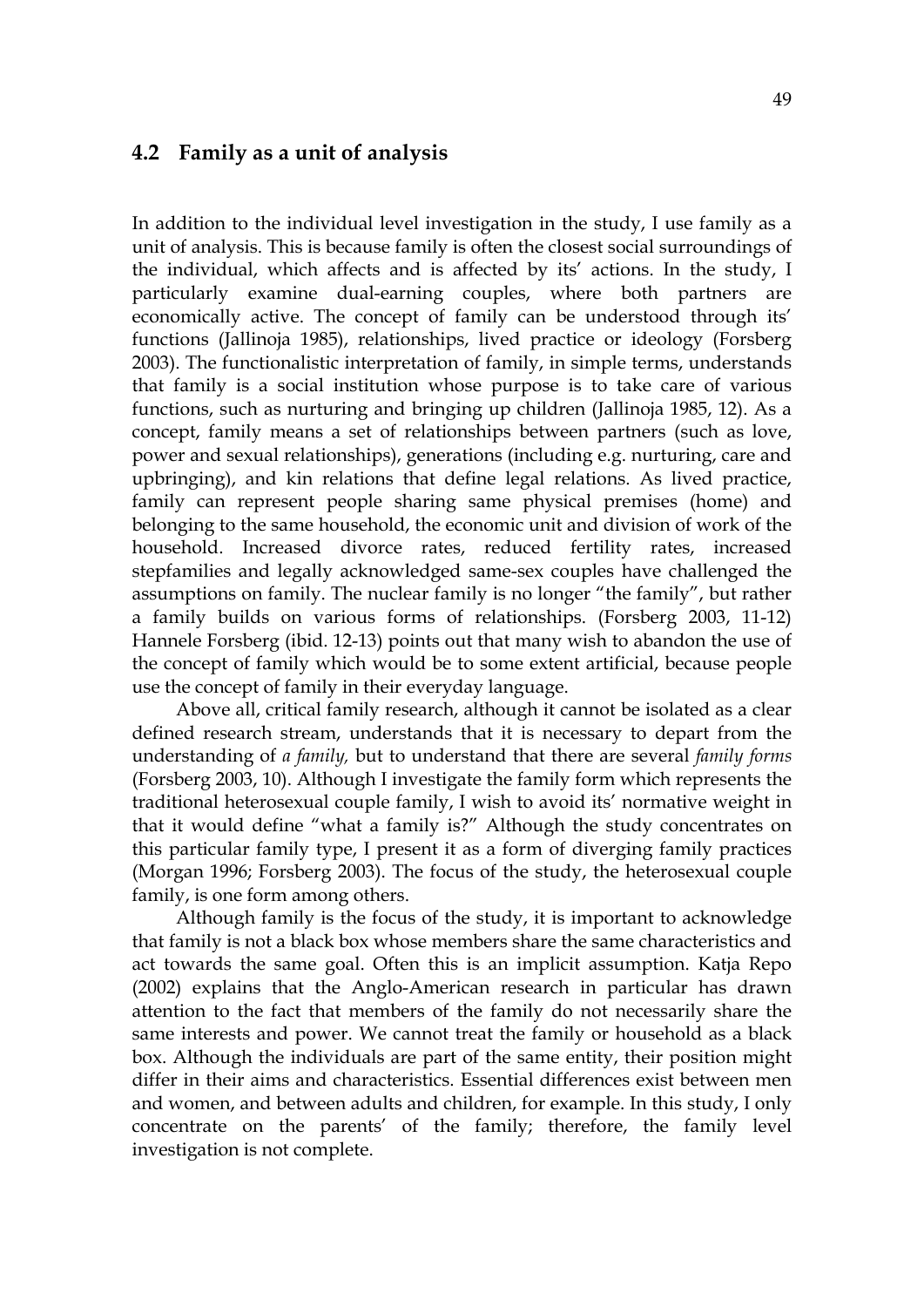Implementing the family level analysis in the study is not without problems, even when concentrating on the partners' of the family, and leaving other possible family members, such as children or other adults, outside the scope of the investigation. In only two data sources of the four, is there information given by each spouse themselves, rather than limited information given by one partner on the other. The questionnaire data "Household, work and wellbeing" and the interviews both include information provided by the partners themselves. In two other data sources – "Working Conditions Surveys" and "Employment Options of the future"- one partner has also provided information on the other partner. Therefore, in some instances I am only able to obtain some basic information about the household composition, such as the number and age of possible children, possible partner and the economic activity of the partner. This leaves a lot of information unanswered, even information of the sex of the partner or whether there are other children or adults living in the household.

I was faced with several questions when deciding on carrying out the interviews19. I had decided that the interviews focus on higher educated 35 (+/- 5) years old, heterosexual, dual-earner households with children living at home. I wanted to interview both partners of the household, and the practical question associated with this is whether to interview partners simultaneously or on separate occasions. I assumed that simultaneous interviewing would allow for looking at the interplay of the partners, as well as the power relations of the partners. However, as the focus was not on the interplay of the partners as such, I decided that it is more suitable for the purposes of this study to conduct separate interviewing. In addition, from a practical point of view I anticipated that it would be very difficult to get the partners (without their children) to participate in the interviews. As it turned out, when I allowed the respondents to name the place and time of the interview, they took place during a workday and at the workplace in most cases. Simultaneous interviewing would not have allowed this. Kerry Daly (2002) describes his experiences on including both individual and joint couple interviews in his study 'Time, gender and the negotiation of family schedules'. He explains that when comparing the individual and joint interviews, the descriptions on time were equal. The value of the joint interviewing was to observe how the couple talked and negotiated time in their lives. Nevertheless, for the purposes of this study separate interviewing was suitable.

The way partners often referred to their separate interviewing in practise showed that it was also problematic. For example, in the interviews the respondents were asked about carrying out household work and if the respondents have enough time for themselves and for the family. Some men and women gave their responses by guessing how their partner would answer, and one respondent even said that he/she feels like participating on a famous TV – show, where couples compete on how well they know each other. It is

<sup>19</sup> The interviews were conducted by myself and a MA student in Social Policy who did her MA thesis using the same interview data (See Bodbacka 2004)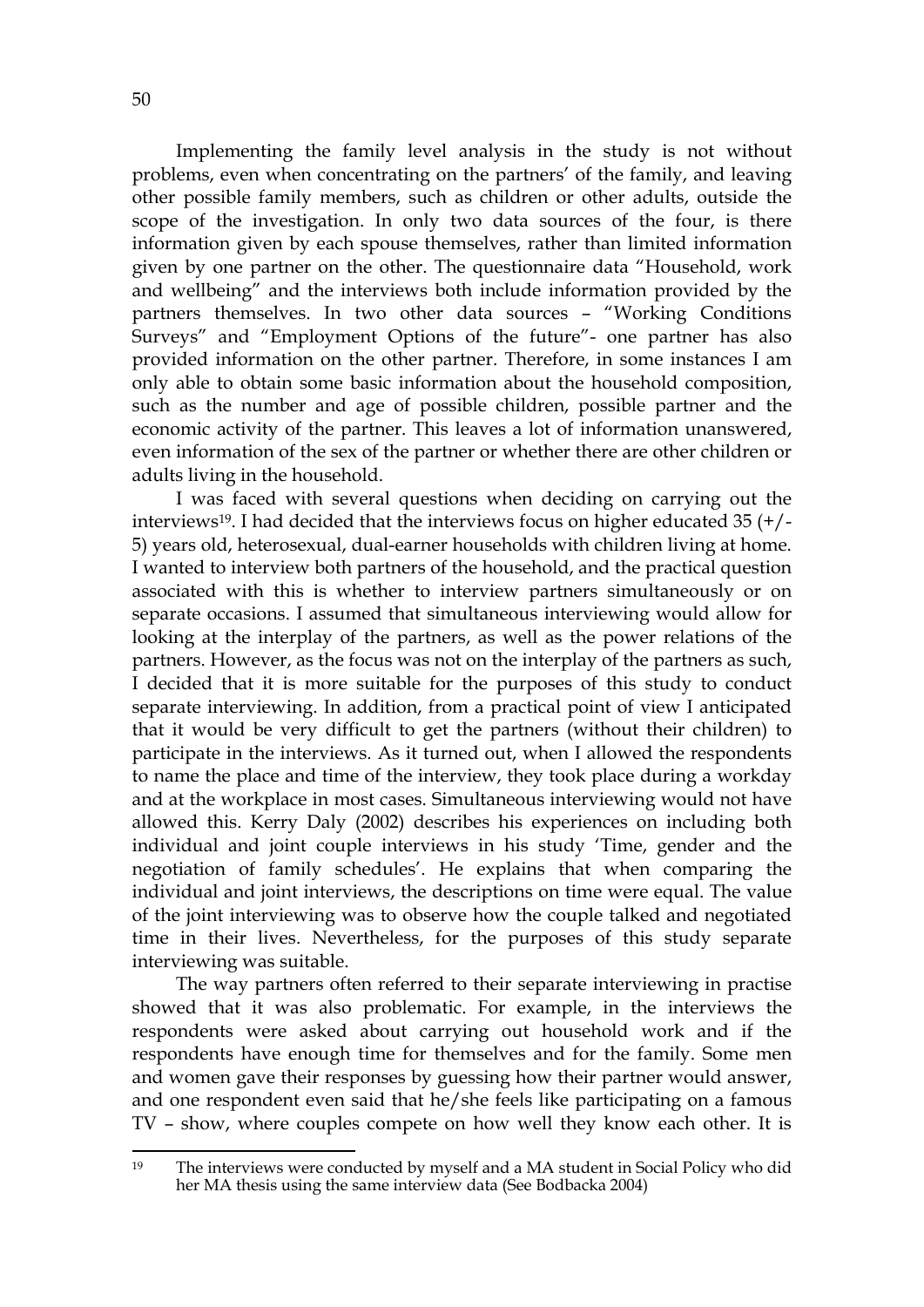clear that the separate interviewing raised the concern of whether the answers of the partners will be compared to each other, if the aim of the study is to investigate the conflicting opinions of the partners. The aim of the interviews of both partners was to draw a more comprehensive description of the overall family situation; the purpose was not to find out conflicting narratives of the partners, which I explained to the interviewed people.

# **4.3 Multi-method approach**

The acknowledgement of coexisting complexities of time in the everyday life of families calls for an investigation that concentrates on various aspects of time. Therefore, I have adopted a multi-method strategy. When using a multi-method strategy the aim is to capture various sides of the research objects. I have adopted Alan Bryman's (1992) view, that the research problem should guide the decision about whether to employ quantitative or qualitative research, as opposed to Norman Denzin (1970) who has suggested that all research should in fact implement a multi-method approach. This means that mixing methods is neither always appropriate nor necessary. As I perceive that the research questions should guide the adoption of appropriate methods, I agree with Alan Bryman (1992, my emphasis) who has noted, "It is highly questionable whether quantitative and qualitative research are tapping *the same* things even when they are examining apparently similar issues". It is rather that the methods tackle *different aspects* of the phenomena (also Kandolin 1997).

There are several ways and reasons to implement a multi-method strategy. It can be sequentially organised, in other words, that either is preliminary research for the other (sequential explanatory strategy). Typical examples of this are to design and test a survey questionnaire through interviews, or to select people for interviews after completion of a survey. Sometimes the two are combined to fill in the gaps left by the other approach. For example, quantitative methods are used to illustrate the extent of the phenomena within the population, while qualitative methods help to explain the factors underlying the broad relationships that are explained, which are often impossible to study with cross-sectional questionnaire data.

There are several concepts used to describe combining qualitative and quantitative research. Among those used are multi-methods (Bryman 1988; 1992), complementary research (Brannen 1992), multiple research strategies (Burgess 1982; cited in Brannen 1992), integration of information (Raunio 1999), mixing methods (Creswell 2003) and triangulation (Denzin 1970 and 1988). Each of the concepts refers to, in the broadest sense, the same phenomena, although some refer more specifically to the methodological mixing of quantitative and qualitative methods and data, and some in a broad sense using both qualitative and quantitative research. For the purposes of this study, I have adopted the concept of the multi-method approach.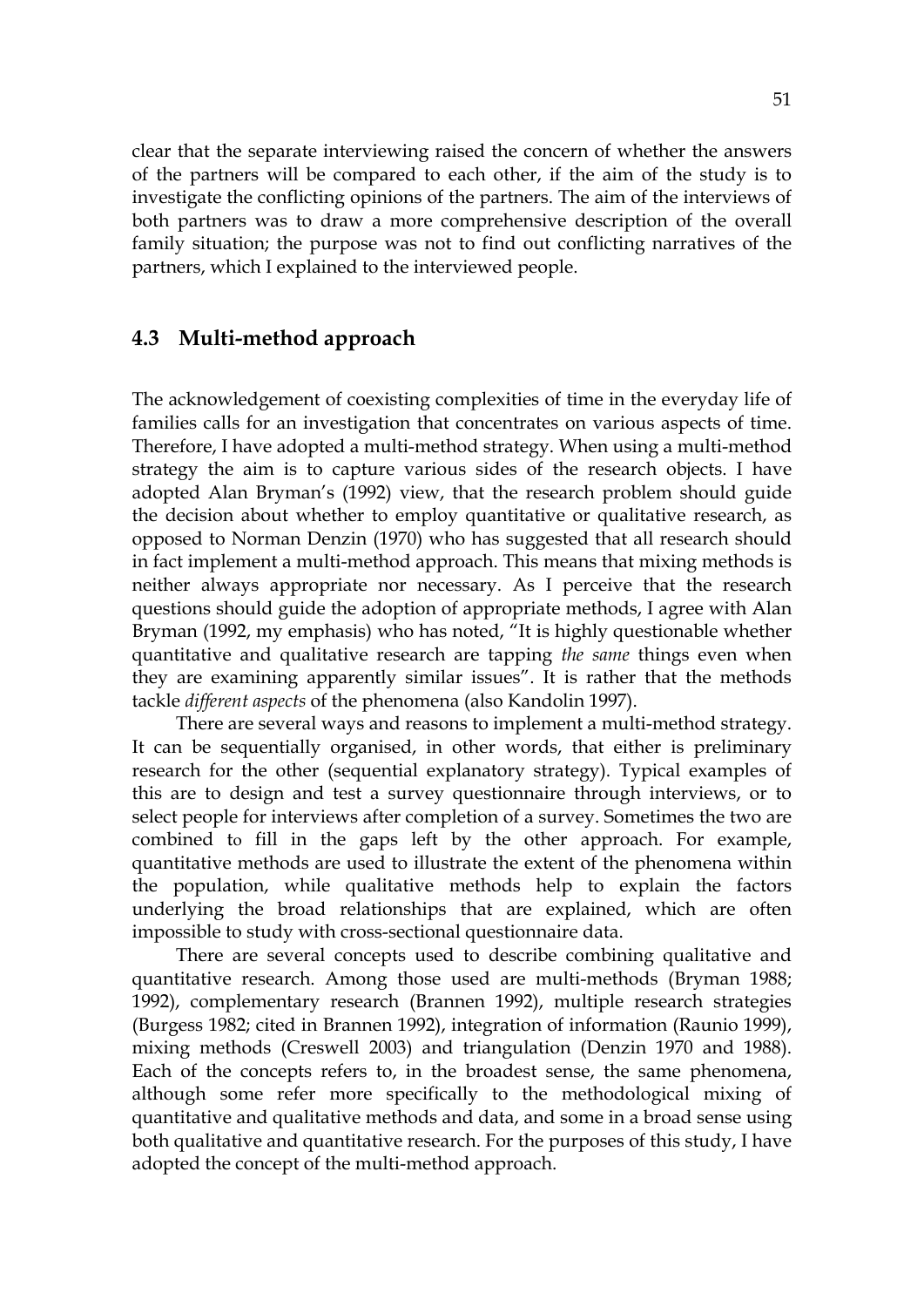Overall, I use qualitative and quantitative data and methodologies that complement each other and investigate different research questions. The complementary strategy best describes the multi-method strategy of this study. The aim is to add knowledge on different aspects of the work-family interface.

# **4.4 Quantitative data and methods**

This study uses three different types of questionnaire data and interview data of ten dual-earning couples. The statistical analysis relies on three types of questionnaire data. Chapters 5.1-5.2, 6.1 and 6.3 use "Finnish Working Conditions Surveys", chapter 6.2 "Household, work and wellbeing" survey and chapter 6.4 "Employment options of the future" survey. Chapter 7 uses the interview data.

# **Finnish Working Conditions Surveys 1977–2003**

Finnish Working Conditions Surveys are representative surveys of Finnish salary earners, which have been collected at regular intervals (1977, 1984, 1990, 1997 and 2003) by Statistics Finland (see e.g. Lehto 1996; Lehto & Sutela 1999; Lehto & Sutela 2008). In addition to salaried employees, entrepreneurs were included in the original sample of waves 1977 and 1990, but were excluded from the study sample; the analysis only concentrates on salaried employees aged 16 to 64. The survey includes between 3000 to 6000 salaried employees (see Lehto & Sutela 2008, 7).

The surveys have been implemented as face-to-face interviews, lasting on average for a little over an hour. The interviews include questions on the physical, psychological and social work environment, and employees' experiences. Central themes of the survey include background information of the workplace (such as sector, size of the organisation), work career (such as tenure at the organisation, interest in changing work), conditions and characteristics of work (managerial responsibilities, working time characteristics, physical and emotional strain at work, use of computer), and workplace relations (support from the supervisor and colleagues). In addition, the survey questions family characteristics (e.g. spouse's economic activity, working time, number and age of children), experiences of work and family, and importance of various life spheres. Background information includes information on the education and socio-economic status. (See e.g. Lehto & Sutela 1999)

### **Household, work and well-being 1999–2000**

Secondly, the study uses household-based panel data, called Household, Work and Well-being (1999-2000). The data were obtained from a random sample (n= 1878) selected from the files of the Population Register Centre in 1999 and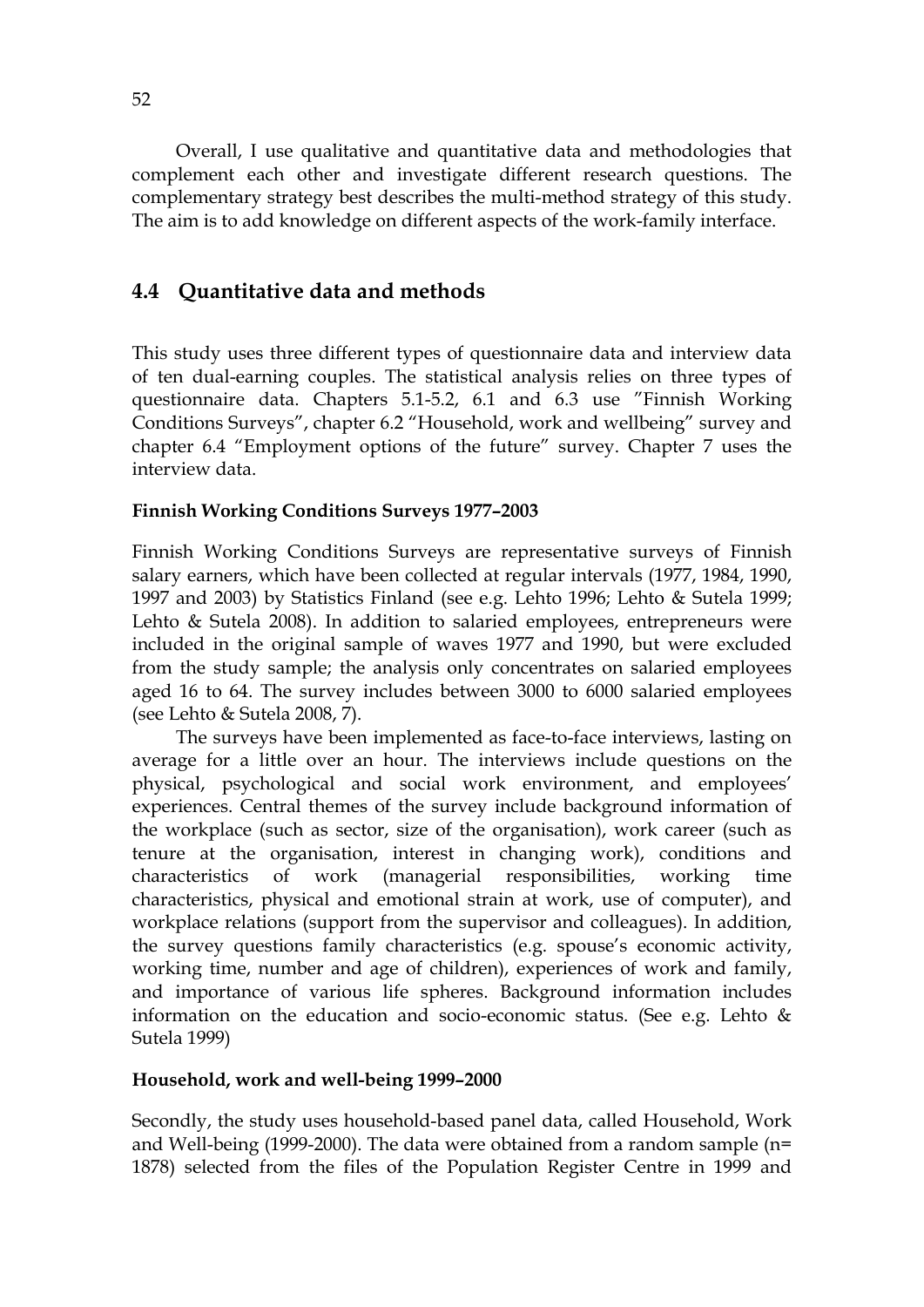restricted to those between 25 and 64 years of age. Data was collected both in 1999 (Time 1) and 2000 (Time 2), the postal questionnaires had the same code number, and a separate questionnaire was sent to the possible spouse of the respondent. Altogether, 608 couples answered the questionnaire in 1999. The second round was collected in 2000, when everyone who had replied the previous year received the second questionnaire, which was similar to the first one. Altogether 655 persons and 468 spouses replied. (See also Kinnunen et al. 2000) The analysis only concentrated on married or cohabiting dual-earning couples (either salary earner or entrepreneur in Time 1, with both spouses having responded to both questionnaires, n=271). The questionnaire included questions of the household situation (such as characteristics, financial situation), work (including characteristics of work, working conditions, job insecurity), the work-family interface and overall subjective well-being.

### **Employment options of the future 1998**

Thirdly, this study uses the Employment Options Data by the European Foundation of Improving Living and Working Conditions, which was collected by Infratest Burke Sozialforshcung of Munich and a set of national research institutes. (Bielenski 1999; Atkinson 2000; Latta & O'Conghaile 2000). The survey includes a representative sample of over 30000 people in the European Union Member States (of 1998) and Norway (see appendix 3 for sample sizes). The sample includes both salary earners and entrepreneurs. They were asked about working now and in the future, in 5 years time (including information e.g. on family characteristics, work situation, working time preferences).

The analysis relies on the weighting procedures carried out by the European Foundation<sup>20</sup> (see e.g. Atkinson 2000). The data was weighted in several steps so that the national samples would be representative samples, on the national level on the one hand, and on the European level on the other hand. The analysis focused on those aged 16-64 and employed either as salary earners or self-employed, representing 63% (n=1 937 515) of the total weighted data.

<sup>1</sup> <sup>20</sup> The first step transformed the household representative sample to an individual level representative sample. In the second step, the person-representative sample was readjusted, taking into account gender, age and region, in the structure of the national residential population aged 16 to 64. The third step integrated basic and boost samples for each country into one consistent data set. A basic sample comprised of the residential population aged 16 to 64, but it only provided a sufficient number of cases for one of the core target groups, those currently in employment. In order to get a sufficient number of cases for the other target groups (young entrants, women returners and unemployed persons) a special boost sample was designed including those presently not employed aged 16 to 64. Finally, national sample sizes were adjusted so that the weighted sizes of the national samples correspond to the actual size of each single country among the total population in all 15 EU Member States and Norway (Atkinson 2000).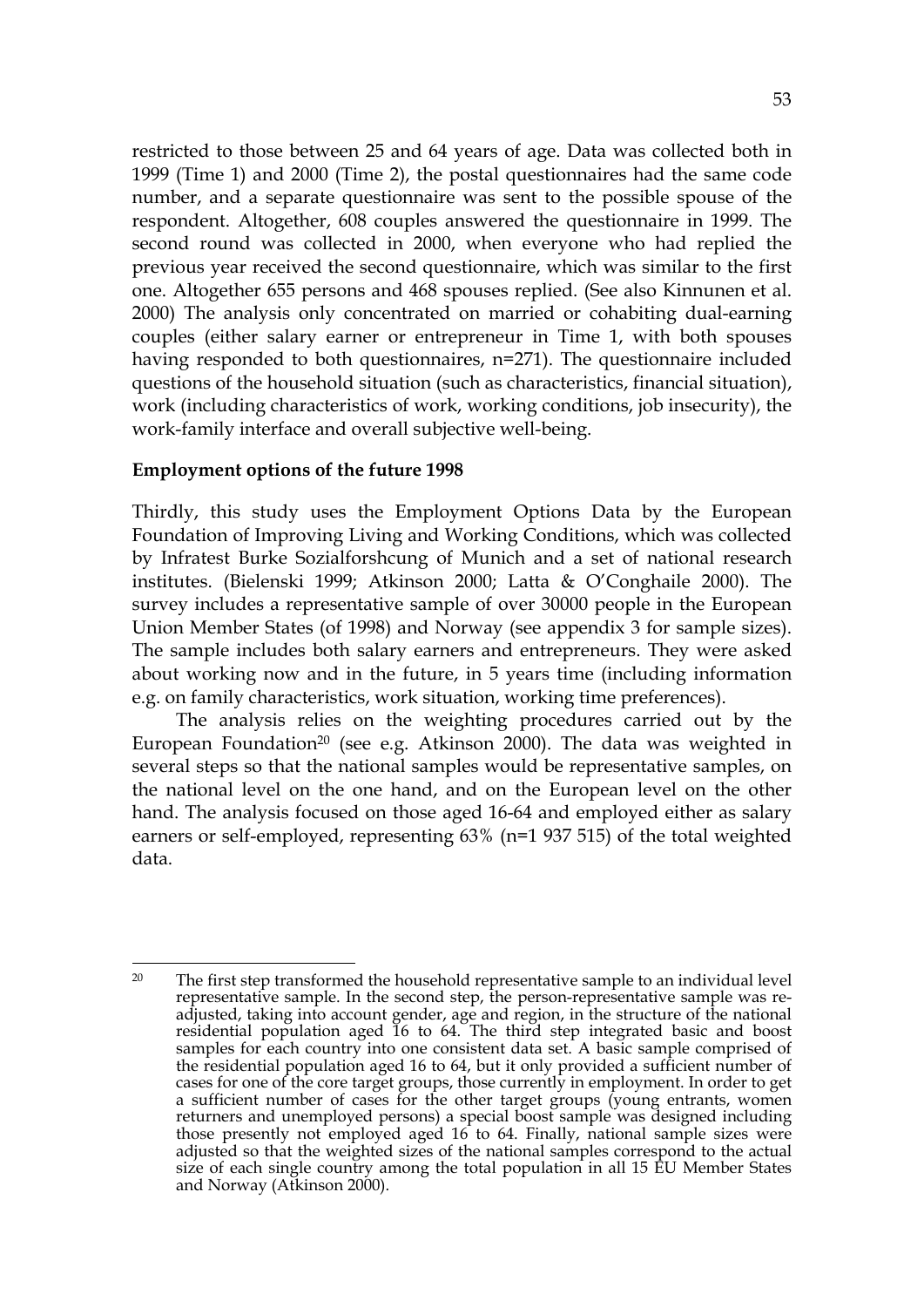#### **Quantitative methods**

The study uses descriptive statistics and a multivariate analysis. In the multivariate analysis, the aim is to see associations between the variables, but as the data is cross sectional, the analysis does not acknowledge the direction of the association.

The multivariate methods that are used are the regression analysis, logistic regression analysis and the analysis of covariance. In the regression analysis, the dependent variable is continuous and independent variables are categorical. The analysis investigates the explanatory power of independent variables (standardised beta). In the logistic analysis, the dependent variable is dichotomous and independent variables categorical. Logistic regression is used to identify the odds (ExpB) of the event to occur, compared to reference groups. In the analysis of covariance, the dependent variable is continuous. In addition to investigating the main effects of the independent variables, the analysis also investigates the possible interface effect of the independent variables.

# **4.5 Qualitative data and methods**

The interview data consists of thematic interviews of 19 persons conducted at the end of the year 2001 and the beginning of the year 2002. I describe the analysis in chapter 7. The interviews included 10 women and 9 men, representing 10 families. We conducted the interviews separately for the partners and lasted between approximately 45 minutes to an hour. Overall, there are  $470$  pages of transcribed text<sup>21</sup>. The purpose for the family interviewing was to investigate and capture differences between families, but also gendered practices and interpretations of women and men. The interviews were collected specifically for this study and for a MA thesis (see Bodbacka 2004), and conducted by a Social Policy MA student and myself. The thematic interviews covered questions on family structure, work characteristics and work content, organisation of daily life, household work, consumption and plans for the future.

The interviews focused on dual-earning partners, including both public and private sector salary earners and entrepreneurs. Both international and national studies have found that an important factor defining employment behaviour and organisation of everyday life is family phase; therefore, the focus was on families with children, with parents that are approximately 35 years old. In practice, those interviewed were between 29 to 44 years old. All couples were heterosexual. Interviews were restricted on those with higher education, to

1

<sup>&</sup>lt;sup>21</sup> There are some direct citations in the text. On some occasions the text is completed with additional words, which are indicated with parentheses []. On other occasions some words are left out, indicated with the sign […].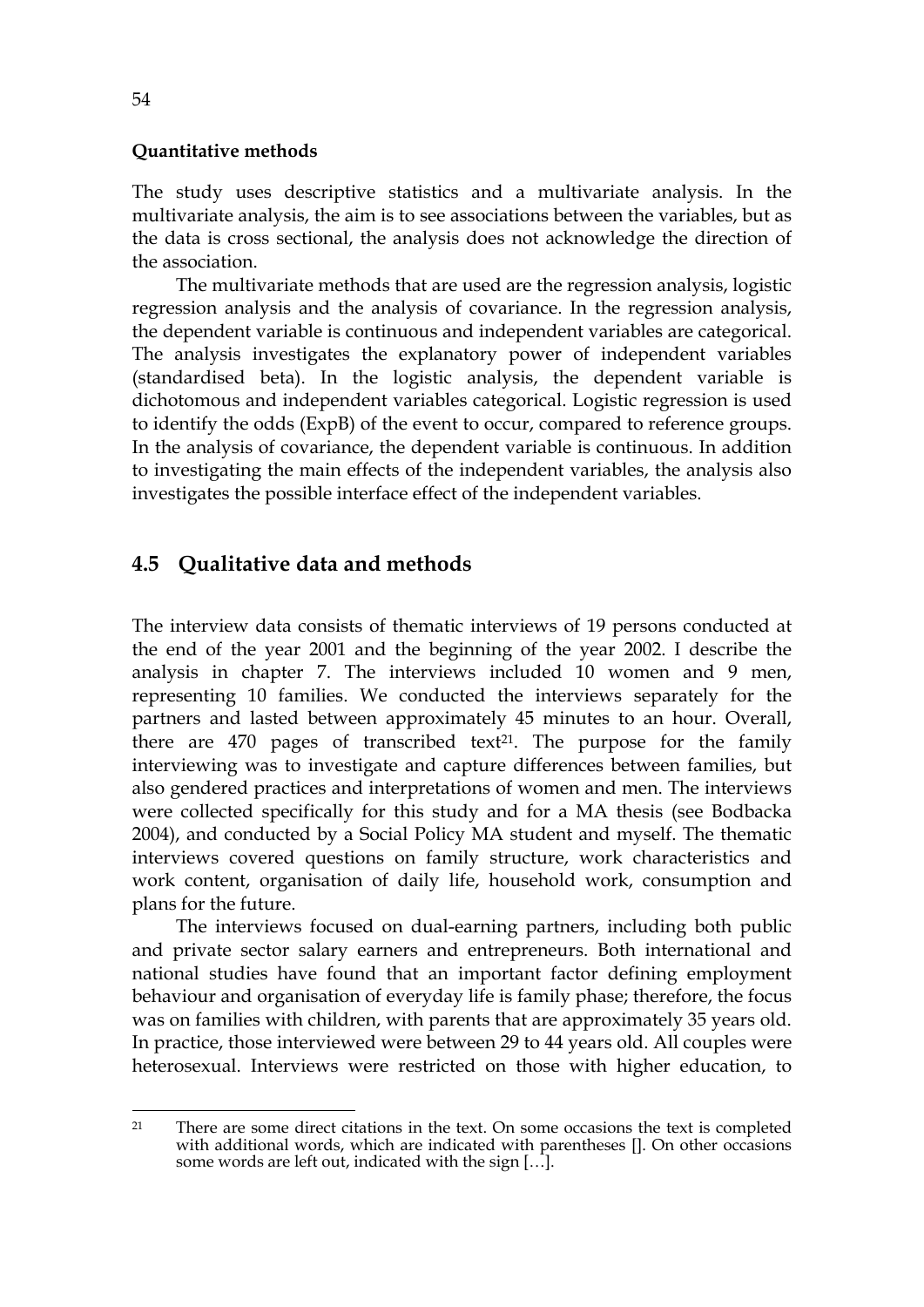capture, at least to some extent, similar working conditions. Focusing on families with similar working situations allowed for investigating particular work-family time strategies, influenced by a similar family phase and situation. Therefore, the focus of the qualitative analysis is different from that of the quantitative analysis where all socio-economic groups were included in the study. In practice, not all people interviewed had higher education, it was possible that only the other partner of the couple had a university degree, but all had at least vocational education. The interviewed lived in a middle-sized Finnish city, or at the close surroundings of the city, and therefore all shared a city or a semi-city living environment.

One of the selection criteria for the informants was the family phase, namely the age of the interviewed and having children living at home. Families had between 1 to 3 children, aged one to seventeen. All families live rush years; having at least one child under teenage and requiring time dependent care from the parents. Family's life stage can be divided into three sub-categories: families with (a) infants to toddlers, i.e. only a child under 3 years old; (b) toddlers to school aged children, i.e. children between 4 to approximately 7; and (c) only school aged children. It is also significant for time use that children did not have any special needs, which would require specific care and place time demands. It was not intentional that all the children would be biological children of the couple, but this turned out to be the case. Therefore, the couples are 'nuclear' families, couples in their first marriage and only having biological children, and had no children living elsewhere.

The interviewed did not inform of substantial time commitments due to caring for aged parents or relatives, for example. None of them belonged to the so called 'sandwich' generation. This is likely to be a result of both the young age of the respondents, and of self-selection on who accepted for the interviews. I assume that interviewing both spouses in particular restricts participation. Based on the interviews it is evident that a great majority of the families were rather satisfied with their allocation of time between life spheres. The couples experienced a good work-family fit.

The majority of the interviewed did knowledge intensive work. Usual weekly working time varied between approximately 23-45 hours a week and many of the interviewed had difficulties defining usual hours, in line with suggestions on the post-industrial working time regime (Julkunen et al. 2004). Regardless that men and women equally shared higher education, women worked more typically in positions where working time is more regulated and controlled, while men enjoy working time autonomy and self-regulation. The gender difference is due to sectoral and horizontal segregation, which is typical in Finland, and among those interviewed. The self-employed enjoy working time autonomy, although their work is bound to meeting the agreed commitments and direct association with pay. Work was mainly carried out during the daytime and weekdays, with some occasional evening or weekend work. By employment status the interviewed showed a mixture of possibilities, a working contract mosaic; nine had a permanent contract, six had a fixed term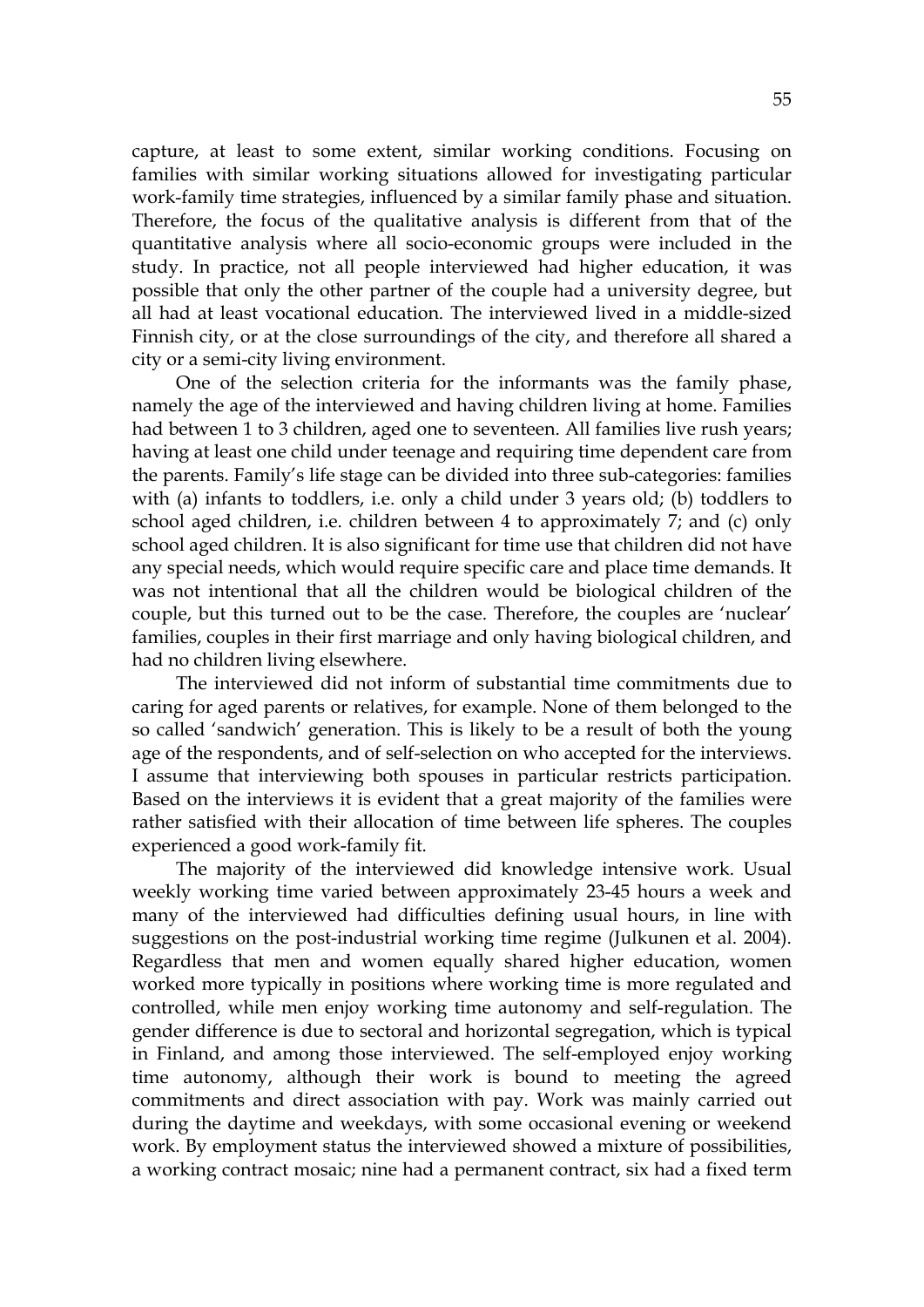employment contract, two had a permanent contract but currently worked in another position for a fixed term, one was both fixed term employed and selfemployed, and one self-employed.

The commuting time can have a great effect on the organisation of days. However, in a middle-sized Finnish city traffic does not have such a great influence. There are specific times of day when traffic reaches its' peak, but the potential delays because of these are not substantial. It is probably the living environment which meant that commuting to work was not an issue in discussing the organisation of time in everyday life. Therefore, time-tagging (Avery & Stafford 1991), estimating the duration of commuting time, is relatively easy.

The focus of the interviews was on families who live the intense years of life by many definitions; children are young, work is characterised by growing demands and, in some cases, the achieved supervisory position, and the financial situation is burdened with housing loans (or planned loans). It is characteristic for families to need two incomes. Although families are rather satisfied with the income levels, they say, "not much is saved". Unless families cut down on consumption, the financial situation of the family requires both parents to be working. Some state that consumption cannot be reduced; the financial situation of some families is more stringent compared to others.

The interview situations were relatively easy. Eeva Jokinen (2005, 41) claims that we are experienced in interview situations, as we are interviewed by nurses, doctors, in recruitment, and even for schools. Interviews are also essential media material for the radio, TV and magazines and newspapers. I am not concerned about the truthfulness of the narratives the interviewed people present to me, although I assume similarly to Jokinen (ibid.) that those interviewed would not spend approximately an hour telling stories of a madeup life.

#### **Qualitative content analysis**

As a specific method, the study uses qualitative content analysis, which is a way of organising and categorising the qualitative data. Although content analysis is often a natural part of all qualitative analysis, it is not always clear what is meant by it (Tuomi & Sarajärvi 2002). Data is first organised and coded. (Tuomi & Sarajärvi 2002; Graneheim & Lundman 2004) Some types of content analysis, such as discourse analysis, rely on the perception that it is essential to understand the invisible (the latent content; e.g. Graneheim & Lundman 2004).

Ulla Graneheim and Berit Lundman (2004; also Tuomi and Sarajärvi 2002, 107) explain that content analysis in the 1950s initially dealt with the quantitative description of the content, but later content analysis has expanded to also include a qualitative description of the data analysis. They suggest further to make a distinction between the different forms of content analysis, on the one hand content analysis that is used to quantify the data and on the other hand content analysis that could be described as qualitative content analysis. Qualitative content analysis looks, not on the number of particular themes or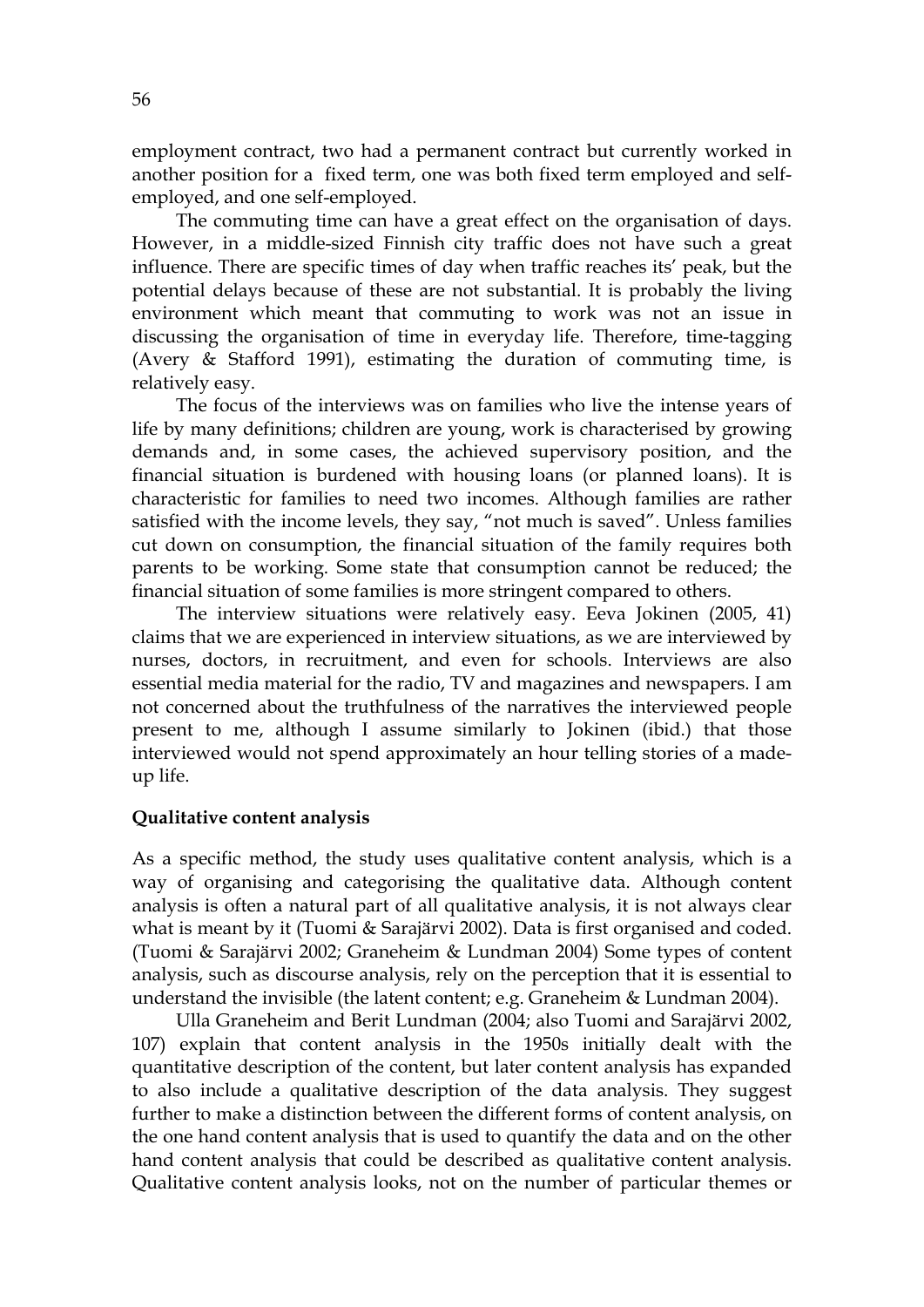categories (or interpretations) occurring in the data, but rather on the content of the themes or categories, regardless of the number of them.

There is still some confusion on the used concepts for the types of content analysis. Jouni Tuomi and Anneli Sarajärvi (2004, 107) explain that Martti Grönfors (1982) has used *content* analysis to describe the quantitative content analysis, and *context* analysis to analyse the context where the focus of interest occurs (qualitative content analysis). Furthermore, the researchers (ibid. 107) suggest to use the concept of *content categorisation (or content specification)* to signify the quantitative description of the text data, and *content analysis* to describe the qualitative analysis of the text. Graneheim and Lundman (2004) refer to *qualitative* and *quantitative* content analysis. I have adopted the use of the concepts qualitative and quantitative content analysis. This study uses qualitative content analysis.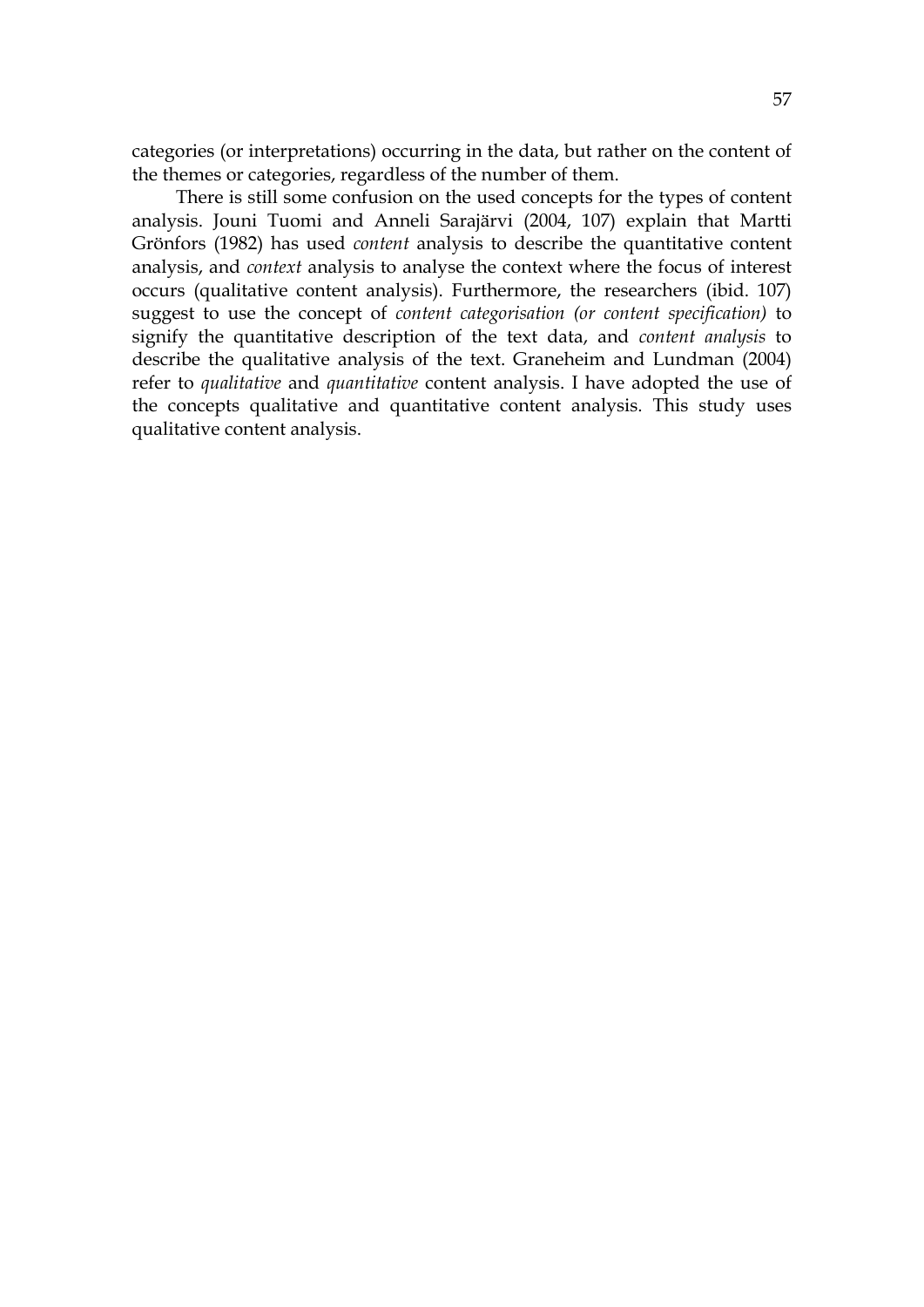# **5 WORKING TIME PATTERNS OF DUAL-EARNER FAMILIES OVER TIME**

# **5.1 Characteristics of dual-earner couples 1977–2003**

In the following empirical chapters I investigate the working time practices of dual-earner couples over a quarter of a century (1977-2003; chapter 5), and experiences of the work-family interface among dual-earner families (chapter 6). I start by presenting an overview of the primary questionnaire data (the Finnish Working Conditions Surveys). The overview on the characteristics of the respondents serves as background information for the later investigation of working time practices and experiences of the work-family interface.

Firstly, to find out the proportion of coupled respondents, I look at those respondents who are married or cohabiting over the study period (1977-2003). Overall, across a quarter of a century the proportion of those employees who are married or cohabiting has not changed radically. The number of married or cohabiting employees has increased slightly since 1977 to the 1990s, when it stood at around 72 percent. The increase is partly due to a change in the survey, namely that cohabiting was also recognised. It was first recognised in the 1984 survey. In 1994 and 2003 the proportion has stayed at 74 percent. There are no differences between men and women.

The majority of those who have a partner are dual-earner families, and the proportion of dual-earner couples stood at 77 percent in 2003. Women more often, compared to men, have a partner who is employed, and men are more often coupled with a partner who is on parental leave or taking care of the home<sup>22</sup> (table 1). This difference is explained by the gender differentiation of the household and care tasks. Men's share of parental leave day's remains low (5% in 2003) in Finland (Lammi-Taskula 2006).

 $22$ The survey did not question if the partner is the same sex, but it is assumed that only a minority of the couples are same-sex couples.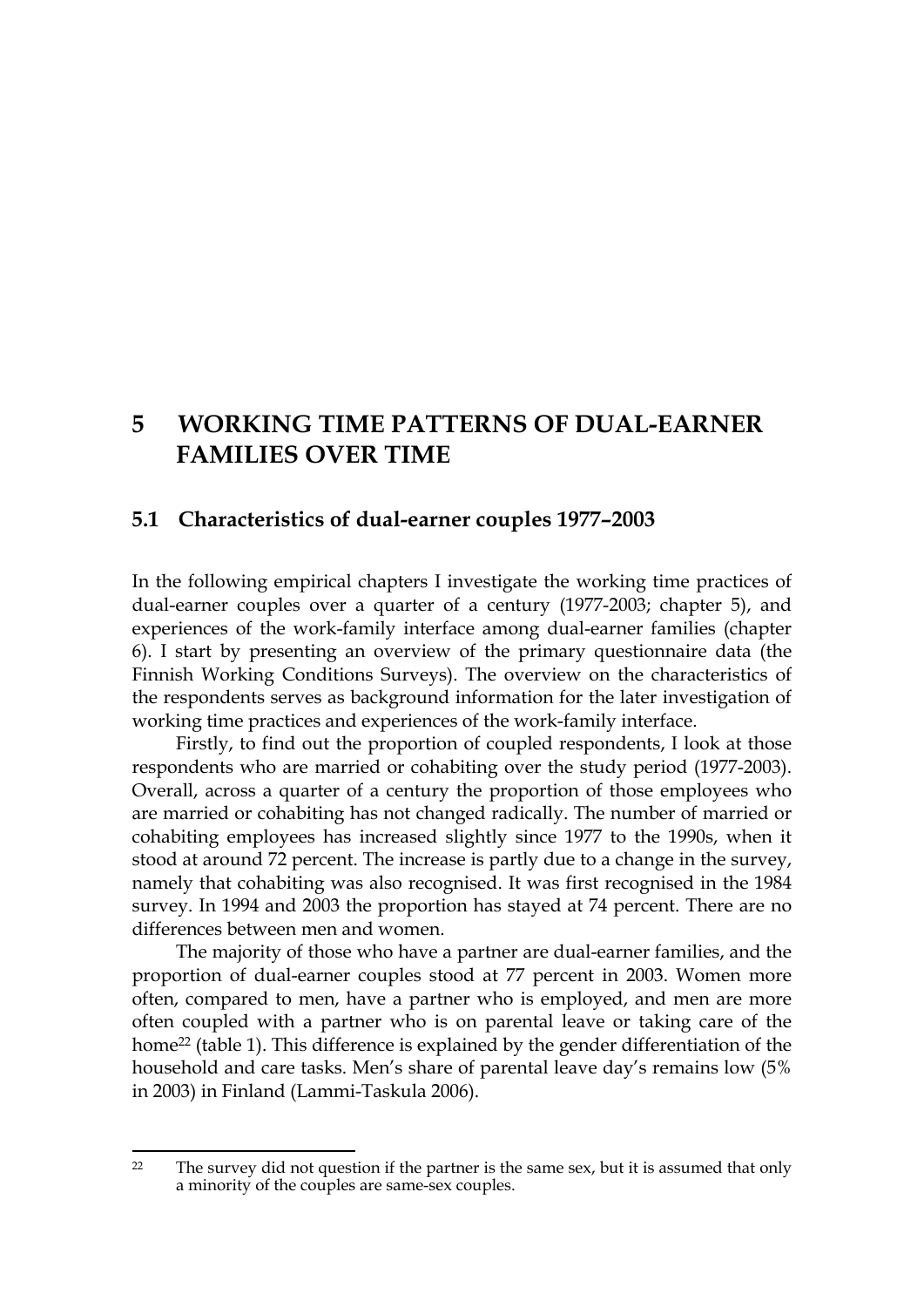Altogether, approximately 3/4 of salaried Finns have a partner, of whom approximately 80 percent is a dual-earner couple. There are no radical changes in the economic activity of partners of the salary earners over time. The employment level has remained at around 80 percent, reaching its peak in 1990 at 85 percent and lowest at the end of the 1990s, in 1997 (76%). This is explained with the turbulent economic development in the 1990s, and reflected in the proportion of the unemployed.

The most substantial change over time occurred among those taking care of the home, which has decreased substantially. While in 1977 over a tenth (12%) of the partners took care of the home, this proportion has decreased to 2 percent in 2003. In 1977 there were no partners of women who took care of the household, but a fifth (23%) of the male partners was full-time home carers (housewives). Since 1984, the proportion of those taking care of the home decreased steadily and reached its' low point in 1997 (4%) where it has remained since. Yet, development of the parental leave system signifies that many more women were on parental leave, temporarily full-time home carers. The proportion has varied between 7-8 percent.

|             | 1977                     |                          | 1984                     |                          | 1990                     |                          | 1997                     |                          | 2003                     |                          |
|-------------|--------------------------|--------------------------|--------------------------|--------------------------|--------------------------|--------------------------|--------------------------|--------------------------|--------------------------|--------------------------|
|             | Men                      | Women                    | Men                      | Women                    | Men                      | Women                    | Men                      | Women                    | Men                      | Women                    |
| Employed    | 70                       | 88                       | 78                       | 89                       | 80                       | 89                       | 69                       | 82                       | 71                       | 82                       |
| Unemployed  | $\mathbf{1}$             | $\overline{2}$           | $\overline{2}$           | 2                        | 2                        | $\mathbf 1$              | 11                       | 7                        | 6                        | 5                        |
| Parental    | ۰                        | $\overline{\phantom{a}}$ | $\overline{\phantom{0}}$ |                          |                          |                          | 7                        | $\overline{\phantom{0}}$ | 8                        |                          |
| leave       |                          |                          |                          |                          |                          |                          |                          |                          |                          |                          |
| Student     | $\overline{2}$           | $\mathbf{1}$             | 3                        | $\overline{2}$           | 5                        | $\overline{2}$           | 6                        | 3                        | 6                        | $\overline{2}$           |
| Old-age or  | 3                        | 8                        | 3                        | 7                        | 3                        | 7                        | 3                        | 8                        | 5                        | 10                       |
| inability   |                          |                          |                          |                          |                          |                          |                          |                          |                          |                          |
| pension     |                          |                          |                          |                          |                          |                          |                          |                          |                          |                          |
| Taking care | 23                       | $\overline{\phantom{a}}$ | 14                       |                          | 9                        |                          | $\overline{4}$           |                          | $\overline{4}$           |                          |
| of home     |                          |                          |                          |                          |                          |                          |                          |                          |                          |                          |
| Other       | $\overline{\phantom{0}}$ | $\mathbf{1}$             | $\mathbf{1}$             | $\overline{\phantom{a}}$ | $\overline{\phantom{a}}$ | $\overline{\phantom{a}}$ | $\overline{\phantom{0}}$ | $\overline{\phantom{a}}$ | $\overline{\phantom{0}}$ | $\overline{\phantom{a}}$ |
| Total       | 100                      | 100                      | 100                      | 100                      | 100                      | 100                      | 100                      | 100                      | 100                      | 100                      |
| N           | 2476                     | 2185                     | 1668                     | 1514                     | 1558                     | 1468                     | 1018                     | 1170                     | 1434                     | 1583                     |

TABLE 1 Economic activity of the partner by gender, 1977–2003 (%)

Source: the Finnish Working Conditions Surveys 1977, 1984, 1990, 1997, 2003

Employees of dual-earner families differ in many ways compared to other employed people (table 2). As expected, the non dual-earner respondents are younger, and dual-earner respondents belong more frequently to the age groups of 35 to 54. Expectedly, dual-earners also have children more often. By employment status, dual-earners are more often white-collar workers, which is possibly connected with the younger age of the respondents. Dual-earner men are less often temporary employed, but there is no such difference among women; dual-earner women and other women are both often temporarily employed. The only background characteristics where dual-earner and other men do not differ are in the employment sector.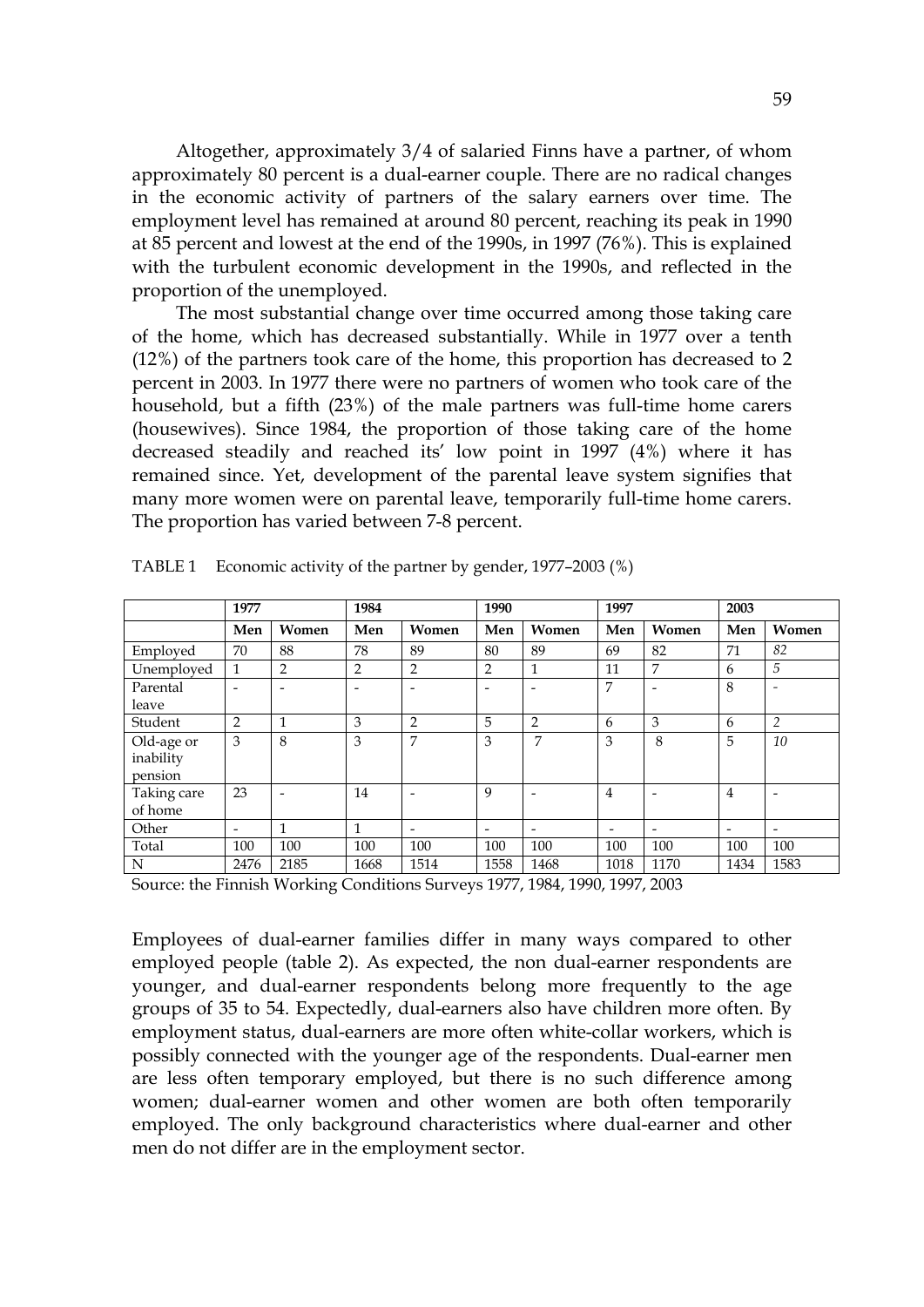Looking at the working time characteristics of non-dual earners and dualearners, dual-earner respondents work short hours less frequently (1- 34hrs/week) and daytime work somewhat more frequently, compared to the other working time pattern.

|                               | A11                 |                 |      | Men                 |                 |      | Women               |                 |           |
|-------------------------------|---------------------|-----------------|------|---------------------|-----------------|------|---------------------|-----------------|-----------|
|                               | <b>Not</b><br>dual- | Dual-<br>earner | Sig. | <b>Not</b><br>dual- | Dual-<br>earner | Sig  | <b>Not</b><br>dual- | Dual-<br>earner | Sig       |
|                               | earners             |                 |      | earners             |                 |      | earners             |                 |           |
| Gender                        |                     |                 | .004 |                     |                 |      |                     |                 |           |
| Male                          | 50                  | 44              |      |                     |                 |      |                     |                 |           |
| Female                        | 50                  | $\overline{56}$ |      |                     |                 |      |                     |                 |           |
| Age                           |                     |                 | .000 |                     |                 | .000 |                     |                 | .000      |
| $16 - 24$                     | 14                  | $\overline{3}$  |      | 13                  | $\overline{2}$  |      | 14                  | $\overline{4}$  |           |
| $25 - 34$                     | 24                  | $\overline{21}$ |      | 32                  | $\overline{20}$ |      | $\overline{17}$     | 23              |           |
| 35-44                         | 21                  | 30              |      | 23                  | 29              |      | 19                  | 31              |           |
| 45-54                         | $\overline{23}$     | 33              |      | $\overline{18}$     | $\overline{34}$ |      | $\overline{27}$     | 32              |           |
| $54 - 65$                     | $\overline{19}$     | 12              |      | $\overline{14}$     | $\overline{15}$ |      | $\overline{23}$     | $\overline{11}$ |           |
| Mean age                      | $\overline{40}$     | 43              |      | $\overline{38}$     | $\overline{43}$ |      | 42                  | 42              |           |
| Socio-economic<br>position    |                     |                 | .000 |                     |                 | .000 |                     |                 | .000      |
| Higher white<br>collar        | 21                  | $\overline{30}$ |      | 23                  | 35              |      | $\overline{19}$     | $\overline{27}$ |           |
| Lower white<br>collar         | 38                  | 40              |      | 21                  | $\overline{19}$ |      | $\overline{55}$     | 56              |           |
| <b>Blue</b> collar            | $\overline{41}$     | 30              |      | $\overline{56}$     | 46              |      | $\overline{25}$     | 17              |           |
| Marital status                |                     |                 | .000 |                     |                 | .000 |                     |                 | .000      |
| Married or<br>habiting        | 37                  | 100             |      | 41                  | 100             |      | 32                  | 100             |           |
| Children                      |                     |                 | .000 |                     |                 | .000 |                     |                 | .000      |
| Yes                           | $\overline{25}$     | $\overline{51}$ |      | 25                  | $\overline{52}$ |      | 25                  | 50              |           |
| Employer sector               |                     |                 | .000 |                     |                 | ns   |                     |                 | .001      |
| Government                    | 11                  | 10              |      | 11                  | 12              |      | 11                  | $\overline{8}$  |           |
| Municipality                  | 24                  | $\overline{30}$ |      | $\overline{13}$     | 15              |      | 35                  | 42              |           |
| Private                       | 65                  | 60              |      | 76                  | $\overline{73}$ |      | 53                  | $\overline{50}$ |           |
| Working<br>contract           |                     |                 | .000 |                     |                 | .000 |                     |                 | .ns       |
| Permanent                     | 83                  | 88              |      | 85                  | 93              |      | 82                  | 84              |           |
| Temporary                     | 17                  | 12              |      | $\overline{15}$     | 7               |      | 18                  | $16\,$          |           |
| Normal weekly<br>working time |                     |                 | .000 |                     |                 | .000 |                     |                 | .009      |
| $1 - 34$                      | 19                  | 15              |      | 13                  | 7               |      | 26                  | 20              |           |
| $35 - 40$                     | $\overline{74}$     | $\overline{76}$ |      | 77                  | 79              |      | $\overline{70}$     | 75              |           |
| $41 +$                        | $\overline{8}$      | $\overline{8}$  |      | 10                  | 15              |      | $\overline{5}$      | $\overline{5}$  |           |
| Mean working<br>hours         | 36                  | 38              |      | 37                  | 39              |      | 34                  | 37              |           |
| Working time                  |                     |                 | .000 |                     |                 | .001 |                     |                 | $.001\,$  |
| pattern                       |                     |                 |      |                     |                 |      |                     |                 |           |
| Day work                      | 64                  | 71              |      | 64                  | 72              |      | 65                  | 69              |           |
| Evening or<br>night work      | $\overline{3}$      | $\mathbf{1}$    |      | $\overline{2}$      | $\mathbf{1}$    |      | 4                   | $\mathbf{1}$    |           |
| Shift work                    | 22                  | 20              |      | 21                  | $\overline{17}$ |      | $\overline{22}$     | 22              |           |
| Other                         | 11                  | 9               |      | 13                  | 10              |      | 10                  | $\overline{8}$  |           |
|                               |                     |                 |      |                     |                 |      |                     |                 | continues |

TABLE 2 Background information by gender, 2003 (%)

60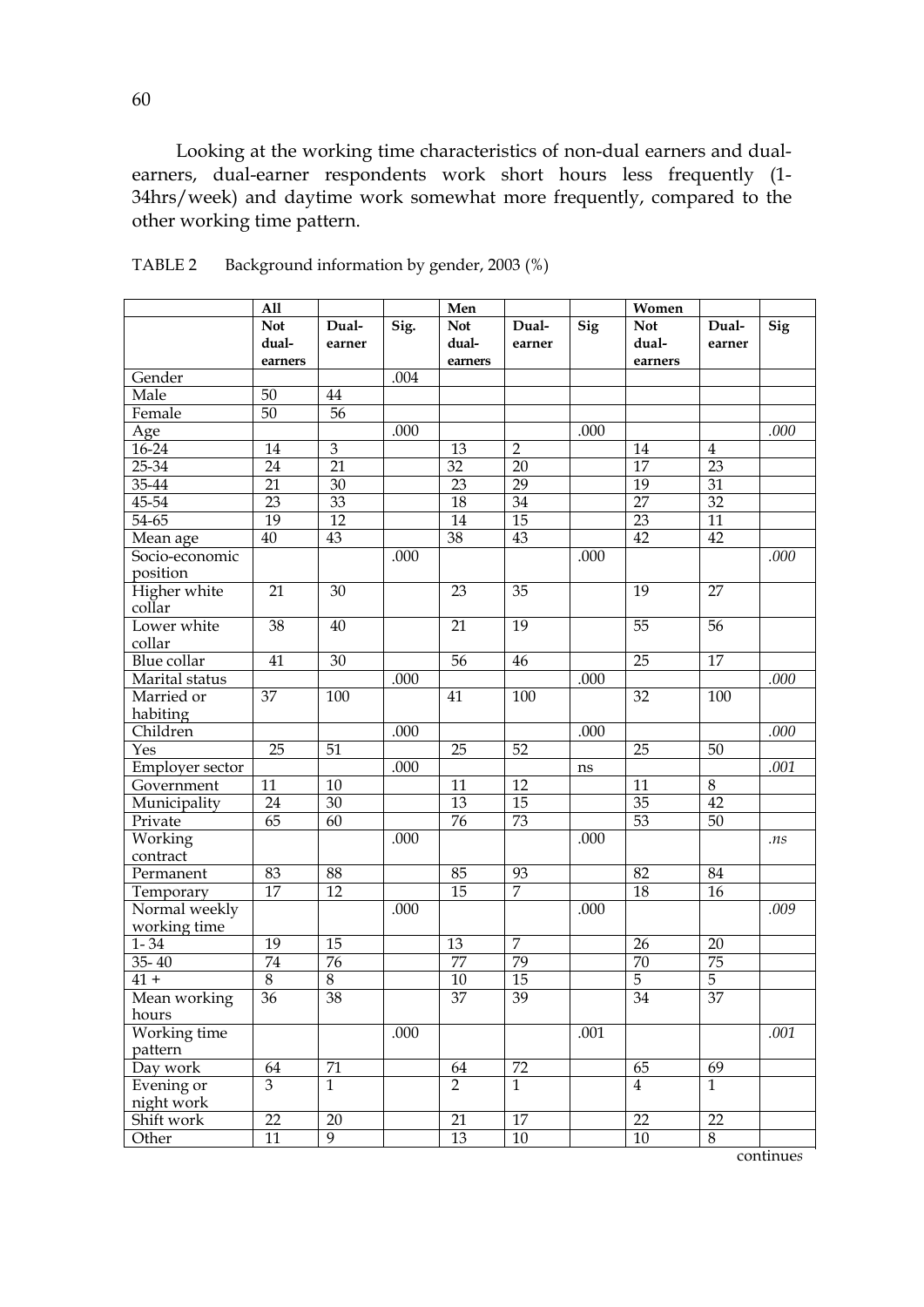#### TABLE 2 continues

| Partner's<br>working time |      |      | -   |      | -   |      |  |
|---------------------------|------|------|-----|------|-----|------|--|
| Full-time                 |      | 93   |     | 90   |     | 96   |  |
| Part-time                 |      |      |     | 10   |     |      |  |
|                           | 1781 | 2323 | 867 | 1023 | 914 | 1300 |  |

Sig = Chi-square value

1) Men and women are not partners' to each other.

2) Respondents who are not dual-earner couples can have a partner who is not employed or have no (married or cohabiting) partner.

Source: the Finnish Working Conditions Surveys 2003

# **5.2 Working time practices of dual-earner respondents**

#### **The central aspects of working time**

According to Barbara Adam (1990) the central aspects of working time are *time, timing and tempo* or as Mike Noon and Paul Blyton (1997, 56) phrase them *duration, arrangement and utilisation*. These three interrelated elements shape the workers overall experience of working time. Noon and Blyton (1997, 56-57) point out that the temporal aspects have been the focus of relatively few investigations. In particular, the subjective nature of time has remained underrecognised. The concentration on only one aspect of working time has sometimes lead to unforeseen effects when conditions have been changed. For example, the reduction of working time has lead to increasing the tempo of work (Noon & Blyton 1997) or in some cases in changing the timing of work to a more unsocial time, which is not appreciated by the employees (Anttila 2005).

Colette Fagan (2001, 1200-1201) discusses an additional central aspect of working time, working time *autonomy*. She uses the term working-time schedules to refer to the number of hours worked, when they are worked and the degree of time autonomy the individual worker has over the working hours. Fagan proposes that working time autonomy may be important when work-time intensity, and working time tempo, is heavy. I suggest that working time autonomy is a central aspect of working time, particularly for the workfamily interface. In addition, the *predictability of hours* (Garhammer 1995) is an essential aspect of working time, particularly affecting the planning and organisation of the everyday life of families. In this study I understand that work hour autonomy and the predictability of hours are central elements of working time. These are particularly important elements for the work-family interface; working time autonomy potentially allows for individual flexibility while the predictability of hours assists in coordinating the activities of everyday life.

The central focus of this study is time, and in this part I present the working time practices of dual-earning couples from 1977 to 2003, using Finnish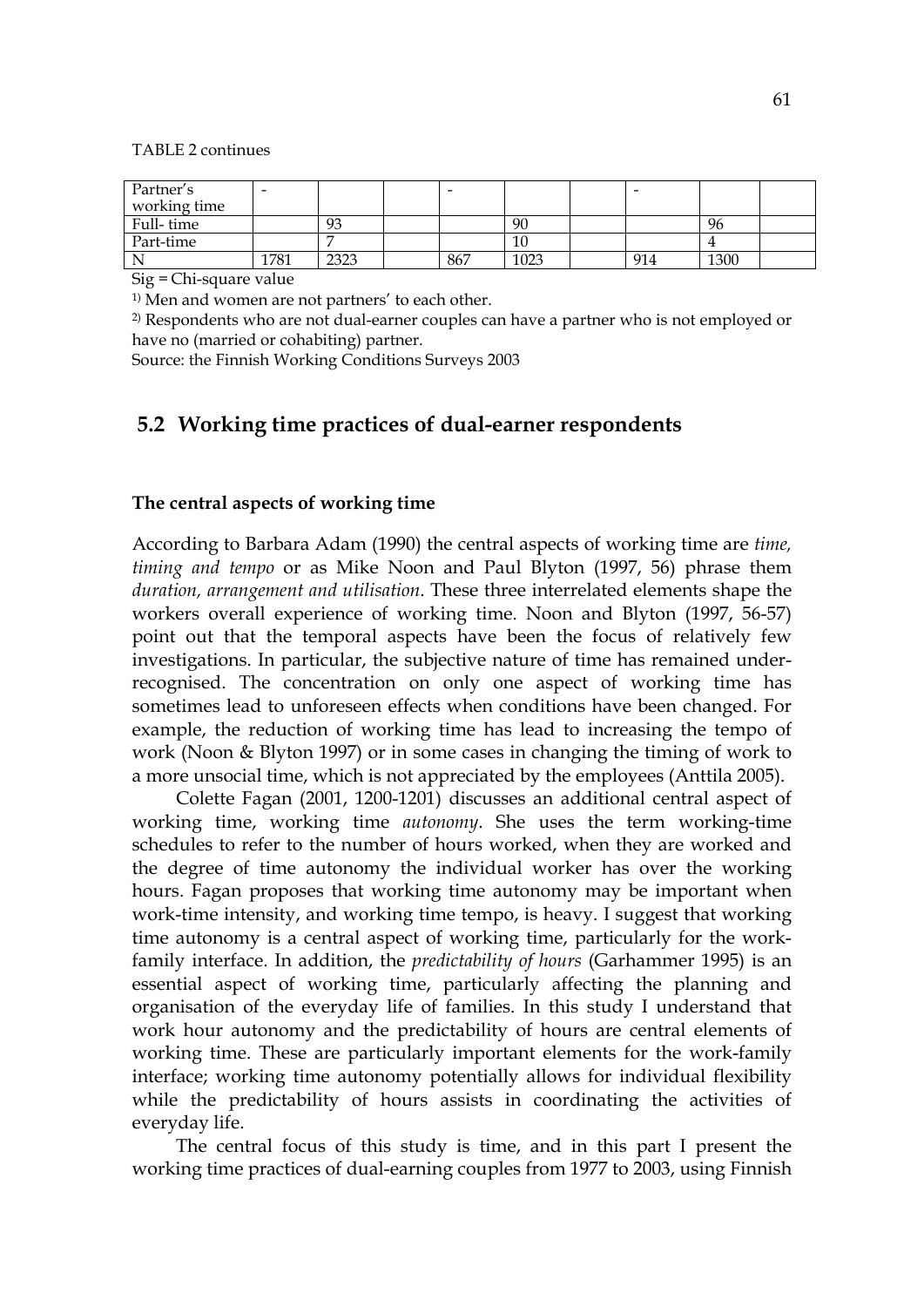Working Conditions Surveys. The descriptive statistics investigate all central aspects of working time - time, timing, tempo, autonomy and predictability of hours - which I later examine in the context of experiences of the work-family interface.

### **Length of working time 1977–2003**

The duration (time) of working time is an essential aspect of work. It measures the time used for work, the measurable clock time, and has been the central focus of disputes about time (Adam 1995). The historical development of working time is marked with the shortening of annual working time. Recently along with the increase of individually regulated working time - the debates point out the differentiation of the workforce; on the one hand there is concern over those working exceedingly long hours (overemployed), while on the other hand there is concern over those working short hours (underemployed).

First, there seems to be a shared concern on the trend towards exceedingly long working time (e.g. Boulin 1998; Julkunen & Nätti 1999; Hill et al. 2006) For example, Jean-Yves Boulin and colleagues (2006, 19) suggest that long working hours are "making a comeback", at least at the individual level. The increase of long hours has amplified discussion to legitimise short or 'normal' hours, which is particularly relevant for workers to meet family responsibilities or in general to 'have a life' (Lewis 2003). Another concern is to maintain the workability of the workers. Long hours relate with stress and exhaustion. As a counter movement to the long hours culture there are suggestions of "time pioneers" (Hörning et al. 1995) and a recent U.S. study (Hill et al. 2006) promotes a 60 hour family working week as an alternative for the "an opt-out revolution" where professional women step out from the labour markets to be full-time carers.

Secondly, there is concern over exceedingly short hours, marginal parttime work or secondary jobs (Tijdens 1999), and overall concern over "bad quality part-time work" (Kalleberg 2000). The proportion of part-time work has increased in Europe, and – although part-time jobs and workers are heterogeneous – part-time work is often associated with marginal employment, low-paid, low status work in Europe (Kalleberg 2000). These concerns over long and short hours include a gender concern. The division of the workforce to the over and underworked can strengthen the traditional gender roles and maintain the division of work; long hours concern especially men and a great majority of part-time workers are women. For the family this translates into maintaining the male breadwinner family and traditional division of work.

With the erosion of the normal working time practice, there has been a diffusion of the length of working time in Finland, where traditionally working times have been remarkably homogeneous. (Julkunen & Nätti 1999) However, looking at the mean hours from 1977 to 2003 among respondents in dual-earner families, shows a remarkable stability; the mean hours stand at around 39-38 hours a week for over a quarter of a century (table 3). The distribution of working times is also relatively stable. However there is some variation in the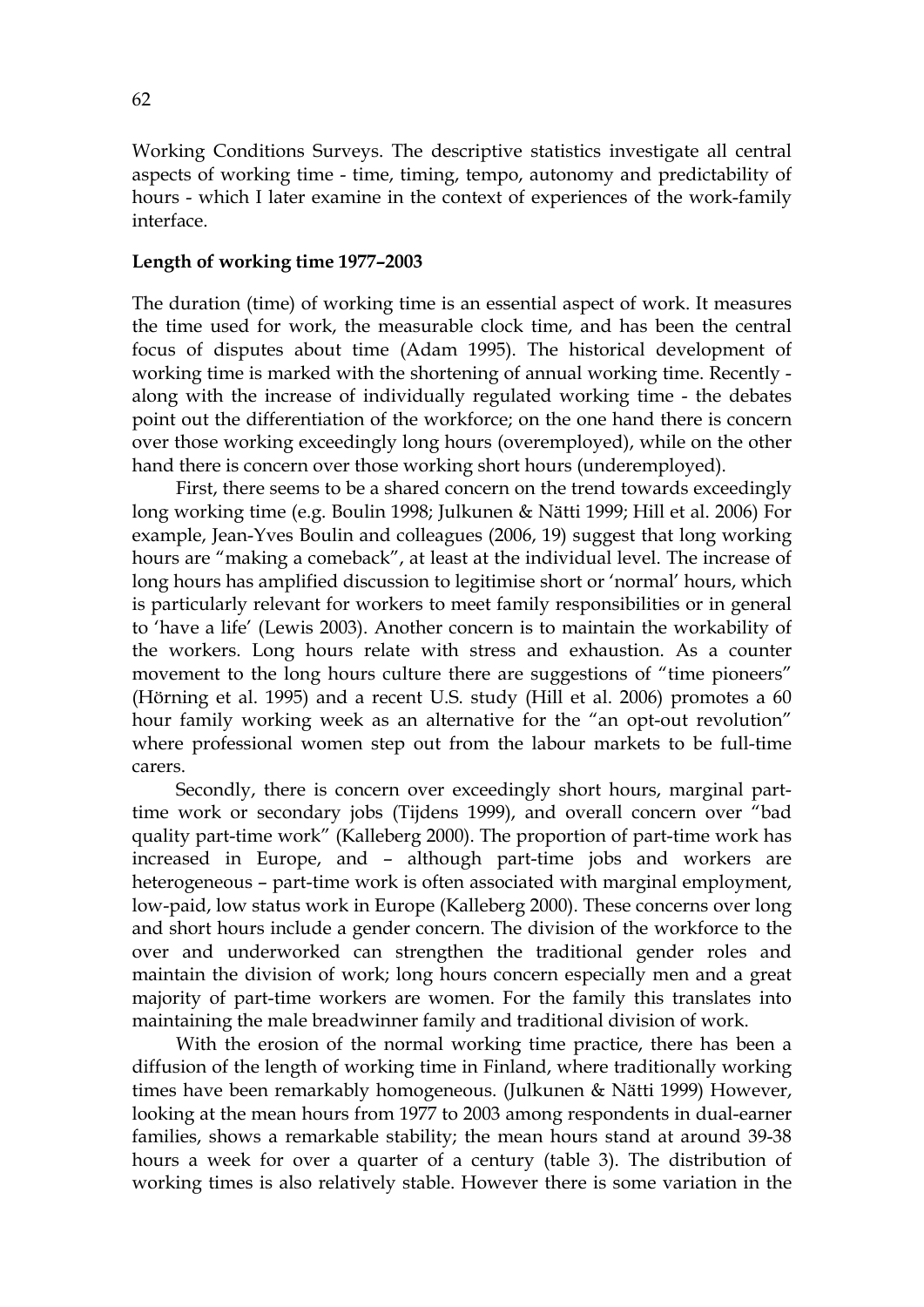distribution of hours, the proportion of respondents working between 35 to 40 hours a week has reduced; it stood at 83 percent in 1977 and at 76 percent in 2003, respectively. Conversely, the proportion of respondents working a long working time, 41 hours and more, has almost doubled and stands at 9 percent in 2003. The proportion of part-time work (i.e. up to 29 hours a week) has also increased since 1990. Therefore, it seems that the economic recession of the 1990s polarised the dual-earners; there are more of those working long hours (also Julkunen & Nätti 1999).

TABLE 3 Length of working week of dual-earning respondents, 1977–2003 (% and mean hrs)

|          | 1977 | 1984 | 1990 | 1997 | 2003 |
|----------|------|------|------|------|------|
| $1-29$   |      |      |      |      |      |
| 30-34    |      |      |      |      |      |
| 35-40    | 83   | 86   | 82   | 80   | 76   |
| $41 +$   |      | 5    | 6    | 8    |      |
| Total %  | 100  | 100  | 100  | 100  | 100  |
|          | 2946 | 2644 | 2124 | 1661 | 2323 |
| Mean hrs | 38,9 | 38,3 | 37,7 | 37,7 | 37,6 |

Source: the Finnish Working Conditions Surveys 1977, 1984, 1990, 1997, 2003

In order to see the differences between men's and women's working time we need to investigate the length of working time separately for dual-earner women and men (figure 4). When concentrating on the typical hours worked (i.e. 35-40 hours a week), over the cross-sectional follow-up period from 1977 to 2003, dual-earner women show more stability compared to men. Among dualearner women, 77 percent worked between 35 to 40 hours a week in 1977, and the proportion is roughly the same in 2003 when it stood at 75 percent. The proportion of men working between 35 to 40 hours has reduced from 91 percent in 1977 to 79 percent in 2003. More dual-earner men work a shorter working week and in particular a long working week in 2003 compared to 1977. The proportion of men working a long week has increased from 6 to 15 percent, respectively.

All in all men work longer hours more often, while women shorter hours, representing the well-known division of work. Still in international comparison, men's and women's working time is relatively homogeneous with only 2 hours difference, on average. While in international comparison Finnish men and women work homogeneous hours, the overall Finnish working times are around the EU average. According to the European Labour Force survey of 2002 (Employment in Europe 2003) the average weekly working hours of employees stood at 37 hours in Finland, while the EU average was 36 hours, and varied between 40 hours in Greece and 30 hours in the Netherlands.

As discussed by Raija Julkunen and Jouko Nätti (1999) the development of the length of working time is best described by slow change. Working times have diversified, especially among men, but the change is not radical, rather a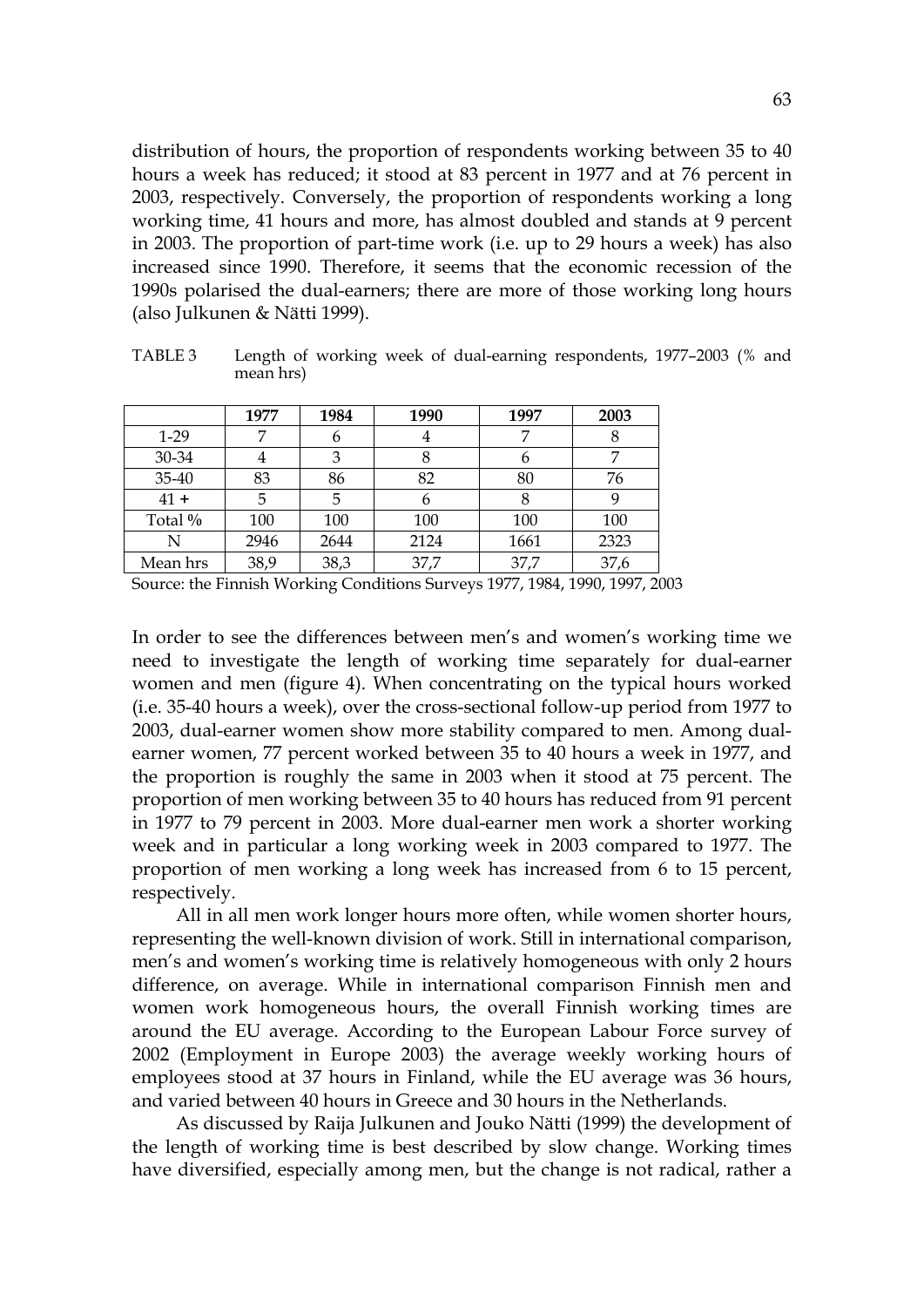gradual shift. It is interesting that women's working time has remained relatively stable.



Source: the Finnish Working Conditions Surveys 1977, 1984, 1990, 1997, 2003



#### **Homogeneity of working time practices within families**

Previous studies have found that couples are homogeneous on certain background characteristics, for example, being unemployed concentrates within families (e.g. Virmasalo 2002). As a consequence families tend to be either 'work rich' or 'work poor'. This adds interest and the necessity to study families. The homogamy between partners is a consequence of similarities, for example, in education and age, as well as a shared economic, social and geographical situation (e.g. Henkens & Kraaykamp & Siegers 1993; Bernasco & de Graaf & Ultee 1998; Halvorsen 1998; Bernardi 1999; Virmasalo 2002).

A previous study (Nätti & Väisänen 2000, 56-57) investigated couple's labour market position and working time using the Finnish Labour Force statistics (1998), where it is possible to combine the individual responses of female and male partners. This gives a precise image of the working time practices of the couples. The study divided working time on short working time (up to 34 hours a week), normal working time (35-40 hours a week), and long working time (41 hours and more). The main findings showed that the majority (70%) of the employed (including entrepreneurs) work between 35 to 40 hours a week. At the couple level the findings suggest that long and short working time concentrates on families. Furthermore, the long working time of women is associated with the male partner also working long hours. Long working time is typically associated with higher education and high socio-economic status.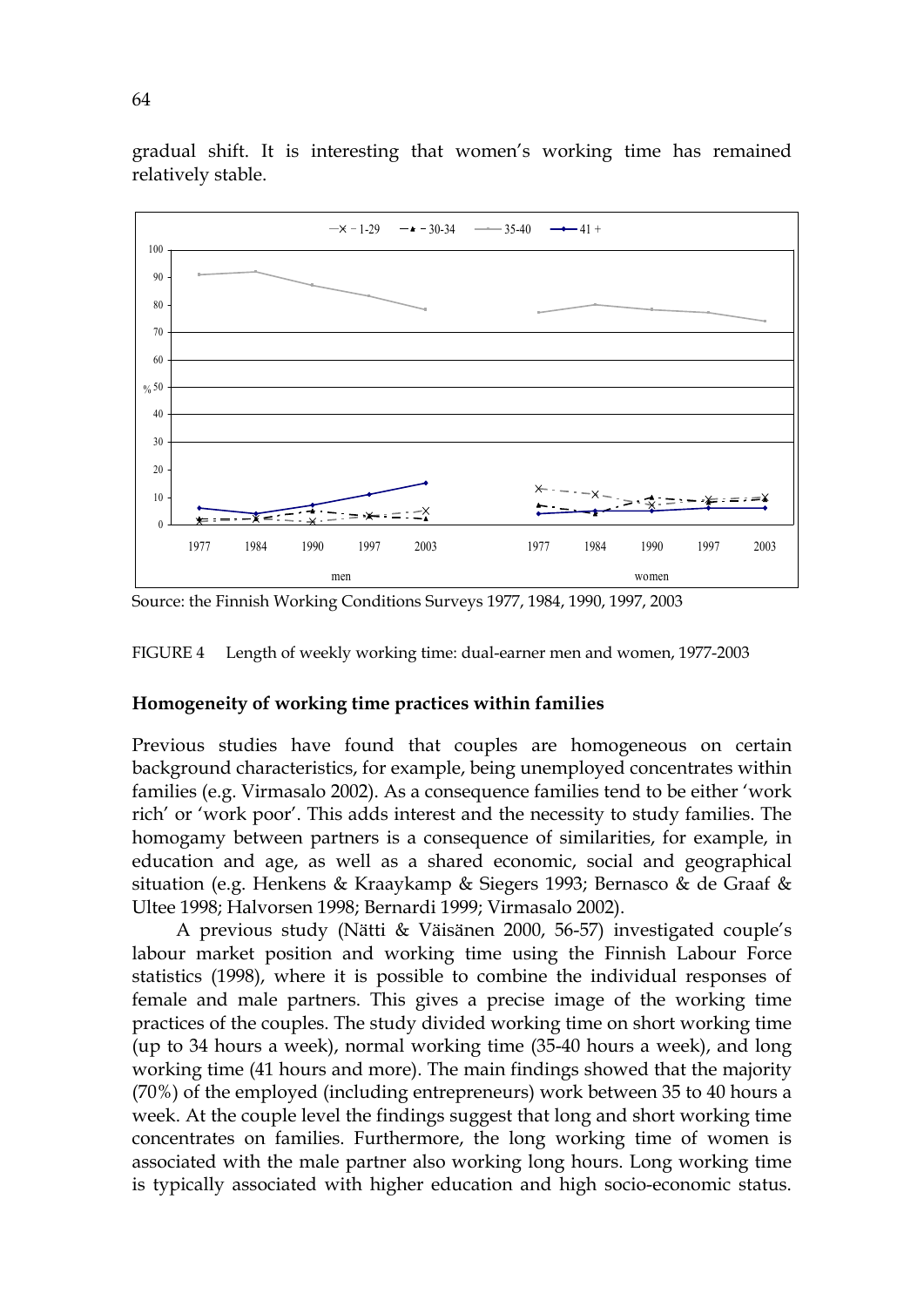Couples often represent each other based on the educational level, which explains, at least to some extent, the concentration of long working time within the same households.

In the European comparison, the concentration of dual-earner couples in full-time work in Finland is strong. Most Western European and OECD countries exhibit more variation in the working time practices of dual-earning couples (see e.g. Kröger et al. 2003; OECD 2005). For example, while the proportion of full-time dual-earner couples among families with dependent children stood at 59 percent in 2002 in Finland, the corresponding figures stood at 45 percent in Canada, 39 percent in Sweden and 28 in the United Kingdom (OECD 2005, 74). Therefore in Finland having children does not affect working patterns to the same extent as in many other countries. However it needs to be remembered that children affect women's working career in Finland typically through a temporary withdrawal from the labour markets.

#### **Working time pattern 1977–2003**

Timing or the arrangement of work places it to a specific time of the day, week or year. Based on their study, Jill Rubery and colleagues (2005, 105) conclude that "the temporal boundary that was erected as part of the emergence of post-World War II industrial relations agreements in the UK has slowly but surely been eroded, as more and more of economic activity takes place outside of the 'standard' working day". This is also true elsewhere. Consequently, there is less time that is social in the sense that it would be collectively shared time off work. Although there has always been work which has been carried out outside the standard hours (also Noon & Blyton 1997), it is characteristic for the postindustrial work regime that the social quality of collective time erodes and that there is a lack of financial rewards linked to time.

Working during evenings and nights is connected to the qualitative aspect of time and is often called unsocial working time. Unsocial working time is not only unsocial in terms of social life, but can also cause negative health outcomes. For example, it is connected with difficulties with sleep and is found to be associated with an increased risk for cardiovascular diseases. (Boisard et al. 2003; Åkerstedt 2003; Nätti & Anttila 2006).

Looking at the working time patterns of dual-earner salary earners, the long term perspective shows a remarkable stability in the proportion of workers who perform daytime work (table 4). It has stood at around 70 percent, and reached its peak in 1984. Other working time practices were categorised only to shift work and other working time arrangements, as the categorisations vary across the years.

Men's and women's working time patterns do not show any major differences, although among dual-earner women since the late 1980s and early 1990s, the proportion of daytime work has slightly decreased and shift work has increased. In 2003 a greater proportion of women work in shift work compared to men, but equal proportions of men and women still work during the daytime. Among women shift work increased slightly between 1990 and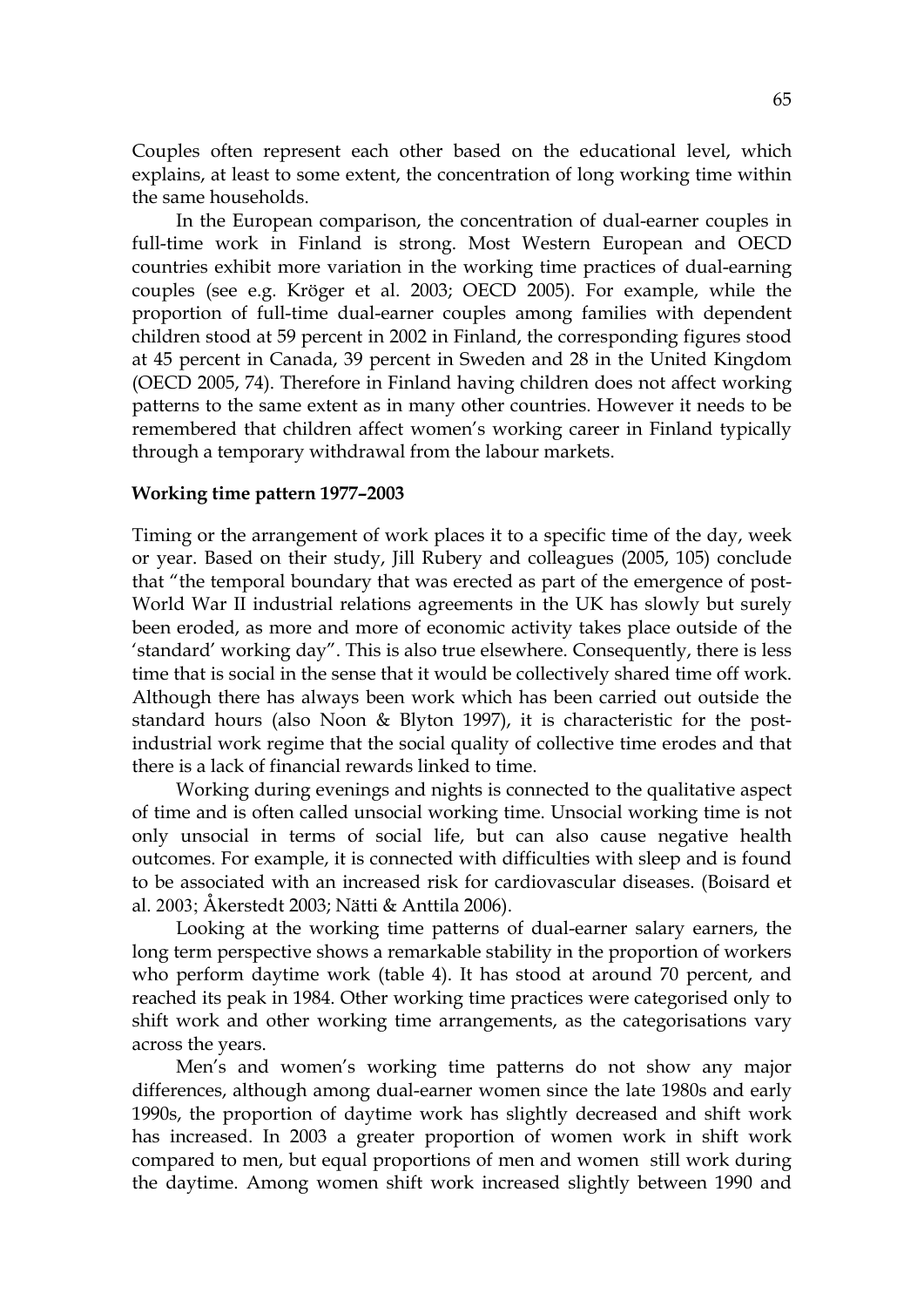2003, when the proportion rose approximately to a fifth of salary earners. The difference may be due to the slight increase (14% in 1990 to 22% by 2003) of women salary earners working in the health care (Lehto & Sutela 2005, 9), which typically includes shift work.

From an international comparison, the proportion of salaried employees working shift work is relatively high. According to the European Working Conditions Survey of 2005 the proportion working shifts stood at 24 percent in Finland, when the average in the European Union stood at 17 percent, respectively (European Working Conditions Surveys 2005).

|               | 1977 |       | 1984 |       | 1990<br>1997 |       |     | 2003  |      |       |
|---------------|------|-------|------|-------|--------------|-------|-----|-------|------|-------|
|               | Men  | Women | Men  | Women | Men          | Women | Men | Women | Men  | Women |
| Day<br>work   | 75   | 70    | 78   | 77    | 77           | 75    | 77  | 69    | 72   | 69    |
| Shift<br>work | 14   | 16    | 15   | 15    | 12           | 14    | 12  | 19    | 17   | 22    |
| Other<br>(1)  | 11   | 14    | 7    | 8     | 12           | 11    | 11  | 12    | 11   | 9     |
| Total         | 100  | 100   | 100  | 100   | 100          | 100   | 100 | 100   | 100  | 100   |
| N             | 1419 | 1543  | 1302 | 1348  | 984          | 1143  | 706 | 955   | 1023 | 1299  |

TABLE 4 Working time pattern of dual-earning respondents by gender, 1977 -2003 (%)

(1): Other working time arrangements include e.g. morning, evening, night work, weekend work, periodic work. It also includes 'don't know' /'cannot tell' answers (few cases per wave).

Source: the Finnish Working Conditions Surveys 1977, 1984, 1990, 1997, 2003

# **Working time tempo 1990–2003**

Tempo or the utilisation of working time acknowledges how time is used at work. Particularly, Mike Noon and Paul Blyton (1997, 56) state that the concept of utilisation refers to the extent working time is actually spent in productive activity. Working tempo can intensify the production process, and even substitute for the loss produced, for example, the reduction of working time. Timo Anttila's (2005) study showed how the reduction of working time did not substantially reduce effective working time in the private sector; the reduction of hours were introduced along with the abolition of extra holidays and breaks, and combined with a faster work tempo.

Alain Supiot (2001, 73) discusses the overall reduction of working time and explains the paradox that workers feel no less overworked with the concurrent qualitative change. Where taylorism segmented work tasks and depersonalised workers, currently the shift in production to services has repersonalised work, which requires a more subjective involvement from the employee. Therefore, concentrating on the number of hours overlooks the qualitative changes taking place.

66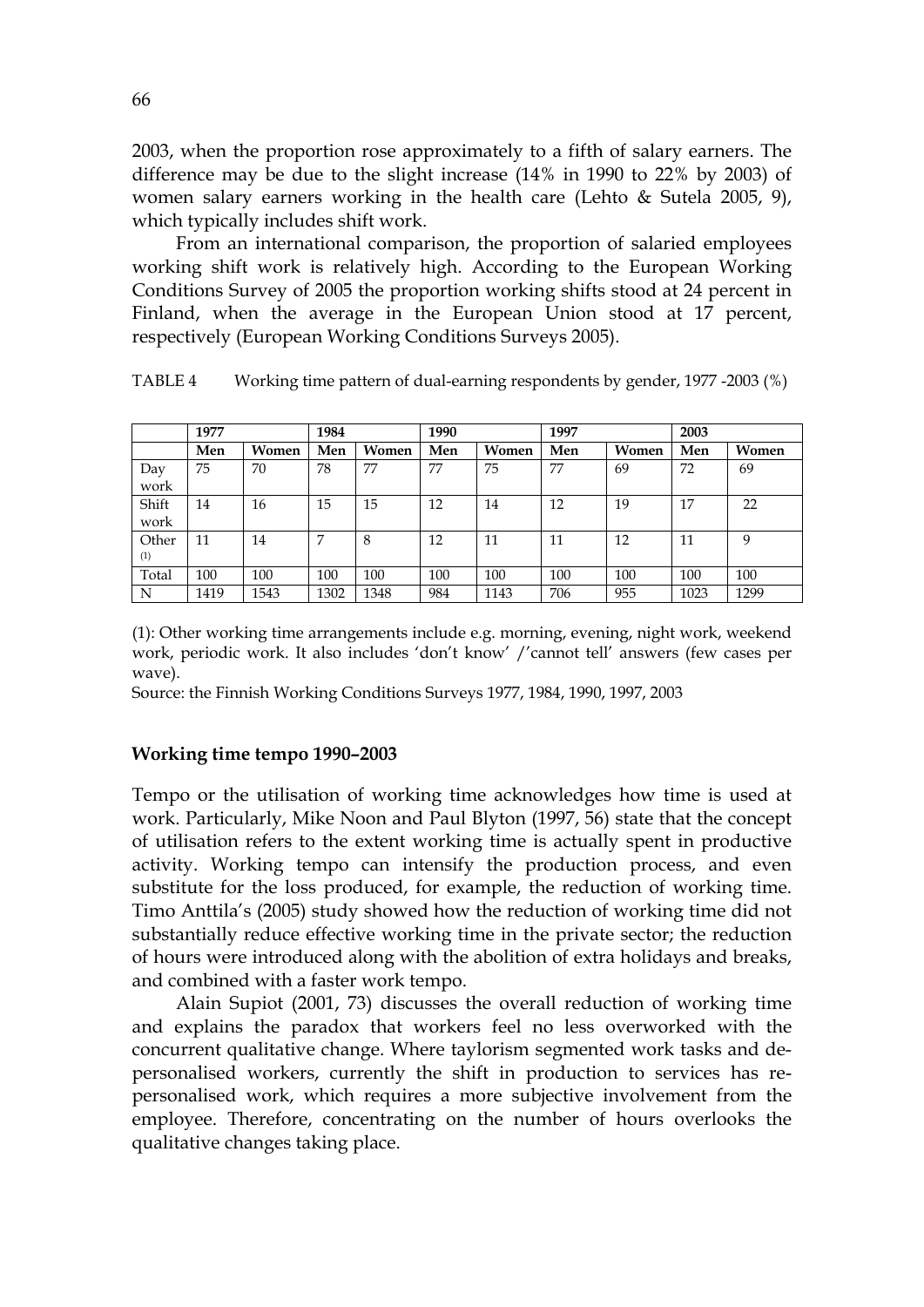There are several alternative ways to measure working time tempo, and here it is investigated through the perceived feeling of hurriedness at work, which has been asked in various waves; 1990, 1997 and 2003, which gives a thirteen-year perspective (figure 5). The question asks about the proportion of working time where the respondents work under such pressure that one has no time to talk or think of anything except for work. The alternatives are almost all the time at work, three fourths, half, one quarter, and less than one quarter of working time and not at all.

Dual-earner respondents feel increasingly hurried at work. Feelings of hurriedness have increased particularly from 1997 to 2003, and especially concern dual-earner women. The proportion of women who feel great hurriedness at work stands at almost a third, among men the proportion is at around 14 percent, respectively. Therefore, there are nearly twice as many women reporting high working time tempo at work, compared to men. Among dual-earner men the proportion of those experiencing great hurriedness has not increased during the 1990s, although there are more men reporting at least moderate hurriedness in 2003 compared to 1997. Therefore, dual-earner women have been more affected by the increased working time tempo. Overall, over half of all dual-earner respondents experience to some extent a high working tempo.

Anna-Maija Lehto (2002) suggests that an increase of work tempo is the most evident problem in Finnish working conditions. By employer sectors, the municipal sector has taken the lead in feeling hurried, and especially health care work –women's work – is affected with it. Hurriedness is not only an experience that affects the individual but also the work organisation. High tempo is linked with negative individual and organisational level outcomes, such as with adverse psychological and somatic effects, errors at work and absence (ibid.). Furthermore, the negative effects of hurriedness are not restricted to the individual; family life is also equally affected with it, as is presented in the following analysis (see table 7).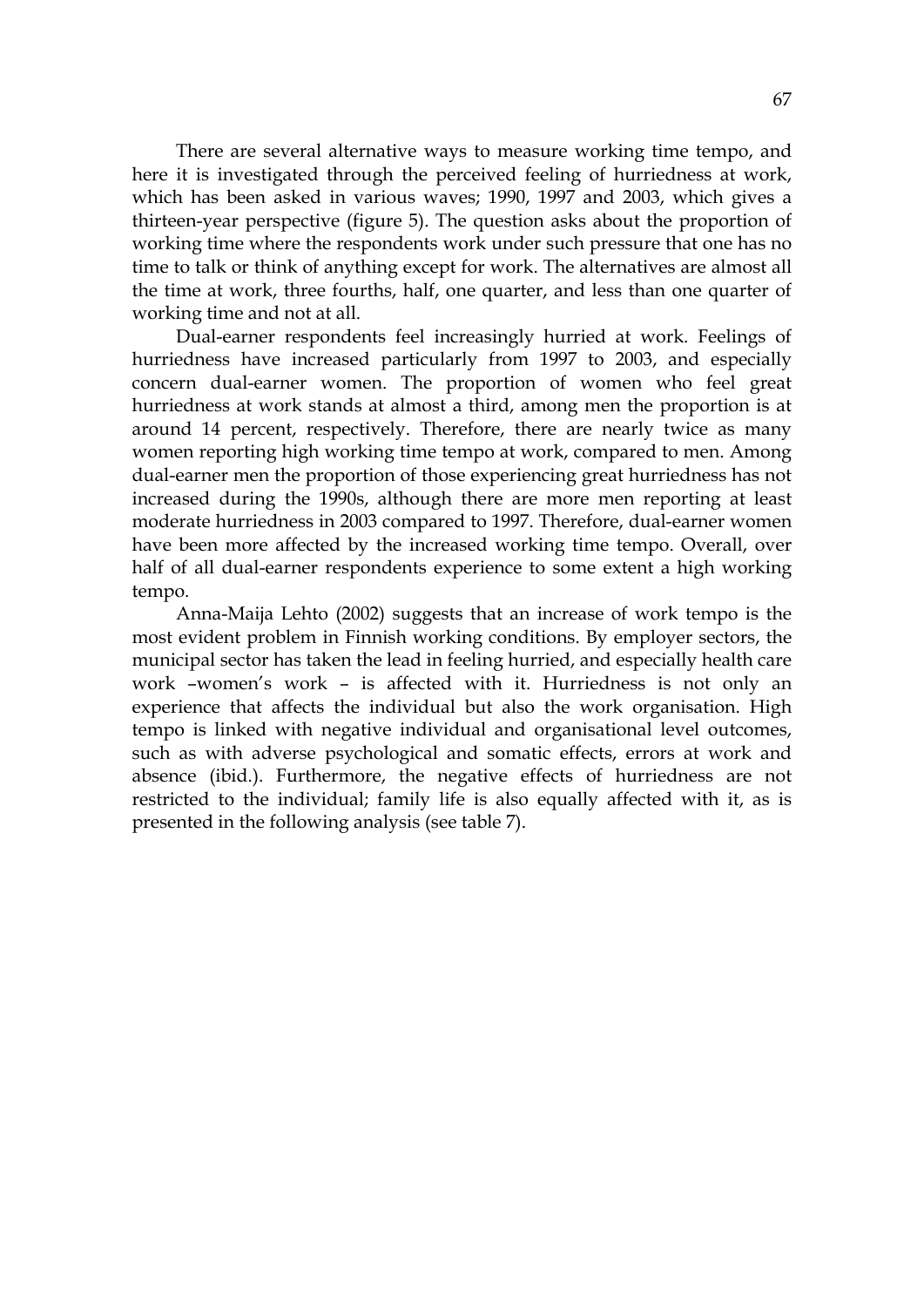

Great: all the time  $-3/4$  of working time; moderate:  $1/2 - 1/4$  of working time; Insignificant: less than ¼ - not at all. Source: the Finnish Working Conditions Surveys 1990, 1997, 2003

FIGURE 5 Feeling of hurriedness at work by gender, 1990, 1997 and 2003 (%)

Noora Järnefelt (2002, 23-52) studied, based on qualitative interviews, the reasons that affect working time tempo, and locates them as originating at four levels. At the organisational level the reasons are, for example, the lack of staff, requirements for efficiency and organisational change, and at the level of the work unit the difficulties in division and organisation of work and tight schedules. Furthermore, the reasons relate to work tasks and individuals. At the level of work tasks the increase of work demands, interruptions at work, and ICT which increases workload or makes work more complicated, as well as the difficulties to plan work contribute to the increase of hurriedness. In addition, individuals can create hurriedness themselves, because of an inability to organise work or high work ethics.

Although there are several reasons behind the feelings of hurriedness, Järnefelt (ibid.) reports that some reasons affect some sectors more than others. Consequently there is a sharp gender difference, due to the segregated sectors in Finland; other reasons are more typical for women's work, others more typical for men's work. The analysis relies both on the interviews and on the Finnish Working Conditions Survey (1997). Among women's work, such as health care and education, the reasons for hurriedness relate, for example, with a lack of staff, interruptions at work and the inability to plan work. Among men's work the reasons related with increased efficiency and the use of ICT's that increases workload. Organisational change, distribution of work and the inability to organise work, tight schedules and increased demands at work, equally affect both typical women's and men's work.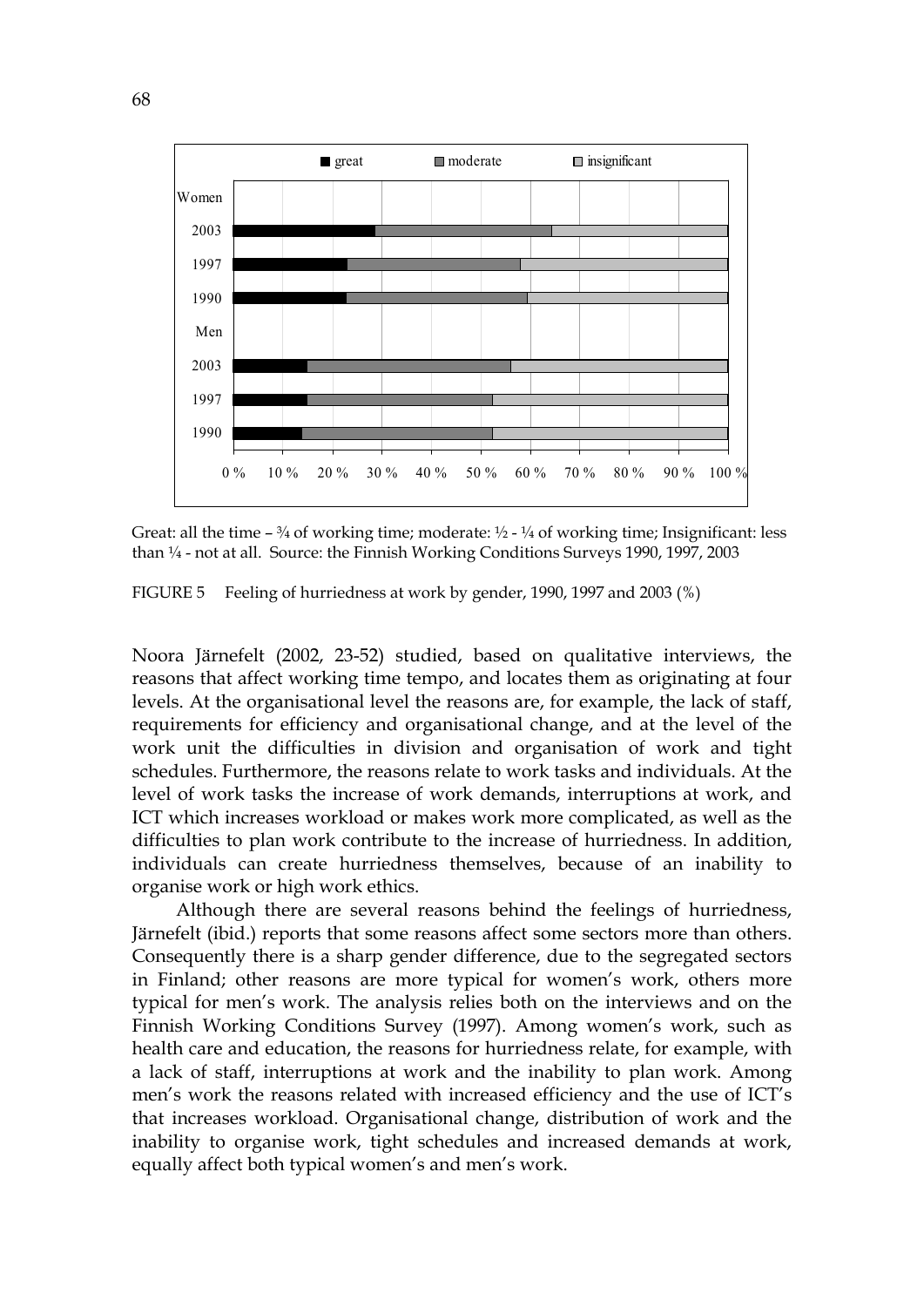The increase of working time tempo is not only a Finnish phenomena, but it has increased across the European Union (Lehto 2002). However, in the European comparison Finns report a higher working tempo. According to the European Working Conditions Survey of 2005, altogether 78 percent of Finns agree that they have to work at a very high speed compared with 60 percent of the EU average. The proportion is only higher in Sweden, where it stands at 85 percent. (European Working … 2005)

#### **Working time autonomy and predictability of hours**

Working time flexibility is often offered as a solution for problems related with the work-family interface. What is meant by flexibility often remains unclear. In their research project, Heikki Uhmavaara and colleagues (Uhmavaara et al. 2005) studied the flexibility of work from various perspectives, namely the place of work, time flexibility, team work and multiskilling. Therefore, the flexibility of work takes various forms and the concept 'flexible work' is vague and imprecise, as it can refer to a variety of different issues. In their study, Pascal Vielle and Pierre Walthery (2003, 7-8) use a categorisation of flexibility where the main forms are on the one hand quantitative and qualitative flexibility, and external and internal flexibility on the other hand.

In this study, I examine quantitative working time flexibility. I explore the degree to which the individual has working time autonomy. In principle, working time autonomy can mean that the individual is contracted to complete particular tasks rather than a specific time, or that the individual can vary their hours provided that agreed hours are worked during a given period (Fagan 2001, 1201). The time reference can be either daily, weekly or a longer period. For the work-family interface, working time autonomy can potentially provide a means to integrate work and family demands and responsibilities, and allow individual flexibility to meet family responsibilities.

Working time autonomy is investigated here as having the possibility to influence both starting and finishing times. It is only a modest form of work hour autonomy, but still allows individual autonomy for starting and finishing work days. Overall the proportion of employees who can influence their working time has increased radically (figure 6). While it stood at 14 percent in 1977, it was 60 percent in 2003. Overall, the increase of the influence over working time is associated with the changes in the nature of work; more people work in knowledge intensive work.

In 1977 women were more likely to have an influence on their working time, but since then men have taken the lead in this respect. The difference between men and women was most pronounced in 1997, but has slightly decreased since then. It is interesting that the higher educational level of women does not translate into having more influence on working time. More dual-earner men are higher white-collar workers, compared to dual-earner women, which is likely to explain the difference. Sectoral segregation explains this; women's work in the public and private services is connected with fixed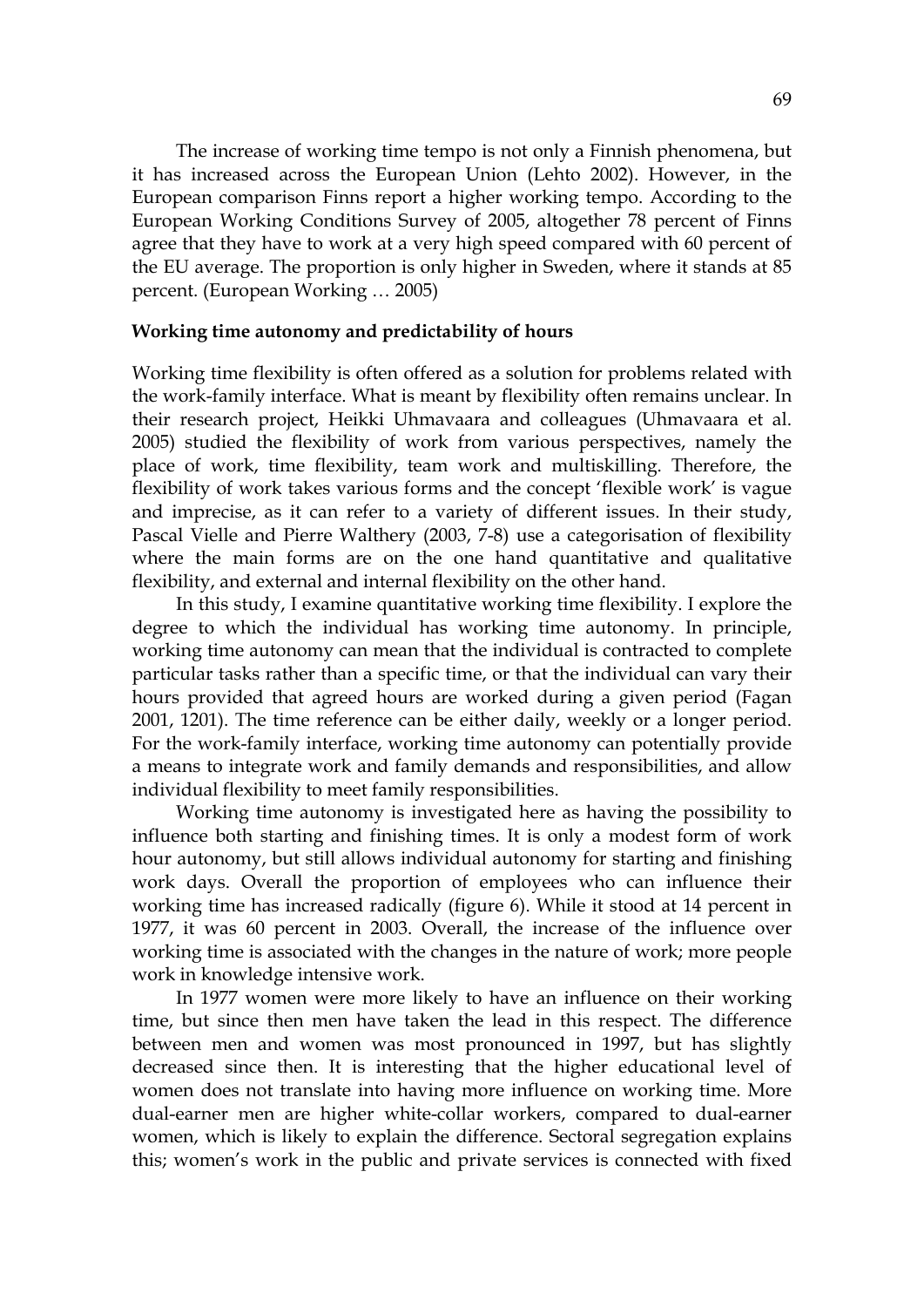opening and closing times that reduce possibilities for individual working time autonomy.

From an internationally comparison, having an influence on working time is more usual in Finland compared to other EU countries. According to the European Working Conditions Survey of 2005 (European Working Conditions Surveys 2005…) half of Finns, compared with 39 percent of the EU (25) average do not have fixed starting and finishing times.



Source: the Finnish Working Conditions Surveys 1977, 1984, 1990, 1997, 2003

FIGURE 6 Working time autonomy: possibility to influence starting and finishing time by gender, 1977-2003 (%)

Another important aspect of working time is predictability. Manfred Garhammer (1995) argues that the balancing of everyday life has become more difficult for employees due to the loss of predictability. The daily and weekly regulation of working time is known as central time institutions, which give rhythm for the industrial society. Leisure time is dependent on these temporal institutions, which have blurred. The loss of predictability, in the extreme case of working on demand (on call), destroys the predictability of daily life offered by the normal working time. When thinking about the metaphor of the timescrew it is possible to understand the importance of the predictability of working time for family life in particular, and especially for other time dependent activities.

With the Working Conditions Surveys it is possible to investigate the lack of predictability of hours and the frequency the employee has been contacted outside the office hours, which also disturbs the division between free time and work time. The questions have only been asked in the 2003 survey, thus it is not possible to investigate the development over time. All in all, the demand for time flexibility, which affects to which extent working hours are predictable, is relatively frequent among dual-earners. Over a third of dual-earners state that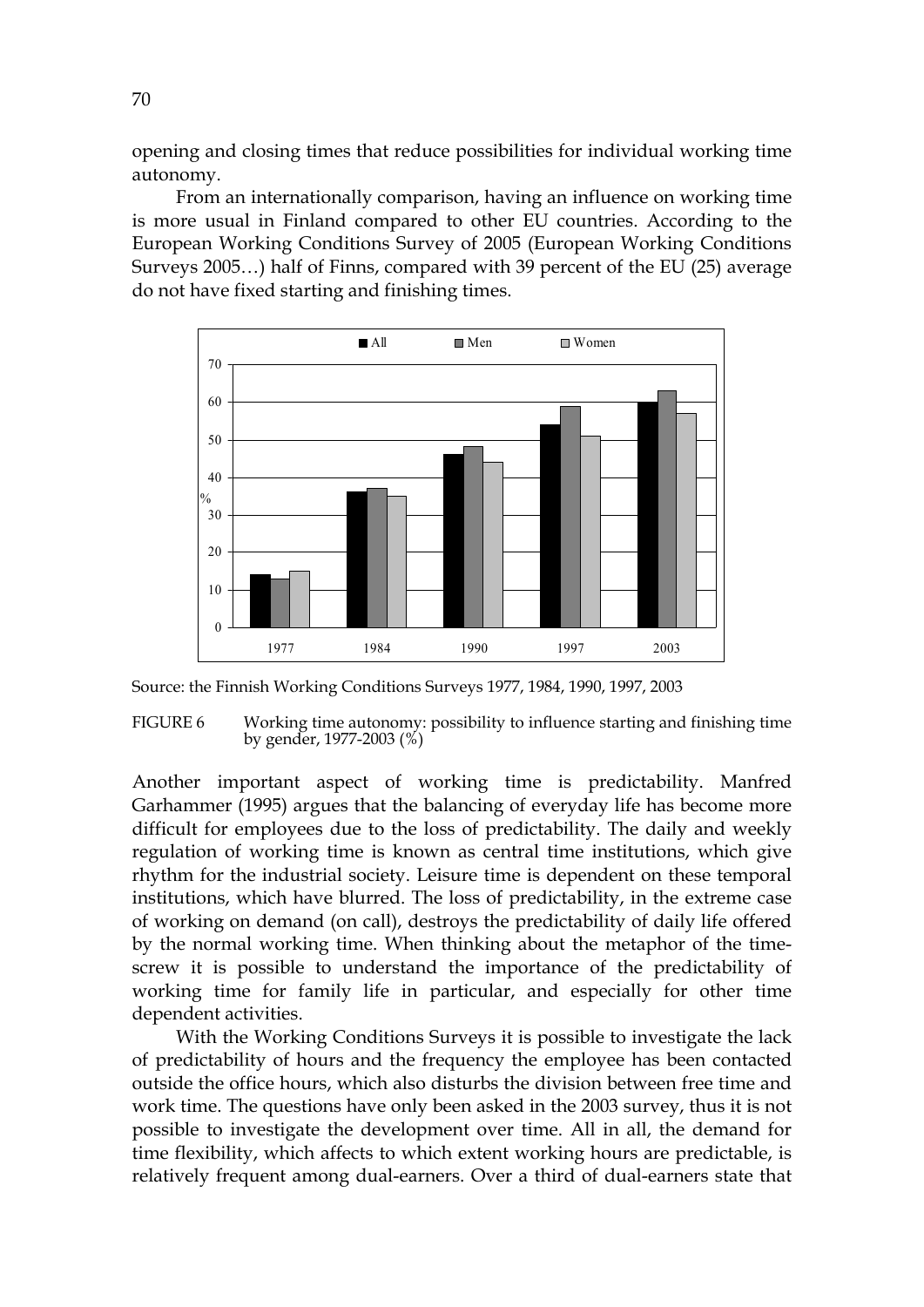they need to meet time demands weekly and nearly a tenth need to respond to time demands daily (table 5). Men experience demands for daily time flexibility more often compared to women, but the requirement for weekly or monthly flexibility is equally widespread among dual-earner women and men. Also, equal numbers of dual-earner men and women are never affected by the lack of predictable hours.

|                 | All  | Men  | Women |
|-----------------|------|------|-------|
| Daily           | 7    | 9    | 5     |
| Weekly          | 24   | 24   | 24    |
| Monthly         | 22   | 21   | 22    |
| Less frequently | 34   | 32   | 35    |
| Never           | 13   | 14   | 13    |
| Total           | 100  | 100  | 100   |
| N               | 2323 | 1023 | 1300  |

TABLE 5 Meeting work hours' demands by gender, 2003 (%)

Source: the Finnish Working Conditions Surveys 2003

Contacts from work can disturb the predictability of hours outside the office, and blur the division of free time and work time. A Finnish study (Antila 2006) showed, similarly to this study, that contacts from the workplace in hours outside office hours are typical in Finland. The study concluded, however, that contacts from work are not always disturbing.

Dual-earner men and women are relatively often contacted in work related matters outside office hours (table 6). The question refers to the previous two months, and during that reference time over a third of all employees have been contacted more frequently than once or twice. Men in particular report that they have been contacted more frequently outside the office hours. Women seem to be more protected from contact outside the office hours from the workplace; almost half of women say that they have not been contacted at all, while the corresponding proportion stands at a third among men. It is assumed that this is because of both the vertical and sectoral segregation of the Finnish labour markets. Dual-earner men are more often higher white-collar workers and work within the private sector, compared to dual-earner women (see table 2). Their work process requires more instant contacts and work is personal which leads to contacts outside office hours. It is also likely that organisational culture and management practices support this. It would be interesting to explore in more detail if there are differences in women's and men's workplaces.

Contacts outside the normal working hours are, according to the European Working Conditions Survey (2005), more frequent in Finland compared to the EU average. While the proportion of employees who have been contacted outside the normal working stands at 44 percent in Finland, the EU average stood at 23 percent, respectively. (Statistical annex, European Working… 2005)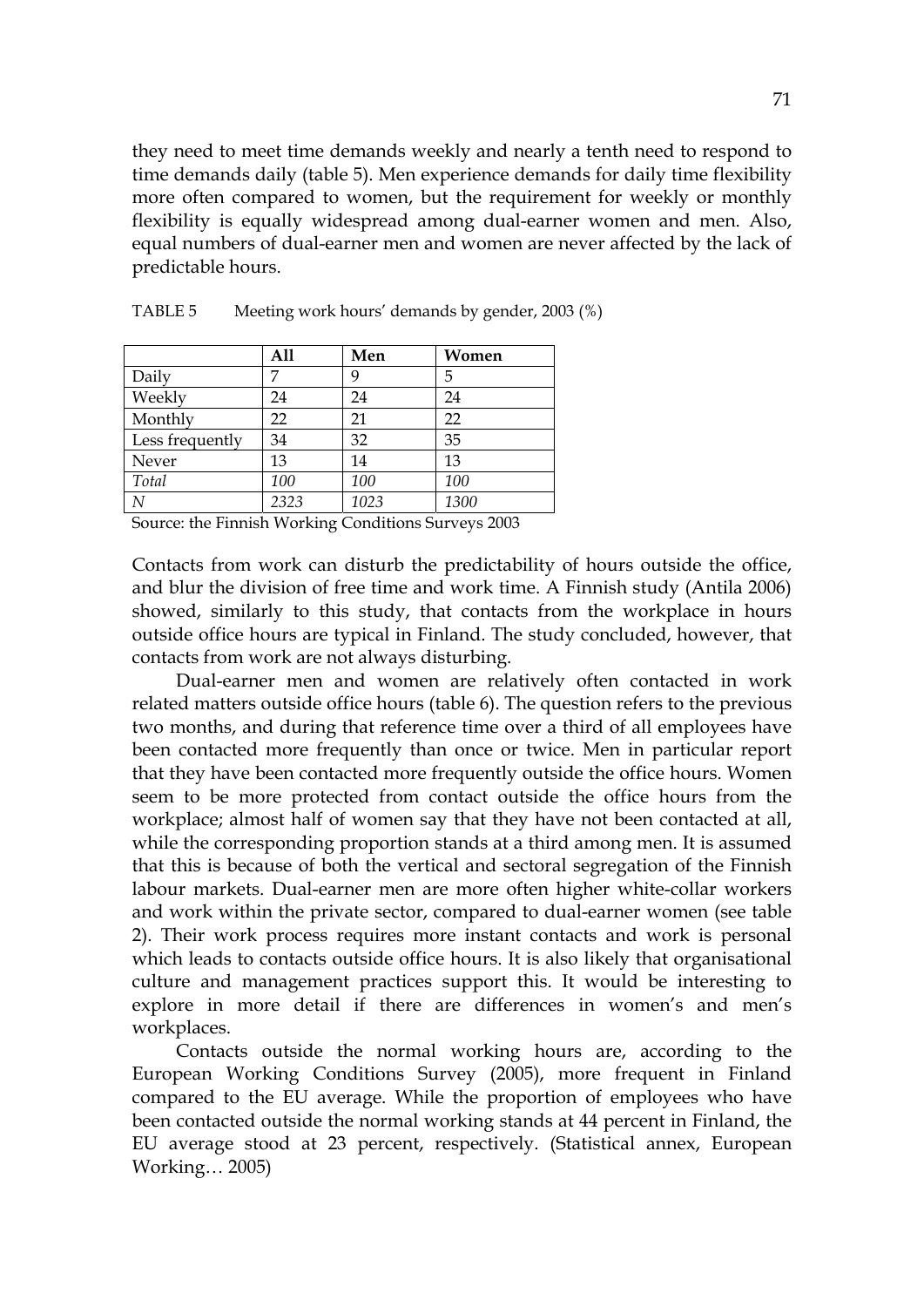|                 | A11  | Men  | Women |
|-----------------|------|------|-------|
| Never           | 38   | 27   | 46    |
| Once, twice     | 28   | 28   | 27    |
| More frequently | 35   | 45   | 27    |
| Total           | 100  | 100  | 100   |
|                 | 2323 | 1023 | 1300  |

TABLE 6 Contacts outside the actual working time by gender, 2003 (%)

Source: the Finnish Working Conditions Surveys 2003

## **5.3 Summary: Changing working time characteristics**

In this chapter, I investigated the working time characteristics of dual-earner couples from 1977 to 2003 using the Finnish Working Conditions Survey (applicable waves). The proportion of dual-earner couples has varied slightly over time, following the economic waves and development of social security. The economic downturn in the beginning of the 1990s signified an increase of unemployment, which has remained at a higher level since. The working time characteristics show that two full-time workers are the prevailing family type. As elsewhere, couples with two part-time workers remain scarce.

I examined working time practices, looking at length, timing, tempo, autonomy, predictability of hours and borders between home and work. The length of hours shows remarkable stability when examined, with the mean hours being worked over the study period, from 1977 to 2003. However, the distribution of hours shows that the normal working time practice, working between 35-40 hours a week, has become less frequent, and both those working short and especially those working a long working time has increased. While the working time practices of women have remained relatively stable over the study period, those of men have changed more radically. There has been an increase of dual-earner men working a long working time, representing almost a fifth in 2003.

The length of working time and working time patterns has diversified the working time practices of dual-earning respondents. Nonetheless, because there is no information available on the working time practices of couples over time, it is difficult to assess the importance of the changed practises for the workfamily relations. What the cross-sectional descriptive statistics suggests, however, is that increasingly more dual-earning men work a long working week in 2003 compared to the early 1980s. Consequently, that means increasingly more dual-earning men experience difficulties in meeting the time demands of home. Accordingly, women might be more burdened with the household tasks and care responsibilities. Yet, the concentration on the number of hours overlooks other aspects of time, including tempo, and work characteristics, such as a supervisory position, which can influence the experiences of the work-family interface.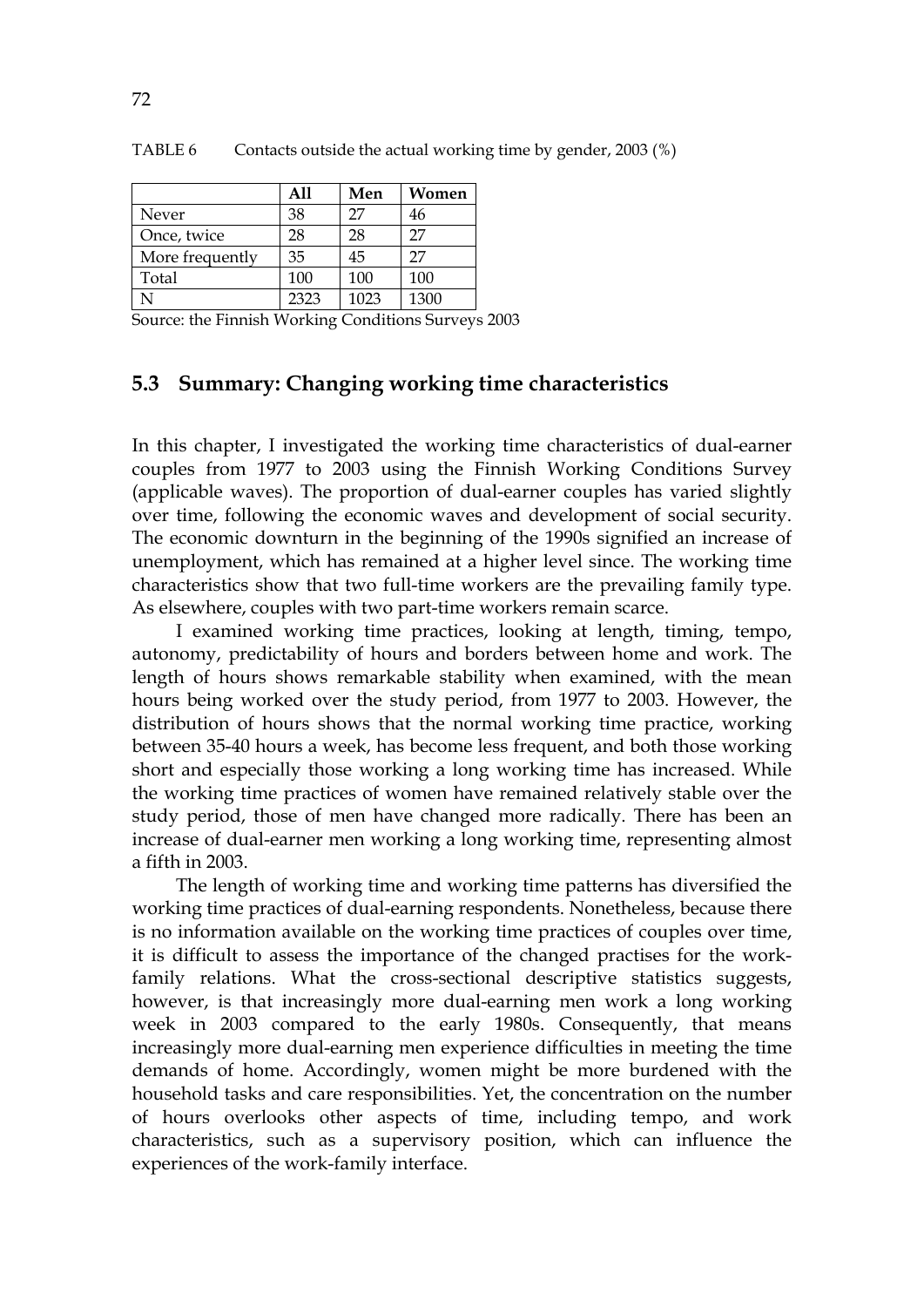Working time patterns have also changed slightly; the day-time work pattern has become more unusual. We have moved towards a 24/7 society. Work during evenings, nights and early mornings are more and more typical among dual-earners. The increase of shift work means, if not erosion, at least diffusion or a subtle change of collective time. However, dual-earners with children and with other family schedules need to adapt and cope with the time schedules of the society. Schools, hobbies and day-care operate, in most cases, during the daytime. Although shift work is a potential cause of difficulty for the work-family interface among dual-earner families, it can alternatively assist in putting the life spheres together. The way shifts are organised (regular or irregular) and whether there is an individual influence on the shifts are important factors. In addition, of crucial importance among dual-earning couples is the working time practice of the other spouse in the family and the availability of services outside the regular day shift. The availability of other sources of informal care (e.g. grandparents) is also another important factor.

In addition to time and the timing of work, the tempo of work has changed over time. Increasingly more dual-earners experience a more intense tempo of work, and it has increased to the extent that it has been named as the most evident problem in Finnish working conditions (Lehto 2002). More dualearners experienced at least moderate hurriedness at work in 2003 than a decade earlier, and dual-earning women in particular are affected by it. The reasons for the intensification of work originate at different levels, down from the work organisations to the individual worker, and concern not only the increase on the number of work tasks, but also things such as difficulties to plan work, constant interruptions at work and the use of ICT's (Järnefelt 2002). The increase of the tempo of work is not a mere result of an increase of the number of tasks to be completed by the individual, but it has more profound effects on the overall nature of work. Consequently the attempts to decrease work tempo are faced with a complex task, simply just doing less might not be the answer. High work tempo is related with adverse psychological and somatic effects, of which the individual carries within oneself from work to home. Therefore, the adverse effects of work tempo affect work-family relations. It was shown that this especially concerns women.

While in the industrial working time regime, working times were tightly regulated and predictable; the post-industrial working time regime has changed this. More employees have an influence on their working times, and in 2003 the majority of dual-earners can influence their starting and finishing times. There is no comparative information on the development of the predictability of hours over time, but the cross-sectional situation shows that around a third of dualearners need to respond to the demands of the work organisation weekly or daily. Finally, I also briefly investigated the boundary between home and work. Dual-earners experience surprisingly loose boundaries between work and home; the majority of dual-earner employees have been contacted from the workplace during the last two months. Dual-earning men in particular experience loose boundaries. This makes working time less predictable which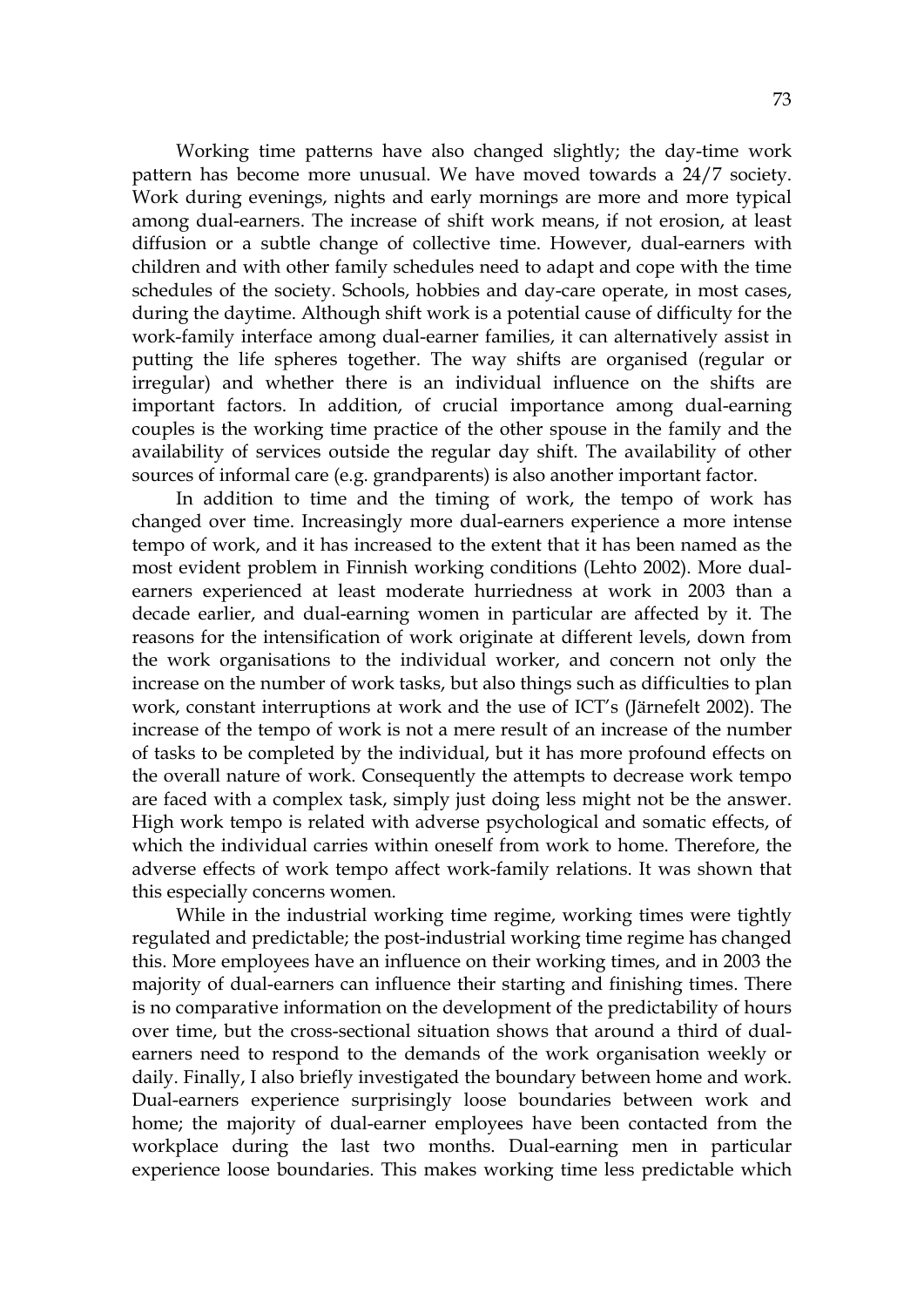potentially causes problems for the work-family interface. The extent to which contacts from work are disturbing is not clear; equally infrequent contacts can disturb family time or do not mean any disturbance at all for the individual or the family.

Overall the qualitative and quantitative changes of working hours are a matter of concern for the work-family interface and at the family level, both women and men have been affected with the changes of working time characteristics. The increased tempo at work has particularly touched women's work, while men have been more affected with the lengthening of working time and face more difficulties in predicting work hours. At the family level this suggests that women might be more burdened with household tasks, simply because of the longer work hours of men. At the same time the increased work tempo of women means that time at work is more exhausting. It seems that women and men face different challenges in the integration of work and family. The next chapter explores if there are differences between men and women in the experiences of work-family conflict, fit and the positive outcomes. In light of the descriptive statistics it is interesting to see how the different characteristics of working time affect the work-family interface.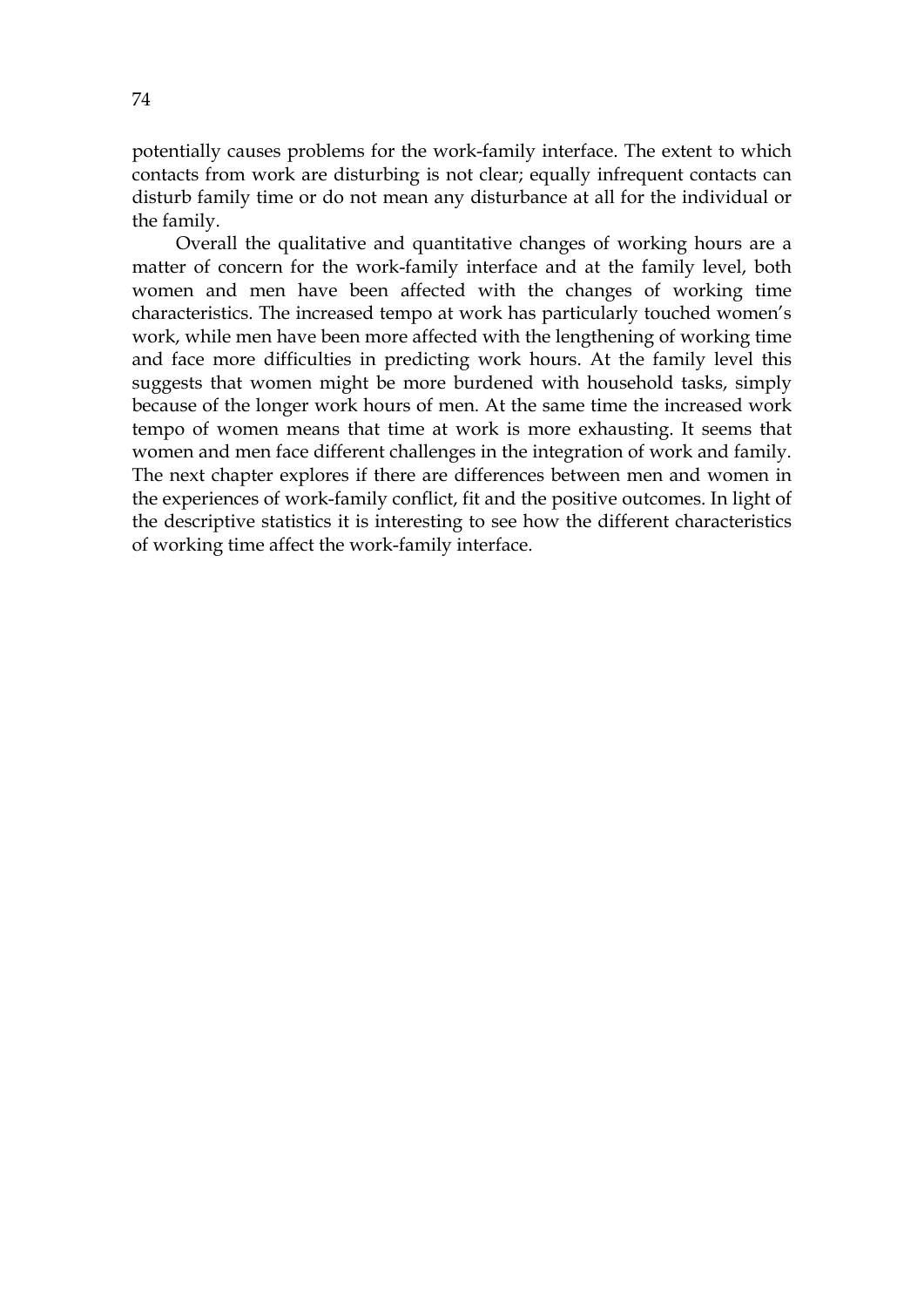# **6 EXPERIENCES OF THE WORK-FAMILY INTERFACE**

In this chapter, I explore further the extent to which boundaries between workfamily are blurring, and the negative and positive experiences of the workfamily interface. I am particularly interested to see if work-family experiences have changed over time, which I study with different waves of the Finnish Working Conditions Survey. I also explore if the central aspects of working time are associated with the positive and negative experiences of the workfamily interface. I expand the investigation to look at the entity of the family and explore the importance of family working time to experiences of workfamily conflict. Finally, I am interested to look at the work-family fit in European Union (15) countries. The international comparison gives a perspective in evaluating the Finnish dual-earners experiences in the workfamily interface.

There is vast research literature on studies of the work-family interface, especially on the negative experiences that work has for family life (workfamily conflict), and there is less research investigating the positive experiences between work and family. Studies looking at the work-family fit – the perceived balance between life spheres – remains relatively scarce. I review previous research in the field in the subsequent chapters, but the review concentrates only on studies that have looked at time -related issues. Examples of these are responsibilities that demand time (such as having care responsibilities at home) or practices related to time that are assumed to provide resources for the individual (such as short working time).

The empirical analyses of the study investigate the associations of work and family *constraints* and *resources* with the negative and positive experiences of the work-family interface (figure 7; see Voydanoff 2004a and 2004b). Constraints are factors which potentially increase the negative experiences, such as work-family conflict, or decrease the positive experiences between life spheres. Constraints also potentially decrease the experienced work-family fit. Time- based constraints can originate from work or family. Examples of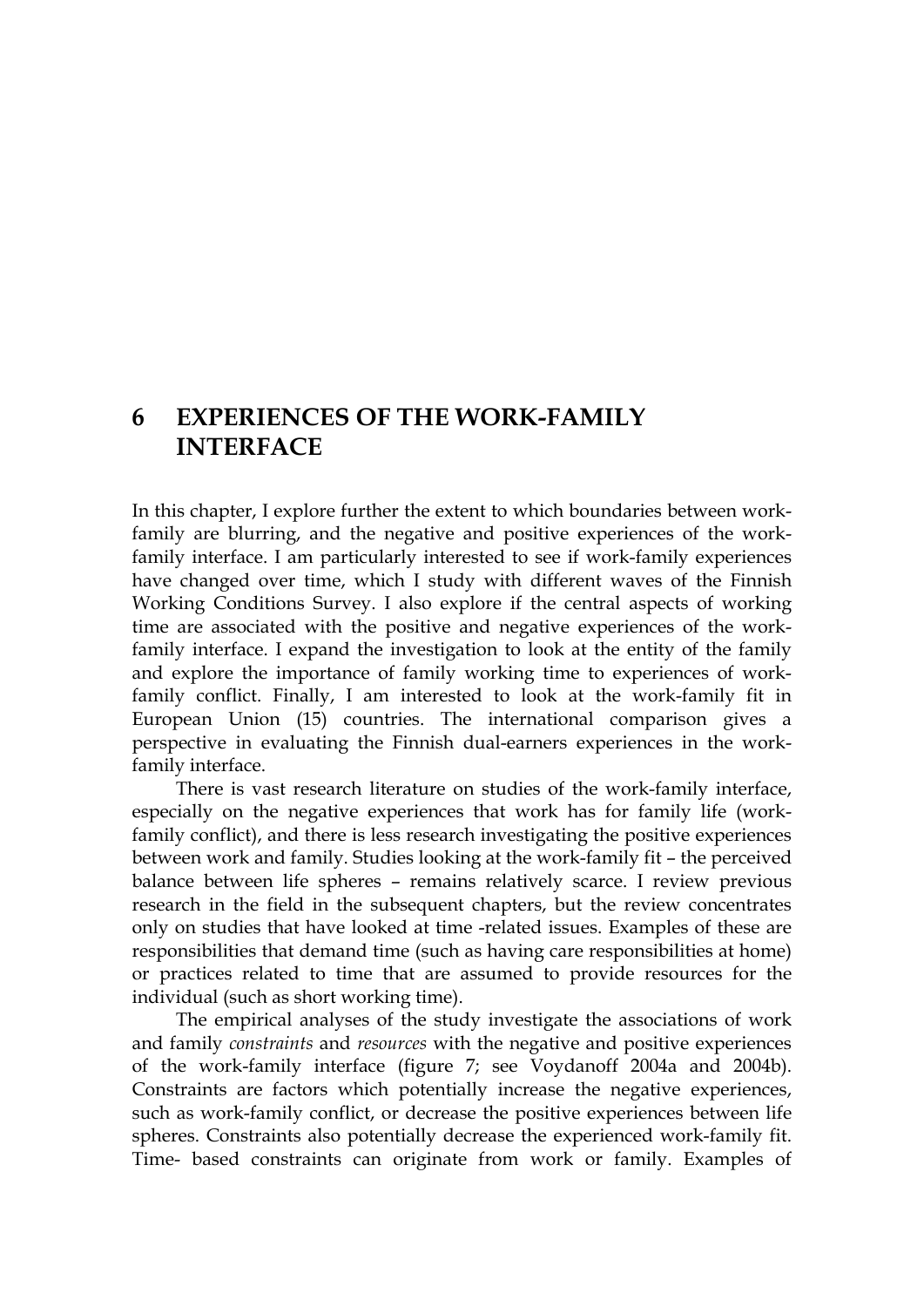constraints originating from work are long working time and a requirement for time flexibility because of the needs of the employer. Often studies concentrate on the number of hours worked, but in this study, I aim at widening the scope by looking at time- related constraints more extensively. However, concentration on time leaves other constraints, such as stress, outside the scope of this study.

Time related resources can equally originate either from work or from family. Resources are factors that can potentially decrease the negative experiences, increase the positive experiences between life spheres, or may assist the fit between work and family spheres. Time related resources can be, for example, working short hours or having working time autonomy.

Although I propose that certain work and family characteristics are placed as either resources or demands, it is clear that this division is arbitrary. Some characteristics, such as managerial responsibilities, can be either a time related work demand or resource. On the one hand managerial work includes responsibilities and practices, such as the fragmentation of working days, which are time-based demands. On the other hand, managerial work is often related with autonomy at work, which in turn is a time-based resource. (Tétard 2000; Nätti et al. 2006b)



FIGURE 7 Framework of the empirical analysis

## **6.1 Blurring boundaries between work and family**

With the increase of educational levels and knowledge intensive work there is an assumption that the temporal and spatial boundaries between work and family have blurred; knowledge work is detachable from the workplace and it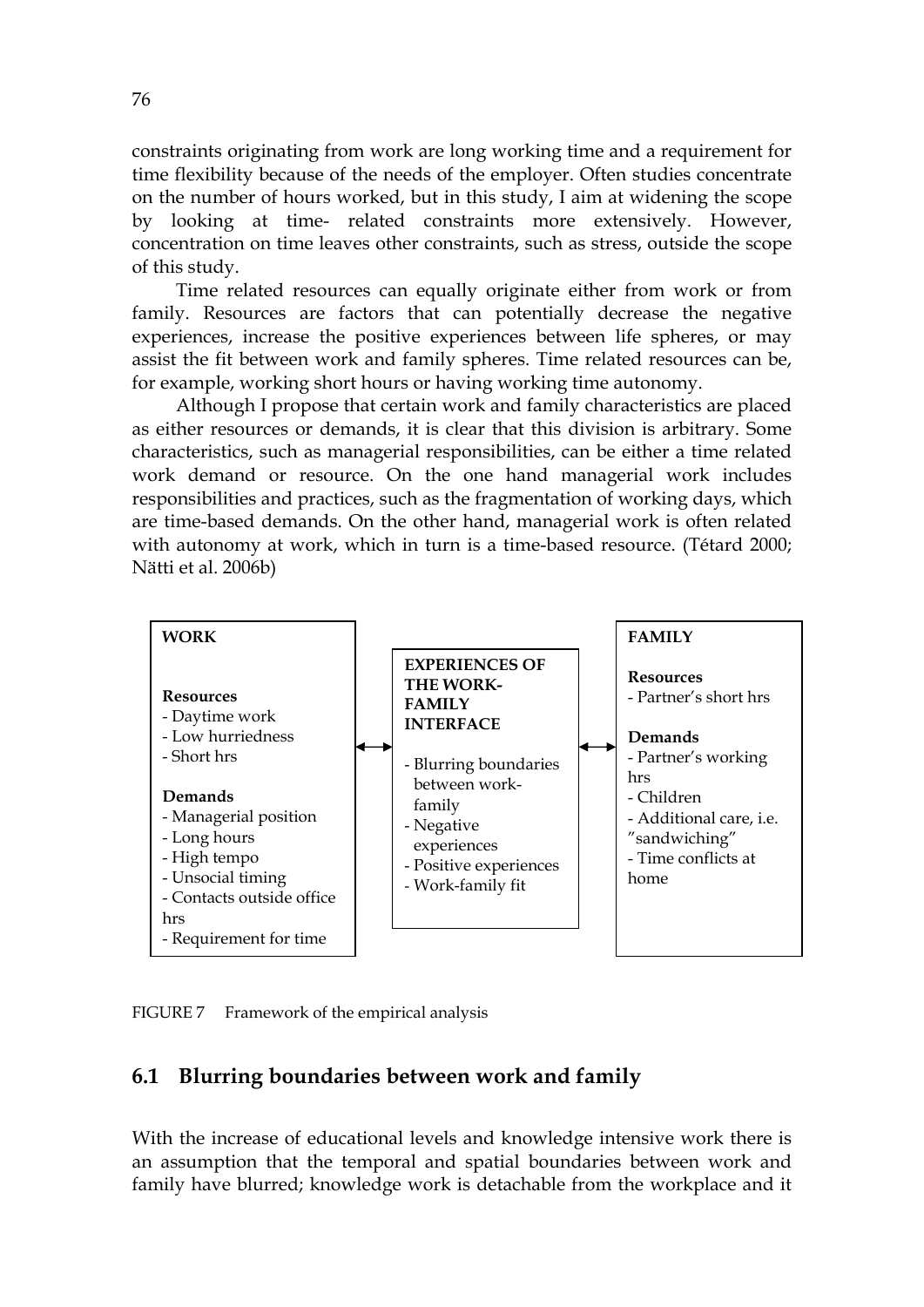is always possible to do it better (Julkunen et al. 2004). In this chapter, I investigate the extent of blurring the boundaries between work and family using two measures; first, asking the extent that work issues stretch over to family life and, secondly, the extent that family issues are present at work.

### **Work stretches to family time**

In the first analysis I investigate the question, if work stretches to family time and if this is more common in 2003 than earlier years. The measure has been included in the Finnish Working Conditions Surveys in waves 1990, 1997 and 2003. The descriptive statistics give information on the extent of the experience and the multivariate analysis aims at finding associations to various work characteristics, especially related to time. This analysis is only carried out with the 2003 survey. In different waves the wording of the question has changed. The wording of the question was the same in 1990 and 1997, but different in 2003. Comparing results over the thirteen-year period needs to be done cautiously (figure 8). Although the questions are different and cannot be compared fully, they seem to measure a similar issue: the extent to which work stretches to family or free time. The study period from 1990 to 2003 covers the economic turbulence of the 1990s, and it is interesting to see if this had an effect. It was found earlier that dual-earning respondents reported a slight increase of working tempo during the 1990s, which could be associated with difficulties to detach from work and could consequently result in thinking about work issues at home.

As expected, work issues are thought of more at home in 2003 compared to 1990, and specifically there is an increase of those employees who, at least sometimes, think about work issues at home. However, due to the different wording of the questions this needs to be considered carefully. The similar wording of the question in 1990 and 1997 shows, nonetheless, that work issues were also increasingly more thought of at home in 1997 compared to 1990, among both dual-earning women and men. There are possible explanations for this; first that it is more difficult to detach from work, because of the increase of knowledge intensive work where work captures the mind or secondly because of the increased hurriedness at work. The cross-sectional data does not allow studying these alternative explanations.

In 2003, women and men equally reported that they think about work things at home, although women report this slightly more, at least sometimes. It is interesting that men reported thinking about work at home more often than compared to women in 1990 and 1997, but the difference has diminished by 2003.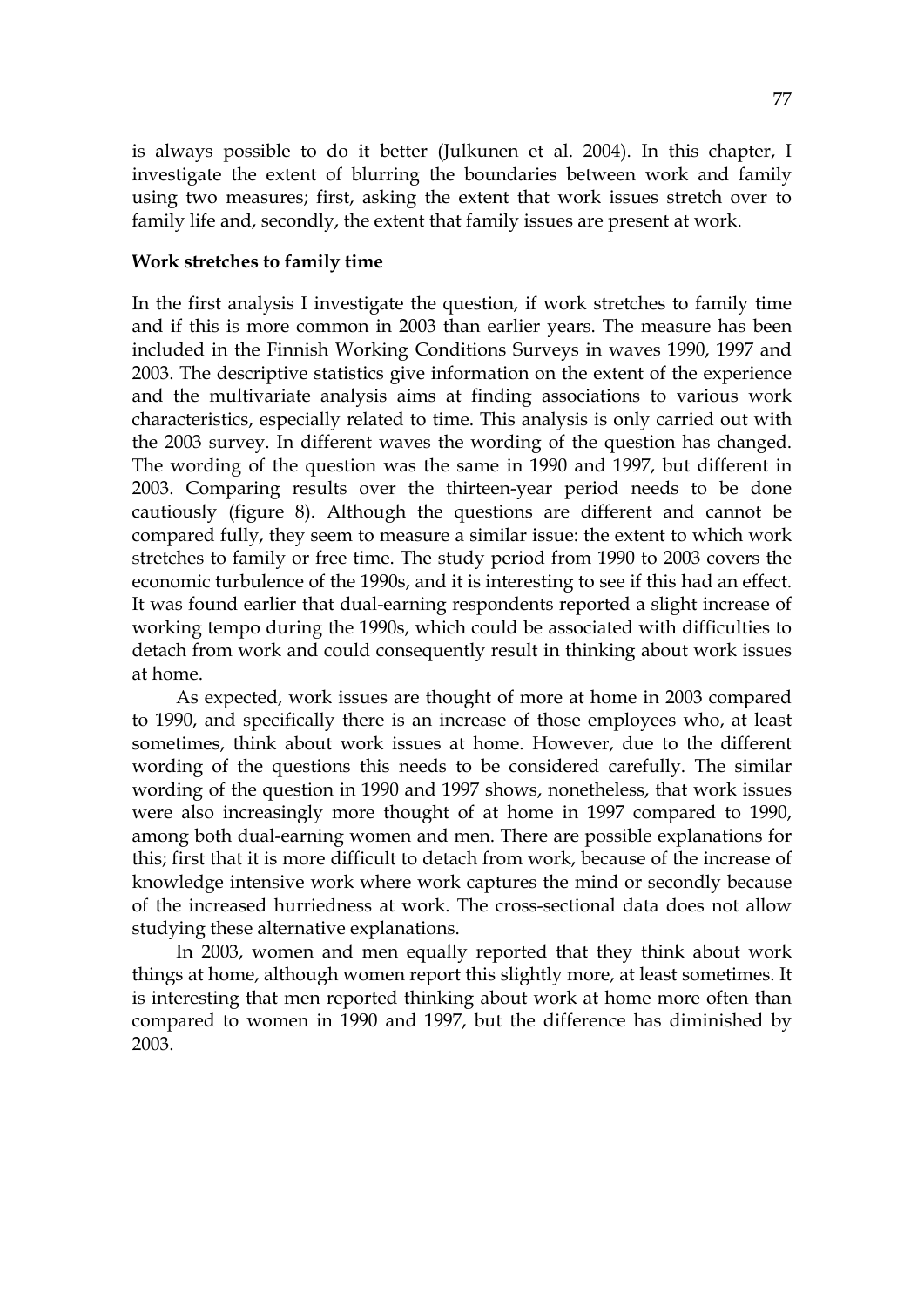

Source: the Finnish Working Conditions Surveys 1990, 1997, 2003

FIGURE 8 Thinking about work at home by gender, 1990, 1997 and 2003 (%)23

The crossectional statistics show that increasingly more dual-earner respondents experience blurring of boundaries between work and family, even when only concentrating on the years 1990 and 1997. What the measure does not explain is if the experience is positive or negative. On the one hand, it can be argued that thinking about work related issues often at home is a negative experience, as it potentially distracts time and attention from the family and free time activities, and may potentially be a source or indicator of stress. On the other hand, thinking about work at home may be a positive experience. If paid work is a source of self-fulfilment and characterised with high work engagement (Hakanen 2004), thinking about work issues at home may be linked with positive experiences. I assume that the blurring of boundaries between work and family can be both positive and negative, even among the same people, depending on the situation.

<sup>1</sup> 23 The wording of the questions is similar in 1990 and 1997 (*"When I come home, I stop entirely thinking of work"*), but different in 2003 (*"I often think of work at home or during free time"*). For the figure 8 the scale was interpreted in the following way: those agreeing totally with thinking about work often at home (2003), or disagreeing with the statement that they stop entirely thinking about work when returning home (1990 and 1997) were grouped as experiencing blurring boundaries. The other groups were formed subsequently.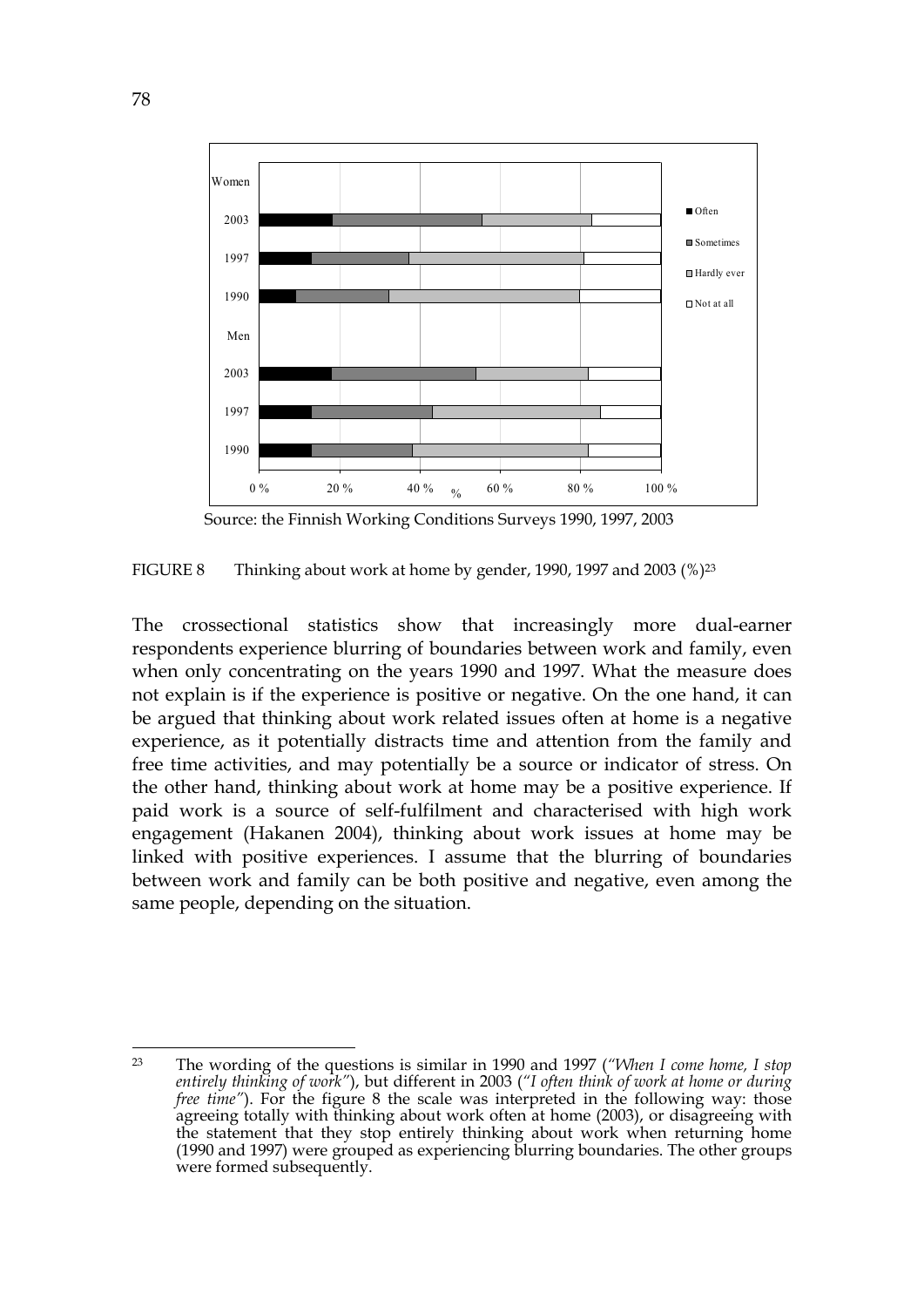#### **Are working time characteristics associated with work blurring boundaries?**

In the next analysis I investigate the work and family characteristics that are associated with thinking about work at home or during free time. The analysis is carried out with logistic regression, which is used to identify the odds (ExpB) of the event to occur. Thus, the analysis identifies the likelihood of the event (thinking work at home) to occur, compared to reference groups (see table 7). The analysis concentrates on the year 2003 and is done separately for men and women to identify possible differences in the odds and the significance of the variables.

In the logistic analysis the dependent variable (thinking about work at home or during free time) is dichotomised  $(1=$  work is thought at home,  $0=$ work is not at all or only sometimes thought at home). The respondents who experience a great blurring of work to family boundaries were categorised as the first group of respondents. These respondents, who agreed totally or somewhat with the statement that they often think of work related issues at home, represented 55 percent of the respondents in 2003. The other group of respondents represents those with a modest blurring of work to family boundaries, in other words, who only rarely or very rarely think about work at home. The frequencies previously showed that men and women do not show differences. However, the analysis was carried out separately for men and women to find out possible gender differences in the associated factors.

I conducted the analysis with the 2003 survey and grouped the independent variables into demographic information, and work and family demands and resources, as presented in figure 7. Although each variable here is categorised as either a demand or a resource, many of them, such as having children could be categorised as either being a resource or demand. Overall, the analysis concentrates on the time-related factors, still acknowledging the quantitative and qualitative aspects of time. With the analysis, I am particularly interested to explore the extent to which central aspects of working time characteristics are associated with blurring the boundaries between work and family.

*Background information* includes socioeconomic status (blue collar, higher white collar, lower white collar). *Work demands* based on time are measured with the length of working time at work, working time pattern, work tempo, and the requirement for time flexibility. The length of working time is the usual weekly working time, which is categorised into three (1-34 short; 35-40 normal; 41+ long). Working time pattern is categorised as day, shift or other working time pattern.

Working time tempo and time pressure can increase the employees' difficulties to detach from work. Previous studies have showed a positive association between time pressure and work-family conflict (e.g. Jacobs & Gerson 2004; Voydanoff 2004a). I study the association of work tempo to blurring the boundaries between work and home. Work tempo includes three groups about feelings of hurriedness (insignificant; moderate; great). Although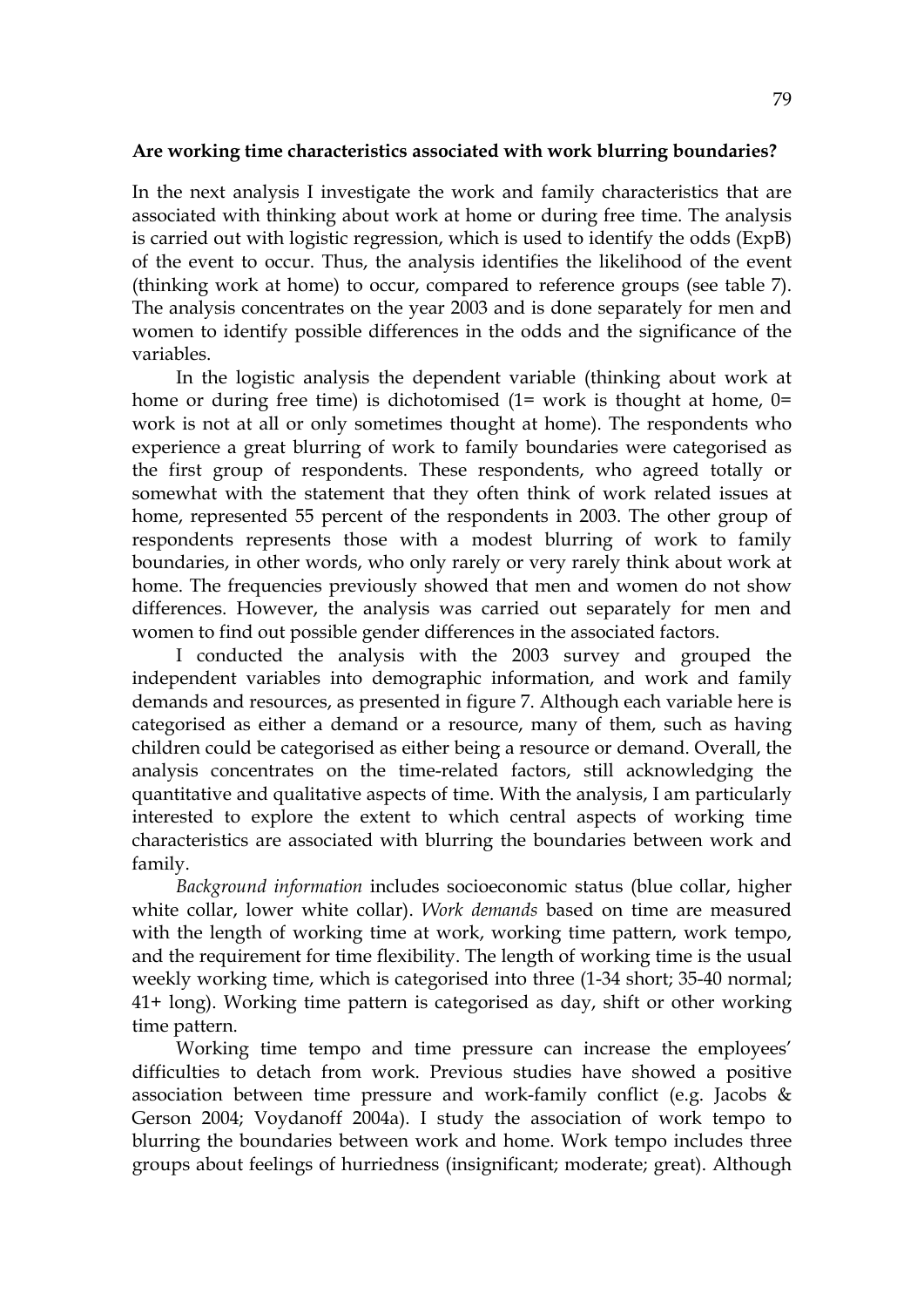studies show that the predictability of working time is an important aspect as regards to the work-family interface, there are only some studies which have investigated this. Voydanoff's (2004a) study showed a positive relationship between working extra hours without notice and work-family conflict. The measure of the predictability of hours is investigated through demand for time flexibility, which is the frequency which an employee must meet employers unexpected time needs. The responses were categorised into three; daily or weekly (31%), monthly or less frequently (56%), and never (13%).

In addition, I look at the associations of supervisory responsibilities and the availability of an employee to the workplace outside office hours to work stretching over to the family's time. A supervisory position is a measure questioning if the employee has managerial responsibilities. The extent to which an employee has been contacted outside the office hours during the past two months, serves as a measure of the availability. The measure includes three available answers; no contacts (38%), once or couple of times (28%), and more frequently (35%). There are no known studies, which would include contacts outside the office hours in the analysis of the work-family interface.

*Family demands* include children, "sandwiching" and care of grandchildren, partner's working time, time conflicts and the proportion of household work done by the respondent. Having children is a dichotomous variable (no children, has children). Recent studies (e.g. Hamill & Goldberg 1997; Spillman & Pezzin 2000; Zechner 2005) have found that increasingly more employees belong to the so-called sandwich generation; in addition to taking care of their own children there are care tasks related with aging parents or other relatives. The connection of additional care tasks has remained unstudied in the work-family literature. The respondents were asked if they take care of their own or their partner's parents or if they take care of their grandchildren. The mean hours for elderly care is 21 hours (21hrs men; 21 hrs women) and for grandchild care 19 hours (19hrs men and 18hrs women) a month. These were combined as a dichotomous variable (yes (40%), no (60%)). There is no difference between men and women; 39 percent of men and 41 percent of women have care tasks outside the family. It would be interesting to know if there is a difference in what kinds of care tasks men and women do; are women's additional care tasks more time bound compared to men's'? This is not asked in the survey, thus we are unable to evaluate this.

Partner's working time is based on the response of the respondent, either full- or part-time (93% full-time; 7% part-time work). The extent of time conflicts is measured in three groups (no time conflicts (50%), sometimes or moderately time conflicts (46%), frequent time conflicts (4%)). Finally the amount of household work is a self-evaluation by the respondent on the proportion of the total household workload (respondent does significantly or somewhat more (40%), equal shares (32%), partner does somewhat or significantly more (28%)). Time-use studies show (e.g. Niemi & Pääkkönen 2001) that women regularly use more time for household work. As expected,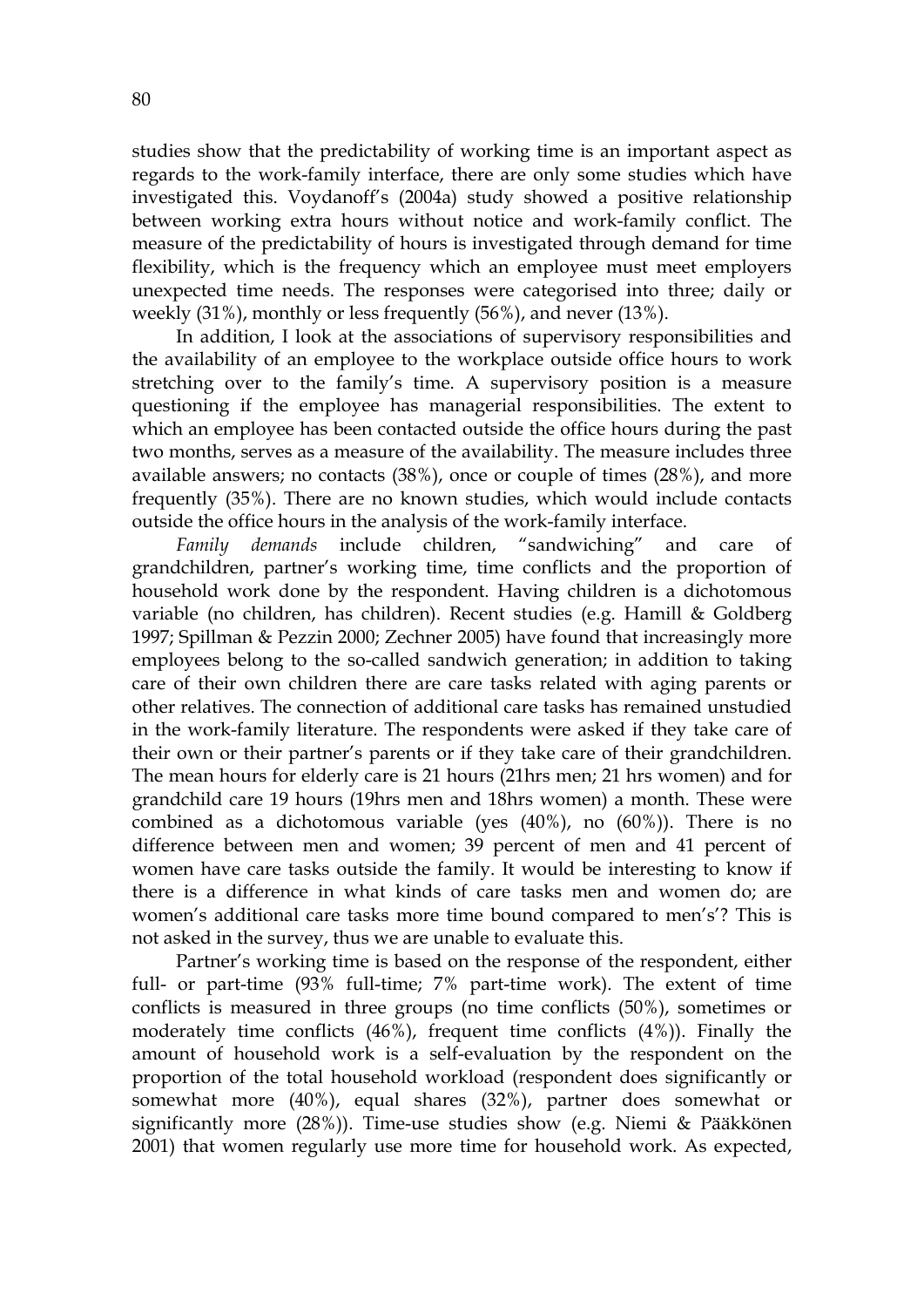women compared to men, report more often that they do more household work compared to their partner (women 65%; men 8%).

The analysis showed that specially *work demands* (socioeconomic status, length of working time, work tempo, supervisory position, requirement for time flexibility and availability to the workplace) were *associated with work stretching over to family time*, but also *family demands* (time conflicts at home) were associated with thinking about work issues at home (table 7).

Among men, compared to blue-collar workers, lower white-collar workers are 1.57 times more likely and higher white-collar workers 2.77 times more likely to experience the work to home interference. Among women, there is a similar association, lower white-collar workers, compared to blue-collar workers, are 1.44 times more likely and higher white-collar workers 2.50 times more likely to state that work follows them home in their mind.

The length of working time associated with work penetrating the home in thoughts among men's long working time increases the odds by 2.43 times. Among women there is a similar pattern; especially long working time, compared to those working up to 34 hours or less, increases the likelihood (by 3.15 times) of work following them home in their mind. Previous studies have reported similar results (e.g. Grywacz & Marks 2000; Kinnunen et al. 2006); long working time is linked with a negative work-family experience. Working time pattern is also a significant factor, but only among men and decreasing the likelihood. Shift workers are less likely to think about work at home (odds 0.46), compared to daytime workers.

Another working time aspect, namely working time tempo (feeling of hurriedness at work), is also strongly associated with thinking about work at home, both among women and men. Compared to those who very rarely experience hurriedness at work, those feeling hurriedness sometimes (men 2.00 times; women 1.97 times) or often (men 2.79 times; women 2.11 times) are more likely to experience work stretching over to family. It is clear that a high work tempo increases the difficulties to detach from work.

Having supervisory responsibilities increased the likelihood by 1.52 times among men and 1.54 times among women of thinking about work at home compared to those with no supervisory responsibilities. The analysis included two additional work demands, namely demand for time flexibility (employer demand) and availability of the employee (contacts from work during the past month). Among men the demand for time flexibility is not associated with blurring boundaries between work and family, therefore those required to work overtime on a weekly basis on short notice and those who are never asked to work overtime equally report thinking about work at home. Those who are required by the employer to be flexible daily or weekly are more likely to experience blurring boundaries between work and home (men 1.71; women 1.95). It is not surprising that those who are frequently contacted outside the working time are more likely to think about work issues at home, compared to those with no or only some contacts. Frequent contacts increase the likelihood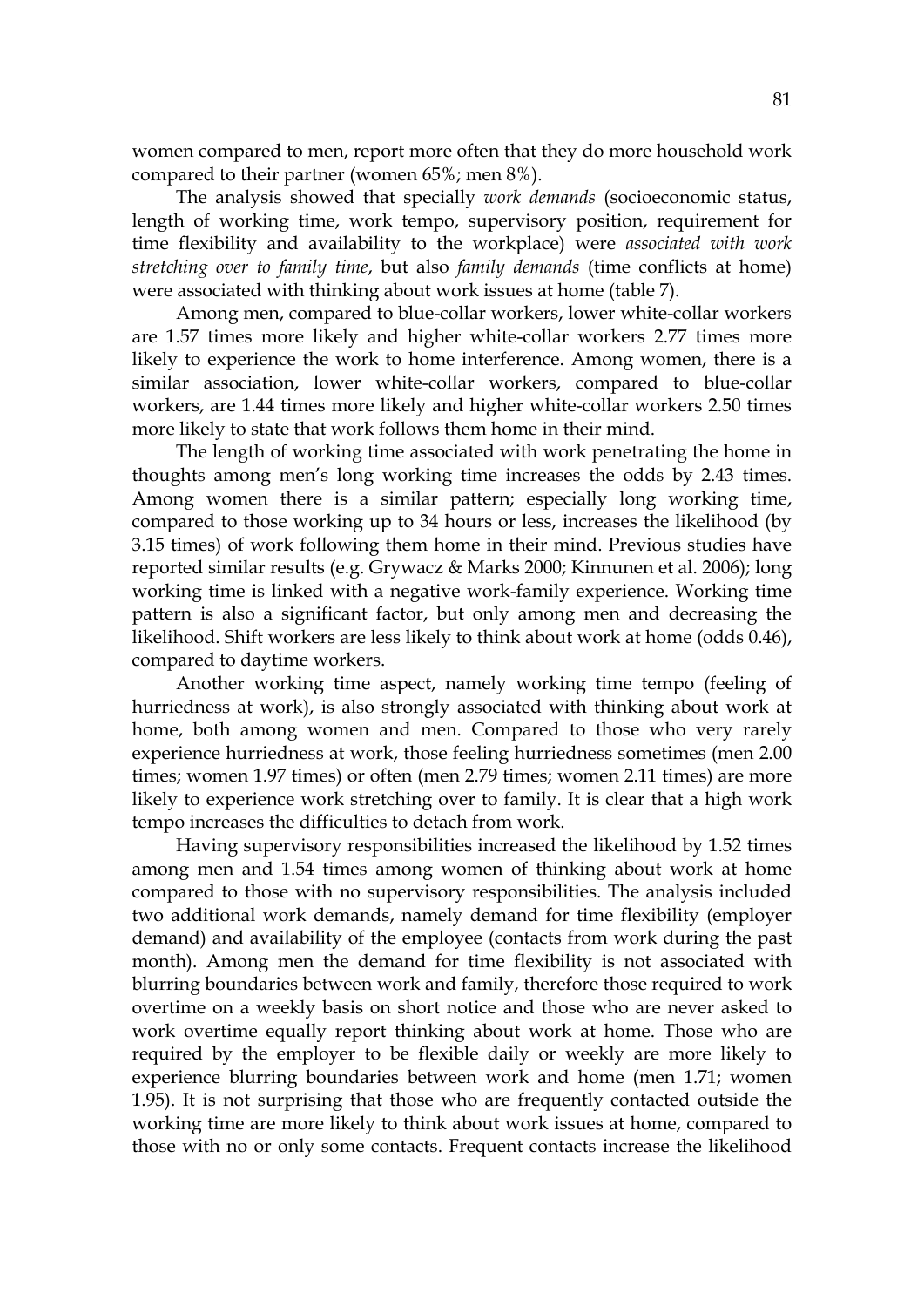for blurring boundaries by 3.08 times among men and 2.61 times among women.

Having additional care responsibilities increased the likelihood for workfamily interference (men 1.37 and women 1.30). Other family demands were not associated with thinking about work at home; therefore, family does not protect from work stretching to home, neither does it increase the odds for work stretching over to home. Having time conflicts had a weak association with thinking about work at home, but only among women (sig. 0.039). This would suggest that among those women who have time conflicts at home, compared to those with no conflicts, are more likely to experience that work stretches over to home. The direction of the association remains out of the scope of this study; whether thinking about work issues is the cause of the time conflicts or if time conflicts result in thinking about work issues at home.

Overall, thinking about work at home is associated with work demands and moderately to family demands. A higher white-collar position, long working time, high working tempo, being a manager and frequent contacts from the office outside the working time increased the likelihood of work stretching over to family time. The analysis found differences between men and women, which shows that there is a need to conduct a separate analysis for men and women.

|                                               | Men          | Women        |
|-----------------------------------------------|--------------|--------------|
|                                               | $ExpB$ (sig) | $ExpB$ (sig) |
| Socioeconomic status (ref: blue collar        |              |              |
| worker)                                       |              |              |
| Lower white collar                            | $1,57*$      | $1,44*$      |
| Higher white collar                           | $2,77***$    | $2,50***$    |
| Working time: length (ref: short, up to 34)   |              |              |
| Normal (35-40)                                | 1,29         | ,99          |
| Long $(41+)$                                  | $2,43*$      | $3,15**$     |
| Working time: pattern (ref: day)              |              |              |
| Shift                                         | $.46**$      | 1,06         |
| Other                                         | ,68          | 1,46         |
| Working time: autonomy (ref: no)              |              |              |
| Yes                                           | .95          | 1.04         |
| Working time: tempo (ref: insignificant)      |              |              |
| Moderate                                      | $2,00***$    | $1,97***$    |
| Great                                         | 2,79***      | $2,11***$    |
| Supervisory position (ref: no)                |              |              |
| Yes                                           | $1,52*$      | $1.54**$     |
| Requirement for time flexibility (ref: never) |              |              |
| Monthly or less freq.                         | 1,16         | 1,24         |
| Daily or weekly                               | $1,71*$      | $1.95***$    |
|                                               |              | continues    |

TABLE 7 Work to home interference. Logistic regression analysis by gender, 2003.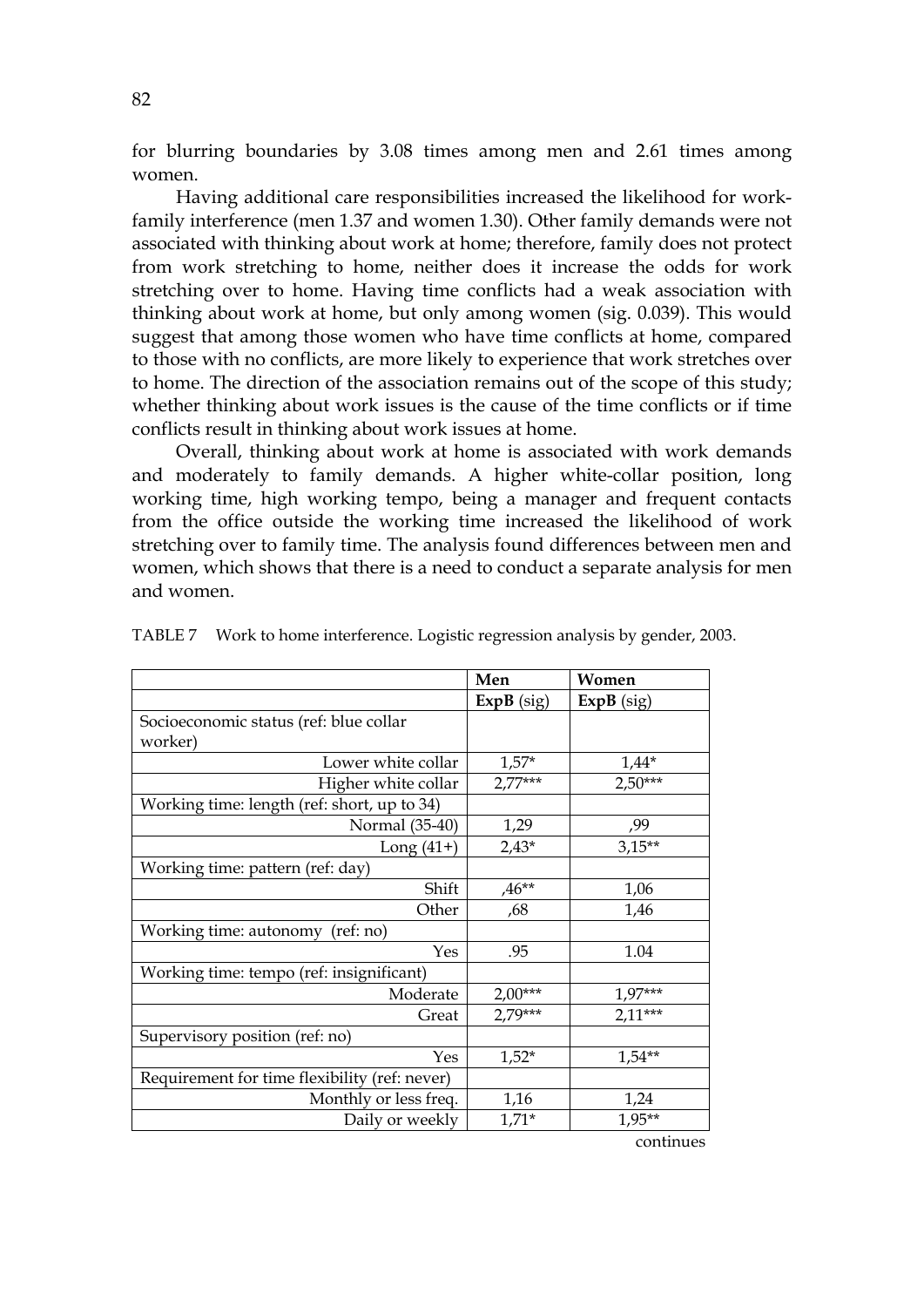#### TABLE 7 continues

| Contacted from work (during the past<br>month) |            |            |
|------------------------------------------------|------------|------------|
| (ref: no)                                      |            |            |
| Once or twice                                  | 1,24       | $1,39*$    |
| More frequently                                | $3,08***$  | $2,61***$  |
| Children (ref: no)                             |            |            |
| Yes                                            | ,76        | ,90        |
| Additional care (ref: no)                      |            |            |
| Yes                                            | $1,37*$    | $1,30*$    |
| Partner's working time (ref. part-time         |            |            |
| work)                                          |            |            |
| Full-time work                                 | 1,02       | ,72        |
| Time conflicts (ref: no)                       |            |            |
| Moderately                                     | 1,28       | $1,32*$    |
| Frequently                                     | 1,45       | 1,54       |
| Share of household work (ref: partner          |            |            |
| more)                                          |            |            |
| Equally                                        | ,85        | ,69        |
| Respondent more                                | 1,47       | ,72        |
| Chi-Square                                     | 330,368*** | 254,710*** |
| $-2LL$                                         | 1063,20    | 1510,43    |
| N                                              | 1008       | 1284       |

Dependent variable: Thinking work at home (1= yes, 0=no)

 $p=$  \* <.05, \*\*<. 01, \*\*\*<.001

Source: the Finnish Working Conditions Surveys 2003

## **Family things stretch over to work**

The Working Conditions Surveys from 1990, 1997 and 2003 have also included the question "I have difficulties concentrating on work because of home issues", which is a measure of the extent of blurring boundaries between homes to work. Unlike the previous measure, which did not clarify if the experience is positive or negative, this measure refers to experiencing the blurring of boundaries as negative. The response alternatives were: 'totally true', 'true to some extent', 'not really true' and 'not at all true'.

Firstly, the analysis looks at the experiences where family things disturb work over time. The thirteen-year period shows a relative stability (figure 9). The wording of the question has remained the same. The descriptive statistics show that only a few percentages of the men and women of dual-earner families experience family issues disturbing work. For the majority of the dualearning men and women the disturbing effect from family to work is not true at all, or at least is not expressed to be true; only around five percent of all dualearner respondents agree with the statement totally or somewhat. Women report slightly more often that family issues disturb work, but the difference is only marginal (a few percentages) and altogether low.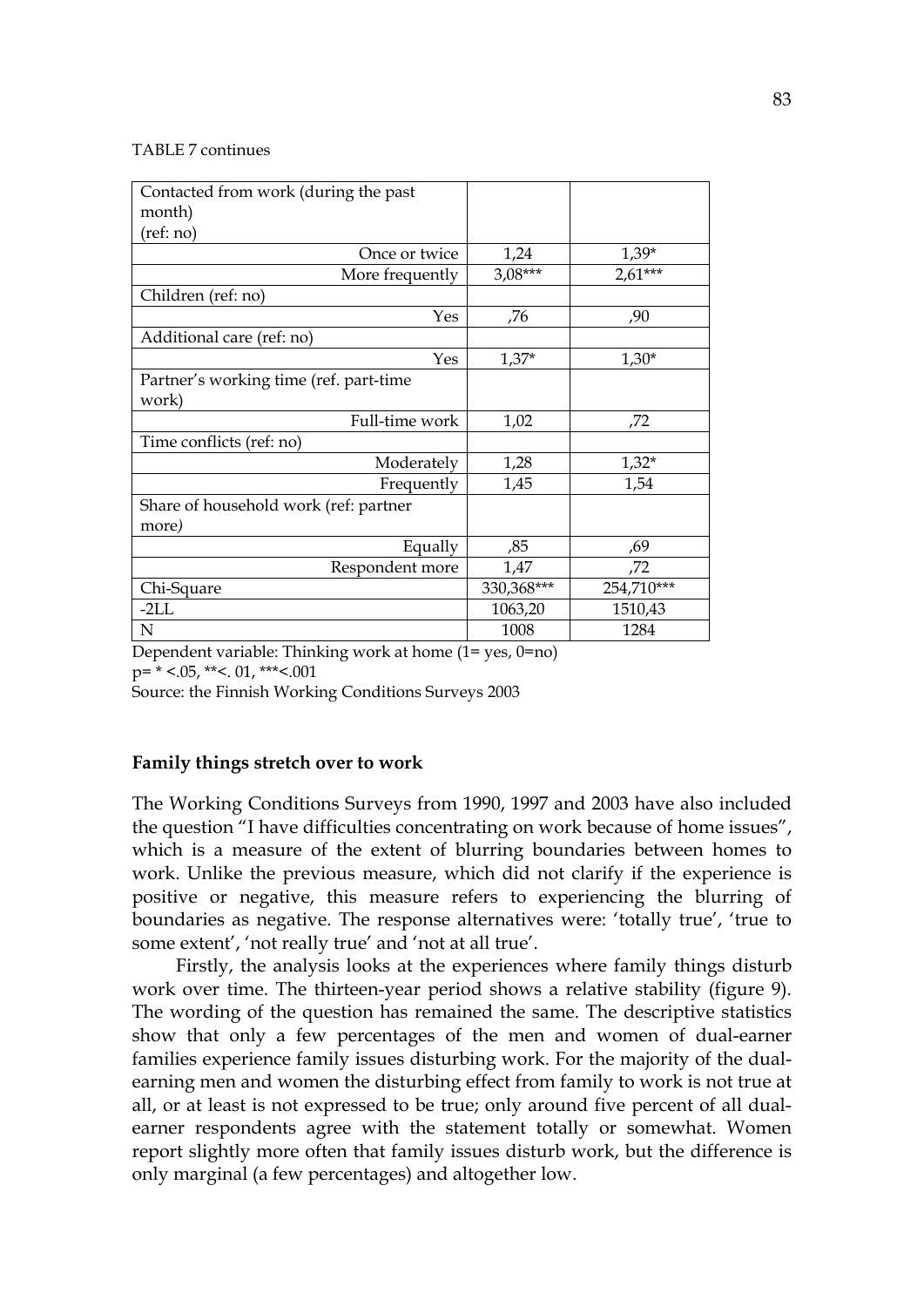

Source: the Finnish Working Conditions Surveys 1990, 1997, 2003

FIGURE 9 Home to work interference work by gender, 1990-2003 (%)

The next analysis investigated if there was an association with the work and family demands and resources with family-work interference. The aim is to see the likelihood of an increase or decrease of the study variables concentrating on working time characteristics. A logistics regression analysis (analysis not shown) was conducted where the family-work interference measure (home things disturb work) was dichotomised. Only 3 percent of men and 5 percent of women belonged to the group of dual-earner employees who agreed with the statement that home disturbs work, at least to some extent. The independent variables were the same as used in the previous analysis (see table 7).

Family-work interference is not explained with the model. It seems that there is not sufficient information on family life, and another explanation can be the small number of respondents who informed that home things disturb concentration at work. All in all, none of the work or family characteristics was significant in explaining the family to work interference. There is a need to get more precise information about the family characteristics and daily life, as well as replicate the analysis with a more careful measure of the family to work interference.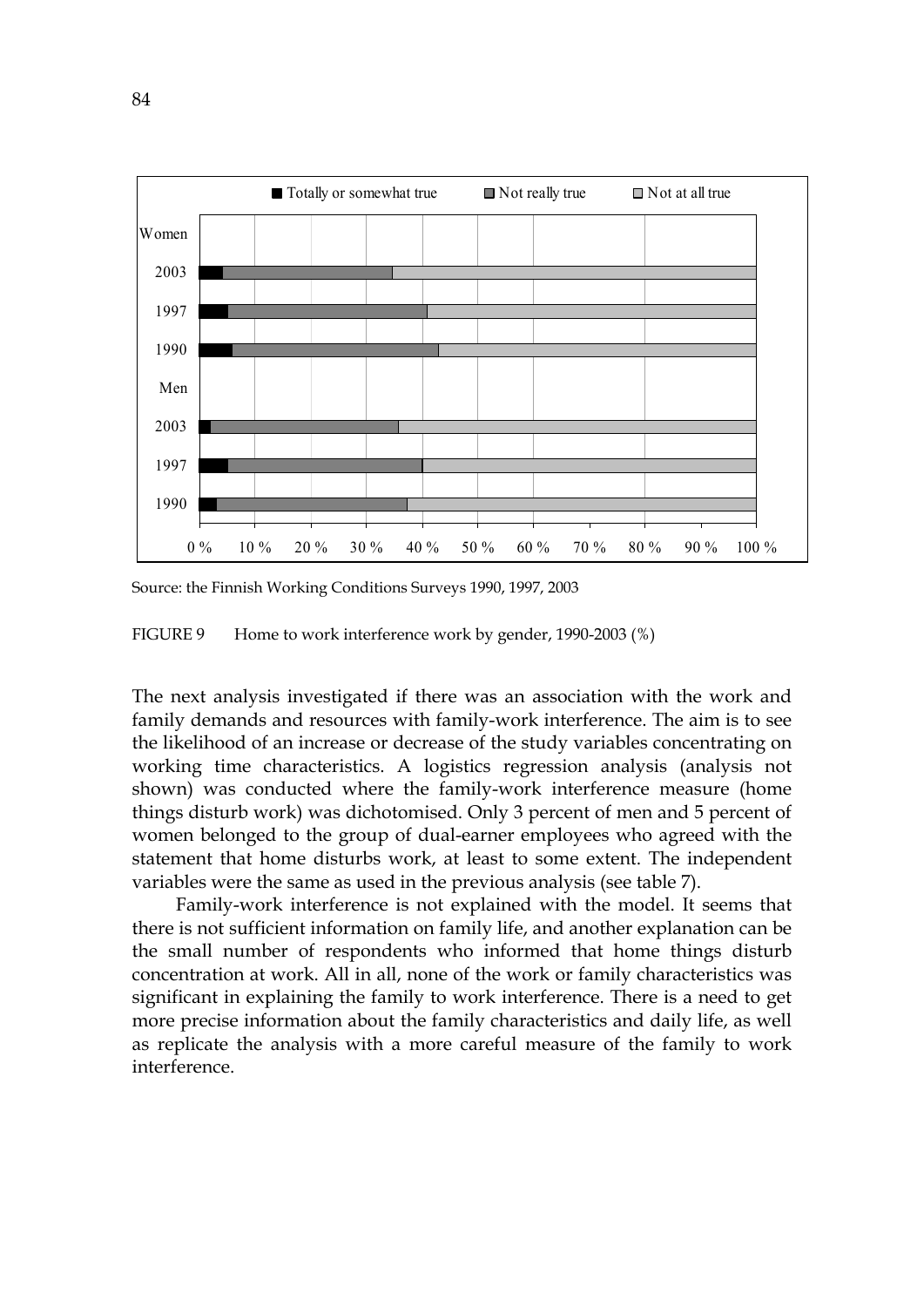## **6.2 Negative experiences of the work- family interface**

#### **Work-family time conflict**<sup>24</sup>

Next, I analyse the time conflict between work and family. The analysis looks at the extent of the work-family conflict, and especially the effect of the family working week. The analysis is based on the "Household, Work and Well-being" survey, which allows for combining partners' individual answers to each other. This data is especially suitable for this analysis as it allows investigating more carefully the characteristics of both spouses and identifies the cross-over effects between partners. The data also includes a one-year follow up period that is used to analyse the nature of the time conflict.

In research the specific measures of the conflict between work and family are often separated into three different types, namely time, strain and behaviour-based conflict (Greenhaus & Beutell 1985), and it has been suggested that the work-family conflict should be measured accordingly (Stephens & Sommer 1996). The time-based conflict originates from the idea that time spent on one domain prevents time spent on the other. The strain-based conflict occurs when a strain on one role affects performance in the other role. The behaviour-based conflict assumes a behaviour-based incompatibility between the desirable behaviour patterns in the two spheres. This study concentrates on the time-based conflict.

Previous research has found mixed evidence on the gender specific analysis; either found differences (e.g. Duxbury & Higgins 1991; Hill 2005) or no differences (Kinnunen & Mauno 1998). In her study on the US, Patricia Voydanoff (2005) shows that work-family conflict is associated with individual characteristics; work-family conflict is higher among women, younger respondents and non-Hispanic Whites, but these characteristics explain only one percent of the variation. While previous international studies have found differences between men and women, a previous Finnish study (Kinnunen & Mauno 1998), using the same data, found no gender differences between men and women. The finding that women and men do not have any differences on the extent of work-family time conflict is surprising. Research suggests that women are more responsible for family responsibilities, both in terms of carrying out household work and coordinating activities. (Niemi & Pääkkönen 2001; Daly 2002)

Jeffrey Hill (2005) has argued that the lack of analysis broken down by gender is a critical gap in work-family research. All the analysis will be broken down by gender to investigate the differences of men and women. The study is not only interested in the differences between men and women in the extent of work to family conflict, but also in investigating to which extent different

 $24$ A previous version of this part was written jointly with Jouko Nätti, and has been presented in the "International Symposium on Working Time", 14-16 March, 2001 (Amsterdam, the Netherlands).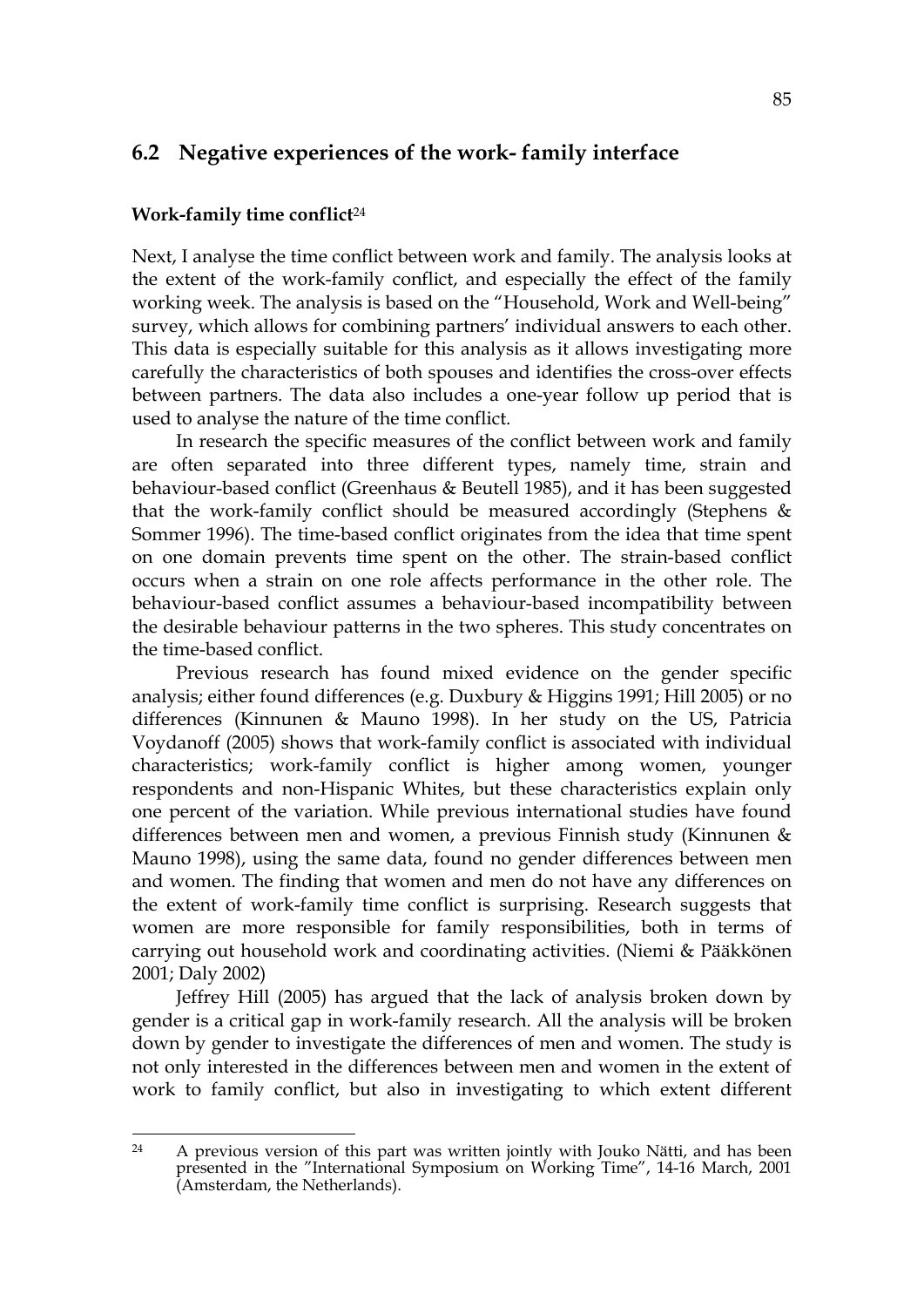factors are associated with the work to family conflict and interference. Another interesting issue is looking at the gender differences over time.

Being a parent increases demands and responsibilities at the home sphere, and previous studies have showed that being a parent increases the likelihood of experiencing work-family conflict (e.g. Kinnunen & Mauno 1998; Hill et al. 2004a). The central focus of the study is time and different aspects of working time, thus this study understands that the work-family interface includes more than just an analysis of the hours spent on work or with family (see also Wharton & Blair-Loy 2006). Time also has different qualities that affect the experiences of work and family. However working time is also recognised as a fixed resource, and consequently time spent in one activity can not be spent elsewhere (also Voydanoff 2005, 709). Studies have shown a positive relationship between paid working hours and work-family conflict (Frone et al. 1997; Grywacz & Marks 2000; Voydanoff 2004a). Joseph Grzywacz and Nadine Marks (2000) specifically find that working less than 20 hours a week was associated with less negative spillover from work to home among women, but working 45 or more hours a week was associated with more negative spillover from work to family both among women and men.

Other characteristics of working time can be equally considered as work demands, and assume that a non-day pattern is a time demand, which increases stress and negative spillover between work and family spheres. (Voydanoff 2005, 710) In their research Ulla Kinnunen and Saija Mauno (1998) show a positive relationship between non-day shift work and work-family conflict. In my study I expand the investigation on the work pattern or the partner as well as the respondent.

Time-based conflict is investigated through a specific measure, which consisted of three statements. These assessed the degree to which the respondent's work conflicts family ("Work prevents me from taking care of family responsibilities", "Because of work I have to be away from the family more than I would like to", "Work takes time that I would like to spend with my family"). The items were rated on a five point Likert-type scale (5=fully agree, 1=fully disagree). The Cronbach's alpha for the work-family time conflict scale was .67 both for men and women in the 1999 survey. According to the results, 60 percent of the respondents fully or quite fully agreed that work prevents them from taking care of family responsibilities; 26 percent agreed that due to the work (s)he has to be away too much from the family. Furthermore, 29 percent agreed that work takes time that they would like to spend with family.

Men in the dual-earning couples perceived slightly more time-related conflict than women. The mean value in Time 1 was 2.63 (SD=.99) for men and 2.44 (SD= 1.00) for women. This is in contrast to many international studies that report that women experience more conflict than men (e.g. Hill et al. 2004; Hill 2005) or that there are no differences between men and women (Frone et al. 1992; Kinnunen & Mauno 1998). Men who had children living at home had a mean value of 2.85 (SD=.94), while the corresponding figure for women was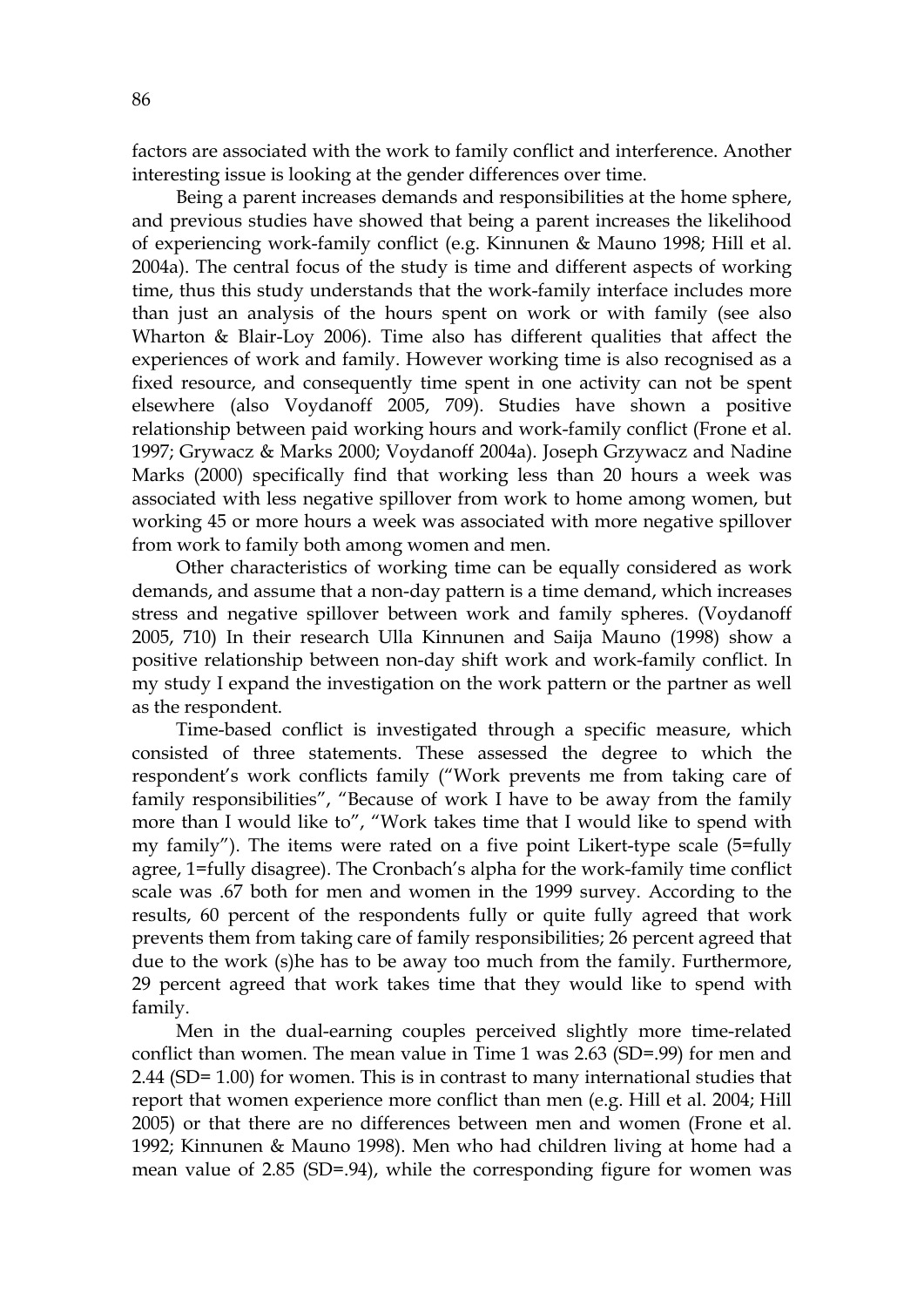2.60 (SD= 1.04). The men and women who did not have children living at home were more equal in this respect; however, men still had a slightly stronger perceived conflict (2.40, SD=1.00) than women (2.27, SD= .94).

The respondents were asked, "how many hours do you usually work in your main job (including work at home and overtime, which are connected to the main job)". This way of forming the question produces longer working hours compared to the questioning in the labour force survey, for example, where respondents are asked, "how many hours is your regular or normal weekly working time (including regular unpaid and paid overtime)". Taking into consideration the length of working time in Finland the respondents' working time were categorised into three groups: short working hours (1-34 hours/week), normal working hours (35-40 hours/week), and long working hours (over 40 hours/week). In the data used in this study, men worked an average of 44 hours per week (SD=11 hours), and women for 39 hours per week (SD=8.5 hours).

The next investigation controlled the effect of children and investigated the effect of the length of working hours. Men report more conflict compared to women (figure 10). Men who have children and work normal hours on average reported conflict 2.50 and those men working long hours reported the most conflict, 3.22 respectively. Among women who have children the differences between working time categories are less clear, although longer working time results in more conflict as expected. Against expectations those women working long hours who do not have children (living at home) report the most conflict (3.12). This gives support to the suggestions that the interplay of work and private life does not only concern the parents of children who are small or teenagers, but that the scope of the studies should be extended further to include single people and childless couples, as well as those with adult children or with elderly parents.

All in all, it is interesting to note that among those men with children the length of working time has a greater effect on the experienced work-family conflict, compared to women, and that among those men working a long working time the reported conflict is even higher compared to women working long hours. Among women with children, the length of working time as such does not have such a great effect, but groups report conflict that is more equal. Among those dual-earning women and men who do not have children, women also report greater differences between groups according to the length of working time.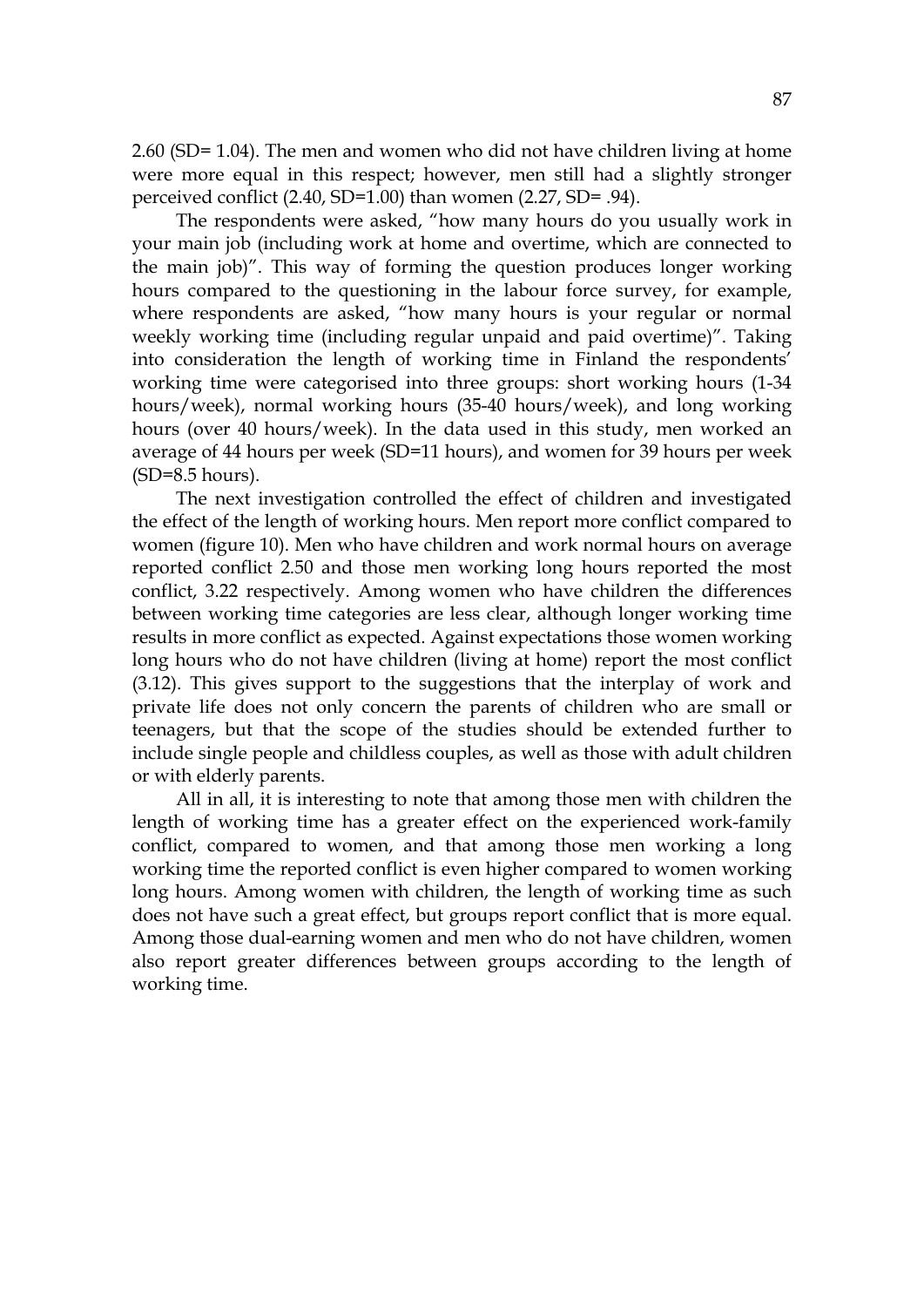

Source: Household, work and well-being

FIGURE 10 The extent of work-family conflict by gender, 1999 (mean)

A one-year follow-up was used to analyse the nature of the conflict, i.e. whether it was acute or chronic, and the effect of the other variables after the level of the perceived conflict was controlled in Time 1 (regression analysis not shown). No considerable changes occurred in the perceived conflict; most of the conflict is chronic and lasted for more than a year. The small number of cases did not allow analysing in detail the reasons for these movements.

## **The effect of the family working week on work-family conflict**

In the next analysis, I explored the impact of the household working week on work-family conflict. This sheds light on the question, if the working time of the woman or the man affects the time conflict experienced by the other spouse, in other words the cross-over effects between the spouses. The working hours in the dual-earning households were homogeneous  $(r= .162, sig. = .009)$ . The most common (39%) household working time pattern was where both partners work between 35-40 hours a week. In a third of the households the male partner worked long hours and the female between 35-40 hours a week, and in a tenth of the households both partners worked long hours. The analysis concentrated on investigating the effect of the working time of partners to the perceived time based conflict.

In family level studies, the spouse's employment has usually been looked at as a dichotomy (spouse is employed/is not employed), and sometimes the partner's working hours (full- or part-time) have also been included in the analysis of the work-family conflict. In the further analysis different combinations of working hours in the households was studied and identified differences between men and women in this respect (table 8). The analysis was carried out by using logistic regression, which illustrates the odds for a greater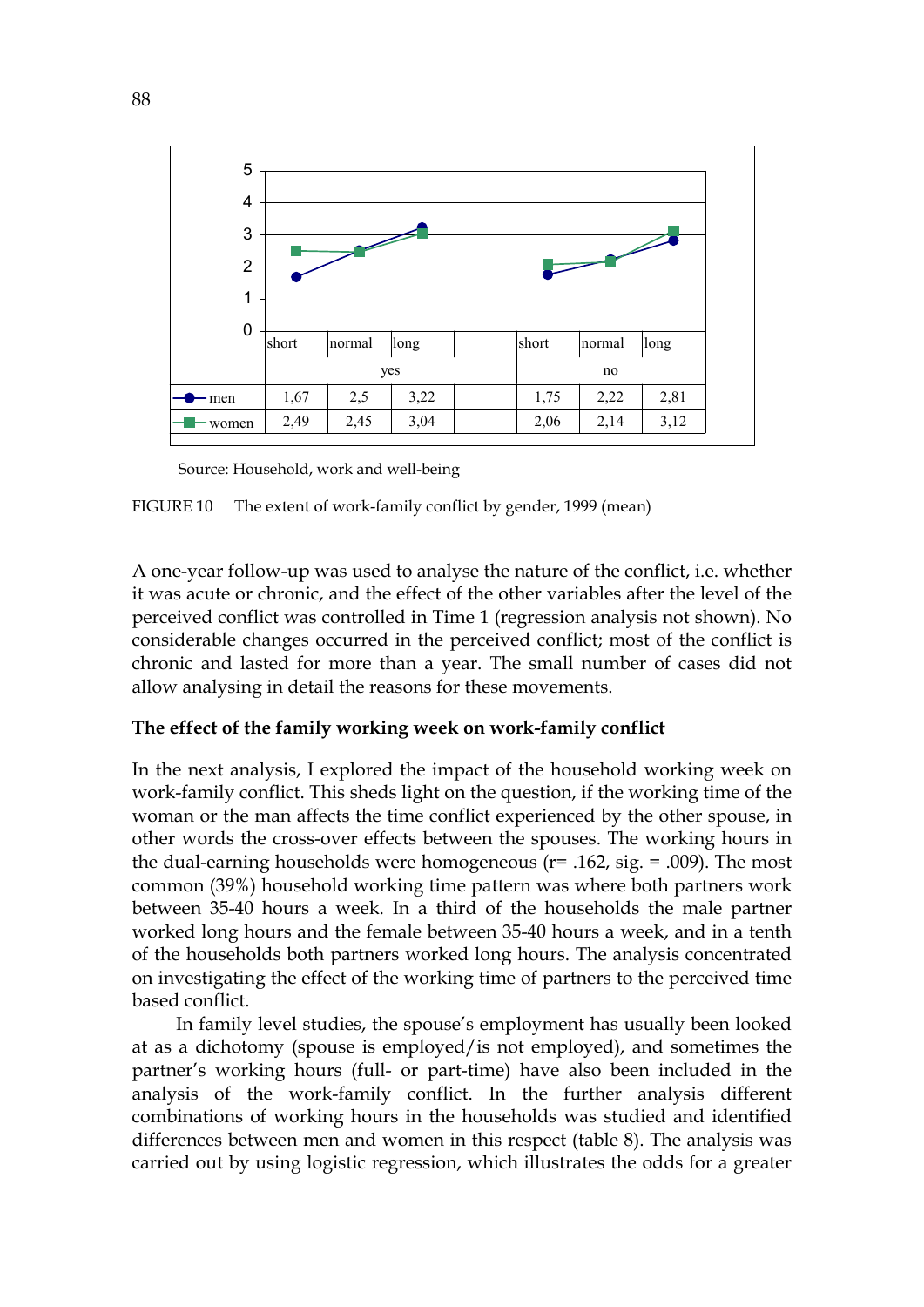or smaller conflict experience when compared to a specified reference group. The work-family conflict variable (at Time 1) was dichotomised into two (equally large) groups, separately for men and women, to those who had a great conflict and those who had a modest conflict.

The effect of the number (not shown) and age of children was also studied. The age of the children, which partially includes the number of children as well, was found to be more significant, and therefore, it was included in the final analysis. For men, having children under school-age (under 7) almost quadrupled the odds of perceiving a greater conflict (3.86), whereas for women having children both under and of school-age increased the odds three times when compared to those who did not have children.

A specific family working week variable was formed to identify the differences between the length of working time of both spouses and the time conflict. Table 8 shows the differences and similarities between men and women regarding the household working week. Men perceived the greatest conflict when both partners worked over 41 hours a week (odds ratio 4.65), when compared to the situation when both or one partner worked a short week. The odds were not significantly greater than when the man worked a long week and the woman worked normal hours. The situation was similar for women, however, when the woman worked a long week and the man worked a normal week the effect was slightly greater (odds ratio 6.17) than when both worked long hours (odds ratio 6.01). For women the risk of experiencing a significant conflict was over six times greater when compared to the reference group, when the corresponding figure for men was approximately four and a half. This indicates, as expected, that in comparable situations women report more conflicts than men. Also, that for women the spouse's long working hours triplicates the risk of a greater conflict, which is not the case for men.

Among men, the un-social working time increased the odds of a greater work-family conflict by two and half times, compared to those performing day work. Shift work did not have a similar effect. Among women the working time pattern did not have a statistically significant effect. There was no cross-over effect between partners in this respect.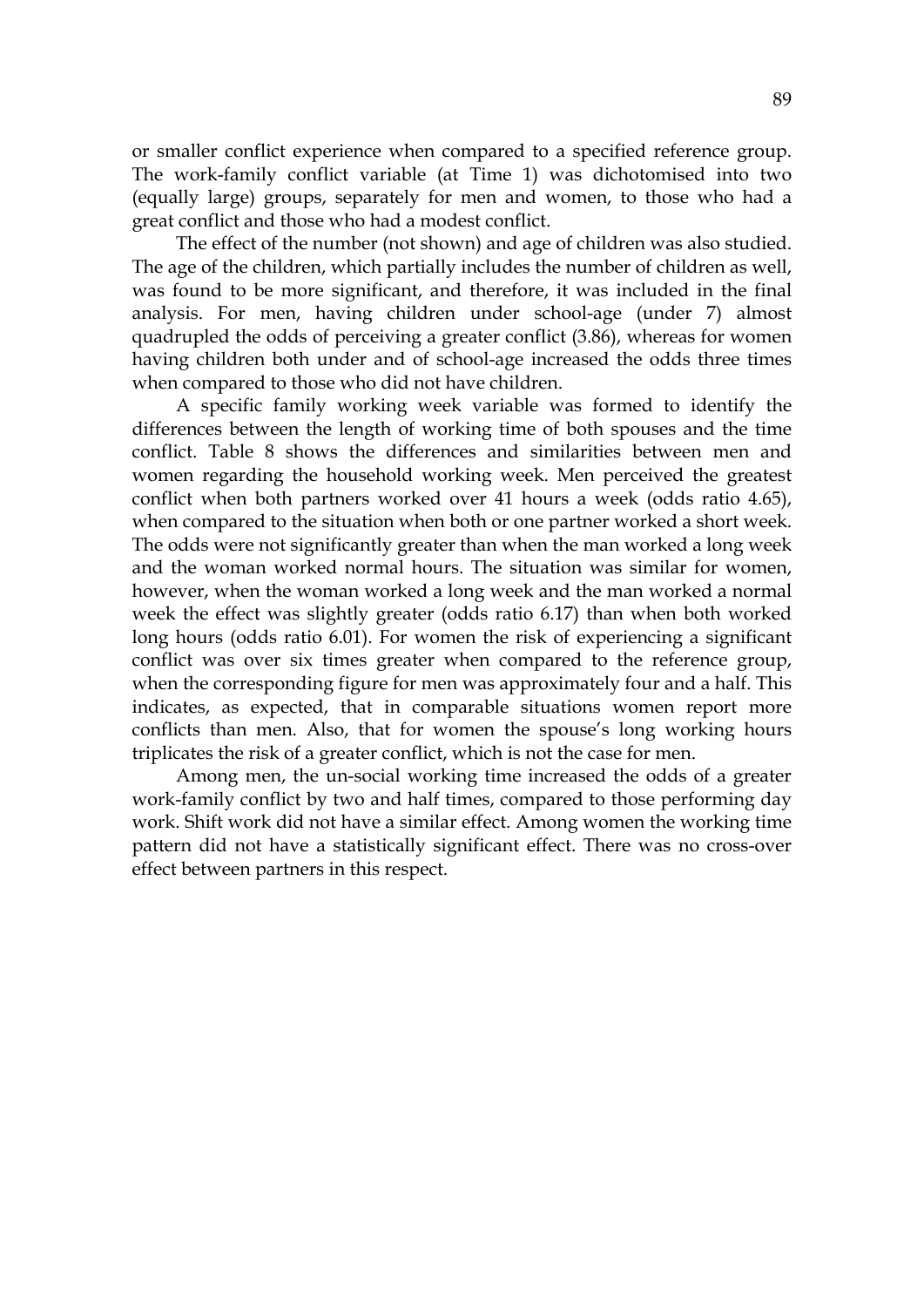|                                                                                                        | Men          | Women        |
|--------------------------------------------------------------------------------------------------------|--------------|--------------|
|                                                                                                        | $ExpB$ (sig) | $ExpB$ (sig) |
| Children (age) (ref. no children)                                                                      |              |              |
| Only children under school-age                                                                         | $3.86**$     | 2.37         |
| Only children of school-age                                                                            | 1.87         | 1.15         |
| Both under and of school-age                                                                           | $2.54*$      | $2.83*$      |
| Family working week (hrs): length<br>(ref. both short; or<br>One spouse short and the other 35-<br>40) |              |              |
| Both 35-40 hrs                                                                                         | 1.21         | 2.15         |
| Man 35-40 hrs, woman 40+ hrs                                                                           | 1.50         | $6.17**$     |
| Man 40+ hrs, woman 35-40 hrs                                                                           | $4.31**$     | $3.06*$      |
| Both 40+ hrs                                                                                           | $4.65*$      | $6.01**$     |
| Household working day: pattern<br>Woman: (ref. day)                                                    |              |              |
| Shift                                                                                                  | .73          | 1.17         |
| Other unsocial                                                                                         | 1.10         | 1.97         |
| Household working day: pattern<br>Man: ref. day                                                        |              |              |
| Shift                                                                                                  | 1.13         | .83          |
| Other unsocial                                                                                         | $2.53**$     | 1.62         |
| Chi Square                                                                                             | 49.01***     | 30.04**      |
| $-2LL$                                                                                                 | 305.82       | 322.21       |
| N                                                                                                      | 256          | 256          |

TABLE 8 Work-family conflict and the family working week. Logistic regression analysis by gender, 2003

Dependent variable: Work-family time conflict (1= yes, 0=no)  $p=$  \* <.05, \*\*<. 01, \*\*\*<.001 Source: Household, work and well-being

## **6.3 Positive experiences between work and family**

In the third part of the statistical analysis of work-family experiences, I investigate the positive experiences of the work and family interface. Although it has been recognised that the interface between work and family is double layered, in other words, both negative and positive, it is often implicitly and in research assumed only to be negative. Equally, studies on the work-family interface have traditionally concentrated on the conflict or interference aspect. These studies are based on the assumption that people have limited resources, which places restrictions on them; resources used in one life sphere are away from the other. Recent research, however, seems to have amplified the interest towards the opposite, namely on the positive experiences of work and family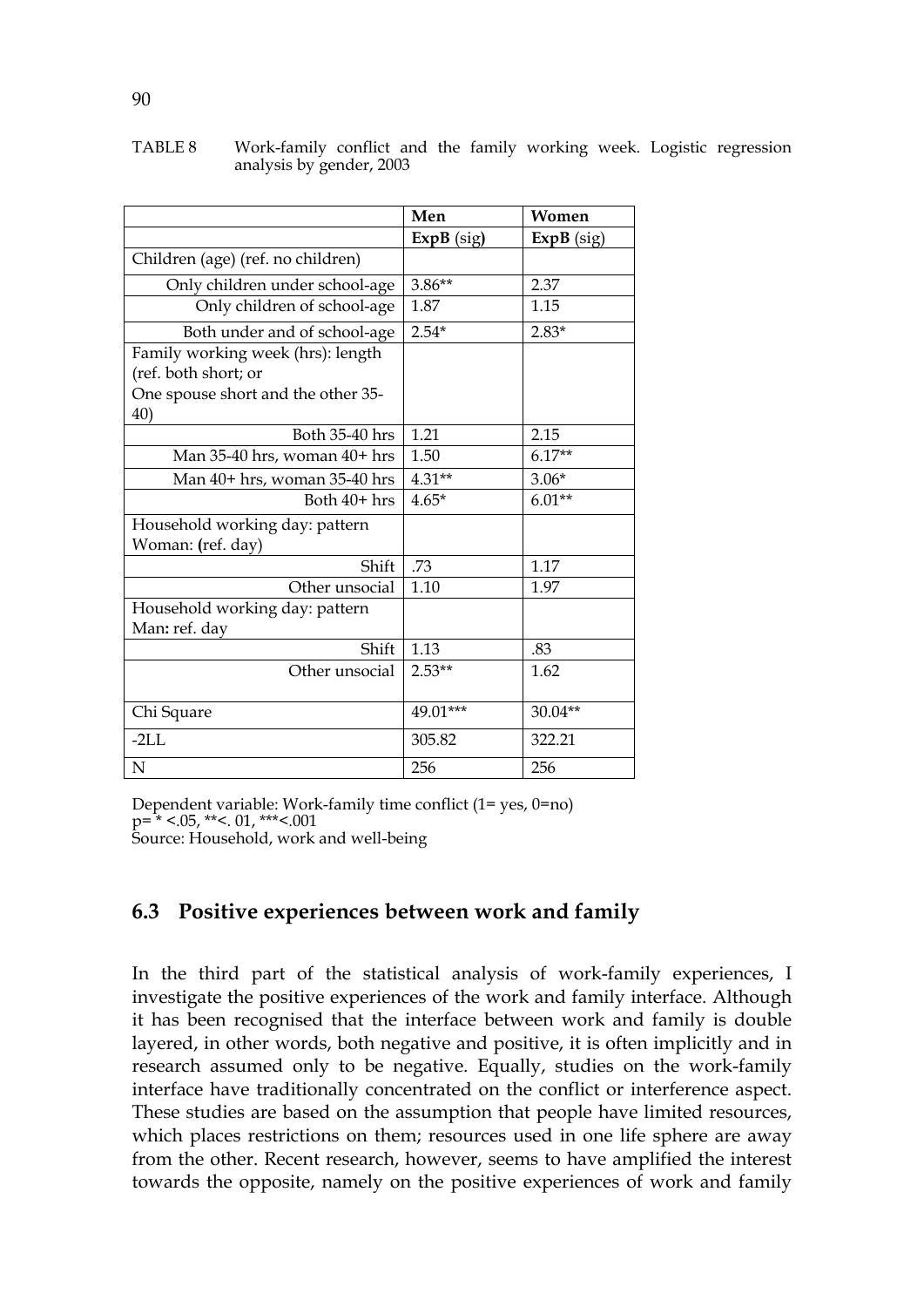(work-family facilitation; see e.g. Voydanoff 2002; Kinnunen et al. 2006). Previous research has suggested that experiencing positive work-family relations is not the absence of the negative experiences between work and family. Therefore Voydanoff (2002, 148) suggests that both the negative and positive experiences between work and family (work-family conflict and workfamily facilitation) range from none or low to high.

#### **Work assists coping with children**

The Finnish Working Conditions surveys has included a statement which investigates the positive influence work has to the employee and family life on wave 2003. The statement is "I deal better with my children when I also go to work" The answer possibilities are 'totally untrue', 'true to some extent', 'untrue to some extent', 'totally untrue' and 'not able to answer'. The question is only targeted at those respondents with children.

The experience of work assisting with dealing with children is broad, in total a fifth of men and a third of women agree with the statement totally (table 9). Overall, a great majority of the employees with children agree, at least to some extent, that work assists in coping with children, namely altogether 63 percent of men and 69 percent of women agree totally or at least to some extent with the statement. It is noteworthy that relatively many say that they are not able to answer if work assists with dealing better with children.

|                | A11  | Men | Women |
|----------------|------|-----|-------|
| Totally true   | 25   | 21  | 29    |
| True to some   | 41   | 42  | 40    |
| extent         |      |     |       |
| Untrue to some | 15   | 17  | 13    |
| extent         |      |     |       |
| Totally untrue | 12   | 13  | 10    |
| Cannot tell    | 7    | 7   | 8     |
| Total          | 100  | 100 | 100   |
|                | 1179 |     | 530   |

TABLE 9 Positive experience of the work-family interface by gender, 2003 (%)

Source: Finnish Working Conditions Surveys 2003

In the next analysis I investigate who specifically agrees with the statement that work assists in coping with children. In their study Ulla Kinnunen, Taru Feldt, Sabine Geurts and Lea Pulkkinen (2006, 156) found a relationship between the number of children and a positive work-family spillover; the higher the number of children, the higher the positive work-family spillover. Evangelia Demerouti, Sabine Geurts and Michiel Kompier (2004) find that the positive work-home spillover was positively related to work characteristics; job support, job demands and job control. However, the finding of the positive association between job demands and the positive work-home spillover needs to be considered cautiously, the researcher point out, as the correlation is weak.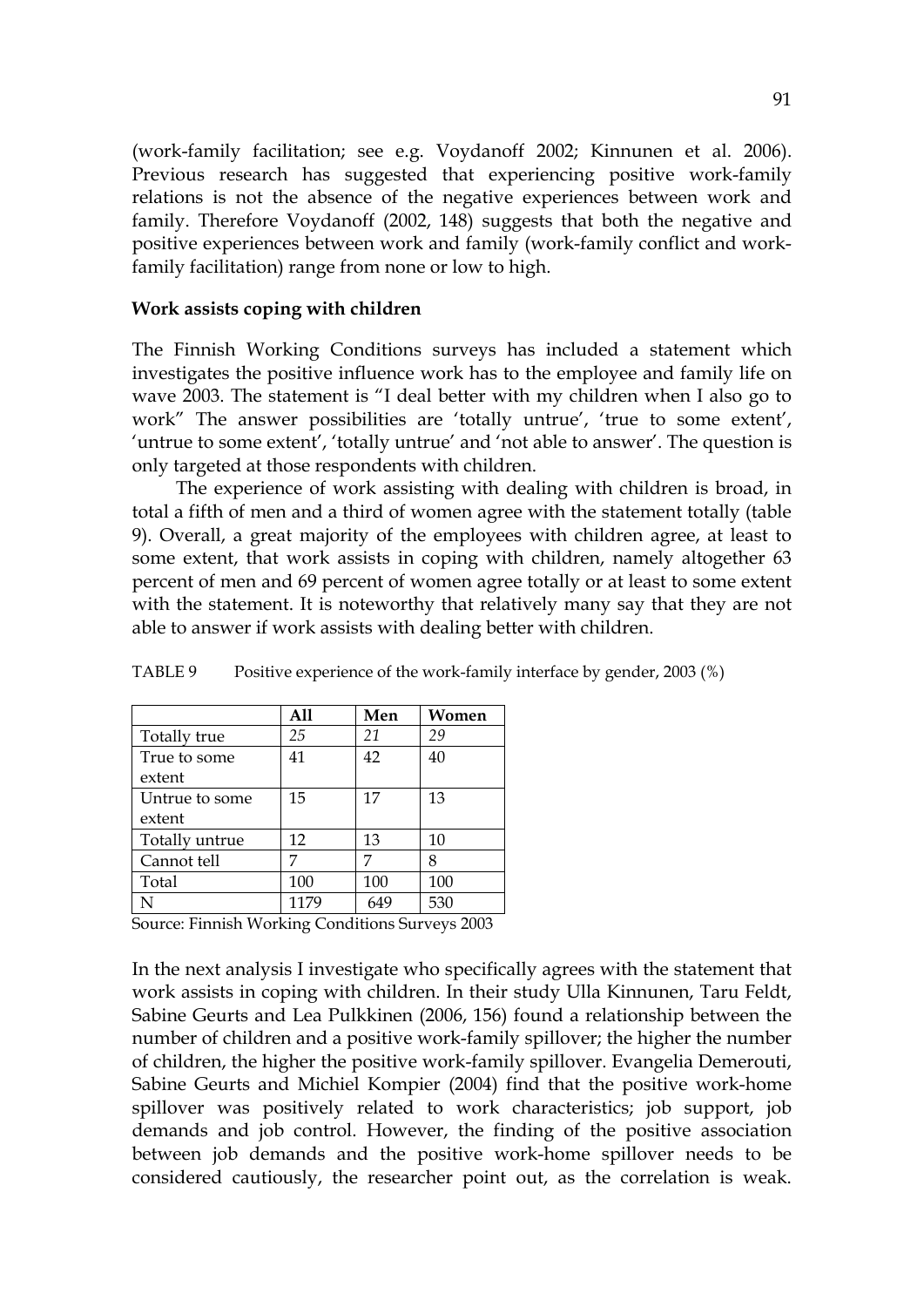Jeffrey Hill (2005) finds that work-family facilitation was associated with workplace support (both supervisors and co-workers) and flexible work arrangements (such as work at home and flexible work policies).

I question if those who have many or young children are more likely to agree with the statement that work assists in coping with children. The suggestion is based on the assumption that more than one children and the young age of children increase the amount of time of dependent care and the number of responsibilities children place on the adult, hence work might allow parent's their 'own time' (i.e. time away from direct care responsibilities) and be perceived as positive. Model 1 includes the number of children, and model 2 includes the age of the children (table 10). The analysis was carried out using logistic regression and separately for men and women.

The analysis showed that among men socio-economic status was associated with the perception that work assists with coping with children. Higher white-collar men workers were more likely to state that work assists in coping with children, increasing the odds by around two. Perhaps work provides an opportunity for self-development, rewards and skills that assist in coping with requirements of the children. In addition, among men experiencing time conflicts at home was an association with the experience of work assisting in coping better with children; moderate time conflicts increase the odds of positive work to home spillover, by 2.18 and 2.17 times compared to those with no time conflicts (model 1 and 2).

Similarly with the previous Finnish study (Kinnunen et al. 2006) among men the number of children was associated with the experience that work assists in coping better with children; having three or more children increase the odds by 2.34 of experiencing that work assists in coping with children compared to those with 1 to 2 children. All in all, the findings suggests that higher white collar dual-earner men with children and those experiencing time conflicts at home are more likely to perceive working time as their own time which assists in meeting childcare demands. The direction of the association remains unidentified with the cross-sectional data; equally the association might be due that working time is prioritised which increases time conflicts at home. Work might offer a hideaway, or becomes 'a home' as discussed by Arlie Hochshild (1997) in her study.

Among women, having supervisory responsibilities increases the odds (app. 1.60 times) of feeling that work assists in coping with children. Equally with a high white collar position this suggests that work offers such rewards and skills that assist in meeting the demands of the children. Among women the number of children was not significant, but the age of children was. Among women with no children under the age of 8 (school starts usually when child is 7 years old) experience reduced the likelihood (.67) that work assists in coping with children. Therefore mothers of young children in particular experience a positive interface from work to home.

It is interesting, although not surprising, that among men and women different issues are related with a positive work to home interface. Among men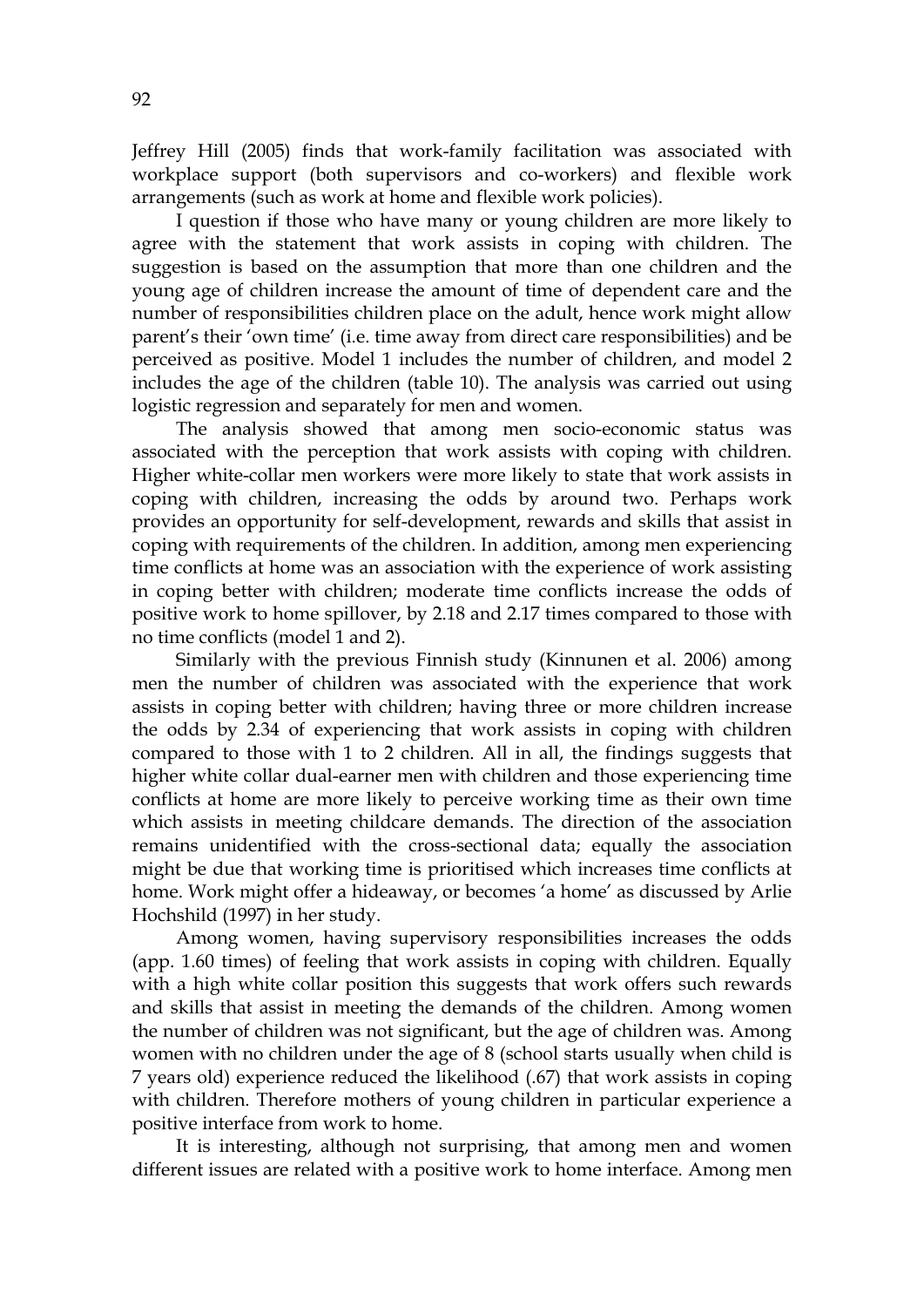it seems that it is more related with home related demands; having many children and having frequent conflicts with the partner about household work. A white collar position also influences evaluating the work benefits of coping with children. This can reflect that work fulfils the individual needs. Among women it seems that a positive work to home interference is particularly related with the position at work, and a supervisory position increases the odds for a positive work to home interference. Nonetheless, those women who do not have any children under 8 are less likely to experience a positive interference. This might reflect the time demands that small children particularly place on women. As suggested this might be a result that work provides both "own time" and rewards for mothers. An additional explanation is that mothers of young children feel the need to constantly legitimise their right to do paid work, as will be discussed in chapter 7.2 (see also Julkunen 1995). This in turn can enforce the evaluations that work assists in coping with children.

|                           | Model 1:           |             | Model 2:        |           |
|---------------------------|--------------------|-------------|-----------------|-----------|
|                           | Number of children |             | Age of children |           |
|                           | Men                | Women       | Men             | Women     |
|                           | Exp B              | Exp B (sig) | Exp B           | Exp B     |
|                           | (sig)              |             | (sig)           | (sig)     |
| Socioeconomic status      |                    |             |                 |           |
| (ref: blue collar worker) |                    |             |                 |           |
| Lower white collar        | 1,75               | ,92         | $2,00*$         | ,87       |
| Higher white collar       | $2,16**$           | 1,14        | 1,61            | 1,12      |
| Working time: length      |                    |             |                 |           |
| (ref: short, up to 34)    |                    |             |                 |           |
| Normal (35-40)            | 1,39               | 1,29        | 1,44            | 1,33      |
| Long $(41+)$              | 1,02               | 1,65        | 1,07            | 1,87      |
| Working time: pattern     |                    |             |                 |           |
| (ref: day)                |                    |             |                 |           |
| Shift                     | ,80                | ,85         | ,83             | ,81       |
| Other                     | 1,25               | 1,22        | 1,38            | 1,16      |
| Working time: tempo       |                    |             |                 |           |
| (ref: insignificant)      |                    |             |                 |           |
| Moderate                  | ,64                | 1,17        | ,65             | 1,13      |
| Great                     | ,73                | 1,12        | ,720            | 1,14      |
| Working time: autonomy    |                    |             |                 |           |
| (ref: no)                 |                    |             |                 |           |
| Yes                       | ,94                | 1,12        |                 | 1,107     |
| Supervisory position      |                    |             |                 |           |
| (ref: no)                 |                    |             |                 |           |
| Yes                       | 1,04               | $1,63*$     | 1,09            | $1,66*$   |
|                           |                    |             |                 | continues |

TABLE 10 Positive work-family interface. Logistic regression analysis by gender, 2003.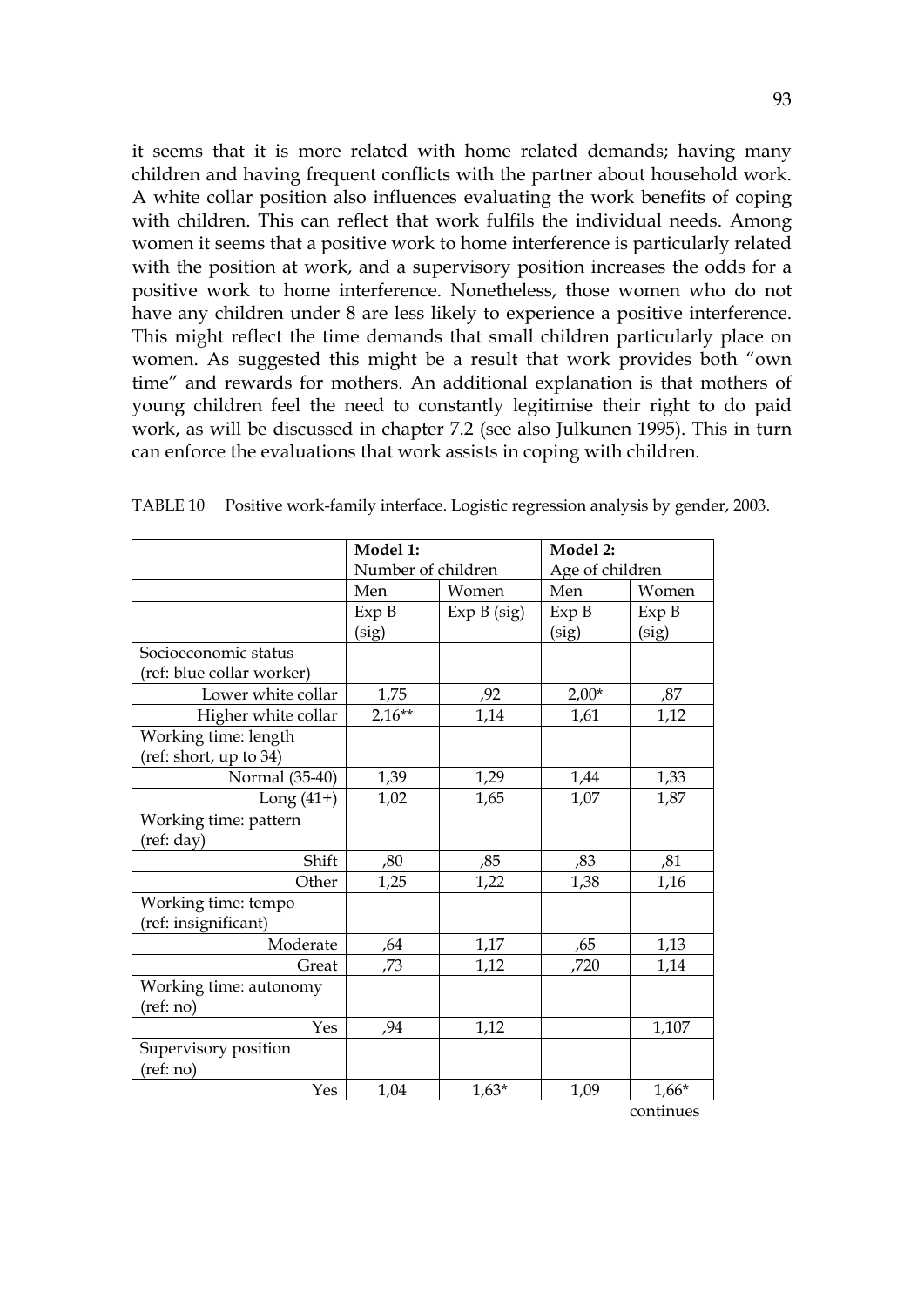#### TABLE 10 continues

| Requirement for time        |           |        |           |        |
|-----------------------------|-----------|--------|-----------|--------|
| flexibility                 |           |        |           |        |
| (ref: never)                |           |        |           |        |
| Monthly or less freq.       | ,65       | 1,48   | ,61       | 1,099  |
| Daily or weekly             | ,56       | 1,07   | ,50       | ,693   |
| Contacted from work         |           |        |           |        |
| (during the past month)     |           |        |           |        |
| (ref:no)                    |           |        |           |        |
| Once or twice               | ,99       | 1,06   | 1,12      | 1,06   |
| More frequently             | ,98       | 1,07   | 1,06      | 1,48   |
| Children: number (ref: 1-2) |           |        |           | --     |
| $3+$                        | $2,34**$  | 1,08   |           |        |
| Children: age (ref: also    |           |        |           |        |
| under 8yrs)                 |           |        |           |        |
| No under 8yrs children      |           |        | ,91       | $,67*$ |
| Additional care and         |           |        |           |        |
| "sandwiching" (ref: no)     |           |        |           |        |
| Yes                         | 1,25      | ,88    | 1,18      | ,95    |
| Partner's working time      |           |        |           |        |
| (ref: part-time work)       |           |        |           |        |
| Full-time work              | 1,15      | 1.72   | 1,05      | 1,68   |
| Time conflicts (ref: no)    |           |        |           |        |
| Moderately                  | $2,18***$ | 1,06   | $2,17***$ | ,99    |
| Frequently                  | ,90       | 1,07   | ,95       | 1,01   |
| Share of household work     |           |        |           |        |
| (ref: partner more)         |           |        |           |        |
| Equally                     | ,63       | 1,15   | ,62       | 1,18   |
| Respondent more             | 1,56      | 1,05   | 1,45      | 1,05   |
|                             |           |        |           |        |
| Chi-Square                  | 43,773**  | 13,861 | 33,981*   | 17,609 |
| $-2LL$                      | 575,93    | 647,51 | 585,72    | 643,77 |
| $\mathbf N$                 | 489       | 592    | 489       | 592    |

Dependent variable: Work assists in coping better with children (1= yes, 0=no).  $p = * <.05, ** <.01, ** <.001$ 

Source: Finnish Working Conditions Survey, 2003

## **6.4 Work-family fit: working time preferences25**

The final part of the statistical analysis looks at the actual working time and working time preferences in the European Union (of 1998) and Norway. I investigate the disparity of the actual and preferred working time as an

 $25$ <sup>25</sup> The analysis is previously published in Väisänen, Mia & Nätti, Jouko. 2002. Actual and Preferred Working Time of Dual-Earning couples in European Union and Norway. European Societies 4(2), 307-329.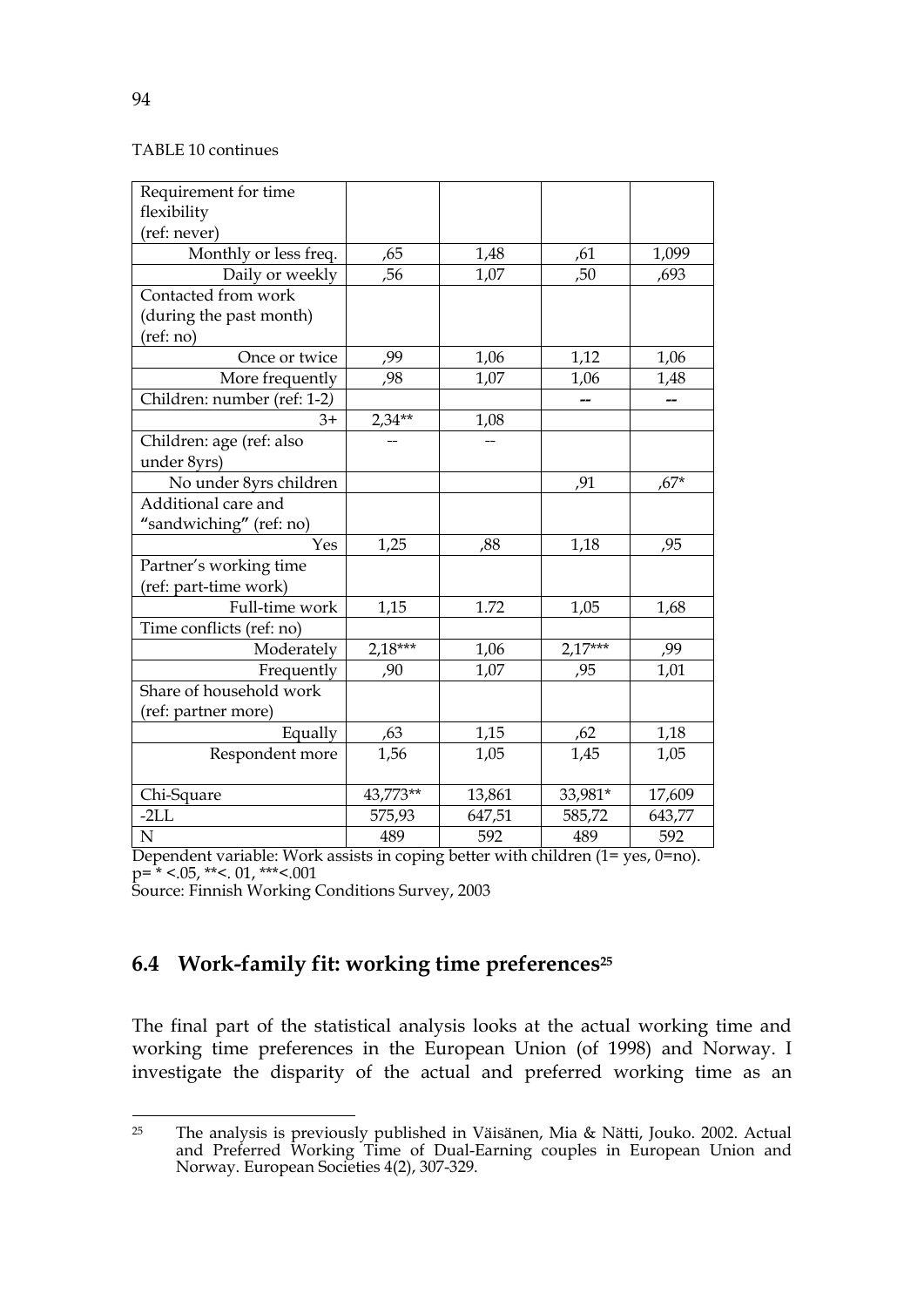indicator of the work-family fit; the suitability of working hours to meet the demands and responsibilities of other life spheres. In this chapter Finland is located within the EU, using the Employment Options of the Future data (1998), including the 15 EU countries (1998) and Norway.

Amongst the relatively few studies on the work-family fit, Maribeth Clarke, Laura Koch and Jeffrey Hill (2004) review work conditions, which are associated with an increased work-family fit. They find that an increase in weekly hours spent in paid employment is associated with a decrease in the work-family fit. The study also shows that the older the respondent, the better the work-family fit was reported.

Working time preferences have not been investigated widely in research and have mostly been derived from actual behaviour (Clarkberg & Moen 2001). However, I suggest here that the work hour preferences cannot be directly drawn from actual working hours, nor can they be treated in isolation from the societal factors, such as working time culture and gender arrangement (Pfau-Effinger 1999). Work hour preferences have to be considered in parallel to the economic gains or losses they entail. An earlier study on work hour preferences in the European Community (in 1994) showed that 38% of all employees would prefer a reduction in working hours to an increase in pay. Compared to a similar survey in 1985, there was a slight movement towards favouring a reduction in working hours over an increase in pay. Overall, it would seem that Western Europeans are in a marked contrast to the United States and Canada, where employees are much more likely to prefer pay to a reduction in working hours (Drolet & Morissette 1997; Evans et al. 2000). In general, workers in countries where the overall individual working time is low display a preference for reductions in hours rather than increases in pay (OECD 1999, 166). This clearly indicates that work hour preferences are dependent on the cultural context, with similar economic and employment circumstances.

The previous studies on work hour preferences have concentrated on the individual level (see e.g. Euwals et al. 1997; Steward & Swaffied 1997; Lee & McCann 2006), while there are very few studies at the family level. A previous study (Bielinski et al. 2001) drawing on the Employment Options of the Future , the data concentrated on families with at least one of the partners in paid employment. On average, respondents preferred to reduce their total family working time by one hour per week, but there were significant regional differences. As a result of the preference to integrate the non-participants (women) to the labour market in the Southern European countries, the respondents preferred to increase the total family working time.

In an interesting study, Marin Clarkberg and Phyllis Moen (2001) have analysed the realisation of the working time preferences at the family level, drawing from U.S. panel data. Over a third of all families, including the nonemployed, were dual-earning couples. In this U.S. study approximately 40 per cent of the respondents were working the hours they preferred, but above all the professional couples were overworked, in other words they experienced a poor work-family fit. The panel setting allowed the researchers to investigate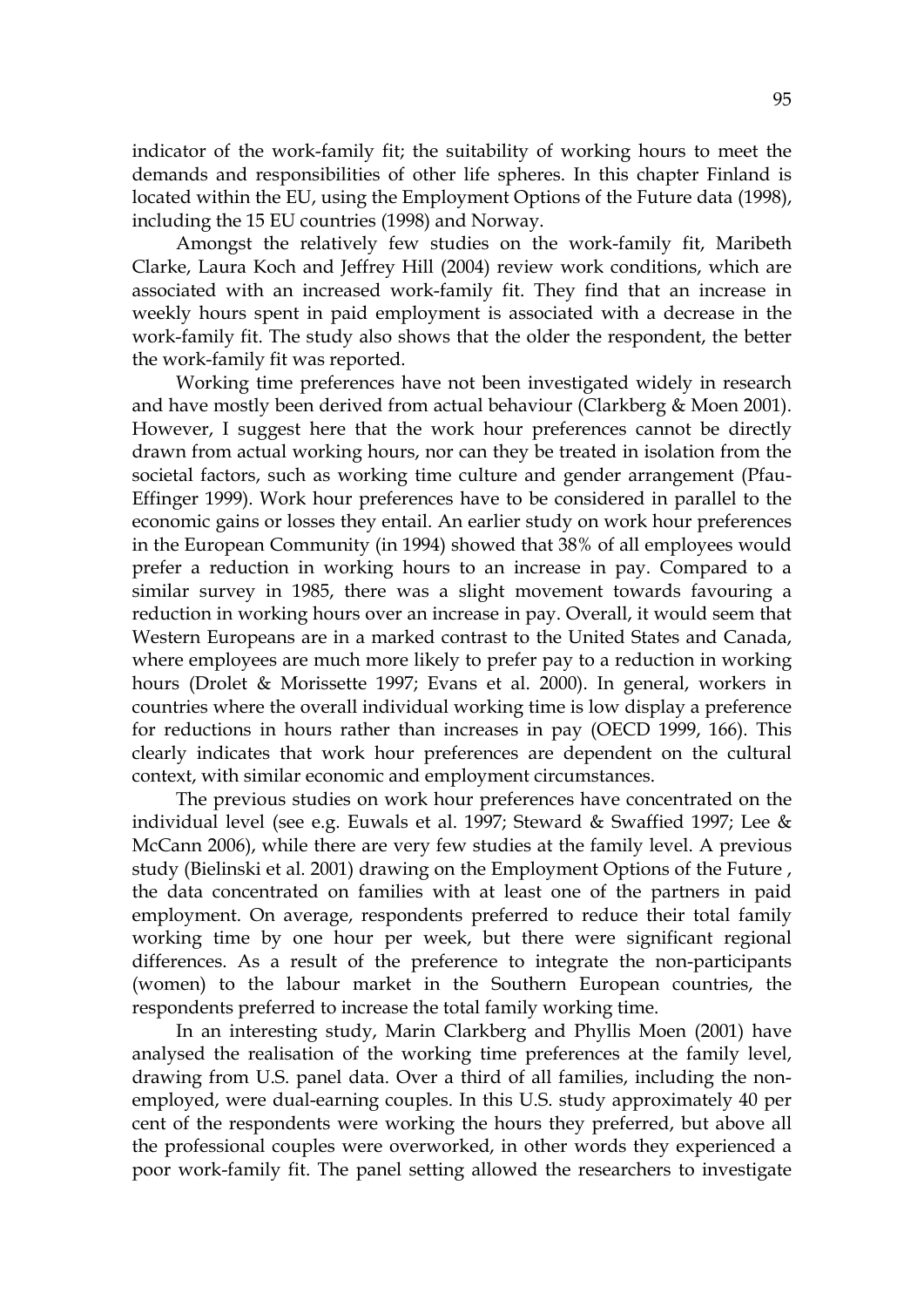possible adaptations in work hour schedules. They found that while roughly half of the observed transitions during the five-year follow-up were preceded by an expression of interest to change the hours, this was not usually the case if the couples expressed a willingness to reduce the working hours. (Clarkberg & Moen 2001)

Harald Bielinski, Gerhard Bosch and Alexandra Wagner (2001) have hypothesised about the factors that influence working time preferences across countries. According to their theorem, there are six main components: employment situation, regulation of labour markets, work organisation, individual characteristics, family and its economic situation. In addition, it is important to include a further factor, namely the effect of the societal 'gender arrangement' (Pfau-Effinger 1999). It can pinpoint the gendered value and attitude systems that operate in the formation of accepted work hour preferences. (For discussion, see Väisänen & Nätti 2002.) Gendered value and attitude systems relate to the existing family models, which in the EU have changed, as was discussed previously; there has been a shift from the malebreadwinner to the dual-earner model, but with a varying pace (Drobnič  $\&$ Blossfeld 2001).

I explore the work-family fit through disparities in the actual and preferred working time. The analysis not only concentrates on Finland, but also studies the national context looking at working time preferences across the EU countries. It is assumed that there are differences between working time preferences of employees across countries, which is an indicator of a national culture and illustrate to an extent the way the societal institutions support the worker and carer role of the employees. Contrary to studies that suggest that a macro-environment and culture plays a role in evaluations of the work-family interface (e.g. Joplin et al. 2003), Jefferey Hill, Chongming Yang, Alan Hawkins and Maria Ferris's (2004) study finds that the same model of the work-family interface adequately fitted the data of 48 countries. In the study the 48 countries were grouped into four culturally related groups (East, West-developing, Westaffluent, West-US), although there were some differences between the strength of the magnitude of the models. The lack of difference might be explained with the fact that the data is collected within IBM; therefore all employees are part of the same, strong corporate culture. "The organisational culture experienced by multinational company employees may supersede the diversities of national cultures", as recognised by the researchers (ibid. 1310). Another explanation which is not identified by researchers might be that there is a great differentiation in the institutional setting, for example, among the countries, which are grouped together. This might prevent identifying differences. For example, Finland is grouped together with France, Ireland, Germany, and Italy, which have some profound differences in the organisation of social policy and institutions. More attention needs to be paid to the institutional and cultural setting of the country. For example, it needs to be recognised to what extent worker and carer roles are supported.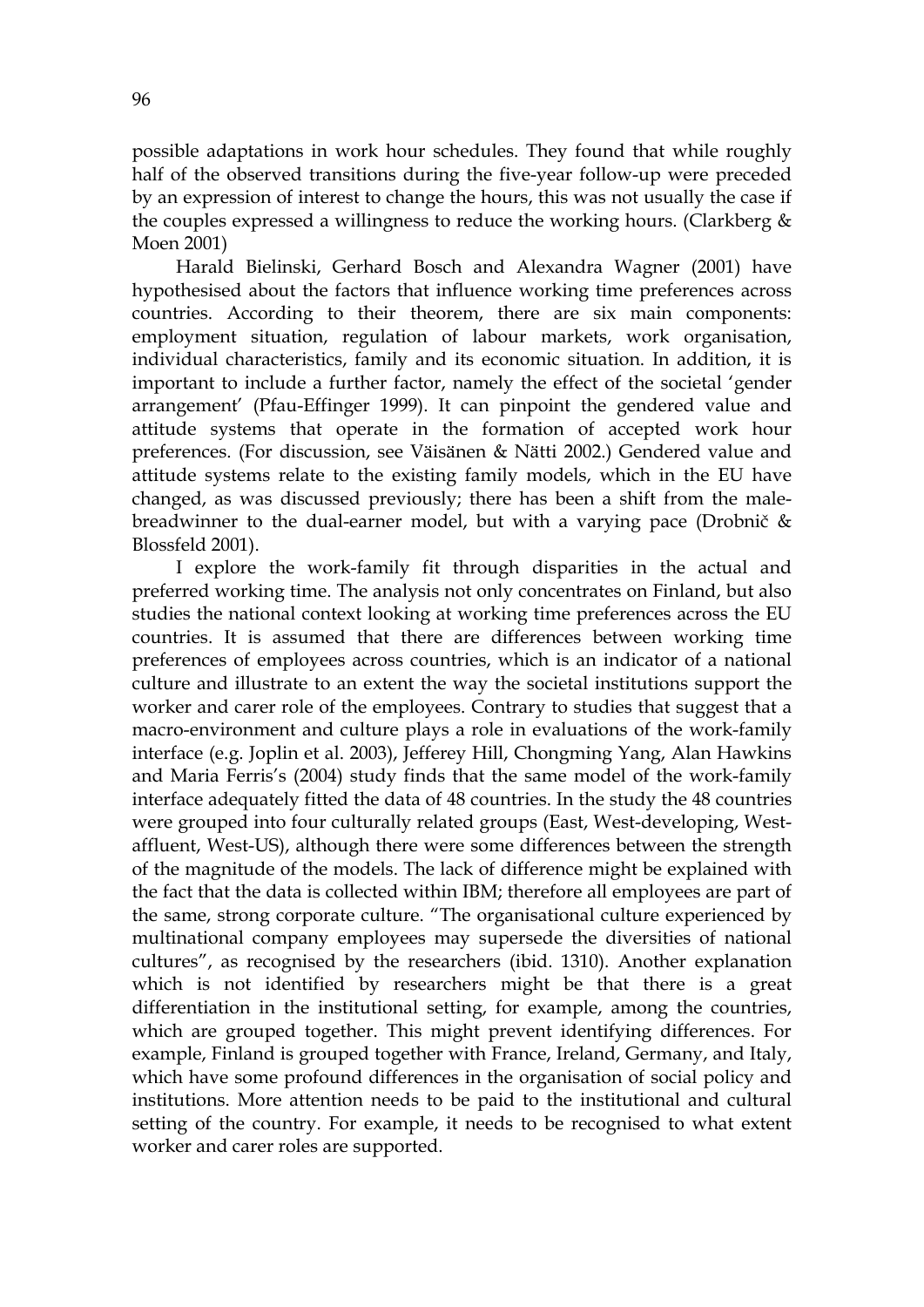#### **Work-family fit**

This study uses the Employment Options Data (1998) by the European Foundation of Improving Living and Working Conditions (see e.g. Atkinson 2000). The survey includes a representative sample of over 30 000 people in the European Union Member States and Norway. They were asked about working now and in the future. The analysis focused on those respondents aged 16-64 who were in a partnership where both partners were employed, either as salary earners or self-employed. (See appendix 2 for sample size by country.)

The descriptive figures rely on the weighting procedures carried out by the European Foundation (see e.g. Atkinson 2000). The data was weighted in several steps so that the national samples would be representative, at the national level on the one hand, and at the European level on the other hand. Statistical analyses have been carried out without weighting.

I investigate four questions; firstly, the conformity or disparity between the actual and preferred total family working time in paid employment at the country level, and secondly, factors which contribute to the length of the family working time. Thirdly, the analysis concentrates separately on those families that would like to significantly reduce their total family working time in paid employment, i.e. concentrating on families with a particularly poor work-family fit in this regard. The analysis gives information on what is the perceived workfamily fit in the EU countries, and which factors contribute to the preferred working time. Finally, I explore the factors that account for a significant decrease of working time.

In order to capture the variation of the family working time patterns, the countries have been classified into four working time regimes in the analysis (see Fagan et al. 2001). These regimes identify working time practices and the extent to which state policies encourage or inhibit women to take employment (see also Lewis 1992; Anttonen & Sipilä 1996; Ellingsæter 1998). The regimes are: (i) *universal breadwinner* (Sweden, Finland, Denmark and Norway); (ii) *modified breadwinner* (France, Belgium); (iii) *male breadwinner with limited parttime work* (Portugal, Greece, Italy and Spain); and (iv) *male breadwinner with parttime work* (Austria, Germany, Ireland, United Kingdom and Netherlands).

#### **Disparity of actual and preferred working time**

The first analysis looks at the preferred length of paid working time in the dualearning families around Europe. The total family working time has been calculated based on the respondents' report on the length of actual and preferred weekly working time in paid employment of themselves and of their partner. Regarding the partner's working hours there is only the report from the respondent. A word of caution should be made regarding the partnership: there is only information on the respondent's but not on the partner's sex. The same applies for the information on the partner's working time, which is information given by the respondent, not the partner oneself.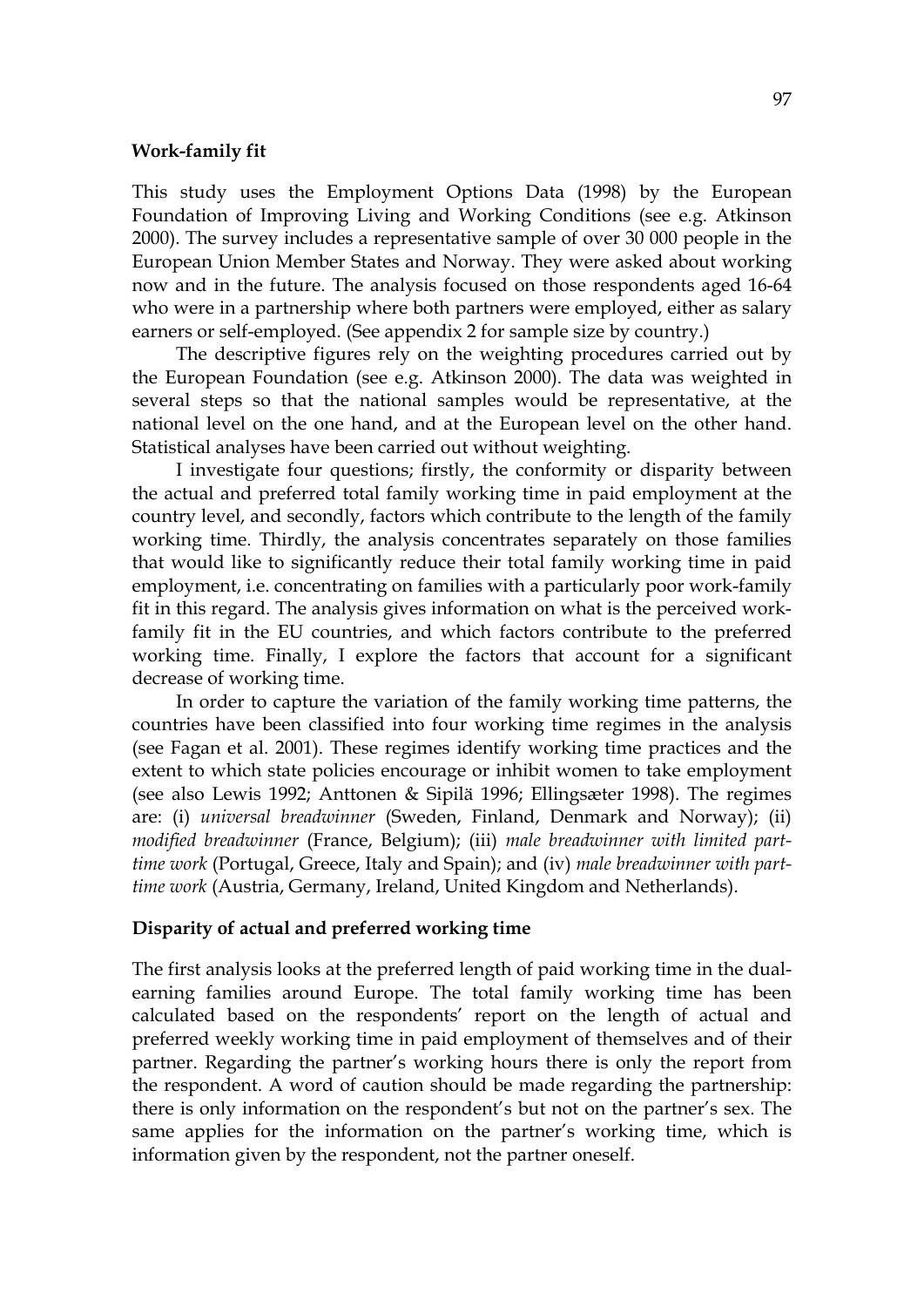The question on the preferred working time referred to the economic gains and losses it might entail; it requested that the respondents take into account "the need to earn a living". At the time of the survey all the respondents and their partners were in paid employment, whereas the preference included the option not to be in paid employment, which was coded as zero hours in the preferred family working time.

Overall, at the country level, there was a 15-hour difference between the actual total family work hours in paid employment across countries, and the average European family working week was 77 hours per week (table 11). The longest working hours in paid employment of dual-earning couples were in Greek and Portuguese families, while the shortest were in the Netherlands. Compared to the United States, the dual-earner families in the European Union and Norway worked slightly fewer hours; the total family working time in the United States (year 1997) was 81 hours per week (Jacobs & Gerson 2001, 50).

At the European level the length of the preferred family working time in the dual-earning couples is 65 hours per week; 12 hours less than the actual situation. When compared to the findings of the earlier study that concentrated on families with at least one employed partner, this suggests a much greater preference to reduce the work hours. Dual-earner families therefore experience a poorer work-family fit. Among the dual-earning couples none of the countries indicated an overall preference to increase the paid working time.

Looking at the countries separately, the shortest preference and also the shortest actual work hours were in the Netherlands, where the respondents would prefer 59 hours per week on average. The longest preferred working time at the family level was in Portugal, where the respondents would prefer the family to work a total of 73 hours per week. The greatest difference between the actual and preferred working hours at the family level was in the United Kingdom and Ireland, where the families wanted to reduce their working time by over 15 hours per week. Thus, if working time preferences is accepted as an indicator of the work-family fit, dual-earner couples in the UK and Ireland suffered from the poorest fit among these countries. Austria and Greece ranked next, with a preference for at least a 14-hour decrease. On average, the most satisfied dual-earning families were in Luxembourg, Spain, the Netherlands and Norway.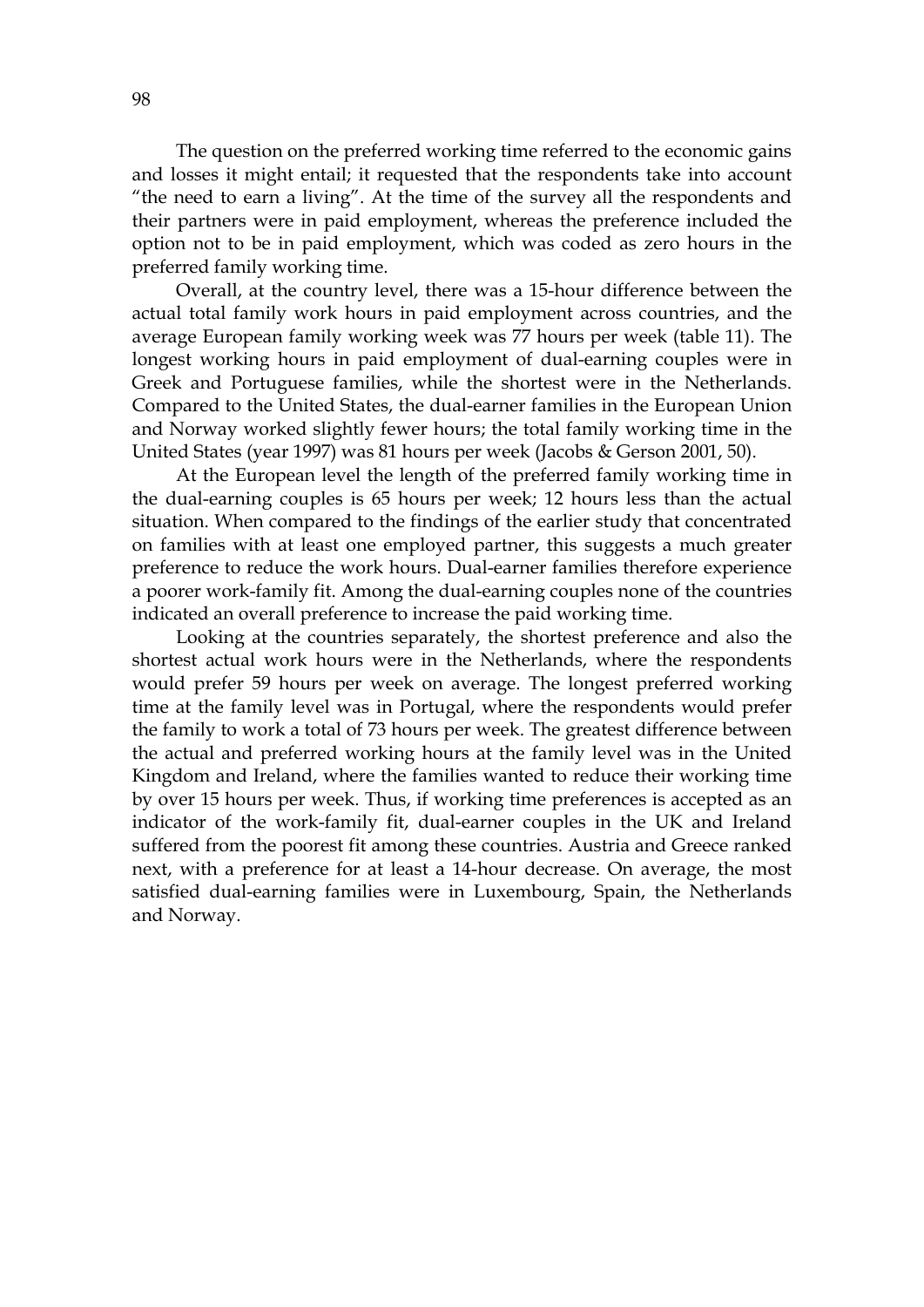| <b>COUNTRY</b>        | Actual | Preferred | <b>Difference</b> |
|-----------------------|--------|-----------|-------------------|
|                       | hours  | hours     |                   |
| Austria               | 83.0   | 68.6      | $-14.4$           |
| Belgium               | 75.4   | 64.9      | $-10.5$           |
| <b>Denmark</b>        | 76.5   | 64.3      | $-12.2$           |
| Finland               | 80.9   | 68.9      | $-12.0$           |
| France                | 76.2   | 65.3      | $-10.9$           |
| Germany               | 77.7   | 66.4      | $-11.3$           |
| Greece                | 83.9   | 69.4      | $-14.5$           |
| Ireland               | 78.6   | 63.2      | $-15.4$           |
| Italy                 | 75.5   | 65.5      | $-10.0$           |
| Luxembourg            | 74.1   | 66.2      | $-7.9$            |
| Netherlands           | 68.8   | 59.4      | $-9.4$            |
| Portugal              | 83.9   | 72.7      | $-11.2$           |
| Spain                 | 79.4   | 71.2      | $-8.2$            |
| Sweden                | 79.4   | 67.1      | $-12.3$           |
| <b>United Kingdom</b> | 77.5   | 62.0      | $-15.5$           |
| Norway                | 74.8   | 65.0      | $-9.8$            |
| $EU + Nor total$      | 77.2   | 65.4      | $-11.8$           |

TABLE 11 Actual and preferred family working week, hours worked per week in households, 1998.

Source: Employment options of the future 1998

#### **Factors affecting family working time preferences**

The second aim of the empirical analysis was to investigate factors affecting the family working time preferences and possible interface effects by using an analysis of covariance (table 12). The independent variable was the preferred total family working time in paid employment. Based on earlier research on working time in European households, the analysis concentrated on the effects of the country regime, young children and education. The dependent variables were the country regime, grouped into four categories explained earlier, young children (under 10), and educational attainment, which was classified into primary education and no educational qualifications as one category, and secondary and tertiary qualifications as two separate categories.

To control their effect, five background variables were entered into the analyses as controls. The five background variables were their own and their partner's working hours, respondent's age in years, information on the sector of employment (public or private services, manufacturing and agriculture), and the respondent's evaluation on the household's financial situation (well- off, just manage or difficulties).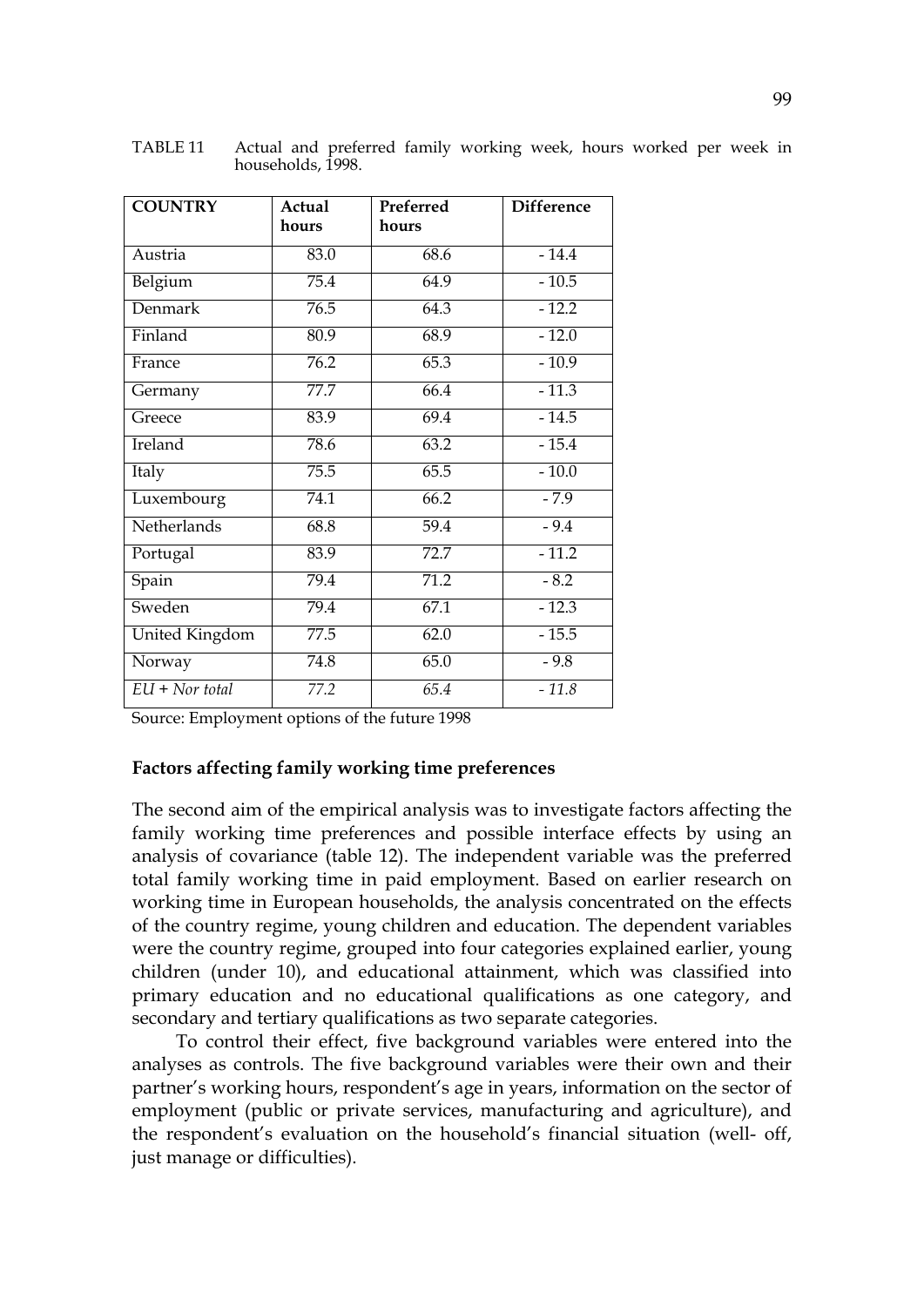After controlling the background variables, the analysis showed a significant main effect for having caring responsibilities among women  $(F=19.61, sig.=000)$ , and to a less substantial degree among men  $(F=6.78, g=1000)$ sig=.009). Women express the time demands that children under 10-year-old require to a greater extent than men.

Education was also a significant factor both among men (F=4.85, sig.=.008) and women (F=6.34, sig.=.002). The lower the education of the respondent, the longer the preferred family working time was among both men and women. The country regime had a slightly more significant effect among men (F=8.89, sig.=.000) than among women (F=5.97, sig.=.000). Among men the respondents from the male breadwinner with a limited part-time work regime wished for the longest working time, while those from the male breadwinner with a parttime regime wished for the shortest working time. Altogether, the preference varied by approximately 4.5 hours between regimes among men. Among women the respondents from the universal breadwinner regime preferred the shortest working time, while similar to men, those from the male breadwinner with a limited part-time regime preferred the longest total working time. Among women the variation between country regimes was approximately 3 hours.

In addition to the main effects, the analysis also explored the interaction effect. No statistically significant interaction effects were found among women, but there was a statistically significant interaction effect between the education and country regime among men (F=2.71, sig=.013). In the universal breadwinner countries the family working time preference did not vary significantly between educational levels, while the most significant differences between educational levels were in the male breadwinner and limited part-time regimes, i.e. the Southern European countries. The differences were striking between the primary educated and the secondary and tertiary educated. The primary educated preferred a longer total family working time by 6 hours. It can be assumed that this results from the connection between pay and working time. A direct connection, such as an hourly wage system instead of monthly or annual pay, signifies that the more hours one works, the more one is paid. This is more usual at the lower educational levels. However, this could not be investigated due to a lack of information in the data.

The actual working time of their own and of their partner's, had covariate effects. Among men the working time of the partner was even more significant (F=327.17, sig.=.000) than the respondent's own working time (F=152.20, sig.=.000). Among women their own working time had the strongest effect (F=549.52, sig.=000). Altogether, the model accounted for 26 percent among men and 22 percent among women of the variance in the preferred family working time.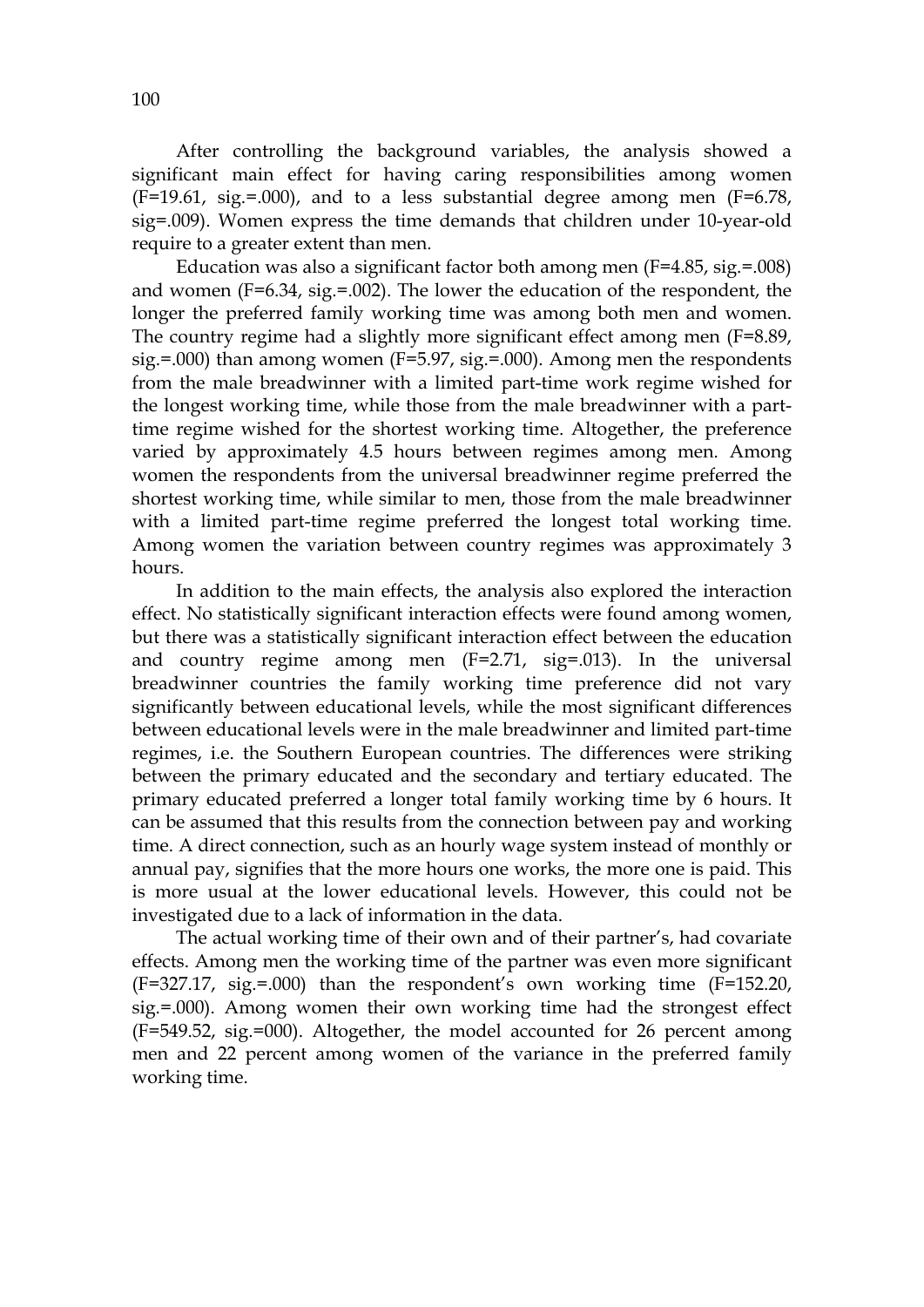| Variable                                          | Men    |      | Women  |            |  |
|---------------------------------------------------|--------|------|--------|------------|--|
|                                                   |        |      |        |            |  |
|                                                   | F      | Sig  | F      | <b>Sig</b> |  |
| Respondent's working time                         | 152.20 | .000 | 549.52 | .000       |  |
| Partner's working time                            | 327.17 | .000 | 53.34  | .000       |  |
| Sector                                            | 2.20   | .138 | 6.36   | .012       |  |
| Family financial situation                        | .47    | .493 | 10.01  | .002       |  |
| Age                                               | 22.63  | .000 | 14.14  | .000       |  |
| Education                                         | 4.85   | .008 | 6.34   | .002       |  |
| Children (under 10)                               | 3.77   | .009 | 19.61  | .001       |  |
| Country regime                                    | 8.89   | .000 | 5.97   | .000       |  |
| Country regime* Children (under<br>10)            | 1.23   | .297 | .97    | .406       |  |
| Education *Children (under 10)                    | .75    | .474 | .351   | .704       |  |
| Country regime * Education                        | 2.71   | .013 | 1.02   | .411       |  |
| Country regime* Children (under<br>10)* Education | 1.97   | .067 | .98    | .439       |  |
| <b>Adjusted R square</b>                          |        | .263 |        | .221       |  |
| N                                                 |        | 2125 |        | 3098       |  |

TABLE 12 Factors affecting the preferred family working time, 1998. Analysis of covariance by gender.

Dependent variable: preferred family working week (both spouses) Source: Employment options of the future 1998

#### **Significant decrease of total family working time**

The third aim of this section was to investigate the desired extent of change in the paid working hours at the family level. The analysis concentrated on factors affecting the families to want to significantly reduce the working time, i.e. a reduction of over 20 work hours per week. The independent variable (a reduction by 20 or more hours) was formed based on the difference between the actual and preferred total paid working time, and they were dichotomous  $(1 = yes, 0 = no).$ 

A logistic regression analysis was used to find out the factors affecting the preference to reduce the working time. The analysis included four sets (country regime, demographics, family and work characteristics) of explanatory variables (table 13). A positive value (ExpB) indicates an increase in the likelihood of the phenomenon to occur.

The analysis concentrated on the desire to decrease the working time by 20 hours or more. Overall, approximately a fifth of the respondents fell into this category. In the final model the most important factor was the partner's working time. Among women, those whose partner worked long hours (45 or more per week) were 143 times as likely to prefer the family working time to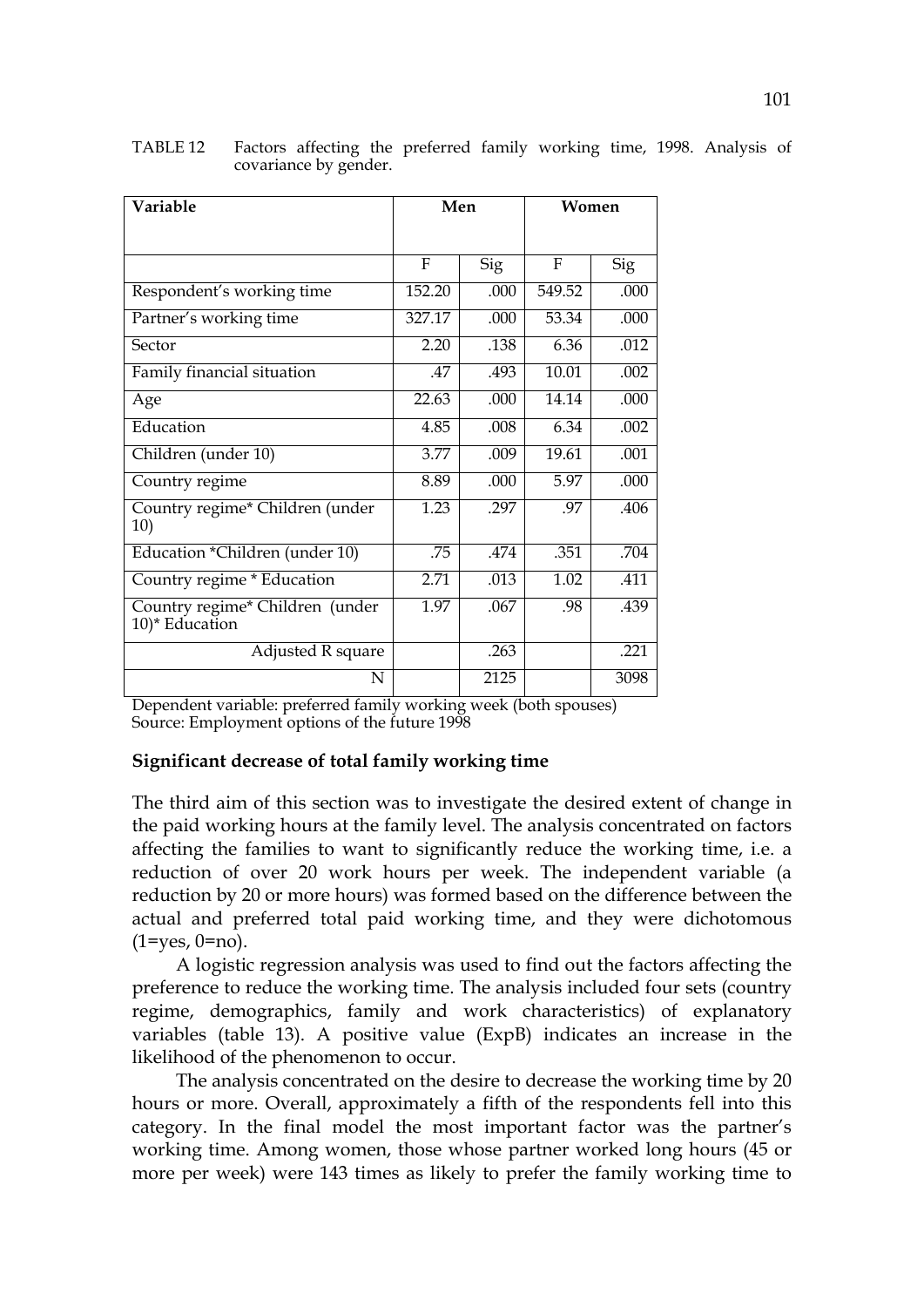decrease by 20 hours or more when compared to those whose partner worked part-time hours. The corresponding figure among men is 14, respectively. This indicates that a partner's long hours signify a poor work-family fit. As such, it highlights the importance of the family level investigation.

Among women, children under 10-years-old accounted for the willingness to reduce the family working time, increasing the odds 1.3 times when compared to respondents with no children under the age of ten. An interesting factor was that among women the possibility to work at home increased the willingness for the family to work fewer hours. It can be assumed that this is an effect of work organisation and work characteristics, such as the content of work responsibilities and the degree of working time autonomy. Education and correspondingly the socio-economic status were linked to the possibility to work at home. For example, by educational level, a fifth of the women with a primary education or no education at all had the possibility to work at home, while the corresponding figure among those with a tertiary education was over half (55%).

|                                  | Man        | Woman        |
|----------------------------------|------------|--------------|
|                                  | ExpB (sig) | $ExpB$ (sig) |
| Country regime (ref. Universal)  |            |              |
| Modified                         | 1.01       | .80          |
| Male, limited part-time          | 1.10       | .83          |
| Male with part-time              | 1.21       | 1.00         |
| Age (ref. 16-34)                 |            |              |
| 35-44                            | 1.31       | .94          |
| 45-64                            | $1.68**$   | 1.18         |
| Education (ref. primary)         |            |              |
| Secondary                        | $1.35*$    | 1.17         |
| Tertiary                         | 1.17       | 1.22         |
| Working time (ref. 1-29)         |            |              |
| 30-40                            | 1.38       | $2.74***$    |
| 40-44                            | 2.48       | $6.09***$    |
| $45 +$                           | $9.60***$  | $12.02***$   |
| Partner working time (ref. 1-29) |            |              |
| 30-40                            | 2.78***    | $16.05*$     |
| 40-45                            | $4.48***$  | 24.80**      |
| $45+$                            | 14.42***   | 142.49***    |
| Children under 10 (ref. no)      |            |              |
| Yes                              | 1.00       | $1.31*$      |
| Family financial situation       |            |              |
| (ref. well off)                  |            |              |
| Just manage                      | $.74*$     | .98          |
| <b>Difficulties</b>              | .59        | 1.00         |

TABLE 13 Factors affecting the decrease of the family working time. Logistic regression by gender, 1998.

continues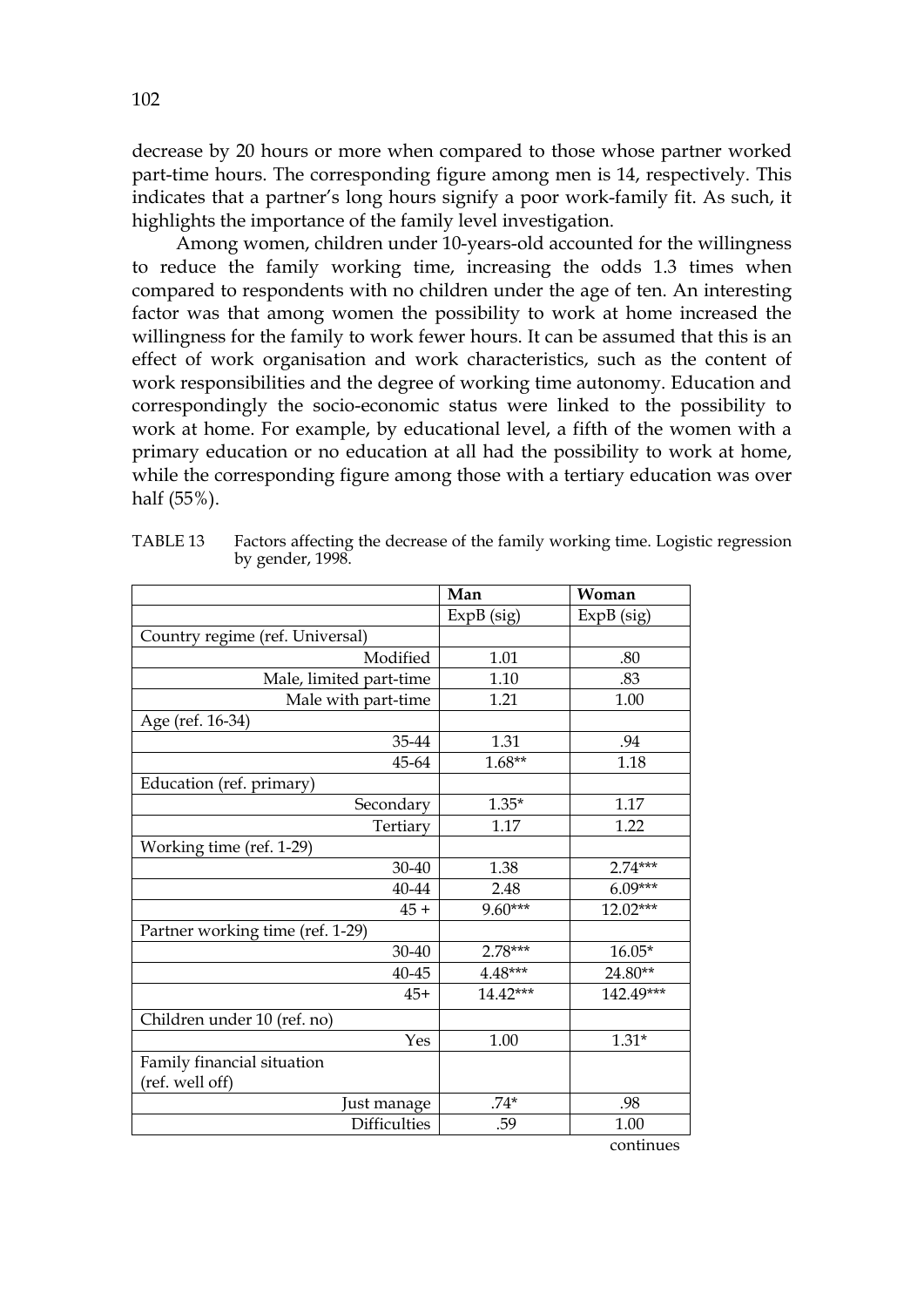#### TABLE 13 continues

| Country financial situation (ref. good) |           |           |
|-----------------------------------------|-----------|-----------|
| Bad                                     | .92       | .89       |
| Possibility of home work (ref. no)      |           |           |
| Yes                                     | 1.07      | $1.31*$   |
| Sector (ref. agriculture)               |           |           |
| Manufacturing                           | .68       | .937      |
| Private services                        | .82       | .986      |
| Public services                         | .71       | 1.04      |
|                                         |           |           |
| Chi Square                              | 478.71*** | 751,49*** |
| $-2L$ .                                 | 1934.31   | 2519.77   |
| N                                       | 2353      | 3135      |

 $\overline{Sig.}:$  <.05\*, <.01\*\*, <.000\*\*\*

Dependent variable: Decrease: The actual family working week is longer than the preferred family working week.

Source: Employment options of the future 1998

## **6.5 Summary: working time characteristics and the work-family interface**

Dual-earning couple families are most likely to experience trouble in combining work and family, in addition to single-parent families, due to various schedules being tied together (e.g. Jacobs & Gerson 2001). In this empirical chapter I explored how dual-earning couples experience the work-family interface. The measures investigated the blurring boundaries between work and family, the negative and positive experiences and the perceived work-family fit. I was particularly interested to see how the characteristics of the post-industrial working time are associated with the experiences on work and family; do the characteristics associate with experiencing more blurring boundaries between home and work? What is their association with negative and positive workfamily experiences?

In the first part I investigated the extent to which the boundaries have blurred between work and family over time. The measures included two indicators; first the extent that work stretches to home and secondly the opposite, the extent that home things stretch to work. The Working Conditions Survey has questioned if employees think about work at home. The question varies slightly at different waves (1990, 1997 and 2003), but the measure still identifies the permeability of the boundaries between work and family. The findings suggest an increase of the permeability of the boundary between work and family. Those dual-earners who experience blurring boundaries between work and home are white-collar workers and those in a managerial position, work long working hours, experience hurriedness, requirement for time flexibility and frequent contacts outside the office hours. Blurring boundaries are also experienced by those dual-earners who report frequent time conflicts at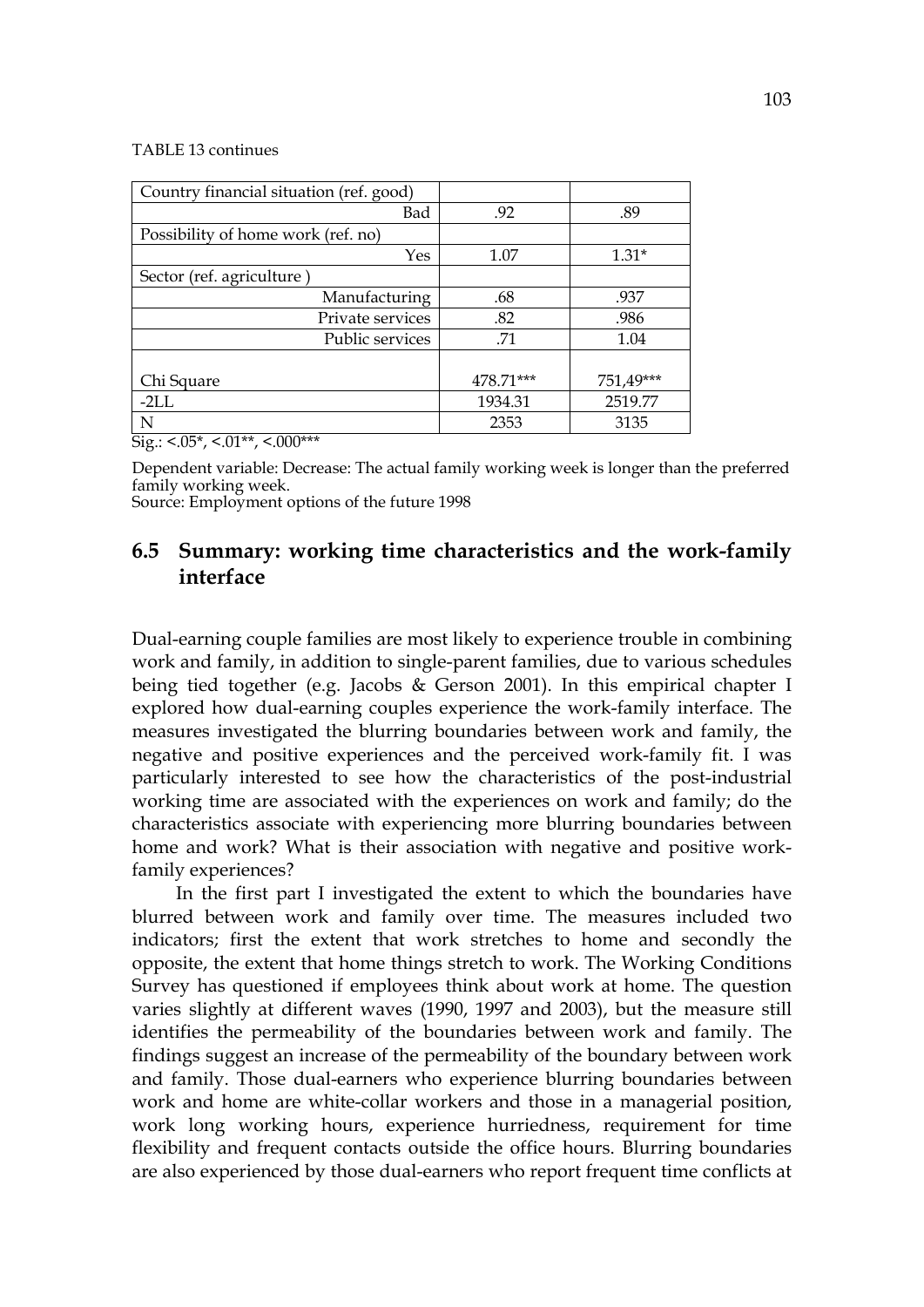home, but the analysis is not able to identify the causal linkages: time conflicts can be the cause or the result for thinking about work at home.

In the second part that investigated the blurring boundaries between home and work, I looked at the extent that home things stretch to work. The question of the Working Conditions Survey asks to which extent home things disturb concentration at work. The measure has been similar over time (1990, 1997 and 2003). The cross-sectional descriptive statistics show that only a minority of dual-earners feel that they have difficulties concentrating on work because of family. Although the proportion is similar across the study period, there is a slight trend that home things disturb work increasingly less. This may be a result of growing demands at work, such as increased tempo of work, or poorer cultural acceptance at the workplace to think about family related issues at work, or simply the lack of willingness to admit that family matters are thought about at work. The trend that boundaries are blurring, that work stretches over from the place and time reserved for it is clear, but what it means for the dual-earners is not clear; is it disturbing or rewarding. I suspect that it can be both, and even among the same people.

The boundaries between work and home have blurred, but only from the direction of work entering family's time and space (also Frone et al. 1992; Kinnunen et al. 2006). Dual-earners infrequently say that family matters disturb work. Workplace culture is discussed increasingly more in this context. For example, Ulla Kinnunen and colleagues (2006) suggest that the question is essentially about the type of work-family culture of the work organisations, and the extent of the male model of work is still prevalent and serves as the criterion of the ideal worker (Lewis & Smithson 2001). The male model of work (full-time work, overtime work) places work in the central position of life, where, potentially, family life adapts to the needs of work. This seems to be the reality of dual-earner families, and the long term perspective suggests increasingly so.

In the second part of this empirical chapter, I investigated the negative work-family experiences of dual-earners, concentrating on the time conflicts between work and family. The analysis particularly looked at the effect of the length of the working week, and as expected, time conflict is associated with the length of time at work; those working the longest hours experience the most conflict between work and family. It is often assumed that the work-family interface only concerns parents, but when controlling for having children living at home the findings also suggest that those dual-earners who do not have children experience conflict almost equally. One possible explanation is that the respondents have such hobbies or other free time activities in which the respondents would like to invest more time. Another explanation is that a negative work-family interface is associated with feelings of stress, for example.

At the household level, I found that in comparable situations women are more likely to report conflict between work and family. The analysis looked at the family working week, and found that among women a family working week of 70 to 80 hours a week increases the time conflict that women experienced, but not men. This clearly suggests that women are the main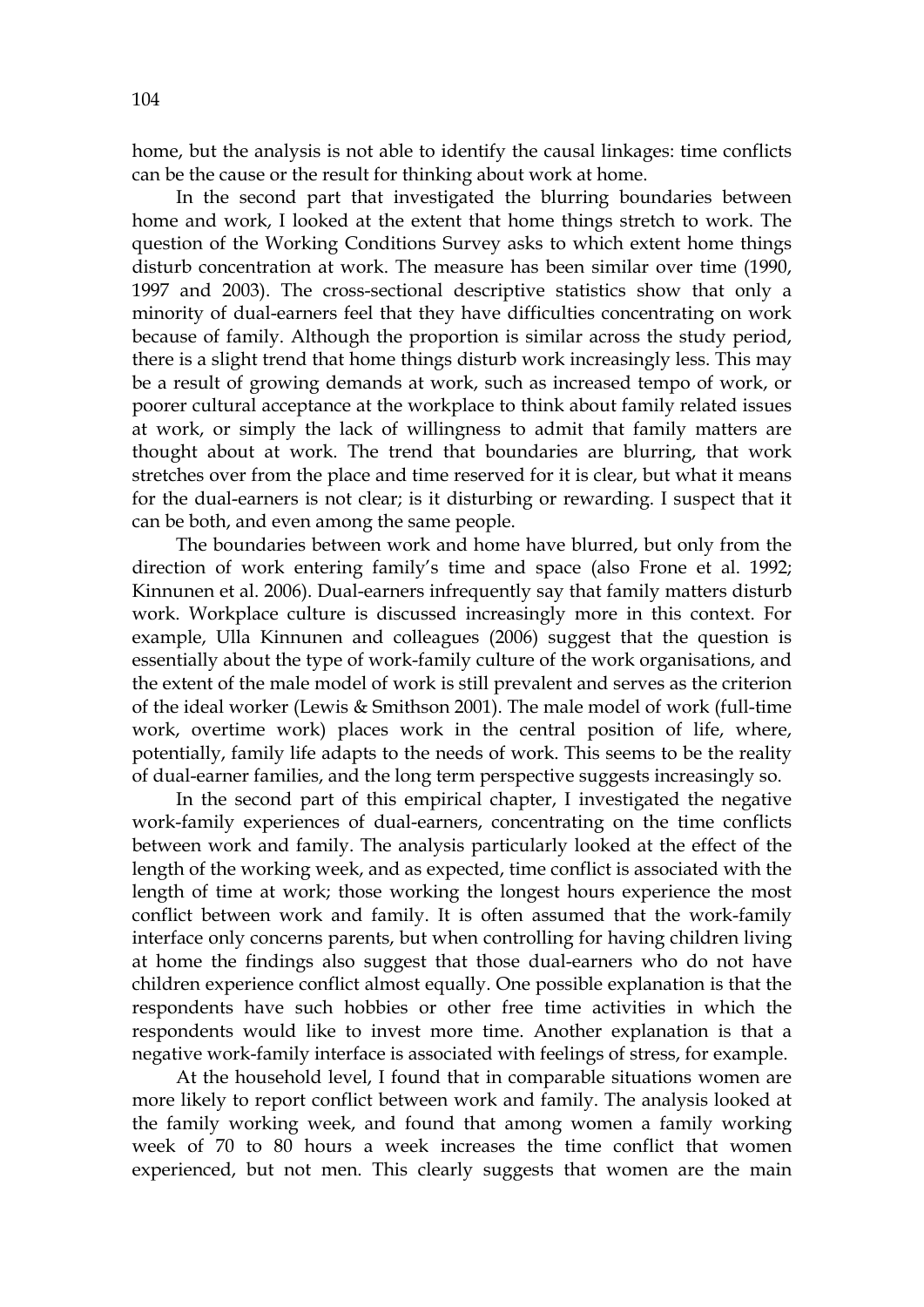caretakers around the home. A family working week exceeding these hours increases the conflict experiences both of men and women.

I used the work-family conflict as an outcome, and concentrated only on the extent and associated factors. The work-family conflict can also be related with outcomes. In their longitudinal study, Frone and colleagues (1997) found that conflict experiences had severe negative effects, such as increased depression, life dissatisfaction, poor physical health and heavy alcohol use. Furthermore, Finnish studies have also found increased parental (Kinnunen & Mauno 1998) and marital dissatisfaction (Mauno & Kinnunen 1999). Some studies have identified that work-family conflict is mostly correlated to outcomes that relate to work, for example, job burnout (Allen et al. 2000) and job exhaustion (Kinnunen et al. 2006). Some studies suggest that the consequences of the conflict depend on coping skills and the practical or emotional help provided by others (family, work community, friends) (Gottlieb et al. 1998, 46). The Finnish surveys did not ask about the social support of the spouse or the perceptions of female employment, which is the case in some international studies (e.g. Laurie & Gershuny 2000), and therefore, the amount of social support (or a lack of it) from the spouse could not be analysed.

The work-family interface often translates to conflict or interference, but recently there have been significant efforts to move beyond this and to look at the positive effects between the life spheres. The Working Conditions Survey also questions if work assists in coping with children. Overall, a great number of dual-earners with children agree with the statement that work assists in coping better with children. The measure of a positive work-family spillover remains an interesting field of future studies. Here the measure is weak, and future studies should address in more detail what are the specific factors which cause a positive work-family or family-work spillover.

The fourth part looked at the perceived work-family fit by analysing the actual and preferred working time in EU (15) countries. Overall, there was a mismatch between the actual and preferred family working time among the dual-earning couples, which varied across countries. Dual-earner families were on average overworked rather than under-worked, suggesting that there is a rather poor work-family fit than a good work-family fit. After controlling for some background variables, the work hour preferences were explained by caring responsibilities, the country regime and the level of the respondent's education.

Working hours are not a straightforward reflection of work hour preferences, but rather of employer demand and the institutionalised nature of work and employment dictating work hour behaviour. Finding viable part-time or reduced hour options seems especially difficult. Marin Clarkberg and Phyllis Moen (2001) suggest that the disparity between preferred and actual working hours indicates the institutionalised nature of work and career paths, which require long hours as a signal of commitment, productivity and motivation for advancement (also Casey 1995; Hochschild 1997).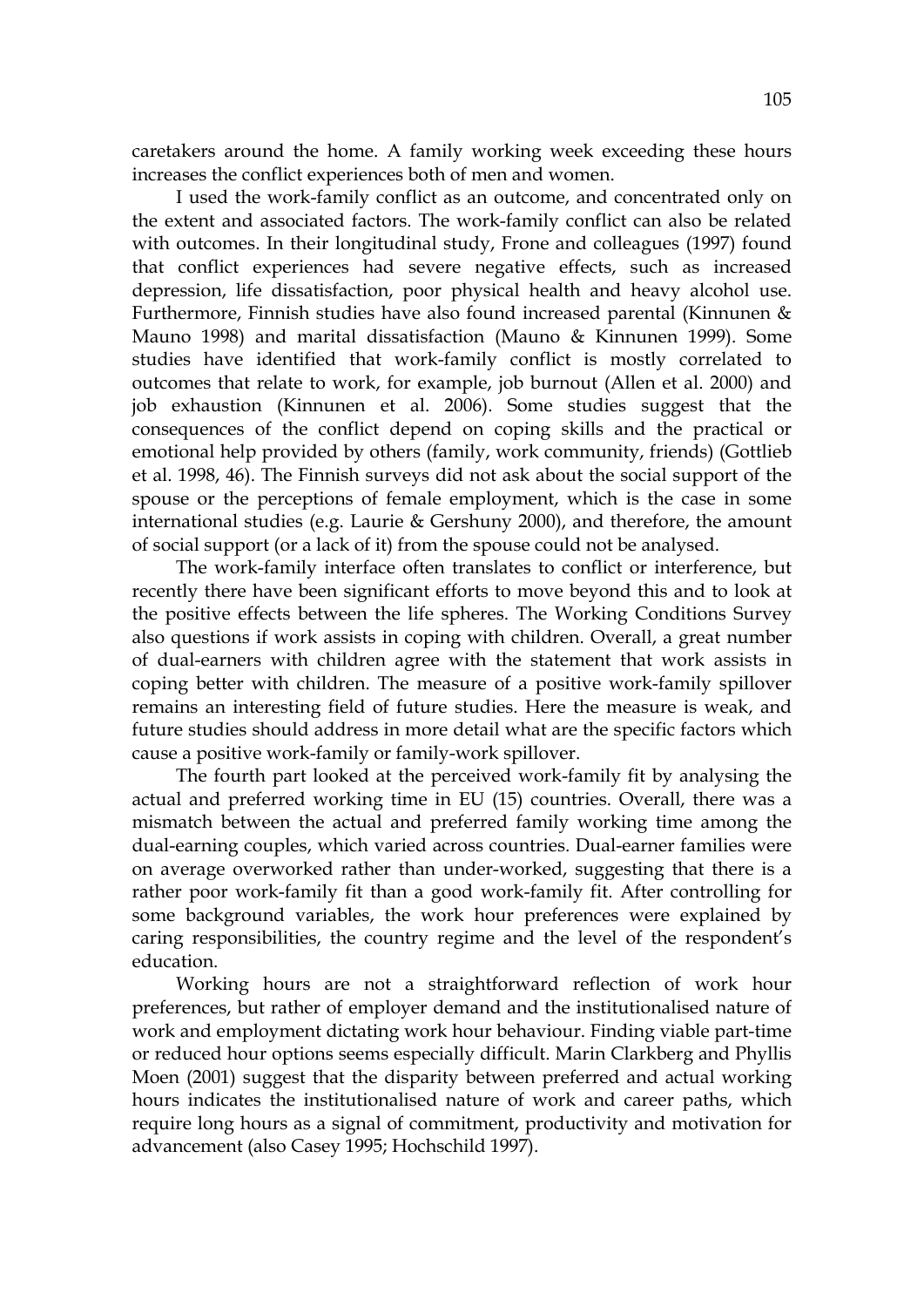Jeffrey Hill (2005) concludes that gender should be included as a variable in this type of research. I conducted the analysis separately for men and women, and the analysis showed that men and women have difference in the associated factors. Often studies are only interested in the association of the gender to the positive or negative experiences of the work-family interface, but I suggest that it is important to conduct a separate analysis for men and women.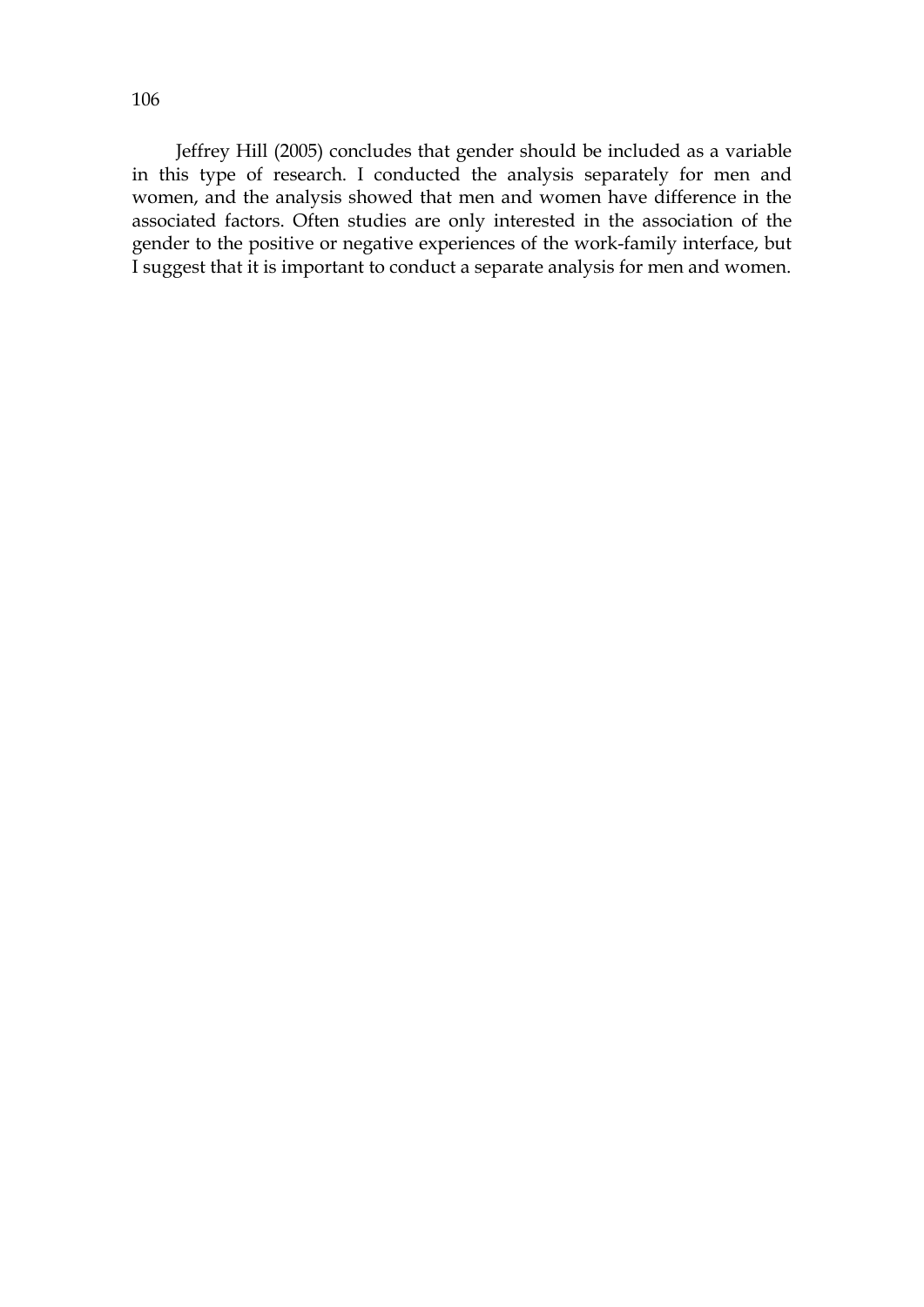# **7 WORK-FAMILY TIME STRATEGIES**

In the previous sections, I examined working time practices and the workfamily interface using questionnaire data. I was particularly interested in exploring the changes of working time characteristics, the experiences among dual-earners on work and family, and how the characteristics of working time associate with the work-family interface. While the analysis identified changes in the working time characteristics and showed how dual-earners experience the work and family interface, it inevitably leaves other questions unanswered. How do families orchestrate everyday life? What kinds of work-family strategies related to time exist? In this part of the study, I turn the focus towards investigating practices of integrating work and family among dual-earner couples, and aim at identifying work-family strategies related to time. This part of the study uses the interview data of 10 dual-earner couples and consequently qualitative methods. The interviews focused on the highly educated.

## **Adaptive theory approach**

The methodological orientation and data analysis of the qualitative part of the study is best described with the adaptive theory (Layder 1998) or abduction (vs. deductive or inductive process). Derek Layder's (1998) adaptive theory suggests that theory building is a continuous abductive process, which involves continuous dialogue between the theoretical framework and the empirical data (also Ruuskanen 2003; Kiili 2006). In practice, the analysis of the empirical data relied on the theory, but core themes were also included from the empirical data, therefore the dialogue between the theoretical framework and empirical data was continued throughout the analysis and reporting.

In the analysis, the text was organised thematically. Themes were based on both preliminary theoretical orientation (such as negotiation), but also from the basis of the empirical data (such as routine). Each main theme includes subthemes, which are equally derived from theory and empirical data. The main themes are presented in table 14. These thematic categories served as background or orienting concepts.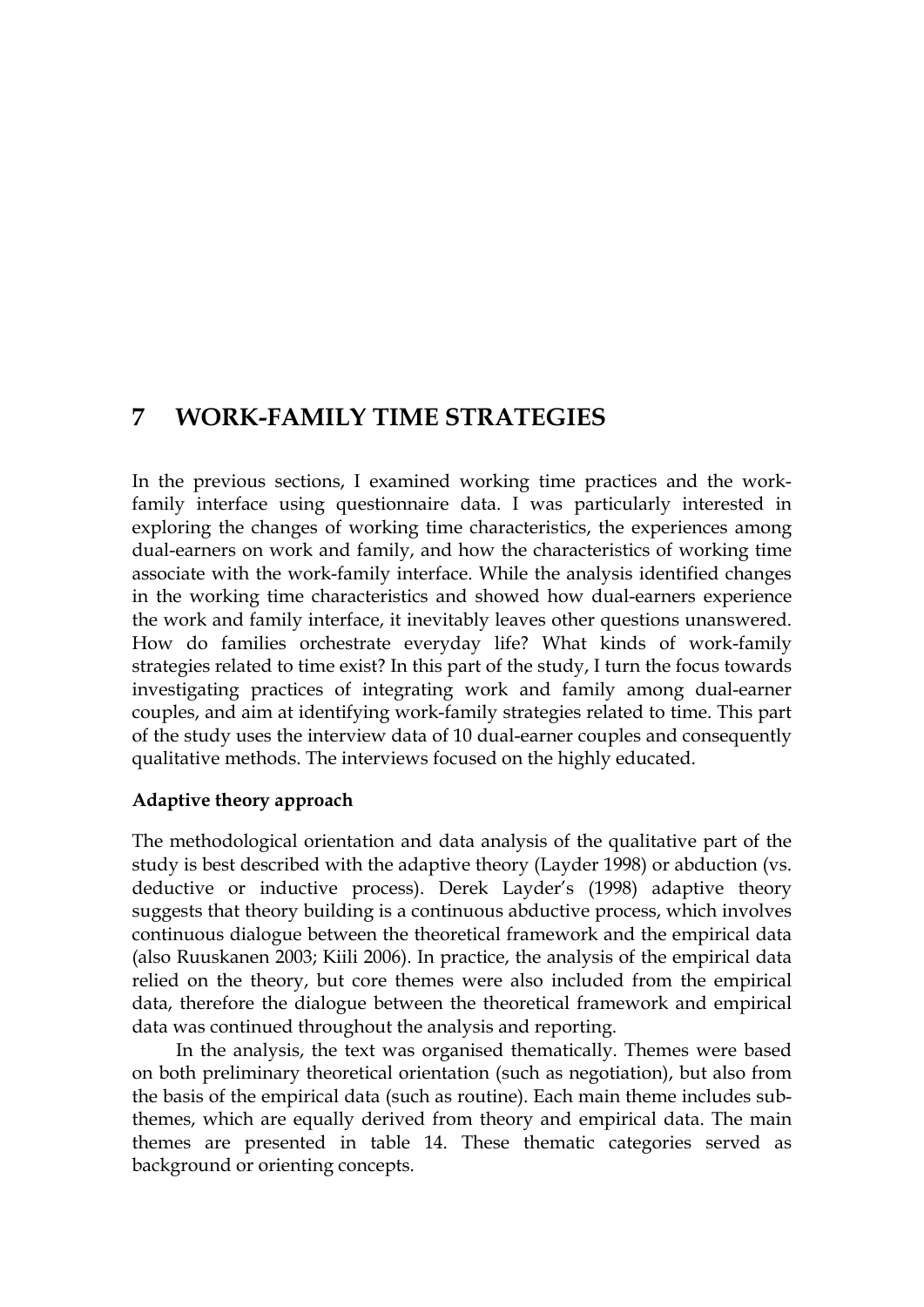| Time                                                                                                                                                                     | Work                                                                                                                | <b>Negotiation of</b><br>time                                                                                                                                                           | <b>Strategy</b>                                                                |
|--------------------------------------------------------------------------------------------------------------------------------------------------------------------------|---------------------------------------------------------------------------------------------------------------------|-----------------------------------------------------------------------------------------------------------------------------------------------------------------------------------------|--------------------------------------------------------------------------------|
| - family time<br>- own time<br>- free time<br>- day-care time<br>-collective time<br>- associated<br>feelings<br>- preference for<br>- synchronising -<br>off-scheduling | - time<br>- restricting<br>/limiting<br>- nature of work<br>and characteristics<br>- borders<br>- workplace culture | - participants<br>- time bargaining<br>- role of children<br>- as gendered<br>practice<br>- significance of<br>work<br>- frequency<br>- implicit<br>agreements/<br>explicit negotiation | - conscious /<br>unplanned<br>- explicit<br>- not explicit, still<br>acted out |
| Routine                                                                                                                                                                  | Care                                                                                                                | Household work                                                                                                                                                                          | Identity                                                                       |
| - importance<br>- times of day and<br>activities (i.e.<br>mornings, meals)<br>- day-care routine<br>- perceived value                                                    | - organisation of<br>childcare<br>- institutions' role<br>- care of elderly or<br>other<br>- difficulties           | - division of tasks<br>(quantity / quality)<br>- male / female<br>specific tasks                                                                                                        | - worker<br>- family<br>(motherhood,<br>fatherhood)<br>- hobbies               |

TABLE 14 Orienting themes and examples of sub-themes of the analysis

To answer the research questions, for example "how is everyday organised and what practices exist?" the analysis relied on the illustrated orienting themes. Because the orienting themes are interconnected, each identified strategy (see chapter 7.2) was a compilation where at least two orienting themes were looked at. For example, to understand time negotiation another important theme was routines.

The interviews of partners were also analysed simultaneously. Using the interviews of both partners assisted in constructing a comprehensive image of the family's situation. The units of analysis were therefore, first the individual interview, and secondly the interviews of the spouses. In practise, each interview was first analysed thematically, followed by a simultaneous reading of interviews of both spouses. Information that is combined from the couples is treated as family level information, although it excludes information from the family's children and therefore does not reflect all the voices of a family. The simultaneous reading of the spouses allowed for comparing narratives of the spouses and to draw a more comprehensive image of the overall family life.

The chapter starts with discussing the temporal order of families, which includes both daily time and time over the life course. Secondly, I describe the strategies of dual-earner families in a particular context of a middle-sized city and who share, to some extent, similar circumstances. The scope of the findings is limited, and the aim is not to find strategies to be generalised to various families, but rather to discuss the strategies of this focus group. Later I analyse further the identified strategies, and question to which temporal aspect, which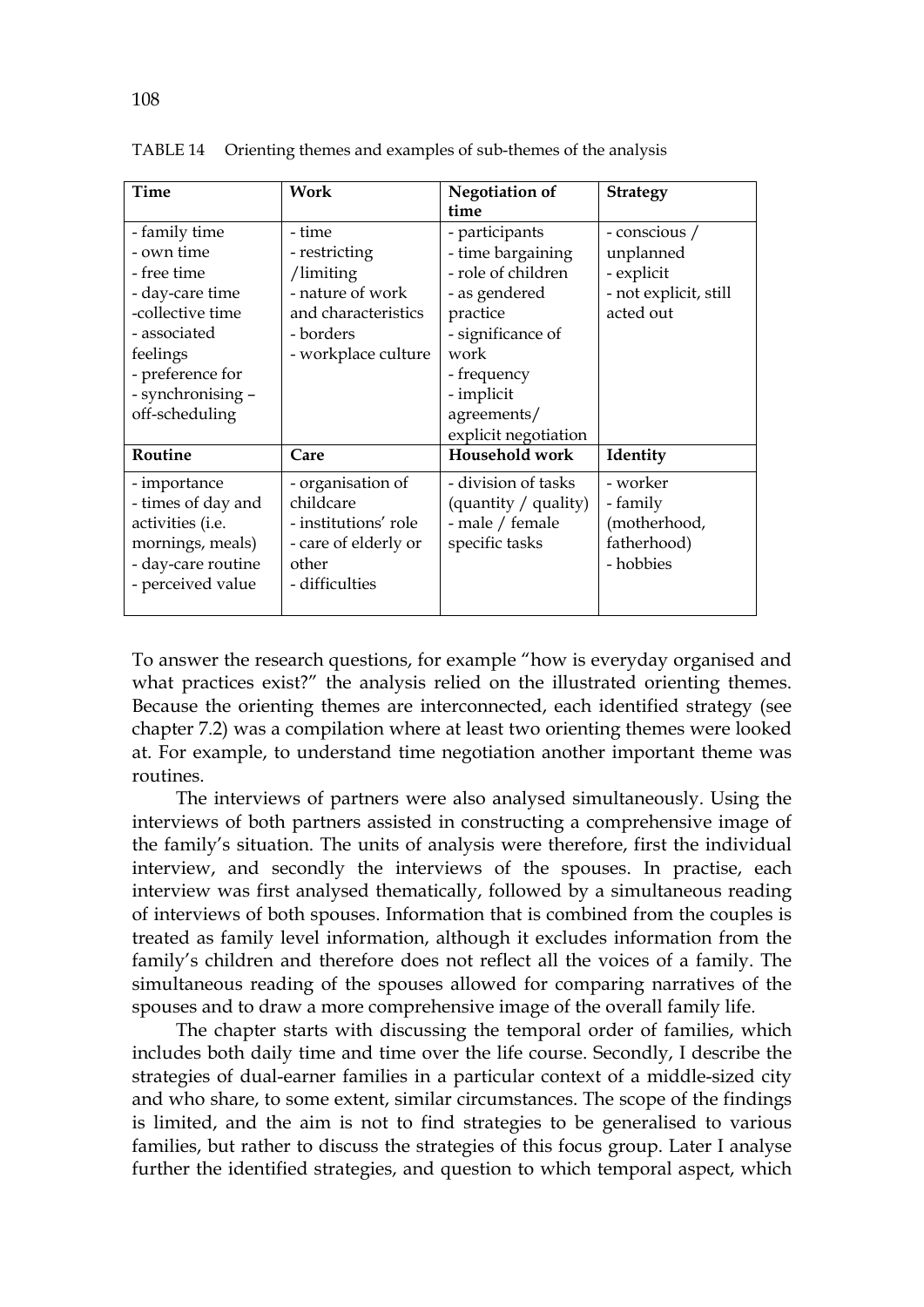are discussed next, each strategy focuses on. This gives more information on what are the essential temporal aspects of the strategies.

## **7.1 Temporal order of families**

In order to discuss work-family time strategies it is necessary to take a closer look at the temporal order of families and the essential temporal aspects of family time. These assist in understanding the focus of time strategies of families. Kerry Daly suggests that "time serves as one of the central dimensions along which families organise their lives" (1996, 120-121). Belonging to a family means that one is part of a particular family history, and (often) the daily routines and schedules of the family. This study specifically concentrates on the daily routines and schedules of the family.

The temporal order of a family is located at the intersection of public and private spheres, (Daly 1996, 122). Families operate based on their habits and routines, but a family's time structure is also shaped by external structures. The time structure of a family is affected essentially by working time (starting and finishing times, length of working day, commuting time), market time (shopping and service times), institutional time (childcare, hobbies, schools, etc.), household time (household work) and the time of the individual members of the family (sleep, meals etc.). (Salmi 2004b; also Anttila 2005) Using the terminology of the ecological systems theory, the temporal order of a family is a mesosystem of various microsystems. Accordingly, the more often that people have timetables in their everyday-life, the more difficult it is for them to balance various life-spheres.

Although families act within certain structures, families also have an agency for time. However, not all share similar rights and power to time in families, but significant differences occur between age and gender, for example. Time management is often performed by adults; parents control children's time scheduling and use of time. Paradoxically parents' control children's time to control their own time schedules (Daly 1996, 198). Yet, children also have agency and place demands. Even small children explicitly show their dislike, as explained in the interviews by a mother of a 2 year old. The mother explains how sometimes when she is going to an exercise class in the evening that the child "clings onto my leg or, if I go, I hear that he starts crying".

Another important difference is linked to gender. Because of the division of work and gender roles women's time is more bound to the time of the family. (Julkunen 1985) Therefore "women and men live with different sociotemporal expectancies that result in women continuing to give priority to their families while men continue to give precedence to their work", as Daly (2002, 327) puts it. Looking at time use women still carry the main responsibility of the care tasks and household work in families (Niemi & Pääkkönen 2001), also in Finland. When men did approximately 2.30 hours of household work (daily),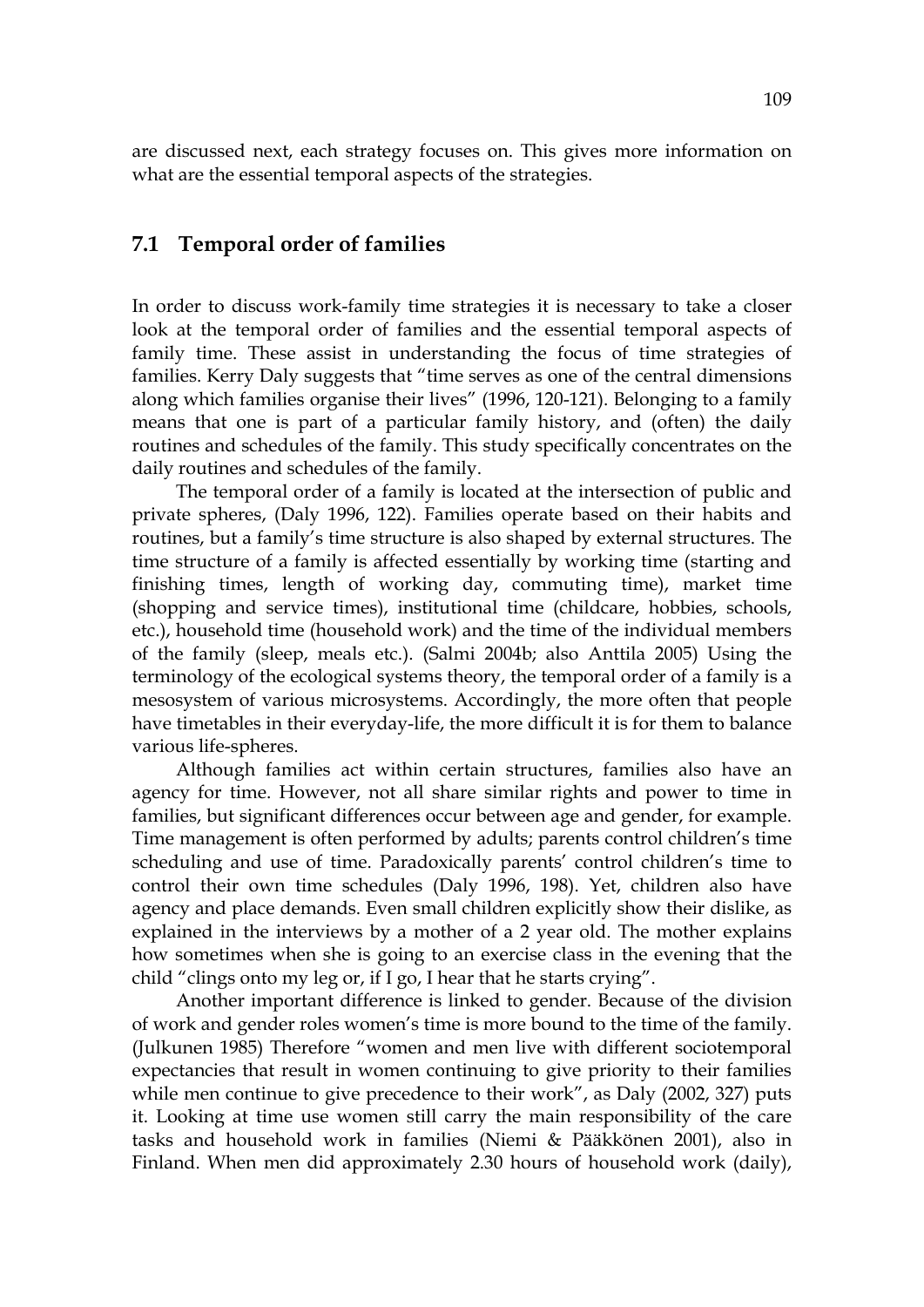women did almost 4 hours. There is another difference, namely the kind of work men and women do. The proportion of time dependent household work is higher among women compared to men. Women's typical household and care tasks are time dependent, and tasks which cannot be done later. While women take care of daily tasks, men are in charge of household repairs, for example, which are not time-bound to the same extent as women's work.

Another qualitative difference is that time coordination is often performed by women (also see strategy 4). This shows, once more, the importance of not only looking at the number of hours, but also the qualities of time. Furthermore, Karen Davies (1989) points out that time bound process time, which describes care work performed by women, typically includes emotional work and responsibility. Davies argues that time use studies are inefficient in capturing the complicated and multifaceted lives of women. A practical example of this is Timo Anttila's (2005, 123) study on reduced working hours. The study noted that women and men had different expectations on the time off from work; men were involved with large scale projects and with having meaningful content for their life, while women dreamed of changing 'their daily paths in time and space' with looser time schedules. Furthermore, women emphasised the distinction between my time and other's time which can reflect that women's time is more time bound to the family time.

#### **Two layers of family time**

The temporal order of family time is structured at two levels (Daly 1996). On the one hand it is organising everyday life with a specific family-history and historical time, with specific routines and time schedules that structure time. On the other hand – and at a different level – family time and the structure of family time comprises of shared 'benchmarks', namely of birthdays and anniversaries which structure the family calendar at a wider level; annually, biannually or even less frequently. Time strategies relate to comparable levels. The analysis on time strategies showed that strategies have to be considered both at the everyday level, but also over the life course. Family's time is by nature dual-layered, which inevitably affects one another. Consequently, the dual-layered structure of the family time schedule suggests that strategic actions related to time are also manifested at two levels. Each identified strategy takes place at a particular moment of the family history. The next part briefly discusses the layers of family time with practical examples.

The first layer of time is everyday time, which is structured by various time structures of work, day-care, schools, and shops. Everyday time is part of a specific socio-cultural time and structures of time. Socio-cultural time includes both practices, such as working time regulation and agreements, as well as the cultural understanding of what is appropriate and normative. Often everyday time is related to time-dependent activities, which cannot be postponed to another time, such as eating or sleep.

An essential part of everyday time is routines, actions which are repeated and which are self-evident. Often routines are linked with – what is often seen -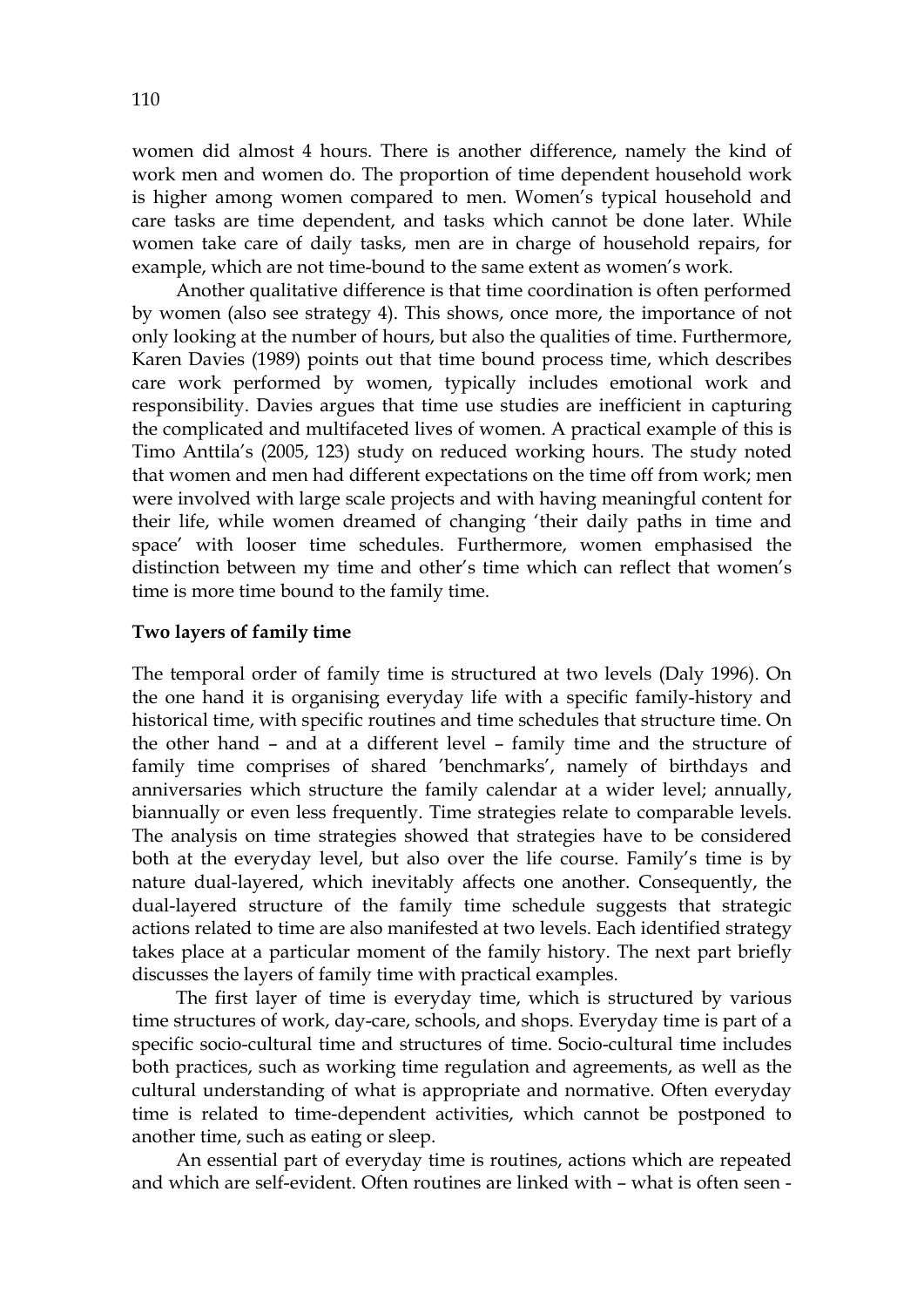boring everyday life, and seen as being opposed to celebrations and festivities (Salmi 2004a). Eeva Jokinen (2004) has suggested that routines protect an individual from the never-ending requirement of reflexivity. Routines construct a known structure and allow greater predictability of time. The loss of the predictability of working hour's disrupts routines and expected life schedules. In this light it is evident that the predictability of working hours is an important factor for work-family matters. Routines also assist in time-tagging activities, and place similar rhythm for days. Everyday time is deeply embedded in the daily routines and activities (Daly 2001), and it is not questioned. However, the essence of routines is the possibility to change. Each action allows for choosing differently. If repeated, an alternative response to an everyday situation becomes routine. (Salmi 2004a, 24)

The second layer of family time is the family's life course. It includes the shared life-events that require significant decisions and/or change in the adopted structure of everyday life, such as the birth of a child, buying a home, changing or starting work or school, or in the event of sickness or chronic impairment. The start of a marriage or cohabiting is the starting point of the shared life, in physical terms (i.e. sharing a home), and in the early years of the shared life a couple actively constructs their shared reality (Berger & Kellner 1964; cited in Pittman & Otto 2001, 311). Yet new arrangements and negotiations take place over the life course (see also Zechner 2005, 83).

Life course events define the context within which everyday life is lived. Each change possibly calls for adapting everyday practices, which demonstrates the interdependency of the layers of family time. Even when this analysis did not adopt a life-course perspective to work-family strategies, it became clear that there is a significant variation over the life course in the everyday practices. I want to illustrate the family's time structure with an example of the family named Virtanen (see also figure 11):

Maija Virtanen is a teacher and mother to three children who are all teens. Maija first graduated as a nurse, which is work that includes working in the evenings. When their first child was small Maija's husband, Matti (working as a manager) also worked evenings often. Matti's evening work was a reason for Maija to consider continuing studies to work which would allow day-time work, because the parents evening work caused difficulties in organising care of the child. Maija was successful in her aspiration for a new career and was accepted for further education. The career change meant studying for another three years, and changing the course of action for the family (**change 1**).

Some ten years later Maija was faced with another change and explains "Then later I also worked in the evening, and then the reason for working evenings, well firstly was to have a job, but also that our second child then started school. It was easier in the mornings, when I went to work to 12 am, because then I was there in the mornings to see everyone off" (**change 2**).

Again, some five years later Maija decided to change to government subsidised parttime work, which allowed her to spend more time with the family (**change 3**). She also started studying for another degree, which required using evenings for studying. She explains "evenings, what I do then, well during the last few years I have studied, the evenings are concentrated around the studies"(**change 4**). Also husband Matti was offered to take a position as a manager, which would mean a substantial amount of evening work and travelling (**change 5**). Matti tells "then the situation was different, some two-three years ago when I first started here [current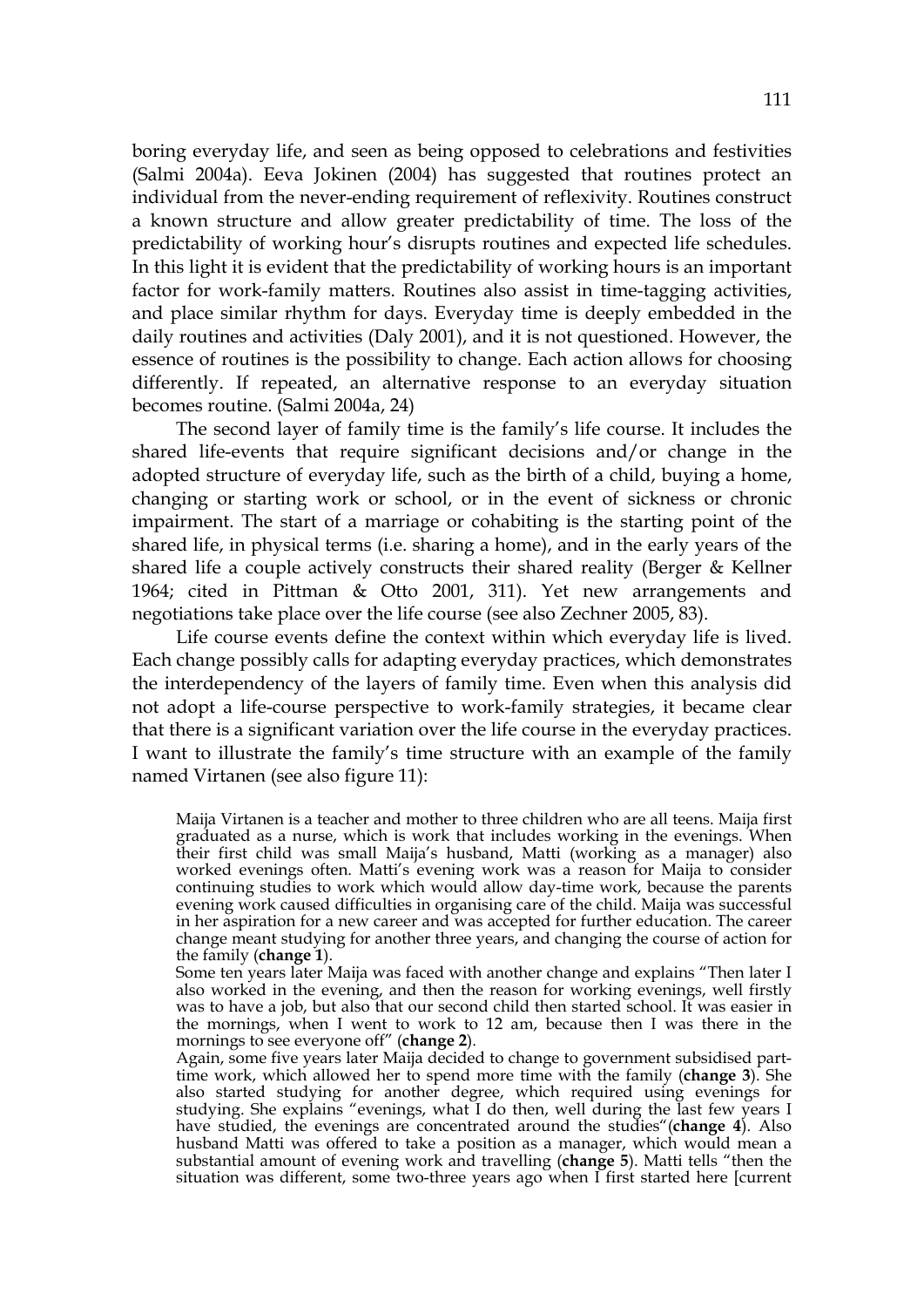job], then my thoughts were somewhere else [than at home], then we had more profound discussions, about what will I do".

This story illustrates the various life events which structure and change everyday life. The story is not a full description of all significant changes, such as births of children, maternity or parental leaves and changes of work positions, neither of which is specifically told in the interview to illustrate the changes. It is a compilation of occurred events in the life-course of this family described particularly from Maija's perspective. The concentration on Maija's perspective is because there are more changes in her situation, compared to her husband Matti. Overall, significant changes which have altered everyday life have been births of children, starting studies, changes of workplace, position or working time, and changes in the children's situation, such as starting school. Partners described in their individual interviews how the situations called for adapting the existing strategies. The Virtanen family exhibit rather gendered and traditional gender roles; when faced with a challenging and changing situation it has typically been Maija who has changed her individual life course and practices, compared to Matti. This illustrates explicitly the existing gender order; women adjust their labour market position to meet the demands of the family.

Below is an illustration of the Virtanen family's life course in figure 11. This figure highlights the changes in Maija's life, but the changes equally affect the practices of the entire family. The example points out some key events, which have changed the everyday life and needed adaptations in the workfamily time strategies, yet the illustration does not identify the change of the family's overall situation over the life course. For example, it does not identify the changing living conditions of the family, such as children getting older and needing less time dependent care. Similar images could be drawn for each family. Furthermore, the image suggests that family time is only linear time and that there would only be one family time. However, embedded in the lifecycle time of the family, there are cyclical processes embedded in the linear family time. Such cyclical times are, for example, fertility cycles, changing seasons, and school years. Additionally, as discussed before, there is a multitude of conceptions of time within a family; each members of the family may experience time differently, although sharing the same family time.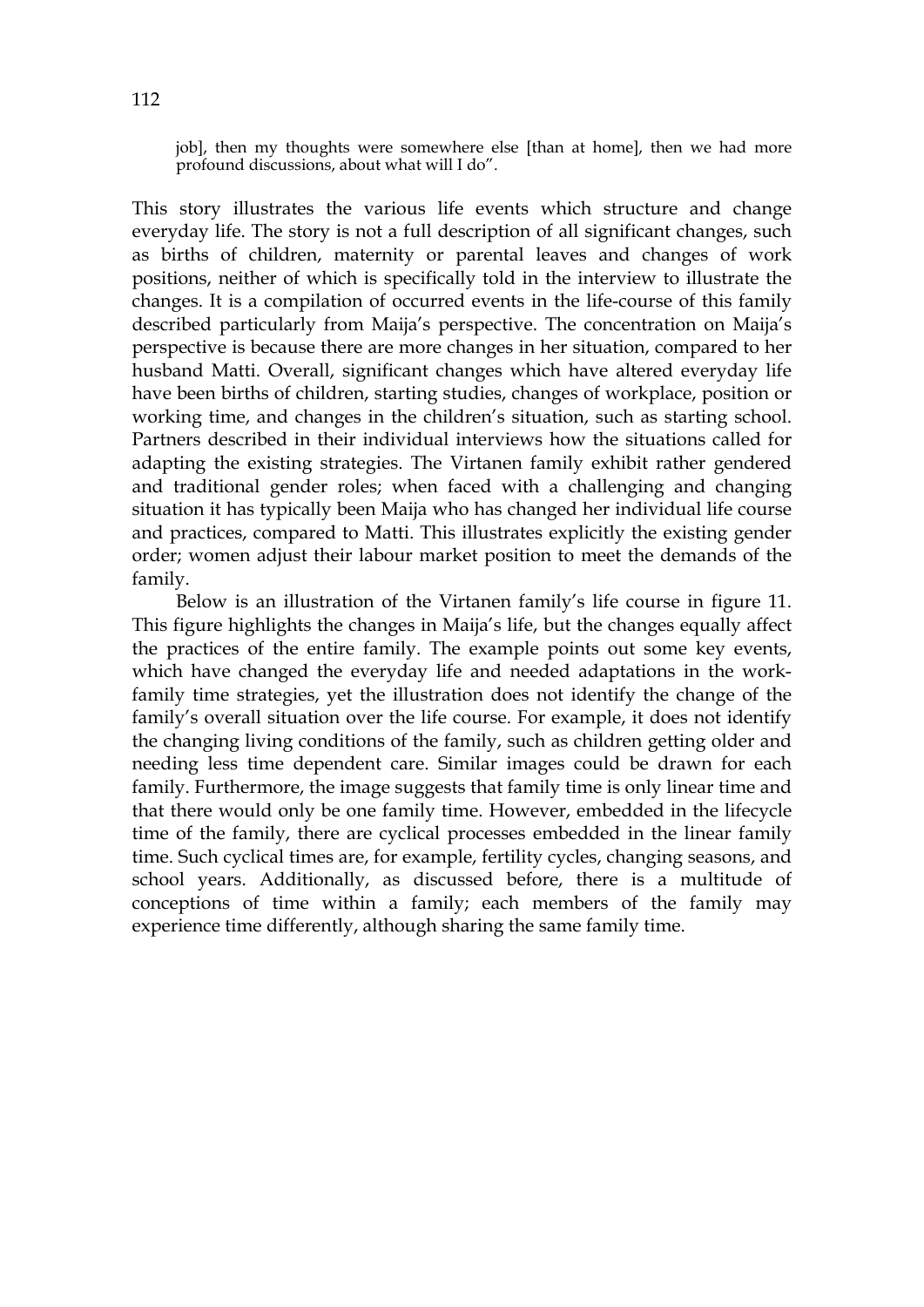

FIGURE 11 Illustration of dual-layered family time: Example of Maija and Matti Virtanen

## **7.2 Dual-earner families' strategies on time**

In this section, I aim at identifying what are the strategies that families use. Here I only focus on the practices of everyday life, which occurs in a particular moment of the family history. Therefore, the analysis is a crossectional investigation on strategies of the families. The specific research questions I discuss are: do couples adopt time strategies and what strategies do I identify among these families? How a strategy is manifested, and the differences families manifest? In addition, do strategies associate with gendered practices?

Strategies refer to a coordinated set of behaviour patterns and practices, as Helen Jarvis (1999, 228) has put it "to convey the combined operation of both purposeful and unconscious actions". The approach emphasises that families are not 'helpless victims' nor 'systematic masters of a bounded domestic universe' (ibid. 228). Michael Anderson, Frank Bechhofer and Jonathan Gershuny (1994) point out that a family actively creates shared belief systems through an ongoing interface and that these modify and constrain the options that are available to individual family members. It is also clear that many aspects of family behaviour are subject to frequent discussion and comparison with peers (see also Jarvis 1999), which was also described by a woman who was interviewed. She explicitly mentioned comparisons with peers, when the family has consciously decided to do less in order to avoid a busy lifestyle: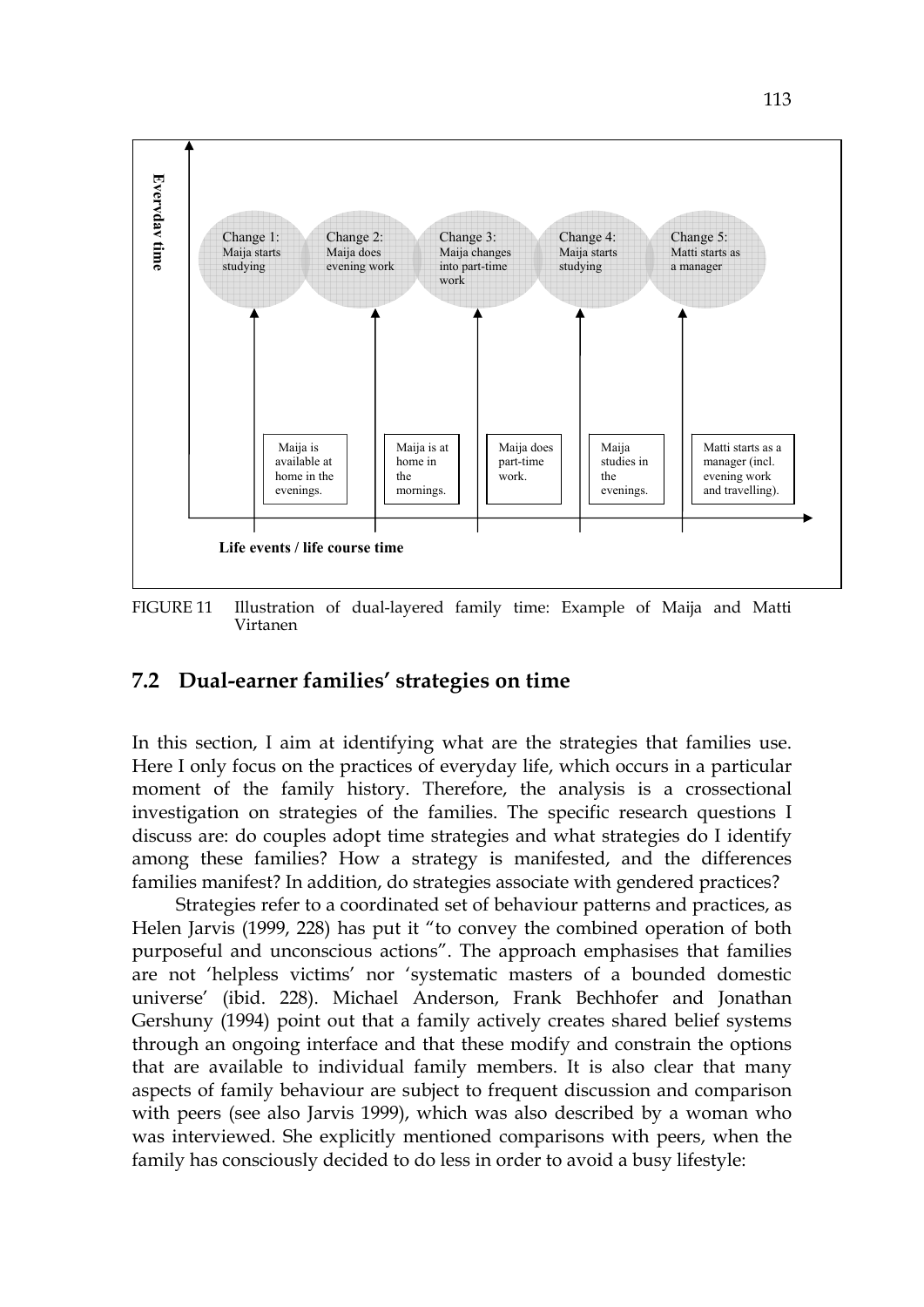And when I talk to my friends, it seems like everyone is so busy, busy, busy. But on the other hand when I think, that I compare us to others, it seems that we have decided to do less, we have decided not to be busy in the evenings and weekends. We have decided that we can leave things undone.

The work- life strategies in this study stand for strategies of action that families use to manage the interplay between work and life (Becker & Moen 1999) and refer to the relationship between work and life outside of work (Larsen 2005, 98). Trine Larsen (2005) identifies factors which affect work-family strategies and explains that it is widely agreed that these are a provision of welfare services, the norms and traditions of the society regarding gender roles, individual perceptions and attitudes towards work and care, the age of the children, parents' educational background, earnings and working schedules. Although Larsen identified separately the norms and traditions of the society on gender roles, it needs to be understood as a crosscutting factor, which affects all the other factors, it is not a separate construction. For example, the way care is organised in the society is related to the perceptions on motherhood and fatherhood, and work schedules are also gendered.

In the analysis, I looked at the ways families orchestrate the work and family responsibilities of everyday life using the adaptive theory approach and content analysis. I identified four strategies (table 15): extent of negotiation; arrangement of working time; scaling back on work; and gender role division. I discuss each of the strategies in more detail in this chapter. The analysis showed that couples adopt a range of strategies, and that each strategy tackles an aspect of time, which is discussed later. The finding that couples adopt a range of strategies is in contrast to some previous research (e.g. Becker & Moen 1999; Larsen 2005) that has suggested that couples adopt a strategy. These strategies were not identified as 'a strategy' by the informants, but rather described as a way to cope and orchestrate everyday life and life over the life course.

As families experience change over the life course they are faced with new situations and need new arrangements and re-negotiation on the practices of everyday life. Practices of everyday life are then adapted through negotiation and rebuilding practices. The analysis here only captures a specific moment in the family history; therefore it does not identify how the strategies were produced and how they change over time. The strategies only describe the current situation.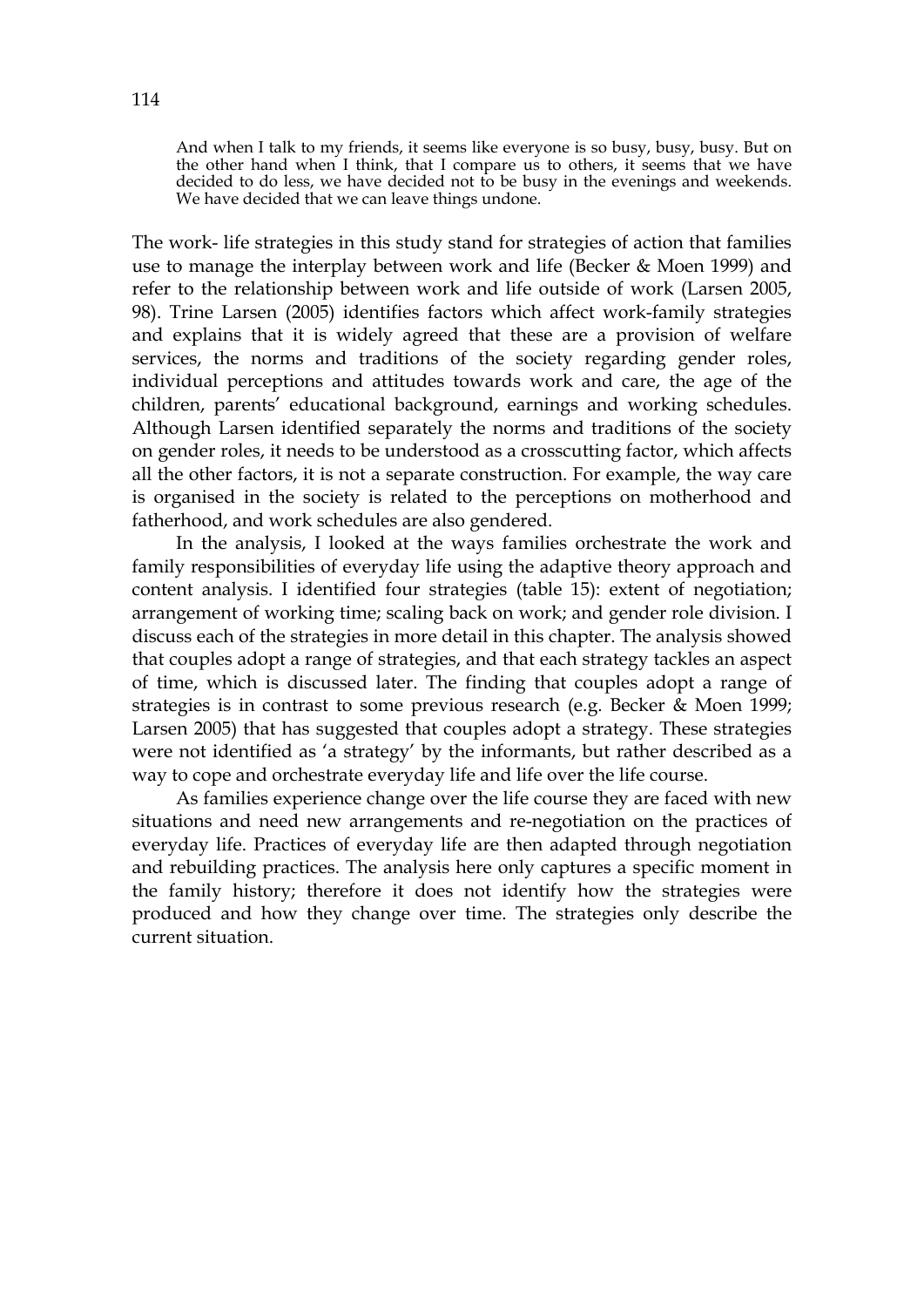| <b>Work-life strategy</b> | Forms of the strategy                     |  |  |
|---------------------------|-------------------------------------------|--|--|
|                           |                                           |  |  |
| 1. Extent of negotiation  | Fixed schedules                           |  |  |
|                           | Negotiated schedules                      |  |  |
| 2. Arrangement of working | Synchronising parental time               |  |  |
| time                      | Off-scheduling parental time              |  |  |
| 3. Scaling back on work   | Maintaining borders between home and work |  |  |
|                           | Limiting and reducing working time        |  |  |
| 4. Gender role division   | Traditional gender roles                  |  |  |
|                           | Modified traditional gender roles         |  |  |
|                           | Egalitarian gender roles                  |  |  |

TABLE 15 Work – life time strategies among dual-earner families.

#### **Extent of negotiation: Fixed and negotiated schedules**

One work-family time strategy is related with the extent that negotiation is used as a means to organise everyday life. Accordingly, I placed the families to an axis where the other end includes fixed and the other end negotiated schedules (see figure 12). The division does not signify that there are no fixed schedules or routines in some families, or that there is no negotiation in the other families. Routines as well as negotiation are part of the everyday life in all families. However, there is a difference between how routines are maintained, controlled and (re)produced. On the one end of the continuum are families where the temporal order of the family is maintained by continuous negotiating, whereas on the other end, everyday life relies on and routines are maintained by following fixed schedules and practices. The finding is similar to a U.S. study (Daly 2002) which found that dual-earner couples differ in the way couples carry out the negotiations: some being very reactive in meeting the demands as they come, others being structured and trying to anticipate and control the future.

It is possible to identify some characteristics that affect to which end of the continuum the family's practices are situated. At the one end, *family's time structure follows a stringent time schedule.* This allows only moderate, if no, variation on the daily structures or time negotiation. It is characteristic that parents' have a fixed and regular working time and that there are small children in the family. At the broader level, the essential factor is the amount of time dependent activities in the daily life, i.e. activities that cannot be postponed until later. For example, small children require time dependent care. In addition, the time structure of day-care facilities causes a specific time structure to follow. There are specific time schedules for meals, play and sleep that parents' should follow. When the care and schedules of small children are combined with a fixed and regular working time, the family's time strategy must be based on fixed schedules. Hobbies can have a similar effect on the family's time schedule. Among this end of the continuum, time agreements and the negotiation on time within a family is moderate because fixed schedules assist in performing everyday life. However, creating this strategy could have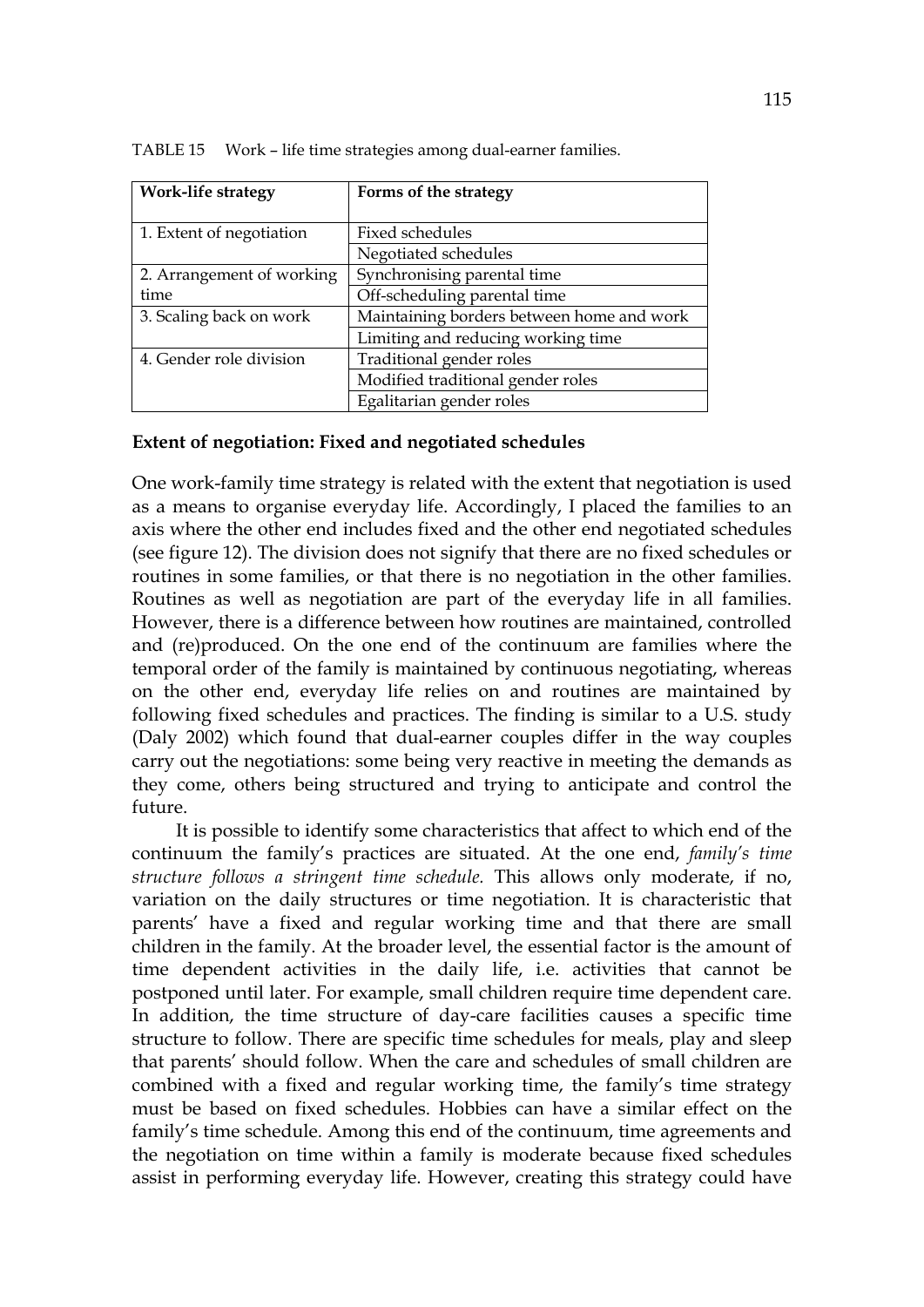required intense negotiation. In the event of an unexpected situation there is also a need to re-organise routines.

On the other end of the continuum are families, which *organise, control and manage schedules through negotiation.* This is described by a mother of a toddler:

[...]And then in the morning we take the child to the crèche, and usually we then go to work together, and in the car we usually discuss and agree about the patterns for the day. Like for example today when you came, who does the shopping and who does what. That is our moment of negotiation.

An important factor that defines if a family uses this strategy is working time; working time autonomy and autonomous working conditions allows for negotiating about the everyday schedules. Then it is possible to negotiate daily who takes or picks up the child from the day care centre, or what time work starts each morning, for example.

Negotiated schedules are a work-family strategy, which refers to the practice the family manages and orchestrates everyday life. Similarly to Janet Finch and Jennifer Mason (1993; cited in Allan & Crow 2001) I understand "that the concept of 'negotiation' has the potential to provide insights into how individuals' actions involve more than simply acting out roles according to general rules and obligations […].The concept of negotiation emphasises that individuals do have some room for manoeuvre, though it is never entirely open-ended and sometimes it can be quite tightly constrained". The manoeuvre and agency that individuals have at their disposal is performed in the context of family, and therefore is negotiated in that context. Negotiation here refers to the narratives of the informants, when it was explicitly described as a situation where negotiation and agreements occurred on time.

In the analysis it is possible to identify three practices of time negotiation that differ depending on the time span and the cause of negotiating. First, there is negotiation each morning (or evening), which concerns the planning for the next day and agreeing on the timetables and activities. Secondly, there is a Sunday evening calendar negotiation, which focuses on the following week (or for a longer time period, e.g. next six weeks). A similar finding was reported by another Finnish study which found that calendar negotiations are a way to build schedules, which occur at regular intervals, and which assist in managing family's everyday life. (Suhonen & Salmi 2004, 84) Another, third, important source of negotiation is in the occurrence of unexpected events which require changing the family's schedules, both daily and over the life course (also Zechner 2005).

Although the division into fixed and negotiated schedules implicitly suggests that most routinised days would be among families with fixed work schedules, it is not the case. A highly autonomous working time can increase the individuals' and family's desire to construct and maintain routines. Eeva Jokinen (2005) argues that the routines of everyday life protect individuals from the continuing reflexivity. A woman describes how routines assist everyday life: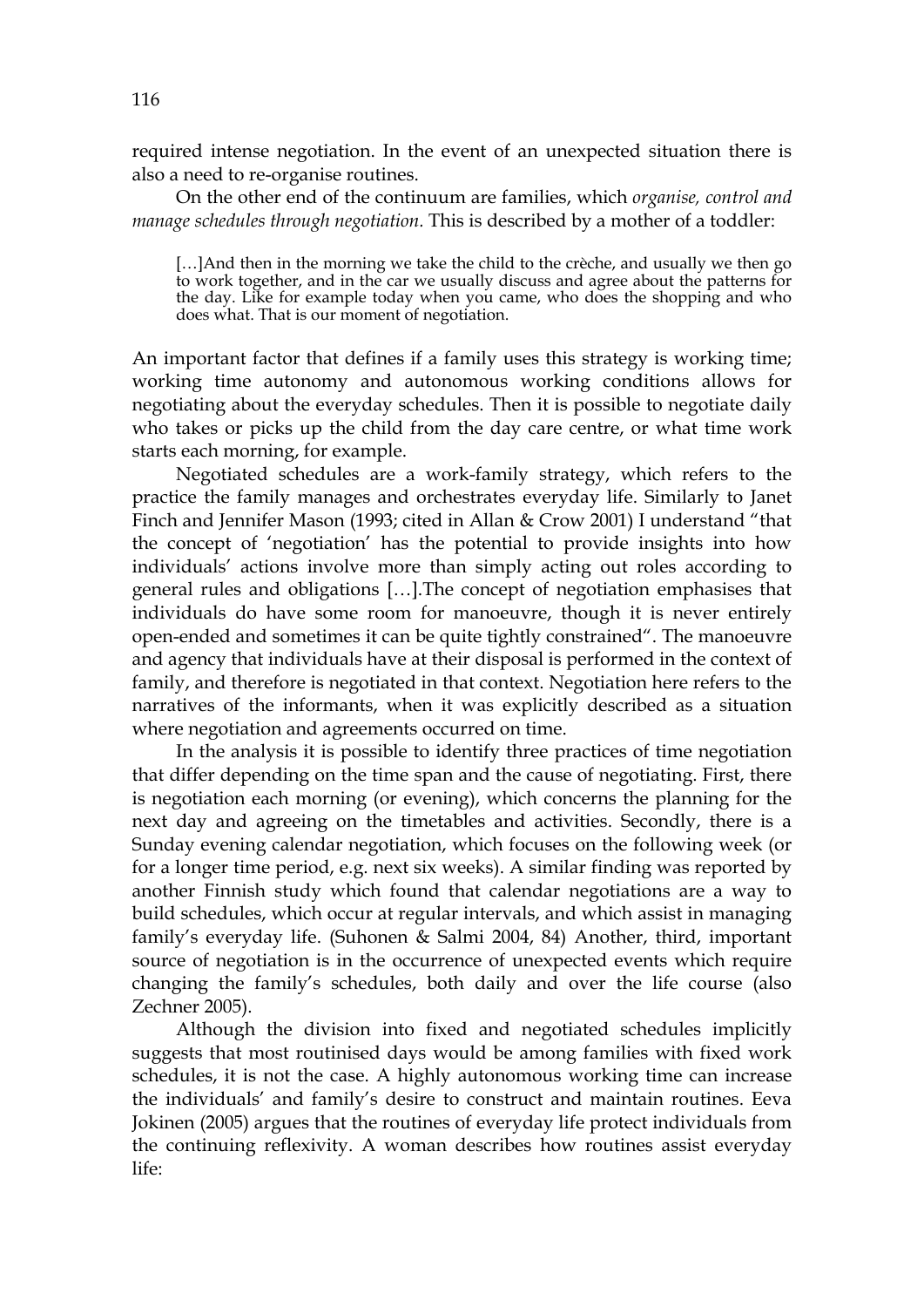But really stable, everyday life is awfully stable. We have solid routines and earlier I didn't respect routines, I despised them, I thought that it is awful if one would have a routinised life. But now I think that routines support and assist, routines are not a burden, rather they help. Routines help.

The practice of negotiation varied depending if the family relies more on explicit negotiation or implicit agreements on time, and families showed differences regarding the pattern of negotiation. However, discussing this issue further here and with this data is not possible. It is likely that individuals and families have different preferences on time, for example, to which extent schedules should be predictable and planned in detail or left open. Family's time culture is an interesting topic for future studies.

Another type of negotiation relies on *despatialised* time (Gillis 2001, 32). For example, email messages and telephone conversations are a common means through which despatialised negotiation is organised. A previous Finnish study reported the importance of phones in keeping touch with school-aged children at home while parents are at work (Lammi-Taskula 2004). Based on the interviews it is not possible to identify despatialised and face-to-face negotiation, as it was not specifically questioned in the study and did not come up in the interviews. I assume that the importance of, for example, mobile phones was not described in the interviews because it is part of the self-evident activities (routine) of everyday life.

*Working time* was an important factor affecting the extent of negotiation, as already briefly noted. Figure 12 illustrates the degree of working time autonomy of the dual-earner women and men. The figure shows the relative distance of a person's working time autonomy from either end of the continuum. The analysis is based on a rough estimation of the distances; the attempt is not to show exact measures of the distances.

High working time autonomy means that the worker can control his or her working time and is often associated with expert or knowledge based work. However in practice, the work process often depends on others and the structure of the working day also includes meetings, for example. Yet, among experts or other knowledge workers (Julkunen et al. 2004) it is often possible to reserve an empty space in the calendar.

Moderate working time autonomy means that the employee is not able to influence their starting and finishing working time, but rather has to follow a fixed schedule. Working time autonomy is tightest if the workplace follows particular customer times, or opening and closing times, or if the work process is linked to particular time schedules. Day and health care services or education are examples of workplaces where working time follows set hours. The interviews focused on the highly educated, therefore their relative working time autonomy was high. Thus low working time autonomy here does not refer to not having any working time autonomy, but rather that they have some autonomy, at least occasionally.

Figure 12 shows how families can be positioned in the continuum and that both fixed scheduling and negotiated life is found among the couples. As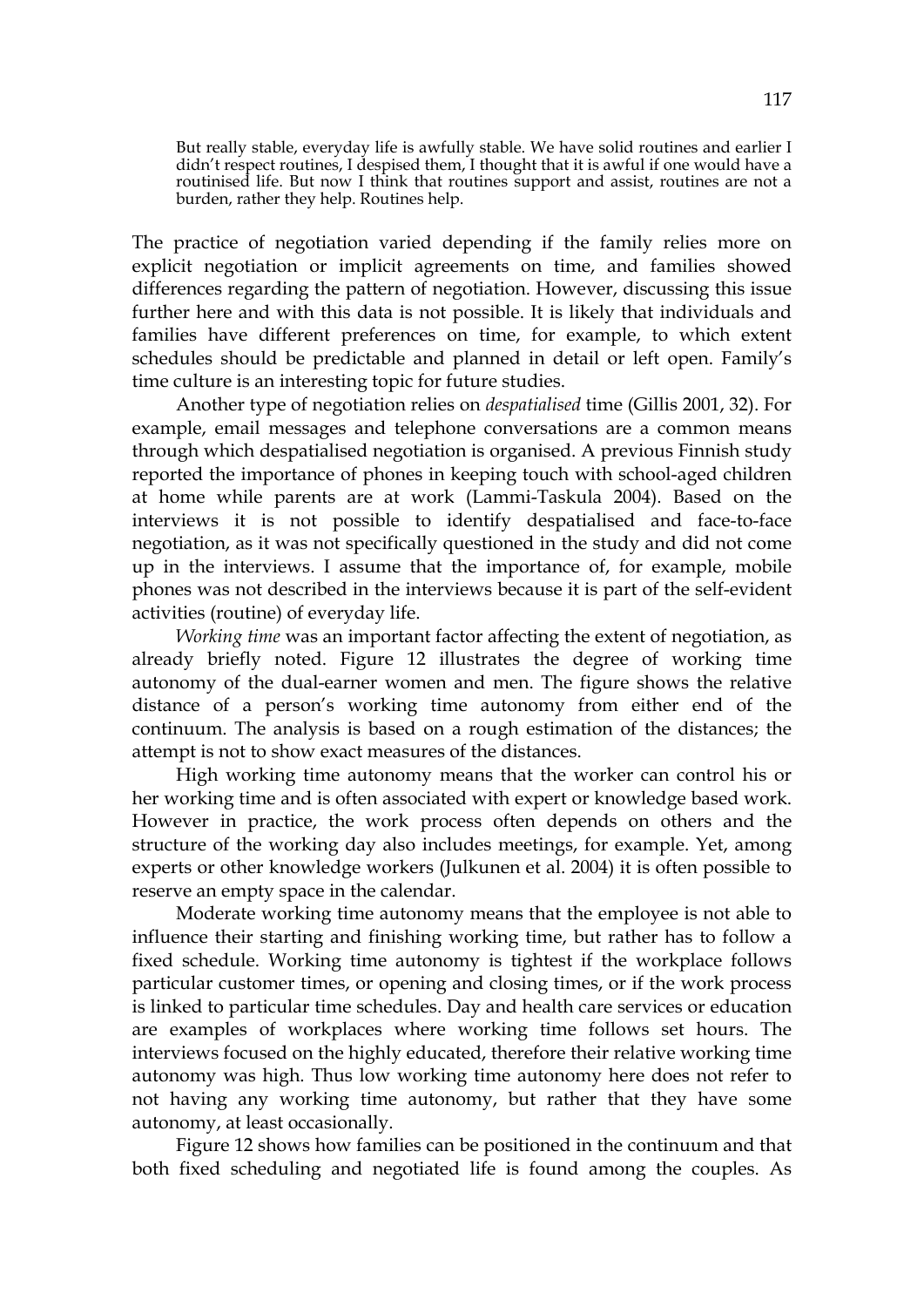families cannot be perceived as a black box, the degree of working time autonomy is illustrated separately for men (square-shaped) and women (triangle-shaped). The illustration shows two findings. First, that the degree of working time autonomy is a precondition for families relying on the negotiated everyday life, or that it influences that days become under constant negotiation (see also Korvela 2003). The extreme situations, either negotiated or fixed days, are identified if partners' share a similar working time autonomy (low or high). If both have high working time autonomy, the family's schedules are negotiable. Low working time autonomy, the need to work a similar, fixed, working time schedule requires the family's schedules to meet the fixed rhythm. In cases where partner's have different levels of working time autonomy, the location of the family on the axis depends on other factors, such as the division of unpaid work (see strategy 4).



FIGURE 12 Fixed and negotiated schedules and working time autonomy

## **Synchronisation and off- scheduling of parental working time**

The second strategy that families used was synchronisation and off-scheduling. Synchronising the time schedules of family members is an essential element of the temporal order of family time (Daly 1996). It concerns the extent that family members share the temporal rhythm of life. Kerry Daly (ibid. 124-125) suggests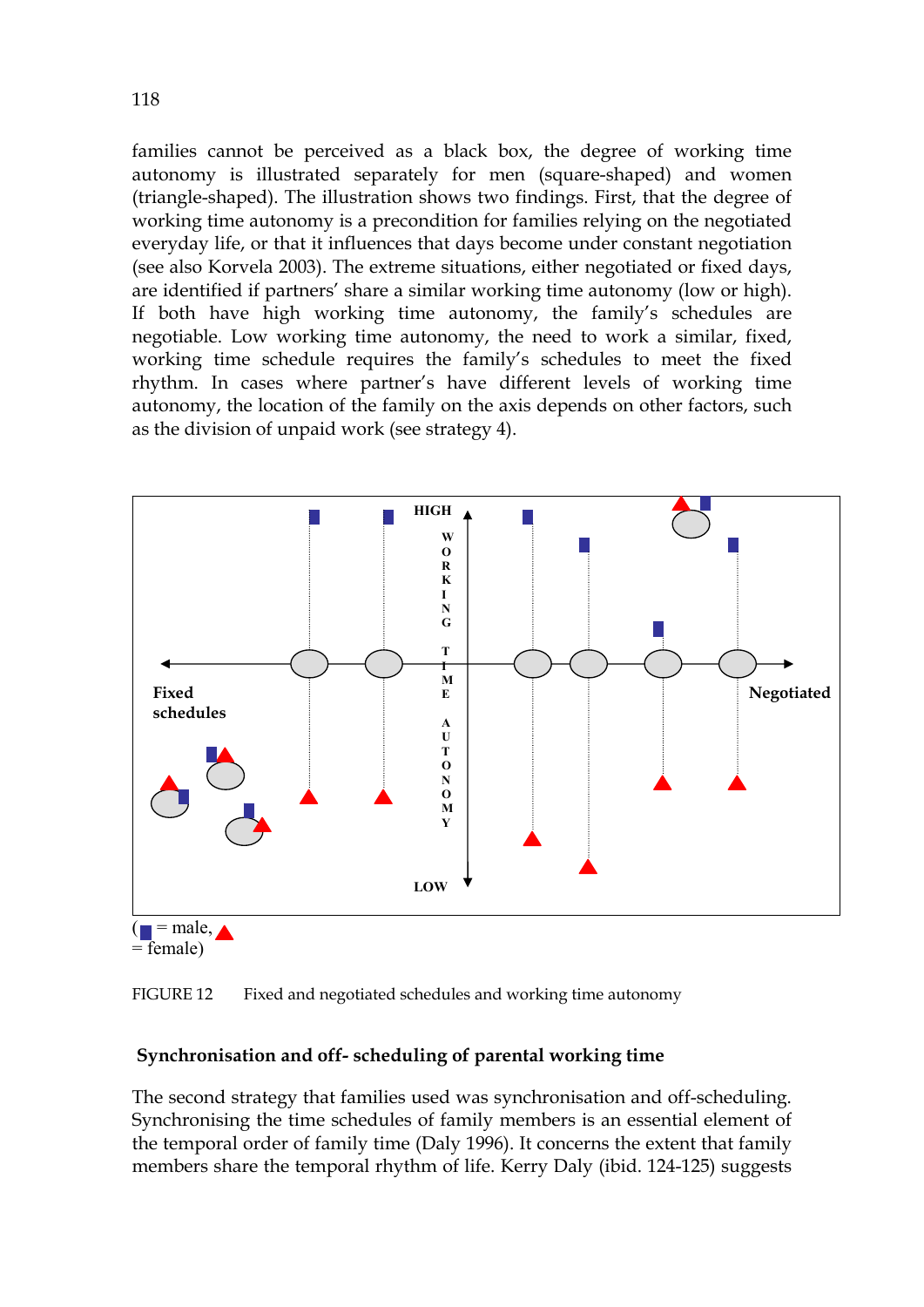that a high level of synchronisation allows family members to effortlessly organise their everyday life, whereas a low level of synchronisation of the various schedules of family members might cause disagreements. What I found is that both synchronisation and off-scheduling can be used as work-family time strategies. The discrepancy compared with Daly's suggestion is because the analysis concentrates on working time here, whereas Daly refers to family time broadly.

As a strategy off-scheduling or synchronisation refers to time scheduling where parents' schedules are different to allow better integration of everyday life. Off-scheduling concerns working time, but also hobbies. Work during the evenings was a typical situation where parent's organised their schedules differently; parents took turns in working in the evenings or taking care of children and household tasks. The separate time schedules of parents allow the flexible organisation of everyday life, especially related to tasks, which require time dependent attention and care. Off-scheduling allows for one parent's presence at all times. Off-scheduling occurs daily and weekly, but also on a yearly basis. Certain professions, such as teachers, have relatively long holiday breaks (2.5 months) during summer, and this was used as a way to organise the interface of work and family in these families that have long breaks off work.

In Finland Johanna Lammi-Taskula (2004, 65) reported that the offscheduling of parental working time, which is done with shift work, is a way to organise the work-family interface. Shift work allows for off-scheduling parents' working time. Whilst the previous Finnish study identified that shift work is a way to off-schedule parents working time, day-time work can also allow moderate off-scheduling. For example, taking turns in picking up and taking children to the day care centre, to do shopping, or working late are ways to off-schedule parent's timetables daily or weekly. Off-scheduling was equally used to organise those activities which occur daily or to find time for hobbies on a weekly basis. The families explained that off-scheduling was used to create individual time for the parents or to reduce children's time at day-care. Next is an example of moderate daily off-scheduling.

Pekka Suomalainen is a teacher and father to 2 and 3 year old children. He wakes up at around 6am and goes to work each day at around 6.30am. He finishes work between 2.30-3 pm and collects the children from day-care. His wife, Paula Suomalainen, works in social and health care. She gets up at around 6.30am and wakes up the children at around 7am.She gets to the work place at around 8am, and has taken the children to the day care centre before that. Her working day lasts until around 4 pm, when she returns home to meet the other family members, who have been at home for around an hour, to an hour and a half. The late afternoon and evening is potential family time. The children go to sleep around 7 pm, leaving the parents some possible synchronised couple's time.

While off-scheduling was used as a strategy, synchronised schedules were also used as a strategy. Synchronisation was related with commuting or organising shared time for the family (to do cleaning, for example). Shared commuting time also allowed time for the couple to carry out time negotiations, agreeing on who does shopping or who picks up the child from the day-care centre.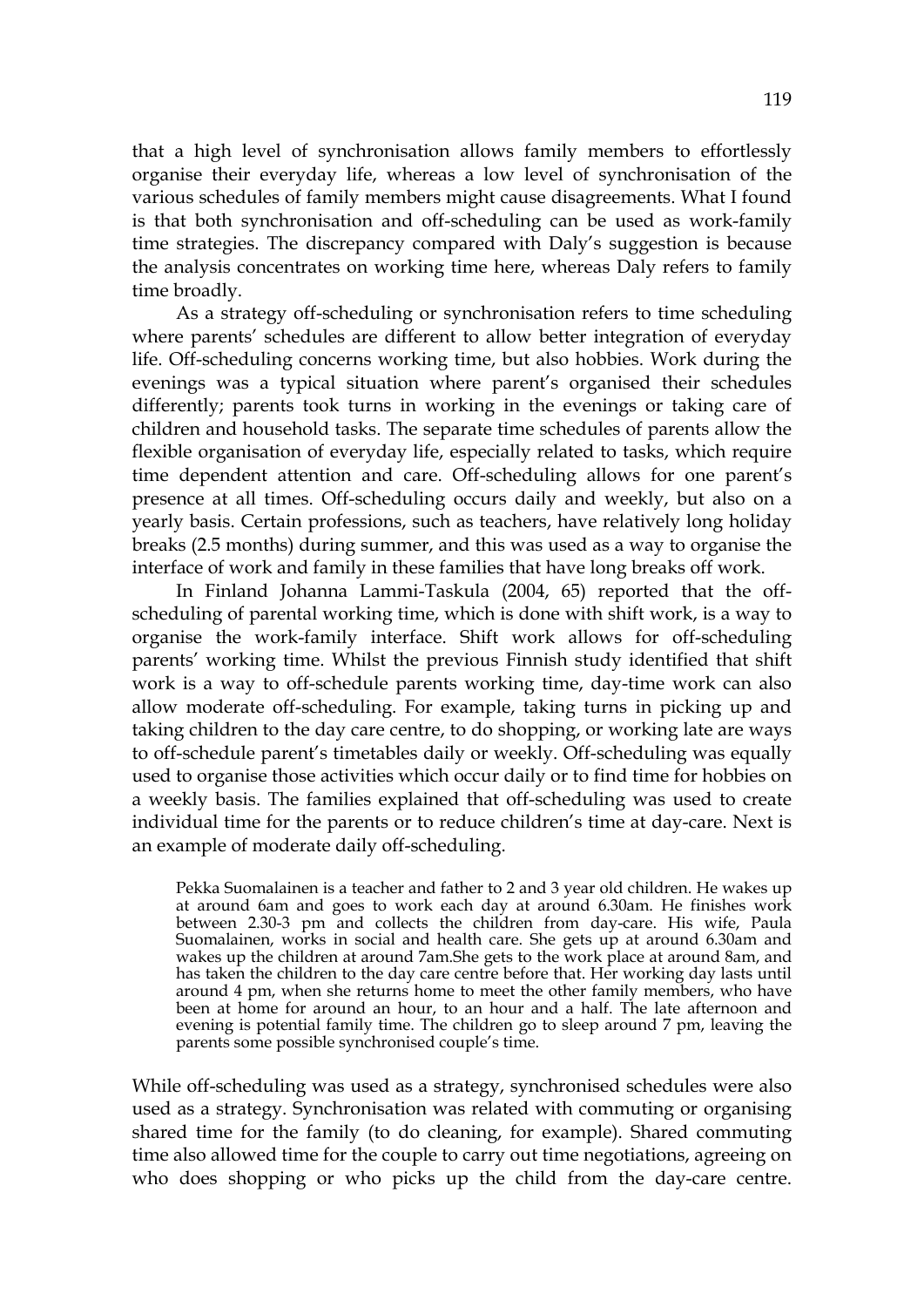Furthermore, at the weekly level synchronised time schedules were important to carry out family related responsibilities or household work, such as weekly cleaning. It was perceived as fair and just to organise one's own schedules while taking into account the family's shared schedules.

## **Scaling back and maintaining borders between home and work**

Penny Becker and Phyllis Moen (1999) studied middle-class dual-earner couples' work-family strategies in New York (U.S.). The focus group of the study is similar to this, although the setting, physical and institutional surroundings, were quite different. The U.S. study showed that in managing the jigsaw puzzle of everyday life couples adopted a scaling back strategy; somehow restricting their participation and commitment to paid work. U.S. couples adopted three different scaling back strategies; placing limits, having one job – one career family, and trading off. Placing limits was manifested in limiting work commitment for family reasons. The one job – one career family means that one spouse (female) changes into a job, which is typically a parttime job with lower qualification requirements, while the other (male) pursues with the work career. Typically women who had changed from a career to a job anticipated changing back to a career once the children are older. The one job – one career model can be taken as a modification of Talcott Parson's functional family model. The trading off strategy means that couple's trade time and commitment for the family with each other, acting like trading partners. Therefore, family time, care and commitments are commodities, similar to other resources, like money. All strategies were also related to gender, women are more likely to commit to the family while men commit to work, which reflects the societal gender arrangement (Pfau-Effinger 2004). Becker and Moen's (1999) study shows that a gender specific response was especially visible in the one job – one career family, but other scaling back strategies also demonstrated this.

I expected to identify a similar scale-back strategy among Finnish dualearning couples and identified two scale-back strategies, scaling back on working time, and keeping up temporal and spatial boundaries between home and work. Scale back strategies are both couple strategies, negotiated and agreed within the couple, but also an individual strategy to limit one's own work commitment.

The reduction and scaling back of paid working time, which I take as a scale back strategy, takes two forms; either limiting working time to "normal", i.e. approximately 40 hours a week, or the reduction of working time, i.e. working shorter than "normal" hours, working part-time. However, part-time work was only a temporary withdrawal from full-time work. Resisting the culture of long working hours and limiting the working time to normal was a consciously used strategy. A man who enjoys a good position in the work organisation explains that he has made a conscious decision to restrict his working time.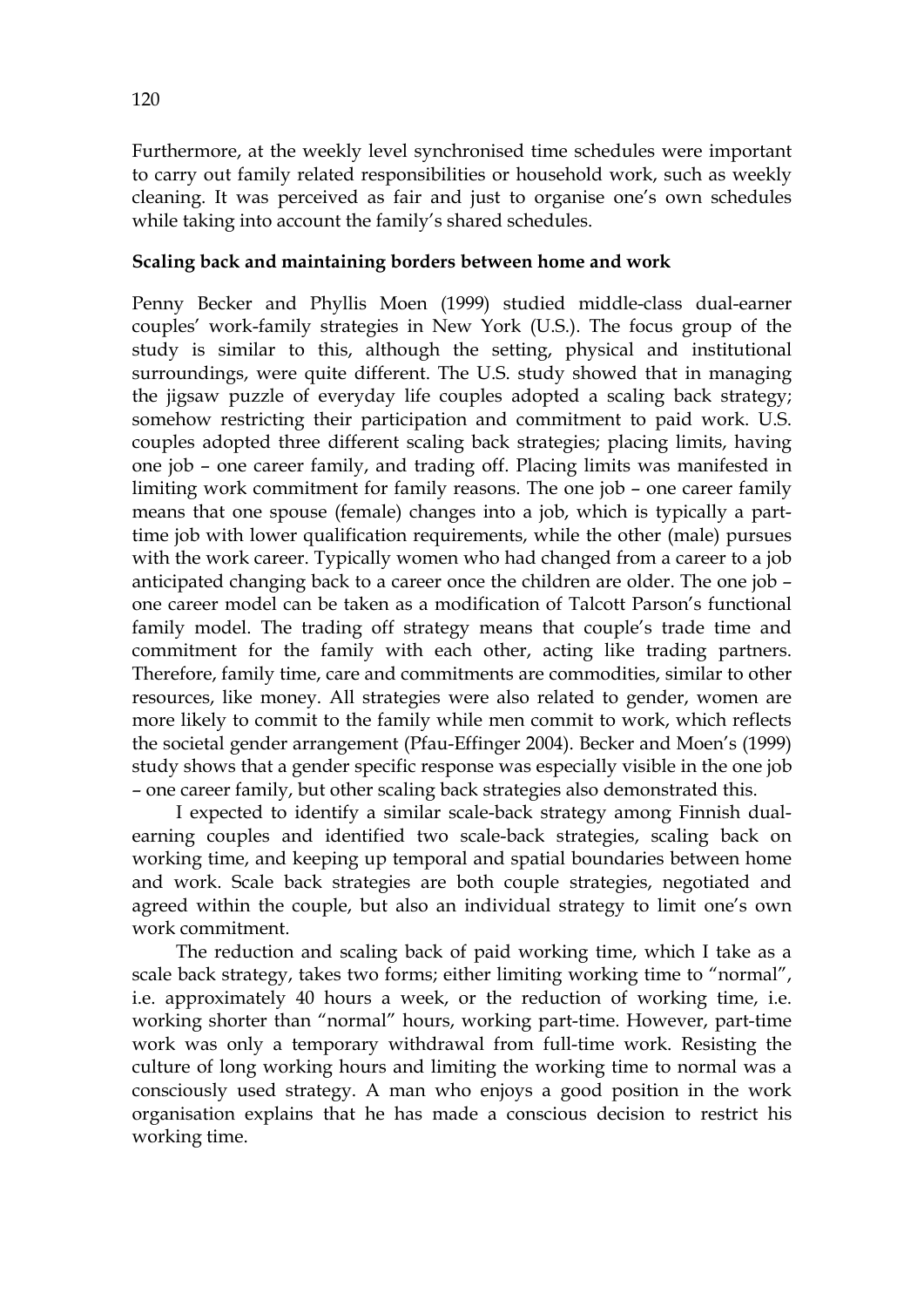Up until now the usual 8-hour day and very occasional overtime work has been enough, but I have made the decision that when the children were born I will not work both days and nights, I have to look after the family as well. And I have also said this to my supervisor.

One reason for full-time work is the lack of an economic possibility to work shorter hours; reduced hours means reduced pay. When I asked about the possibility to reduce working hours, the discussion showed it to be culturally legitimate on two grounds, for childcare or other family related caring responsibilities and for health reasons. Although financial reasons affect the length of working time, the right to work part-time is also related to perceived entitlement (Lewis 1999) and to culture. In addition, the resistance of long working hours was legitimised for family or health reasons, for example as described by a man:

The way that one has learned to listen to oneself, that you notice when you are working too much and get tired, and then I reduce work hours and go home earlier, and don't bring work home, then I do something else.

Suzan Lewis (1999) has argued that the changing nature of work, especially the increase of temporary employment and work insecurity, can potentially have opposing effect on the perception of the sense of entitlement. The sense of entitlement is about the beliefs and feelings of rights and entitlements, based on what is perceived to be fair and equitable (Lewis & Smithson 2001; Lewis 1999). It is affected by legal rights and entitlements, although is not based on legal and official rights, but rather it is a cultural understanding of fairness. It defines what is accepted, normal and in accordance with the rules and behaviour. According to Lewis (1999), family friendly politics, or other ways of enhancing the work-family balance, needs workers belief to change the common practice, which might be, for example, the long hour's culture.

It is interesting that temporary employment and work insecurity might have a twofold influence on the sense of entitlement. On the one hand it might decrease the perception of the sense of entitlement to working conditions, while on the other hand it might, paradoxically, increase the perception of one's own entitlement to have an influence on working conditions. The former is connected to the fact that an employee in a non-permanent position does not feel the same entitlement to working conditions and rights, for example restricting working time to "normal". The latter that the employee in a nonpermanent position can only rely on oneself and therefore perceives a strong sense of entitlement to persist in certain rights and entitlements, one has "nothing to loose". A temporary employed woman, who had a relatively short work history, explained that she could not ask for a shorter working time, and that there is a lack of entitlement to ask for a shorter working time:

Q: Have you ever thought that you would ask if it is possible to do part-time work? A: Well, not in this situation, I don't… I think that I am in such an early stage of my work career that I can't afford to say what I want. But of course I think that at some point it is probably something that I could try.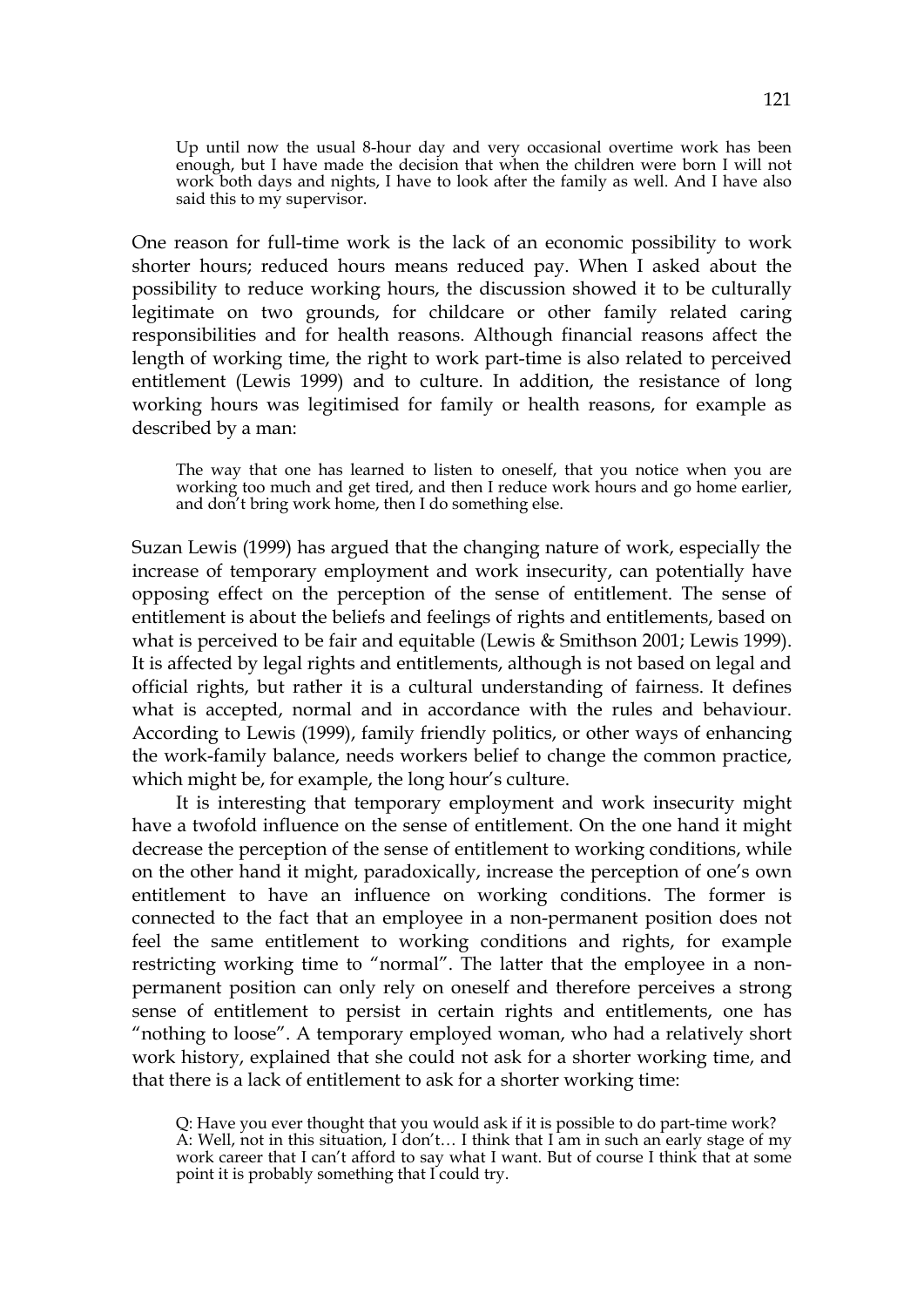On the other hand, a temporary position can increase the entitlement for avoiding long hours. A man spoke about the reasons why he restricts getting involved in extra work in order to restrict working hours:

There are so many collaboration projects, and training on many things in which you could participate, but I prioritise. Particularly now when I am a temp, I concentrate on my main tasks. That is most important for me.

It is paradoxical, especially in comparison to the standard employment contract, that a temporary employment contract, which is often taken as an indicator of a weak labour market position (compared to permanent work), translates into a feeling of a strong entitlement to restrict work hours. However the entitlement here concerns the legitimation to restrict hours to 'normal' rather than shorter hours.

Another scale-back strategy is to maintain temporal and spatial boundaries between private life and work. Maintaining the boundaries between home and work is related both to time and space. Family time is protected from the never ending work demands and resisted actively. Home space is another relevant factor prohibiting home-based work. Work at home requires sufficient and suitable space, which is not necessary the case. In the interviews it was described how the borders between paid work and family are maintained; but the strategy allows that sometimes it is necessary to take work home. This is typical among knowledge workers, who occasionally take work home (e.g. Julkunen et al. 2004). Maintaining borders and home working were linked with agreements between partners. Agreements between partners', which constitute a strategic action, occurred for instance: "When I was on maternity leave, we had an agreement that although he is there, behind the door, I can go and interrupt if I needed him."

Scale back strategies were explicit and clear. The strategies were used to allocate more time for the family, for hobbies, and to protect the home from the demands of work. A woman explained how she had started to restrict her work during the evenings after she had a child:

Now that I have a child I have started to restrict [work commitment and evening work], before Christmas I promised [to pupils' parents] that I am here at the school one night, which I can be here until nine and after Christmas one night. But I said that otherwise only during office hours, from 8am to 4pm. Before, when I didn't have a child, like in the first year at work I said that I don't mind whenever. And what was stupid that almost every night I had to return to school, for example six to seven just for one hour. And now I try working time and then free time and I try to separate the roles, where I am here as a teacher but at four I am a mother. And I don't take any work home; at least I try not to.

An alternative scale back strategy could have been to spend less time at home and allocate more time for work. Unlike the well-known Arlie Hochschild's (1997) study, which found that work had become home and home had become work, where employees escaped home to paid work, this study did not identify such a strategy in the interviews. I suspect that participation in the interviews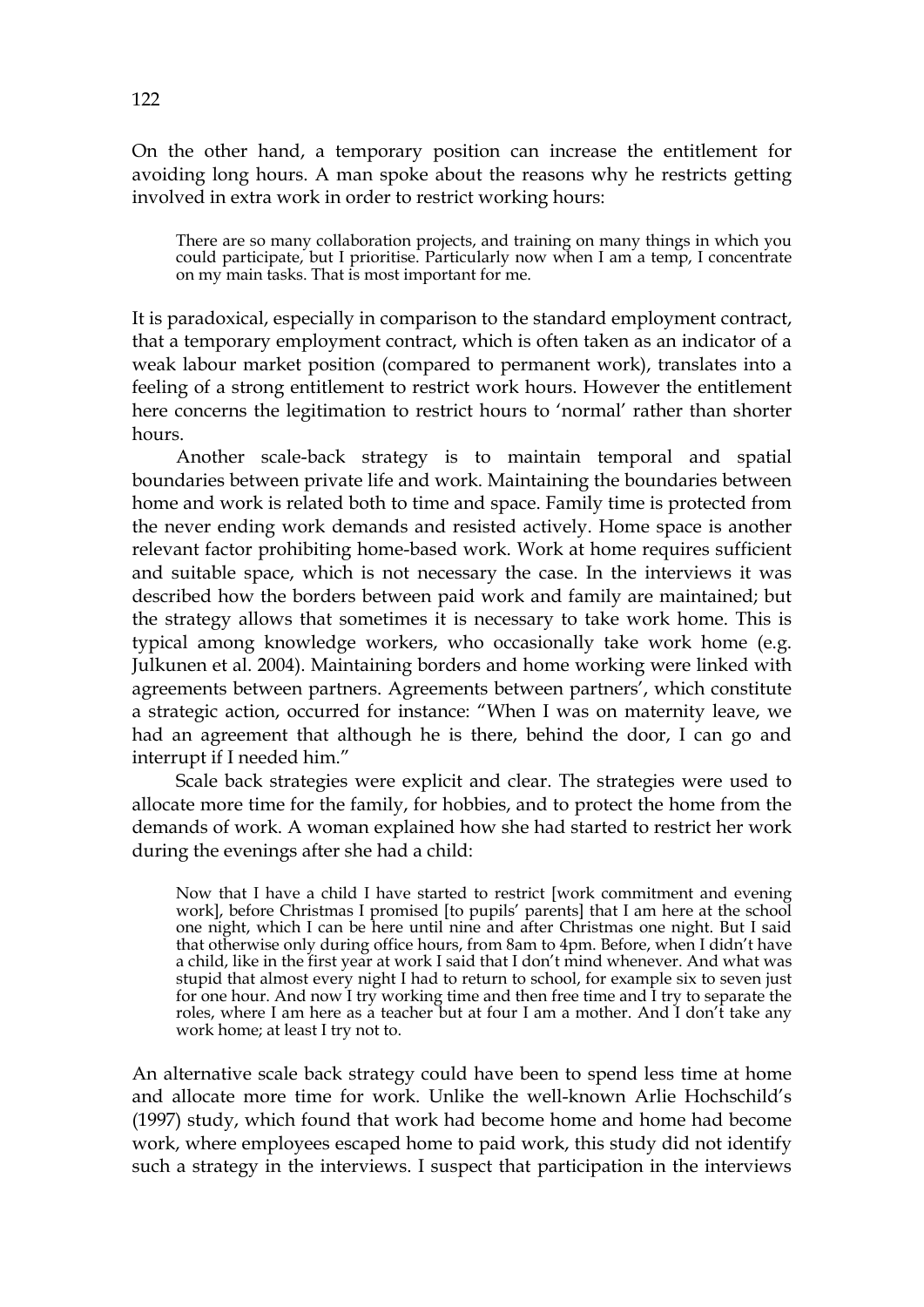was related with couples who do not escape home to work, and the lack of that strategy is linked to who accepted in participating as interviewees.

#### **Gender role division**

Although Finland is characterised by equal labour force participation and also the similar working time of men and women, significant gender role differences occur between men and women as discussed earlier. Among others women are still the main carers in the family. I identified the division of paid and unpaid work between partners as a specific work-family strategy; families adopted either equal sharing or a specialised task division. Equally with all the strategies discussed here, the strategy is linked with the use of time and responsibilities related to time. With this strategy, I describe the practices linked to time, but these are also drawn based on the expressed attitudes towards maternal and paternal employment and care roles<sup>26</sup>. Although it would be possible that the couple would have contrasting practices than the attitudes of the individual, it was not the case among these families. Furthermore, there was no family where there would have been a significant discrepancy between partner's attitudes.

To demonstrate this strategy in more detail, I place the families in a scale where one end represents the traditional division of work between spouses, and the other end the egalitarian division of work. Additionally there is an inbetween-category, which I conceptualise as a modified traditional family (see table 16). *Traditional gender role division* means that the male spouse is the main provider in the family and the female is the main carer of the children and household tasks. Among these families the woman is "the boss" around the house and the man "the assistant". Women's role is to secure the functioning of the family, while men assist in these domestic responsibilities. In practice, this is demonstrated in the families at the event of an unexpected situation, for example. Then it is the mother who secures the functioning of the family and organising caring responsibilities; the mother is the main time-coordinator of the family.

It is, I am the boss at home, I think and feel, that although Jussi takes a lot of responsibility and does the shopping. But then if he can't, then I am the one who thinks of what to do. In the end of the day it is me who organizes everything.

U.S. study (Daly 2002) on dual-earner couples reports equally that women usually bore responsibility for scheduling in the home. This is true among dualearners in Finland, but I find that there is variation between families; men can equally be time-coordinators, depending on the gender role division of tasks.

*The modified traditional gender role family* means that there is a separation of tasks, but both undertake household work equally. Therefore, in quantitative terms the division of work is equal, although there are differences in qualitative

 $26$ The interviews questioned attitudes against maternal and paternal employment or non-employment through stimulated questions, such as "Can a good mother work?" "Does a good father need to work?"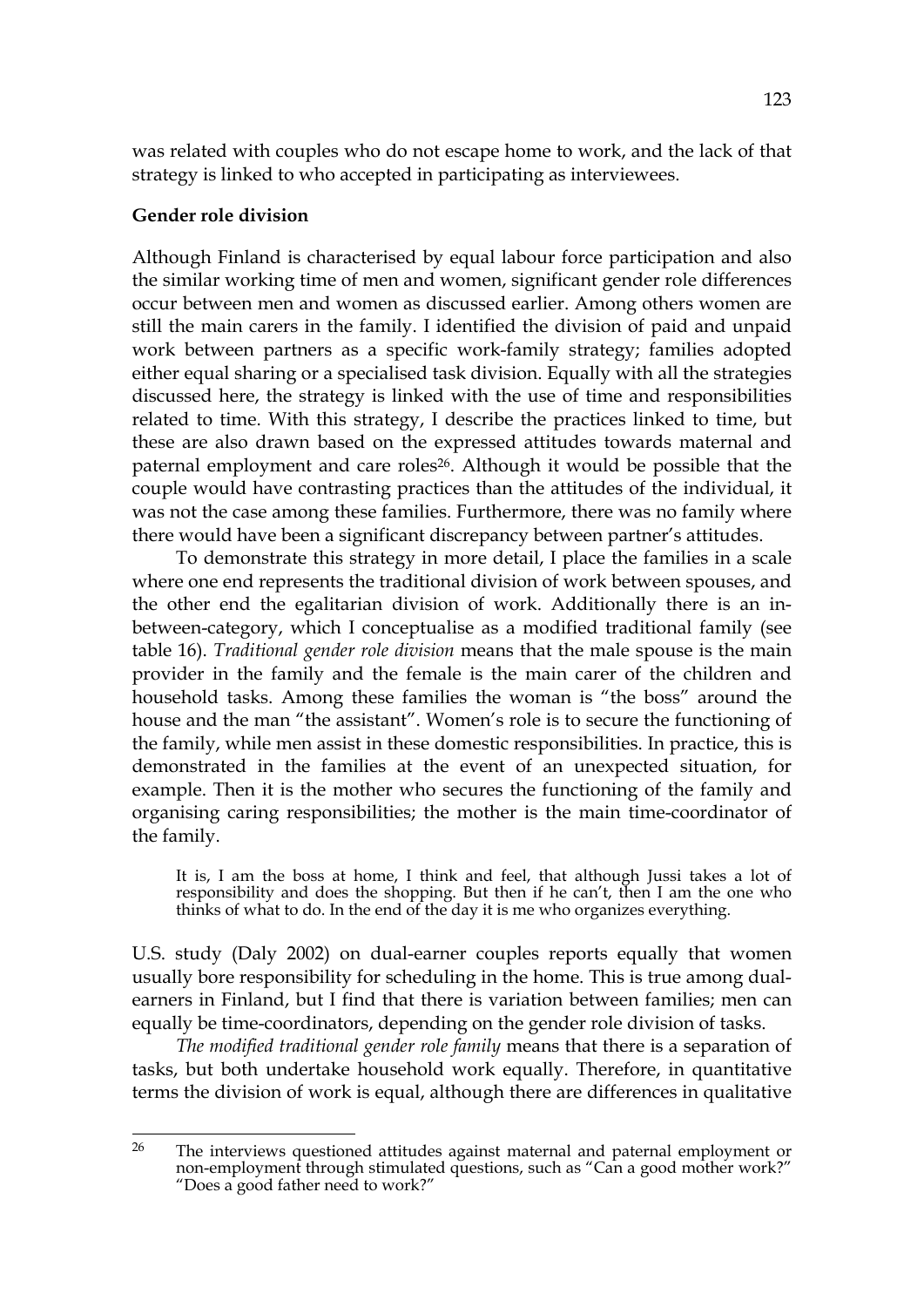terms. The typically modified traditional family form means that the male is the main provider of the family, while a fulltime housewife would not be an option for the woman and women emphasise their strong work ethos. Care work is not divided equally, but the male still has a significant role in carrying out care as well.

Among the egalitarian families partners have hardly any division of tasks, both do similar tasks and equally in quantitative and qualitative terms. Both parents are equally economic providers. Among the egalitarian family child care is divided equally. There are no implications of either partner carrying the main responsibility, either in practice or at an attitudinal level.

It was interesting how women described that they are "one foot in paid employment and the other at home" (Julkunen 1995) and that this applied for all women, also among those in an egalitarian family. Women extensively explained how they must continuously balance between paid work and staying at home as fulltime housewives. There was a disparity between different family types in this regard. Among the traditional families, it was characteristic that women described in detail about their feelings of guilt for working. These women held traditional attitudes on family life. Additionally, women in a modified traditional and egalitarian family explained feelings of guilt, but they more strongly explained that work is a significant part of their identity and that they could not be fulltime housewives, regardless of their feelings of guilt. On the contrary to women, men show an opposite pattern; men who have a significant caring role also describe feelings of guilt for working long hours and for long days away from home and without the children. However, among men a fulltime carer role is not an option, except for a short period of time.

|                              | Traditional family                              | Modified traditional                            | Egalitarian family |
|------------------------------|-------------------------------------------------|-------------------------------------------------|--------------------|
| Division of<br>tasks         | separated                                       | separated                                       | equal              |
| Main<br>economic<br>provider | male, although<br>female employment<br>accepted | male, but strong work<br>ethos among female     | equal              |
| Main carer                   | female, male assists                            | female, but male has<br>significant caring role | both equally       |

| TABLE 16 |  |  |  |  |  | Division of unpaid and paid work in the family |  |
|----------|--|--|--|--|--|------------------------------------------------|--|
|----------|--|--|--|--|--|------------------------------------------------|--|

# **7.3 Work-family strategies and core temporal properties**

In the previous section, I described strategies that dual-earning couples used in orchestrating the interface of work-family. To find out the core temporal properties the strategies tackle, I conduct a further analysis. This analysis relies on the suggestion of Dale Southerton, Elizabeth Shove and Alan Warde (2001), which developed the framework for the analysis of hurriedness and individual time management strategies.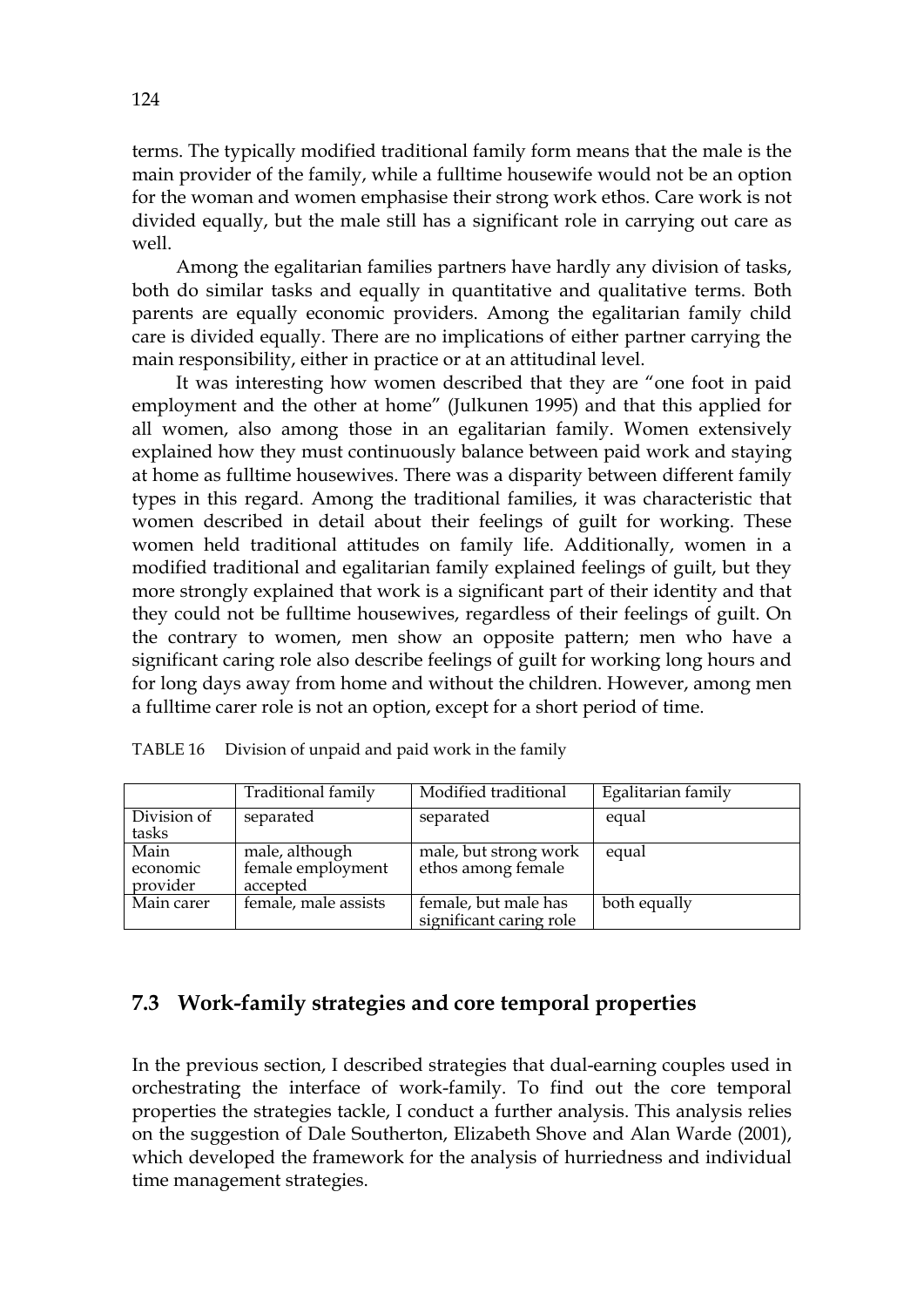Following Fine (1996) Southerton and colleagues (2001, 13) I use a four dimensional scheme, which identifies the periodicity, duration, sequence and timing. When the researchers used the four dimensional scheme to study hurriedness it reduced into two and included the allocation of time and coordination. On the one hand, allocation concerns the periodicity and duration, and it includes the number of activities and the amount of time devoted to each. Co-ordination, on the other hand, concerns the synchronisation and sequencing, i.e. timing of activities. I use the same framework to test if these capture the essential dimensions of the work-family strategies used by the dual-earning families.

The re-categorising of work-family strategies efficiently encapsulate the essence of the strategies (see figure 13). The essential aspects are co-ordination and allocation. Strategies on the extent of the negotiation and arrangement of the parental working time both tackle the problem of time co-ordination. These concern the sequencing and timing of activities and are used in the time coordination of everyday life. The extent of the negotiation means the way that time-coordination is maintained in the everyday life; some families maintain time-coordination with a continuous negotiation whereas others rely on fixed routines. Organising parental time refers to the timing of the activities, and this particular strategy refers to either synchronising or off-scheduling parent's schedules. The other two work-family strategies, scaling back on work and gender role division clearly tackle the aspect of the allocation of time; how much and whose time and commitment is devoted to paid work, household work, informal care and the number of these activities.





FIGURE 13 Work-family time strategies and temporal properties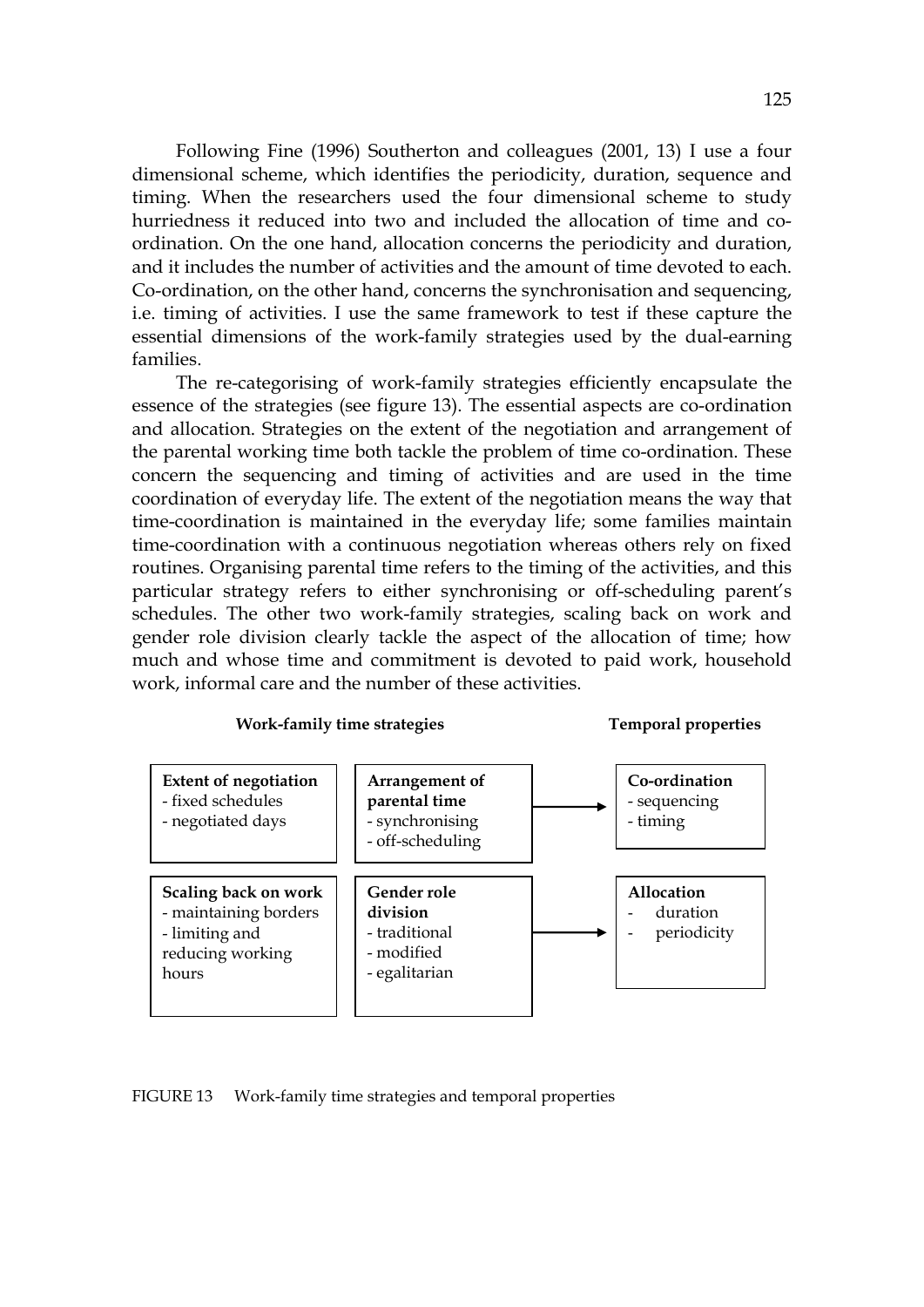# **7.4 Summary: families adopt various time strategies**

Families adopt time related work-family strategies in orchestrating everyday life. I identified four work-family strategies related to time; fixed and negotiated schedules; synchronising and off-scheduling; scaling back; and gender role division. Important features defining whether a family adopts either fixed scheduling or negotiation to manage everyday life is the level of working time autonomy and the number of time dependent activities. Routines are an important factor of everyday life among families that follow fixed schedules, but can also constitute a cornerstone among families where schedules vary, even from one day to another. Their routines are maintained through constant negotiation.

Another work-family time strategy is the synchronising and offscheduling of parental working time. Although synchronising schedules is an important work-family strategy, which allows for shared time among family members, the opposite is also true. Off-scheduling allows parents' to organise the commitments and time needs. A previous Finnish study found (Lammi-Taskula 2004) that shift work is a particular strategy used to organizes the work-family interface, but moderate off-scheduling is also used among daytime workers. Additionally off-scheduling can occur weekly, periodically or following seasonal intervals.

A third work-family strategy is scaling back, which includes both restricting working hours and maintaining borders between home and work. Higher educated work is typically characterised as knowledge intensive work, which by nature is endless and personal and captures the mind (Julkunen et al. 2004). Restricting working hours and work commitment and maintaining borders between home and work were scaling back strategies that the couples used. Men and women equally implement these. The scaling back strategy explicitly showed that work-family strategies are both an internalised, individual decision as well as a family level agreement.

Finally, the analysis identified the division of work between partners as a fourth work-family strategy. Attitudes and perceptions of gender roles affect behaviour patterns and practices within a family, which constitute a strategy to organise everyday life. I identified ways of dividing work, which were based on either traditional or egalitarian family models. Additionally I identified an interim category, the modified traditional gender roles, which shared some characteristics of both traditional and egalitarian family models. The essential difference of the three categories is on whether the male is the main provider and the female is the main carer, or whether there are equally shared responsibilities. In an international comparison, Finnish couples share tasks more equally overall, however, differences in attitudes and practice can still be identified among Finnish couples as well (Larsen 2005).

The analysis showed that families use several strategies, which are used in everyday life in parallel. While differences exist between families, there was no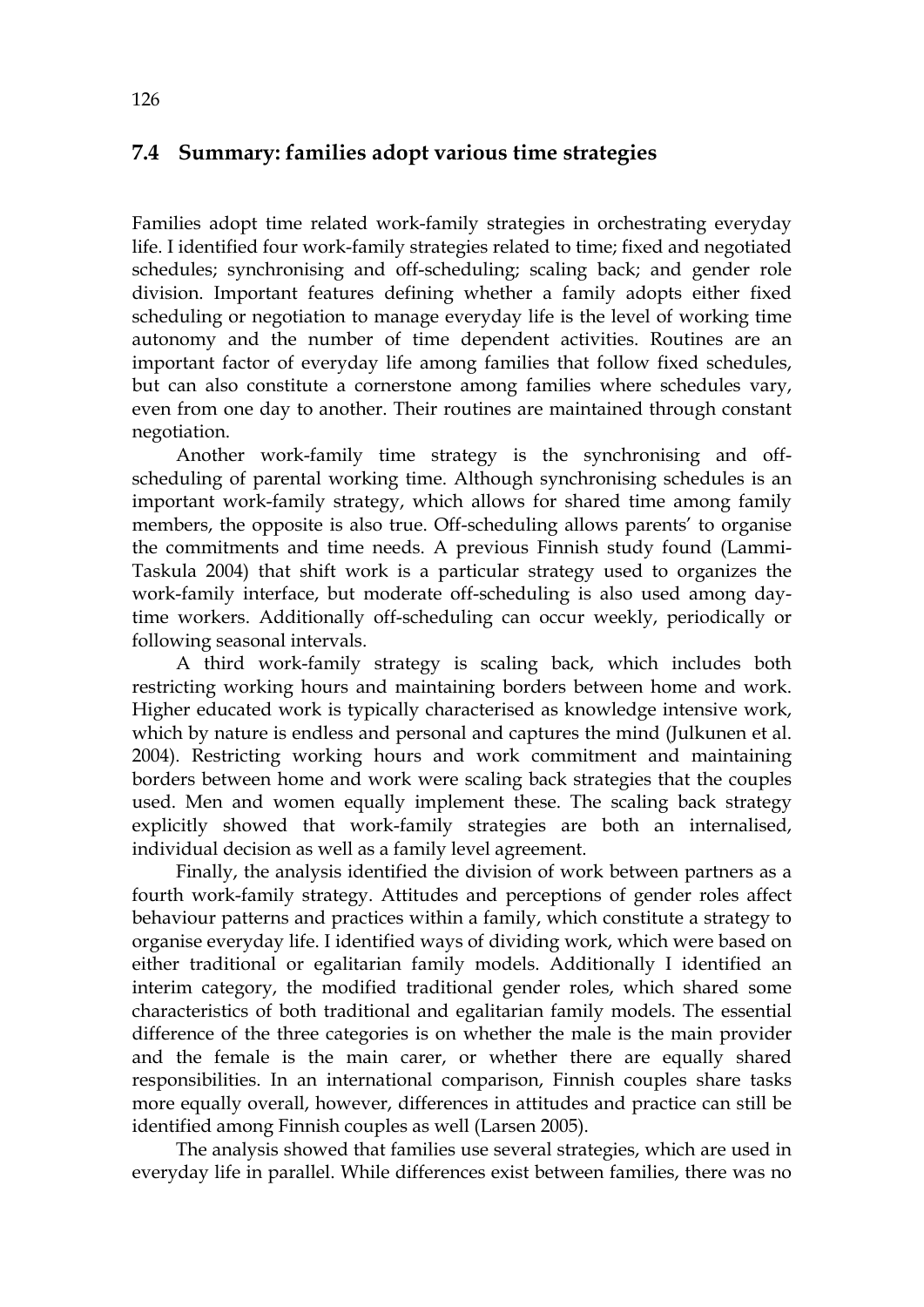one defining factor which would make a distinction between which strategy is used. Larsen's (2005, 115) study, which concentrated on care arrangement strategies, concludes that families adopt a strategy to organise a care arrangement, either equal sharing, mother dominant and mother solo. The focus of that study is on the care arrangements whereas here the focus is on time related work-family strategies.

Although I separated the strategies from each other, they are also closely connected with each other. For example, gender role division influences the kind and extent of scale back strategies that men and women do. Simply put, if required because of the needs of the family, the mother will scale back on working time among the traditional families. In other words, the gender role attitudes and practices affect the use of other strategies.

The time strategies show how the families orchestrate everyday life in practice. I used the core temporal properties to assist in considering the specific focus of the strategies, and suggested that in orchestrating everyday life, time coordination and the allocation of time capture essential aspects. Firstly, the strategy on the extent of negotiation and the arrangement of parents working time tackles the aspect of time coordination, which concerns the sequencing and timing of activities. In practical terms, time coordination assists in organising the time schedule of the family in a functional way. Although negotiation is always required, to some extent, in forming work-family strategies, here it specifically refers to the extent time coordination is managed with fixed schedules or with constant negotiation. Secondly, scaling back on work and gender role division strategies tackles the aspect of time allocation; the extent of time is used to carry out an activity. Time allocation is also important because, in addition to defining the hours used to carry out an activity, it defines whose time is used and on which activities.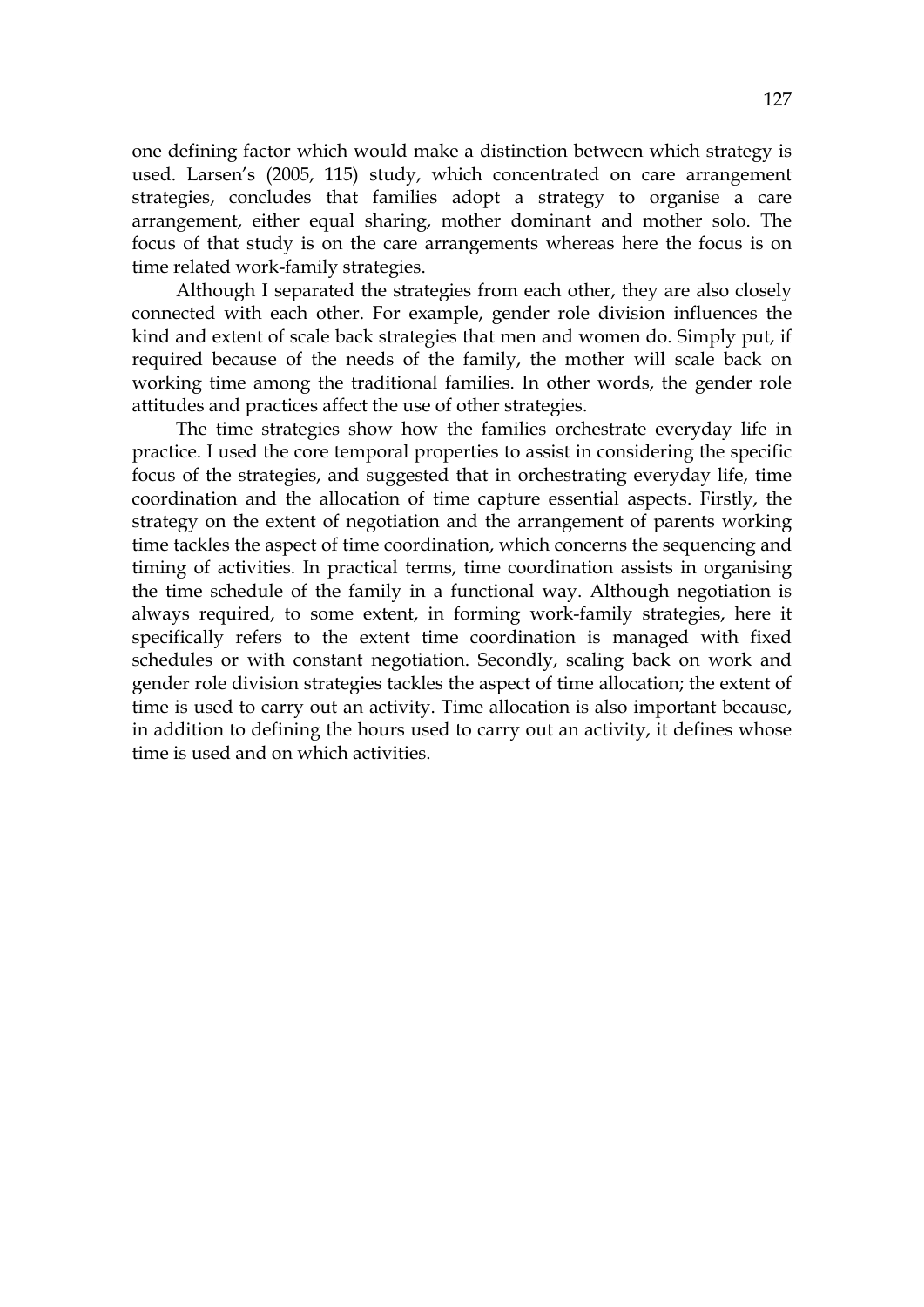# **8 SUMMARY AND DISCUSSION**

In the study, I captured an image of the interplay of two constantly reshaping spheres of life; work and family. Although the life spheres are constantly reshaping, rather than radical changes they are described with significant continuities. I particularly looked at the working time practices of dual-earner families in Finland and the work-family interface. Dual-earning couples are typical in Finland, yet there are hardly any studies that would concentrate on them. That is why I decided to focus on them in my research.

The work-family interface research includes a great number of alternatives, which include how to study it, from which orientation and what is the focus. In the study, besides individuals, I used families as a unit of analysis. Implementing a family level analysis is not without problems. Often there is not sufficient information on the family, and only very rarely, there is information given by family members themselves. In addition, my analysis concentrated on the couple; therefore, I did not include the possible children or other family members in the analysis. In this regard, the family level investigation is not complete. However, I find that even with this restricted family approach it provides more insight to the overall life of the dual-earner men and women than concentrating only on the individuals. Although family is an important level of analysis, family cannot be treated as a black box; family members do not necessarily share the same resources, power and interests.

I approached the topic from various research orientations and using different research methods. I aimed at drawing an image on the topic that is not one-sided, but rather one that would allow for investigating various aspects of the phenomena. With different methods, I tackled different dimensions of working time and different questions of the work-family interface. The multimethod approach aimed to look at various research tasks rather than tackling the exact same research task (see e.g. Bryman 1992). Although this approach gives information that is different in its nature, I am convinced that the information adds to one another.

Rather than concentrating on one research stream or orientation, I attached to various research orientations that serve different purposes. I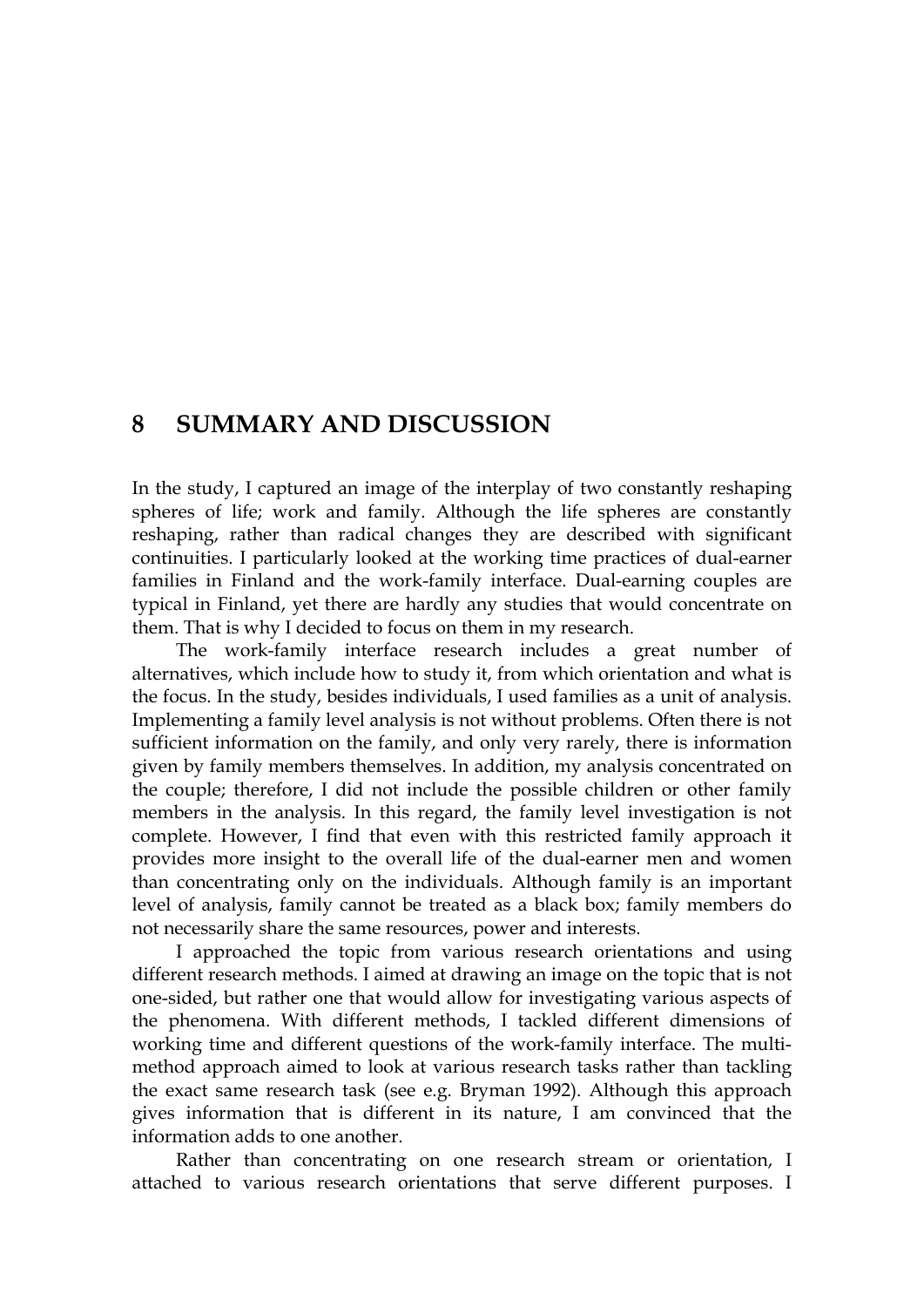particularly linked with four research orientations: the ecological systems theory, social policy research, individual experiences and cultural frameworks. The first two approaches assisted me in mapping down the research focus and in understanding the social setting of the work-family interface. The third and fourth orientations particularly assisted in the empirical analysis.

The ecological systems theory (Bronfenbrenner 1979) allowed to context the work-family question at the wider setting. It was also useful because the study looked at couples. Another contextual approach used in the study is social policy oriented research (e.g. Kröger & Sipilä 2005; Leira 2006). While this study did not empirically examine how social policy influences the working time practices and the work-family interface, it is important to look at the practices of social policy to be able to understand how paid work is (or is not) made possible. This is especially so among families with children or other care responsibilities, who are in direct contact with the social services and their schedules, for example.

In the empirical analysis, I looked at the experiences of the individuals. There seems to be a consensus that the work-family interface is bi-directional and double-layered (Greenhaus & Beutell 1985; Kinnunen & Mauno 1998). In other words, both work affects home and home affects work, and the relationship can be facilitating or conflicting. In the empirical analysis, I relied on the specific measure of the conflict theory, while the spillover theory reflects the broader understanding of this study. The spillover theory offers a holistic approach and assumes that work and family spheres interact. The various roles of the individual coexist at the same time (see Mauno 1999). The specific measure based on the conflict theory offers a way to measure the time conflict dual-earners experienced.

I used frameworks, which emphasise the importance of culture (Pfau-Effinger 1999; Lewis 1999) as analytical tools and served as a means to understand and interpret the findings. The emphasis on culture also assists in understanding national differences. Finnish working life has its' roots in a different kind of social and economic history than many other European countries, therefore some characteristics – most importantly the normalisation of maternal labour – are deeply rooted in our culture. Culture assists in understanding the practices of social life, which have a particular history, although they are also constantly reforming. Research on the work-family interface needs to consider the overall societal setting; otherwise, the question about work and care reduces as a matter of individual choice.

In the study, I chose to concentrate on time, which is an essential part of everyday life. Everyday life is a careful orchestration of various time structures (see e.g. Daly 2001; Moen 2003; Salmi 1996). Moreover, different dimensions of time affect our lives. Paid work typically means time away from the family, therefore working time profoundly affects family life. Time is by nature quantifiable but also has qualitative properties (see Zerubavel 1981; Adam 1995; Pohjanen 2002). Even a short time at work can be exhausting and the individual carries that experience within oneself outside the office hours. Families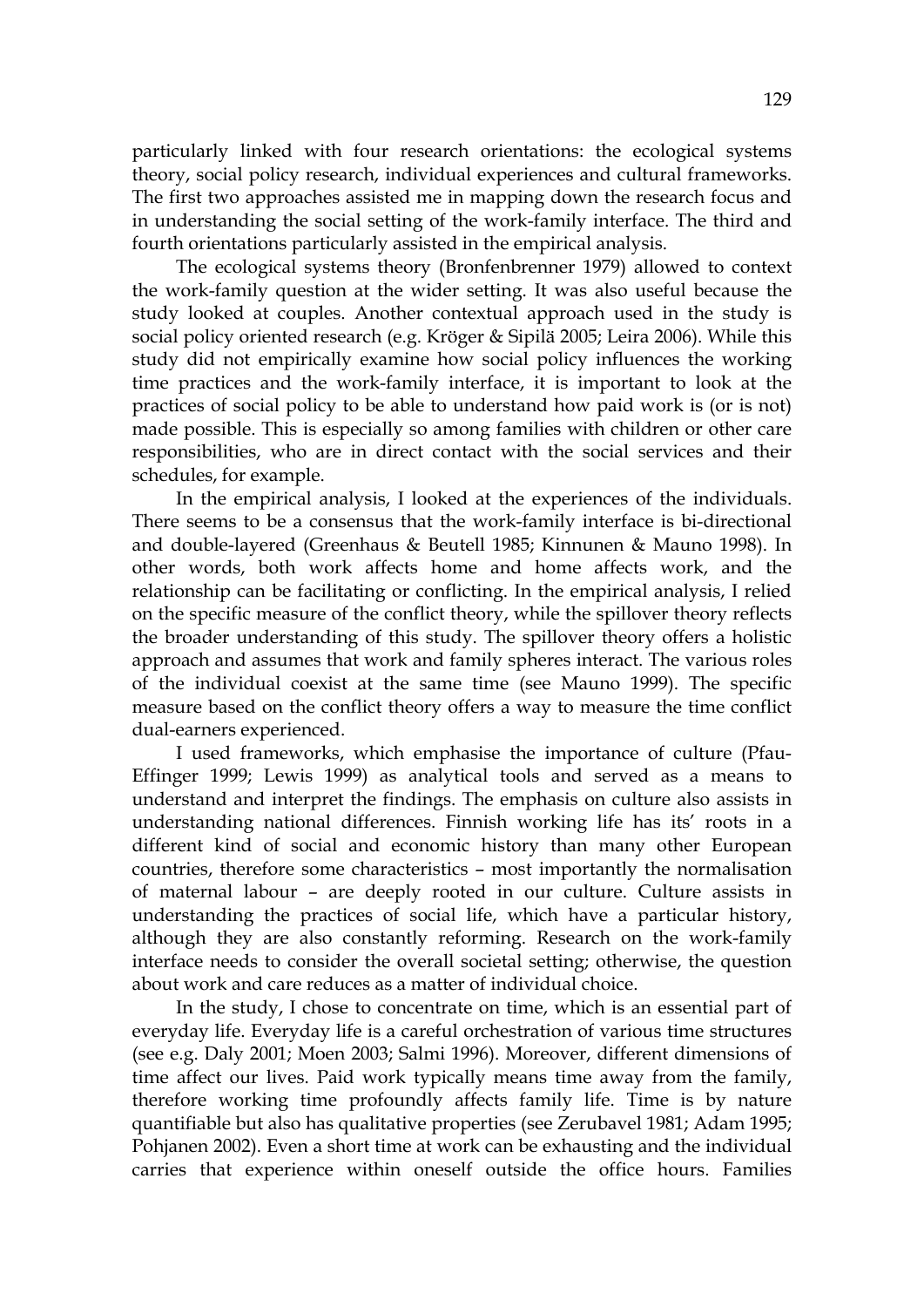experience their particular temporal order, located within the collective rhythm of the society. They have specific time schedules and ways of organising everyday life. We are also part of a time culture with the understanding on how time should be used, for example.

The empirical analysis specifically concentrated on looking at trends in working time practices and experiences of the work-family interface, and their associations. I studied the extent that boundaries between work and family are blurring, the negative and positive effects between work and family, the workfamily fit and the time related strategies that couples use to orchestrate everyday life. In this chapter, I summarise the findings, discuss the practical implications and address the challenges of future studies.

# **8.1 Working time practices among dual-earner couples**

The central aspects of working time are time, timing, tempo (Adam 1990), autonomy (Fagan 2001) and the predictability (Garhammer 1995) of working hours. I looked at these aspects of working hours and particularly looked at the descriptive statistics, asking if the working time characteristics have changed among dual-earners over the study period, 1977 to 2003.

The analysis showed that the working time practices of dual-earning couples have changed over the study period. The change has not been radical, but rather characterised with continuities (see also Julkunen & Nätti 1999). However, dual-earners work 'normal' working hours less often (between 35-40 hours a week), work is more often carried out outside a regular dayshift, with an increased tempo of work and with more influence on working times. There is no information on the development of the predictability of hours, but a third of dual-earners need to respond each week to the time demands of the employer. In addition, contacts outside the office hours are also relatively common. The division between subordination time and free time (Supiot 2001) has blurred and become more unpredictable.

Although women and men work similar hours in Finland, there are other gender differences in employment and the hours of work. An important difference is that women's work careers are characterised with temporally stepping out from the labour markets when they have children. The analysis of the working time characteristics of dual-earner men and women also revealed differences. Dual-earner men are more affected by the lengthening of working time compared to women: the proportion of dual-earning men working long hours has steadily increased since the mid 1980s. At the same time the length of women's working time has remained relatively stable over the study period, but dual-earning women are involved in shift work increasingly more often. They are more affected compared to dual-earner men with the slow change towards a 24/7 society. Dual-earner women in particular have been affected with the increased work tempo.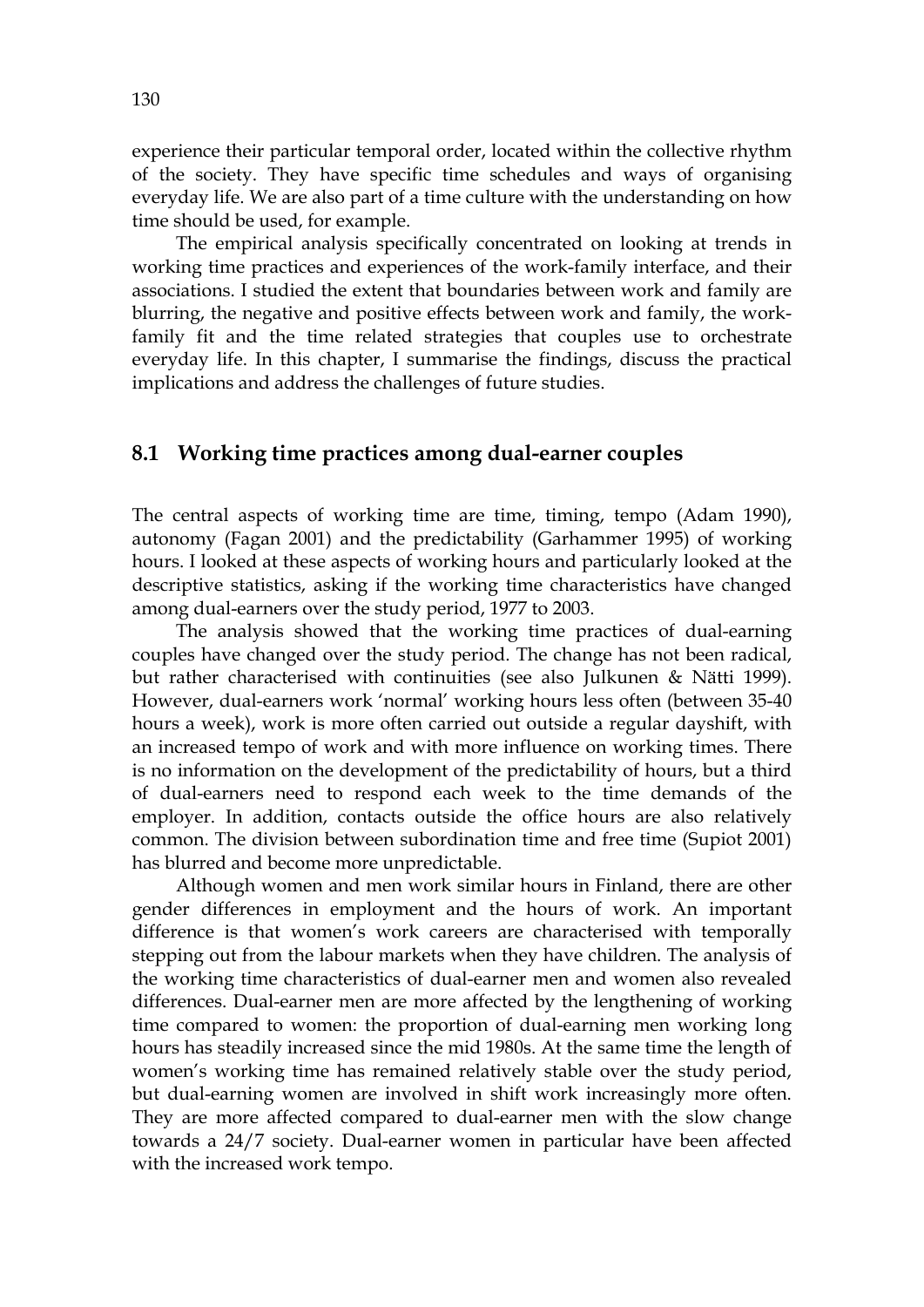Although men have increased their share of household work, women are typically responsible for informal care and household tasks, and carry the main responsibility of time coordination of the family. Theoretically dual-earner women would benefit more, compared to men, from working time autonomy and from predictable hours. In practice, however, dual-earner men enjoy working time autonomy slightly more often than compared to women. Nonetheless, dual-earner women have more predictable working hours, which theoretically assists in the work-family interface.

There are both risks and possibilities associated with the new working time regime. Risks are associated with the lengthening of working time, and the loss of predictability and possibilities with the increasing individual timesovereignty, control over working time. Manfred Garhammer (1995) argues that the value of time-sovereignty is becoming more significant. It includes the selfdetermination of working time, which allows for adjusting working time to individual and collective rhythms. Time-sovereignty has to include both the possibility to follow a collective rhythm or to deviate from it. The study found that while at the same time dual-earners have more time autonomy, they are also affected with the loss of the predictability of time. There is a need to study this further, how do these simultaneous processes influence work-family relations and to which extent is the loss of the predictability of hours disturbing? In this study, I was not able to address these questions adequately.

Overall, employees of dual-earner couples are witnessing the evolving post-industrial working time regime. The standard employment contract with a standard working time practice is transforming and giving room to greater variability of working time practices. Raija Julkunen and Jouko Nätti (1999, 203) expect the organisation of work to become more self-regulatory, along with becoming more informationised and intellectual, knowledge work. The researchers continue, "…in a way, we have to rely on individuals, the selfprotection and self-restriction of working and the resistance of the colonialisation of lives by companies and organisations". Contrary to the Finnish researchers, British researchers Jill Rubery and colleagues (2005) suggest that organisations will have to start re-evaluating their working time arrangements, to secure the sustainability of the workforce, and the researchers already see signs of change since the 1990s. They suggest that the changed labour market conditions and the public policy debate call for re-establishing a better work-family balance, and state that blurring the non-work – work boundaries has 'fallen out of favour'. The British researchers suggest that at the company level organisations need to reassess the viability and sustainability of their working time systems to secure a motivated and committed workforce.

In practice, labour market demand and supply influence the perceptions of the employees and employers. Whether employees use their possibilities for self-protection or not, is among others, connected with the perceived sense of entitlement (Lewis 1999). I assume that this will start to differentiate the workforce increasingly more. For example, scaling back on work is an important strategy that employees use to restrict the colonialisation of work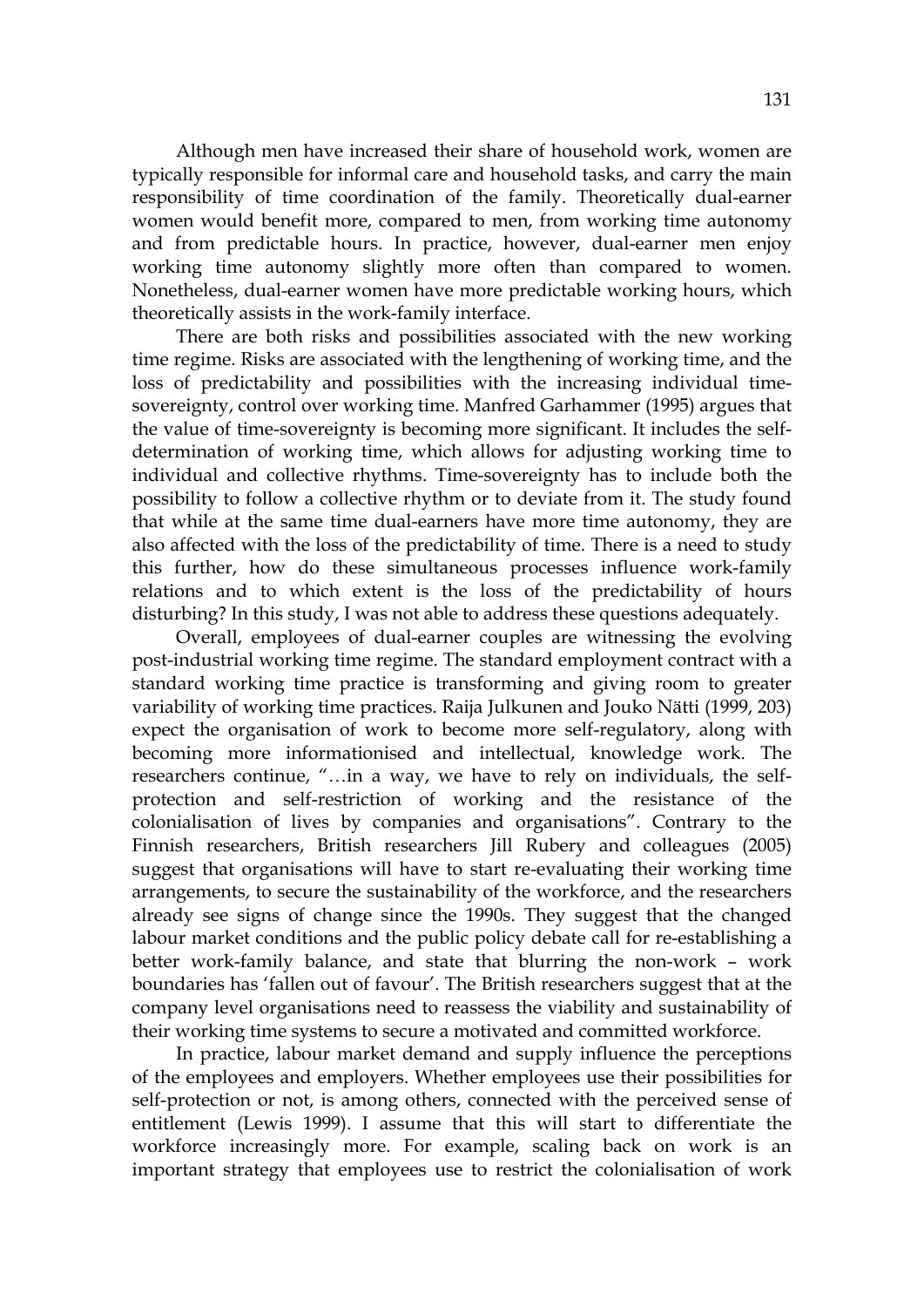organisations, but divisions exist in the take up of that: some feel strong entitlements to scale back, others are hit with insecurity and a weak labour market position. However, it is interesting that those who are not in a permanent position, which has traditionally been an indicator of a secure position, might also feel entitled to resist the long hour's culture. Furthermore, the opposite is also certainly true, an insecure position in the organisation enforces the willingness to work and meet the demands of the work organisations, for example, to work exceedingly long hours.

Now, on the one hand, there is the threat of a labour shortage with the aging workforce, and on the other hand, there is an economic downturn and structural change. In light of the current situation, I suspect that both scenarios are correct: individuals restricting work commitment, while elsewhere organisations are actively resisting exceedingly long hours. With the current economic downturn, at this very moment I suspect that employees are most concerned with being able to secure their position and to have a job and employers are concerned with securing profitable functioning. This increases the acceptance of the long hour's culture and work stretching over to family time.

## **8.2 Experiences of the work-family interface**

Research on the work-family interface has a long history, but the area has received increased attention during the 1990s (see e.g. Mauno 1999). Although it has been agreed that there are also positive outcomes, most of the research relies on the conflict approach. In this study, I particularly looked at the permeability of the borders between work and home, experienced time conflict, work-family fit and positive experiences.

The research area, the work-family interface, is characterised with conceptual diversity. This is further strengthened with the public, media and policy discussions that do not explicitly explain what the focus of research is. There is a clear need for more clarity on the used concepts in the future studies. In the study, I use the term work-family, as opposed to work-life, because the focus of the study was particularly the experiences of work and family. I use the term interface, as opposed to reconciliation, balance or integration, when describing the relationship between work and family.

The recent interest on work-family question suggests that employees experience more difficulties than previously. Nonetheless, it seems that there has not been any radical worsening over time, between the 1980s and 1990s to 2000. However, it also seems legitimate to conclude that new issues emerge.

One of the new issues is the increasingly blurring borders between home and work, which concerns an increasing number of the dual-earners. Actually, this is not a new issue, but rather a newly emerged issue. In the agrarian society, there were no clear temporal or spatial divisions between home and the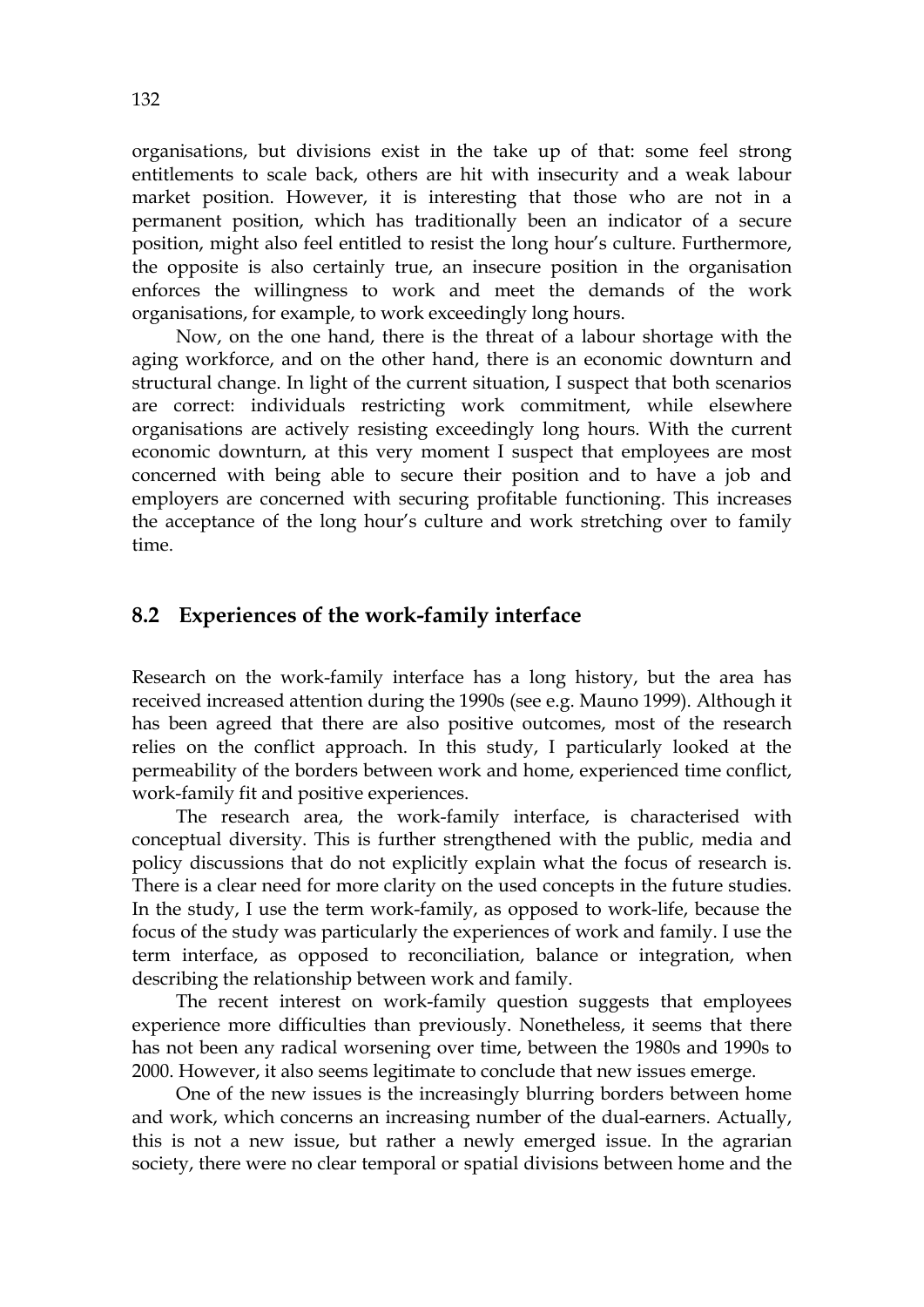workplace or working time and free time. This was the creation of the industrial society. The spatial and temporal division seems to be loosening now. The proportion of employees working at least occasionally at home has increased (see e.g. Nätti et al. 2006a). The boundary between home and work is increasingly permeable, but only from the direction of work to home. Therefore the comparison to the agrarian society is only weakly correct. Although work stretches over to home, home matters do not stretch to work.

Overall, the findings suggest that among dual-earner couples the experience of work interfering with family time have increased over time, while at the same time workplaces are protected from the disturbance from home and private matters. It is not always certain if work stretching to home is disturbing or not. So far other research has shown that it can be both (Antila 2005), and I proposed that this even applies among the same people varying on the time. This opens a new research topic, under what conditions are blurring boundaries disturbing or not.

Work stretches over to home especially among those dual-earners in higher white-collar positions, in managerial work, those working long hours and experiencing hurriedness at work. In addition, as expected, frequent contacts from the office increase the odds of thinking about work at home. It seems that knowledge workers in particular (managers and higher white-collar position) are affected with the blurring boundaries.

Among dual-earners men report experiencing higher work-family time conflict compared to dual-earner women. This is in contrast to some international studies (e.g. Hill et al. 2005; Voydanoff 2005). There is another interesting finding, as it is often implicitly assumed that the interface of work and family concerns only those with children. Work-family time conflict was equally reported by those dual-earners with no children, at least no children under 18 years old. What the analysis showed clearly was that a longer working time increases the experiences of time conflicts, and that most of the conflict is chronic, the one-year follow-up period did not reveal significant changes.

In this study, I tried to look at the entity of the family, as much as possible. I looked at the effect of the household working week to the experiences of the work-family time conflict, which identifies spill-over effects between partners. The analysis showed that a long working time increases the feelings of time conflict. Interestingly if the woman does long hours and her partner normal hours (35-40 hrs/week), women report a stronger conflict compared to a situation where both partners would work over 40 hours a week. The study was not able to identify if this is because of a lack of support for long hours from the partner, for example.

Research has recognised that the work-family interface is dual-layered; the relationship can be a source of conflict but there are also facilitating experiences. The positive experience, which relied on the measure that work assists in coping with children, showed that among dual-earning men a positive experience is more associated with home related demands: having many children and time conflicts at home. Therefore, work might offer a hideaway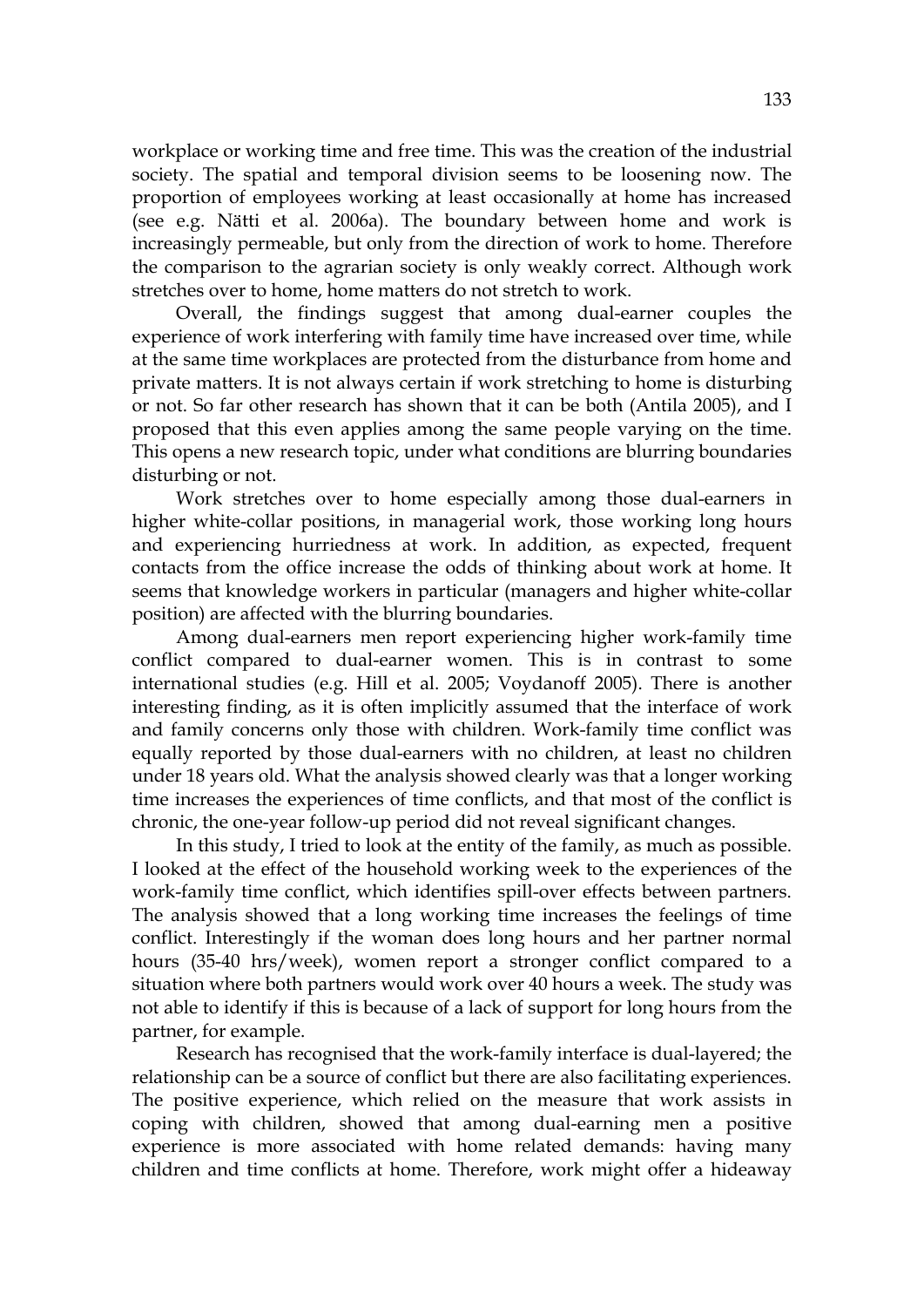from the demands at home. In addition, a white-collar position was related with work assisting with coping with children. Among women, the experience of a positive work-family interface was related with the position at work and having small children. I assumed that this might reflect the time demands that small children place on mothers, who often carry the main care responsibility. The measure here only included those with children and was one sided. In further studies, I would like to see the measure on the positive effects developed further.

Often studies concentrate on the length of hours worked, which leaves other aspects of working time unrecognised. While the analysis showed that the length of working time is an essential factor affecting the experience of work and family, it also showed that the work-family interface is not only about the length of working time. When I looked at the extent that borders are blurring between home and work, another important factor for experiences of the workfamily interface is the tempo of work. The causes and outcomes of a high work tempo not only concern the individual, but importantly the work organisation and work performance (see Järnefelt 2002; Lehto 2002). As the individual is within the mesosystem of the work-family interface, the individual experiences are integral parts of both spheres of life; experiences spill-over from one sphere to the other. Therefore, families are also affected by the intensified work tempo. However, there is still a need to learn more of the processes about how work tempo affects the work-family interface. I suspect that hurriedness affects family life through individual stress and somatic symptoms. Other affects could potentially be related with an escalation of the rhythm of the time in the family.

The concurrent increase of more dual-earning men working long hours and dual-earning women experiencing an increased tempo of work is a matter of concern for the work-family interface. These parallel processes call for future studies at the family level. We need to know more about how changes in the working life affect division of work at home: is there a turn towards a more traditional division of work at home, or – what I suspect to be the case – are we heading towards more differentiation among families. Some families choose or are being forced to choose the traditional and others the egalitarian division of work. At the couple level, this would mean that some couples start sharing domestic and salaried work more traditionally (female carer/male earner), others continuing to equalise the roles (towards dual-carer/dual-earner). There might also be a new way ahead, that of the male carer/female earner, because parental policies aim at increasing men's role at home. Now it is only used by a marginal proportion of couples (Lammi-Taskula 2006) and as a temporary practice.

In an attempt to contextualise Finnish families within the EU, I studied the work-family fit while looking at the actual and preferred working time of dualearning couples. Using this measure, couples experienced a poor rather than a good work-family fit, in other words they preferred shorter hours in all EU countries. I was particularly interested in looking at the effect of the country regime, and found that after controlling the actual working time and financial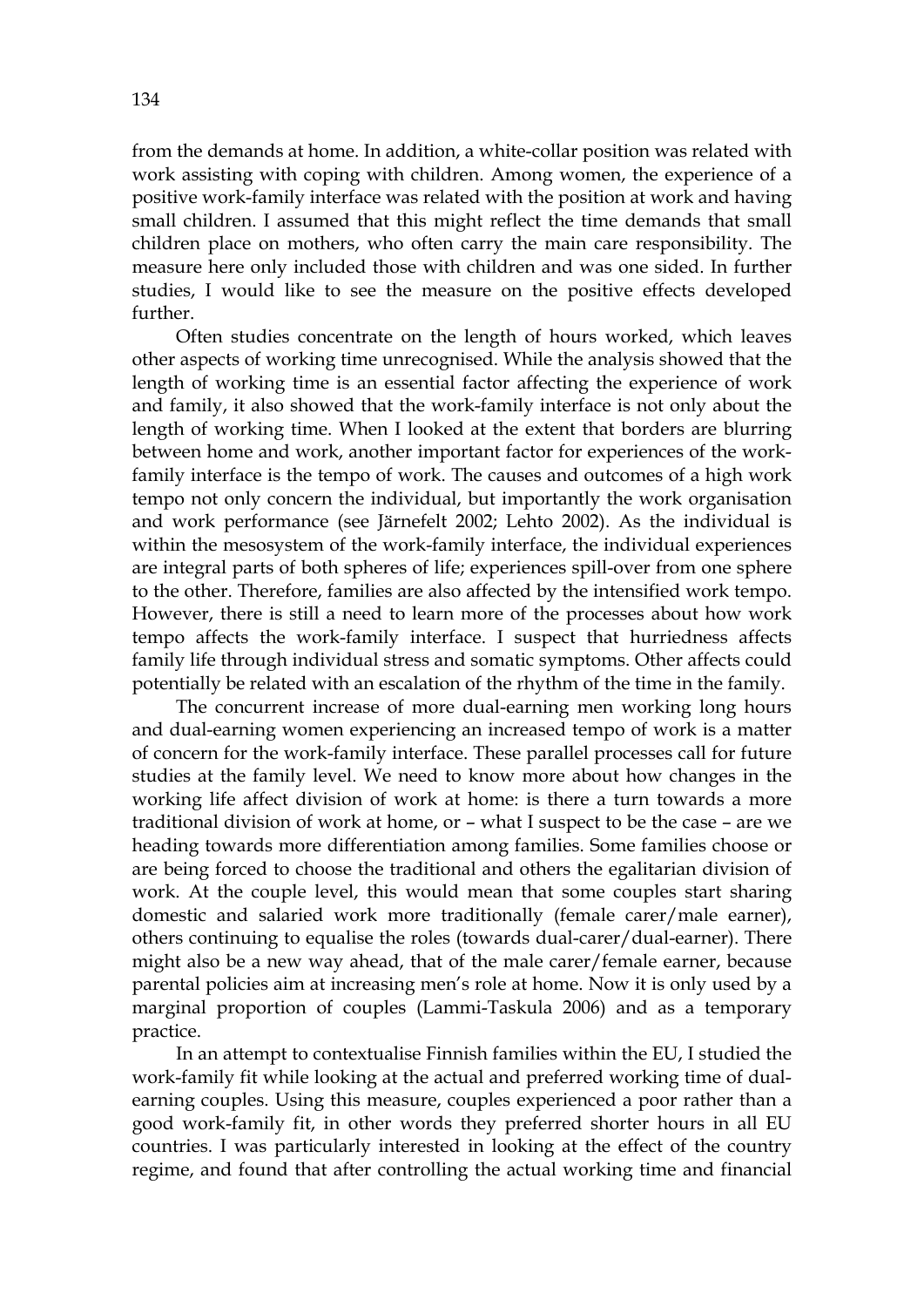situation of the family the preferred working time varied between countries. This suggests the importance of national culture.

Cross-national research faces a complex task when studying various countries, with different institutional settings and gender arrangements being grouped together. A good example of this is that in some countries (such as the U.S. and UK) the family friendly policies of the work organisations include child-care provided by the work organisations. These practices do not exist in Finland, because there is a publicly organised day-care system. A challenge is how to efficiently capture these institutional differences? It is clear that comparative research needs to be particularly careful in conducting analysis, and it needs to include careful consideration of the institutional setting.

## **8.3 Time related work-family strategies**

Families might have trouble in the work-family interface, but somehow they organise the interplay between these, which is why I also questioned how do families organise everyday life. The specific question I asked was if couples adopt strategies related to time in the coordination of daily activities. The analysis identified four time related strategies, which I named the extent of negotiation, synchronisation and off-scheduling of time, scaling back on work, and gender role division. Couples used various strategies.

The extent of negotiation and reliance on fixed schedules was one strategy the couples use. An important feature for the strategy is the level of working time autonomy and the number of other time dependent activities. Synchronising and off-scheduling of parental working time was also used to orchestrate daily activities. Although synchronising schedules is an important work-family strategy, off-scheduling also allows parents' to organise the commitments and time needs. I anticipated to identify a strategy which includes scaling back on working time (see Becker & Moen 1999), and this was the case. It included both restricting working hours and maintaining borders between home and work. The scaling back strategy explicitly showed that work-family strategies are both an internalised, individual decision as well as a family level agreement. Finally, I identified a fourth work-family strategy that concerns the way paid and unpaid work is divided. The families had adopted both traditional and egalitarian ways of dividing work, and furthermore there was an interim category, which I called the modified traditional family. The essential difference in the three categories is on whether the male is the main provider and female the main carer or whether these are equally shared responsibilities.

The strategies are descriptive as such, but to find out the wider implications of the strategies, I organised them by asking what is the central temporal aspect following Dale Southerton's and colleagues (2001) suggestion. I found that time coordination and the allocation of time efficiently summarise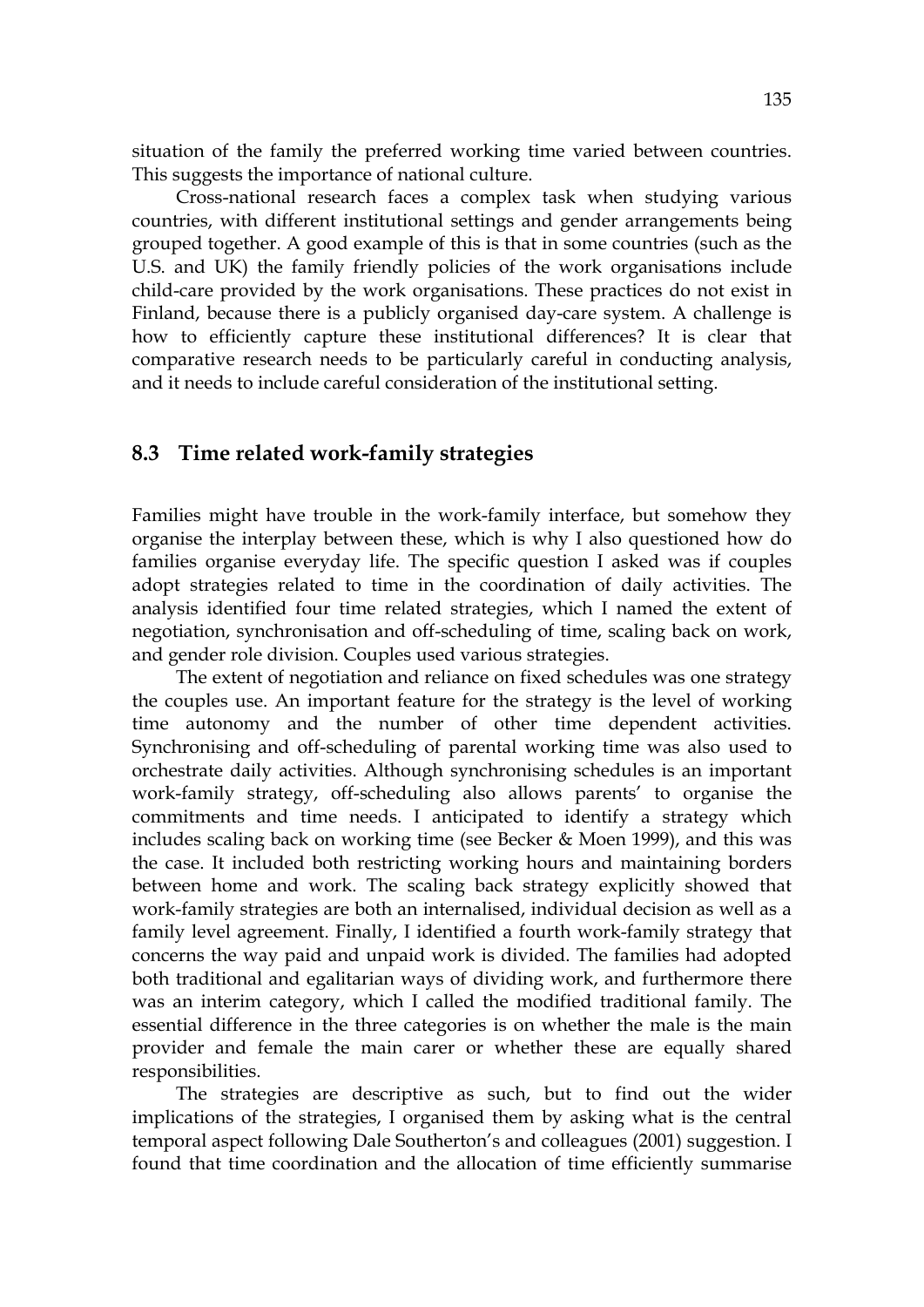the focus of the strategies. Where the extent of negotiation and the arrangement of parental time are used as strategies for time co-ordination, scaling back on work and gender role division specifically tackles the allocation of time.

An interesting topic for future studies is to explore the kind of time cultures or orientation towards time that families have and how these affect the strategies families use. It was clear that some families have a preference for explicit agreements about time, while others relied on implicit agreements. The preference can be a result of, for example, individual orientations towards time, family phase or past disagreements on time.

## **8.4 Practical implications of the study**

In the introduction, I pointed out that the work-family question is overshadowed by the myth of free choice of individuals and families to make their decisions. This is seen for example in the Finnish family politics (Kivimäki 2003), that places the responsibility on parents, who are free to make their decisions. A similar point has been made by Anne Lise Ellingsæter and Arnlaug Leira (2006, 271), who state that much more attention has to be directed at people's real choices, and that such an analysis needs to evaluate what are the real opportunities for choosing. Practises of work and care are not a mere reflection of the preferences of men and women or families, but rather reflect the overall labour market situation, the financial situation of the family and adopted cultural practices, for example. Therefore, only the realisation of the interaction of various policies and characteristics of the micro- and macroenviroments reveal what are the available real options and consequences of 'choosing' one alternative over the other.

The knowledge on the positive and negative experiences of the workfamily interface has practical implications. The essential question is how to reduce the negative experiences, and to recognise and strengthen the positive aspects. In practice it is important to realise that the policies and practices which aim at addressing the work-family interface, have to be different depending if they aim at reducing conflict between work and family, or if the aim is to enhance the work-family interface (see also Grzywacz & Marks 2000). This is important for practical oriented programmes in particular, as well as for research on work and family.

Often the policies aiming to enhance the interplay of work and family are phrased as family friendly policies. The concept of family friendly policies is used as an umbrella concept, as it is used to describe various different types of policies and practices. As a concept, it is therefore problematic, because it hides the real target of intervention. Family friendly policies can target equally reducing working hours or meeting the unexpected situations at home (e.g. providing care for sick children), for example. Family friendly policies face another conceptual, as well as practical, challenge. They need to address the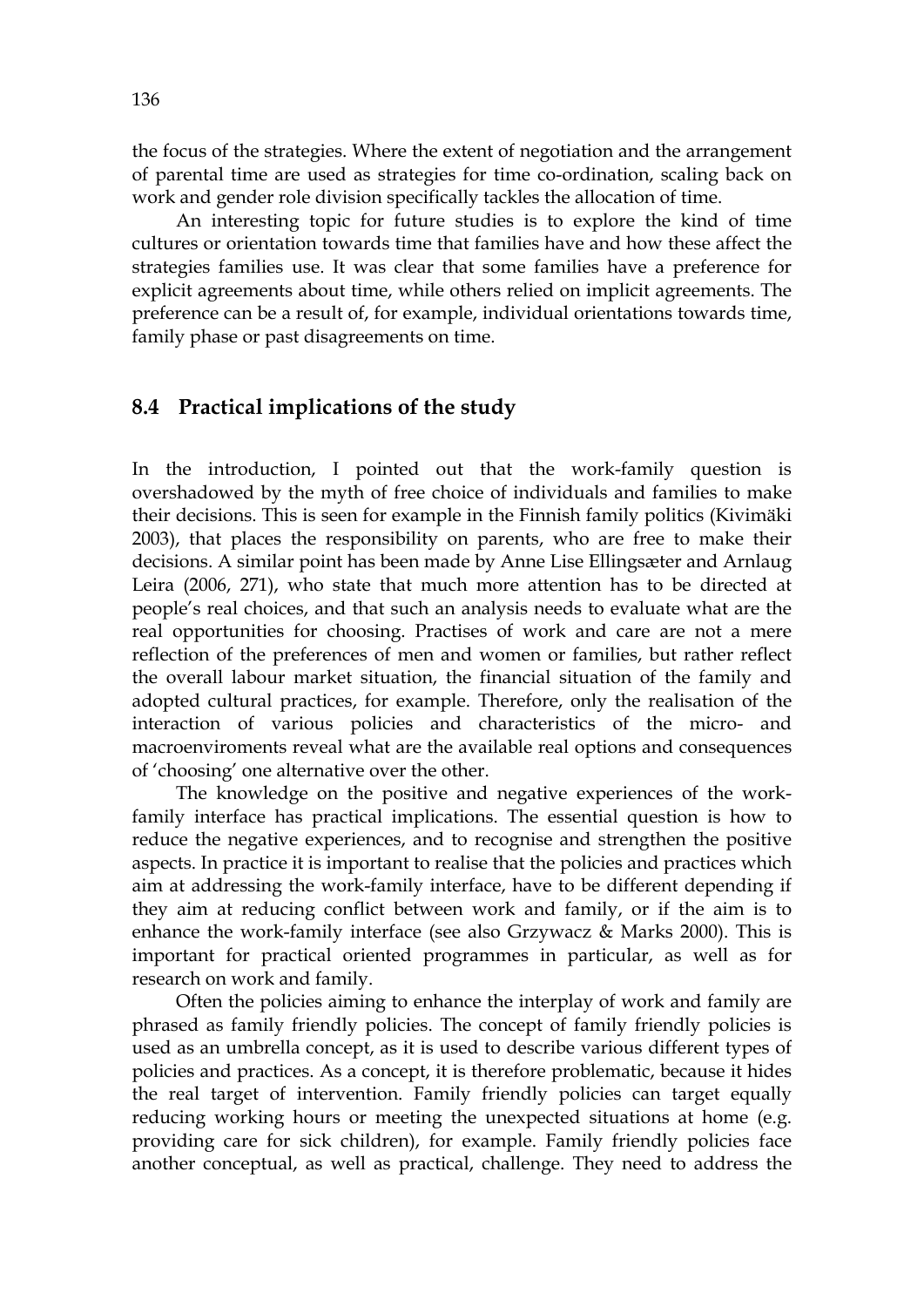question of what constitutes a family. The policies and practices cannot only be targeted to those with under aged children at home. For example, this study also showed that dual-earners other than those with children, experience conflict between work and family. A challenge is to build up practices, which support varying needs.

Furthermore, the policies need to recognise what are the 'friendly' practices. In the study, I argue that such policies must acknowledge various aspects of working time, concentrating on the hours worked is not sufficient, while it is important. Equally, other working time characteristics are important, such as the tempo of work, scheduling, autonomy and predictability of hours.

Avoiding the negative outcomes related to long hours includes restricting work hours and strengthening the resistance for the long hour's culture. It has been said that the lack of time is a new social problem (Garhammer 2002). A lack of time creates hurriedness at work. Because the reasons for an increased work tempo are many, such as the lack of human resources at the workplace, changes in work content and technology, tackling the problem requires various responses. Such responses include adequate resources and ways to manage the continuous changes at work, such as avoiding constant technological changes.

Possible family friendly policies are also increasing autonomy and maintaining or recreating the predictability of hours. Families have various schedules to be tied together, therefore theoretically the time-screw of the family is looser if there is working autonomy on the one hand, and predictability of hours on the other hand. Working time autonomy allows for integrating work to other spheres of life. It is obvious that it is not always possible to secure working time autonomy; the work process includes fixed times for operating (such as health care for example). There is a need to explore practices that would allow at least occasional autonomy, but balancing at the same time with the predictability. I suspect that the issue of the predictability of hours will receive more attention in the future. For the work-family interface, in particular, the loss of the predictability of working time is problematic. Family responsibilities often require time dependent care and tasks, which need predictable working time.

The post-industrial working time regime means less predictability of working time and collectively lost shared time structures, which challenge individuals' and families' time coordination increasingly more. I assume that strategies for time coordination will become even more important for the individuals and families. It is an interesting focus of future studies, and it needs an evaluation from a gender perspective. In the prevailing gender arrangement, it might be easier for men to respond to the sudden time requirements of the work organisations. The question for the future is if this continues to be a way to re-create and strengthen existing gender differences; men having better access to higher positions (with better pay) which strengthens the differences between men and women both at home and work.

International research often looks at the organisational measures and family friendly programmes that target to enhance the work-family interface.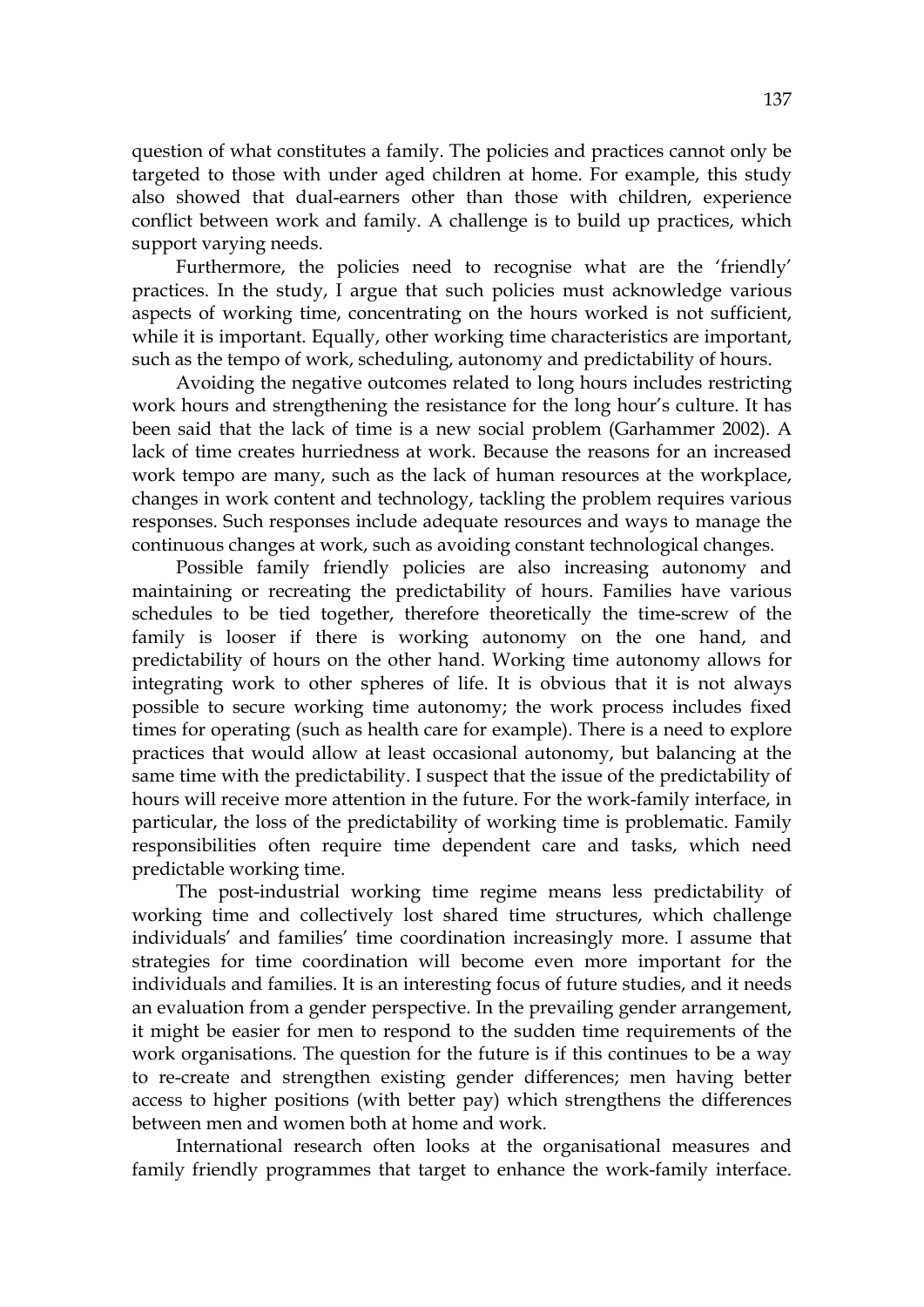As noted, in Finland many of the similar services or programmes, such as the right for part-time work for parents who have under school-aged children, are based on a statutory right. The problem that arises in Finland is that the implementation of such statutory rights is based on employees' position (e.g. temporary vs. permanent employee, tenure of the contract). Even if the practices are secured by law, there might be problems associated with the perceived entitlement to use those (see e.g. Lewis 1999; Anttila, Nätti & Väisänen 2005). Particularly in Finland, it seems that the work-family interface question is a matter concerning the public policies and the individual, rather than a matter also concerning the work organisation. There is a need to develop further the recognition that this is a concern of the work organisations as well.

In many respects, it is right to conclude, as Anne Lise Ellingsæter and Arnlaug Leira (2006, 267) do, that "in several respects, the policies of parenthood in Scandinavia are a success story, even if the important criticisms are taken into account […]. Scandinavian policies facilitating work-family balance and gender equality in parents' practices are still ahead of other advanced industrial democracies." It is equally right to continue, as researchers do (ibid.), that the gender equality project is still in progress and new challenges are ahead. New challenges include the increasing diversity and multiethnicity of the societies. Because of the homogeneous population in Finland, ethnicity has not yet played a role in the question of the work-family interface. It is certain that the increasing diversity should receive more attention in the future.

An interesting question for the future is if the work-family question will stay at the political agenda, and how the foreseen labour force shortage will affect this. One possible way forward is – yet again – the differentiation of the workforce. Those in a good labour market position become more entitled for taking up organisational practices, which assist the work-family interface, while those in low-paid, low-status positions can only use the practices secured by law. It is certain that gender continues to be an important factor for future studies.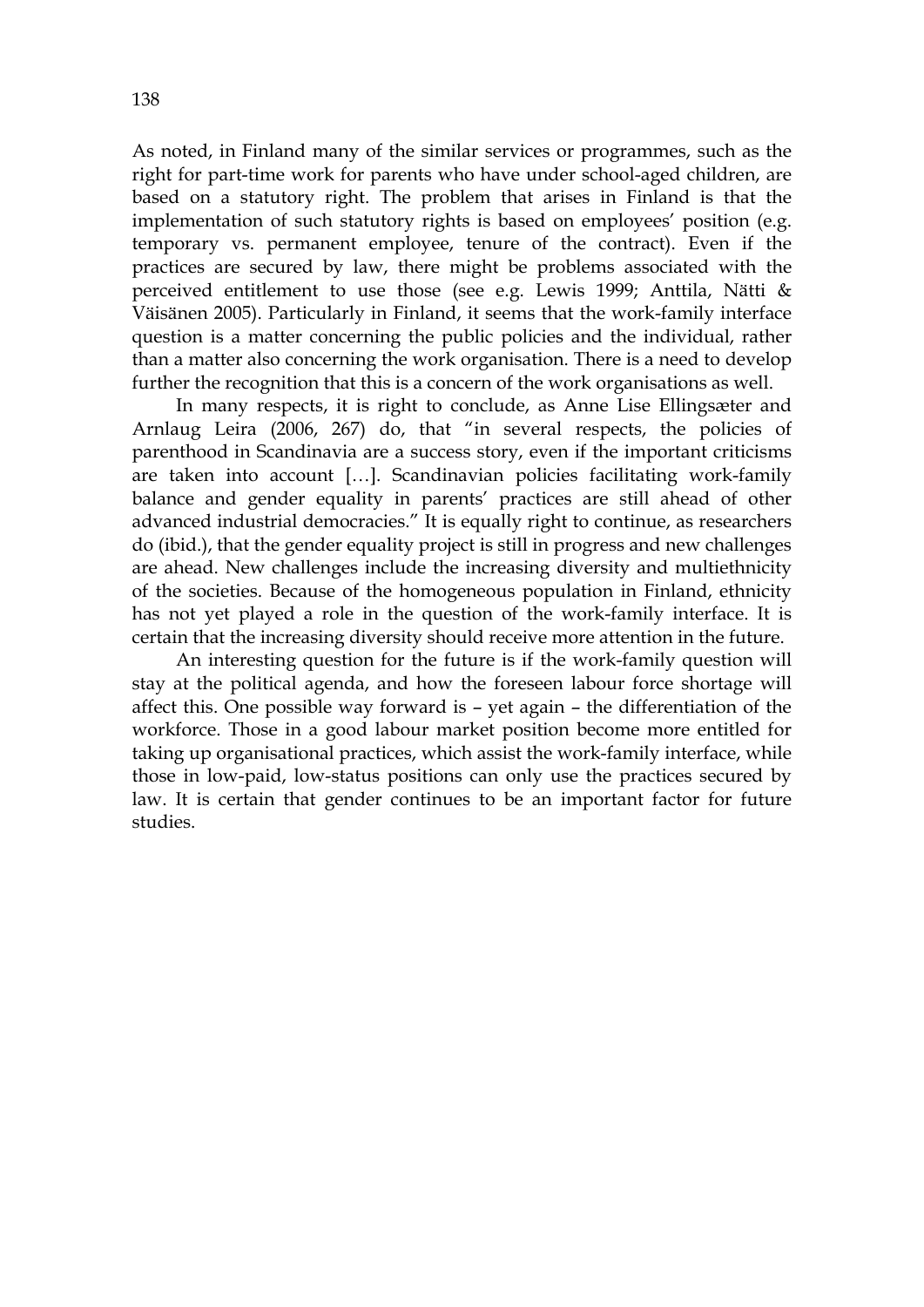# **TIIVISTELMÄ**

Tutkimuksessa tarkastelen työn ja perheen yhteensovittamista, joka on yksi arkielämän keskeisistä kysymyksistä. Lähestyn aihetta ajan näkökulmasta. Keskityn kahden ansaitsijan perheisiin, jotka ovat yleisiä Suomessa, mutta joista on vain vähän tutkimustietoa. Kahden ansaitsijan heteroseksuaaliset "ydinperheet" tulee kuitenkin nähdä yhtenä perhemuotona moninaistuvien perhemuotojen joukossa.

Ajalla on kvantitatiivisen, mitattavan, ominaisuuden ohella myös laadullisia ulottuvuuksia. Työajan keskeiset ulottuvuudet ovat työajan pituuden ohella, ajoitus, tempo, autonomia ja ennakoitavuus. Asetin neljä keskeistä tutkimuskysymystä. Tarkastelen (i) kahden ansaitsijan työaikakäytäntöjä ja niissä tapahtuneita muutoksia; (ii) kuvailen työn ja perheen yhteensovittamisen kokemuksia; (iii) tutkin työaikakäytäntöjen ja työn ja perheen yhteensovittamisen kokemusten välisiä yhteyksiä; sekä (iv) kysyn, millaisia aikastrategioita perheet käyttävät arjen organisoimiseksi.

Tutkimuksissa työn ja perheen yhteensovittaminen kiteytyy usein elämänalueiden väliseksi ongelmaksi. Silti jo pitkään on tunnistettu, että elämänalueilla on toisiaan tukeva rooli. Työn ja perheen suhde on kaksisuuntainen ja – tasoinen. Työ vaikuttaa perheeseen ja perhe työhön, ja kokemukset voivat olla joko positiivisia tai negatiivisia.

Kiinnityn erityisesti ekologiseen sosiaalisaatioteoriaan, sosiaalipoliittiseen tutkimukseen, yksilöiden kokemuksiin sekä kulttuurin merkitystä tarkastelevaan tutkimukseen. Tutkimus on luonteeltaan monimetodinen, sillä asettamani tutkimuskysymykset ovat luonteeltaan erilaisia. Yhtäältä olen kiinnostunut ilmiön yleisyydestä ja eri tekijöiden välisistä yhteyksistä, ja toisaalta arkielämän käytännöistä.

Tutkimuskysymyksiä lähestyn haastatteluaineiston ja kolmen tilastoaineiston avulla. Tilastoaineistona käytän Tilastokeskuksen työoloaineistoja (vuodet 1977, 1984, 1997 ja 2003), Jyväskylän Yliopiston Yhteiskuntatieteiden ja filosofian sekä Psykologian laitoksen "Kotitalous, työ ja hyvinvointi" aineistoja (vuosilta 1999 ja 2000) sekä Eurooppalaista "Employment options of the future" aineistoa (vuodelta 1998). Lisäksi käytän kymmenen pariskunnan haastatteluaineistoa (vuosilta 2001 ja 2002).

Ensimmäisenä tutkimuskohteena ovat kahden ansaitsijan perheiden työaikakäytännöt, sekä niissä tapahtuneet muutokset vuosien 1977 ja 2003 välisenä aikana. Ajanjakso pitää sisällään niin taloudellisen kasvun, kuin syvän laman 1990 – luvun aikana. Työajat ovat polarisoituneet työajan pituuden suhteen, joskaan ei voida puhua radikaalista muutoksesta tai murroksesta. Erityisesti kahden ansaitsijan perheissä miesten työajat ovat pidentyneet. Vaikka työn ja perheen yhteensovittamista ei voida redusoida kysymykseksi ajankäytöstä, on työajan pituus olennainen tekijä.

Työajat ovat eriytyneet myös ajoituksen suhteen; yhä useampi tekee normaalityöajan päivätyökäytännöstä poikkeavaa vuorotyötä. Erityisesti kahden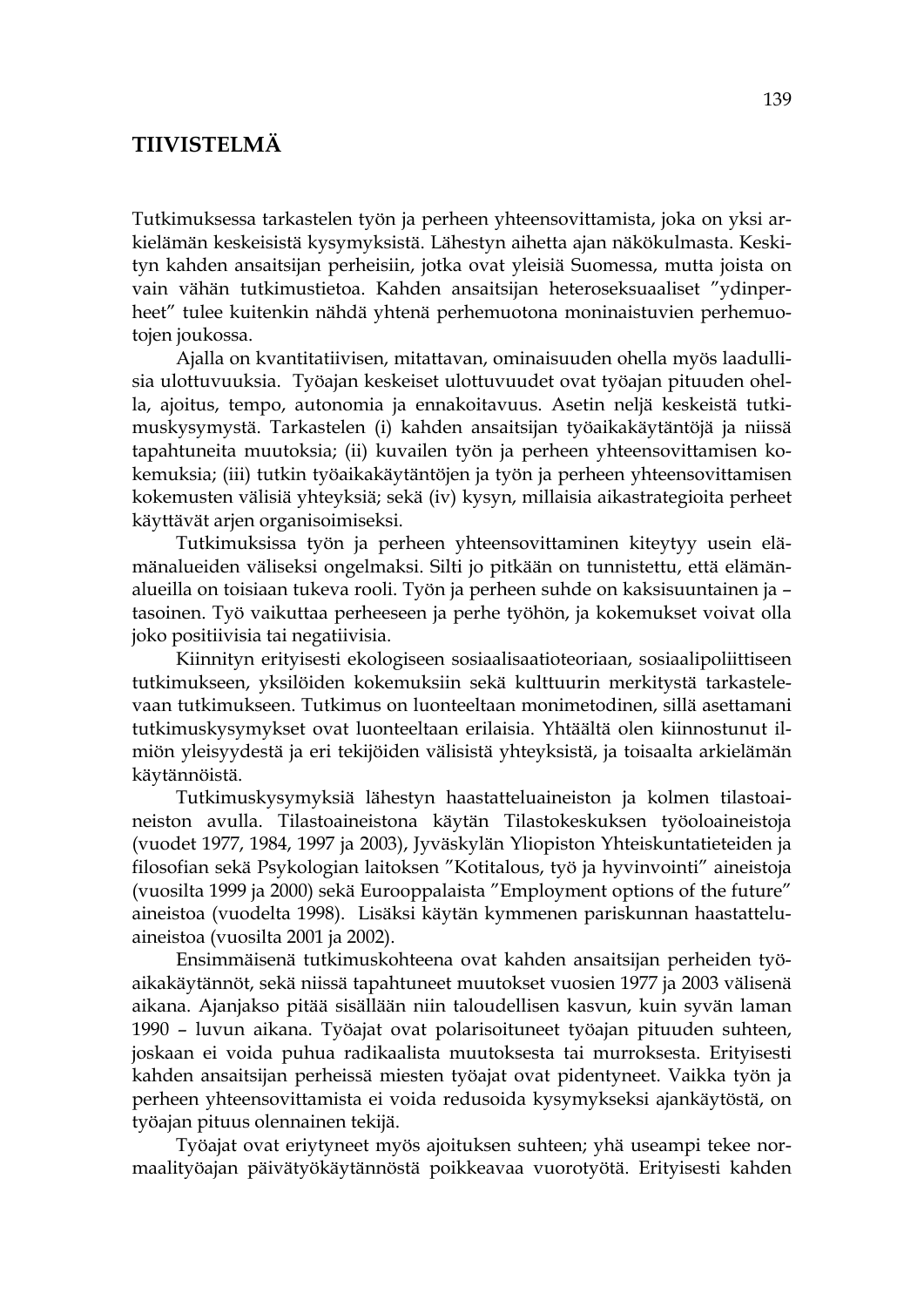ansaitsijan perheissä naiset tekevät yhä useammin vuorotyötä, siten hidas siirtymä kohti 24/7 yhteiskuntaa koskettaa erityisesti heitä. Vuorotyön yleistyminen murtaa kollektiivista aikajärjestystä ja teoreettisesti sen voi ajatella olevan erityisesti yhteydessä työtä ja perhettä koskeviin ongelmiin, mutta se voi yhtälailla parantaa arjen aikataulujen yhteensovittamisen.

Aikapulan ja kiireen on sanottu olevan uusi sosiaalinen ongelma (Garhammer 2002). Tarkastelin kiirekokemuksia työssä ja havaitsin, että työtä tehdään yhä kiihtyvällä tahdilla. Erityisesti naiset ovat kokeneet työkiireen lisääntyneen. Työkiire ei vaikuta ainoastaan yksilön kokemukseen työssä, vaan ulottaa vaikutuksensa myös työ-perhe kokemuksiin. Tämä osoittaa selkeästi, että työn ja perheen yhteensovittamisen kysymykset eivät voi keskittyä vain työajan pituuteen, vaan on tarkasteltava myös muita työajan ulottuvuuksia.

Perheiden aikasuunnittelun kannalta tärkeitä työajan ulottuvuuksia ovat työaika-autonomia ja työajan ennakoitavuus. Työaika-autonomia mahdollistaa työajan joustavamman sovittamisen perheen tarpeisiin, ennakoitavuus puolestaan mahdollistaa ajan suunnittelun ja helpottaa ajan koordinointia. Kahden ansaitsijan perheissä palkansaajien työaika-autonomia on lisääntynyt. Ennakoimattomuuden vaikeudesta kertoo se, että jopa kolmannesta palkansaajista on tavoiteltu työasioissa työajan ulkopuolella päivittäin tai viikoittain. Siten, kontaktit työajan ulkopuolella ovat suhteellisen yleisiä tutkittavien keskuudessa. Teoreettisesti työajan ennakoimattomuus aiheuttaa ongelmia työn ja perheen yhteensovittamisessa, sillä monet kodin piiriin liittyvät tehtävät ja tapahtumat ovat aikasidonnaisia; tehtäviä, joita ei voi siirtää myöhempään.

Tarkastelin työn ja perheen yhteensovittamisen kokemuksia viiden yksityiskohtaisemman tutkimuskysymyksen kautta. Ensiksi kysyin missä määrin työn ja perheen välinen raja on hämärtymässä, ja mitkä työajan ulottuvuuksista ovat siihen yhteydessä. Kaikkiaan raja työn ja ei-työn välillä on yhä useammin hämärtymässä, josta osoituksena pidin työasioiden ajattelemista kotona. Odotetusti työhön liittyvät vaatimukset, joita olivat pitkä työaika, koettu työkiire ja esimiestehtävät, olivat yhteydessä työn ja ei-työn välisen rajan hämärtymiseen. Työn ja perheen välisen rajan hämärtyminen voi olla sekä negatiivinen että positiivinen kokemus.

Toiseksi tarkastelin työn ja perheen välistä aikaristiriitaa. Odotetusti työajan pituus on selkeästi yhteydessä koettuun aikaristiriitaan. Pitkää työaikaa (40+h/vko) tekevät raportoivat suurempaa koettua ristiriitaa. Molempien puolisojen tehdessä pitkää työaikaa on todennäköisyys kokea aikaristiriitaa moninkertainen verrattuna niihin perheisiin, joissa toinen puoliso tai molemmat tekevät lyhyttä (alle 30h/vko) tai normaalia (35-40h/vko) työaikaa.

Usein työn ja perheen välisten ongelmien ajatellaan koskevan vain niitä, joilla on lapsia, mutta havaitsin, että aikaristiriitakokemukset eivät koske vain heitä, yhtälailla lapsettomat tai ne, joilla on aikuisia lapsia raportoivat kokevansa aikaristiriitaa.

Tarkastelin myös sitä, missä määrin työ auttaa jaksamaan lasten kanssa. Kaikkiaan neljännes sanoin näin. Erityisesti ne miehet, joilla oli useampi lapsi,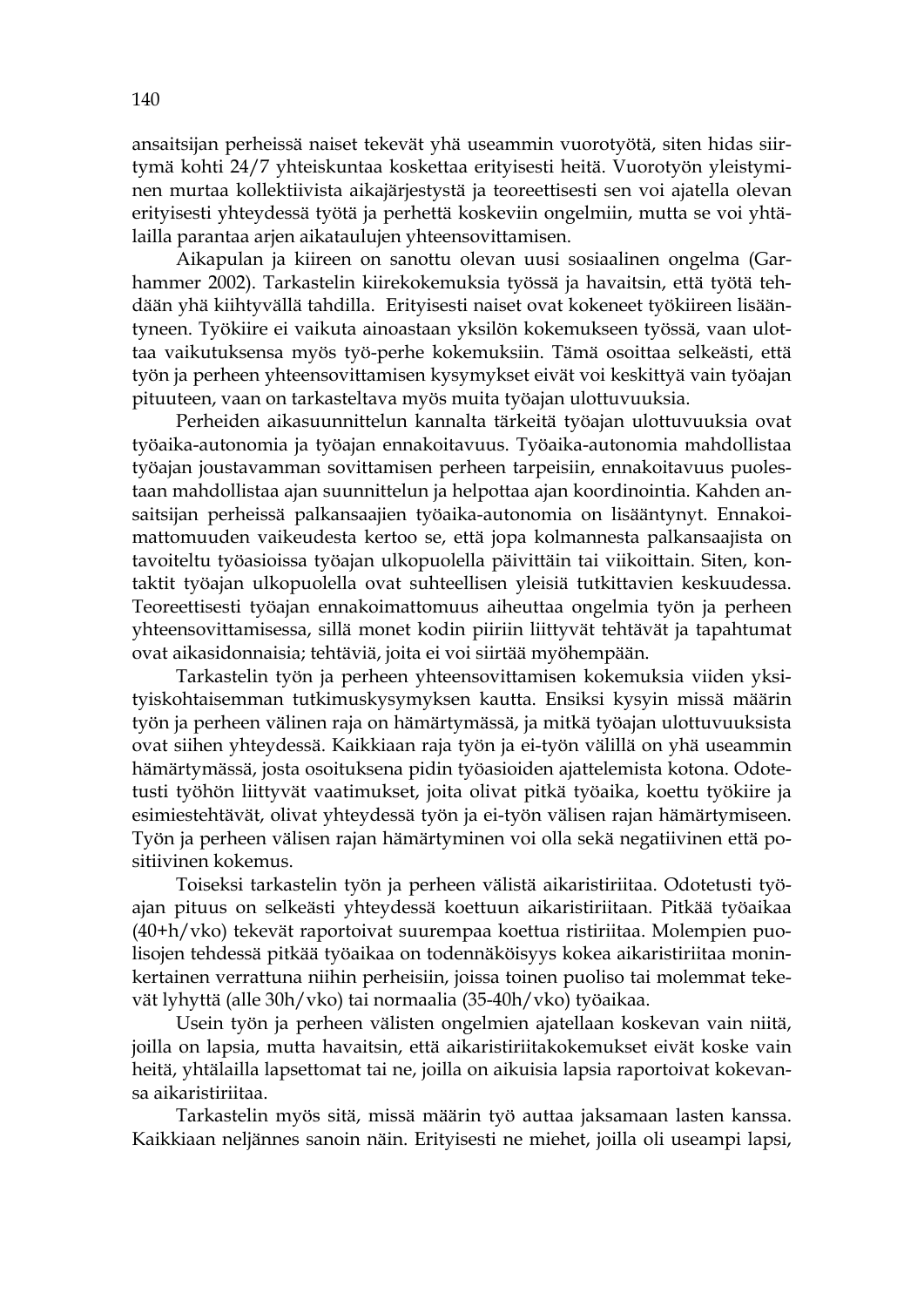ja ne äidit, joilla oli alle kouluikäisiä lapsia, sanoivat että työ auttaa jaksamaan lasten kanssa.

Tutkin perheiden työaikatoiveita eurooppalaisella aineistolla. Suomalaiset kahden ansaitsijan perheet työskentelivät vuonna 1998 palkkatyössä 81 tuntia viikossa, eurooppalaisen keskiarvon ollessa 77 tuntia. Suomalaiset perheet haluaisivat työskennellä 69 tuntia viikossa, mikä vastaa hyvin eurooppalaista keskiarvoa (65/h). Siten todellisen ja toivotun työajan välinen ero on noin 12 tuntia. Perheet toivoivat yli yhden työpäivän verran lyhyempää työviikkoa, siten tasapainon todellisen ja toivotun työajan välillä voi sanoa olevan pikemminkin huono.

Lopuksi tarkastelin haastatteluaineiston avulla perheiden aikastrategioita. Havaitsin perheiden käyttävän neljää eri aikastrategiaa. Ensiksi perheet käyttivät aikaneuvottelua strategiana. Yhtäällä perheiden arkipäivät järjestetään jatkuvan aikaneuvottelun avulla, toisaalla perheet järjestävän arkipäivät tiukkojen aikataulujen mukaisesti. Toiseksi havaitsin, että perheet eriävät aikataulujen ajoituksen suhteen; aikataulujen samanaikaisuutta tai eriaikaisuutta käytettiin strategiana. Aikataulujen samanaikaisuus mahdollistaa mm. yhteiset työmatkat, eriaikaisuus puolestaan mahdollistaa esimerkiksi työpäivän venyttämisen tai harrastukset kodin velvoitteista huolimatta. Kolmas strategia liittyi työajan rajoittamiseen. Työaikaa rajoitettiin tietoisesti perheen ja työn yhteensovittamiseksi. Neljäs strategia liittyi kotitöiden jakamiseen sukupuoliroolien mukaisesti. Joissakin perheissä naiset ja miehet tekivät yhtä paljon ja samanlaisia kotitöitä, toisissa perheissä tukeuduttiin perinteiseen työnjakoon. Tosin kuten aiemmassa tutkimuksessa (Larsen 2005) on havaittu, perheet käyttivät useita eri strategioita samanaikaisesti.

Tutkimus avaa monia jatkotutkimushaasteita. Ensinnäkin perheiden työaikakäytännöt pysyvät kiinnostavana tutkimuskohteena. Jatkossa on mielenkiintoista nähdä tasoittuvatko vai syvenevätkö naisten ja miesten työaikakäytäntöjen erot ja mitä se merkitsee perheen sisäiselle työnjaolle. Toiseksi perheiden aikakoordinaatio on kiehtova tutkimuskohde. Tutkimus viittaa siihen, että ajan koordinointi vaikeutuu perheiden arjessa, kun työajan ennakoimattomuus yleistyy ja työaika eriytyy yhä enemmän teollisen yhteiskunnan normaalityöajasta. Perheen aikakoordinaation on usein naisten tehtävä. Jatkossa on kiinnostavaa tietää pysyykö tämä rooli naisilla ja jos pysyy niin, mitä tämä merkitsee työelämässä naisten ja miesten välisen tasa-arvon kannalta. Uhkana on, että naisten ja miesten välinen epätasa-arvo kasvaa.

Työn ja perheen yhteensovittamisen kokemuksilla on merkitystä myös käytännön kehittämistyön kannalta. Olennaista on tunnistaa pyritäänkö kehittämistyöllä vähentämään ristiriitaa aiheuttavia tekijöitä vai korostetaanko työn ja perheen toisiaan tukevia rooleja. Jos kehittämistyö kohdistuu työaikakäytäntöihin, on tärkeä määritellä mihin työajan ulottuvuuteen ongelmat liittyvät. Aika säilynee työn ja perheen yhteensovittamisen kannalta kriittisenä tekijänä.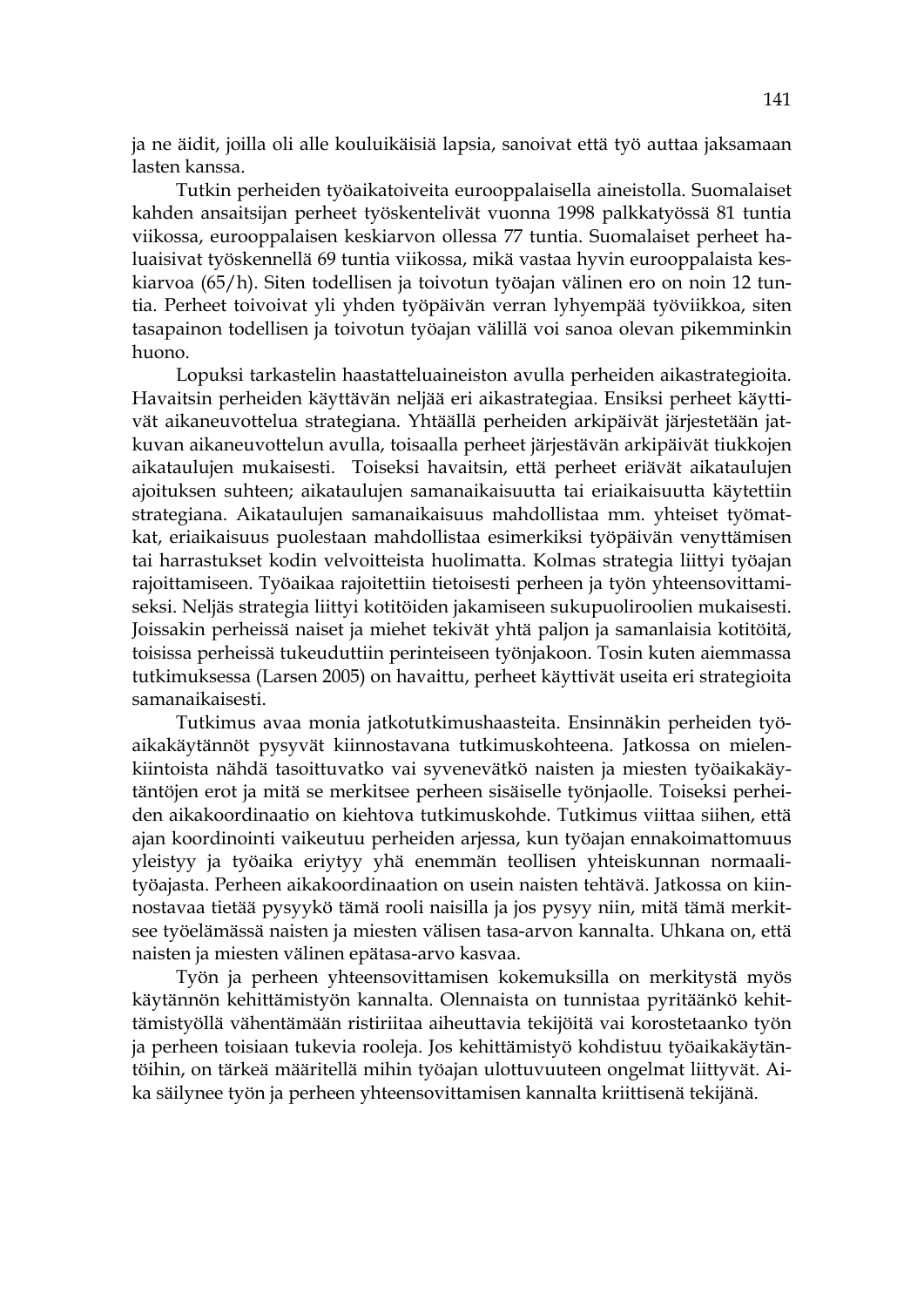## **REFERENCES**

Adam, Barbara. 1990. Time and Social Theory. Cambridge, Polity Press.

- Adam, Barbara. 1995. Timewatch. The Social Analysis of Time. Cambridge, Polity Press.
- Alanen, Leena, Sauli, Hannele & Strandell, Harriet. 2004. Children and Childhood in a Welfare State: The Case of Finland. In Jensen, An-Magritt, Ben-Arieh, Asher, Conti, Cinzia, Kutsar, Dagmar, Phádraig, Máire Nic Ghiolla, Warming Nielsen, Hanne (Eds.) Children's Welfare in Ageing Europe. Vol 1. Trondheim: Norwegian Centre for Child Research, 144- 209.
- Alestalo, Matti. 1980. Yhteiskuntaluokat ja sosiaaliset kerrostumat toisen maailmansodan jälkeen. In Alestalo, Matti, Valkonen, Tapani, Alapuro Risto, Jallinoja, Riitta & Sandlund, Tom (Eds.) Suomalaiset. Yhteiskunnan rakenne teollistumisen aikana. WSOY, Porvoo-Helsinki-Juva 1980, second edition 1983, 102-180.
- Allan, Graham & Crow, Graham. 2001. Families, Households and Society. Basingstoke: Palgrave.
- Allen, Tammy D., Herst, Del E. L., Bruck, Carly S., & Sutton, Martha 2000. Consequences associated with work-family conflict: A review and agenda for future research. Journal of Occupational Health Pyschology 5(2), 278- 308.
- Anderson, Michael & Bechhofer Frank & Gershuny Jonathan. 1994. The Social and Political Economy of the Household. Oxford University Press, Oxford.
- Antila, Juha. 2006. Veteen piirretty viiva? Työn ja yksityiselämän välisen rajapinnan tarkastelua. Työministeriö.Työpoliittinen tutkimus 272.
- Anttila, Timo. 2005. Reduced Working Hours. Reshaping the Duration, Timing and Tempo of Work. Jyväskylä Studies in Education, Psychology and Social Research, 258. University of Jyväskylä.
- Anttila, Timo, Nätti, Jouko & Väisänen, Mia. 2005. The Experiments of Reduced Working Hours in Finland. Impact on work-family interaction and the importance of the sociocultural stetting. Community, Work and Family 8(2), 187-209.
- Anttonen, Anneli. 2002. Universalism and social policy: a Nordic-feminist revaluation. NORA 10(2), 71-80.
- Anttonen, Anneli. 2003. Lastenhoidon kaksi maailmaa. In Forsberg, Hannele & Nätkin, Ritva (Eds.) Perhe murroksessa. Kriittisen perhetutkimuksen jäljillä. Gaudeamus. Yliopistopaino, Helsinki, 159-185.
- Anttonen Anneli, Sipilä Jorma. 1996. European Social Care Services: Is it Possible to identify models? Journal of European Social Policy 6 (2), 87- 100.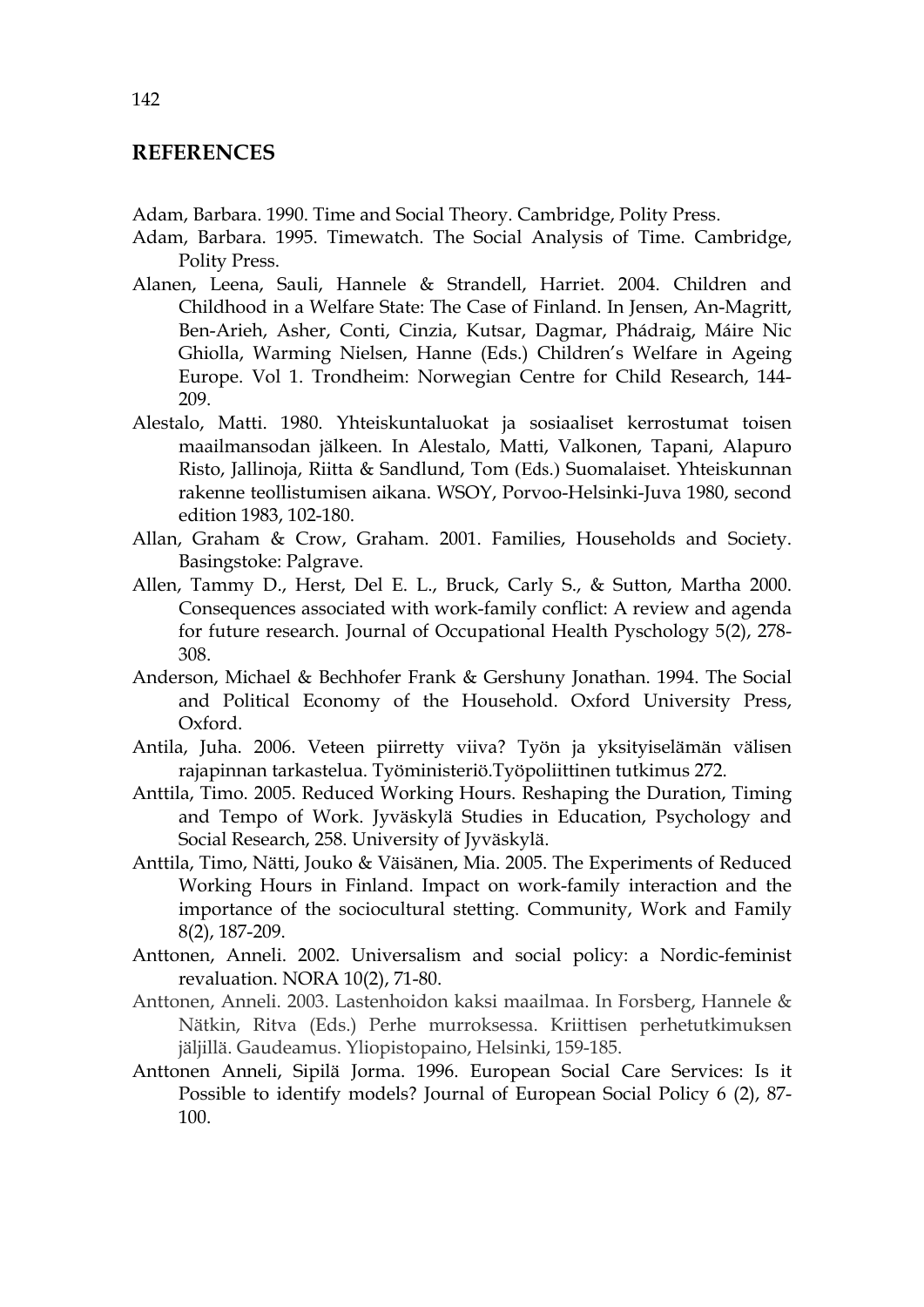- Anttonen, Anneli & Sointu, Liina: Hoivapolitiikka muutoksessa Julkinen vastuu pienten lasten ja ikääntyneiden hoivasta 12:ssa Euroopan maassa. Stakes: Helsinki 2006.
- Atkinson, John. 2000. Employment Options and Labour Market Participation. European Foundation for the Improvement of Living and Working Conditions. Office for Official Publications of the European Communities, Luxembourg
- Avery, Rosemary J. & Stafford, Kathryn. 1991. Toward a Scheduling Congruity Theory of Family Resource Management. Lifestyles: Family and Economic Issues 12 (4), 325-344.
- Barling, Julian. 1990. Employment, stress and family functioning. John Wiley & Sons, Chichester.
- Beck, Ulrich. 1997. The reinvention of politics. Rethinking modernity in the global social order. Polity Press, Cambridge.
- Becker, Gary. 1981. A Treatise on the Family. Cambridge, MA, Harvard University Press.
- Becker, Penny & Moen, Phyllis. 1999. Scaling Back: Dual-earner couples' workfamily strategies. Journal of Marriage & the Family 61(4), 995-1007.
- Bernardi, Fabrizio. 1999. Does the Husband Matter? Married Woman and Employment in Italy. European Sociological Review 15 (3), 285-300.
- Bernasco, Wim, de Graaf, Paul M. & Ultee, Woul C. 1998. Coupled Careers-Effects of Spouse´s resources on Occupational Attainment in the Netherlands. European Sociological Review 14(1), 15-31.
- Bielenski, Harald. 1999. Employment Options of the Future: High Demand for New Jobs in Europe- High Interest in Non-Standard Work- Forms. European Foundation for the Improvement of Living and Working Conditions, Dublin.
- Bielenski, Harald, Bosch, Gerhard & Wagner, Alexandra. 2001. Employment Options of the Future: Actual and Preferred Working Hours. A comparison of 16 European countries. Dublin: Report on behalf of the European Foundation for Living and Working Conditions.
- Blom, Raimo, Melin, Harri & Pyöriä, Pasi. 2001. Tietotyö ja työelämän muutos. Palkkatyön arki tietoyhteiskunnassa. Gaudeamus, Helsinki.
- Blossfeld, Hans-Peter & Drobnic, Sonja. 2001. Theoretical Perspectives on Couples' Careers. In Blossfeld, Hans-Peter & Drobnic, Sonja (Eds.) Careers of Couples in Contemporary Societies. A Cross-National Comparison of the transition from Male Breadwinner to Dual Earner Families. Oxford University Press, Oxfor UK, 16-50.
- Bodbacka, Silva. 2004. Utopiasta arkeen. Työaika ja aikavauraus elämänkokonaisuudessa. Yhteiskuntapolitiikan pro gradu-tutkielma. Yhteiskuntatieteiden ja filosofian laitos. Jyväskylän yliopisto.
- Boisard, Pierre, Cartron, Damien, Gollac, Miche & Valeyre, Antoine. 2003. Time constraints at work and health risks in Europe. The European Foundation for the Improvement of Living and Working Conditions. Luxemburg.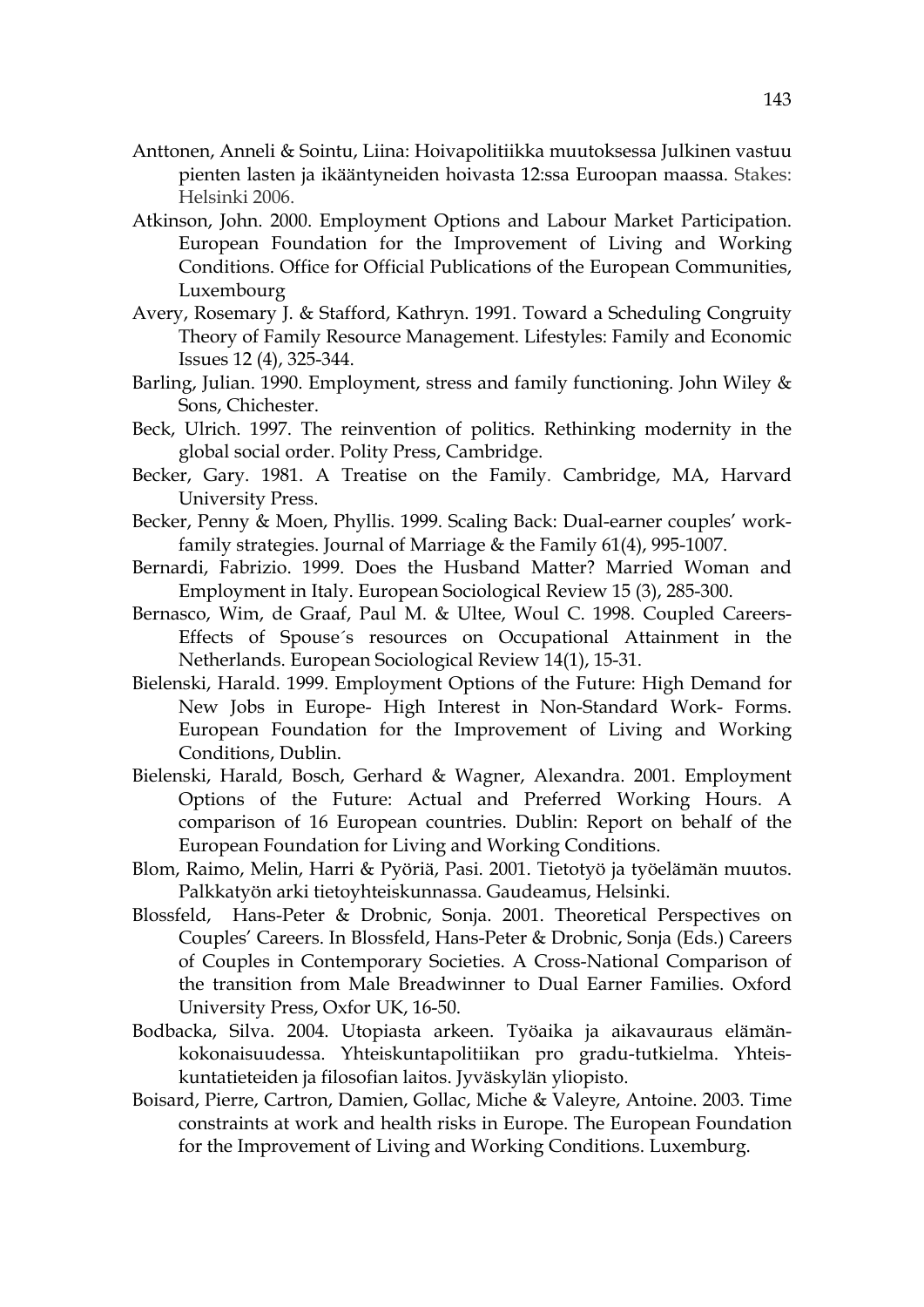- Boje, Thomas P. 2006. Working time and caring strategies: parenthood in different welfare states. In Ellingsgaeter Anne Lise & Leira Arnlaug (Eds.) Politicising parenthood in Scandinavia. Gender relations in welfare states. The Policy Press, Bristol, 195-216.
- Bosch, Gerhard. 2006. Working time and the standard employment relationship. In Boulin, Jean-Yves, Lallement, Michel, Messenger, Jon C. & Michon, Francois (Eds.): Decent Working Time. New trends, new issues. International Labour Office, Geneva, 41-64.
- Boulin, Jean-Yves. 1998. Social and societal issues of working time policies in Europe. In Breedveld, Koen & Corijn, Eric (Eds.) New Strategies for everyday life: work, freetime and consumption. Vriejetijd Studies 16, Boom tijdschriften, 57-67.
- Boulin, Jean-Yves, Lallement, Michel & Michon, Francois. 2006. Decent working time in industrialized countries: Issues, scopes and paradoxes. In Boulin, Jean-Yves, Lallement, Michel, Messenger, Jon C. & Michon, Francois (Eds.) Decent Working Time. New trends, new issues. International Labour Office, Geneva, 13-40.
- Boulin, Jean-Yves & Mückenberger, Ulrich. 1999. Times in the City and Quality of Life. Best. European Studies on time, 1/1999. European Foundation for the Improvement of Living and Working Conditions.
- Brannen, Julia. 1992. Combining qualitative and quantitative approaches: an overview. In Brannen, Julia (Eds.) Mixing methods. Qualitative and Quantitative Research. Avebury, Aldershot, 3-38.
- Bronfenbrenner, Urie. 1979. The Ecology of Human Development. Experiments by nature and design. Harvard University Press. Cambridge, Massachusetts, and London, England.
- Bronfenbrenner, Urie. 1995. Developmental Ecology Through Space and Time: A Future Perspective. In Moen, Phyllis, Elder, Glen H. Jr. & Lüscher Kurt, (Eds.) Examining Lives in Context. Perspectives on the Ecology of Human Development. American Psychological Association. Washington, DC, 619- 647.
- Bryman, Alan. 1988. Quantity and Quality in Social Research. Unwin Hyman, London, UK.
- Bryman, Alan. 1992. Quantitative and qualitative research: further reflections on their integration. Brannen, Julia (Eds.) Mixing methods. Qualitative and Quantitative Research. Avebury, Aldershot, 57-79.
- Böckerman, Petri. 2002. Elinkeinorakenteen muutos ja yhteiskunnalliset jaot. In Piirainen, Timo & Saari, Juho (Eds.) Yhteiskunnalliset jaot. 1990-luvun perintö? Gaudeamus, Helsinki, 83-98.
- Casey, Catherine. 1995. Work, Self and Society After Industrialism. Routledge, London&New York.
- Clarkberg, Marin & Moen, Phyllis. 2001. Understanding the Time-Squeeze. Married Couples' Preferred and Actual Work-Hours Strategies. American Behavioural Scientist 44(7), 1115-1135.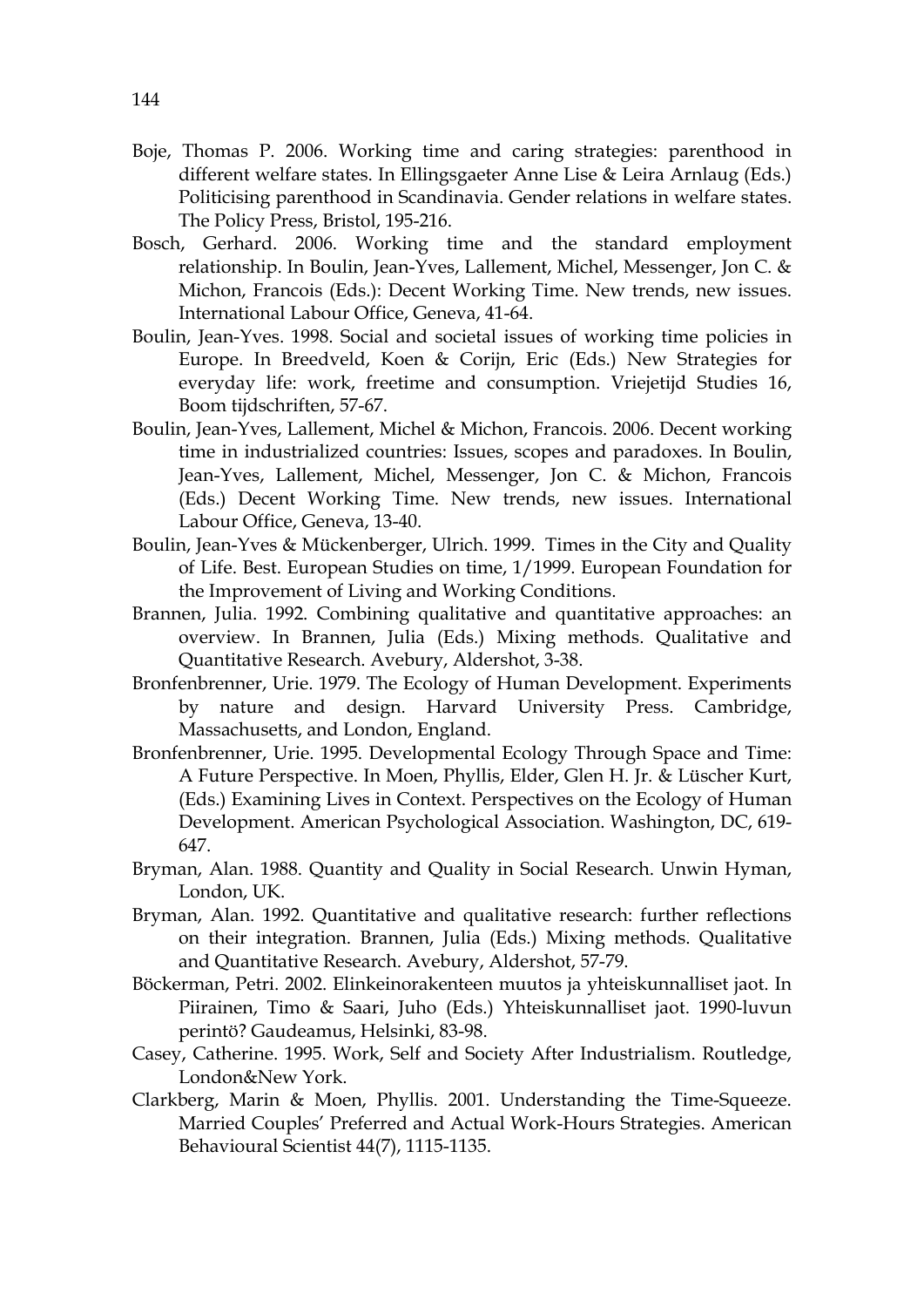- Clarke, Maribeth C., Koch, Laura C. & Hill, Jefferey E. 2004. The Work-Family Interface: Differentiating Balance and Fit. Family and Consumer Sciences Research Journal 33, 121-140.
- Cousins, Cristine & Tang, Nign: Working time, gender and family: an east-west European comparison. In Wallace, Claire (Eds.) HWF Research Report # 4. HWF Survey Comparative Report, Volume Two, 2003, 207-224.
- Cresswell, John W. 2003. Research Design. Qualitative, Quantitative, and Mixed Methods Approaches. Sage Publications.
- Daly, Kerry. 1996. Families and Time. Keeping pace in a hurried culture. London, Sage.
- Daly, Kerry. 2001. Minding the time: toward a theoretical expansion of time in families. In Daly, Kerry (Eds.): Minding the Time in Family Experience: Emerging perspectives and Issues. Contemporary Perspectives in Family Research, Vol. 3. JAI. An Imprint of Elsevier Science. Amsterdam, London, New York, Oxford, Paris, Shannon, Tokyo.
- Daly, Kerry. 2002. Time, Gender, and the Negotiation of Family Schedules. Symbolic Interaction 25(3), 323-342.
- Davies, Karen. 1989. Women and Time. Weaving the strands of everyday life. Department of Sociology, University of Lund, Sweden.
- Demerouti, Evangelia, Geurts, Sabine A.E. & Kompier Michiel. 2004. Positive and Negative Work-Home Interaction: Prevalence and Correlates. Equal Opportunities International 23 (1/2), 6-35.
- Denzin, Norman K. 1970. The Research Act in Sociology. London: Butterworth.
- Denzin, Norman K. 1988. Triangulation. In Keeves, John P. Educational research, methodology, and measurement. An international handbook. Pergamon Press. Oxford, New York, Beijing, Frankfurt, Sao Paolo, Sydney, Tokyo, Toronto, 511-513.
- Drobnič, Sonja & Blossfeld Hans-Peter. 2001. Careers of Couples and Trends in Inequality. In Blossfeld, Hans-Peter & Drobnič, Sonja (Eds.) Careers of Couples in Contemporary Societies. A Cross-National Comparison of the transition from Male Breadwinner to Dual Earner Families. Oxford: Oxford University Press, UK, 371-386.
- Drolet, Marie & Morissette, René. 1997. Working More? Working Less? What Do Canadian Workers Prefer? Research Paper Series. Analytical Studies Branch, No. 104, Statistics Canada, Ontario.
- Duxbury, Linda Elizabeth & Higgins, Christopher Alan. 1991. Gender Differences in Work-Family Conflict. Journal of Applied Psychology 76 (1), 60-74.
- Ellingsæter, Anne Lise. 1998. Dual Breadwinner Societies: Provider Models in the Scandinavian Welfare States. Acta Sociologica 41 (1), 59-73.
- Ellingsæter, Anne Lise. 2006. The Norwegian childcare regime and its paradoxes. In Ellingsgæter, Anne Lise & Leira, Arnlaug (Eds.) Politicising parenthood in Scandinavia. Gender relations in welfare states. The Policy Press, Bristol, 101-144.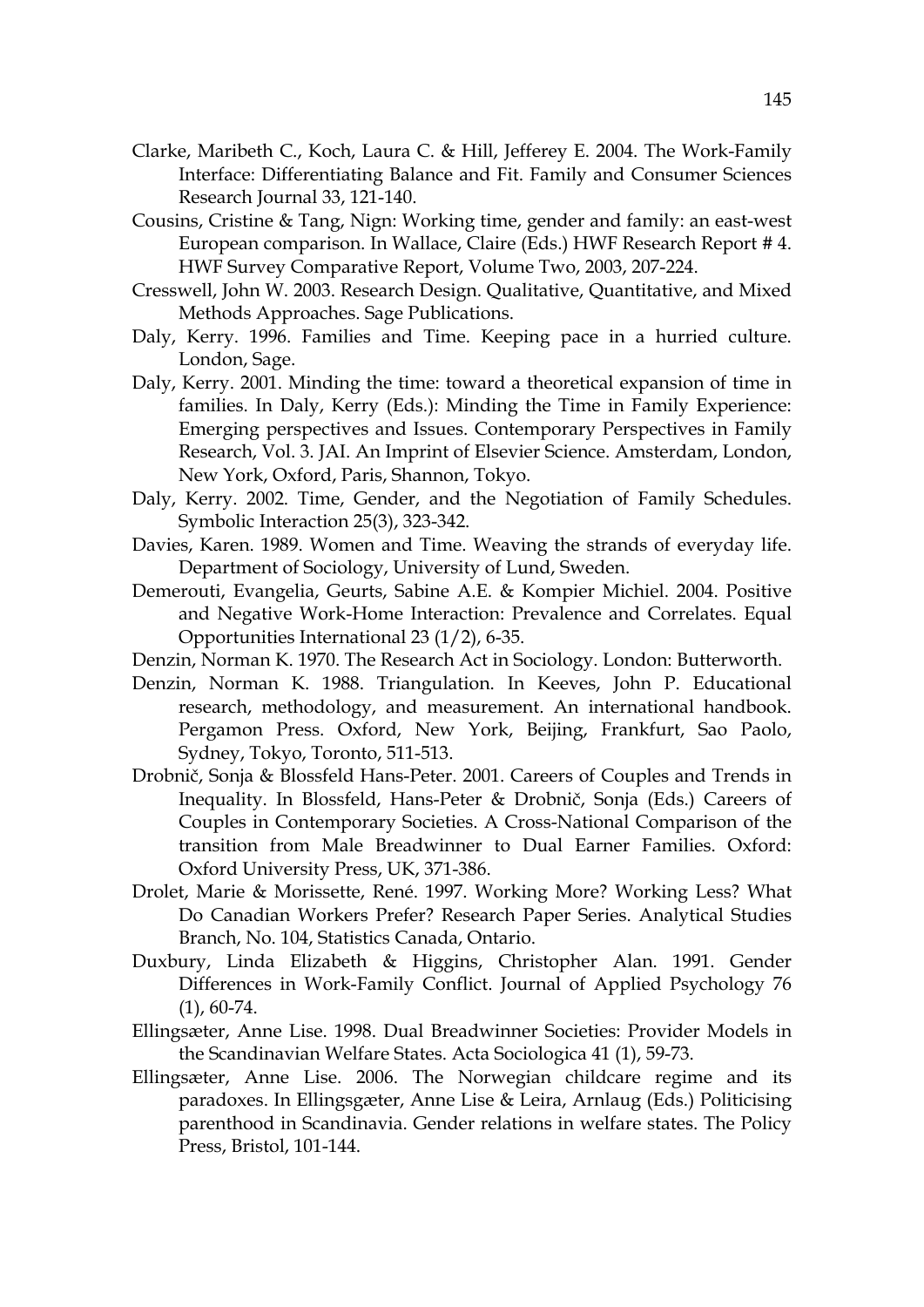- Ellingsæter, Anne Lise & Leira, Arnlaug. 2006. Introduction: Politicising parenthood in Scandinavia. In Ellingsgæter, Anne Lise & Leira, Arnlaug (Eds.) Politicising parenthood in Scandinavia. Gender relations in welfare states. The Policy Press, Bristol, 1-24.
- Esping-Andersen, Gösta. 1990. The Three Worlds of Welfare Capitalism. Princeton University Press, New Jersey.
- Esping-Andersen, Gösta. 2001. A Welfare State for the 21st Century. Aging societies, Knowledge-based economies, and the sustainability of European welfare states. "The Nordic Alternative. A seminar of the Nordic News Network, Stockholm, 12 March 2001".
- Employment in Europe 2000. European Commission.
- Employment in Europe 2003. European Commission.
- Employment in Europe 2005. European Commission.
- European Working Conditions Surveys 2005. European Foundation for the Improvement of Living and Working Conditions.
- Euwals, Rob, Melenberg, Bertrand & van Soest, Arthur. 1997. Testing the predictive value of subjective labour supply data. Journal of Applied Econometrics 13(5), 567-586.
- Evans, John, M., Douglas, C.L. & Pascal, M. 2000. Labour Market and Social Policy – Occasional Papers No. 45. Trends in Working Hours in OECD Countries. OECD Directorate for Education, Employment, Labour and Social Affairs.
- Fagan, Colette. 2001. The Temporal Reorganization of Employment and the Household Rhythm of Work Schedules. The Implications for Gender and Class Relations. American Behavioral Scientist 44(7), 1199-1212.
- Fagan, Colette, Warren, Tracey & McAllister, Iain. 2001. Gender, employment and working time preferences in Europe. Dublin: Report on behalf of the European Foundation for Living and Working Conditions.
- Forsberg, Hannele. 2003. Johdanto: Kriittistä näkökulmaa jäljittämässä. In Forsberg, Hannele & Nätkin, Ritva (Eds.) Perhe murroksessa. Kriittisen perhetutkimuksen jäljillä. Gaudeamus, 7-15.
- Frone, Michael & Russel, Marcia & Cooper, Lynne M. 1992. Antecedents and Outcomes of Work-Family Conflict: Testing a Model of the Work-Family Interface. Journal of Applied Psychology. 77(1), 65-78.
- Frone, Michael & Russel, Marcia & Cooper, Lynne M. 1997. Relation of Work-Family Conflict to Health Outcomes: A four-year longitudinal study of employed parents. Journal of Occupational & Organizational Psychology 70(4), 325- 336.
- Garhammer, Manfred. 1995. Changes in Working Hours in Germany. The resulting impact on everyday life. Time & Society 4 (2), 167-203.
- Garhammer, Manfred. 2002. Pace of Life and Enjoyment of Life. Journal of Happiness Studies 3(3), 217-256.
- Giddens, Anthony. 1991. Modernity and Self-Identity. Self and Society in the Late Modern Age. Polity Press, Cambridge.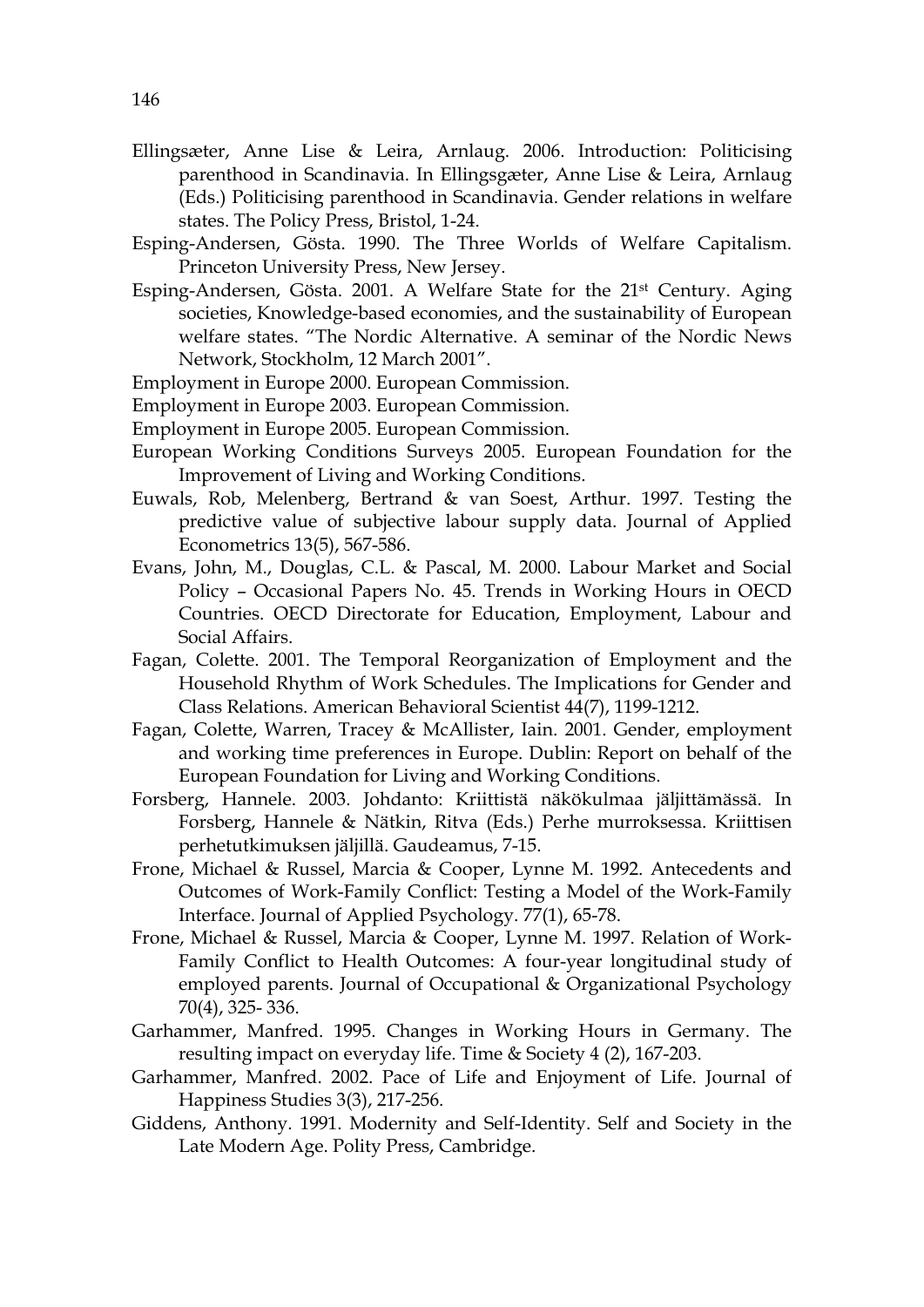- Gillis, John.R. 2001. Never enough time: some paradoxes of modern family time(s). In Daly, Kerry (Eds.) Minding the Time in Family Experience: Emerging perspectives and Issues. Contemporary Perspectives in Family Research, Vol. 3. JAI. An Imprint of Elsevier Science. Amsterdam, London, New York, Oxford, Paris, Shannon, Tokyo, 19-35.
- Gottlieb, Benjamin H., Kelloway, Kevin & Barham, Elizabeth. 1998. Flexible Work Arrangements. Managing the Work-Family Boundary. Wiley Series in Work, Well-being and Stress. John Wiley &Sons, Chichester.
- Graneheim, Ulla H. & Lundman, Berit. 2004. Qualitative content analysis in nursing research: concepts, procedures and measures to achieve trustworthiness. Nurse Education Today 24, 105-112.
- Greenhaus, Jeffrey H. & Beutell, Nicholas, J. 1985. Sources of Conflict Between Work and Family Roles. Academy of Management Review 10(1), 76-88.
- Grzywacz, Joseph. G. & Marks, Nadine, F. 2000. Reconceptualizing the Work-Family Interface: An Ecological Perspective on the Correlates of Positive and Negative Spillover Between Work and Family. Journal of Occupational Health Psychology 5(1), 111- 126-
- Haataja, Anita & Nurmi, Kaarina. 2000. Työnjako 1990- luvulla. Naiset työelämässä ja sen ulkopuolella. Tasa-arvoasiain neuvottelukunta. Sosiaali- ja terveysministeriö. Tasa-arvon työraportteja 2000:3.
- Haataja, Anita & Nyberg, Anita. 2006. Diverging paths? The dual-earner/dualcarer model in Finland and Sweden in the 1990s. In Ellingsgæter, Anne Lise & Leira, Arnlaug (Eds.) Politicising parenthood in Scandinavia. Gender relations in welfare states. The Policy Press, Bristol, 217-239.
- Hakanen, Jari. 2004. Työuupumisesta työn imuun: työhyvinvointitutkimuksen ytimessä ja reuna-alueilla. Työ ja ihminen. Työterveyslaitos. Tutkimusraportti 27.
- Halvorsen, Knut. 1998. Labour Force Status of Married/ Cohabitating Couples in Norway: Associations and Explanations of (un)employment Homogamy. 14th World Congress of Sociology, Montreal July 26- August 1 1998, Session Unemployment and Welfare Policy.
- Hamill, Sharon Boland & Goldberg, Wendy, A. 1997. Between Adocelents and Aging Grandparents: Midlife Concerns of Adults in the "Sandwhich Generation". Journal of Adult Development 4(3), 135-147.
- Hammer, Leslie B., Bauer, Talaya N. & Grandey Alicia A. 2003. Work-family conflict and work-related withdrawal behaviours. Journal of Business and Psychology 17(3), 419-436.
- Hantrais, Linda & Letablier, Marie-Thérèse. 1996. Families and Family Policies in Europe. London & New York: Longman.
- Happonen, Mika & Nätti, Jouko. 2000. Palkansaajien kokema työn epävarmuus ja epävarmuuden realisoituminen työttömyytenä. In Lehto, Anna-Maija & Järnefelt, Noora (Eds.) Jaksaen ja joustaen. Artikkeleita työolotutkimuksesta. Statistics Finland 230, 67-86.
- Heiskala, Risto. 2006. Kansainvälisen toimintaympäristön muutos ja Suomen yhteiskunnallinen murros. In Heiskala, Risto & Luhtakallio, Eeva (Eds).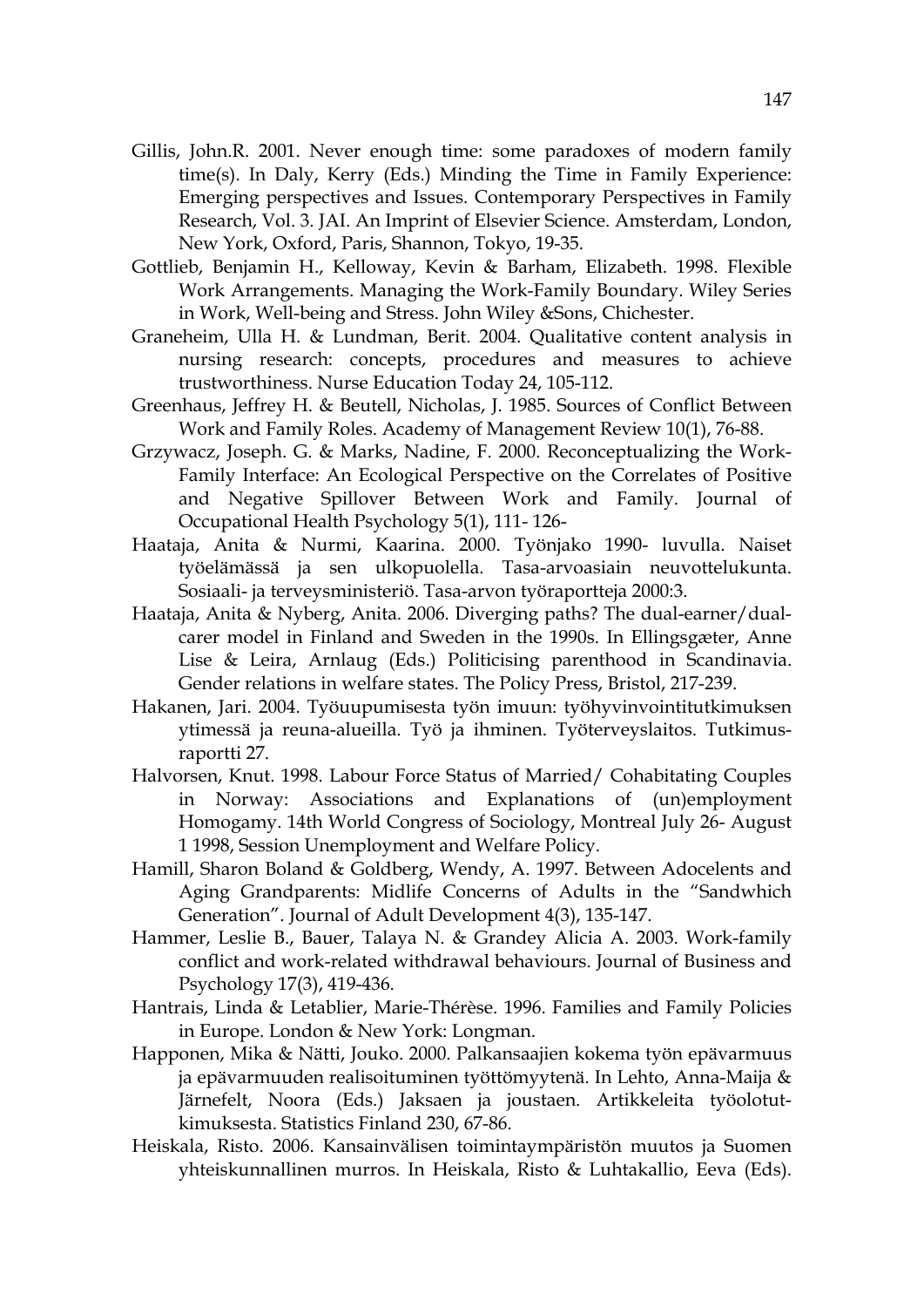Uusi Jako. Miten suomesta tuli kilpailukyky-yhteiskunta? Gaudeamus, Helsinki, 14-42.

- Heller, Agnes. 1986. The sociology of everday life. In Himmelstrand, Ulf (Eds.) The social reproduction of organization and culture. Vol 2. Sage Publications. London, Beverly Hills and Newbury Park, New Delhi, 150- 163.
- Henkens, Kène, Kraaykamp, Gerbert & Siegers, Jacques. 1993. Married Coupled and Their Labour Market Status. A Study of the Relationship between the Labour Market Status of Partners. European Sociological Review 9(1), 67- 77.
- Hill, Jefferey E. 2005. Work-family facilitation and conflict, working fathers and mothers, work-family stressors and support. Journal of Family Issues 26(6), 793-819.
- Hill, Jefferey E., Yang Chongming, Hawkins Alan J. & Ferris Maria. 2004. A Cross-Cultural Test of the Work-Family Interface in 48 Countries. Journal of Marriage and Family, 66, 1300 – 1316.
- Hill, Jefferey E., Timmons Mead, Nicole, Dean, Lukas Ray, Hafen, Dawn, M., Gadd, Robyn, Palmer, Alexis, A. & Ferris, Maria, S. 2006. Researching the 60 –Hour Dual-Earner Workweek. An Alternative to the "Opt-Out Revolution". American Behavioral Scientist 49(9), 1184-1203.
- Hochschild, Arlie. 1997. The Time Bind. When Work Becomes Home and Home Becomes Work. Metropolitan Books, New York.
- Hulkko, Laura. 2005. Epätyypilliset työajat sopivat monen elämäntilanteeseen. Tilastokeskus. Hyvinvointikatsaus 3/2005, 9-16.
- Huttunen, Jouko. 2001. Isänä olemisen uudet suunnat. Hoiva-isiä, etäi-isiä ja ero-isiä. PS-Kustannus, Juva.
- Hörning, Karl, Gerhard, Annette & Michailow, Matthias. 1995. Time Pioneers. Flexible Working Time and New Lifestyles. Polity Press, Cambridge.
- Jacobs, Jerry & Gerson, Kathleen. 2001. Overworked Individuals or Overworked Families. Work and Occupations, 28 (1), 40-63.
- Jacobs, Jerry A. & Kathleen Gerson. 2004. The Time Divide: Work, Family and Gender Inequality. Cambridge, MA: Harvard University Press.
- Jallinoja, Riitta. 1985. Johdatus perhesosiologiaan. WSOY , Porvoo.
- Jarvis, Helen. 1999. The tangled webs we weave: household strategies to coordinate home and work. Work, Employment and Society, vol 13, no.2, 225-247.
- Jarvis, Helen. 2005. Moving to London Time. Household co-ordination and the infrastructure of everday life. Time & Society 14(1), 133-154 .
- Jokinen, Eeva. 2003. Arjen kyseenalaisuus. Naistutkimus 1/2003, 4-15.
- Jokinen, Eeva. 2004. Kodin työt, tavat, tasa-arvo ja rento refleksiivisyys. In Eeva, Jokinen, Marja, Kaskisaari & Marita, Husso (Eds.) Ruumis töihin! Käsite ja käytäntö Tampere: Vastapaino, 2004, 285–304.
- Jokinen, Eeva. 2005. Aikuisten arki. Gaudeamus, Helsinki.
- Joplin, Janice, Shaffer, Margaret A., Francesco, Anne Marie & Lau, Theresa. 2003. The macro-environment and work-family conflict: Development of a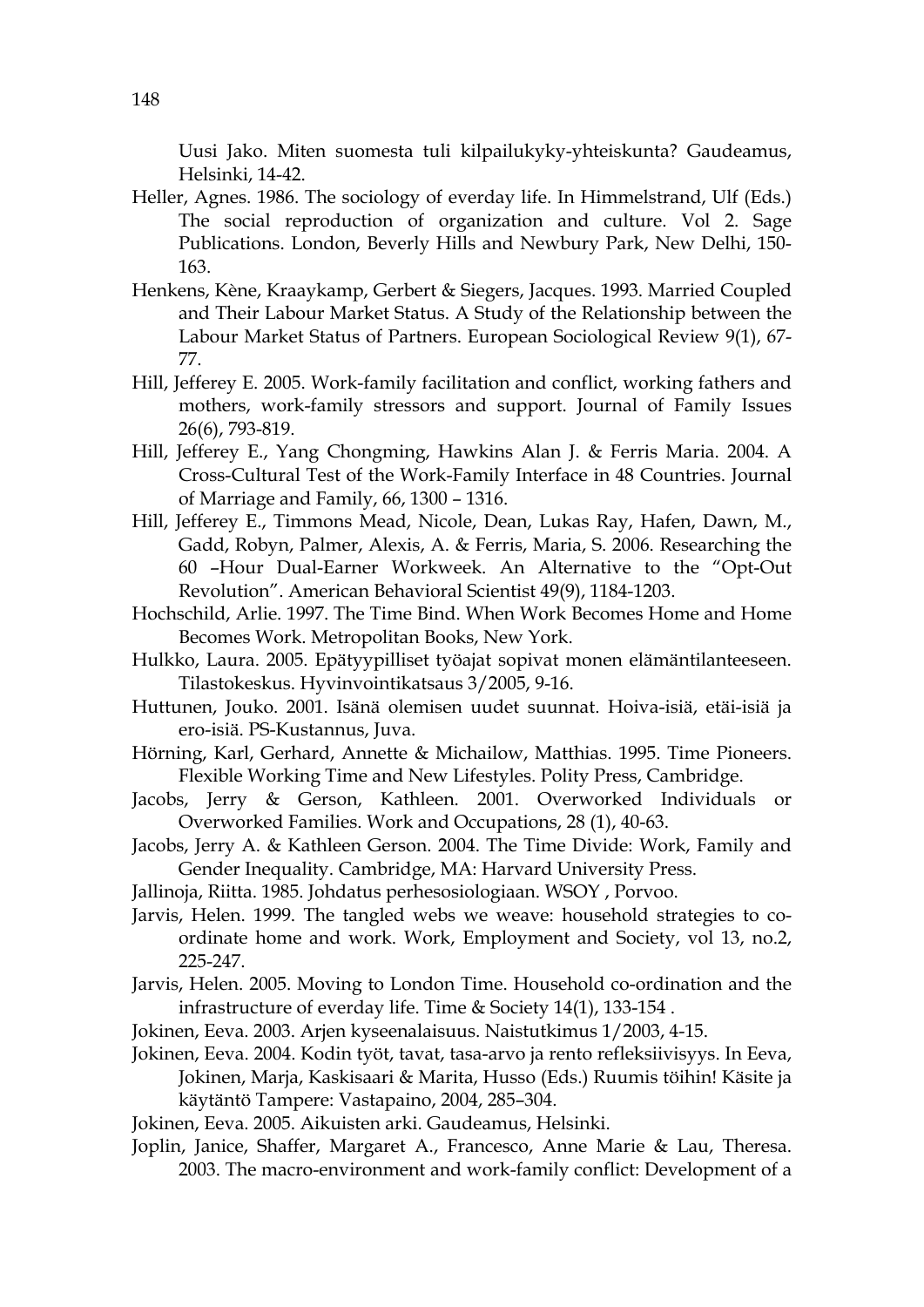cross cultural comparative framework. International Journal of Cross Cultural Management 3, 305-28.

- Julkunen, Raija. 1985. Naisten aika. Tiede & Edistys 10 (4), 295-308.
- Julkunen, Raija. 1994. Suomalainen sukupuolimalli 1960-luku käänteenä. In Anttonen, Anneli, Henriksson, Lea & Nätkin, Ritva (Eds.) Naisten hyvinvointivaltio. Vastapaino, Tampere.
- Julkunen, Raija. 1995. Työssäkäyvän äidin julkiset ja yksityiset suhteet. Teoksessa Eräsaari, Leena, Julkunen, Raija & Silius, Harriet. 1995. Naiset yksityisen ja julkisen rajalla. Vastapaino, Tampere.
- Julkunen, Raija. 2001. Suunnanmuutos. 1990-luvun sosiaalipoliittinen reformi Suomessa. Vastapaino, Tampere.
- Julkunen, Raija & Nätti, Jouko. 1999. The Modernization of Working Times. Flexibility and Work Sharing in Finland, SoPhi, Jyväskylä
- Julkunen, Raija, Nätti, Jouko & Anttila, Timo. 2004. Aikanyrjähdys. Keskiluokka työn ja vapaa-ajan puristuksessa. Vastapaino, Tampere
- Järnefelt, Noora. 2002. Työkiireen syiden jäljillä. In Järnefelt, Noora & Lehto, Anna-Maija. Työhulluja vai hulluja töitä? Tutkimus kiirekokemuksista työpaikoilla. Statistics Finland, Research report 235, 17-55.
- Kalleberg, Arne L. 2000. Nonstandard Employment Relations: Part-time, Temporary and Contract Work. Annual Review of Sociology 26, 431-365.
- Kandolin, Irja. 1997. Gender, Worklife and Family Responsibilities in Finland and Estonia – effects on economic and mental well-being. Finnish Institute of Occupational Health. People and Work. Research Reports 15.
- Kautto, Mikko & Kvist, Jon. 2002. Parallel Trends, Persistent Diversity. Nordic Welfare States in the European and Global Context. Global Social Policy, 2(2), 189-208.
- Kiili, Johanna. 2006. Lasten osallistumisen voimavarat. Tutkimus Ipanoiden osallistumisesta. Jyväskylä Studies in Education, Psychology and Social Research 283.
- Kinnunen, Ulla, Feldt, Taru, Geurts, Sabine & Pulkkinen, Lea. 2006. Types of work-family interface: Well-being correlates of negative and positive spillover between work and family. Scandinavian Journal of Psychology, 47, 147-162.
- Kinnunen, Ulla & Mauno, Saija. 1998. Antecedents and Outcomes of Work Family Conflict Among Employed Women and Men in Finland. Human Relations 51(2), 157-177.
- Kinnunen, Ulla, Nätti, Jouko, Happonen, Mika, Kalliolahti, Mari, Kelhälä Auli & Mauno, Saija. 2000. Kokemuksia työstä ja perheestä laman jälkeisessä Suomessa. Jyväskylän Yliopiston Perhetutkimusyksikön julkaisuja 12.
- Kivimäki, Riikka. 2003. Perhe tuli työelämään. In Forsberg, Hannele & Nätkin, Ritva (Eds.). Perhe murroksessa. Kriittisen perhetutkimuksen jäljillä. Helsinki: Gaudeamus, 186-201.
- Knauth, Peter. 1998. Innovative worktime arrangements. Scandinavian Journal of Environment and Health 24 (Supplement 3), 13-17.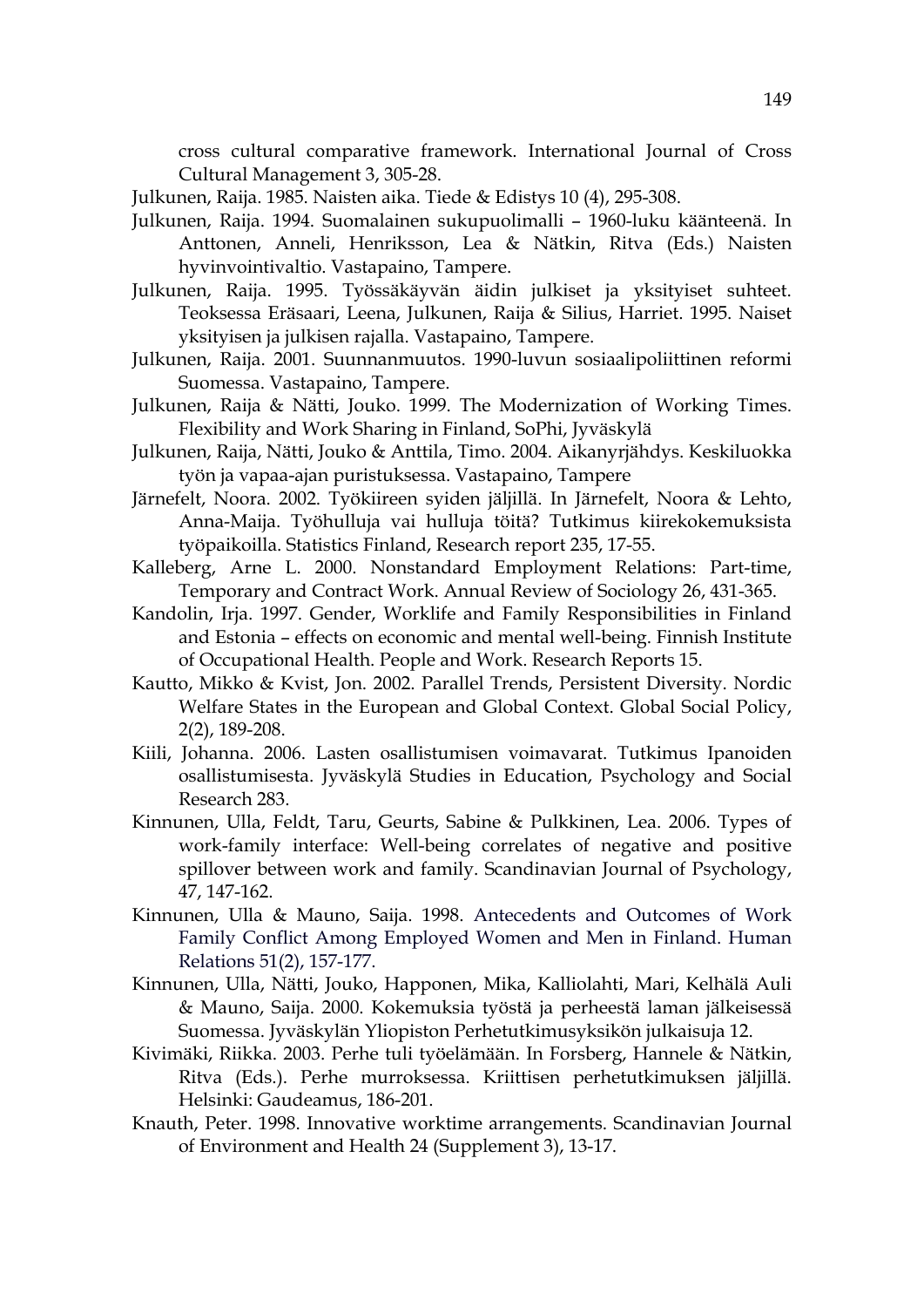- Korvela, Pirjo. 2003. Yhdessä ja erikseen. Perheenjäsenten kotona olemisen ja tekemisen dynamiikka. STAKES. Sosiaali- ja terveysalan tutkimus- ja kehittämiskeskus. Tutkimuksia 130.
- Kröger, Teppo (Eds.) 2003. Families, Work and Social Care in Europe. A qualitative study of care arrangements in Finland, France, Italy, Portugal and the UK. SOCCARE Project Report 6.
- Kröger, Teppo & Sipilä, Jorma. 2005. Overstretched. European families up against the demands of work and care. Blackwell Publishing.
- Lammi-Taskula, Johanna. 2004. Pienet koululaiset. In Salmi, Minna & Lammi-Taskula, Johanna (Eds.) Puhelin, mummo vai joustava työaika? Työn ja perheen yhdistämisen arkea, Stakes, 58-71.
- Lammi-Taskula, Johanna. 2006. Nordic men on parental leave: can the welfare state change gender relations? In Ellingsgæter, Anne Lise & Leira ,Arnlaug (Eds.) Politicising parenthood in Scandinavia. Gender relations in welfare states. The Policy Press, Bristol, 79-99.
- Lammi-Taskula, Johanna, Suhonen, Anna-Stiina & Salmi, Minna. 2004. Puolin ja toisin: tukea yli sukupolvien. In Salmi, Minna & Lammi-Taskula, Johanna (Eds.) Puhelin, mummo vai joustava työaika? Työn ja perheen yhdistämisen arkea. Helsinki: Stakes, 97-113.
- Larsen, Trine P. 2005. Work and Care Strategies of European Families: Similarities or National Differences? In Kröger, Teppo & Sipilä, Jorma (Eds.) Overstretched. European families up against the demands of work and care. Blackwell Publishing, 95 - 117
- Latta, Mia & O'Conghaile, Wendy. 2000. Aspirations, Restrictions and Choices Combining Life and Work in the EU. European Foundation for the Improvement of Living and Working Conditions, Dublin.
- Laurie, Heather & Gershuny, Jonathan. 2000. Couples, work and money. In Berthoud, Richard & Gershuny, Jonathan (Eds.) Seven Years in the Lives of British Families. Evidence on the dynamics of social change from the British Household Panel Survey. Institute for Social & Economic Research, The Polity Press. 45-72.
- Layder, Derek. 1998. Sociological Practice. Linking Theory and Social Research. London. Sage.
- Lee, Sangheon & McCann, Deidre. 2006. Working time capability: Towards realizing individual choice. In Boulin, Jean-Yves, Lallement, Michel, Messenger, Jon C. & Michon, Francois (Eds.) Decent Working Time. New trends, new issues. International Labour Office, Geneva, 65-91.
- Lehto, Anna-Maija. 1996. Työolot tutkimuskohteena. Työolotutkimusten sisällöllistä ja menetelmällistä arviointia yhteiskuntatieteen ja naistutkimuksen näkökulmasta. Helsinki, Tilastokeskus, Tutkimuksia 222.
- Lehto Anna-Maija. 1999. Sukupuolten palkkaero. In Lehto, Anna-Maija & Sutela Hanna. Tasa-arvo työoloissa. Statistics of Finland. Työmarkkinat 1999:19, 109-126.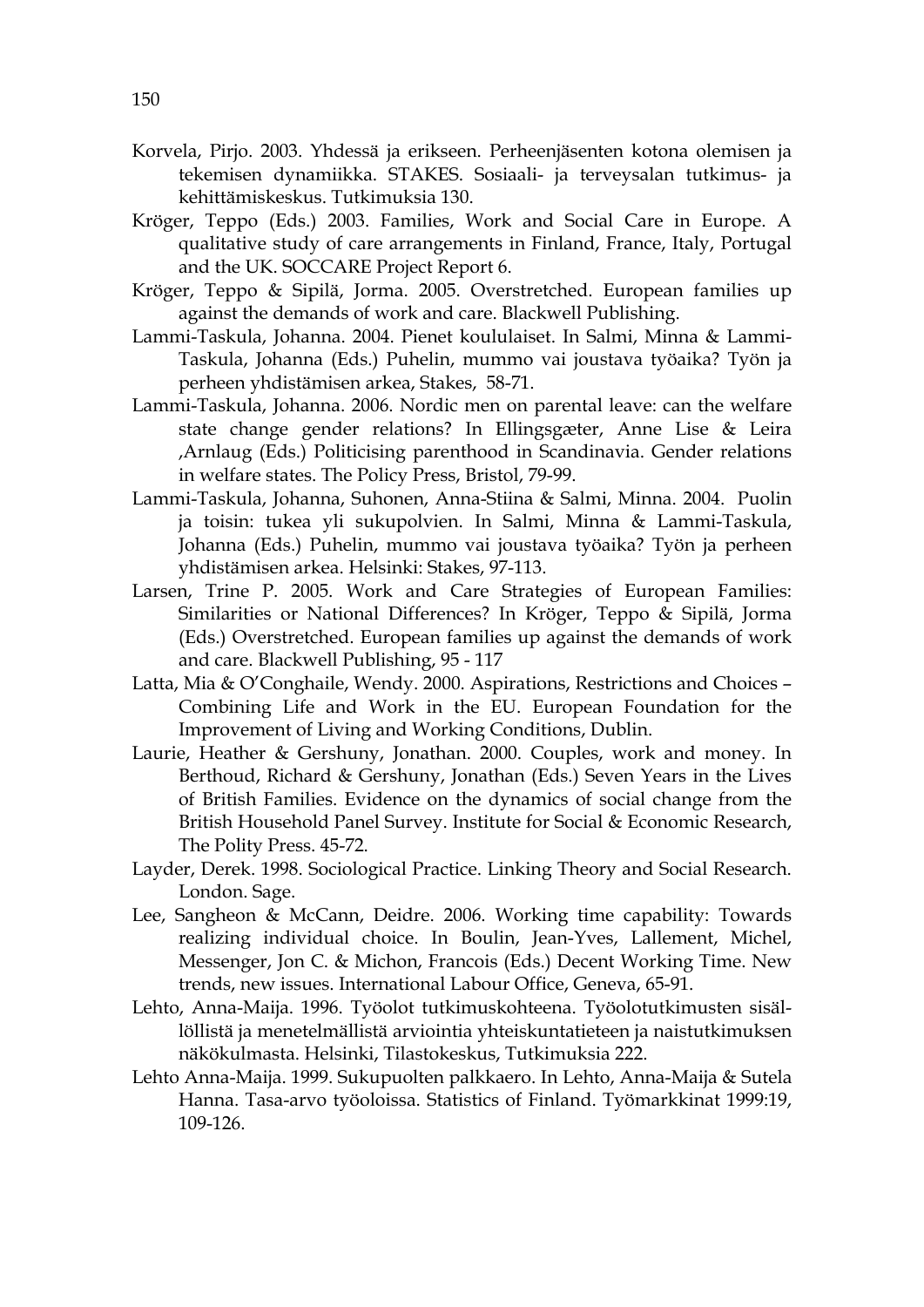- Lehto, Anna-Maija. 2002. Työelämän kiire ja perhe. In Järnefelt, Noora & Lehto, Anna-Maija (Eds.) Työhulluja vai hulluja töitä? Tutkimus kiirekokemuksista työpaikoilla. Statistics Finland. Research report 235. 105-124.
- Lehto, Anna-Maija & Sutela, Hanna. 1999. Efficient, more efficient, exhausted. Findings of Finnish Quality of Work Life Surveys 1977-1997. Statistics Finland, Labour Market 1999:8.
- Lehto, Anna-Maija & Sutela, Hanna. 2005. Threats and Opportunities. Findings of Finnish Quality of Work Life Surveys 1977-2003. Statistics Finland.
- Lehto, Anna-Maija & Sutela, Hanna. 2008. Työolojen kolme vuosikymmentä. Työolotutkimusten tuloksia 1977-2008. Statistics Finland.
- Leira, Arnlaug. 2002. Updating the "gender contract"? Childcare reforms in the Nordic countries in the 1990s. NORA 10 (2), 81-89.
- Leira, Arnlaug. 2006. Parenthood change and policy reform in Scandinavia 1970s-2000s. In Ellingsgæter, Anne Lise & Leira, Arnlaug (Eds.) Politicising parenthood in Scandinavia. Gender relations in welfare states. The Policy Press, Bristol, 27-51.
- Lewis, Jane. 1997. Gender and Welfare Regimes: Further Thoughts. Social Politics, 160-177.
- Lewis, Susan. 1992. Gender and the development of welfare regimes. Journal of European Social Policy 2(3), 159-173.
- Lewis, Suzan. 1999. How to Give Voice to the Need to Reconcile Work and Family. In Seminar report "European Diversities. Combining Work and Family in Different Settings of Working Life, Family Life and Culture, 5.- .6.10. 1999 Helsinki, Finland", 43-51
- Lewis, Suzan. 2001. Restructuring workplace cultures: the ultimate work-family challenge? Women in Management Review 16(1), 21-29.
- Lewis, Suzan. 2003. The integration of paid work and the rest of life. Is postindustrial work the new leisure? Leisure Studies 22, 343-355.
- Lewis, Suzan & Smithson, Janet. 2001. Sense of entitlement to support for the reconciliation of employment and family life. Human Relations 54(11). 1455-1481.
- Mahon, Rianne. 2002. Child care: Toward what kind of "Social Europe"? Social Politics: International Studies in Gender, State & Society 9 (3), 343-379.
- Mauno, Saija. 1999. Job Insecurity as a Psychosocial Job Stressor in the Context of the Work-Family Interface. Jyväskylä University Printing House.
- Mauno, Saija & Kinnunen, Ulla. 1998. Antecedents and Outcomes of Work-Family Conflict Among Employed Women and Men in Finland. Human Relations 51(2), 157-177.
- Mauno, Saija, Kinnunen, Ulla & Ruokolainen, Mervi. 2005. Exploring work- and organization-based resources as moderators between work-family conflict, well-being, and job attitudes. Work & Stress, 20(3), 210-233.
- Moen, Phyllis. 2003. Introduction. In Moen Phyllis (Eds.) It's about time. Couples and careers. Ithaca, NY: Cornell University Press, 1-16.
- Morgan, David H.J. 1996. Family Connections. An Introduction to Family Studies. Cambridge. Polity Press.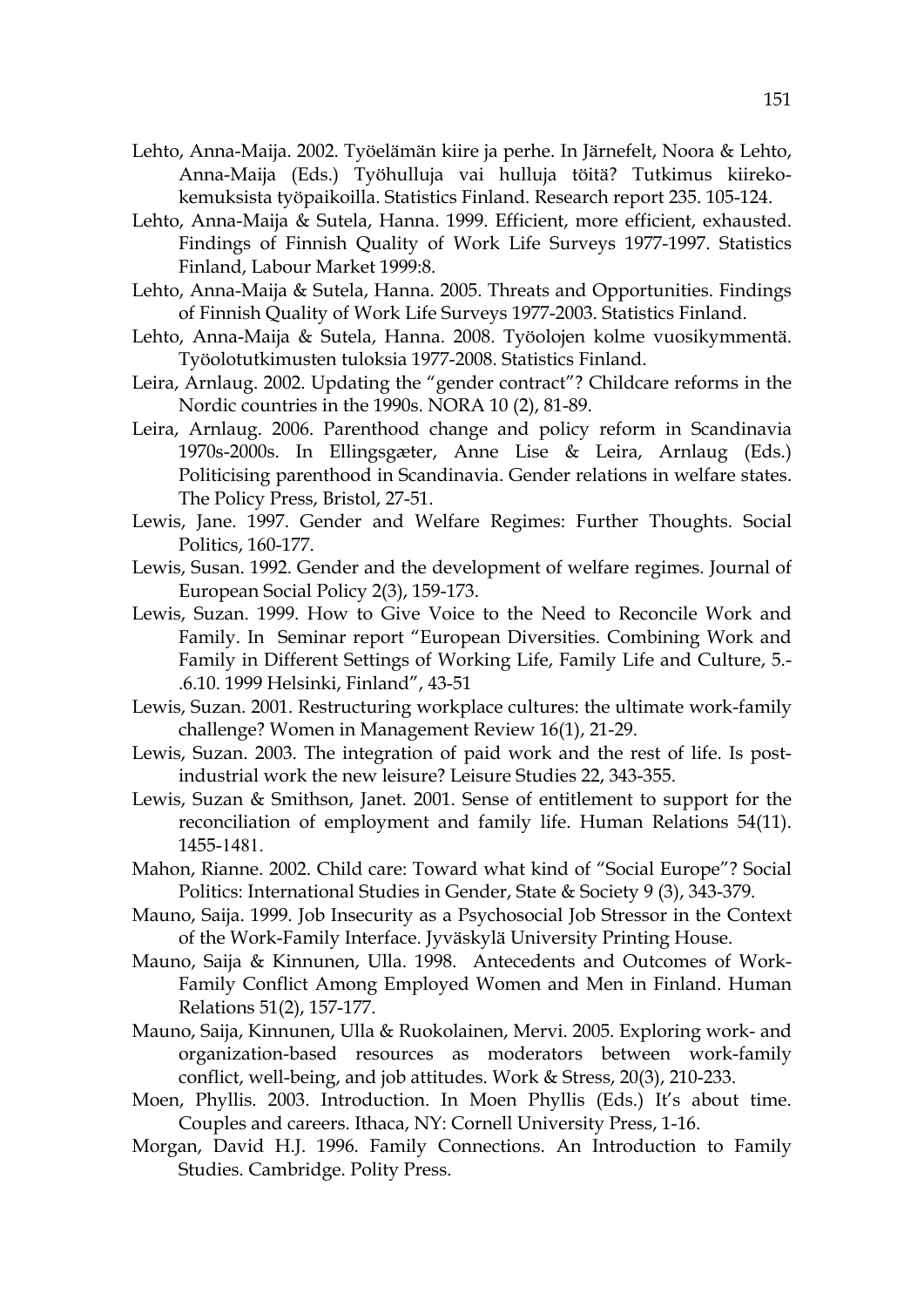- Morris, Lydia. 1990. The Workings of the Household. Cambridge: Polity Press and Basil Blackwell Inc.
- Naiset ja miehet Suomessa 2005. Sukupuolten tasa-arvo. Tilastokeskus.
- Niemelä, Margit. 2006. Pitkäikäisten perheyritysten arvoprofiili. Pitkäikäisten perheyritysten arvojen ja jatkuvuuden kuvaus Bronfenbrennerin ekologisen teorian avulla. Jyväskylä studies in business and economics 48.
- Niemi, Iiris & Pääkkönen, Hannu. 2001. Ajankäytön muutokset 1990-luvulla. Tilastokeskus. Kulttuuri ja viestintä 2001: 6. Helsinki
- Noon, Mike & Blyton, Paul. 1997. The Realities of Work. Macmillan Business. Macmillan press LTD. Houndmills, Basingstoke, Hampshire and London.
- Nätti, Jouko & Anttila, Timo. 2006. Tietotyö, työaika ja hyvinvointi. In Lehto Anna-Maija, Sutela, Hanna & Miettinen, Arto (Eds.) Kaikilla mausteilla. Artikkeleita työolotutkimuksesta. Tilastokeskus. Tutkimuksia 244. 49-71
- Nätti, Jouko, Anttila, Timo & Väisänen, Mia. 2006b. Managers and working time in Finland. In Boulin Jean-Yves, Lallement, Michel, Messenger, Job C. & Michon, Francois (Eds.) Decent working time. New trends, new issues. International Labour Office, Geneva. 289-317.
- Nätti, Jouko & Väisänen, Mia. 2000. Työajat ja työsuhteet kotitaloudessa. In Lehto, Anna-Maija & Järnefelt Noora (Eds.) Jaksaen ja joustaen. Artikkeleita työolotutkimuksesta. Statistics Finland, Research Reports 230. 45-65.
- Nätti, Jouko, Väisänen, Mia & Anttila, Timo. 2006a. Ansiotyö kotona. In Lehto, Anna-Maija, Sutela, Hanna & Miettinen, Arto (Eds.). Kaikilla mausteilla. Artikkeleita työolotutkimuksesta. Tilastokeskus, Tutkimuksia 244. Helsinki,. 73-91.
- OECD. 1999. Employment Outlook 1999, Paris.
- OECD. 2005. Babies and Bosses. Reconciling Work and Family Life. Volume 4. Canada, Finland, Sweden, and the United Kingdom. OECD Publishing.
- Oinas, Tomi, Jokivuori, Pertti & Ilmonen Kaj. 2005. Työaikapankki haavetta ja todellisuutta. Työministeriö. Työpoliittinen tutkimus 284.
- Parsons, Talcott. 1949. The social structure of the family. In Ashen R.N. (Eds.)The Family, New York: Hayner. 241-274.
- Perry-Jenkins, Maureen, Repetti, Rena, L & Crouter, Ann C. 2000. Work and Family in the 1990s. Journal of Marriage & the Family 62(4), 981-999.
- Pfau-Effinger, Birgit. 1998. Culture or Structure as Explanations for Differences in Part-time Work in Germany, Finland and the Netherlands? In O'Reilly, Jaquline & Fagan, Collette (Eds.) Part-time prospects. An international comparison of part-time work in Europe, North America and the Pacific Rim. Routledge, London and New York. 177-198.
- Pfau-Effinger, Birgit. 1999. Welfare Regimes and the Gender Division of Labour. In Christiansen, Jens, Koistinen, Pertti, Kovalainen, Anne (Eds.) Working Europe. Reshaping European employment systems. Aldershot: Asgate, 69-96.
- Pfau-Effinger, Birgit. 2000. Conclusion: gender cultures, gender arrangements and social change in the European context. In Duncan, Simon & Pau-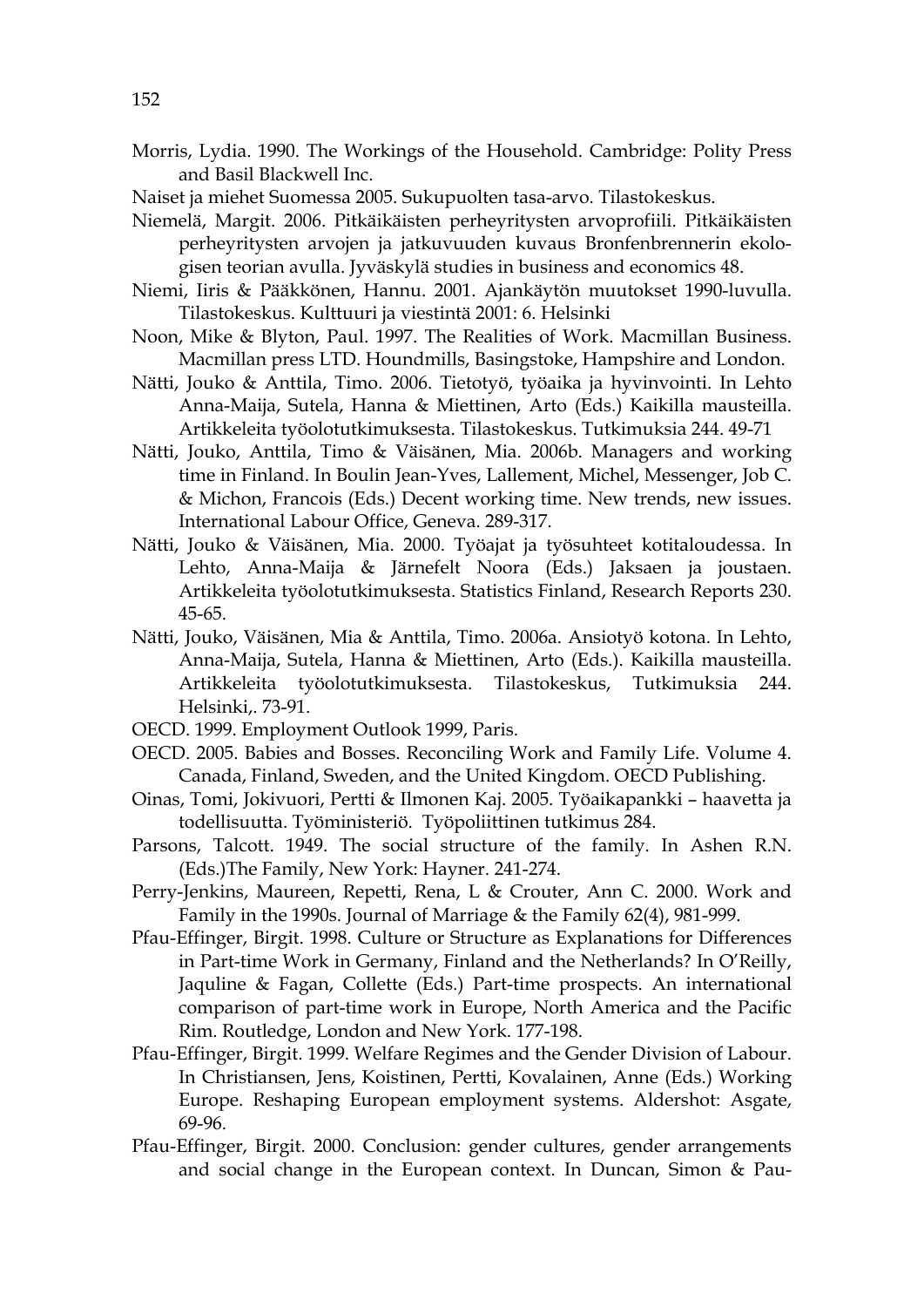Effinger, Birgit (Eds.) Gender, Economy and Culture in the European Union. Routledge Research in Gender and Society. Routledge, London, 262-276.

- Pfau-Effinger, Birgit. 2004. Development of Culture, Welfare states and Women's Employment in Europe. Ashgate.
- Piensoho, Tuula. 2001. Äitiyden alkumetrit. Naisten raskaudelle ja synnytykselle antamat merkitykset ja oppimiskokemukset. Helsingin Yliopisto, Kasvatustieteen laitos, Tutkimuksia 176.
- Pohjanen, Jorma. 2002. Mitä kello on? Kello modernissa yhteiskunnassa ja sen sosiologisessa teoriassa. Jyväskylä Studies in education, psychology and social research 197.
- Pittman, Joe, F. & Otto, Paul. 2001. Negotiating Time Spent in Housework in Early Marriage: Tense and non-tense discussions. In Daly, Kerry (Eds.) Minding the Time in Family Experience: Emerging perspectives and Issues. Contemporary Perspectives in Family Research, 3. JAI. An Imprint of Elsevier Science. Amsterdam, London, New York, Oxford, Paris, Shannon, Tokyo. 311- 339.
- Raunio, Kyösti. 1999. Positivismi ja ihmistiede. Sosiaalitutkimuksen perustat ja käytännöt. Gaudeamus, Tampere.
- Repo, Katja. 2002. Raha ei kasva puussa: perheen rahatalous ja sen diskursiivinen todellisuus. Tampereen yliopisto, Sosiaalipolitiikan ja sosiaalityön laitos.
- Report on National Debates on the reconciliation of family and employment. 2005. Transitions. Executive Summary of Research Report #9.
- Rubery, Jill, Figueiredo, Hugo, Grimshaw, Damian & Smith, Mark. 2001. Adaptability: Households, Gender and Working time. European Work and Employment Research Centre, Manchester School of Management (UMIST) August 2001, Report for the Employment Directorate of the European Commission.
- Rubery, Jill, Smith, Mark & Fagan, Colette. 1999. Women's Employment in Europe. Routledge, London.
- Rubery, Jill, Ward, Kevin, Grimshaw, Damian & Beynon Huw. 2005. Working time, industrial relations and the employment relationship. Time & Society 14(4), 88-111.
- Rubery, Jill, Ward, Kevin & Grimshaw, Damian. 2006. Time, work and pay: Understanding the new relationships. In Boulin, Jean-Yves, Lallement, Michel, Messenger, Jon C. & Michon, Francois (Eds.) Decent Working Time. New trends, new issues. International Labour Office, Geneva. 123- 151.
- Rubinstein, David. 2001. Culture, Structure & Agency. Toward a truly multidimensional society. Sage publications. Thousand Oaks, London, New Delhi.
- Ruuskanen, Petri. 2003. Verkostotalous ja luottamus. SoPhi, Jyväskylä.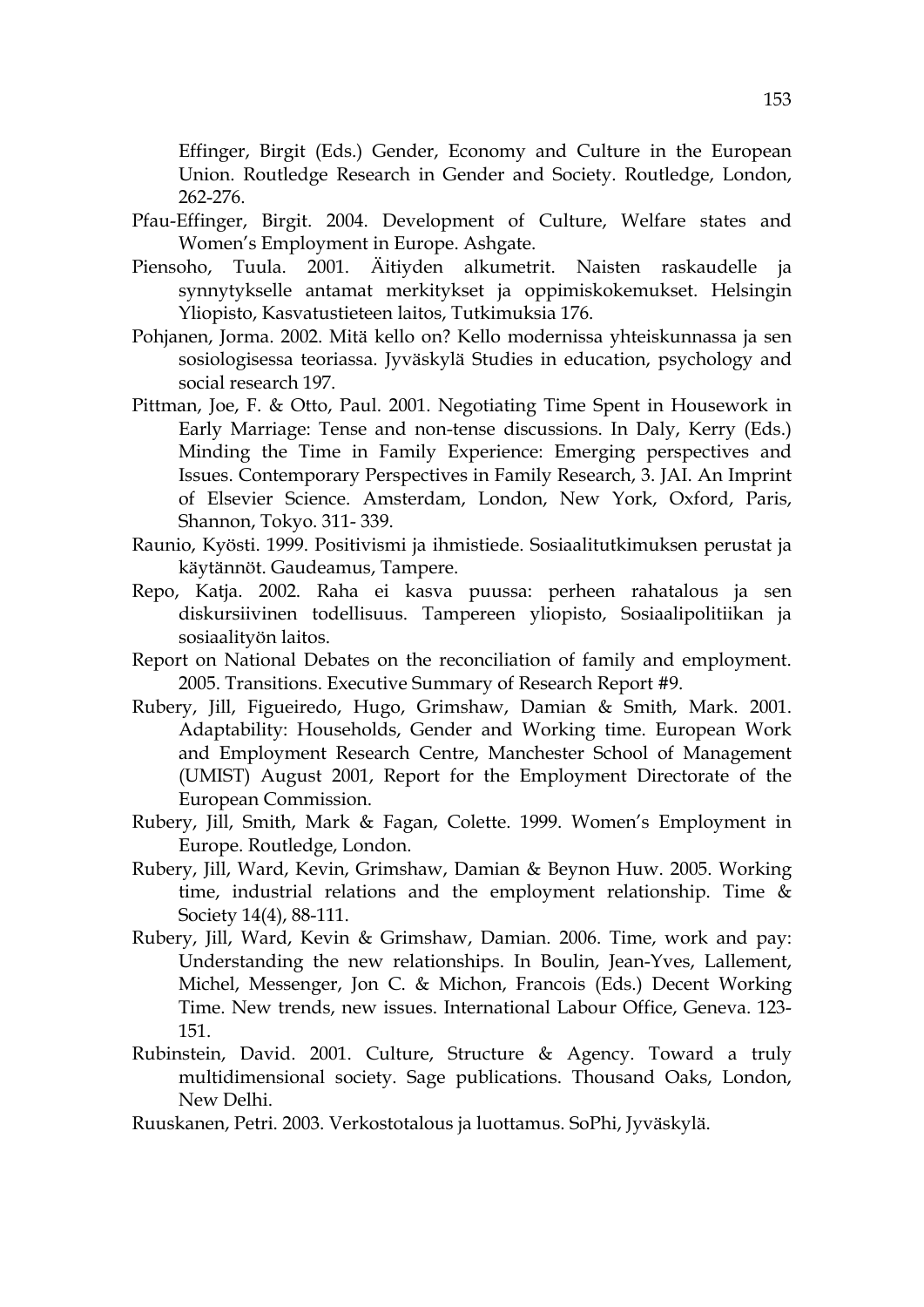- Rönkä, Anna, Kinnunen, Ulla & Sallinen, Marjukka. 2005. Vanhempien työ ja lasten hyvinvointi. In Takala, Pentti (Eds.) Onko meillä malttia sijoittaa lapsiin? Kela Research Department, 170-186.
- Salmi, Minna. 1996. Työelämän ja perhe-elämän yhdistämisen palapelit. In Kinnunen, Merja & Korvajärvi, Päivi (Eds.) Työelämän sukupuolistavat käytännöt. Vastapaino. Jyväskylä.
- Salmi, Minna. 2004a. Työn ja perheen yhteensovittamisen kentät. In Salmi, Minna & Lammi-Taskula, Johanna (Eds.) Puhelin, mummo vai joustava työaika? Työn ja perheen yhdistämisen arkea. Helsinki:Stakes, 1-9.
- Salmi, Minna. 2004b. Ulottuvuuksina aika ja elämänvaiheet. Aikaa työlle, aikaa perheelle. Työn ja perheen yhteensovittamisen kentät. In Salmi, Minna & Lammi-Taskula, Johanna (Eds.) Puhelin, mummo vai joustava työaika? Työn ja perheen yhdistämisen arkea. Helsinki:Stakes, 29-39.
- Salmi, Minna. 2005. Päivähoitoako kaikille lapsille? In Heino, Tarja, Kekkonen, Marjatta & Känkänen, Päivi (Eds.) Lapsuuden kudelmia. Stakes. Gummerrus kirjapaino, Jyväskylä. 97-116.
- Salmi, Minna. 2006. Parental choice and the passion for equality in Finland. In Ellingsæeter, Anne Lise & Leira, Arnlaug (Eds.) Politicising Parenthood in Scandinavia. Gender Relations in Welfare States. Policy Press, Bristol ,145- 168.
- Skevik, Anne. 2006. Lone motherhood in the Nordic countries: sole providers in dual-breadwinner regimes In Ellingsgæter, Anne Lise & Leira, Arnlaug (Eds.) Politicising parenthood in Scandinavia. Gender relations in welfare states. The Policy Press. Bristol. 241-264.
- Southerton, Dale, Shove, Elizabeth & Warde, Alan. 2001. 'Harried and Hurried': time shortage and the co-ordination of everyday life. The University of Manchester. Centre for Research on Innovation & Competition.
- Spillman, Brenda & Pezzin, Liliana E. 2000. Potential and Active Family Caregivers: Changing networks and the "Sandwchich Generation". The Milbank Quarterly 78(3), 347 -374.
- Suhonen, Anna-Stiina & Salmi, Minna. 2004. Kahden kauppa: puolison merkitys. in Salmi, Minna & Lammi-Taskula, Johanna (Eds.) Puhelin, mummo vai joustava työaika? Työn ja perheen yhdistämisen arkea. Stakes. 74- 87.
- Supiot, Alain. 2001. Beyond Employment: Changes in Work and the Future of Labour Law in Europe. Oxford and New York, Oxford University Press.
- Sutela, Hanna. 1999. Fixed-term employment relationships and gender equality. In Lehto, Anna-Maija & Sutela, Hanna: Gender Equality in Working Life. Statistics Finland, Labour Market 22, 137-152.
- Sutela, Hanna. 2005. Työtä ja perhe-elämää. Tilastokeskus. Hyvinvointikatsaus 3/2005, 24-29.
- Sutela, Hanna. 2006. Työsuhteen määräaikaisuuden kokeminen. In Lehto, Anna-Maija, Sutela, Hanna & Miettinen, Arto (Eds.) Kaikilla mausteilla. Artikkeleita työolotutkimuksesta. Statistics Finland. Research Reports 244, 223-247.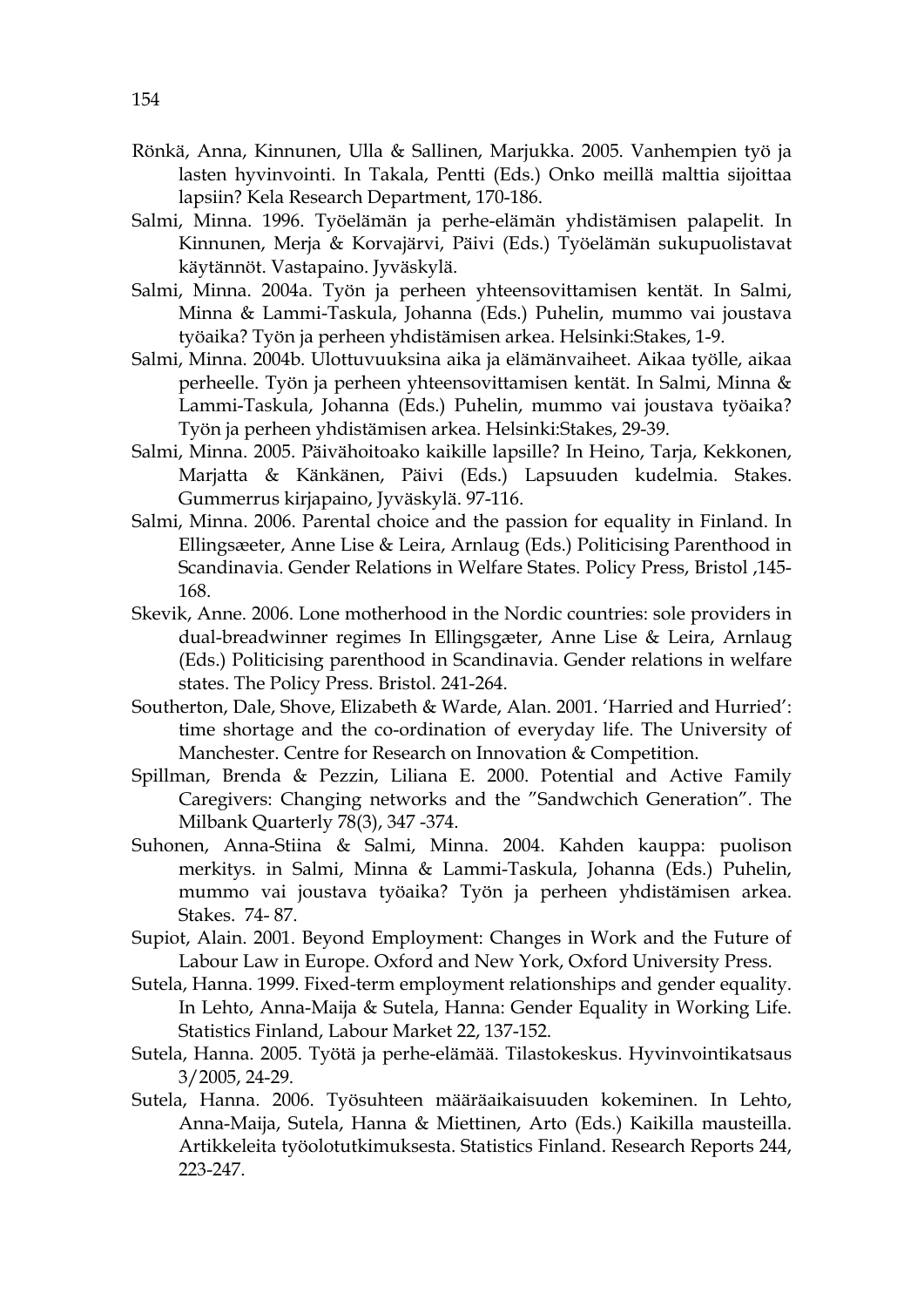- Stephens, Gregory & Sommer, Steven. 1996. The Measurement of Work to Family Conflict. Educational & Psychological Measurement l 56, Issue 3, 475-486.
- Steward, Mark B. & Swaffield, Joanna K. 1997. Constraints on the Desired Hours of Work of British Men. The Economic Journal 197, 520-535.
- Tang, Ning & Cousins, Cristine. 2005. Working Time, Gender and Family: An East-West European Comparison. Gender, Work and Organization 12 (6), 527-550.
- Tétard, Frank. 2000. Fragmentation of working time and smarter IS-solutions. Proceedings of the 33rd Hawaii International Conference on Systems Science.
- Tijdens, Kea. 1999. Are Secondary Part-Time Jobs Marginalized? Job characteristics of women employed less than 20 hours per week in the European Union. ISER Working Paper Series, 20.
- Tuomi, Jouni & Sarajärvi, Anneli. 2002. Laadullinen tutkimus ja sisällönanalyysi. Tammi, Helsinki.
- Työaikapolitiikka. 1999. Nykytilanne, ongelma-alueet sekä kehittämistarpeet. Työaikapoliittisen työryhmän loppuraportti. Työministeriö. Työpoliittinen tutkimus 212.
- Uhmavaara, Heikki, Niemelä, Jukka, Melin, Harri, Mamia, Tero, Malo, Anita, Koivumäki, Jaakko & Blom, Raimo. 2005. Joustaako työ? Joustavien työjärjestelyjen mahdollisuudet ja todellisuus. Työministeriö. Työpoliittinen tutkimus 2005.
- Vielle, Pascal & Walthery, Pierre. 2003. Flexibility and social protection. European Foundation for the Improvement of Living and Working Conditions, 2003.
- Viljamaa, Marja-Leena. 2003. Neuvola tänään ja huomenna. Vanhemmuuden tukeminen, perhekeskeisyys ja vertaistuki. Jyväskylä Studies in Education, Psychology and Social Research 212.
- Virmasalo, Ilkka. 2002. Perhe, työttömyys ja lama. Jyväskylä Studies in Education, Psychology and Social Research 204.
- Voydanoff, Patricia. 2002. Lingakes Between the Work-Family Interface and Work, Family and Individual Outcomes. An integrated model. Journal of Family Issues 23(1), 138 – 164.
- Voydanoff, Patricia. 2004a. The Effects of Work Demands and Resources on Work-family Conflict and Facilitation. Journal of Marriage and Family 66, 398-412.
- Voydanoff, Patricia. 2004b. Implications of Work and Community Demands and Resources for Work-to- Family Conflict and Facilitation. Journal of Occupational Health Psychology 9(4), 275-285.
- Voydanoff, Patricia. 2005. Work Demands and Work-family and Family-work Conflict: Direct and Indirect Relationships. Journal of Family Issues 26(6), 707-726
- Väisänen, Mia & Nätti, Jouko. 2002. Working time preferences in dual-earning households. European Societies 4(2), 307-329.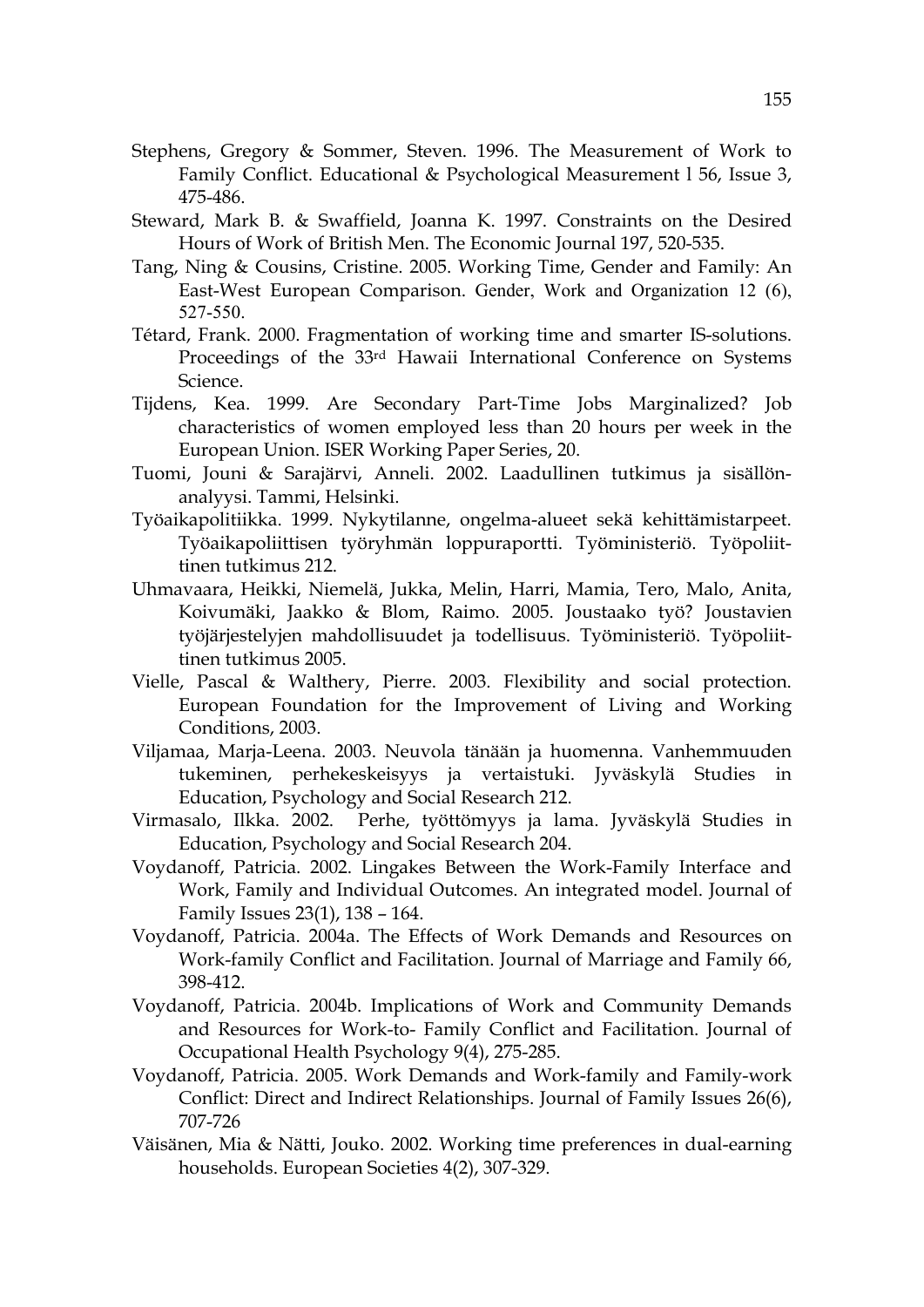- Wallace, Claire. 2002. Household Strategies: Their Conceptual Relevance and Analytical Scope in Social Research. Sociology 36(2), 275-292.
- Wallace, Claire. 2003a. HWF Survey Comparative Report, Volume One, 2003.
- Wallace, Claire. 2003b. HWF Survey Comparative Report, Volume Two, 2003.
- Wharton, Amy S. & Blair-Loy, Mary. 2006. Long Work Hours and Family Life. A Cross-National Study of Employees' Concerns. Journal of Family Issues, 27(3), 415-436.
- Zechner, Minna. 2005. Family Commitments under Negotiation: Dual Carers in Finland and Italy. In Kröger Teppo & Sipilä, Jorma (Eds.) Overstretched. European families up against the demands of work and care. Blackwell Publishing, 81 – 94.
- Zerubavel, Eviatar. 1981. Hidden Rhythms. Schedules and Calendars in Social Life. University of Berkeley Press, Los Angeles, London.
- Åkerstedt, Torbjörn. 2003. Shift work and disturbed sleep/wakefulness. Occupational Medicine 53, 89–94.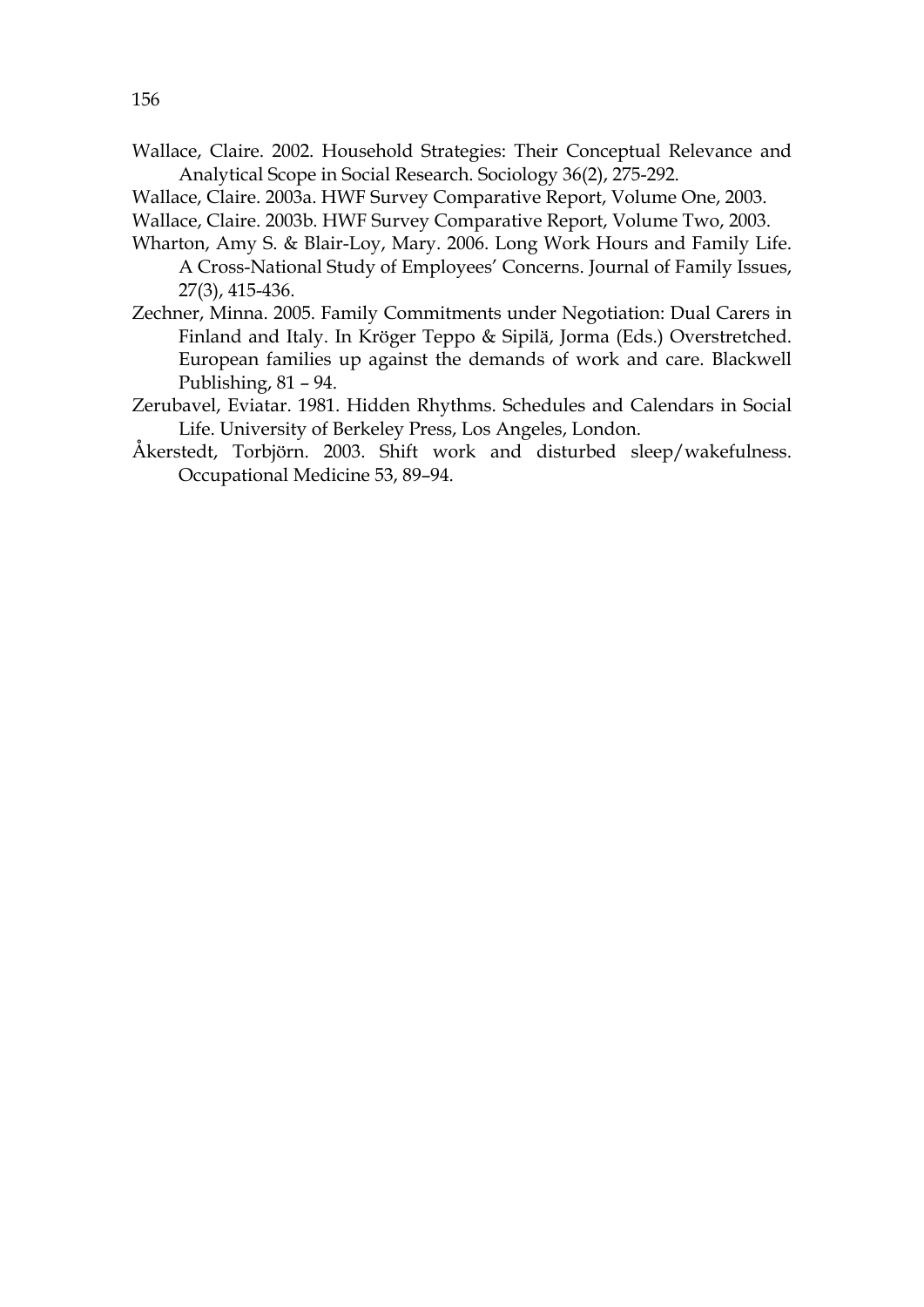### **APPENDIX 1**

| Year | Married couple <sup>(1</sup> |          | <b>Cohabiting couple</b> |                | Single parent |                | Proportion of | Average |
|------|------------------------------|----------|--------------------------|----------------|---------------|----------------|---------------|---------|
|      | no                           | with     | no                       | with           | woman         | man            | family        | family  |
|      | children                     | children | children                 | children       |               |                | population    | size    |
| 1950 | 19                           | 64       | $\ddotsc$                | $\ddotsc$      | 15            | റ              | 86            | 4       |
| 1960 | 20                           | 66       | $\ddotsc$                |                | 13            | $\overline{2}$ | 87            | 4       |
| 1970 | 23                           | 63       | 1<br>л.                  | C              | 11            | $\overline{2}$ | 87            | 3       |
| 1980 | 24                           | 56       | 3                        | 5              | 11            | $\overline{2}$ | 84            | 3       |
| 1985 | 24                           | 53       | 4                        | $\overline{ }$ | 11            | $\overline{2}$ | 84            | 3       |
| 1990 | 27                           | 47       | 5                        | 9              | 11            | $\overline{2}$ | 82            | 3       |
| 1995 | 29                           | 42       | 6                        | 10             | 12            | C              | 80            | 3       |
| 2000 | 31                           | 37       | $\overline{7}$           | 11             | 11            | $\overline{2}$ | 78            | 3       |
| 2004 | 33                           | 34       | 8                        | 13             | 11            | $\overline{2}$ | 77            | 3       |

Finnish family types 1950-2004 (% of family population). Proportion of family population of the total population, %. Average family size.

<sup>1)</sup> Proportion of registered same-sex couples registered since 2002, but proportion remains low, under 0.0 percent of the family population and is not included in the table. Source: www.stat.fi/til/perh/taul.html 28.11.2006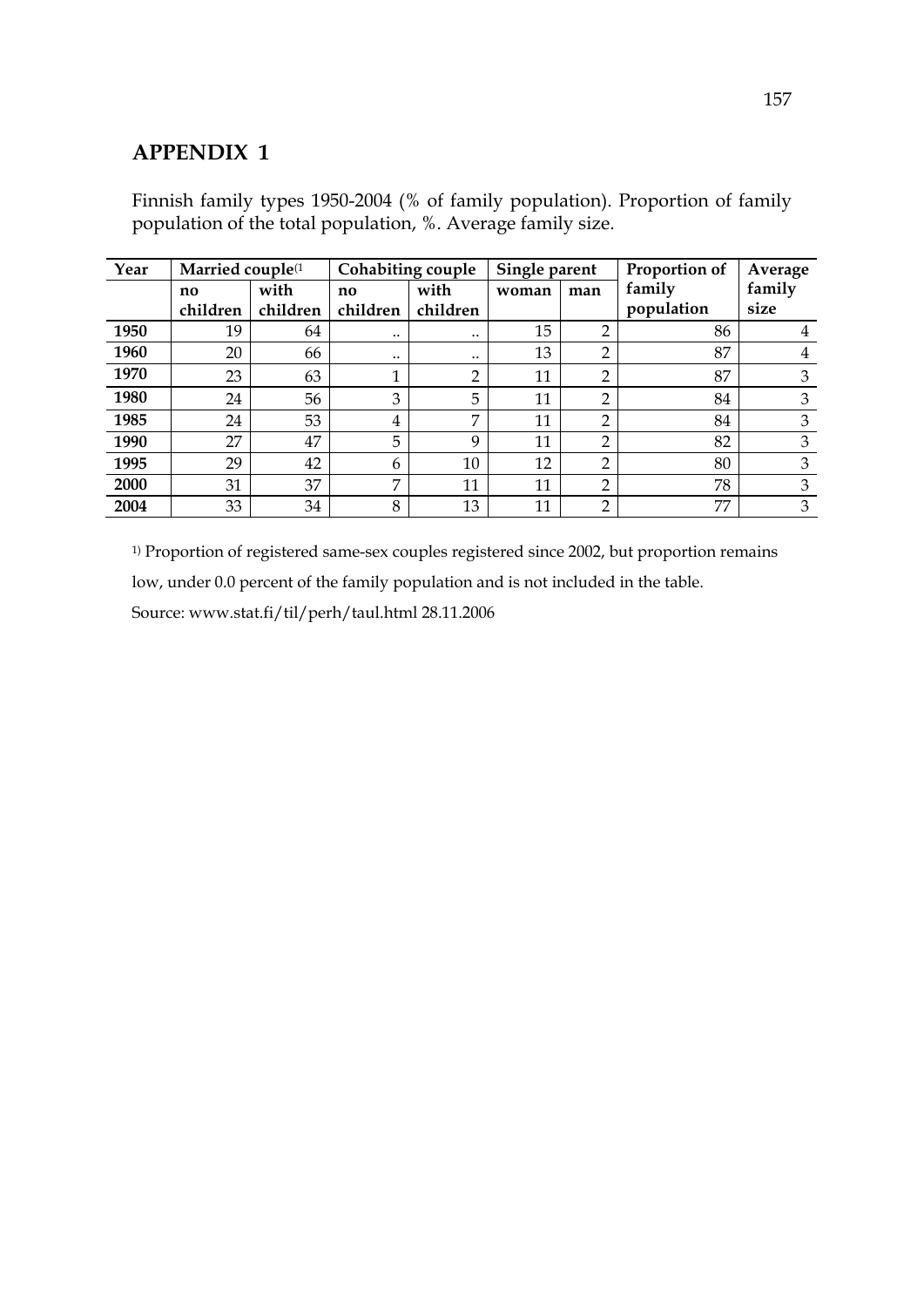# **APPENDIX 2**

# Research tasks, data and chapter

| <b>SPECIFIC RESEARCH TASKS</b>                                                                                                                                                                                                         | <b>DATA</b>                                                                                                                                                                                       | <b>CHAPTER</b> |
|----------------------------------------------------------------------------------------------------------------------------------------------------------------------------------------------------------------------------------------|---------------------------------------------------------------------------------------------------------------------------------------------------------------------------------------------------|----------------|
| (1) Explore working time practices of<br>dual-earner couples<br>-characteristics of post-industrial<br>working time (1977-2003 when<br>applicaple)                                                                                     | Working Conditions Surveys 1977 - 2003                                                                                                                                                            | 5              |
| (2) Describe experiences of work and<br>family over time                                                                                                                                                                               | Working Conditions Surveys 1984, 1990,<br>1990 and 2003                                                                                                                                           | 6              |
| (3) Analyse the associations of working<br>time characteristics to:<br>(a) blurring boundaries between work<br>and family<br>(b) negative experiences of work-family<br>(c) positive experiences of work-family<br>(d) work-family fit | (a) Working Conditions Surveys 1990 -<br>2003<br>(b) Household, work and well-being<br>1999-2000<br>(c) Working Conditions Surveys 1990 -<br>2003<br>(d) Employment Options of the Future<br>1998 | 6              |
| (4) Question if couples adopt specific<br>strategies related to time in the<br>organization of everyday life, and to<br>discuss the identified strategies                                                                              | Interviews of dual-earner families (2001-<br>02)                                                                                                                                                  | 7              |